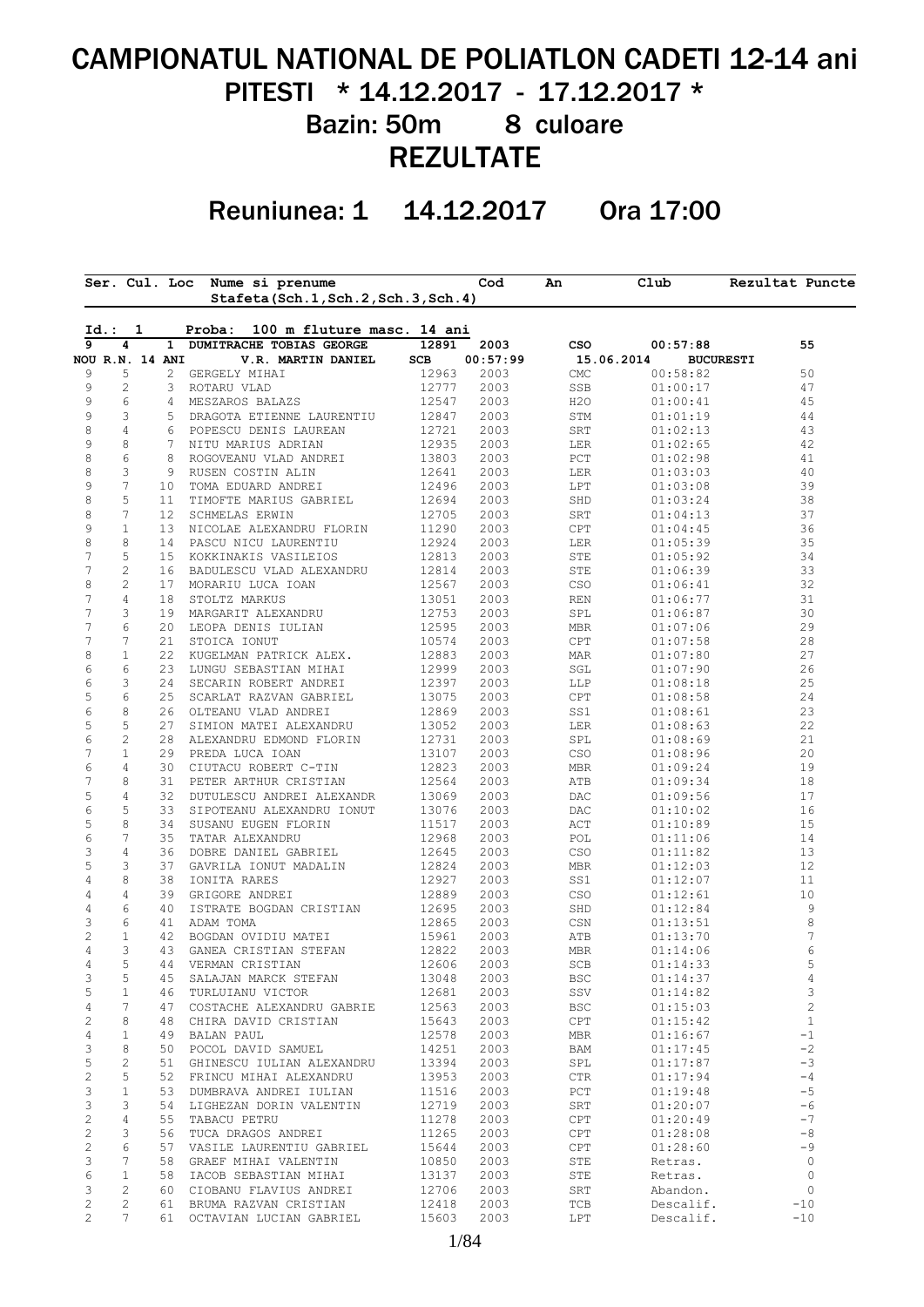| 14                               | 4                               | NOU R.N. 13 ANI | 1 POPOVICI DAVID<br>V.R. CRISAN MARIUS                                                                                                                                                                                                       | 13322<br>SHD                                         | 2004<br>01:02:85 | ATB<br>19.12.1986           | 01:01:08<br><b>ARAD</b> | 93              |
|----------------------------------|---------------------------------|-----------------|----------------------------------------------------------------------------------------------------------------------------------------------------------------------------------------------------------------------------------------------|------------------------------------------------------|------------------|-----------------------------|-------------------------|-----------------|
| 14                               | 6                               |                 | 2 ICHIM LUCA STEFAN                                                                                                                                                                                                                          | 12855                                                | 2004             | BAR                         | 01:03:24                | 88              |
| 14                               | 5                               | 3               | VEISS MARIUS GABI                                                                                                                                                                                                                            | 13704                                                | 2004             | POL                         | 01:04:72                | 85              |
| 14                               | 3                               | $\overline{4}$  | MOSCALIUC CALIN GEORGE                                                                                                                                                                                                                       | 13583                                                | 2004             | SVU                         | 01:04:80                | 83              |
| 14                               | 2                               | 5               | ROSU PATRICK CRISTIAN<br>GHEORGHE LUCAS IOAN                                                                                                                                                                                                 | 11362                                                | 2004             | STE                         | 01:05:24                | 82              |
| 14<br>13                         | 7                               | 6<br>7          |                                                                                                                                                                                                                                              | 13424                                                | 2004             | LER                         | 01:05:51                | 81<br>80        |
| 13                               | 4<br>2                          | 8               | CIRCIUMARESCU DAVID STEFA<br>DEACONU DENNIS DANIEL                                                                                                                                                                                           | 11301<br>13246                                       | 2004<br>2004     | CPT<br>CPT                  | 01:06:62<br>01:06:69    | 79              |
| 12                               | 5                               | 9               | TURTA ANDREI                                                                                                                                                                                                                                 | 12686                                                | 2004             | STE                         | 01:06:82                | 78              |
| 13                               | $\mathbf{1}$                    | 10              | ANGHEL DARIUS COSTIN                                                                                                                                                                                                                         | 13319                                                | 2004             | BSC                         | 01:07:97                | 77              |
| 14                               | $\mathbf{1}$                    | 11              | ROTARU COSMIN                                                                                                                                                                                                                                | 12852                                                | 2004             | SCP                         | 01:08:02                | 76              |
| 13                               | 7                               | 12 <sup>°</sup> | GHIONU DENIS ANDREI                                                                                                                                                                                                                          | 13460                                                | 2004             | MBR                         | 01:08:26                | 75              |
| 12                               | $\mathbf{2}$                    | 13              | GUINEA ALEXANDRU IONUT                                                                                                                                                                                                                       | 11289                                                | 2004             | CPT                         | 01:08:34                | 74              |
| 14                               | 8                               | 13              | COSTACHE BOBESCU IOAN                                                                                                                                                                                                                        | 13689                                                | 2004             | BAR                         | 01:08:34                | 74              |
| 13                               | 6                               | 15              | DASCALESCU MIHNEA DUMITRU                                                                                                                                                                                                                    | 12330                                                | 2004             | POL                         | 01:08:46                | 72              |
| 12                               | 3                               | 16              | LAPADAT CRISTIAN                                                                                                                                                                                                                             | 13326                                                | 2004             | ATB                         | 01:08:79                | 71              |
| 13<br>13                         | 5<br>3                          | 17<br>18        | FARAGAU BOGDAN<br>CRISAN DAVID                                                                                                                                                                                                               | 13499<br>13191                                       | 2004<br>2004     | CSW<br>MAR                  | 01:09:06<br>01:09:96    | 70<br>69        |
| 12                               | 6                               | 19              | IACOB MIHAI                                                                                                                                                                                                                                  | 13244                                                | 2004             | CPT                         | 01:10:11                | 68              |
| 12                               | 4                               | 20              | PICUI ANDREI JULIAN                                                                                                                                                                                                                          | 11549                                                | 2004             | CPT                         | 01:10:13                | 67              |
| 11                               | 7                               | 21              | SOCOLIUC IOAN MARIAN                                                                                                                                                                                                                         | 13582                                                | 2004             | SVU                         | 01:10:60                | 66              |
| 10                               | 5                               | 22              | LUNGU ANDREI                                                                                                                                                                                                                                 | 13775                                                | 2004             | <b>BSC</b>                  | 01:10:70                | 65              |
| 11                               | 4                               | 23              | BORANGEL EMANUEL GEORGE                                                                                                                                                                                                                      | 13140                                                | 2004             | LER                         | 01:10:73                | 64              |
| 10                               | 4                               | 24              | FOTCIUC TEODOR                                                                                                                                                                                                                               | 13755                                                | 2004             | SVU                         | 01:10:92                | 63              |
| 12                               | 7                               | 25              | GHILE DRAGOS                                                                                                                                                                                                                                 | 13264                                                | 2004             | STE                         | 01:10:97                | 62              |
| 11                               | 6                               | 26              | NICOLA MADALIN IONUT                                                                                                                                                                                                                         | 13323                                                | 2004             | ATB                         | 01:11:02                | 61              |
| 13<br>8                          | 8<br>$\mathbf{1}$               | 26<br>28        | GERGELY FERENC<br>CODREAN DACIAN CRISTIAN                                                                                                                                                                                                    | 13122<br>13184                                       | 2004<br>2004     | STG<br>MAR                  | 01:11:02<br>01:11:67    | 61<br>59        |
| 10                               | $\mathbf{1}$                    | 29              | GIURAN DRAGOS                                                                                                                                                                                                                                | 13719                                                | 2004             | MSB                         | 01:11:81                | 58              |
| 11                               | $\mathbf{2}$                    | 30              | DUMITRASCU ANDREI                                                                                                                                                                                                                            | 14750                                                | 2004             | SPL                         | 01:11:89                | 57              |
| 10                               | 3                               | 31              | ULEIA STEFAN OVIDIU                                                                                                                                                                                                                          | 13346                                                | 2004             | CPI                         | 01:12:36                | 56              |
| 7                                | 3                               | 32              | DUMITRESCU CATALIN IONUT                                                                                                                                                                                                                     | 13180                                                | 2004             | STE                         | 01:12:42                | 55              |
| 11                               | 3                               | 33              | ANDREICA DENIS                                                                                                                                                                                                                               | 13501                                                | 2004             | CSW                         | 01:12:74                | 54              |
| 11                               | 5                               | 34              | MAGDA TEODOR STEFAN                                                                                                                                                                                                                          | 13951                                                | 2004             | CTR                         | 01:12:88                | 53              |
| 9                                | 8                               | 35              | VODA VICTOR                                                                                                                                                                                                                                  | 13199                                                | 2004             | STG                         | 01:13:18                | 52              |
| 8                                | $\overline{7}$                  | 36              | HODINA RAZVAN                                                                                                                                                                                                                                | 13515                                                | 2004             | AGL                         | 01:13:87                | 51              |
| 7                                | 4                               | 37              | MIHALOIANIS ALEXIS                                                                                                                                                                                                                           | 13281                                                | 2004             | SHD                         | 01:13:90                | 50<br>49        |
| 12<br>8                          | $\mathbf{1}$<br>3               | 38<br>39        | HOTEA ANDREI<br>CHELEMEN BOGDAN                                                                                                                                                                                                              | 13209<br>13286                                       | 2004<br>2004     | ATM<br>SHD                  | 01:14:03<br>01:14:08    | 48              |
| 9                                | 5                               | 39              | GHERGHEL VLAD CRISTIAN                                                                                                                                                                                                                       | 13431                                                | 2004             | ATB                         | 01:14:08                | 48              |
| 11                               | 8                               | 41              | GATE ALEXANDRU ROBERT                                                                                                                                                                                                                        | 13435                                                | 2004             | LER                         | 01:14:09                | 46              |
| 10                               | 6                               | 42              | CHECICHES BOGDAN ALEX.                                                                                                                                                                                                                       | 13639                                                | 2004             | STM                         | 01:14:36                | 45              |
| 9                                | $\mathbf{1}$                    | 43              | PADURARIU MIHAI DENIS                                                                                                                                                                                                                        | 13510                                                | 2004             | SCB                         | 01:14:39                | 44              |
| 10                               | 8                               | 44              | CHIRA SERGIU FLORIN                                                                                                                                                                                                                          | 13766                                                | 2004             | BAM                         | 01:14:62                | 43              |
| 9                                | 6                               | 45              | ROMAS CODRUT FERNANDO                                                                                                                                                                                                                        | 13669                                                | 2004             | <b>BSC</b>                  | 01:14:76                | 42              |
| 9                                | $\overline{4}$                  | 46              | DANCANET EMIL                                                                                                                                                                                                                                | 13649                                                | 2004             | ATM                         | 01:15:01                | 41              |
| $\mathbf{1}$                     | $\overline{c}$<br>8             |                 | 47 ONEA TIBERIU ALEXANDRU                                                                                                                                                                                                                    | 15389 2004                                           |                  | SHD                         | 01:15:06<br>01:15:17    | 40<br>39        |
| 7<br>8                           | 4                               |                 | 48 GABOR ROLAND CRISTIAN<br>49 PARASCHIV RARES                                                                                                                                                                                               | 14075 2004<br>13481 2004<br>13318 2004<br>13203 2004 |                  | STG<br>SCP                  | 01:15:30                | 38              |
| 9                                | $\overline{2}$                  |                 |                                                                                                                                                                                                                                              |                                                      |                  | ATB                         | 01:15:39                | 37              |
| 8                                | 5                               |                 | 50 HARSULESCU MIHAI<br>51 SANDU CLAUDIU ANDREI                                                                                                                                                                                               |                                                      |                  | SS1                         | 01:15:84                | 36              |
| 8                                | $\overline{c}$                  |                 | 52 STOIAN ALEXANDRU IONUT                                                                                                                                                                                                                    |                                                      | 2004             | MBR                         | 01:15:92                | 35              |
| $7\phantom{.0}$                  | 5                               |                 | 53 MIU EDUARD ANDREI                                                                                                                                                                                                                         | 13462<br>13802                                       | 2004             | LPT                         | 01:15:99                | 34              |
| 10                               | $7^{\circ}$                     | 54              | LUCA MIHAI ALEXANDRU                                                                                                                                                                                                                         | 13759<br>13198                                       | 2004             | SVU                         | 01:16:15                | 33              |
| 8                                | 6                               |                 | 55 FEIER SEBASTIAN IOAN                                                                                                                                                                                                                      |                                                      | 2004             | STG                         | 01:16:21                | 32              |
| 10                               | $\overline{2}$                  |                 | 56 BARABAS ERIK KRISZTIAN                                                                                                                                                                                                                    | 13197                                                | 2004             | STG                         | 01:16:48                | 31              |
| $7^{\circ}$                      | $7\overline{ }$<br>8            | 57              | 57 SATNOIANU ANDREI<br>BUNGARDEAN RAUL DUMITRU                                                                                                                                                                                               | 15130                                                | 2004             | LBR                         | 01:16:78                | 30<br>30        |
| 8<br>6                           | $\mathfrak{Z}$                  |                 | 59 MADARAS IOSIF DOMINIC                                                                                                                                                                                                                     | 13288<br>13302                                       | 2004<br>2004     | SHD<br>SSB                  | 01:16:78<br>01:17:09    | 28              |
| 5                                | $\mathbf{1}$                    |                 | 60 BUNGARDEAN RAZVAN ANDREI 13287                                                                                                                                                                                                            |                                                      | 2004             | SHD                         | 01:17:18                | 27              |
| $\overline{4}$                   | 3                               |                 | 61 MUCEA POPOACA MARIAN                                                                                                                                                                                                                      | 13468                                                | 2004             | LBR                         | 01:17:70                | 26              |
| $\mathbf{1}$                     | 8                               |                 | 62 DAMIAN ION SORIN                                                                                                                                                                                                                          | 13470                                                | 2004             | LBR                         | 01:17:75                | 25              |
| 6                                | $\overline{4}$                  |                 | 63 ELEFTERIU ALBU OCTAVIAN                                                                                                                                                                                                                   | 13516                                                | 2004             | AGL                         | 01:17:78                | 24              |
| $7\phantom{.}$                   | 6                               |                 | 64 TENGHER ALEXANDRU                                                                                                                                                                                                                         | 13325                                                | 2004             | ATB                         | 01:18:03                | 23              |
| $\overline{4}$                   | 5                               |                 | 65 BRATU DAVID ANDREI                                                                                                                                                                                                                        | 13743                                                | 2004             | LER                         | 01:18:55                | 22              |
| 5                                | $\overline{4}$                  |                 | 00 BALLY BILL ------<br>66 COSTACHE SEBASTIAN C-TIN<br>27 DESAGUE DARIUS CATALIN                                                                                                                                                             | 13952                                                | 2004             | CTR                         | 01:18:77                | 21              |
| 6<br>6                           | $\mathbf{1}$<br>$7\overline{ }$ |                 | 67 PETRACHE DARIUS CATALIN<br>68 BALU VICTOR ANDREI                                                                                                                                                                                          | 13321<br>13647                                       | 2004<br>2004     | ATB<br>STM                  | 01:18:78<br>01:19:07    | 20<br>19        |
| $\overline{c}$                   | 8                               |                 | 69 PEPTANARU STEFAN COSMIN                                                                                                                                                                                                                   | 13469                                                | 2004             | LBR                         | 01:19:09                | 18              |
| 7 <sup>1</sup>                   | $\mathbf{1}$                    |                 | 70 BAJENARU ANDREI DANIEL                                                                                                                                                                                                                    | 13434                                                | 2004             | LER                         | 01:19:37                | 17              |
| 6                                | $\overline{c}$                  |                 | 71 CIBOTARU MIHAIL VLAD                                                                                                                                                                                                                      | 13756                                                | 2004             | SVU                         | 01:19:51                | 16              |
| 5                                | 8                               |                 | 72 MAZILU ALEX. STEFAN                                                                                                                                                                                                                       | 13517                                                | 2004             | MBR                         | 01:19:53                | 15              |
| $\overline{4}$                   | 6                               |                 | 73 PAN JONUT CATALIN<br>74 GHEORGHE DAVIAN 13672 2<br>75 ROMAN DAVID NICOLAE 14182 2<br>76 LUPUSOARA MATEI 15504 :<br>77 ANDRONE VLAD ANTONIO 15649<br>78 STAN HORIA 13375<br>78 NEAGU ANDREI DANIEL 14368<br>80 SARBULESCU MATEI GABRIEL 13 |                                                      | 2004             | CPT                         | 01:19:67                | 14              |
| 5                                | $\overline{c}$                  |                 |                                                                                                                                                                                                                                              |                                                      | 2004             | $\mathop{\rm CMB}\nolimits$ | 01:19:91                | 13              |
| 6                                | 5                               |                 |                                                                                                                                                                                                                                              |                                                      | 2004             | ALB                         | 01:20:15                | 12              |
| 4                                | $\overline{4}$                  |                 |                                                                                                                                                                                                                                              |                                                      | 2004             | SGL                         | 01:20:30                | 11              |
| 2                                | 3                               |                 |                                                                                                                                                                                                                                              |                                                      | 2004             | ATM                         | 01:20:43                | 10              |
| $\overline{4}$<br>$7\phantom{.}$ | $7\overline{ }$<br>$\mathbf{2}$ |                 |                                                                                                                                                                                                                                              |                                                      | 2004<br>2004     | SPL<br>MBR                  | 01:20:67<br>01:20:67    | 9<br>9          |
| $\mathbf{1}$                     | $\overline{4}$                  |                 |                                                                                                                                                                                                                                              |                                                      | 2004             | LER                         | 01:20:72                | $\overline{7}$  |
| 6                                | 6                               |                 |                                                                                                                                                                                                                                              |                                                      | 2004             | ALB                         | 01:20:84                | $6\overline{6}$ |
| 5                                | 6                               |                 | 82 BERTEA ALIN DAN<br>83 BUTUC ANDREI MARIUS                                                                                                                                                                                                 | 13650                                                | 2004             | STM                         | 01:21:12                | $5^{\circ}$     |
| 3                                | 7                               |                 |                                                                                                                                                                                                                                              |                                                      | 13097 2004       | LER                         | 01:21:29                | $\overline{4}$  |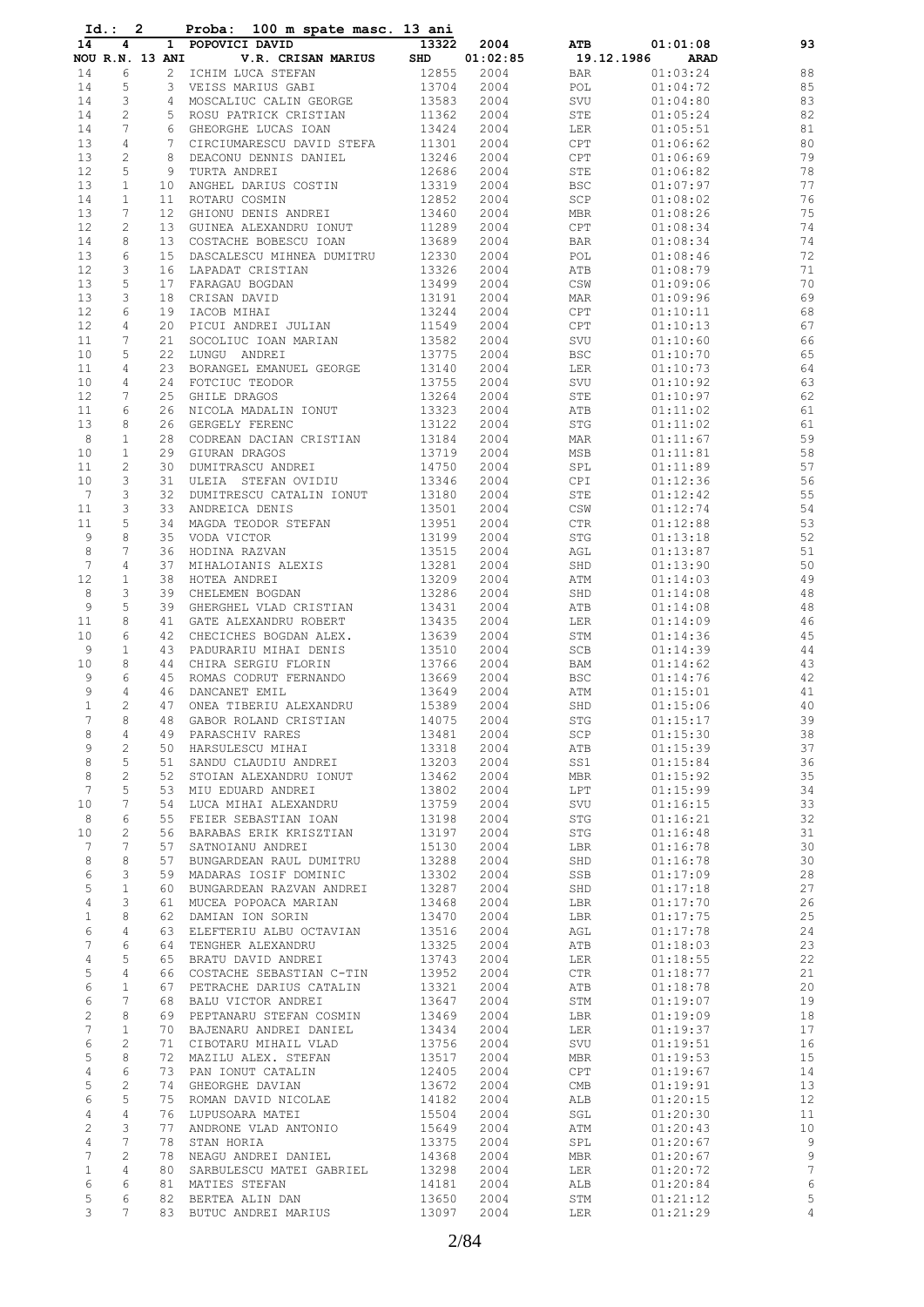| 3              | 3              | 84              | PREDA COSMIN GABRIEL           | 13531 | 2004 | SRT               | 01:21:33  | $\ensuremath{\mathsf{3}}$ |
|----------------|----------------|-----------------|--------------------------------|-------|------|-------------------|-----------|---------------------------|
| 5              | 7              | 85              | GHELBEREU EDUARD GABRIEL       | 13923 | 2004 | ASP               | 01:21:50  | $\sqrt{2}$                |
| 5              | 3              | 86              | FORTU EDUARD ANDREI            | 13513 | 2004 | AGL               | 01:21:58  | $\mathbf{1}$              |
| 2              | $\mathbf{1}$   | 87              | NANULESCU ALEXANDRU NICHI      | 13774 | 2004 | <b>BSC</b>        | 01:21:98  | $-1$                      |
|                |                |                 |                                |       |      |                   |           |                           |
| 3              | 2              | 88              | BUNEA STEFAN IOAN              | 13472 | 2004 | LBR               | 01:22:25  | $^{\rm -2}$               |
| 3              | 8              | 89              | FARCAS ANDREI ILIE             | 14514 | 2004 | MSB               | 01:22:44  | $-3$                      |
| 3              | $\mathbf{1}$   | 90              | GEORGESCU MIHAI                | 13248 | 2004 | CPT               | 01:23:36  | $-4$                      |
| $\sqrt{2}$     | 6              | 91              | PASCA GABRIEL NICOLAE          | 13282 | 2004 | SHD               | 01:23:38  | $-5$                      |
| $\mathbf{1}$   | 7              | 92              | PASCA CLAUDIU MIHAI            | 13283 | 2004 | SHD               | 01:23:39  | $-6$                      |
| $\mathbf{2}$   | 7              | 93              | MESTER ALEX. VALENTIN          | 13637 | 2004 | STM               | 01:23:52  | $-7$                      |
|                |                |                 |                                |       |      |                   |           |                           |
| $\overline{4}$ | $\mathbf{1}$   | 94              | VISAN IONUT EDUARD             | 13169 | 2004 | TSP               | 01:24:06  | $-\,8$                    |
| $\sqrt{2}$     | 5              | 95              | ANCERENCU IANIS FLORIN         | 13697 | 2004 | SGL               | 01:24:17  | $-9$                      |
| $\overline{4}$ | 8              | 95              | STOICA EMANOIL MARIO           | 12492 | 2004 | CPT               | 01:24:17  | $-9$                      |
| $\overline{4}$ | $\mathbf{2}$   | 97              | COADA COSMIN THEODOR           | 13950 | 2004 | <b>CTR</b>        | 01:24:30  | $-11$                     |
| 3              | 5              | 98              | MILOS ROBERT CRISTIAN          | 13461 | 2004 | MBR               | 01:25:01  | $-12$                     |
| $\mathbf{2}$   | $\overline{c}$ | 99              | PODEANU ANDREI STEFAN          | 13384 | 2004 | SPL               | 01:25:38  | $-13$                     |
|                |                |                 |                                |       |      |                   |           |                           |
| $\mathbf{2}$   | $\overline{4}$ | 100             | GATE MIHNEA CRISTIAN           | 13427 | 2004 | LER               | 01:25:72  | $-14$                     |
| $\mathbf 1$    | 3              | 101             | NEACSU FLORIN CRISTIAN         | 16372 | 2004 | CTR               | 01:25:99  | $-15$                     |
| 3              | 4              | 102             | CADAR ANDREI ALEX.             | 13261 | 2004 | BAM               | 01:26:12  | $-16$                     |
| $\mathbf{1}$   | 5              | 103             | ZAPOROJAN ALEX ANTONIO         | 13425 | 2004 | LER               | 01:28:51  | $-17$                     |
| $\mathbf{1}$   | 6              | 104             | MICLEA CARLOS VICENTO          | 15012 | 2004 | ALB               | 01:28:76  | $-18$                     |
| $\mathbf{1}$   | $\mathbf{1}$   | 105             | ZAHARIA MARIAN VALENTIN        | 13247 | 2004 | CPT               | 01:35:93  | $-19$                     |
|                | 8              |                 |                                | 13832 |      |                   |           |                           |
| 6              |                | 106             | IOSIPESCU CHIOSEAUA VLAD       |       | 2004 | <b>BSC</b>        | Descalif. | $-10$                     |
| 9              | 3              | 106             | ROMAN PAUL                     | 13151 | 2004 | H2O               | Descalif. | $-10$                     |
| 9              | 7              | 107             | ABIT EMRE                      | 13328 | 2004 | $_{\mathrm{BCC}}$ | Descalif. | $-10$                     |
| 12             | 8              | 108             | STOIAN ANTONIO STEFAN          | 11295 | 2004 | WIN               | Descalif. | $-10$                     |
|                |                |                 |                                |       |      |                   |           |                           |
|                |                |                 |                                |       |      |                   |           |                           |
|                | Id.: 3         |                 | Proba: 100 m spate fem. 13 ani |       |      |                   |           |                           |
| 9              | 3              | 1               | NAIDIN ALEXANDRA PATRICIA      | 13315 | 2004 | ATB               | 01:08:87  | 59                        |
| 9              | 5              | 2               | TRUSCA CARINA MARIA            | 13644 | 2004 | STM               | 01:09:38  | 54                        |
| 9              | $\overline{4}$ | 3               | AHMAD SAMIRA ALEXANDRA         | 13210 | 2004 | ATM               | 01:09:76  | 51                        |
| 9              | $\mathbf{2}$   | 4               | CEACA MOCAN DIANA STEF.        | 13706 | 2004 | ACN               | 01:11:05  | 49                        |
| 9              | 6              | 5               |                                |       | 2004 |                   |           |                           |
|                |                |                 | CONSTANTIN DIANA               | 13400 |      | STE               | 01:11:29  | 48                        |
| 8              | $\overline{4}$ | 6               | IOANA DARIA MARIA              | 13316 | 2004 | ATB               | 01:11:37  | 47                        |
| 9              | $\overline{7}$ | $7\phantom{.0}$ | TILA VANESSA MARIA             | 11864 | 2004 | WIN               | 01:12:26  | 46                        |
| 8              | 5              | 8               | HAULICA ANCA ELENA             | 13290 | 2004 | SHD               | 01:13:31  | 45                        |
| 9              | 8              | 9               | ORZA EMILIA MARIA              | 13207 | 2004 | ATM               | 01:13:64  | 44                        |
| 8              | 3              | 10 <sup>°</sup> | BACAN KARINA ELENA             | 13797 | 2004 | LPT               | 01:13:82  | 43                        |
| 9              | $\mathbf{1}$   | 11              | POPA LEONA                     | 13256 | 2004 | BAM               | 01:14:48  | 42                        |
|                |                |                 |                                |       |      |                   |           |                           |
| 8              | 6              | 12 <sup>°</sup> | PRECOB CRETU ANISIA            | 13206 | 2004 | ATM               | 01:14:56  | 41                        |
| 8              | $\overline{c}$ | 13              | DICULESCU IULIA ALEXANDRA      | 13068 | 2004 | DAC               | 01:14:59  | 40                        |
| $\overline{7}$ | 3              | 14              | IVAN SARA NATALIE              | 14334 | 2004 | SS7               | 01:15:05  | 39                        |
| 8              | 8              | 15              | MARTON JANKA                   | 13680 | 2004 | STG               | 01:15:13  | 38                        |
| 8              | 7              | 16              | COMAN CORINA IOANA             | 13263 | 2004 | STE               | 01:15:30  | 37                        |
|                | 3              | 17              | VISAN NICOLE                   | 15650 | 2004 | ATM               |           | 36                        |
| $\mathbf 1$    |                |                 |                                |       |      |                   | 01:15:33  |                           |
| 8              | $\mathbf{1}$   | 18              | MOTOS LETITIA ANDREEA          | 13208 | 2004 | ATM               | 01:15:68  | 35                        |
| 7              | 6              | 19              | SALAVASTRU ELENA               | 13519 | 2004 | AGL               | 01:15:94  | 34                        |
| 5              | 7              | 20              | TUDORESCU IOANA                | 15450 | 2004 | STE               | 01:16:16  | 33                        |
| $\overline{7}$ | $\overline{c}$ | 21              | SERMAN IOANA ALEXANDRA         | 13432 | 2004 | CSO               | 01:16:18  | 32                        |
| 5              | 4              | 22              | RADU MARIA GEORGIANA           | 13703 | 2004 | ACN               | 01:16:55  | 31                        |
|                |                |                 |                                |       |      |                   |           |                           |
| $\overline{7}$ | $\mathbf{1}$   | 23              | HORGA IOANA AMELIA             | 13153 | 2004 | STG               | 01:16:96  | 30                        |
| $\overline{7}$ | 8              | 24              | CRISAN DENISA                  | 14727 | 2004 | ALB               | 01:17:60  | 29                        |
| $\overline{7}$ | 5              | 25              | TARABEGA ANCA MARIA            | 13312 | 2004 | <b>BSC</b>        | 01:17:75  | 28                        |
| 5              | 3              | 26              | MINDRUTA BIANCA MARIA          | 13073 | 2004 | DAC               | 01:18:04  | 27                        |
| 7              | 4              | 27              | CRISTOCEA IOANA ATENA          | 13345 | 2004 | PCT               | 01:18:25  | 26                        |
| 6              | 8              | 28              | CONSTANTINESCU SARA MARIA      | 13716 | 2004 | CSO               | 01:18:33  | 25                        |
| 6              | $\overline{c}$ | 29              | EFREM ISABELA ARIANA           | 12977 | 2004 | SRT               | 01:18:38  | 24                        |
|                |                |                 |                                |       |      |                   |           |                           |
| 6              | $\overline{4}$ | 30              | POP RALUCA FLORINA             | 13503 | 2004 | CSW               | 01:18:42  | 23                        |
| 2              | 8              | 31              | VINCZE BRIGITTA                | 13505 | 2004 | CSW               | 01:18:91  | 22                        |
| 5              | $\overline{c}$ | 32              | TRANDAFIR IRIS ELENA           | 13712 | 2004 | CSO               | 01:19:20  | 21                        |
| 6              | $\mathbf{1}$   | 33              | HARABAGIU IOANA                | 13521 | 2004 | MBR               | 01:19:54  | 20                        |
| 6              | 5              | 34              | DUMITRESCU CRISTINA            | 13058 | 2004 | STE               | 01:19:59  | 19                        |
| 6              | 6              | 35              | ILIE BIANCA MARIA              | 13311 | 2004 | ATB               | 01:20:01  | 18                        |
| 6              | 3              | 36              | OLTEANU ALEXIA IOANA           | 13314 | 2004 | ATB               | 01:20:09  | 17                        |
|                |                |                 |                                |       |      |                   |           |                           |
| 5              | 5              | 37              | DRAGUSI ALINA MARIA            | 13709 | 2004 | CSO               | 01:20:34  | 16                        |
| $\overline{4}$ | $\overline{c}$ | 38              | RADU NOEMI MARIA               | 13252 | 2004 | BAM               | 01:20:56  | 15                        |
| 3              | 6              | 39              | BESENYEI ANNA MARIA            | 15561 | 2004 | <b>BSC</b>        | 01:21:18  | 14                        |
| $\mathbf{2}$   | 7              | 40              | MARUSCIAC ANGELA MIHAELA       | 16487 | 2004 | ACN               | 01:21:43  | 13                        |
| $\overline{4}$ | 5              | 41              | MALUTAN MARA GABRIELA          | 13354 | 2004 | $\mathbb{CMB}$    | 01:21:70  | 12                        |
| 5              | 6              | 42              | RAPOLTI ESZTER                 | 13773 | 2004 | ACN               | 01:21:82  | 11                        |
| $\overline{4}$ | 6              | 43              |                                | 13190 | 2004 | MAR               |           | 10                        |
|                |                |                 | POPESCU ANDREEA IOANA          |       |      |                   | 01:22:25  |                           |
| 3              | $\mathbf{2}$   | 44              | TICA DELIA MARIA               | 14119 | 2004 | CSN               | 01:22:86  | 9                         |
| 5              | $\mathbf{1}$   | 45              | ALFOLDY BOGLARKA               | 13726 | 2004 | COR               | 01:23:19  | $\,8\,$                   |
| 5              | 8              | 46              | ISPAS ANDREEA FLORENTINA       | 14513 | 2004 | MSB               | 01:24:08  | $7\phantom{.0}$           |
| $\mathbf 1$    | 5              | 47              | NAGY DOROTTYA                  | 13294 | 2004 | SHD               | 01:24:09  | $\sqrt{6}$                |
| 4              | 7              | 48              | BOCANEALA ELENA                | 13522 | 2004 | AGL               | 01:24:55  | $\mathsf S$               |
|                | $\mathbf{1}$   | 49              |                                |       |      |                   |           | $\overline{4}$            |
| 4              |                |                 | CALA IASMINA MARIA             | 13642 | 2004 | STM               | 01:24:87  |                           |
| $\mathbf{2}$   | 3              | 50              | VLAD DIANA ANDREEA             | 13742 | 2004 | LER               | 01:26:45  | $\mathfrak{Z}$            |
| $\overline{4}$ | 4              | 51              | TICIU DIANA MARIA              | 13645 | 2004 | STM               | 01:27:04  | $\sqrt{2}$                |
| 3              | 7              | 52              | PINZARIU TEODORA IOANA         | 15153 | 2004 | MBR               | 01:27:06  | $\mathbf{1}$              |
| 3              | 4              | 53              | ILISEI ERICA                   | 14421 | 2004 | STE               | 01:27:16  | $-1$                      |
| $\overline{4}$ | 8              | 54              | MATEI GUIMAN ALEXIA MARIA      | 13734 | 2004 | LER               | 01:27:33  | $-2$                      |
| 3              | $\mathbf{1}$   | 55              |                                |       |      |                   |           | $-3$                      |
|                |                |                 | BANESCU BIANCA ALEXANDRA       | 12026 | 2004 | STE               | 01:27:55  |                           |
| 2              | $\mathbf{1}$   | 56              | CIOBANU CRISTIANA IOANA        | 13201 | 2004 | STE               | 01:28:76  | $-4$                      |
| 3              | 8              | 57              | DUMITRU ANA MARIA BIANCA       | 13428 | 2004 | LER               | 01:29:03  | $-5$                      |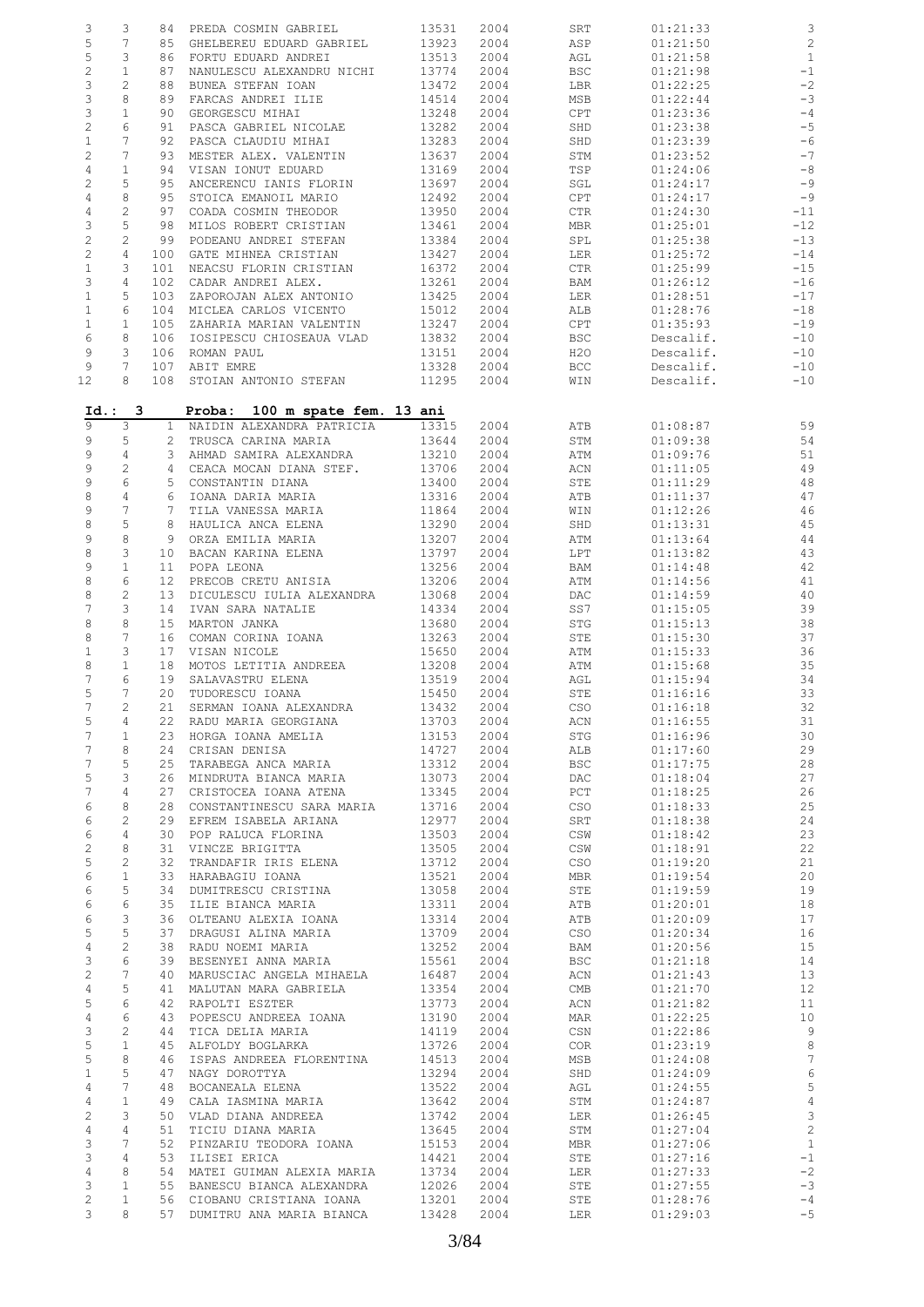| $\mathbf{2}$<br>3                                                                                                  |                   |                 |                                                        |                |              |              |                      |                                |
|--------------------------------------------------------------------------------------------------------------------|-------------------|-----------------|--------------------------------------------------------|----------------|--------------|--------------|----------------------|--------------------------------|
|                                                                                                                    | 4                 | 58              | DUMITRESCU ELENA IULIANA                               | 13422          | 2004         | LER          | 01:29:14             | $-6$                           |
|                                                                                                                    | 3                 | 59              | PRUNA ERIKA IOANA                                      | 13762          | 2004         | SGL          | 01:30:75             | $-7$                           |
|                                                                                                                    |                   |                 |                                                        |                |              |              |                      |                                |
| $\sqrt{2}$                                                                                                         | 6                 | 60              | CICEA YASMINE ALYCIA                                   | 13291          | 2004         | SHD          | 01:31:13             | $-8$                           |
| $\mathbf 1$                                                                                                        | 4                 | 61              | DINCA IOANA MADALINA                                   | 15062          | 2004         | SSB          | 01:32:38             | $-9$                           |
| $\mathbf{2}$                                                                                                       | 2                 | 62              | CIAUS MIHAELA                                          | 14215          | 2004         | SPL          | 01:32:55             | $-10$                          |
|                                                                                                                    |                   |                 |                                                        |                |              |              |                      |                                |
| $\mathfrak{2}% _{T}=\mathfrak{2}_{T}\!\left( a,b\right) ,\ \mathfrak{2}_{T}=\mathfrak{2}_{T}\!\left( a,b\right) ,$ | 5                 | 63              | BORUSTEANU ANDREEA                                     | 13648          | 2004         | STM          | Descalif.            | $-10$                          |
| 3                                                                                                                  | 5                 | 63              | STANICA MARIA                                          | 13714          | 2004         | ASP          | Descalif.            | $-10$                          |
|                                                                                                                    |                   |                 |                                                        |                |              |              |                      |                                |
| $\overline{4}$                                                                                                     | 3                 | 64              | DAGHIE ANCUTA DARIA                                    | 15502          | 2004         | SGL          | Descalif.            | $-10$                          |
| 6                                                                                                                  | 7                 | 65              | IACOB DIANA MARIA                                      | 13485          | 2004         | ALB          | Descalif.            | $-10$                          |
| 7                                                                                                                  | 7                 | 66              | STEFURA ANA-MARIA ALEXAND                              | 13798          | 2004         | DEL          | Descalif.            | $-10$                          |
|                                                                                                                    |                   |                 |                                                        |                |              |              |                      |                                |
| $12 \overline{ }$                                                                                                  | $Id.$ :<br>4<br>4 |                 | 100 m fluture masc. 12 ani<br>Proba:<br>1 COZMA STEFAN | 14126          | 2005         | CSB          | 01:01:74             | 79                             |
|                                                                                                                    |                   | NOU R.N. 12 ANI | V.R. CIRCIUMARESCU DAVID                               |                | CPT          | 01:03:65     | 15.12.2016           | <b>PITESTI</b>                 |
| 12                                                                                                                 | 3                 | $\overline{2}$  | PANDELE ALEXANDRU EDWARD                               | 14281          | 2005         | ATB          | 01:06:89             | 74                             |
|                                                                                                                    |                   |                 |                                                        |                |              |              |                      |                                |
| 12                                                                                                                 | $\mathbf{1}$      | 3               | STOICA ANDREI ALEXANDRU                                | 11834          | 2005         | CPT          | 01:08:05             | 71                             |
| 12                                                                                                                 | $\mathbf{2}$      | 4               | BOLDOR ALEXANDRU CRISTIAN                              | 14053          | 2005         | SHD          | 01:08:91             | 69                             |
| 11                                                                                                                 | $\overline{c}$    | 5               | MURES RARES                                            | 15264          | 2005         | SGH          | 01:08:97             | 68                             |
|                                                                                                                    |                   |                 |                                                        |                |              |              |                      |                                |
| 11                                                                                                                 | 7                 | 6               | STANCU VLAD STEFAN                                     | 13962          | 2005         | ATB          | 01:09:12             | 67                             |
| 12                                                                                                                 | 6                 | 7               | VASILESCU STEFAN ANDREI                                | 13961          | 2005         | SS1          | 01:09:31             | 66                             |
| 11                                                                                                                 | 4                 | 8               | JIANU ADRIAN PETRU                                     | 14435          | 2005         | STE          | 01:10:19             | 65                             |
| 12                                                                                                                 | 7                 | 9               | BUDIACI VLADIMIR STEFAN                                | 13931          | 2005         | CSP          | 01:10:50             | 64                             |
|                                                                                                                    |                   |                 |                                                        |                |              |              |                      |                                |
| 10                                                                                                                 | 5                 | 10              | BALANESCU FILIP ANDREI                                 | 13935          | 2005         | CSP          | 01:10:69             | 63                             |
| 11                                                                                                                 | 5                 | 11              | NATAPRAZU LUCA MIHAIL                                  | 14279          | 2005         | ATB          | 01:10:81             | 62                             |
|                                                                                                                    | 3                 | 12 <sup>7</sup> | ADAM ROBERT                                            |                | 2005         | CSB          |                      | 61                             |
| 11                                                                                                                 |                   |                 |                                                        | 14130          |              |              | 01:10:83             |                                |
| 10                                                                                                                 | 4                 | 13              | PRICOP VLAD ALEXANDRU                                  | 13847          | 2005         | LER          | 01:10:89             | 60                             |
| 11                                                                                                                 | 6                 | 14              | NICULAE ALEXEI                                         | 14270          | 2005         | ATB          | 01:10:98             | 59                             |
| 10                                                                                                                 | $\mathbf{1}$      | 15              | TUTUIANU SEBASTIAN                                     | 13858          | 2005         | LER          | 01:12:07             | 58                             |
|                                                                                                                    |                   |                 |                                                        |                |              |              |                      |                                |
| 10                                                                                                                 | 8                 | 16              | BRINDAU DAVID CRISTIAN                                 | 14247          | 2005         | BAM          | 01:12:18             | 57                             |
| 9                                                                                                                  | 5                 | 17              | DINDAREANU ALEXANDRU                                   | 14842          | 2005         | <b>BSC</b>   | 01:12:39             | 56                             |
| 9                                                                                                                  | 6                 | 18              | BOBOC EMANOEL FLORIN                                   | 13853          | 2005         | LER          | 01:12:89             | 55                             |
|                                                                                                                    |                   |                 |                                                        |                |              |              |                      |                                |
| 8                                                                                                                  | 3                 | 19              | RADU DAVID                                             | 13941          | 2005         | LER          | 01:13:49             | 54                             |
| 11                                                                                                                 | $\mathbf{1}$      | 20              | RAD LUCAS ANDREI                                       | 14256          | 2005         | MAR          | 01:13:92             | 53                             |
| 10                                                                                                                 | 3                 | 21              | PASZTOR LASZLO VALENTIN                                | 14077          | 2005         | STG          | 01:13:93             | 52                             |
|                                                                                                                    |                   |                 |                                                        |                |              |              |                      |                                |
| 10                                                                                                                 | 2                 | 22              | IOAN ALEXANDRU                                         | 14078          | 2005         | STG          | 01:13:97             | 51                             |
| 9                                                                                                                  | 4                 | 23              | PETRE NARCIS ALEXANDRU                                 | 13423          | 2005         | LER          | 01:14:24             | 50                             |
| 10                                                                                                                 | 7                 | 24              | NAE ADRIAN GABRIEL                                     | 13272          | 2005         | DAC          | 01:14:69             | 49                             |
|                                                                                                                    |                   |                 |                                                        |                |              |              |                      |                                |
| 9                                                                                                                  | 7                 | 25              | ANDRONIC IONUT ADRIAN                                  | 13914          | 2005         | ASP          | 01:15:71             | 48                             |
| 9                                                                                                                  | $\mathbf{1}$      | 26              | TANASE DANIEL VASILE                                   | 15459          | 2005         | STE          | 01:15:75             | 47                             |
| 6                                                                                                                  | 7                 | 27              | SERBANESCU STEFAN ANDREI                               | 15142          | 2005         | $_{\rm CTR}$ | 01:15:88             | 46                             |
|                                                                                                                    |                   |                 |                                                        |                |              |              |                      |                                |
| 10                                                                                                                 | 6                 | 28              | MARES DOMINIQUE GABRIEL                                | 14447          | 2005         | STE          | 01:16:05             | 45                             |
| 5                                                                                                                  | 4                 | 29              | PREDA ALEXANDRU FLORIN                                 | 13959          | 2005         | SS1          | 01:16:41             | 44                             |
| 8                                                                                                                  | 8                 | 30              | LAZAR ANDREI                                           | 14430          | 2005         | STE          | 01:16:87             | 43                             |
|                                                                                                                    |                   |                 |                                                        |                |              |              |                      |                                |
| 8                                                                                                                  | 2                 | 31              | ANDRON TEODOR                                          | 14206          | 2005         | <b>CPI</b>   | 01:17:25             | 42                             |
| $\overline{7}$                                                                                                     | $\overline{c}$    | 32              | VAS BALAZS DENIS                                       | 13157          | 2005         | STG          | 01:17:31             | 41                             |
| 5                                                                                                                  | 7                 | 33              | COMSA ALEXANDRU IOAN                                   | 14166          | 2005         | ALB          | 01:17:90             | 40                             |
|                                                                                                                    |                   |                 |                                                        |                |              |              |                      |                                |
| $\overline{4}$                                                                                                     | 5                 | 34              | BALAITA DRAGOS                                         | 14127          | 2005         | $_{\tt CSB}$ | 01:17:91             | 39                             |
| 7                                                                                                                  | 5                 | 35              | STEFANACHE ALEXANDRU MARI                              | 13099          | 2005         | LER          | 01:18:02             | 38                             |
| 7                                                                                                                  | 3                 | 36              | DRAGU FILIP SEBASTIAN                                  | 13926          | 2005         | ASP          | 01:18:31             | 37                             |
|                                                                                                                    |                   |                 |                                                        |                |              |              |                      |                                |
| 6                                                                                                                  | 6                 | 37              | TICA STEFAN                                            | 14129          | 2005         | $_{\tt CSB}$ | 01:18:32             | 36                             |
| 5                                                                                                                  | 5                 | 38              | GRIGORAS STEFAN CRISTIAN                               | 13849          | 2005         | LER          | 01:18:66             | 35                             |
| 6                                                                                                                  | 4                 | 39              | BUDA ALEXANDRU GABRIEL                                 | 14169          | 2005         | ALB          | 01:18:72             | 34                             |
|                                                                                                                    |                   |                 |                                                        | 14367          |              |              |                      |                                |
|                                                                                                                    |                   |                 | ARITON ALEXANDRU MARIUS                                |                | 2005         | MBR          |                      |                                |
| 5                                                                                                                  | $\mathbf{2}$      | 40              |                                                        |                |              |              | 01:19:05             | 33                             |
| 9                                                                                                                  | 2                 | 41              | CORNACIU ADRIAN STEFAN                                 | 14262          | 2005         | ATB          | 01:19:54             | 32                             |
|                                                                                                                    |                   |                 |                                                        |                |              |              |                      |                                |
| 6                                                                                                                  | 8                 | 42              | GYORFI FRANCISC DENIS                                  | 14050          | 2005         | SHD          | 01:19:56             | 31                             |
| 7                                                                                                                  | 8                 | 43              | STIGNEI DENIS                                          | 14102          | 2005         | <b>BCC</b>   | 01:19:57             | 30                             |
| 8                                                                                                                  | 4                 | 44              | TABACU DIMITRIE                                        | 11277          | 2005         | CPT          | 01:19:68             | 29                             |
|                                                                                                                    |                   |                 |                                                        |                |              |              |                      |                                |
| 8                                                                                                                  | 7                 | 45              | STOICA EMILIAN                                         | 12387          | 2005         | LER          | 01:19:73             | 28                             |
| 8                                                                                                                  | $\mathbf{1}$      | 46              | HRITCU RARES LUCIAN                                    | 14054          | 2005         | SHD          | 01:19:81             | 27                             |
| 2                                                                                                                  | 6                 | 47              | VLASCEANU ANTONIO DANIEL                               | 12959          | 2005         | CAT          | 01:19:89             | 26                             |
| 7                                                                                                                  | 7                 | 48              | VLADAR ENE                                             |                |              | VCN          |                      |                                |
|                                                                                                                    |                   |                 |                                                        | 14538          | 2005         |              | 01:20:26             | 25                             |
| 6                                                                                                                  | 5                 | 49              | PAL ANDREI ERIC                                        | 14128          | 2005         | CSB          | 01:21:17             | 24                             |
| 2                                                                                                                  | $\overline{4}$    | 50              | RADUCANU NICOLAE DANIEL                                | 14756          | 2005         | LPT          | 01:21:26             | 23                             |
| 5                                                                                                                  | 3                 | 51              | BAJKO ZALAN                                            | 15890          | 2005         | VSK          | 01:21:31             | 22                             |
|                                                                                                                    |                   |                 |                                                        |                |              |              |                      |                                |
| 7                                                                                                                  | $\overline{4}$    | 52              | URSU TUDOR NICOLAE                                     | 14272          | 2005         | ATB          | 01:21:69             | 21                             |
| 8                                                                                                                  | 5                 | 53              | SIPOS PETER DAVID                                      | 14362          | 2005         | ACN          | 01:22:09             | 20                             |
| 2                                                                                                                  | 5                 | 54              | MITRAN DANIEL CRISTIAN                                 | 16486          | 2005         | STE          | 01:22:72             | 19                             |
|                                                                                                                    |                   |                 |                                                        |                |              |              |                      |                                |
| $\overline{4}$                                                                                                     | $\mathbf{1}$      | 55              | CRET TUDOR ALEXANDRU                                   | 15146          | 2005         | COR          | 01:23:10             | 18                             |
| 5                                                                                                                  | $\mathbf{1}$      | 56              | BUJOR STEFAN                                           | 14194          | 2005         | ASP          | 01:23:94             | 17                             |
| 7                                                                                                                  | $\mathbf{1}$      | 57              | MALUS CRISTIAN IONUT                                   | 13922          | 2005         | ASP          | 01:24:20             | 16                             |
|                                                                                                                    |                   |                 |                                                        |                |              |              |                      |                                |
| 5                                                                                                                  | 6                 | 58              | CALOTA ANDREI EMANUEL                                  | 14165          | 2005         | ALB          | 01:24:85             | 15                             |
| $\mathbf{1}$                                                                                                       | 5                 | 59              | BRATULESCU IUSTINIAN                                   | 14300          | 2005         | PCT          | 01:25:01             | 14                             |
| $\overline{4}$                                                                                                     | 4                 | 60              | STOIAN ANTONIO GABRIEL                                 | 13948          | 2005         | CTR          | 01:25:82             | 13                             |
|                                                                                                                    |                   |                 |                                                        |                |              |              |                      |                                |
| $\overline{4}$                                                                                                     | 3                 | 61              | MINCU ANDREI ALEX.                                     | 15274          | 2005         | STE          | 01:26:25             | 12                             |
| 6                                                                                                                  | $\mathbf{1}$      | 62              | MIHU CRISTIAN VICTOR                                   | 14105          | 2005         | <b>BSC</b>   | 01:27:17             | 11                             |
| 3                                                                                                                  | 8                 | 63              | LIMBASAN ALEXANDER GEORGE                              | 15713          | 2005         | AQU          | 01:28:24             | 10                             |
|                                                                                                                    |                   |                 |                                                        |                |              |              |                      |                                |
| 2                                                                                                                  | $\overline{c}$    | 64              | BALACI ALEXANDRU                                       | 16449          | 2005         | REN          | 01:28:29             | 9                              |
| $\overline{4}$                                                                                                     | 7                 | 65              | CEAUSESCU HORIA ALEXANDRU                              | 14200          | 2005         | SPL          | 01:28:46             | $\,8\,$                        |
| 5                                                                                                                  | 8                 | 66              | TEREBESI NANDOR LASZLO                                 | 14536          | 2005         | VCN          | 01:29:19             | $\sqrt{ }$                     |
|                                                                                                                    |                   |                 |                                                        |                |              |              |                      |                                |
| $\overline{c}$                                                                                                     | 8                 | 67              | CONSTANTINESCU MIHNEA                                  | 14051          | 2005         | SHD          | 01:31:01             | $\sqrt{6}$                     |
| 3                                                                                                                  | 5                 | 68              | DUMITRESCU VLADIMIR                                    | 13917          | 2005         | ASP          | 01:31:19             | $\mathsf S$                    |
| $\overline{c}$                                                                                                     | 3                 | 69              | PUIU DRAGOS IOAN                                       | 14426          | 2005         | STE          | 01:31:35             | $\overline{4}$                 |
|                                                                                                                    | 6                 | 70              | TOMA MIHAI COSMIN                                      | 14449          | 2005         | ATM          | 01:31:78             | $\mathcal{S}$                  |
| 4                                                                                                                  |                   |                 |                                                        |                |              |              |                      |                                |
| $\mathbf{1}$<br>$\mathbf{1}$                                                                                       | 8<br>6            | 71<br>72        | VOLOSENIUC HUDESCU MATEI<br>NEAMTU ALEXANDRU CRISTIAN  | 14133<br>14031 | 2005<br>2005 | SCP<br>SRT   | 01:32:11<br>01:32:18 | $\overline{c}$<br>$\mathbf{1}$ |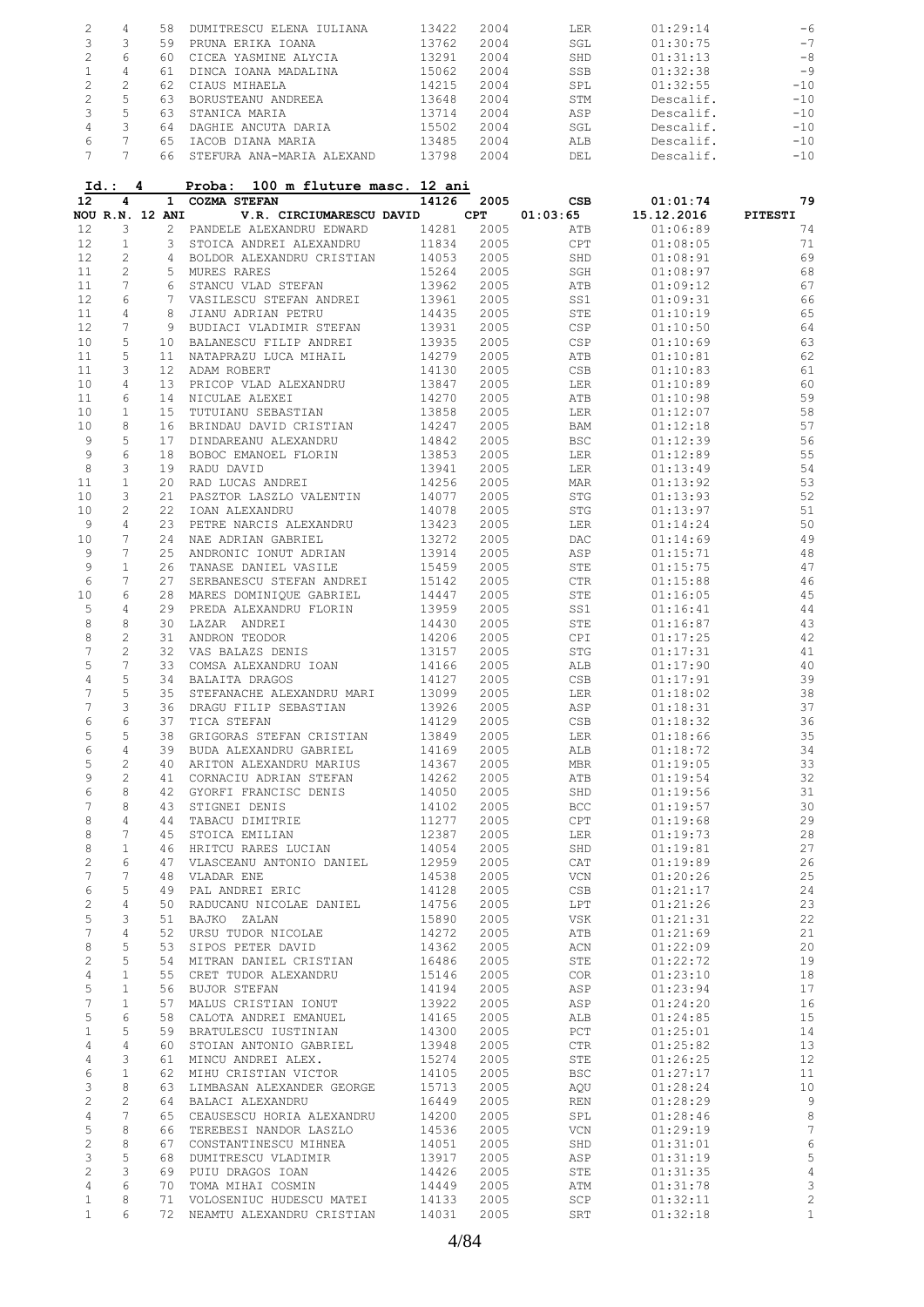| 3                                                                                                                  | 4              | 73                    | LAZAR ANDREI REMUS        | 15662 | 2005 | CTR            | 01:32:27  | $-1$            |
|--------------------------------------------------------------------------------------------------------------------|----------------|-----------------------|---------------------------|-------|------|----------------|-----------|-----------------|
| $\mathbf 1$                                                                                                        | 4              | 74                    | ALEXANDRESCU VICTOR       | 14302 | 2005 | PCT            | 01:34:74  | $^{\rm -2}$     |
| $\overline{4}$                                                                                                     | $\,8\,$        | 75                    | CANAS ROBERT VALENTIN     | 14028 | 2005 | SRT            | 01:34:87  | $-3$            |
|                                                                                                                    |                |                       |                           |       |      |                |           |                 |
| $\mathbf{2}$                                                                                                       | 7              | 76                    | TOMUS SERBAN ANTONIU      | 14162 | 2005 | ALB            | 01:36:26  | $- \, 4$        |
| 3                                                                                                                  | $\mathbf{1}$   | 77                    | PLAMADA TEODOR            | 15095 | 2005 | SSV            | 01:37:03  | $-5$            |
| 3                                                                                                                  | 6              | 78                    | NOVCIC LUKA               | 14448 | 2005 | ATM            | 01:37:38  | $-6$            |
| 3                                                                                                                  | 3              | 79                    | TOMA MINA ATAL            | 14751 | 2005 | SPL            | 01:37:84  | $-7$            |
| $\mathbf{1}$                                                                                                       | 7              | 80                    | ENCULESEI RAZVAN RARES    | 13960 | 2005 | SS1            | 01:38:51  | $-8$            |
|                                                                                                                    |                |                       |                           |       |      |                |           |                 |
| 3                                                                                                                  | 7              | 81                    | BALUTA MIHNEA VIOREL      | 15528 | 2005 | <b>BSC</b>     | 01:38:79  | $-9$            |
| $1\,$                                                                                                              | $\mathbf{1}$   | 82                    | CIRILO ALBERTO ANDREI     | 14134 | 2005 | SCP            | 01:40:73  | $-10$           |
| $1\,$                                                                                                              | 3              | 83                    | IOSIP MATEI               | 13939 | 2005 | CSP            | 01:41:69  | $-11$           |
| $\mathfrak{2}% _{T}=\mathfrak{2}_{T}\!\left( a,b\right) ,\ \mathfrak{2}_{T}=\mathfrak{2}_{T}\!\left( a,b\right) ,$ | $\mathbf{1}$   | 84                    | TINTEA DENIS STEFAN       | 15014 | 2005 | ALB            | 01:45:91  | $-12$           |
|                                                                                                                    |                |                       |                           |       |      |                |           |                 |
| 3                                                                                                                  | 2              | 85                    | SLABU SEBASTIAN CRISTIAN  | 13765 | 2005 | SGL            | Descalif. | $-10$           |
| $\epsilon$                                                                                                         | 3              | 85                    | MARINESCU DARIUS ANDREI   | 12432 | 2005 | <b>BCC</b>     | Descalif. | $-10$           |
| 6                                                                                                                  | $\mathbf{2}$   | 86                    | RADOI RARES NICOLAE       | 15079 | 2005 | CTR            | Descalif. | $-10$           |
| 8                                                                                                                  | 6              | 87                    | MISTIREANU IUSTIN TEODOR  | 13030 | 2005 | CSB            | Descalif. | $-10$           |
| 9                                                                                                                  | 3              | 88                    | MELIANU NICOLAE CRISTIAN  | 14437 | 2005 | ${\tt STE}$    | Descalif. | $-10$           |
|                                                                                                                    |                |                       |                           |       |      |                |           |                 |
| 9                                                                                                                  | 8              | 89                    | DUMITRU MARIO EDUARD      | 14238 | 2005 | <b>BSC</b>     | Descalif. | $-10$           |
| 11                                                                                                                 | 8              | 90                    | MIHAI DAVID ANDREI        | 14104 | 2005 | <b>BSC</b>     | Descalif. | $-10$           |
| 12                                                                                                                 | 5              | 91                    | DINU PATRICK SEBASTIAN    | 13340 | 2005 | ACT            | Descalif. | $-10$           |
|                                                                                                                    |                |                       |                           |       |      |                |           |                 |
| Id.:                                                                                                               | 5              |                       | 100 m fluture fem. 12 ani |       |      |                |           |                 |
|                                                                                                                    |                |                       | Proba:                    |       |      |                |           |                 |
| 11                                                                                                                 | 4              | $\mathbf{1}$          | GORECKI ANDRA DENISA      | 13101 | 2005 | ATB            | 01:10:06  | 73              |
| 11                                                                                                                 | 7              | $\mathbf{2}^{\prime}$ | MARIN IOANA               | 14267 | 2005 | ATB            | 01:10:71  | 68              |
| 10                                                                                                                 | 4              | 3                     | ZORZOLIU MIRUNA           | 13022 | 2005 | REN            | 01:11:26  | 65              |
| 11                                                                                                                 | 3              | 4                     |                           | 13949 | 2005 | $_{\rm CTR}$   |           | 63              |
|                                                                                                                    |                |                       | VACARU ANDREEA IULIANA    |       |      |                | 01:11:35  |                 |
| 11                                                                                                                 | 6              | 5                     | DUTA JASSMINE ANDREEA     | 13844 | 2005 | LER            | 01:11:44  | 62              |
| 10                                                                                                                 | 8              | 6                     | KACSO NOEMI               | 14080 | 2005 | STG            | 01:11:77  | 61              |
| 11                                                                                                                 | 5              | 7                     | SAFCENCU DELIA GIORGIANA  | 13275 | 2005 | DAC            | 01:11:87  | 60              |
| 11                                                                                                                 | 2              | 8                     | NAE RAISA GABRIELA        | 13273 | 2005 | DAC            | 01:12:00  | 59              |
|                                                                                                                    |                |                       |                           |       |      |                |           |                 |
| 10                                                                                                                 | $\mathbf{1}$   | 9                     | PETRACHE MARIA            | 14277 | 2005 | ATB            | 01:13:63  | 58              |
| 8                                                                                                                  | 5              | 10                    | ELLERSDORFER MIHAELA      | 13685 | 2005 | CTR            | 01:13:87  | 57              |
| 10                                                                                                                 | 3              | 11                    | LUCAN DARIA STEFANIA      | 14234 | 2005 | SSV            | 01:14:65  | 56              |
| 11                                                                                                                 | $\mathbf{1}$   | 12 <sub>2</sub>       | ORBAN KIS ORSOLYA         | 13160 | 2005 | STG            | 01:14:97  | 55              |
|                                                                                                                    |                |                       |                           |       |      |                |           |                 |
| 9                                                                                                                  | 5              | 13                    | PASCU ANA MARIA           | 14506 | 2005 | ACT            | 01:15:04  | 54              |
| 10                                                                                                                 | 6              | 14                    | HUMA DARIA ELENA          | 14088 | 2005 | STM            | 01:15:49  | 53              |
| 8                                                                                                                  | 7              | 15 <sub>1</sub>       | IORGA ANDREEA DENISA      | 14840 | 2005 | STE            | 01:15:96  | 52              |
| 9                                                                                                                  | 7              | 16                    | VERCIUC MARIA             | 13965 | 2005 | SSV            | 01:15:99  | 51              |
| 10                                                                                                                 | 5              | 17                    | LEAH IOANA SILVIA         | 14069 | 2005 | SSB            | 01:16:09  | 50              |
|                                                                                                                    |                |                       |                           |       |      |                |           |                 |
| 8                                                                                                                  | 4              | 18                    | GHERMAN AMALIA ARIANA     | 13809 | 2005 | ACT            | 01:16:27  | 49              |
| 10                                                                                                                 | 7              | 19                    | RAFA TANIA MADALINA       | 14365 | 2005 | CSW            | 01:16:46  | 48              |
| 6                                                                                                                  | 7              | 20                    | DROG MARIA BIANCA         | 14108 | 2005 | <b>BSC</b>     | 01:16:59  | 47              |
| 9                                                                                                                  | 3              | 21                    | CHIRU SIMONA ANDREEA      | 13958 | 2005 | SS1            | 01:16:65  | 46              |
| 11                                                                                                                 | 8              | 22                    | SIKLODI NOEMI             | 13161 | 2005 | STG            | 01:16:69  | 45              |
|                                                                                                                    |                |                       |                           |       |      |                |           |                 |
| $\mathbf{2}$                                                                                                       | 7              | 23                    | MEZEI MELITA BLANKA       | 14534 | 2005 | VCN            | 01:16:71  | 44              |
| 8                                                                                                                  | 8              | 24                    | DUMITRU ANDREEA ANISIA    | 13750 | 2005 | REN            | 01:17:09  | 43              |
| 10                                                                                                                 | $\overline{c}$ | 25                    | CURCAN ALEXANDRA ROXANA   | 13918 | 2005 | ATB            | 01:17:30  | $4\sqrt{2}$     |
| 7                                                                                                                  | $\mathbf{1}$   | 26                    | BADEA BIANCA MARIA        | 13913 | 2005 | ASP            | 01:17:62  | 41              |
| 7                                                                                                                  | 3              | 27                    | PASCAL MIRUNA ANDREEA     |       |      |                |           | 40              |
|                                                                                                                    |                |                       |                           | 13843 | 2005 | LER            | 01:17:63  |                 |
| 8                                                                                                                  | 2              | 28                    | DIACONESCU CARBUNESCU MAD | 12762 | 2005 | $\mathtt{ACT}$ | 01:18:60  | 39              |
| $\overline{7}$                                                                                                     | 8              | 29                    | GUBAVU ALESSIA MIHAELA    | 13268 | 2005 | DAC            | 01:18:61  | 38              |
| 8                                                                                                                  | 3              | 30                    | TEODORESCU ANASTASIA      | 14516 | 2005 | MSB            | 01:18:65  | 37              |
| 7                                                                                                                  | 6              | 31                    | SARB ALECSANDRA IOANA     | 14178 | 2005 | ALB            | 01:18:81  | 36              |
|                                                                                                                    | 4              |                       |                           |       |      |                |           |                 |
| 9                                                                                                                  |                | 32                    | CHIS ARIANA ROXANA        | 14539 | 2005 | VCN            | 01:19:15  | 35              |
| 6                                                                                                                  | 3              | 33                    | IONITA ALEXIA             | 14244 | 2005 | MTM            | 01:19:87  | 34              |
| 7                                                                                                                  | $\overline{c}$ | 33                    | IANA SARA CEZARA          | 14019 | 2005 | SRT            | 01:19:87  | 34              |
| 2                                                                                                                  | 8              | 35                    | STOICA GEORGIANA DANIELA  | 12408 | 2005 | LLP            | 01:20:26  | 32              |
| 8                                                                                                                  | $\mathbf{1}$   | 36                    | GRIGORESCU DIANA ELENA    | 14438 | 2005 | STE            | 01:20:28  | 31              |
| 7                                                                                                                  | 7              | 37                    |                           |       |      |                |           | 30              |
|                                                                                                                    |                |                       | PAPP ANNEMARIE            | 14086 | 2005 | STM            | 01:20:33  |                 |
| 9                                                                                                                  | $\mathbf{1}$   | 38                    | JUGUREANU IOANA IRIS      | 13838 | 2005 | LER            | 01:20:60  | 29              |
| 7                                                                                                                  | 5              | 39                    | CONSTANTIN DENISA         | 14443 | 2005 | ASP            | 01:21:13  | 28              |
| 9                                                                                                                  | $\overline{c}$ | 40                    | TALPOS PETRA ANTONIA      | 15060 | 2005 | SSB            | 01:21:51  | 27              |
| 9                                                                                                                  | 8              | 41                    | FAGADAR GHISA MARINA      | 14450 | 2005 | ATM            | 01:21:70  | 26              |
| 9                                                                                                                  | 6              | 42                    | TEIANU IOANA CLAUDIA      | 13276 | 2005 | DAC            | 01:21:99  | 25              |
|                                                                                                                    |                |                       |                           |       |      |                |           |                 |
| $\overline{4}$                                                                                                     | $\overline{4}$ | 43                    | OPREA ANA MARIA           | 14336 | 2005 | ASP            | 01:22:02  | 24              |
| 5                                                                                                                  | 3              | 44                    | DUTA IAZABELA MARIA       | 13916 | 2005 | ASP            | 01:22:20  | 23              |
| 6                                                                                                                  | $\overline{4}$ | 45                    | MOCANU ALEXANDRA STEFANIA | 14703 | 2005 | ASP            | 01:22:21  | 22              |
| $\mathbf{1}$                                                                                                       | 5              | 46                    | GHEORGHE ANA MARIA        | 15926 | 2005 | ACT            | 01:23:23  | 21              |
| 7                                                                                                                  | $\overline{4}$ | 47                    | MARTON PANNA REKA         | 13721 | 2005 | COR            | 01:23:26  | 20              |
|                                                                                                                    |                |                       |                           |       |      |                |           |                 |
| 6                                                                                                                  | 5              | 48                    | IONITA CARMEN ANA MARIA   | 14214 | 2005 | CPI            | 01:23:71  | 19              |
| 5                                                                                                                  | $\overline{4}$ | 49                    | FILA BARBARA ERZSEBET     | 13731 | 2005 | COR            | 01:24:98  | 18              |
| 5                                                                                                                  | 6              | 50                    | ZAYADNA IASMINA MARIA     | 14175 | 2005 | ALB            | 01:25:08  | 17              |
| 5                                                                                                                  | 8              | 51                    | VASILE MARIA CLAUDIA      | 13940 | 2005 | LER            | 01:25:20  | 16              |
| 3                                                                                                                  | $\mathbf{2}$   | 52                    | ANGHEL ALICE EUGENIA      | 13840 | 2005 | LER            | 01:27:69  | 15              |
|                                                                                                                    |                |                       |                           |       |      |                |           |                 |
| 5                                                                                                                  | $\mathbf{1}$   | 53                    | MORAR CARLA DELIA         | 14055 | 2005 | SHD            | 01:28:26  | 14              |
| 5                                                                                                                  | $\mathbf{2}$   | 54                    | ALEXANDRU ROXANA ELENA    | 14389 | 2005 | LBR            | 01:28:72  | 13              |
| $\overline{4}$                                                                                                     | $\overline{c}$ | 55                    | MEZEI FLAVIA MARIA        | 15020 | 2005 | ALB            | 01:28:78  | 12              |
| $\epsilon$                                                                                                         | $\mathbf{2}$   | 56                    | MIHOC LAVINIA GEORGIANA   | 12980 | 2005 | SRT            | 01:28:83  | 11              |
| $\overline{c}$                                                                                                     | $\mathbf{2}$   | 57                    | EROSS NORA                | 14462 | 2005 | VSK            | 01:29:18  | 10              |
|                                                                                                                    |                |                       |                           |       |      |                |           |                 |
| 3                                                                                                                  | 5              | 58                    | DOBRE IDORA TEODORA       | 14749 | 2005 | SPL            | 01:29:21  | 9               |
| $\overline{4}$                                                                                                     | 3              | 59                    | BUDIU PATRICIA            | 16280 | 2005 | CSW            | 01:29:28  | 8               |
| 4                                                                                                                  | $\mathbf{1}$   | 60                    | COTRUTA MARIA SMARANDA    | 14994 | 2005 | CPI            | 01:29:88  | $7\phantom{.0}$ |
| 4                                                                                                                  | 6              | 61                    | GOMOI IOANA TEODORA       | 14106 | 2005 | STE            | 01:29:89  | $\sqrt{6}$      |
|                                                                                                                    | 8              | 62                    | MIU ALESIA STEFANIA       | 14229 | 2005 | WIN            | 01:30:35  | 5               |
|                                                                                                                    |                |                       |                           |       |      |                |           |                 |
| 3<br>4                                                                                                             | 5              | 63                    | CANCIU DARIA              | 15058 | 2005 | SSB            | 01:30:85  | $\overline{4}$  |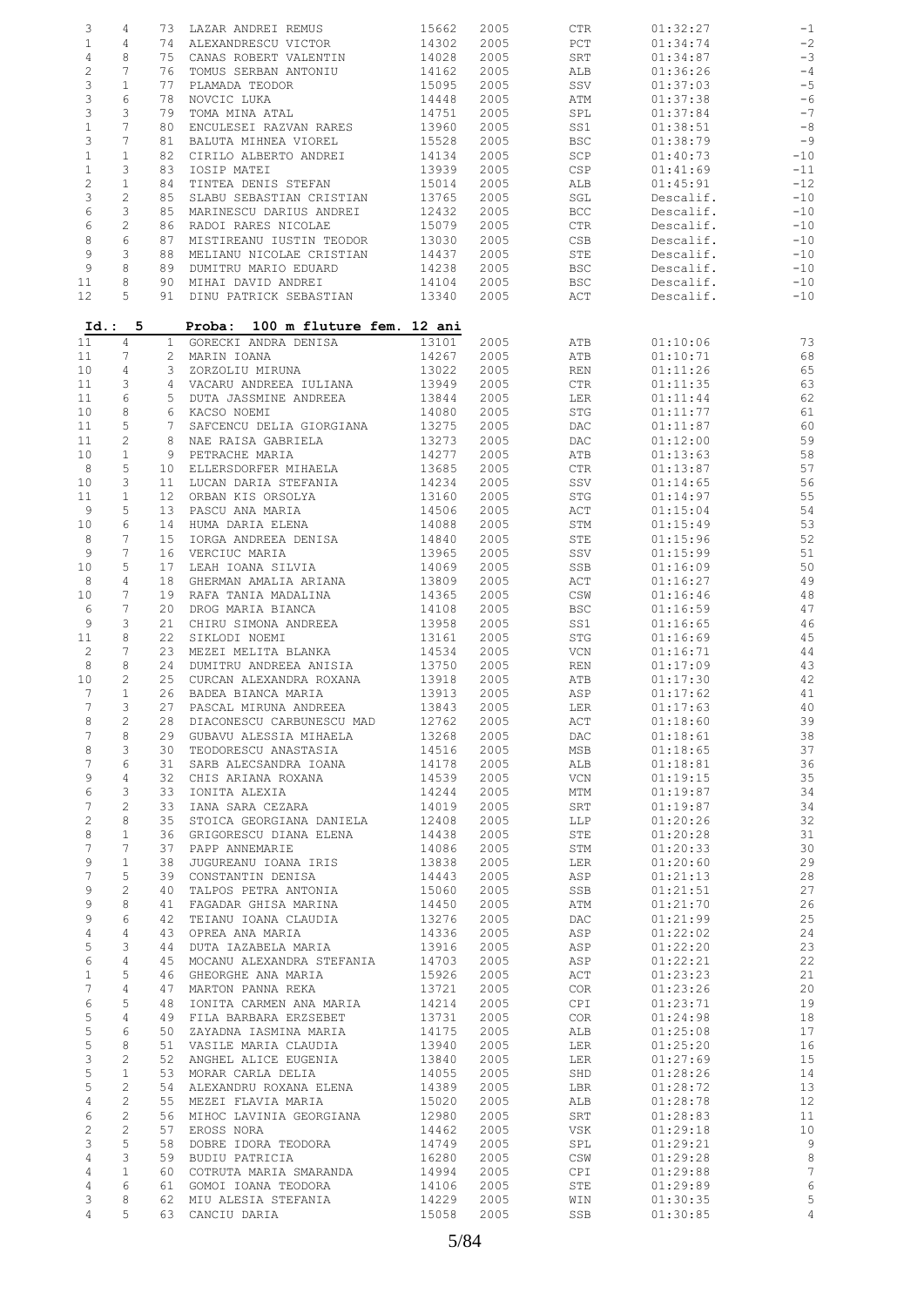| 6              | 8               |                        |       |                                                                                                                                                                                                                                                                                                                                                      |  |                          |            | 01:30:93                 | 3                                               |
|----------------|-----------------|------------------------|-------|------------------------------------------------------------------------------------------------------------------------------------------------------------------------------------------------------------------------------------------------------------------------------------------------------------------------------------------------------|--|--------------------------|------------|--------------------------|-------------------------------------------------|
| 3              | $\mathbf{1}$    |                        |       |                                                                                                                                                                                                                                                                                                                                                      |  |                          |            | 01:31:69                 | 2                                               |
| $\overline{4}$ | $7\phantom{.0}$ |                        |       |                                                                                                                                                                                                                                                                                                                                                      |  |                          |            | $01:33:72$<br>$01:33:91$ | $\overline{1}$                                  |
| $\mathbf{2}$   | 6               |                        |       |                                                                                                                                                                                                                                                                                                                                                      |  |                          |            |                          | $-1$                                            |
| $\overline{4}$ | 8               |                        |       |                                                                                                                                                                                                                                                                                                                                                      |  |                          |            |                          | $-2$                                            |
|                |                 |                        |       |                                                                                                                                                                                                                                                                                                                                                      |  |                          |            | 01:34:69<br>01:34:84     |                                                 |
| $\mathbf{1}$   | 7               |                        |       |                                                                                                                                                                                                                                                                                                                                                      |  |                          |            |                          | $-3$                                            |
| 3              | 3               |                        |       |                                                                                                                                                                                                                                                                                                                                                      |  |                          |            | $01:35:45$<br>$01:36:74$ | $-4$                                            |
| 5              | $7\overline{ }$ |                        |       |                                                                                                                                                                                                                                                                                                                                                      |  |                          |            |                          | $-5$                                            |
| $\mathbf{1}$   | $\overline{2}$  |                        |       |                                                                                                                                                                                                                                                                                                                                                      |  |                          |            |                          | $-6$                                            |
|                |                 |                        |       |                                                                                                                                                                                                                                                                                                                                                      |  |                          |            | $01:36:82$<br>$01:37:03$ |                                                 |
| 3              | $\overline{4}$  |                        |       |                                                                                                                                                                                                                                                                                                                                                      |  |                          |            |                          | $-7$                                            |
| $\overline{2}$ | 5               |                        |       |                                                                                                                                                                                                                                                                                                                                                      |  |                          |            | 01:38:02                 | $-8$                                            |
| $\mathbf{1}$   | 3               |                        |       |                                                                                                                                                                                                                                                                                                                                                      |  |                          |            | 01:38:03                 | $-9$                                            |
|                |                 |                        |       |                                                                                                                                                                                                                                                                                                                                                      |  |                          |            |                          |                                                 |
| $\overline{2}$ | $\overline{4}$  |                        |       |                                                                                                                                                                                                                                                                                                                                                      |  |                          |            | 01:38:34                 | $-10$                                           |
| $\mathbf{1}$   | $\mathbf{1}$    |                        |       |                                                                                                                                                                                                                                                                                                                                                      |  |                          |            | 01:41:40                 | $-11$                                           |
| 3              | 6               |                        |       |                                                                                                                                                                                                                                                                                                                                                      |  |                          |            | 01:41:52<br>01:46:95     | $-12$<br>$-13$                                  |
| $\overline{2}$ | $\mathbf{1}$    |                        |       |                                                                                                                                                                                                                                                                                                                                                      |  |                          |            |                          |                                                 |
|                |                 |                        |       |                                                                                                                                                                                                                                                                                                                                                      |  |                          |            |                          |                                                 |
| 3              | $7\overline{ }$ |                        |       |                                                                                                                                                                                                                                                                                                                                                      |  |                          |            |                          | Abandon. 0<br>Descalif. -10                     |
| $\mathbf{1}$   | $\overline{4}$  |                        |       |                                                                                                                                                                                                                                                                                                                                                      |  |                          |            |                          |                                                 |
| 1              | 6               |                        |       |                                                                                                                                                                                                                                                                                                                                                      |  |                          |            |                          |                                                 |
| 5 <sup>1</sup> |                 | $5 -$                  |       |                                                                                                                                                                                                                                                                                                                                                      |  |                          |            |                          | Descalif. -10<br>Descalif. -10<br>Descalif. -10 |
|                |                 |                        |       |                                                                                                                                                                                                                                                                                                                                                      |  |                          |            |                          |                                                 |
|                | 8               | $6 \qquad$             |       | 83 PAN-KE LAURA ANA-MARIA 15679 2005 LER                                                                                                                                                                                                                                                                                                             |  |                          |            |                          | Descalif. -10                                   |
|                |                 |                        |       |                                                                                                                                                                                                                                                                                                                                                      |  |                          |            |                          |                                                 |
|                |                 |                        |       |                                                                                                                                                                                                                                                                                                                                                      |  |                          |            |                          |                                                 |
|                |                 |                        |       | 10.: 6 Proba: 4 X 50 m liber masc. 14 ani<br>1 4 1 1) RUSEN, SIMION, PASCU, NITU<br>NOUR.N. 14 ANI V.R. POPA, STOIAN, RUSU, RATH LER 01:46:62 15.12.2016 PITESTI                                                                                                                                                                                     |  |                          |            |                          |                                                 |
|                |                 |                        |       |                                                                                                                                                                                                                                                                                                                                                      |  |                          |            |                          |                                                 |
|                |                 |                        |       |                                                                                                                                                                                                                                                                                                                                                      |  |                          |            |                          |                                                 |
|                |                 |                        |       |                                                                                                                                                                                                                                                                                                                                                      |  |                          |            |                          |                                                 |
| $\mathbf{1}$   |                 |                        |       | 2 2 1) GANEA, CIUTACU, LEOPA, GAVRILA MBR 01:50:15<br>5 3 1) PREDA, MORARIU, DOBRE, DUMITRACHE CSO 01:50:66<br>7 4 1) POPESCU, CIOBANU, LIGHEZAN, SCHMELAS SRT 01:52:31<br>5 1) STOICA, TUCA, TABACU, SCARLAT CPT 01:57:78                                                                                                                           |  |                          |            | $01:50:15$ 100           |                                                 |
| $\mathbf{1}$   |                 |                        |       |                                                                                                                                                                                                                                                                                                                                                      |  |                          |            | 01:50:66                 | 94                                              |
|                |                 |                        |       |                                                                                                                                                                                                                                                                                                                                                      |  |                          |            |                          |                                                 |
| $\mathbf{1}$   |                 |                        |       |                                                                                                                                                                                                                                                                                                                                                      |  |                          |            |                          | 90                                              |
| 1              |                 |                        |       |                                                                                                                                                                                                                                                                                                                                                      |  |                          |            |                          | $01:57:78$ 88                                   |
|                |                 |                        |       |                                                                                                                                                                                                                                                                                                                                                      |  |                          |            |                          |                                                 |
| 1              |                 | $4 \quad \blacksquare$ |       |                                                                                                                                                                                                                                                                                                                                                      |  |                          |            |                          |                                                 |
|                |                 |                        |       |                                                                                                                                                                                                                                                                                                                                                      |  |                          |            |                          |                                                 |
|                |                 |                        |       |                                                                                                                                                                                                                                                                                                                                                      |  |                          |            |                          |                                                 |
|                |                 |                        |       |                                                                                                                                                                                                                                                                                                                                                      |  |                          |            |                          |                                                 |
|                |                 |                        |       |                                                                                                                                                                                                                                                                                                                                                      |  |                          |            |                          |                                                 |
|                |                 |                        |       | $\begin{tabular}{lcccc} 1 & LER & RUSEN COSTIN ALIN & & & & 12641 & 2003 \\  \texttt{SIMION MATEI ALEXAMPLE} & & & & 13052 & 2003 & & 00:54:28 \\  \texttt{PASCU NICU LAURENTIU} & & & & 12924 & 2003 & & 01:46:09 \\  \texttt{MITU MARIUS ADRIAN} & & & & 12935 & 2003 & & 01:46:09 \\ \end{tabular}$<br>PASCU NICU LAURENTIU<br>NITU MARIUS ADRIAN |  |                          |            |                          |                                                 |
|                |                 |                        |       |                                                                                                                                                                                                                                                                                                                                                      |  |                          |            |                          |                                                 |
|                |                 |                        |       | $\begin{tabular}{llllll} 1 & 2 & 2 MBR & GANEA CRISTIAN STEFAN & 12822 & 2003 \\ & CIUTACU ROBERT C-TIN & 12823 & 2003 \\ & LEOPA DENIS IULIAN & 12595 & 2003 \\ & GAVRILA IONUT MADALIN & 12824 & 2003 \\ \end{tabular}$                                                                                                                            |  |                          |            |                          |                                                 |
|                |                 |                        |       |                                                                                                                                                                                                                                                                                                                                                      |  |                          |            | 00:56:43                 |                                                 |
|                |                 |                        |       |                                                                                                                                                                                                                                                                                                                                                      |  |                          |            |                          |                                                 |
|                |                 |                        |       |                                                                                                                                                                                                                                                                                                                                                      |  |                          |            |                          |                                                 |
|                |                 |                        |       |                                                                                                                                                                                                                                                                                                                                                      |  |                          |            | 01:50:15                 |                                                 |
|                |                 |                        |       |                                                                                                                                                                                                                                                                                                                                                      |  |                          |            |                          |                                                 |
| $1 \quad \Box$ |                 | $5 -$                  |       |                                                                                                                                                                                                                                                                                                                                                      |  |                          |            |                          |                                                 |
|                |                 |                        |       |                                                                                                                                                                                                                                                                                                                                                      |  |                          |            |                          |                                                 |
|                |                 |                        |       |                                                                                                                                                                                                                                                                                                                                                      |  |                          |            | 00:55:98                 |                                                 |
|                |                 |                        |       |                                                                                                                                                                                                                                                                                                                                                      |  |                          |            |                          |                                                 |
|                |                 |                        |       | 3 CSO PREDA LUCA IOAN 13107 2003<br>MORARIU LUCA IOAN 12567 2003<br>DOBRE DANIEL GABRIEL 12645 2003<br>DUMITRACHE TOBIAS GEORGE 12891 2003                                                                                                                                                                                                           |  |                          |            | 01:50:66                 |                                                 |
|                |                 |                        |       |                                                                                                                                                                                                                                                                                                                                                      |  |                          |            |                          |                                                 |
|                |                 |                        |       | POPESCU DENIS LAUREAN 12721 2003<br>CIOBANU FLAVIUS ANDREI 12706 2003 00:58:06                                                                                                                                                                                                                                                                       |  |                          |            |                          |                                                 |
| 1              |                 |                        |       | 7 4 SRT POPESCU DENIS LAUREAN                                                                                                                                                                                                                                                                                                                        |  |                          |            |                          |                                                 |
|                |                 |                        |       |                                                                                                                                                                                                                                                                                                                                                      |  |                          |            |                          |                                                 |
|                |                 |                        |       | LIGHEZAN DORIN VALENTIN                                                                                                                                                                                                                                                                                                                              |  |                          | 12719 2003 |                          |                                                 |
|                |                 |                        |       | SCHMELAS ERWIN                                                                                                                                                                                                                                                                                                                                       |  |                          | 12705 2003 | 01:52:31                 |                                                 |
|                |                 |                        |       |                                                                                                                                                                                                                                                                                                                                                      |  |                          |            |                          |                                                 |
|                |                 |                        |       |                                                                                                                                                                                                                                                                                                                                                      |  |                          |            |                          |                                                 |
| $\mathbf{1}$   | $\mathcal{S}$   |                        | 5 CPT | STOICA IONUT                                                                                                                                                                                                                                                                                                                                         |  |                          | 10574 2003 |                          |                                                 |
|                |                 |                        |       | TUCA DRAGOS ANDREI                                                                                                                                                                                                                                                                                                                                   |  |                          | 11265 2003 | 00:59:00                 |                                                 |
|                |                 |                        |       | TABACU PETRU                                                                                                                                                                                                                                                                                                                                         |  | 11278 2003               |            |                          |                                                 |
|                |                 |                        |       |                                                                                                                                                                                                                                                                                                                                                      |  |                          |            |                          |                                                 |
|                |                 |                        |       | SCARLAT RAZVAN GABRIEL                                                                                                                                                                                                                                                                                                                               |  | 13075 2003               |            | 01:57:78                 |                                                 |
|                |                 |                        |       |                                                                                                                                                                                                                                                                                                                                                      |  |                          |            |                          |                                                 |
|                | Id.: 7          |                        |       | Proba: 4 X 50 m liber masc. 13 ani                                                                                                                                                                                                                                                                                                                   |  |                          |            |                          |                                                 |
| $\mathbf{2}$   | 4               |                        |       | 1 1) CIRCIUMARESCU, PICUI, IACOB, GUINEA                                                                                                                                                                                                                                                                                                             |  |                          | CPT        | 01:48:51                 | 186                                             |
|                | NOU R.N. 13 ANI |                        |       | V.R. MOSCALIUC, LUCA, SOCOLIUC, FOTCIUC SVU                                                                                                                                                                                                                                                                                                          |  |                          | 01:49:58   | 14.12.2017               | PITESTI                                         |
|                |                 |                        |       |                                                                                                                                                                                                                                                                                                                                                      |  |                          |            |                          |                                                 |
| $\mathbf{1}$   | 6               |                        |       | 2 1) MOSCALIUC, LUCA, SOCOLIUC, FOTCIUC                                                                                                                                                                                                                                                                                                              |  |                          | SVU        | 01:49:58                 | 176                                             |
|                | NOU R.N. 13 ANI |                        |       | V.R. POPA, HLIBAN, RUSU, RATH LER                                                                                                                                                                                                                                                                                                                    |  |                          | 01:49:70   | 17.12.2015               | <b>PITESTI</b>                                  |
|                |                 |                        |       |                                                                                                                                                                                                                                                                                                                                                      |  |                          |            |                          |                                                 |
|                |                 |                        |       |                                                                                                                                                                                                                                                                                                                                                      |  |                          |            |                          |                                                 |
| $\overline{c}$ | 5               |                        |       | 3 1) LAPADAT, GHERGHEL, NICOLA, POPOVICI                                                                                                                                                                                                                                                                                                             |  |                          | ATB        | 01:51:79                 | 170                                             |
| $\overline{c}$ | 3               |                        |       | 4 1) GATE, BAJENARU, BORANGEL, GHEORGHE                                                                                                                                                                                                                                                                                                              |  |                          | LER        | 01:52:58                 | 166                                             |
| $\mathbf{2}$   | 8               |                        |       | 5 1) SATNOIANU, DAMIAN, BUNEA, MUCEA                                                                                                                                                                                                                                                                                                                 |  |                          | LBR        | 01:55:21                 | 164                                             |
| $\overline{c}$ |                 |                        |       |                                                                                                                                                                                                                                                                                                                                                      |  |                          |            |                          |                                                 |
|                | 6               |                        |       | 6 1) DUMITRESCU, TURTA, ROSU, GHILE                                                                                                                                                                                                                                                                                                                  |  |                          | STE        | 01:55:38                 | 162                                             |
|                |                 |                        |       | 7 1) ROMAS, LUNGU, NANULESCU, ANGHEL                                                                                                                                                                                                                                                                                                                 |  |                          | BSC        | 01:56:02                 | 160                                             |
| $\overline{c}$ | $\mathbf{1}$    |                        |       | 8 1) FEIER, GERGELY, BARABAS, VODA                                                                                                                                                                                                                                                                                                                   |  |                          | STG        | 01:56:64                 | 158                                             |
| $\overline{c}$ | $\overline{2}$  |                        |       | 9 1) CHELEMEN, MIHALOIANIS, ONEA, BUNGARDEAN                                                                                                                                                                                                                                                                                                         |  |                          | SHD        | 01:58:05                 | 156                                             |
|                |                 |                        |       |                                                                                                                                                                                                                                                                                                                                                      |  |                          |            |                          |                                                 |
| $\mathbf{1}$   | 3               |                        |       |                                                                                                                                                                                                                                                                                                                                                      |  |                          | MBR        | 01:58:93                 | 154                                             |
| $\mathbf{1}$   | 5               |                        |       | 10 1) NEAGU, MILOS, GHIONU, STOIAN                                                                                                                                                                                                                                                                                                                   |  |                          |            |                          |                                                 |
| $\mathbf{1}$   | 4               |                        |       | 11 1) COADA, MAGDA, NEACSU, COSTACHE                                                                                                                                                                                                                                                                                                                 |  |                          | CTR        | 01:59:05                 | 152                                             |
| $\overline{2}$ | $7^{\circ}$     |                        |       | 12 1) BALU, MESTER, BERTEA, CHECICHES                                                                                                                                                                                                                                                                                                                |  |                          | STM        | 02:00:95                 | 150                                             |
|                |                 |                        |       |                                                                                                                                                                                                                                                                                                                                                      |  |                          |            |                          |                                                 |
|                |                 |                        |       |                                                                                                                                                                                                                                                                                                                                                      |  |                          |            |                          |                                                 |
|                |                 |                        |       |                                                                                                                                                                                                                                                                                                                                                      |  |                          |            |                          |                                                 |
| $\overline{2}$ | 4               |                        | 1 CPT | CIRCIUMARESCU DAVID STEFA                                                                                                                                                                                                                                                                                                                            |  | 11301 2004               |            |                          |                                                 |
|                |                 |                        |       | PICUI ANDREI JULIAN                                                                                                                                                                                                                                                                                                                                  |  | 11549 2004               |            | 00:54:46                 |                                                 |
|                |                 |                        |       |                                                                                                                                                                                                                                                                                                                                                      |  |                          |            |                          |                                                 |
|                |                 |                        |       | IACOB MIHAI                                                                                                                                                                                                                                                                                                                                          |  | 13244 2004               |            |                          |                                                 |
|                |                 |                        |       | GUINEA ALEXANDRU IONUT                                                                                                                                                                                                                                                                                                                               |  | 11289 2004               |            | 01:48:51                 |                                                 |
|                |                 |                        |       |                                                                                                                                                                                                                                                                                                                                                      |  |                          |            |                          |                                                 |
| $\mathbf{1}$   | 6               |                        | 2 SVU | MOSCALIUC CALIN GEORGE                                                                                                                                                                                                                                                                                                                               |  | 13583 2004               |            |                          |                                                 |
|                |                 |                        |       | LUCA MIHAI ALEXANDRU                                                                                                                                                                                                                                                                                                                                 |  | 13759 2004               |            | 00:53:67                 |                                                 |
|                |                 |                        |       |                                                                                                                                                                                                                                                                                                                                                      |  |                          |            |                          |                                                 |
|                |                 |                        |       | SOCOLIUC IOAN MARIAN<br>FOTCIUC TEODOR                                                                                                                                                                                                                                                                                                               |  | 13582 2004<br>13755 2004 |            | 01:49:58                 |                                                 |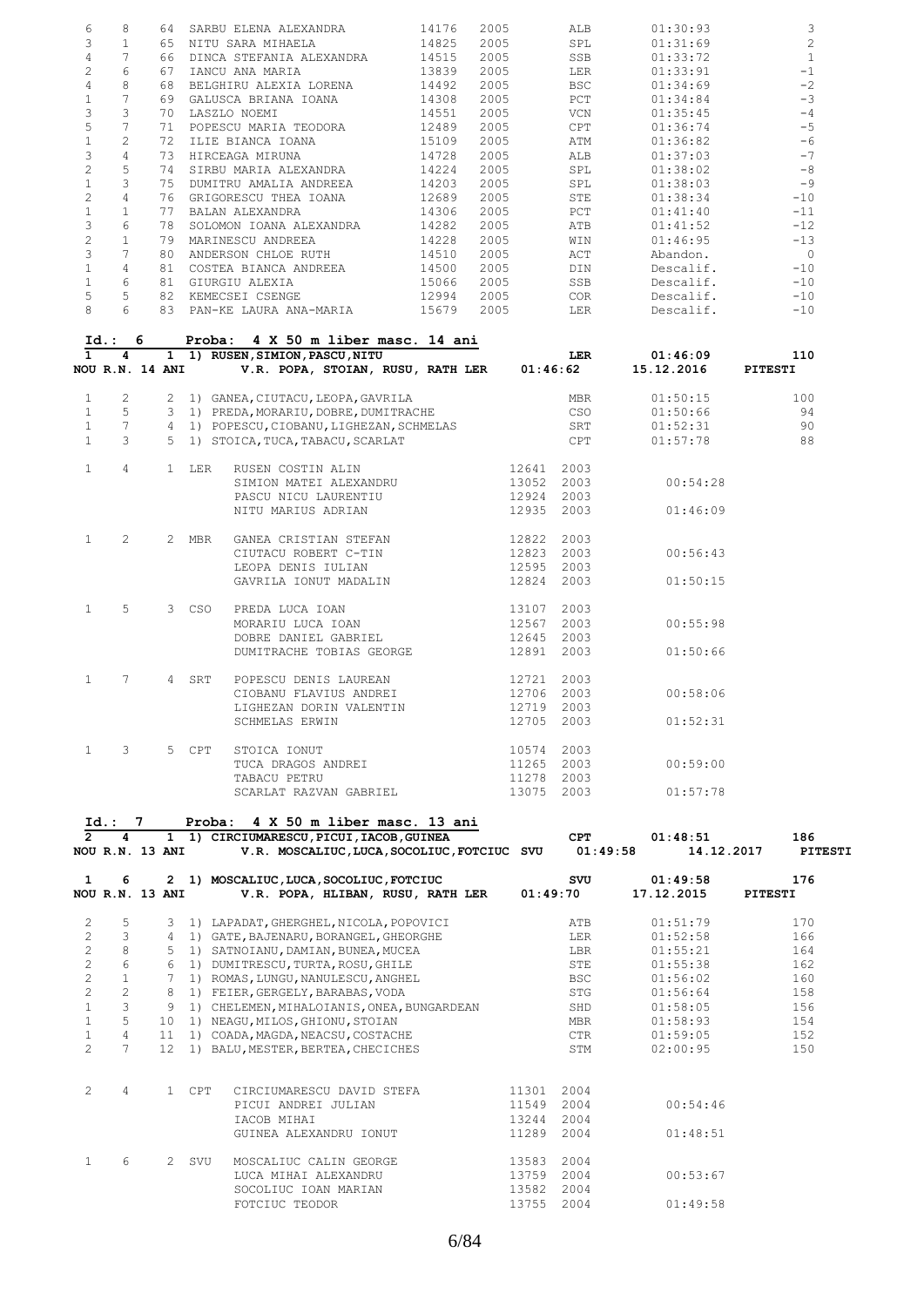| $\begin{tabular}{lllllllllllll} 2 & 5 & 3 & ATB & LAPADAT CRISTIAN & 13326 & 2004 \\ & \texttt{GHERGHEL VLAD CRISTIAN} & 13431 & 2004 & 00:56:90 \\ & NICOLA MADALIN IONUT & 13323 & 2004 & 01:51:79 \\ & POPOVICI DAVID & 13322 & 2004 & 01:51:79 \\ \end{tabular}$<br>$\begin{tabular}{cccccc} 2 & 3 & 4 & LER & GATE ALEXANDRU ROBERT & & & 13435 & 2004 \\ & BAJENARU ANDREI DANIEL & & & 13434 & 2004 \\ & BORANGEL EMANUEL GEORGE & & & 13140 & 2004 \\ & GHEORGHE LUCAS IOAN & & & 13424 & 2004 \\ \end{tabular} \hspace{1cm} \begin{tabular}{cccccc} 01:52:58 & & & & & \\ 02:59:30 & & & & & \\ 03:52:58 & & & & & \\ 04:52:58 & & & & & \\ 05:21:58 & & &$<br>$\begin{tabular}{cccccc} 2 & 8 & 5 LBR & SATIONIANU ANDREI & & & & 15130 & 2004 \\ & DAMIAN ION SORIN & & & & 13470 & 2004 \\ & BUNEA STEFAN IOAN & & & & 13472 & 2004 \\ & MUCEA POPOACA MARIAN & & & & 13468 & 2004 \\ \end{tabular} \hspace{1.5cm} 00:57:86$<br>$\begin{tabular}{ccccc} 2 & 6 & 6 & STE & DUMITRESCU CATALIN & 10NUT & & 13180 & 2004 \\ & TURTA ANDREI & & & 12686 & 2004 & & 00:59:30 \\ & ROSU PATRICK CRISTIAN & & 11362 & 2004 & & 01:55:38 \\ & GHILE DRAGOS & & & 13264 & 2004 & & 01:55:38 \\ \end{tabular}$<br>2 1 7 BSC ROMAS CODRUT FERNANDO<br>LUNGU ANDREI 13775 2004 00:57:54<br>$\begin{tabular}{ccccc} 2 & 2 & 8 & \text{STG} & \text{FEIER SEBASTIAN IOAN} & & & & & 13198 & 2004 \\ & \text{GERGELY FERENC} & & & & 13122 & 2004 & & 00:58:97 \\ & \text{BARABAS ERIK KRISZTIAN} & & & 13197 & 2004 & & 01:56:64 \\ & \text{VODA VICTOR} & & & & 13199 & 2004 & & 01:56:64 \\ \end{tabular}$<br>$\begin{tabular}{cccccc} 1 & 3 & 9 & SHD & CHELEMEN BOGDAN & & & & & 13286 & 2004 \\ & MHALOIANIS ALEXIS & & & & 13281 & 2004 & & 00:58:55 \\ & ONEA TIBERIU ALEXANDRU & & & 15389 & 2004 & & & 01:58:05 \\ & BUNGARDEAN RAUL DUMITRU & & & 13288 & 2004 & & & 01:58:05 \\ \end{tabular}$<br>$\begin{tabular}{ccccc} 1 & 5 & 10& \text{MBR} & \text{NEAGU ANDREI DANIEL} & & & & 14368 & 2004 \\ & & & & & \text{MILOS ROBERT CRISTIAN} & & & 13461 & 2004 \\ & & & & & \text{GHIONU DENIS ANDREI} & & & 13460 & 2004 \\ & & & & & \text{STOIAN ALEXANDRU IDNUT} & & & 13462 & 2004 & & 01:58:93 \\ \end{tabular}$<br>$\begin{tabular}{ccccc} 1 & 4 & 11 & CTR & COADA COSMIN THEODOR & & & & 13950 & 2004 \\ \hline MAGDA TEODOR STEFAN & & & & 13951 & 2004 \\ NEACSU FLORIN CRISTIAN & & & 16372 & 2004 \\ COSTACHE SEBASTIAN C-TIN & & & 13952 & 2004 \\ \end{tabular} \hspace{1.5cm} 01:02:07 \\ 01:59:05 \\ \end{tabular}$<br>2 7 12 STM BALU VICTOR ANDREI<br>Proba: 4 X 50 m liber masc. 12 ani<br>Id.: 8<br>5<br>1 1) ADAM, MISTIREANU, BALAITA, COZMA<br>CSB<br>01:54:91<br>158<br>NOU R.N. 12 ANI<br>V.R. CIRCIUMARESCU, IACOB, DEACONU, GUINEA<br><b>CPT</b><br>01:54:92<br>15.12.2016<br>PITESTI<br>3<br>2 1) NATAPRAZU, NICULAE, PANDELE, STANCU<br>ATB<br>01:56:66<br>148<br>6<br>1) PRICOP, RADU, BOBOC, PETRE<br><b>LER</b><br>01:58:47<br>142<br>3<br>5<br>1) DUMITRU, MIHAI, MIHU, DINDAREANU<br><b>BSC</b><br>01:58:65<br>138<br>4<br>3<br>1) HRITCU, GYORFI, BOLDOR, CONSTANTINESCU<br>01:59:21<br>136<br>5<br>SHD<br>2<br>1) TANASE, MELIANU, MARES, JIANU<br>6<br>STE<br>01:59:92<br>134<br>$\overline{4}$<br>1) COMSA, BUDA, CALOTA, TOMUS<br>02:06:33<br>132<br>7<br>ALB<br>$7\overline{ }$<br>8 1) ANDRONIC, DRAGU, MALUS, BUJOR |                |  |  |     |          |     |  |
|-------------------------------------------------------------------------------------------------------------------------------------------------------------------------------------------------------------------------------------------------------------------------------------------------------------------------------------------------------------------------------------------------------------------------------------------------------------------------------------------------------------------------------------------------------------------------------------------------------------------------------------------------------------------------------------------------------------------------------------------------------------------------------------------------------------------------------------------------------------------------------------------------------------------------------------------------------------------------------------------------------------------------------------------------------------------------------------------------------------------------------------------------------------------------------------------------------------------------------------------------------------------------------------------------------------------------------------------------------------------------------------------------------------------------------------------------------------------------------------------------------------------------------------------------------------------------------------------------------------------------------------------------------------------------------------------------------------------------------------------------------------------------------------------------------------------------------------------------------------------------------------------------------------------------------------------------------------------------------------------------------------------------------------------------------------------------------------------------------------------------------------------------------------------------------------------------------------------------------------------------------------------------------------------------------------------------------------------------------------------------------------------------------------------------------------------------------------------------------------------------------------------------------------------------------------------------------------------------------------------------------------------------------------------------------------------------------------------------------------------------------------------------------------------------------------------------------------------------------------------------------------------------------------------------------------------------------------------------------------------------------------------------------------------------------------------------------------------------------------------------------------------------------------------------------------------------------------------------------------------------------------------------------------------------------------------------------------------------------------------------|----------------|--|--|-----|----------|-----|--|
|                                                                                                                                                                                                                                                                                                                                                                                                                                                                                                                                                                                                                                                                                                                                                                                                                                                                                                                                                                                                                                                                                                                                                                                                                                                                                                                                                                                                                                                                                                                                                                                                                                                                                                                                                                                                                                                                                                                                                                                                                                                                                                                                                                                                                                                                                                                                                                                                                                                                                                                                                                                                                                                                                                                                                                                                                                                                                                                                                                                                                                                                                                                                                                                                                                                                                                                                                                         |                |  |  |     |          |     |  |
|                                                                                                                                                                                                                                                                                                                                                                                                                                                                                                                                                                                                                                                                                                                                                                                                                                                                                                                                                                                                                                                                                                                                                                                                                                                                                                                                                                                                                                                                                                                                                                                                                                                                                                                                                                                                                                                                                                                                                                                                                                                                                                                                                                                                                                                                                                                                                                                                                                                                                                                                                                                                                                                                                                                                                                                                                                                                                                                                                                                                                                                                                                                                                                                                                                                                                                                                                                         |                |  |  |     |          |     |  |
|                                                                                                                                                                                                                                                                                                                                                                                                                                                                                                                                                                                                                                                                                                                                                                                                                                                                                                                                                                                                                                                                                                                                                                                                                                                                                                                                                                                                                                                                                                                                                                                                                                                                                                                                                                                                                                                                                                                                                                                                                                                                                                                                                                                                                                                                                                                                                                                                                                                                                                                                                                                                                                                                                                                                                                                                                                                                                                                                                                                                                                                                                                                                                                                                                                                                                                                                                                         |                |  |  |     |          |     |  |
|                                                                                                                                                                                                                                                                                                                                                                                                                                                                                                                                                                                                                                                                                                                                                                                                                                                                                                                                                                                                                                                                                                                                                                                                                                                                                                                                                                                                                                                                                                                                                                                                                                                                                                                                                                                                                                                                                                                                                                                                                                                                                                                                                                                                                                                                                                                                                                                                                                                                                                                                                                                                                                                                                                                                                                                                                                                                                                                                                                                                                                                                                                                                                                                                                                                                                                                                                                         |                |  |  |     |          |     |  |
|                                                                                                                                                                                                                                                                                                                                                                                                                                                                                                                                                                                                                                                                                                                                                                                                                                                                                                                                                                                                                                                                                                                                                                                                                                                                                                                                                                                                                                                                                                                                                                                                                                                                                                                                                                                                                                                                                                                                                                                                                                                                                                                                                                                                                                                                                                                                                                                                                                                                                                                                                                                                                                                                                                                                                                                                                                                                                                                                                                                                                                                                                                                                                                                                                                                                                                                                                                         |                |  |  |     |          |     |  |
|                                                                                                                                                                                                                                                                                                                                                                                                                                                                                                                                                                                                                                                                                                                                                                                                                                                                                                                                                                                                                                                                                                                                                                                                                                                                                                                                                                                                                                                                                                                                                                                                                                                                                                                                                                                                                                                                                                                                                                                                                                                                                                                                                                                                                                                                                                                                                                                                                                                                                                                                                                                                                                                                                                                                                                                                                                                                                                                                                                                                                                                                                                                                                                                                                                                                                                                                                                         |                |  |  |     |          |     |  |
|                                                                                                                                                                                                                                                                                                                                                                                                                                                                                                                                                                                                                                                                                                                                                                                                                                                                                                                                                                                                                                                                                                                                                                                                                                                                                                                                                                                                                                                                                                                                                                                                                                                                                                                                                                                                                                                                                                                                                                                                                                                                                                                                                                                                                                                                                                                                                                                                                                                                                                                                                                                                                                                                                                                                                                                                                                                                                                                                                                                                                                                                                                                                                                                                                                                                                                                                                                         |                |  |  |     |          |     |  |
|                                                                                                                                                                                                                                                                                                                                                                                                                                                                                                                                                                                                                                                                                                                                                                                                                                                                                                                                                                                                                                                                                                                                                                                                                                                                                                                                                                                                                                                                                                                                                                                                                                                                                                                                                                                                                                                                                                                                                                                                                                                                                                                                                                                                                                                                                                                                                                                                                                                                                                                                                                                                                                                                                                                                                                                                                                                                                                                                                                                                                                                                                                                                                                                                                                                                                                                                                                         |                |  |  |     |          |     |  |
|                                                                                                                                                                                                                                                                                                                                                                                                                                                                                                                                                                                                                                                                                                                                                                                                                                                                                                                                                                                                                                                                                                                                                                                                                                                                                                                                                                                                                                                                                                                                                                                                                                                                                                                                                                                                                                                                                                                                                                                                                                                                                                                                                                                                                                                                                                                                                                                                                                                                                                                                                                                                                                                                                                                                                                                                                                                                                                                                                                                                                                                                                                                                                                                                                                                                                                                                                                         |                |  |  |     |          |     |  |
|                                                                                                                                                                                                                                                                                                                                                                                                                                                                                                                                                                                                                                                                                                                                                                                                                                                                                                                                                                                                                                                                                                                                                                                                                                                                                                                                                                                                                                                                                                                                                                                                                                                                                                                                                                                                                                                                                                                                                                                                                                                                                                                                                                                                                                                                                                                                                                                                                                                                                                                                                                                                                                                                                                                                                                                                                                                                                                                                                                                                                                                                                                                                                                                                                                                                                                                                                                         |                |  |  |     |          |     |  |
|                                                                                                                                                                                                                                                                                                                                                                                                                                                                                                                                                                                                                                                                                                                                                                                                                                                                                                                                                                                                                                                                                                                                                                                                                                                                                                                                                                                                                                                                                                                                                                                                                                                                                                                                                                                                                                                                                                                                                                                                                                                                                                                                                                                                                                                                                                                                                                                                                                                                                                                                                                                                                                                                                                                                                                                                                                                                                                                                                                                                                                                                                                                                                                                                                                                                                                                                                                         |                |  |  |     |          |     |  |
|                                                                                                                                                                                                                                                                                                                                                                                                                                                                                                                                                                                                                                                                                                                                                                                                                                                                                                                                                                                                                                                                                                                                                                                                                                                                                                                                                                                                                                                                                                                                                                                                                                                                                                                                                                                                                                                                                                                                                                                                                                                                                                                                                                                                                                                                                                                                                                                                                                                                                                                                                                                                                                                                                                                                                                                                                                                                                                                                                                                                                                                                                                                                                                                                                                                                                                                                                                         |                |  |  |     |          |     |  |
|                                                                                                                                                                                                                                                                                                                                                                                                                                                                                                                                                                                                                                                                                                                                                                                                                                                                                                                                                                                                                                                                                                                                                                                                                                                                                                                                                                                                                                                                                                                                                                                                                                                                                                                                                                                                                                                                                                                                                                                                                                                                                                                                                                                                                                                                                                                                                                                                                                                                                                                                                                                                                                                                                                                                                                                                                                                                                                                                                                                                                                                                                                                                                                                                                                                                                                                                                                         |                |  |  |     |          |     |  |
|                                                                                                                                                                                                                                                                                                                                                                                                                                                                                                                                                                                                                                                                                                                                                                                                                                                                                                                                                                                                                                                                                                                                                                                                                                                                                                                                                                                                                                                                                                                                                                                                                                                                                                                                                                                                                                                                                                                                                                                                                                                                                                                                                                                                                                                                                                                                                                                                                                                                                                                                                                                                                                                                                                                                                                                                                                                                                                                                                                                                                                                                                                                                                                                                                                                                                                                                                                         |                |  |  |     |          |     |  |
|                                                                                                                                                                                                                                                                                                                                                                                                                                                                                                                                                                                                                                                                                                                                                                                                                                                                                                                                                                                                                                                                                                                                                                                                                                                                                                                                                                                                                                                                                                                                                                                                                                                                                                                                                                                                                                                                                                                                                                                                                                                                                                                                                                                                                                                                                                                                                                                                                                                                                                                                                                                                                                                                                                                                                                                                                                                                                                                                                                                                                                                                                                                                                                                                                                                                                                                                                                         |                |  |  |     |          |     |  |
|                                                                                                                                                                                                                                                                                                                                                                                                                                                                                                                                                                                                                                                                                                                                                                                                                                                                                                                                                                                                                                                                                                                                                                                                                                                                                                                                                                                                                                                                                                                                                                                                                                                                                                                                                                                                                                                                                                                                                                                                                                                                                                                                                                                                                                                                                                                                                                                                                                                                                                                                                                                                                                                                                                                                                                                                                                                                                                                                                                                                                                                                                                                                                                                                                                                                                                                                                                         |                |  |  |     |          |     |  |
|                                                                                                                                                                                                                                                                                                                                                                                                                                                                                                                                                                                                                                                                                                                                                                                                                                                                                                                                                                                                                                                                                                                                                                                                                                                                                                                                                                                                                                                                                                                                                                                                                                                                                                                                                                                                                                                                                                                                                                                                                                                                                                                                                                                                                                                                                                                                                                                                                                                                                                                                                                                                                                                                                                                                                                                                                                                                                                                                                                                                                                                                                                                                                                                                                                                                                                                                                                         |                |  |  |     |          |     |  |
|                                                                                                                                                                                                                                                                                                                                                                                                                                                                                                                                                                                                                                                                                                                                                                                                                                                                                                                                                                                                                                                                                                                                                                                                                                                                                                                                                                                                                                                                                                                                                                                                                                                                                                                                                                                                                                                                                                                                                                                                                                                                                                                                                                                                                                                                                                                                                                                                                                                                                                                                                                                                                                                                                                                                                                                                                                                                                                                                                                                                                                                                                                                                                                                                                                                                                                                                                                         |                |  |  |     |          |     |  |
|                                                                                                                                                                                                                                                                                                                                                                                                                                                                                                                                                                                                                                                                                                                                                                                                                                                                                                                                                                                                                                                                                                                                                                                                                                                                                                                                                                                                                                                                                                                                                                                                                                                                                                                                                                                                                                                                                                                                                                                                                                                                                                                                                                                                                                                                                                                                                                                                                                                                                                                                                                                                                                                                                                                                                                                                                                                                                                                                                                                                                                                                                                                                                                                                                                                                                                                                                                         |                |  |  |     |          |     |  |
|                                                                                                                                                                                                                                                                                                                                                                                                                                                                                                                                                                                                                                                                                                                                                                                                                                                                                                                                                                                                                                                                                                                                                                                                                                                                                                                                                                                                                                                                                                                                                                                                                                                                                                                                                                                                                                                                                                                                                                                                                                                                                                                                                                                                                                                                                                                                                                                                                                                                                                                                                                                                                                                                                                                                                                                                                                                                                                                                                                                                                                                                                                                                                                                                                                                                                                                                                                         |                |  |  |     |          |     |  |
|                                                                                                                                                                                                                                                                                                                                                                                                                                                                                                                                                                                                                                                                                                                                                                                                                                                                                                                                                                                                                                                                                                                                                                                                                                                                                                                                                                                                                                                                                                                                                                                                                                                                                                                                                                                                                                                                                                                                                                                                                                                                                                                                                                                                                                                                                                                                                                                                                                                                                                                                                                                                                                                                                                                                                                                                                                                                                                                                                                                                                                                                                                                                                                                                                                                                                                                                                                         |                |  |  |     |          |     |  |
|                                                                                                                                                                                                                                                                                                                                                                                                                                                                                                                                                                                                                                                                                                                                                                                                                                                                                                                                                                                                                                                                                                                                                                                                                                                                                                                                                                                                                                                                                                                                                                                                                                                                                                                                                                                                                                                                                                                                                                                                                                                                                                                                                                                                                                                                                                                                                                                                                                                                                                                                                                                                                                                                                                                                                                                                                                                                                                                                                                                                                                                                                                                                                                                                                                                                                                                                                                         |                |  |  |     |          |     |  |
|                                                                                                                                                                                                                                                                                                                                                                                                                                                                                                                                                                                                                                                                                                                                                                                                                                                                                                                                                                                                                                                                                                                                                                                                                                                                                                                                                                                                                                                                                                                                                                                                                                                                                                                                                                                                                                                                                                                                                                                                                                                                                                                                                                                                                                                                                                                                                                                                                                                                                                                                                                                                                                                                                                                                                                                                                                                                                                                                                                                                                                                                                                                                                                                                                                                                                                                                                                         |                |  |  |     |          |     |  |
|                                                                                                                                                                                                                                                                                                                                                                                                                                                                                                                                                                                                                                                                                                                                                                                                                                                                                                                                                                                                                                                                                                                                                                                                                                                                                                                                                                                                                                                                                                                                                                                                                                                                                                                                                                                                                                                                                                                                                                                                                                                                                                                                                                                                                                                                                                                                                                                                                                                                                                                                                                                                                                                                                                                                                                                                                                                                                                                                                                                                                                                                                                                                                                                                                                                                                                                                                                         |                |  |  |     |          |     |  |
|                                                                                                                                                                                                                                                                                                                                                                                                                                                                                                                                                                                                                                                                                                                                                                                                                                                                                                                                                                                                                                                                                                                                                                                                                                                                                                                                                                                                                                                                                                                                                                                                                                                                                                                                                                                                                                                                                                                                                                                                                                                                                                                                                                                                                                                                                                                                                                                                                                                                                                                                                                                                                                                                                                                                                                                                                                                                                                                                                                                                                                                                                                                                                                                                                                                                                                                                                                         |                |  |  |     |          |     |  |
|                                                                                                                                                                                                                                                                                                                                                                                                                                                                                                                                                                                                                                                                                                                                                                                                                                                                                                                                                                                                                                                                                                                                                                                                                                                                                                                                                                                                                                                                                                                                                                                                                                                                                                                                                                                                                                                                                                                                                                                                                                                                                                                                                                                                                                                                                                                                                                                                                                                                                                                                                                                                                                                                                                                                                                                                                                                                                                                                                                                                                                                                                                                                                                                                                                                                                                                                                                         |                |  |  |     |          |     |  |
|                                                                                                                                                                                                                                                                                                                                                                                                                                                                                                                                                                                                                                                                                                                                                                                                                                                                                                                                                                                                                                                                                                                                                                                                                                                                                                                                                                                                                                                                                                                                                                                                                                                                                                                                                                                                                                                                                                                                                                                                                                                                                                                                                                                                                                                                                                                                                                                                                                                                                                                                                                                                                                                                                                                                                                                                                                                                                                                                                                                                                                                                                                                                                                                                                                                                                                                                                                         |                |  |  |     |          |     |  |
|                                                                                                                                                                                                                                                                                                                                                                                                                                                                                                                                                                                                                                                                                                                                                                                                                                                                                                                                                                                                                                                                                                                                                                                                                                                                                                                                                                                                                                                                                                                                                                                                                                                                                                                                                                                                                                                                                                                                                                                                                                                                                                                                                                                                                                                                                                                                                                                                                                                                                                                                                                                                                                                                                                                                                                                                                                                                                                                                                                                                                                                                                                                                                                                                                                                                                                                                                                         |                |  |  |     |          |     |  |
|                                                                                                                                                                                                                                                                                                                                                                                                                                                                                                                                                                                                                                                                                                                                                                                                                                                                                                                                                                                                                                                                                                                                                                                                                                                                                                                                                                                                                                                                                                                                                                                                                                                                                                                                                                                                                                                                                                                                                                                                                                                                                                                                                                                                                                                                                                                                                                                                                                                                                                                                                                                                                                                                                                                                                                                                                                                                                                                                                                                                                                                                                                                                                                                                                                                                                                                                                                         |                |  |  |     |          |     |  |
|                                                                                                                                                                                                                                                                                                                                                                                                                                                                                                                                                                                                                                                                                                                                                                                                                                                                                                                                                                                                                                                                                                                                                                                                                                                                                                                                                                                                                                                                                                                                                                                                                                                                                                                                                                                                                                                                                                                                                                                                                                                                                                                                                                                                                                                                                                                                                                                                                                                                                                                                                                                                                                                                                                                                                                                                                                                                                                                                                                                                                                                                                                                                                                                                                                                                                                                                                                         |                |  |  |     |          |     |  |
|                                                                                                                                                                                                                                                                                                                                                                                                                                                                                                                                                                                                                                                                                                                                                                                                                                                                                                                                                                                                                                                                                                                                                                                                                                                                                                                                                                                                                                                                                                                                                                                                                                                                                                                                                                                                                                                                                                                                                                                                                                                                                                                                                                                                                                                                                                                                                                                                                                                                                                                                                                                                                                                                                                                                                                                                                                                                                                                                                                                                                                                                                                                                                                                                                                                                                                                                                                         |                |  |  |     |          |     |  |
|                                                                                                                                                                                                                                                                                                                                                                                                                                                                                                                                                                                                                                                                                                                                                                                                                                                                                                                                                                                                                                                                                                                                                                                                                                                                                                                                                                                                                                                                                                                                                                                                                                                                                                                                                                                                                                                                                                                                                                                                                                                                                                                                                                                                                                                                                                                                                                                                                                                                                                                                                                                                                                                                                                                                                                                                                                                                                                                                                                                                                                                                                                                                                                                                                                                                                                                                                                         |                |  |  |     |          |     |  |
|                                                                                                                                                                                                                                                                                                                                                                                                                                                                                                                                                                                                                                                                                                                                                                                                                                                                                                                                                                                                                                                                                                                                                                                                                                                                                                                                                                                                                                                                                                                                                                                                                                                                                                                                                                                                                                                                                                                                                                                                                                                                                                                                                                                                                                                                                                                                                                                                                                                                                                                                                                                                                                                                                                                                                                                                                                                                                                                                                                                                                                                                                                                                                                                                                                                                                                                                                                         |                |  |  |     |          |     |  |
|                                                                                                                                                                                                                                                                                                                                                                                                                                                                                                                                                                                                                                                                                                                                                                                                                                                                                                                                                                                                                                                                                                                                                                                                                                                                                                                                                                                                                                                                                                                                                                                                                                                                                                                                                                                                                                                                                                                                                                                                                                                                                                                                                                                                                                                                                                                                                                                                                                                                                                                                                                                                                                                                                                                                                                                                                                                                                                                                                                                                                                                                                                                                                                                                                                                                                                                                                                         |                |  |  |     |          |     |  |
|                                                                                                                                                                                                                                                                                                                                                                                                                                                                                                                                                                                                                                                                                                                                                                                                                                                                                                                                                                                                                                                                                                                                                                                                                                                                                                                                                                                                                                                                                                                                                                                                                                                                                                                                                                                                                                                                                                                                                                                                                                                                                                                                                                                                                                                                                                                                                                                                                                                                                                                                                                                                                                                                                                                                                                                                                                                                                                                                                                                                                                                                                                                                                                                                                                                                                                                                                                         |                |  |  |     |          |     |  |
|                                                                                                                                                                                                                                                                                                                                                                                                                                                                                                                                                                                                                                                                                                                                                                                                                                                                                                                                                                                                                                                                                                                                                                                                                                                                                                                                                                                                                                                                                                                                                                                                                                                                                                                                                                                                                                                                                                                                                                                                                                                                                                                                                                                                                                                                                                                                                                                                                                                                                                                                                                                                                                                                                                                                                                                                                                                                                                                                                                                                                                                                                                                                                                                                                                                                                                                                                                         |                |  |  |     |          |     |  |
|                                                                                                                                                                                                                                                                                                                                                                                                                                                                                                                                                                                                                                                                                                                                                                                                                                                                                                                                                                                                                                                                                                                                                                                                                                                                                                                                                                                                                                                                                                                                                                                                                                                                                                                                                                                                                                                                                                                                                                                                                                                                                                                                                                                                                                                                                                                                                                                                                                                                                                                                                                                                                                                                                                                                                                                                                                                                                                                                                                                                                                                                                                                                                                                                                                                                                                                                                                         |                |  |  |     |          |     |  |
|                                                                                                                                                                                                                                                                                                                                                                                                                                                                                                                                                                                                                                                                                                                                                                                                                                                                                                                                                                                                                                                                                                                                                                                                                                                                                                                                                                                                                                                                                                                                                                                                                                                                                                                                                                                                                                                                                                                                                                                                                                                                                                                                                                                                                                                                                                                                                                                                                                                                                                                                                                                                                                                                                                                                                                                                                                                                                                                                                                                                                                                                                                                                                                                                                                                                                                                                                                         |                |  |  |     |          |     |  |
|                                                                                                                                                                                                                                                                                                                                                                                                                                                                                                                                                                                                                                                                                                                                                                                                                                                                                                                                                                                                                                                                                                                                                                                                                                                                                                                                                                                                                                                                                                                                                                                                                                                                                                                                                                                                                                                                                                                                                                                                                                                                                                                                                                                                                                                                                                                                                                                                                                                                                                                                                                                                                                                                                                                                                                                                                                                                                                                                                                                                                                                                                                                                                                                                                                                                                                                                                                         |                |  |  |     |          |     |  |
|                                                                                                                                                                                                                                                                                                                                                                                                                                                                                                                                                                                                                                                                                                                                                                                                                                                                                                                                                                                                                                                                                                                                                                                                                                                                                                                                                                                                                                                                                                                                                                                                                                                                                                                                                                                                                                                                                                                                                                                                                                                                                                                                                                                                                                                                                                                                                                                                                                                                                                                                                                                                                                                                                                                                                                                                                                                                                                                                                                                                                                                                                                                                                                                                                                                                                                                                                                         |                |  |  |     |          |     |  |
|                                                                                                                                                                                                                                                                                                                                                                                                                                                                                                                                                                                                                                                                                                                                                                                                                                                                                                                                                                                                                                                                                                                                                                                                                                                                                                                                                                                                                                                                                                                                                                                                                                                                                                                                                                                                                                                                                                                                                                                                                                                                                                                                                                                                                                                                                                                                                                                                                                                                                                                                                                                                                                                                                                                                                                                                                                                                                                                                                                                                                                                                                                                                                                                                                                                                                                                                                                         |                |  |  |     |          |     |  |
|                                                                                                                                                                                                                                                                                                                                                                                                                                                                                                                                                                                                                                                                                                                                                                                                                                                                                                                                                                                                                                                                                                                                                                                                                                                                                                                                                                                                                                                                                                                                                                                                                                                                                                                                                                                                                                                                                                                                                                                                                                                                                                                                                                                                                                                                                                                                                                                                                                                                                                                                                                                                                                                                                                                                                                                                                                                                                                                                                                                                                                                                                                                                                                                                                                                                                                                                                                         |                |  |  |     |          |     |  |
|                                                                                                                                                                                                                                                                                                                                                                                                                                                                                                                                                                                                                                                                                                                                                                                                                                                                                                                                                                                                                                                                                                                                                                                                                                                                                                                                                                                                                                                                                                                                                                                                                                                                                                                                                                                                                                                                                                                                                                                                                                                                                                                                                                                                                                                                                                                                                                                                                                                                                                                                                                                                                                                                                                                                                                                                                                                                                                                                                                                                                                                                                                                                                                                                                                                                                                                                                                         |                |  |  |     |          |     |  |
|                                                                                                                                                                                                                                                                                                                                                                                                                                                                                                                                                                                                                                                                                                                                                                                                                                                                                                                                                                                                                                                                                                                                                                                                                                                                                                                                                                                                                                                                                                                                                                                                                                                                                                                                                                                                                                                                                                                                                                                                                                                                                                                                                                                                                                                                                                                                                                                                                                                                                                                                                                                                                                                                                                                                                                                                                                                                                                                                                                                                                                                                                                                                                                                                                                                                                                                                                                         |                |  |  |     |          |     |  |
|                                                                                                                                                                                                                                                                                                                                                                                                                                                                                                                                                                                                                                                                                                                                                                                                                                                                                                                                                                                                                                                                                                                                                                                                                                                                                                                                                                                                                                                                                                                                                                                                                                                                                                                                                                                                                                                                                                                                                                                                                                                                                                                                                                                                                                                                                                                                                                                                                                                                                                                                                                                                                                                                                                                                                                                                                                                                                                                                                                                                                                                                                                                                                                                                                                                                                                                                                                         | $\mathbf{1}$   |  |  |     |          |     |  |
|                                                                                                                                                                                                                                                                                                                                                                                                                                                                                                                                                                                                                                                                                                                                                                                                                                                                                                                                                                                                                                                                                                                                                                                                                                                                                                                                                                                                                                                                                                                                                                                                                                                                                                                                                                                                                                                                                                                                                                                                                                                                                                                                                                                                                                                                                                                                                                                                                                                                                                                                                                                                                                                                                                                                                                                                                                                                                                                                                                                                                                                                                                                                                                                                                                                                                                                                                                         |                |  |  |     |          |     |  |
|                                                                                                                                                                                                                                                                                                                                                                                                                                                                                                                                                                                                                                                                                                                                                                                                                                                                                                                                                                                                                                                                                                                                                                                                                                                                                                                                                                                                                                                                                                                                                                                                                                                                                                                                                                                                                                                                                                                                                                                                                                                                                                                                                                                                                                                                                                                                                                                                                                                                                                                                                                                                                                                                                                                                                                                                                                                                                                                                                                                                                                                                                                                                                                                                                                                                                                                                                                         | 2              |  |  |     |          |     |  |
|                                                                                                                                                                                                                                                                                                                                                                                                                                                                                                                                                                                                                                                                                                                                                                                                                                                                                                                                                                                                                                                                                                                                                                                                                                                                                                                                                                                                                                                                                                                                                                                                                                                                                                                                                                                                                                                                                                                                                                                                                                                                                                                                                                                                                                                                                                                                                                                                                                                                                                                                                                                                                                                                                                                                                                                                                                                                                                                                                                                                                                                                                                                                                                                                                                                                                                                                                                         | $\overline{c}$ |  |  |     |          |     |  |
|                                                                                                                                                                                                                                                                                                                                                                                                                                                                                                                                                                                                                                                                                                                                                                                                                                                                                                                                                                                                                                                                                                                                                                                                                                                                                                                                                                                                                                                                                                                                                                                                                                                                                                                                                                                                                                                                                                                                                                                                                                                                                                                                                                                                                                                                                                                                                                                                                                                                                                                                                                                                                                                                                                                                                                                                                                                                                                                                                                                                                                                                                                                                                                                                                                                                                                                                                                         | $\overline{c}$ |  |  |     |          |     |  |
|                                                                                                                                                                                                                                                                                                                                                                                                                                                                                                                                                                                                                                                                                                                                                                                                                                                                                                                                                                                                                                                                                                                                                                                                                                                                                                                                                                                                                                                                                                                                                                                                                                                                                                                                                                                                                                                                                                                                                                                                                                                                                                                                                                                                                                                                                                                                                                                                                                                                                                                                                                                                                                                                                                                                                                                                                                                                                                                                                                                                                                                                                                                                                                                                                                                                                                                                                                         | $\mathbf{1}$   |  |  |     |          |     |  |
|                                                                                                                                                                                                                                                                                                                                                                                                                                                                                                                                                                                                                                                                                                                                                                                                                                                                                                                                                                                                                                                                                                                                                                                                                                                                                                                                                                                                                                                                                                                                                                                                                                                                                                                                                                                                                                                                                                                                                                                                                                                                                                                                                                                                                                                                                                                                                                                                                                                                                                                                                                                                                                                                                                                                                                                                                                                                                                                                                                                                                                                                                                                                                                                                                                                                                                                                                                         | $\overline{c}$ |  |  |     |          |     |  |
|                                                                                                                                                                                                                                                                                                                                                                                                                                                                                                                                                                                                                                                                                                                                                                                                                                                                                                                                                                                                                                                                                                                                                                                                                                                                                                                                                                                                                                                                                                                                                                                                                                                                                                                                                                                                                                                                                                                                                                                                                                                                                                                                                                                                                                                                                                                                                                                                                                                                                                                                                                                                                                                                                                                                                                                                                                                                                                                                                                                                                                                                                                                                                                                                                                                                                                                                                                         | $\mathbf{1}$   |  |  |     |          |     |  |
|                                                                                                                                                                                                                                                                                                                                                                                                                                                                                                                                                                                                                                                                                                                                                                                                                                                                                                                                                                                                                                                                                                                                                                                                                                                                                                                                                                                                                                                                                                                                                                                                                                                                                                                                                                                                                                                                                                                                                                                                                                                                                                                                                                                                                                                                                                                                                                                                                                                                                                                                                                                                                                                                                                                                                                                                                                                                                                                                                                                                                                                                                                                                                                                                                                                                                                                                                                         | $\overline{2}$ |  |  | ASP | 02:08:27 | 130 |  |

#### CLASAMENT INDIVIDUAL CUMULAT - DUPA REUNIUNEA 1

2 1 9 1) SERBANESCU, RADOI, STOIAN, LAZAR CTR 02:08:35 128

| Loc Nume si prenume        |       | Cod   | Club | Total   | proba/puncte |
|----------------------------|-------|-------|------|---------|--------------|
|                            |       |       | /Ech | pct.    |              |
| $Fete - 12 ani$            |       |       |      |         |              |
| 1 GORECKI ANDRA DENISA     | 13101 | ATB/1 |      | 73 5/73 |              |
| 2 MARIN IOANA              | 14267 | ATB/1 | 68   | 5/68    |              |
| 3 ZORZOLIU MIRUNA          | 13022 | REN/1 | 65   | 5/65    |              |
| 4 VACARU ANDREEA IULIANA   | 13949 | CTR/1 | 63   | 5/63    |              |
| 5 DUTA JASSMINE ANDREEA    | 13844 | LER/1 | 62   | 5/62    |              |
| 6 KACSO NOEMI              | 14080 | STG/1 | 61   | 5/61    |              |
| 7 SAFCENCU DELIA GIORGIANA | 13275 | DAC/1 | 60   | 5/60    |              |
| 8 NAE RAISA GABRIELA       | 13273 | DAC/1 | 59   | 5/59    |              |
| 9 PETRACHE MARIA           | 14277 | ATB/1 | 58   | 5/58    |              |
| 10 ELLERSDORFER MIHAELA    | 13685 | CTR/1 | 57   | 5/57    |              |
| 11 LUCAN DARIA STEFANIA    | 14234 | SSV/1 | 56   | 5/56    |              |
| 12 ORBAN KIS ORSOLYA       | 13160 | STG/1 | 55   | 5/55    |              |
| 13 PASCU ANA MARIA         | 14506 | ACT/1 | 54   | 5/54    |              |
| 14 HUMA DARIA ELENA        | 14088 | STM/1 | 53   | 5/53    |              |
| 15 IORGA ANDREEA DENISA    | 14840 | STE/1 | 52   | 5/52    |              |
| 16 VERCIUC MARIA           | 13965 | SSV/1 | 51   | 5/51    |              |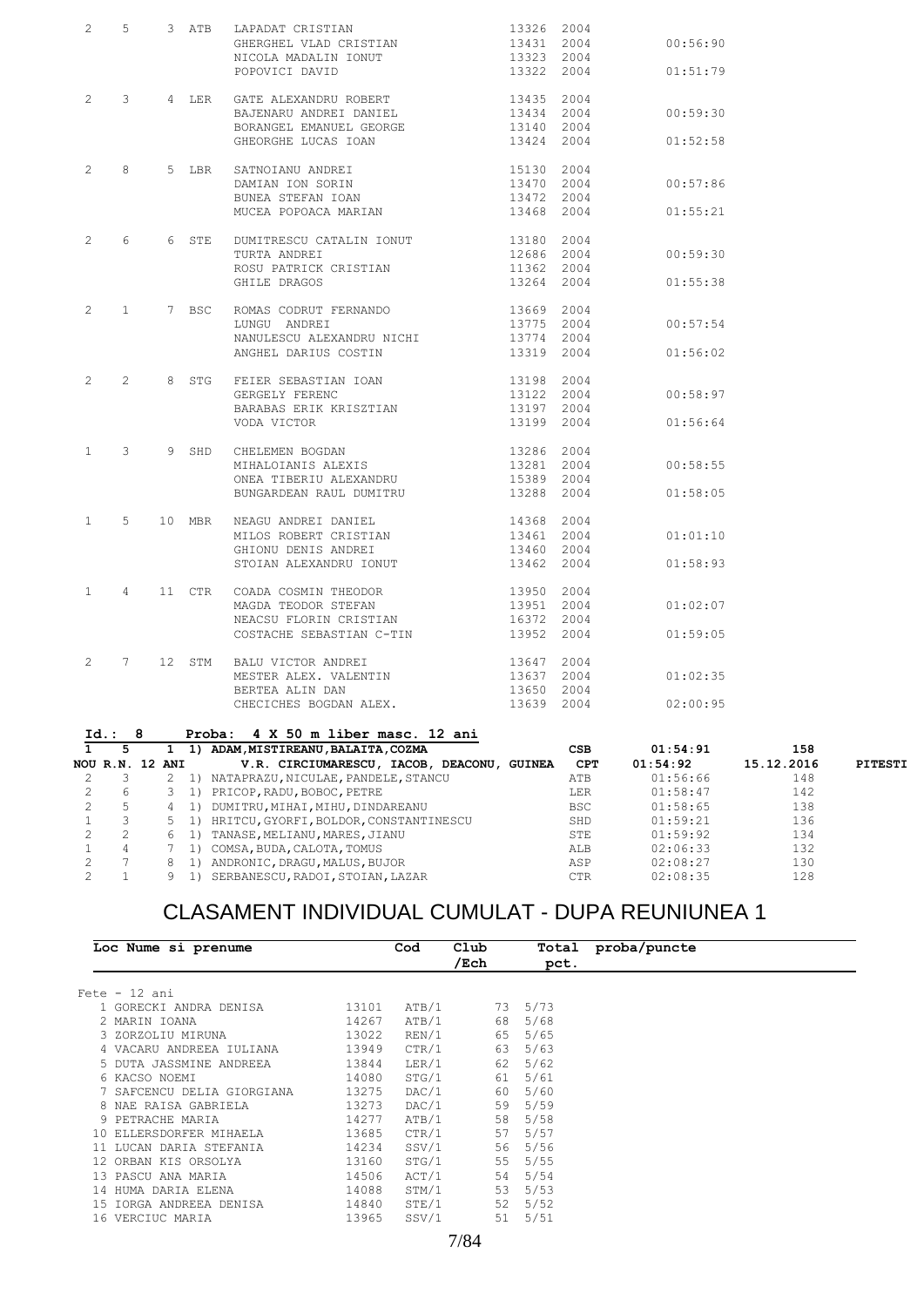| 17 IEAN TORRA STEUTA ARRAINA 14906 SSP/1 50 3781<br>18 OBERNAN RANLIRA RIANA 19609 SCP/1 50 3750<br>19 GBERNAN RANLIRA RIANA 19609 SCP/1 69 5/49<br>20 DROG BARLA BLANCA 19758 SSP/1 66 5/46<br>20 DROG BARLA BLANCA 19758 SSP/1 66 3746<br>     |                                           |                                                            |                 |
|--------------------------------------------------------------------------------------------------------------------------------------------------------------------------------------------------------------------------------------------------|-------------------------------------------|------------------------------------------------------------|-----------------|
|                                                                                                                                                                                                                                                  |                                           |                                                            |                 |
|                                                                                                                                                                                                                                                  |                                           |                                                            |                 |
|                                                                                                                                                                                                                                                  |                                           |                                                            |                 |
|                                                                                                                                                                                                                                                  |                                           |                                                            |                 |
|                                                                                                                                                                                                                                                  |                                           |                                                            |                 |
|                                                                                                                                                                                                                                                  |                                           |                                                            |                 |
|                                                                                                                                                                                                                                                  |                                           |                                                            |                 |
|                                                                                                                                                                                                                                                  |                                           |                                                            |                 |
|                                                                                                                                                                                                                                                  |                                           |                                                            |                 |
|                                                                                                                                                                                                                                                  |                                           |                                                            |                 |
|                                                                                                                                                                                                                                                  |                                           |                                                            |                 |
|                                                                                                                                                                                                                                                  |                                           |                                                            |                 |
|                                                                                                                                                                                                                                                  |                                           |                                                            |                 |
|                                                                                                                                                                                                                                                  |                                           |                                                            |                 |
|                                                                                                                                                                                                                                                  |                                           |                                                            |                 |
|                                                                                                                                                                                                                                                  |                                           |                                                            |                 |
|                                                                                                                                                                                                                                                  |                                           |                                                            |                 |
|                                                                                                                                                                                                                                                  |                                           |                                                            |                 |
|                                                                                                                                                                                                                                                  |                                           |                                                            |                 |
|                                                                                                                                                                                                                                                  |                                           |                                                            |                 |
|                                                                                                                                                                                                                                                  |                                           |                                                            |                 |
|                                                                                                                                                                                                                                                  |                                           |                                                            |                 |
|                                                                                                                                                                                                                                                  |                                           |                                                            |                 |
|                                                                                                                                                                                                                                                  |                                           |                                                            |                 |
|                                                                                                                                                                                                                                                  |                                           |                                                            |                 |
|                                                                                                                                                                                                                                                  |                                           |                                                            |                 |
|                                                                                                                                                                                                                                                  |                                           |                                                            |                 |
|                                                                                                                                                                                                                                                  |                                           |                                                            |                 |
|                                                                                                                                                                                                                                                  |                                           |                                                            |                 |
|                                                                                                                                                                                                                                                  |                                           |                                                            |                 |
|                                                                                                                                                                                                                                                  |                                           | $1 \t 5/1$                                                 |                 |
|                                                                                                                                                                                                                                                  |                                           |                                                            |                 |
|                                                                                                                                                                                                                                                  |                                           |                                                            |                 |
|                                                                                                                                                                                                                                                  |                                           |                                                            |                 |
|                                                                                                                                                                                                                                                  |                                           |                                                            |                 |
|                                                                                                                                                                                                                                                  |                                           |                                                            |                 |
|                                                                                                                                                                                                                                                  |                                           |                                                            |                 |
|                                                                                                                                                                                                                                                  |                                           |                                                            |                 |
| 66 DINCA STEFANIA ALEXANDRA<br>67 ANDERSON CHLOE RUTH<br>68 IANCU ANA MARIA<br>69 BELGHIRU ALEXIA LORENA<br>70 GALUSCA BRIANA IORENA<br>71 LASZLO NOEMI<br>72 POPESCU MARIA TEODORA<br>72 POPESCU MARIA TEODORA<br>73 TLTE BTANCA IOANA<br>73 TL |                                           |                                                            |                 |
|                                                                                                                                                                                                                                                  |                                           |                                                            |                 |
|                                                                                                                                                                                                                                                  |                                           |                                                            |                 |
|                                                                                                                                                                                                                                                  |                                           |                                                            |                 |
| 73 ILIE BIANCA IOANA<br>74 HIRCEAGA MIRUNA<br>75 SIRBU MARIA ALEXANDRA                                                                                                                                                                           | 14728 ALB/1<br>14224 SPL/1                |                                                            | $-8$ 5/ $-8$    |
|                                                                                                                                                                                                                                                  | 14203 SPL/1<br>15679 LER/1                |                                                            | $-9$ 5/ $-9$    |
|                                                                                                                                                                                                                                                  |                                           |                                                            | $-10$ $5/-10$   |
| 76 DUMITRU AMALIA ANDREEA<br>77 PAN-KE LAURA ANA-MARIA<br>78 KEMECSEI CSENCE                                                                                                                                                                     |                                           |                                                            |                 |
| 78 KEMECSEI CSENGE                                                                                                                                                                                                                               |                                           |                                                            | $-10$ 5/-10     |
| 79 GRIGORESCU THEA IOANA                                                                                                                                                                                                                         | 12994 COR/1<br>12689 STE/1                |                                                            | $-10$ $5/-10$   |
|                                                                                                                                                                                                                                                  |                                           |                                                            |                 |
| 80 COSTEA BIANCA ANDREEA $14500$ $DIN/0$ $-10$ $5/-10$<br>81 GIURGIU ALEXIA $15066$ SSB/0 $-10$ $5/-10$                                                                                                                                          |                                           |                                                            |                 |
| 81 GIURGIU ALEXIA<br>82 BALAN ALEXANDRA                                                                                                                                                                                                          |                                           |                                                            |                 |
|                                                                                                                                                                                                                                                  |                                           |                                                            |                 |
| 83 SOLOMON IOANA ALEXANDRA 14282 ATB/0 -12 5/-12<br>84 MARINESCU ANDREEA 14228 WIN/1 -13 5/-13                                                                                                                                                   |                                           | $14306$ $PCT/0$ -11 $5/-11$<br>$14282$ $ATB/0$ -12 $5/-12$ |                 |
|                                                                                                                                                                                                                                                  |                                           |                                                            |                 |
|                                                                                                                                                                                                                                                  |                                           |                                                            |                 |
|                                                                                                                                                                                                                                                  |                                           |                                                            |                 |
| $Fete - 13 ani$                                                                                                                                                                                                                                  |                                           |                                                            |                 |
|                                                                                                                                                                                                                                                  |                                           |                                                            |                 |
|                                                                                                                                                                                                                                                  |                                           |                                                            |                 |
|                                                                                                                                                                                                                                                  |                                           |                                                            |                 |
| $\begin{tabular}{lcccc} 1 & NAIDIN ALEXANDRA PARTRICIA & 13315 & ATB/1 & 59 & 3/59 \\ 2 & TRUSCA CARINA MARIA & 13644 & STM/1 & 54 & 3/54 \\ 3 & AHMAD SAMIRA ALEXANDRA & 13210 ATM/1 & 51 & 3/51 \\ \end{tabular}$                              |                                           |                                                            |                 |
| 4 CEACA MOCAN DIANA STEF. $13706$ ACN/1<br>5 CONSTANTIN DIANA $13400$ STE/1                                                                                                                                                                      |                                           | 49                                                         | 3/49            |
| 5 CONSTANTIN DIANA<br>6 IOANA DARIA MARIA                                                                                                                                                                                                        |                                           |                                                            | 48 3/48         |
|                                                                                                                                                                                                                                                  |                                           |                                                            |                 |
|                                                                                                                                                                                                                                                  | 13316 ATB/1                               |                                                            | 47 3/47         |
| 7 TILA VANESSA MARIA                                                                                                                                                                                                                             | 11864 WIN/0                               |                                                            | 46 3/46         |
| 8 HAULICA ANCA ELENA                                                                                                                                                                                                                             | 13290 SHD/1<br>13207 ATM/1<br>13797 LPT/0 |                                                            | 45 3/45         |
|                                                                                                                                                                                                                                                  |                                           | 44                                                         | 3/44            |
| 9 ORZA EMILIA MARIA<br>10 BACAN KARINA ELENA                                                                                                                                                                                                     |                                           |                                                            |                 |
|                                                                                                                                                                                                                                                  |                                           |                                                            | $43 \quad 3/43$ |
| 11 POPA LEONA                                                                                                                                                                                                                                    | 13256 BAM/1                               |                                                            | $42 \quad 3/42$ |
| 12 PRECOB CRETU ANISIA                                                                                                                                                                                                                           | 13206 ATM/1                               | 41                                                         | 3/41            |
|                                                                                                                                                                                                                                                  |                                           |                                                            |                 |
|                                                                                                                                                                                                                                                  |                                           |                                                            | 40 3/40         |
| 13 DICULESCU IULIA ALEXANDRA 13068 DAC/1<br>14 IVAN SARA NATALIE 14334 SS7/0<br>14 IVAN SARA NATALIE                                                                                                                                             |                                           |                                                            | 39 3/39         |
| 15 MARTON JANKA                                                                                                                                                                                                                                  | 13680 STG/1                               | 38                                                         | 3/38            |
|                                                                                                                                                                                                                                                  |                                           |                                                            |                 |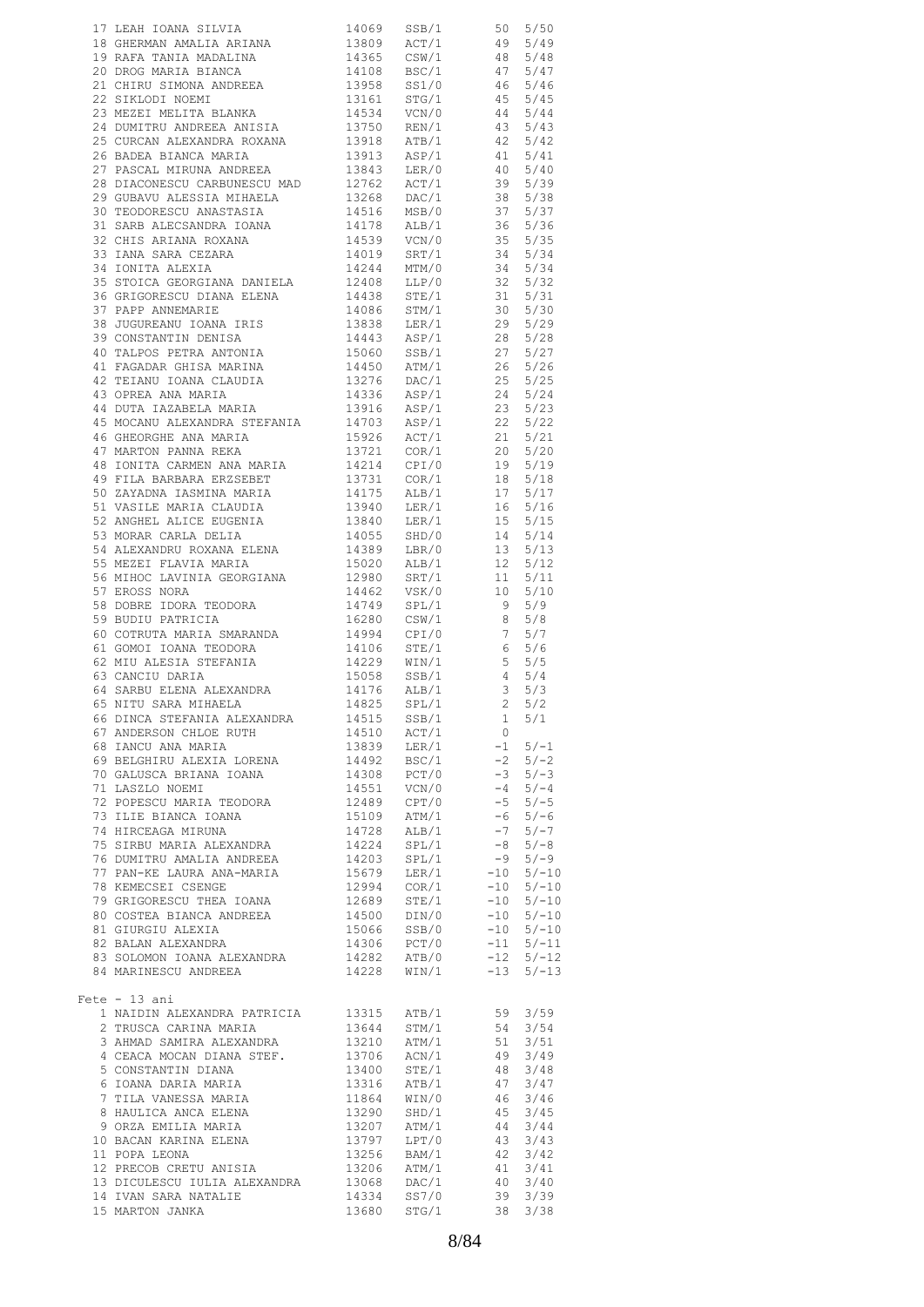| 16 COMM CONTROL TOWARD 1926 STEV 11 27 1/27 11<br>16 COMM CONTROL 11 2003 STEV 11 27 1/27 11 2003<br>13 MOND LETTER AND MARK 11550 NTR/L 15 3/356 NTR/L 16 3/36<br>19 MOND COMM LETTER AND MARK 11551 NGC 11 201 223<br>22 SEMUNAL MOND C      |                                                                                                                  |                                            |  |
|------------------------------------------------------------------------------------------------------------------------------------------------------------------------------------------------------------------------------------------------|------------------------------------------------------------------------------------------------------------------|--------------------------------------------|--|
|                                                                                                                                                                                                                                                |                                                                                                                  |                                            |  |
|                                                                                                                                                                                                                                                |                                                                                                                  |                                            |  |
|                                                                                                                                                                                                                                                |                                                                                                                  |                                            |  |
|                                                                                                                                                                                                                                                |                                                                                                                  |                                            |  |
|                                                                                                                                                                                                                                                |                                                                                                                  |                                            |  |
|                                                                                                                                                                                                                                                |                                                                                                                  |                                            |  |
|                                                                                                                                                                                                                                                |                                                                                                                  |                                            |  |
|                                                                                                                                                                                                                                                |                                                                                                                  |                                            |  |
|                                                                                                                                                                                                                                                |                                                                                                                  |                                            |  |
|                                                                                                                                                                                                                                                |                                                                                                                  |                                            |  |
|                                                                                                                                                                                                                                                |                                                                                                                  |                                            |  |
|                                                                                                                                                                                                                                                |                                                                                                                  |                                            |  |
|                                                                                                                                                                                                                                                |                                                                                                                  |                                            |  |
|                                                                                                                                                                                                                                                |                                                                                                                  |                                            |  |
|                                                                                                                                                                                                                                                |                                                                                                                  |                                            |  |
|                                                                                                                                                                                                                                                |                                                                                                                  |                                            |  |
|                                                                                                                                                                                                                                                |                                                                                                                  |                                            |  |
|                                                                                                                                                                                                                                                |                                                                                                                  |                                            |  |
|                                                                                                                                                                                                                                                |                                                                                                                  |                                            |  |
|                                                                                                                                                                                                                                                |                                                                                                                  |                                            |  |
|                                                                                                                                                                                                                                                |                                                                                                                  |                                            |  |
|                                                                                                                                                                                                                                                |                                                                                                                  |                                            |  |
|                                                                                                                                                                                                                                                |                                                                                                                  |                                            |  |
|                                                                                                                                                                                                                                                |                                                                                                                  |                                            |  |
|                                                                                                                                                                                                                                                |                                                                                                                  |                                            |  |
|                                                                                                                                                                                                                                                |                                                                                                                  |                                            |  |
|                                                                                                                                                                                                                                                |                                                                                                                  |                                            |  |
|                                                                                                                                                                                                                                                |                                                                                                                  |                                            |  |
|                                                                                                                                                                                                                                                |                                                                                                                  |                                            |  |
|                                                                                                                                                                                                                                                |                                                                                                                  |                                            |  |
|                                                                                                                                                                                                                                                |                                                                                                                  |                                            |  |
|                                                                                                                                                                                                                                                |                                                                                                                  |                                            |  |
|                                                                                                                                                                                                                                                |                                                                                                                  |                                            |  |
|                                                                                                                                                                                                                                                |                                                                                                                  |                                            |  |
|                                                                                                                                                                                                                                                |                                                                                                                  |                                            |  |
|                                                                                                                                                                                                                                                |                                                                                                                  |                                            |  |
|                                                                                                                                                                                                                                                |                                                                                                                  |                                            |  |
|                                                                                                                                                                                                                                                |                                                                                                                  |                                            |  |
|                                                                                                                                                                                                                                                |                                                                                                                  |                                            |  |
|                                                                                                                                                                                                                                                |                                                                                                                  |                                            |  |
|                                                                                                                                                                                                                                                |                                                                                                                  |                                            |  |
|                                                                                                                                                                                                                                                |                                                                                                                  |                                            |  |
|                                                                                                                                                                                                                                                |                                                                                                                  |                                            |  |
|                                                                                                                                                                                                                                                |                                                                                                                  |                                            |  |
|                                                                                                                                                                                                                                                |                                                                                                                  |                                            |  |
|                                                                                                                                                                                                                                                |                                                                                                                  |                                            |  |
|                                                                                                                                                                                                                                                |                                                                                                                  |                                            |  |
|                                                                                                                                                                                                                                                |                                                                                                                  |                                            |  |
|                                                                                                                                                                                                                                                |                                                                                                                  |                                            |  |
|                                                                                                                                                                                                                                                |                                                                                                                  |                                            |  |
|                                                                                                                                                                                                                                                |                                                                                                                  |                                            |  |
|                                                                                                                                                                                                                                                |                                                                                                                  |                                            |  |
|                                                                                                                                                                                                                                                |                                                                                                                  |                                            |  |
|                                                                                                                                                                                                                                                |                                                                                                                  |                                            |  |
|                                                                                                                                                                                                                                                |                                                                                                                  |                                            |  |
|                                                                                                                                                                                                                                                |                                                                                                                  |                                            |  |
|                                                                                                                                                                                                                                                |                                                                                                                  |                                            |  |
|                                                                                                                                                                                                                                                |                                                                                                                  |                                            |  |
|                                                                                                                                                                                                                                                |                                                                                                                  |                                            |  |
|                                                                                                                                                                                                                                                |                                                                                                                  |                                            |  |
|                                                                                                                                                                                                                                                |                                                                                                                  |                                            |  |
| 65 STANICA MARIA                                                                                                                                                                                                                               |                                                                                                                  |                                            |  |
|                                                                                                                                                                                                                                                |                                                                                                                  |                                            |  |
| 66 BORUSTEANU ANDREEA<br>67 ANNE MILLES                                                                                                                                                                                                        | $13714$ $\overline{ABP}/0$ -10 3/-10<br>13648 $\overline{STM}/1$ -10 3/-10<br>14215 $\overline{SPL}/0$ -10 3/-10 |                                            |  |
| 67 CIAUS MIHAELA                                                                                                                                                                                                                               |                                                                                                                  |                                            |  |
|                                                                                                                                                                                                                                                |                                                                                                                  |                                            |  |
| Baieti - 12 ani                                                                                                                                                                                                                                |                                                                                                                  |                                            |  |
|                                                                                                                                                                                                                                                |                                                                                                                  |                                            |  |
| 1 COZMA STEFAN                                                                                                                                                                                                                                 |                                                                                                                  |                                            |  |
|                                                                                                                                                                                                                                                |                                                                                                                  |                                            |  |
|                                                                                                                                                                                                                                                |                                                                                                                  |                                            |  |
|                                                                                                                                                                                                                                                |                                                                                                                  |                                            |  |
|                                                                                                                                                                                                                                                |                                                                                                                  |                                            |  |
|                                                                                                                                                                                                                                                |                                                                                                                  |                                            |  |
|                                                                                                                                                                                                                                                |                                                                                                                  |                                            |  |
|                                                                                                                                                                                                                                                |                                                                                                                  |                                            |  |
|                                                                                                                                                                                                                                                |                                                                                                                  |                                            |  |
|                                                                                                                                                                                                                                                |                                                                                                                  |                                            |  |
|                                                                                                                                                                                                                                                |                                                                                                                  |                                            |  |
|                                                                                                                                                                                                                                                |                                                                                                                  |                                            |  |
|                                                                                                                                                                                                                                                |                                                                                                                  |                                            |  |
|                                                                                                                                                                                                                                                |                                                                                                                  |                                            |  |
|                                                                                                                                                                                                                                                |                                                                                                                  |                                            |  |
|                                                                                                                                                                                                                                                |                                                                                                                  |                                            |  |
|                                                                                                                                                                                                                                                |                                                                                                                  |                                            |  |
|                                                                                                                                                                                                                                                |                                                                                                                  |                                            |  |
|                                                                                                                                                                                                                                                |                                                                                                                  |                                            |  |
|                                                                                                                                                                                                                                                |                                                                                                                  |                                            |  |
|                                                                                                                                                                                                                                                |                                                                                                                  |                                            |  |
|                                                                                                                                                                                                                                                |                                                                                                                  |                                            |  |
|                                                                                                                                                                                                                                                |                                                                                                                  |                                            |  |
|                                                                                                                                                                                                                                                |                                                                                                                  |                                            |  |
|                                                                                                                                                                                                                                                |                                                                                                                  |                                            |  |
|                                                                                                                                                                                                                                                |                                                                                                                  |                                            |  |
|                                                                                                                                                                                                                                                |                                                                                                                  |                                            |  |
|                                                                                                                                                                                                                                                |                                                                                                                  |                                            |  |
|                                                                                                                                                                                                                                                |                                                                                                                  |                                            |  |
|                                                                                                                                                                                                                                                |                                                                                                                  |                                            |  |
|                                                                                                                                                                                                                                                |                                                                                                                  |                                            |  |
|                                                                                                                                                                                                                                                |                                                                                                                  |                                            |  |
|                                                                                                                                                                                                                                                |                                                                                                                  |                                            |  |
|                                                                                                                                                                                                                                                |                                                                                                                  |                                            |  |
|                                                                                                                                                                                                                                                |                                                                                                                  |                                            |  |
|                                                                                                                                                                                                                                                |                                                                                                                  |                                            |  |
| 24 NAE ADRIAN GABRIEL<br>25 ANDRONIC IONUT ADRIAN<br>25 ANDRONIC IONUT ADRIAN<br>26 TANASE DANIEL VASILE<br>26 TANASE DANIEL VASILE<br>27 SERBANESCU STEFAN ANDREI<br>28 MARES DOMINIQUE GABRIEL<br>28 MARES DOMINIQUE GABRIEL<br>28 PREDA ALE |                                                                                                                  |                                            |  |
| 30 LAZAR ANDREI                                                                                                                                                                                                                                |                                                                                                                  | 14430 STE/1 43 4/43<br>14206 CPI/0 42 4/42 |  |
| 31 ANDRON TEODOR                                                                                                                                                                                                                               |                                                                                                                  |                                            |  |
|                                                                                                                                                                                                                                                |                                                                                                                  |                                            |  |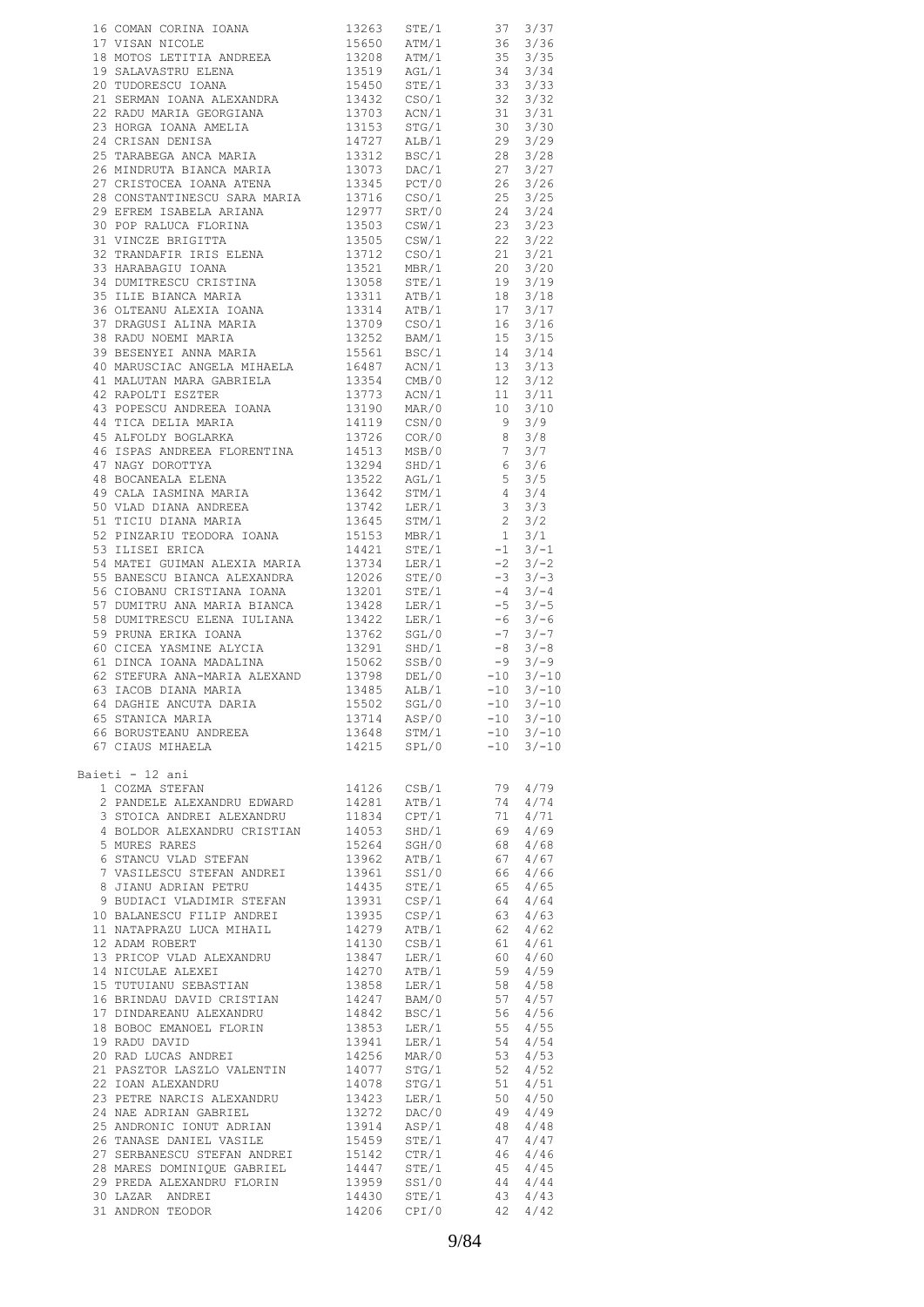| 32 VAS BALAXS BRNITS (1974)<br>33 COMSA ALEXANDER TOAN 114166 ATLA/1 4 4/41<br>34 COMSA ALEXANDER TOAN 114166 ATLA/1 4 4/41<br>35 STRANGA PERIMPORT MART<br>35 STRANGA PERIMPORT MART<br>35 STRANGA PERIMPORT MART<br>35 STRANGA PERIMPOR |                            |    |             |
|-------------------------------------------------------------------------------------------------------------------------------------------------------------------------------------------------------------------------------------------|----------------------------|----|-------------|
|                                                                                                                                                                                                                                           |                            |    |             |
|                                                                                                                                                                                                                                           |                            |    |             |
|                                                                                                                                                                                                                                           |                            |    |             |
|                                                                                                                                                                                                                                           |                            |    |             |
|                                                                                                                                                                                                                                           |                            |    |             |
|                                                                                                                                                                                                                                           |                            |    |             |
|                                                                                                                                                                                                                                           |                            |    |             |
|                                                                                                                                                                                                                                           |                            |    |             |
|                                                                                                                                                                                                                                           |                            |    |             |
|                                                                                                                                                                                                                                           |                            |    |             |
|                                                                                                                                                                                                                                           |                            |    |             |
|                                                                                                                                                                                                                                           |                            |    |             |
|                                                                                                                                                                                                                                           |                            |    |             |
|                                                                                                                                                                                                                                           |                            |    |             |
|                                                                                                                                                                                                                                           |                            |    |             |
|                                                                                                                                                                                                                                           |                            |    |             |
|                                                                                                                                                                                                                                           |                            |    |             |
|                                                                                                                                                                                                                                           |                            |    |             |
|                                                                                                                                                                                                                                           |                            |    |             |
|                                                                                                                                                                                                                                           |                            |    |             |
|                                                                                                                                                                                                                                           |                            |    |             |
|                                                                                                                                                                                                                                           |                            |    |             |
|                                                                                                                                                                                                                                           |                            |    |             |
|                                                                                                                                                                                                                                           |                            |    |             |
|                                                                                                                                                                                                                                           |                            |    |             |
|                                                                                                                                                                                                                                           |                            |    |             |
|                                                                                                                                                                                                                                           |                            |    |             |
|                                                                                                                                                                                                                                           |                            |    |             |
|                                                                                                                                                                                                                                           |                            |    |             |
|                                                                                                                                                                                                                                           |                            |    |             |
|                                                                                                                                                                                                                                           |                            |    |             |
|                                                                                                                                                                                                                                           |                            |    |             |
|                                                                                                                                                                                                                                           |                            |    |             |
|                                                                                                                                                                                                                                           |                            |    |             |
|                                                                                                                                                                                                                                           |                            |    |             |
|                                                                                                                                                                                                                                           |                            |    |             |
|                                                                                                                                                                                                                                           |                            |    |             |
|                                                                                                                                                                                                                                           |                            |    |             |
|                                                                                                                                                                                                                                           |                            |    |             |
|                                                                                                                                                                                                                                           |                            |    |             |
|                                                                                                                                                                                                                                           |                            |    |             |
|                                                                                                                                                                                                                                           |                            |    |             |
|                                                                                                                                                                                                                                           |                            |    |             |
|                                                                                                                                                                                                                                           |                            |    |             |
|                                                                                                                                                                                                                                           |                            |    |             |
| Baieti - 13 ani                                                                                                                                                                                                                           |                            |    |             |
|                                                                                                                                                                                                                                           |                            |    |             |
|                                                                                                                                                                                                                                           |                            |    |             |
| 13322 ATB/1 93 2/93<br>2 ICHIM LUCA STEFAN 12855 BAR/1 88 2/88                                                                                                                                                                            |                            |    |             |
|                                                                                                                                                                                                                                           |                            |    |             |
|                                                                                                                                                                                                                                           |                            |    |             |
|                                                                                                                                                                                                                                           |                            |    |             |
|                                                                                                                                                                                                                                           |                            |    |             |
|                                                                                                                                                                                                                                           |                            |    |             |
|                                                                                                                                                                                                                                           |                            |    |             |
|                                                                                                                                                                                                                                           |                            |    |             |
|                                                                                                                                                                                                                                           |                            |    |             |
| 2 ICHIM LUCA STEFAN 12855 BAR/1 00 2/00<br>3 VEISS MARIUS GABI 13704 POL/1 85 2/85<br>4 MOSCALIUC CALIN GEORGE 13583 SVU/1 83 2/83<br>5 ROSU PATRICK CRISTIAN 11362 STE/1 82 2/82<br>6 GHEORGHE LUCAS IOAN 13424 LER/1 81 2/81<br>7 CIRC  |                            |    |             |
| 10 ANGHEL DARIUS COSTIN                                                                                                                                                                                                                   | 12686 STE/1<br>13319 BSC/1 |    | 77 2/77     |
| 11 ROTARU COSMIN                                                                                                                                                                                                                          |                            |    | 76 2/76     |
| 12 GHIONU DENIS ANDREI<br>13 COSTACHE - CA                                                                                                                                                                                                | 12852 SCP/1<br>13460 MBR/1 |    |             |
|                                                                                                                                                                                                                                           |                            |    | 75 2/75     |
| 13 COSTACHE BOBESCU IOAN<br>14 GUINEA ALEXANDRU IONUT                                                                                                                                                                                     | 13689 BAR/1<br>11289 CPT/1 |    | 74 2/74     |
|                                                                                                                                                                                                                                           |                            |    | 74 2/74     |
| 14 GOINER REEMBRUING 10001<br>15 DASCALESCU MIHNEA DUMITRU 12330 POL/1<br>16 LAPADAT CRISTIAN 13326 ATB/1                                                                                                                                 |                            |    | 72 2/72     |
|                                                                                                                                                                                                                                           |                            |    |             |
|                                                                                                                                                                                                                                           |                            |    | $71 \t2/71$ |
|                                                                                                                                                                                                                                           |                            |    | 70 2/70     |
|                                                                                                                                                                                                                                           |                            |    | 69 2/69     |
|                                                                                                                                                                                                                                           |                            |    |             |
|                                                                                                                                                                                                                                           |                            |    | 68 2/68     |
| 16 LAPADAT CRISTIAN 13326 ATB/1<br>17 FARAGAU BOGDAN 13499 CSW/1<br>18 CRISAN DAVID 13191 MAR/1<br>19 IACOB MIHAI 13244 CPT/1<br>20 PICUI ANDREI JULIAN 11549 CPT/1                                                                       |                            | 67 | 2/67        |
| 21 SOCOLIUC IOAN MARIAN                                                                                                                                                                                                                   | 13582 SVU/1<br>13775 BSC/1 |    | 66 2/66     |
|                                                                                                                                                                                                                                           |                            |    |             |
| 22 LUNGU ANDREI                                                                                                                                                                                                                           |                            | 65 | 2/65        |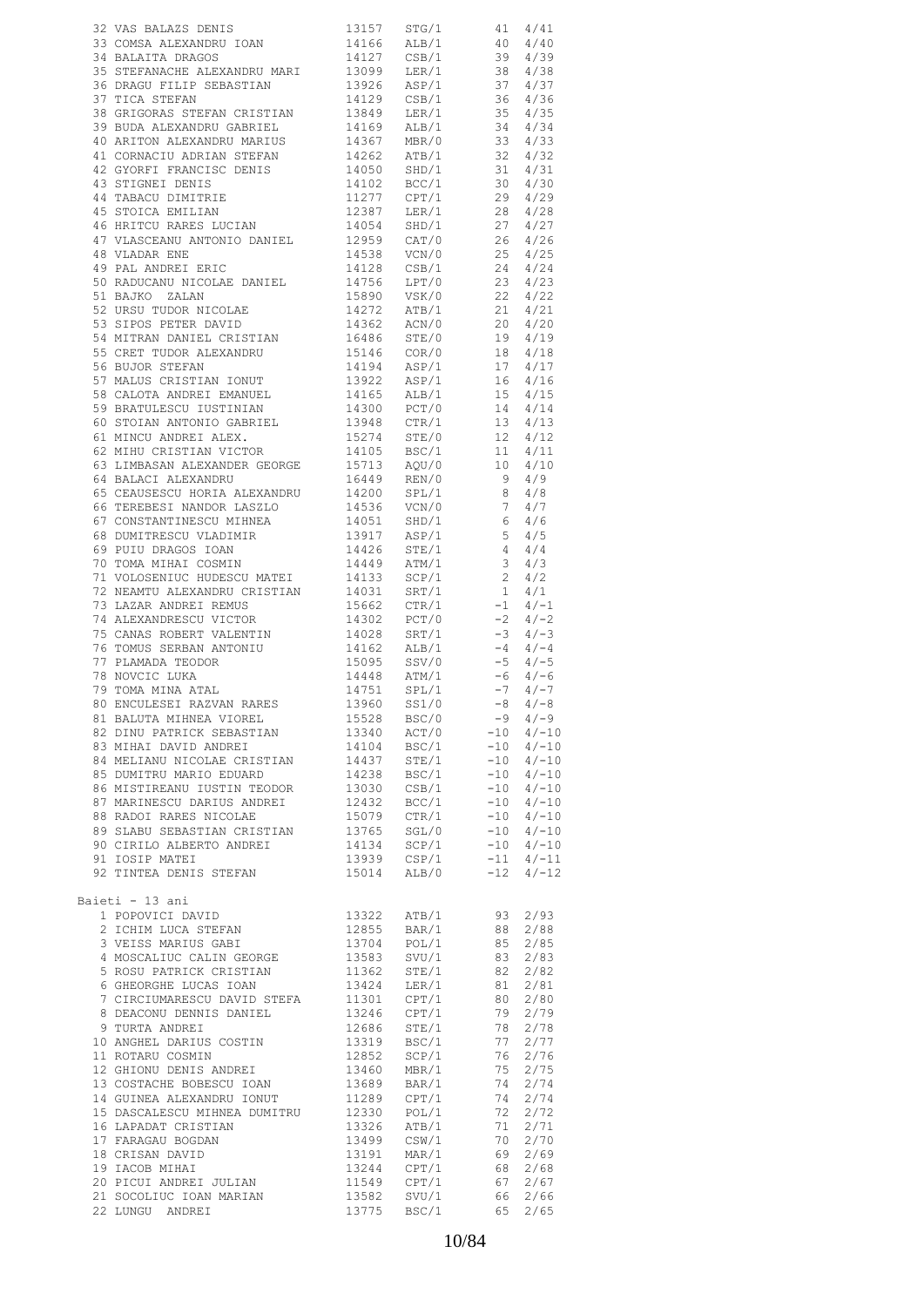| 23 normatic Renoval (1971 - 13740)<br>12755 29<br>vv/11 10 1 1 140 1 178 (1974)<br>12755 2977/4 128 22/62<br>138 contra Renoval (1975)<br>                                                                                                     |  |  |
|------------------------------------------------------------------------------------------------------------------------------------------------------------------------------------------------------------------------------------------------|--|--|
|                                                                                                                                                                                                                                                |  |  |
|                                                                                                                                                                                                                                                |  |  |
|                                                                                                                                                                                                                                                |  |  |
|                                                                                                                                                                                                                                                |  |  |
|                                                                                                                                                                                                                                                |  |  |
|                                                                                                                                                                                                                                                |  |  |
|                                                                                                                                                                                                                                                |  |  |
|                                                                                                                                                                                                                                                |  |  |
|                                                                                                                                                                                                                                                |  |  |
|                                                                                                                                                                                                                                                |  |  |
|                                                                                                                                                                                                                                                |  |  |
|                                                                                                                                                                                                                                                |  |  |
|                                                                                                                                                                                                                                                |  |  |
|                                                                                                                                                                                                                                                |  |  |
|                                                                                                                                                                                                                                                |  |  |
|                                                                                                                                                                                                                                                |  |  |
|                                                                                                                                                                                                                                                |  |  |
|                                                                                                                                                                                                                                                |  |  |
|                                                                                                                                                                                                                                                |  |  |
|                                                                                                                                                                                                                                                |  |  |
|                                                                                                                                                                                                                                                |  |  |
|                                                                                                                                                                                                                                                |  |  |
|                                                                                                                                                                                                                                                |  |  |
|                                                                                                                                                                                                                                                |  |  |
|                                                                                                                                                                                                                                                |  |  |
|                                                                                                                                                                                                                                                |  |  |
|                                                                                                                                                                                                                                                |  |  |
|                                                                                                                                                                                                                                                |  |  |
|                                                                                                                                                                                                                                                |  |  |
|                                                                                                                                                                                                                                                |  |  |
|                                                                                                                                                                                                                                                |  |  |
|                                                                                                                                                                                                                                                |  |  |
|                                                                                                                                                                                                                                                |  |  |
|                                                                                                                                                                                                                                                |  |  |
|                                                                                                                                                                                                                                                |  |  |
|                                                                                                                                                                                                                                                |  |  |
| 90 GEORGESCU MHAIT<br>90 GEORGESCU MHAIT<br>90 GEORGESCU MHAIT<br>91 PASCA GABRIEL NICOLAE<br>92 PASCA CLAUDIU MHAIT<br>93 MESTER ALEX. VALEMTIN<br>93 MESTER ALEX. VALEMTIN<br>93 MESTER ALEX. VALEMTIN<br>94 VISAN IONUT EDUARD<br>97 STOICA |  |  |
|                                                                                                                                                                                                                                                |  |  |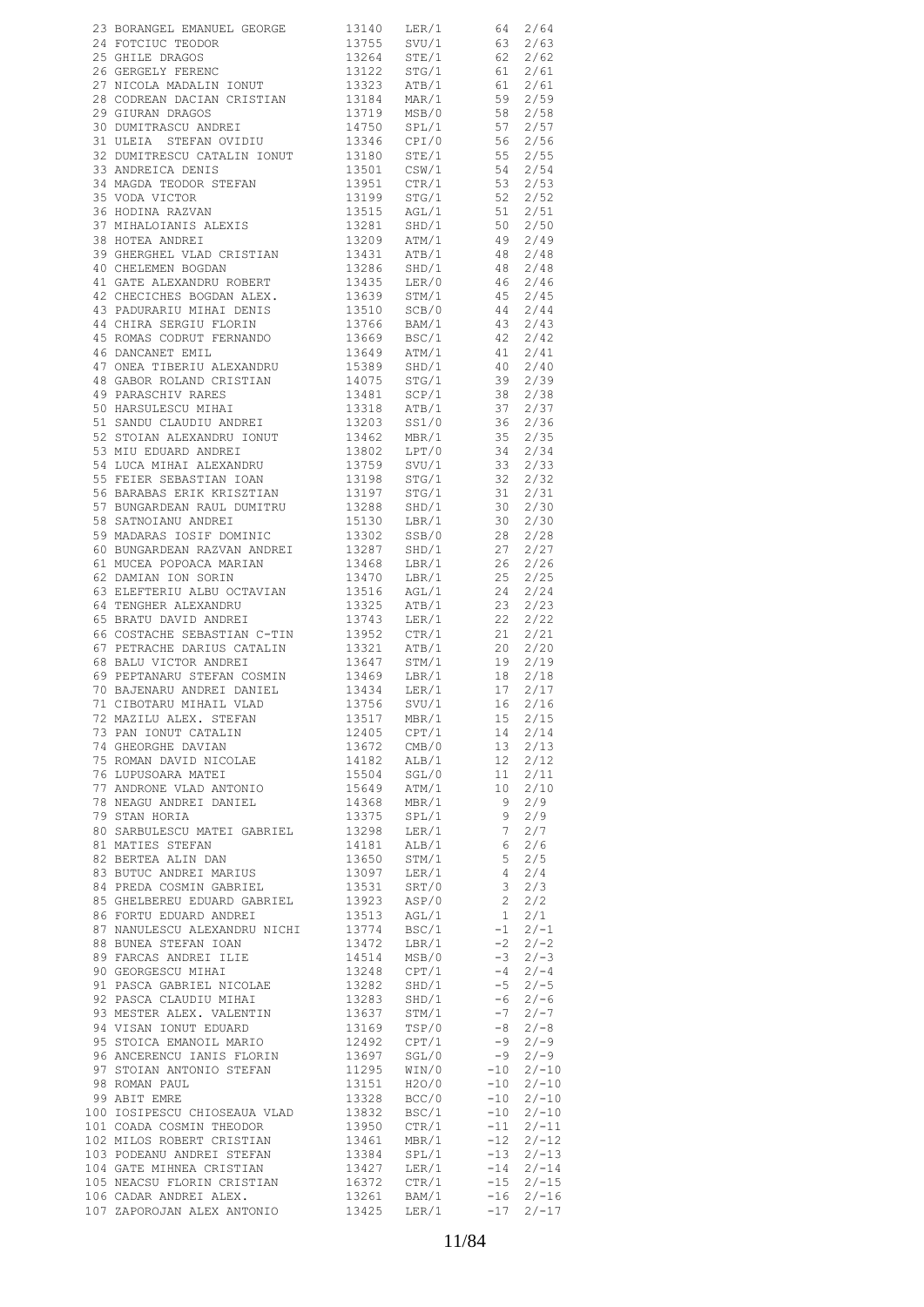| 108 MICLEA CARLOS VICENTO $15012$ ALB/1 $-18$ 2/-18<br>109 ZAHARIA MARIAN VALENTIN 13247 CPT/0 $-19$ 2/-19 |                |                |                         |                  |
|------------------------------------------------------------------------------------------------------------|----------------|----------------|-------------------------|------------------|
|                                                                                                            |                |                |                         |                  |
|                                                                                                            |                |                |                         |                  |
| Baieti - 14 ani                                                                                            |                |                |                         | 1/55             |
| 1 DUMITRACHE TOBIAS GEORGE 12891 CSO/1 55<br>2 GERGELY MIHAI 12963 CMC/0 50                                |                |                |                         |                  |
|                                                                                                            |                |                |                         |                  |
|                                                                                                            |                |                |                         |                  |
|                                                                                                            |                |                |                         |                  |
|                                                                                                            |                |                |                         |                  |
|                                                                                                            |                |                |                         |                  |
|                                                                                                            |                |                |                         |                  |
|                                                                                                            |                |                |                         |                  |
|                                                                                                            |                |                |                         |                  |
|                                                                                                            |                |                |                         |                  |
|                                                                                                            |                |                |                         |                  |
|                                                                                                            |                |                |                         |                  |
|                                                                                                            |                |                |                         |                  |
|                                                                                                            |                |                |                         |                  |
|                                                                                                            |                |                |                         |                  |
|                                                                                                            |                |                |                         |                  |
|                                                                                                            |                |                |                         |                  |
|                                                                                                            |                |                |                         |                  |
|                                                                                                            |                |                |                         |                  |
|                                                                                                            |                |                |                         |                  |
|                                                                                                            |                |                |                         |                  |
|                                                                                                            |                |                |                         |                  |
|                                                                                                            |                |                |                         |                  |
|                                                                                                            |                |                |                         |                  |
|                                                                                                            |                |                |                         |                  |
|                                                                                                            |                |                |                         |                  |
|                                                                                                            |                |                |                         |                  |
|                                                                                                            |                |                |                         |                  |
|                                                                                                            |                |                |                         |                  |
|                                                                                                            |                |                |                         |                  |
|                                                                                                            |                |                |                         |                  |
|                                                                                                            |                |                |                         |                  |
|                                                                                                            |                |                |                         |                  |
|                                                                                                            |                |                |                         |                  |
|                                                                                                            |                |                |                         |                  |
|                                                                                                            |                |                |                         |                  |
|                                                                                                            |                |                |                         |                  |
|                                                                                                            |                |                |                         |                  |
|                                                                                                            |                |                |                         |                  |
|                                                                                                            |                |                |                         |                  |
| 46 TURLUIANU VICTOR                                                                                        | 12681          | SSV/0          | 3                       | 1/3              |
| 47 COSTACHE ALEXANDRU GABRIE                                                                               | 12563          | BSC/1          | 2                       | 1/2              |
| 48 CHIRA DAVID CRISTIAN<br>49 IACOB SEBASTIAN MIHAI                                                        | 15643<br>13137 | CPT/1<br>STE/1 | $\mathbf{1}$<br>$\circ$ | 1/1              |
| 50 GRAEF MIHAI VALENTIN                                                                                    | 10850          | STE/1          | 0                       |                  |
| 51 CIOBANU FLAVIUS ANDREI                                                                                  | 12706          | SRT/1          | 0                       |                  |
| 52 BALAN PAUL                                                                                              | 12578          | MBR/1          | $-1$                    | $1/-1$           |
| 53 POCOL DAVID SAMUEL                                                                                      | 14251          | BAM/0          | $-2$                    | $1/-2$           |
| 54 GHINESCU IULIAN ALEXANDRU                                                                               | 13394          | SPL/1          | $-3$                    | $1/-3$           |
| 55 FRINCU MIHAI ALEXANDRU                                                                                  | 13953          | CTR/0          | $-4$                    | $1/-4$           |
| 56 DUMBRAVA ANDREI IULIAN                                                                                  | 11516          | PCT/1          | $-5$                    | $1/-5$           |
| 57 LIGHEZAN DORIN VALENTIN                                                                                 | 12719          | SRT/1          | -6                      | $1/-6$           |
| 58 TABACU PETRU                                                                                            | 11278<br>11265 | CPT/1          | $-7$                    | $1/-7$           |
| 59 TUCA DRAGOS ANDREI<br>60 VASILE LAURENTIU GABRIEL                                                       | 15644          | CPT/1<br>CPT/1 | -8<br>-9                | $1/-8$<br>$1/-9$ |
| 61 BRUMA RAZVAN CRISTIAN                                                                                   | 12418          | TCB/0          | -10                     | $1/-10$          |
| 62 OCTAVIAN LUCIAN GABRIEL                                                                                 | 15603          | LPT/1          | $-10$                   | $1/-10$          |
|                                                                                                            |                |                |                         |                  |

#### **CLASAMENT STAFETE CUMULAT - DUPA REUNIUNEA 1**

| Loc Club              | Total proba/puncte<br>pct. |
|-----------------------|----------------------------|
| $Fete - 12 ani$       |                            |
| <sup>1</sup><br>1 ATB |                            |
| 2 ASP<br>1)           |                            |
| 1)<br>3 LER           |                            |
| 1)<br>4 DAC           |                            |
| 1)<br>5 ALB           |                            |
| 1)<br>6 STE           |                            |
| 1)<br>7 SSB           |                            |
| 1)<br>8 ACT           |                            |
| 1)<br>9 SPL           |                            |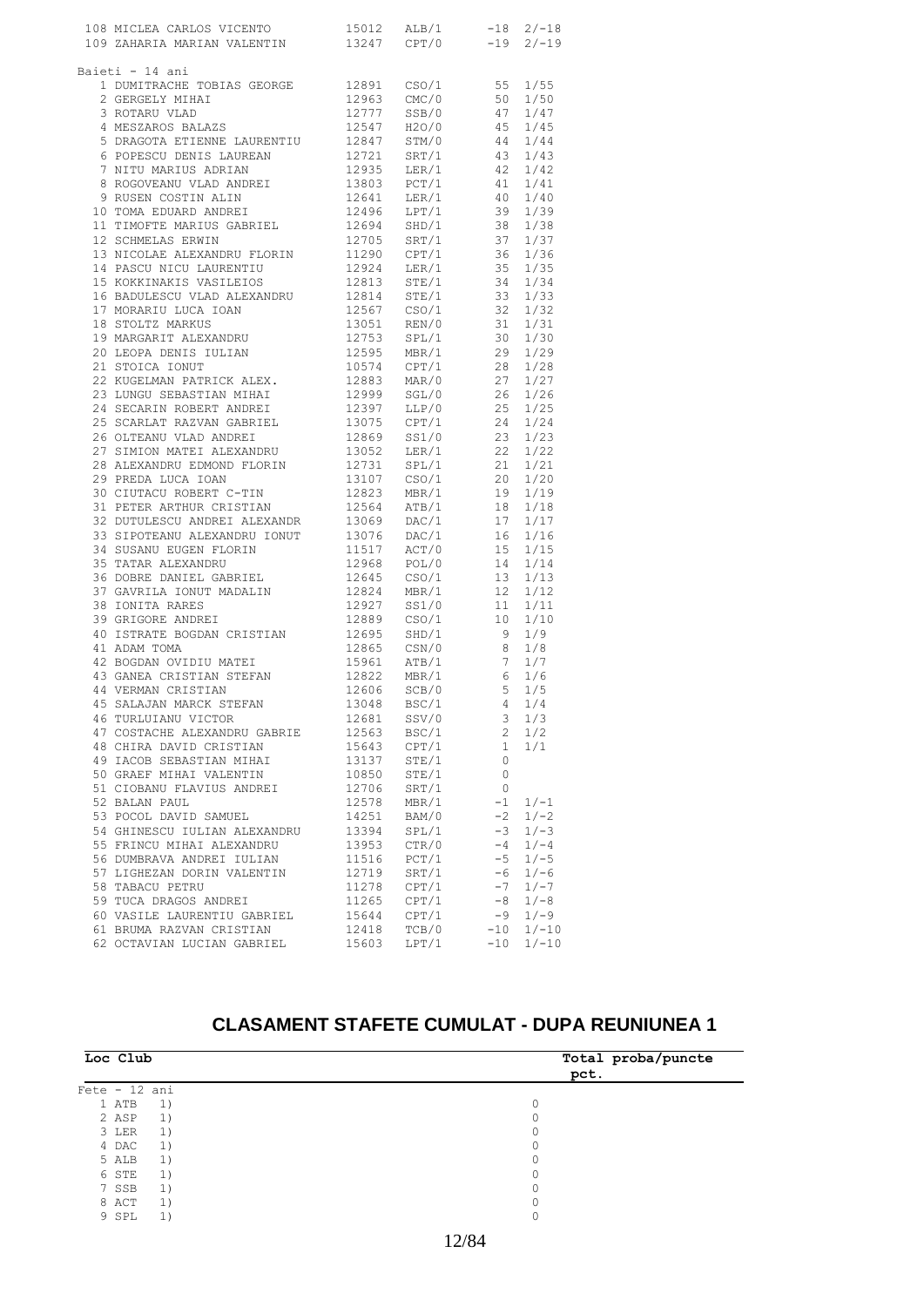| $Fete - 13 ani$      |                     |           |
|----------------------|---------------------|-----------|
| 1 ATB<br>1)          | $\mathbb O$         |           |
| 2 ATM<br>1)          | $\mathbb O$         |           |
| 3 ACN<br>1)          | $\mathbb O$         |           |
| 4 STM<br>1)          | $\mathsf{O}\xspace$ |           |
| 5 STE<br>1)          | $\mathbf 0$         |           |
| 6 LER<br>1)          | $\mathbf 0$         |           |
| 7 CSO<br>1)          | $\mathbf 0$         |           |
|                      |                     |           |
| Baieti - 12 ani      |                     |           |
| 1 CSB<br>1)          |                     | 158 8/158 |
| 2 ATB<br>1)          |                     | 148 8/148 |
| 3 LER<br>1)          |                     | 142 8/142 |
| 4 BSC<br>1)          |                     | 138 8/138 |
| 5 SHD<br>1)          |                     | 136 8/136 |
| 6 STE<br>1)          |                     | 134 8/134 |
| 7 ALB<br>1)          |                     | 132 8/132 |
| 8 ASP<br>1)          |                     | 130 8/130 |
| 9 CTR<br>1)          |                     | 128 8/128 |
| Baieti - 13 ani      |                     |           |
| 1 CPT<br>1)          |                     | 186 7/186 |
| 2 SVU<br>1)          |                     | 176 7/176 |
| 3 ATB<br>1)          |                     | 170 7/170 |
| 4 LER                |                     | 166 7/166 |
| 1)<br>5 LBR<br>1)    |                     | 164 7/164 |
|                      |                     |           |
| 6 STE<br>1)<br>7 BSC |                     | 162 7/162 |
| 1)                   |                     | 160 7/160 |
| 8 STG<br>1)          |                     | 158 7/158 |
| 9 SHD<br>1)          |                     | 156 7/156 |
| 10 MBR<br>1)         |                     | 154 7/154 |
| 11 CTR<br>1)         |                     | 152 7/152 |
| 12 STM<br>1)         |                     | 150 7/150 |
| Baieti - 14 ani      |                     |           |
| 1 LER<br>1)          |                     | 110 6/110 |
| 2 MBR<br>1)          |                     | 100 6/100 |
| 3 CSO<br>1)          |                     | 94 6/94   |
| 4 SRT<br>1)          |                     | 90 6/90   |
| 5 CPT<br>1)          |                     | 88 6/88   |
|                      |                     |           |

## CLASAMENT ECHIPE CUMULAT – DUPA REUNIUNEA 1

|                 |                                  | Loc Club Ech |       | Total   | proba/puncte |
|-----------------|----------------------------------|--------------|-------|---------|--------------|
|                 |                                  |              |       | pct.    |              |
| $Fete - 12 ani$ |                                  |              |       |         |              |
| $\mathbf{1}$    | ATB                              | $1\,$        | 241   | 5/241   |              |
| $\mathbf{2}$    | DAC                              | $\mathbf 1$  | 182   | 5/182   |              |
| 3               | $\mathbb{A}\mathbb{C}\mathbb{T}$ | $\mathbf 1$  | 163   | 5/163   |              |
| $\overline{4}$  | STG                              | $\mathbf 1$  | 161   | 5/161   |              |
| 5               | ASP                              | $\mathbf 1$  | 138   | 5/138   |              |
| 6               | <b>CTR</b>                       | $\mathbf 1$  | 120   | 5/120   |              |
| 7               | LER                              | $\mathbf 1$  | 111   | 5/111   |              |
| 8               | $\mathop{\mathrm{REN}}$          | $\mathbf 1$  | 108   | 5/108   |              |
| 9               | SSV                              | $\mathbf 1$  | 107   | 5/107   |              |
| 10              | STM                              | $\mathbf 1$  | 83    | 5/83    |              |
| 11              | SSB                              | $\mathbf 1$  | 82    | 5/82    |              |
| 12              | STE                              | $\mathbf 1$  | 79    | 5/79    |              |
| 13              | ALB                              | $\mathbf 1$  | 61    | 5/61    |              |
| 14              | CSW                              | $\mathbf 1$  | 56    | $5/56$  |              |
| 15              | <b>BSC</b>                       | $\mathbf 1$  | 45    | 5/45    |              |
| 16              | SRT                              | $\mathbf 1$  | 45    | 5/45    |              |
| 17              | COR                              | $\mathbf 1$  | 28    | 5/28    |              |
| 18              | ATM                              | $\mathbf 1$  | 20    | 5/20    |              |
| 19              | SPL                              | $1\,$        | $-6$  | $5/-6$  |              |
| 20              | WIN                              | $\,1\,$      | $-8$  | $5/-8$  |              |
|                 |                                  |              |       |         |              |
| Fete $-13$ ani  |                                  |              |       |         |              |
| $\mathbf{1}$    | ATM                              | $1\,$        | 207   | 3/207   |              |
| $\overline{c}$  | ATB                              | $\mathbf 1$  | 141   | 3/141   |              |
| 3               | STE                              | $\mathbf 1$  | 132   | 3/132   |              |
| 4               | ACN                              | $\mathbf 1$  | 104   | 3/104   |              |
| 5               | CSO                              | $\mathbf 1$  | 94    | 3/94    |              |
| 6               | STG                              | $\mathbf 1$  | 68    | 3/68    |              |
| 7               | $\mathop{\rm DAC}$               | $\mathbf 1$  | 67    | 3/67    |              |
| 8               | <b>BAM</b>                       | $\,1\,$      | 57    | 3/57    |              |
| 9               | STM                              | $\,1\,$      | 50    | 3/50    |              |
| 10              | CSW                              | $\,1$        | 45    | 3/45    |              |
| 11              | SHD                              | $\,1$        | 43    | 3/43    |              |
| 12              | <b>BSC</b>                       | $1\,$        | 42    | 3/42    |              |
| 13              | AGL                              | $\mathbf 1$  | 39    | 3/39    |              |
| 14              | <b>MBR</b>                       | $\mathbf 1$  | 21    | 3/21    |              |
| 15              | ALB                              | $\mathbf 1$  | 19    | 3/19    |              |
| 16              | LER                              | $1\,$        | $-10$ | $3/-10$ |              |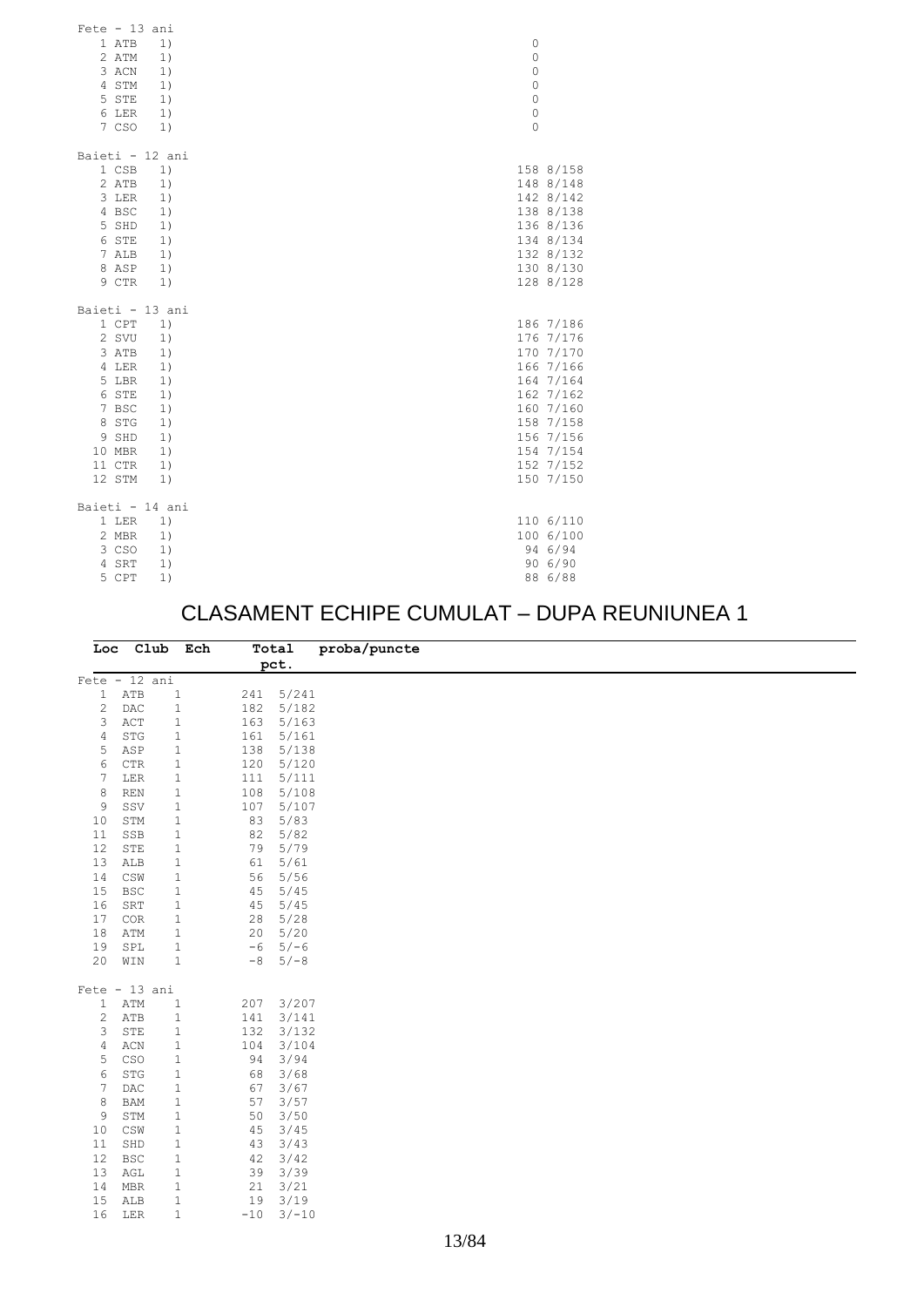| Baieti -       | 12                | ani            |     |      |              |
|----------------|-------------------|----------------|-----|------|--------------|
| 1              | LER               | 1              | 520 |      | 4/378, 8/142 |
| 2              | ATB               | 1              | 463 |      | 4/315, 8/148 |
| 3              | CSB               | $\mathbf{1}$   | 387 |      | 4/229, 8/158 |
| 4              | STE               | 1              | 328 |      | 4/194,8/134  |
| 5              | SHD               | 1              | 269 |      | 4/133,8/136  |
| 6              | ASP               | $\overline{1}$ | 253 |      | 4/123,8/130  |
| 7              | ALB               | 1              | 217 |      | 4/85, 8/132  |
| 8              | <b>BSC</b>        | 1              | 185 |      | 4/47, 8/138  |
| 9              | CTR               | 1              | 176 |      | 4/48, 8/128  |
| 10             | <b>STG</b>        | 1              | 144 |      | 4/144        |
| 11             | CSP               | 1              | 116 |      | 4/116        |
| 12             | CPT               | 1              | 100 |      | 4/100        |
| 13             | <b>BCC</b>        | 1              |     | 20   | 4/20         |
| 14             | SPL               | 1              |     | 1    | 4/1          |
| 15             | SRT               | 1              |     | $-2$ | $4/-2$       |
| 16             | ATM               | $\mathbf{1}$   |     | $-3$ | $4/-3$       |
| 17             | SCP               | 1              |     | $-8$ | $4/-8$       |
|                |                   |                |     |      |              |
|                | Baieti - 13       | ani            |     |      |              |
| 1              | CPT               | 1              | 555 |      | 2/369,7/186  |
| 2              | ATB               | 1              | 523 |      | 2/353,7/170  |
| 3              | STE               | 1              | 439 |      | 2/277,7/162  |
| 4              | SVU               | $\mathbf{1}$   | 437 |      | 2/261,7/176  |
| 5              | <b>STG</b>        | 1              | 373 |      | 2/215,7/158  |
| 6              | SHD               | 1              | 340 |      | 2/184,7/156  |
| 7              | BSC               | 1              | 333 |      | 2/173,7/160  |
| 8              | LER               | 1              | 330 |      | 2/164,7/166  |
| 9              | <b>MBR</b>        | $\mathbf{1}$   | 276 |      | 2/122,7/154  |
| 10             | LBR               | 1              | 261 |      | 2/97,7/164   |
| 11             | STM               | 1              | 212 |      | 2/62, 7/150  |
| 12             | CTR               | 1              | 200 |      | 2/48, 7/152  |
| 13             | $_{\rm BAR}$      | 1              | 162 |      | 2/162        |
| 14             | POL               | 1              | 157 |      | 2/157        |
| 15             | <b>MAR</b>        | $\mathbf{1}$   | 128 |      | 2/128        |
| 16             | CSW               | 1              | 124 |      | 2/124        |
| 17             | SCP               | 1              | 114 |      | 2/114        |
| 18             | ATM               | 1              | 100 |      | 2/100        |
| 19             | AGL               | 1              |     | 76   | 2/76         |
| 20             |                   | 1              |     | 53   | 2/53         |
| 21             | SPL               | 1              |     | 27   | 2/27         |
| 22             | <b>BAM</b><br>ALB | 1              |     | 0    |              |
|                |                   |                |     |      |              |
|                | Baieti - 14       | ani            |     |      |              |
| 1              | LER               | 1              | 249 |      | 1/139,6/110  |
| $\overline{c}$ | CSO               | 1              | 224 |      | 1/130,6/94   |
| 3              | <b>MBR</b>        | 1              | 165 |      | 1/65,6/100   |
| 4              | <b>SRT</b>        | $\mathbf{1}$   | 164 |      | 1/74,6/90    |
| 5              | CPT               | 1              | 153 |      | 1/65,6/88    |
| 6              | STE               | 1              |     | 67   | 1/67         |
| 7              | SPL               | $\overline{1}$ |     | 48   | 1/48         |
| 8              | SHD               | 1              |     | 47   | 1/47         |
| 9              | PCT               | 1              |     | 36   | 1/36         |
| 10             | DAC               | 1              |     | 33   | 1/33         |
| 11             | LPT               | 1              |     | 29   | 1/29         |
| 12             | ATB               | 1              |     | 25   | 1/25         |
| 13             | BSC               | 1              |     | 6    | 1/6          |
|                |                   |                |     |      |              |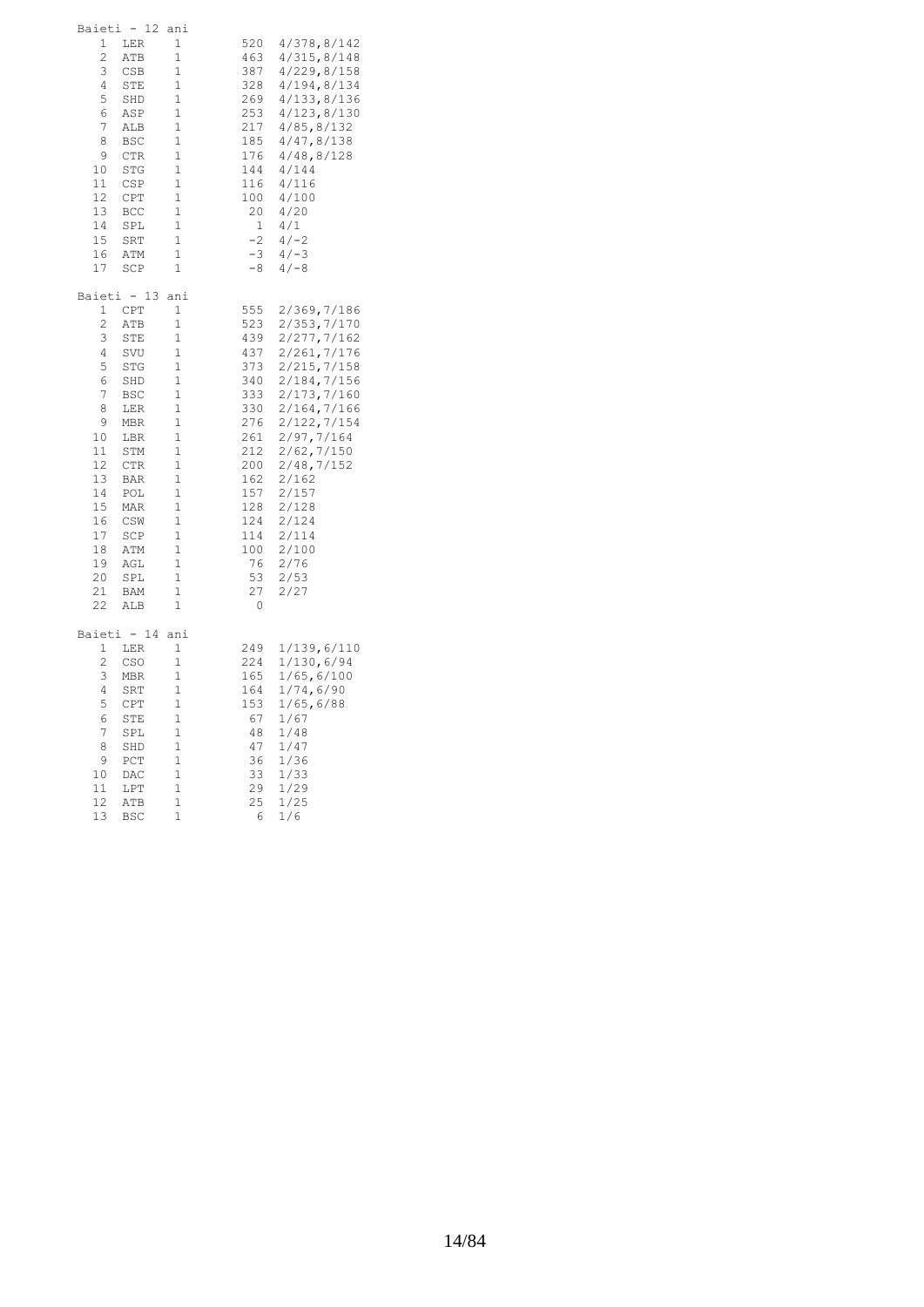## CLASAMENT GENERAL ECHIPE DUPA REUNIUNEA 1

| Loc            | Club       | Ech          | Total<br>gen.<br>pct. | Total<br>pct.<br>fete | Total<br>pct.<br>baieti | F12            | F13                 | <b>B12</b>     | <b>B13</b>     | <b>B14</b> |
|----------------|------------|--------------|-----------------------|-----------------------|-------------------------|----------------|---------------------|----------------|----------------|------------|
| $\mathbf{1}$   | ATB        | 1            | 38                    | 20                    | 18                      | 11             | 9                   | 9              | 9              | 0          |
| $\overline{c}$ | LER        | 1            | 29                    | $\overline{4}$        | 25                      | $\overline{4}$ | 0                   | 11             | 3              | 11         |
| 3              | STE        | $\mathbf 1$  | 28                    | 8                     | 20                      | $\mathbb O$    | 8                   | $\overline{7}$ | 8              | 5          |
| 4              | <b>STG</b> | 1            | 19                    | 12                    | 7                       | 7              | 5                   | $\mathbf{1}$   | 6              | 0          |
| 5              | CPT        | 1            | 17                    | $\circ$               | 17                      | $\mathbf{0}$   | $\mathsf{O}\xspace$ | $\mathbf{0}$   | 11             | 6          |
| 6              | CSO        | 1            | 15                    | 6                     | 9                       | $\mathbf 0$    | 6                   | $\mathbf{0}$   | 0              | 9          |
| 7              | DAC        | 1            | 14                    | 13                    | $\mathbf{1}$            | 9              | 4                   | $\mathbb O$    | 0              | 1          |
| 8              | SHD        | 1            | 14                    | $\circ$               | 14                      | $\mathbb O$    | $\circ$             | 6              | 5              | 3          |
| 9              | ASP        | $\mathbf{1}$ | 11                    | 6                     | 5                       | 6              | 0                   | 5              | 0              | 0          |
| 10             | ATM        | 1            | 11                    | 11                    | 0                       | 0              | 11                  | 0              | 0              | 0          |
| 11             | <b>MBR</b> | 1            | 10                    | $\circ$               | 10                      | 0              | 0                   | $\mathbb O$    | $\overline{c}$ | 8          |
| 12             | ACT        | 1            | 8                     | 8                     | $\circ$                 | 8              | 0                   | $\mathbb O$    | 0              | 0          |
| 13             | CSB        | 1            | 8                     | $\mathbf 0$           | 8                       | $\mathbb O$    | 0                   | 8              | 0              | 0          |
| 14             | <b>CTR</b> | 1            | 7                     | 5                     | $\overline{c}$          | 5              | 0                   | $\overline{c}$ | 0              | 0          |
| 15             | ACN        | 1            | 7                     | 7                     | $\mathbf 0$             | 0              | 7                   | $\mathbf{0}$   | 0              | 0          |
| 16             | <b>BSC</b> | 1            | 7                     | $\mathbf 0$           | 7                       | 0              | $\circ$             | 3              | 4              | 0          |
| 17             | SVU        | $1\,$        | 7                     | 0                     | 7                       | 0              | 0                   | $\mathbb O$    | 7              | $\Omega$   |
| 18             | SRT        | $\mathbf 1$  | 7                     | 0                     | 7                       | 0              | 0                   | $\mathbb O$    | 0              | 7          |
| 19             | ALB        | $\mathbf 1$  | 4                     | $\circ$               | 4                       | 0              | 0                   | 4              | 0              | 0          |
| 20             | SPL        | $\mathbf 1$  | 4                     | $\circ$               | 4                       | 0              | 0                   | 0              | 0              | 4          |
| 21             | <b>REN</b> | 1            | 3                     | 3                     | 0                       | 3              | 0                   | $\mathbb O$    | 0              | 0          |
| 22             | STM        | 1            | 3                     | 3                     | $\Omega$                | $\mathbf{1}$   | $\overline{c}$      | 0              | 0              | 0          |
| 23             | <b>BAM</b> | 1            | 3                     | 3                     | $\Omega$                | $\mathbb O$    | 3                   | $\mathbf{0}$   | $\Omega$       | 0          |
| 24             | SSV        | $\mathbf 1$  | $\overline{c}$        | $\mathbf{2}$          | 0                       | $\mathbf{2}$   | $\mathsf{O}\xspace$ | $\mathbf{0}$   | 0              | 0          |
| 25             | PCT        | $\mathbf{1}$ | $\overline{c}$        | $\mathbf 0$           | $\overline{c}$          | 0              | 0                   | $\mathbf{0}$   | 0              | 2          |
| 26             | CSW        | 1            | $\mathbf{1}$          | 1                     | 0                       | 0              | 1                   | $\circ$        | 0              | 0          |
| 27             | LBR        | 1            | $\mathbf{1}$          | $\mathbf 0$           | 1                       | 0              | 0                   | $\mathbf{0}$   | 1              | 0          |
| 28             | SSB        | 1            | 0                     | $\mathbf 0$           | 0                       | 0              | 0                   | 0              | 0              | 0          |
| 29             | CSP        | 1            | 0                     | 0                     | 0                       | 0              | 0                   | $\mathbb O$    | 0              | 0          |
| 30             | LPT        | 1            | 0                     | $\mathbf 0$           | 0                       | $\mathbf 0$    | 0                   | $\mathbf{0}$   | $\circ$        | 0          |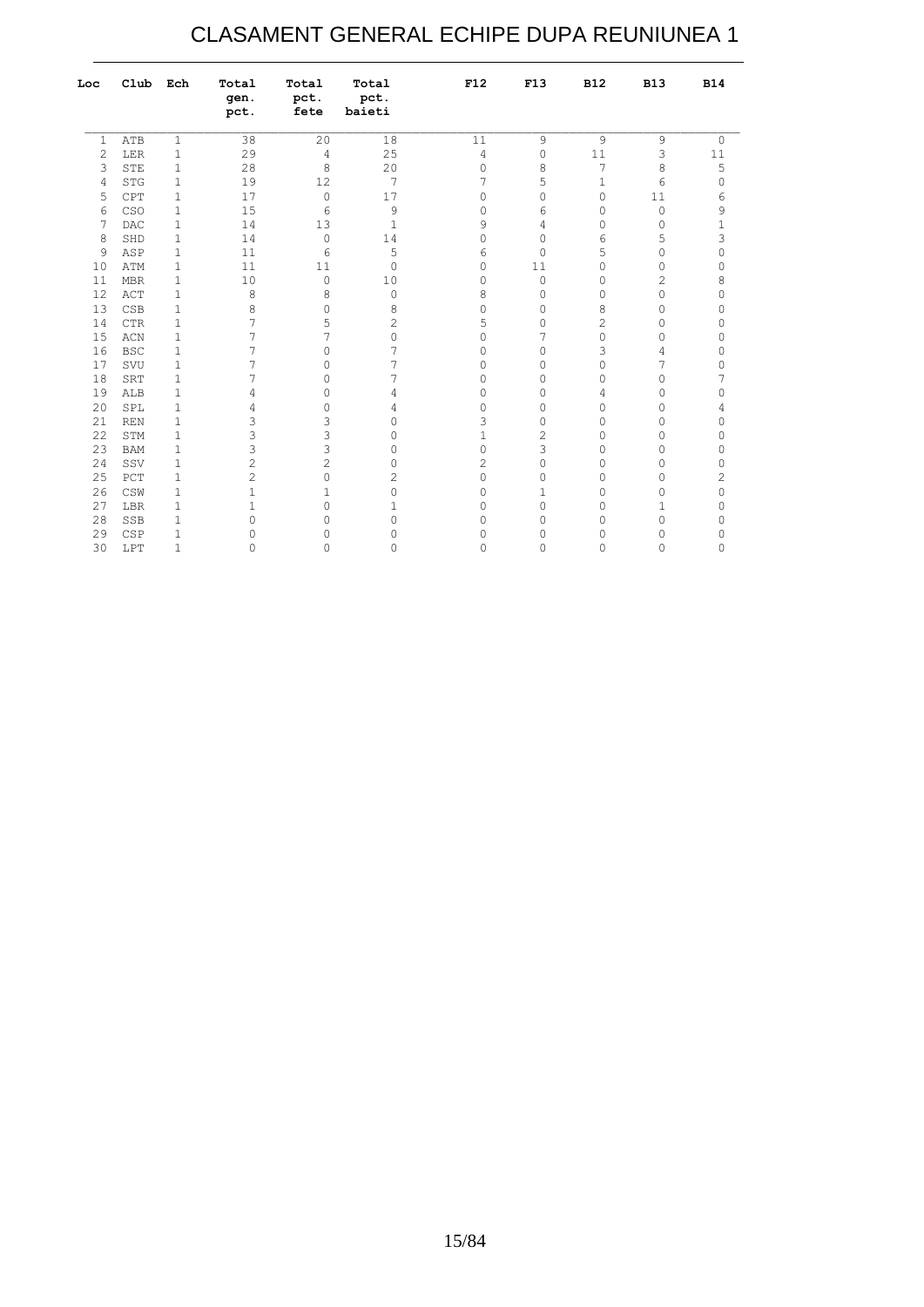# CAMPIONATUL NATIONAL DE POLIATLON CADETI 12-14 ani PITESTI \* 14.12.2017 - 17.12.2017 \* Bazin: 50m 8 culoare

LISTA DE START

## Reuniunea: 2 15.12.2017 Ora 10:00

|                |                |              | Ser. Cul. Loc Nume si prenume       |       | Cod  | An                               | Club      | Rezultat Puncte |
|----------------|----------------|--------------|-------------------------------------|-------|------|----------------------------------|-----------|-----------------|
|                |                |              | Stafeta(Sch.1, Sch.2, Sch.3, Sch.4) |       |      |                                  |           |                 |
| $Id.$ :        | 9              |              | 200 m liber masc. 14 ani<br>Proba:  |       |      |                                  |           |                 |
| 9              | $\overline{4}$ | 1            | GERGELY MIHAI                       | 12963 | 2003 | CMC                              | 02:00:19  | 55              |
| 9              | 5              | 2            | DUMITRACHE TOBIAS GEORGE            | 12891 | 2003 | CSO                              | 02:02:33  | 50              |
| 9              | 6              | 3            | MESZAROS BALAZS                     | 12547 | 2003 | H2O                              | 02:03:80  | 47              |
| 9              | $\mathbf{2}$   | 4            | <b>SCHMELAS ERWIN</b>               | 12705 | 2003 | SRT                              | 02:04:77  | 45              |
| 9              | 3              | 5            | SUSANU EUGEN FLORIN                 | 11517 | 2003 | $\mathop{\rm ACT}$               | 02:05:53  | 44              |
| 9              | 1              | 6            | RUSEN COSTIN ALIN                   | 12641 | 2003 | LER                              | 02:07:13  | 43              |
| 3              | 1              | $7^{\circ}$  | ROGOVEANU VLAD ANDREI               | 13803 | 2003 | $_{\rm PCT}$                     | 02:08:34  | 42              |
| 8              |                | 8            | KOKKINAKIS VASILEIOS                |       |      |                                  |           |                 |
|                | 6              |              |                                     | 12813 | 2003 | STE                              | 02:09:21  | 41              |
| 8              | $\mathbf{1}$   | 9            | TOMA EDUARD ANDREI                  | 12496 | 2003 | LPT                              | 02:09:54  | 40              |
| 8              | 3              | 10           | TIMOFTE MARIUS GABRIEL              | 12694 | 2003 | $_{\rm SHD}$                     | 02:09:63  | 39              |
| 8              | 8              | 11           | NITU MARIUS ADRIAN                  | 12935 | 2003 | $_{\rm LER}$                     | 02:09:71  | 38              |
| 8              | 4              |              | 12 KUGELMAN PATRICK ALEX.           | 12883 | 2003 | MAR                              | 02:09:88  | 37              |
| 8              | 7              | 13           | MORARIU LUCA IOAN                   | 12567 | 2003 | CSO                              | 02:11:05  | 36              |
| 9              | 8              | 14           | GAVRILA IONUT MADALIN               | 12824 | 2003 | MBR                              | 02:11:24  | 35              |
| 7              | 6              | 15           | STOICA IONUT                        | 10574 | 2003 | $\mathtt{CPT}$                   | 02:11:76  | 34              |
| 7              | 3              | 16           | GANEA CRISTIAN STEFAN               | 12822 | 2003 | MBR                              | 02:12:23  | 33              |
| 6              | 6              | 17           | ROTARU VLAD                         | 12777 | 2003 | SSB                              | 02:12:40  | 32              |
| $\overline{7}$ | 4              |              |                                     |       |      |                                  |           |                 |
|                |                | 18           | SIMION MATEI ALEXANDRU              | 13052 | 2003 | LER                              | 02:13:09  | 31              |
| 5              | 4              | 19           | SCARLAT RAZVAN GABRIEL              | 13075 | 2003 | CPT                              | 02:13:75  | 30              |
| 5              | 6              |              | 20 PASCU NICU LAURENTIU             | 12924 | 2003 | LER                              | 02:13:79  | 29              |
| 7              | $\mathbf{2}$   | 21           | STOLTZ MARKUS                       | 13051 | 2003 | REN                              | 02:14:42  | 28              |
| 6              | 4              | 22           | OLTEANU VLAD ANDREI                 | 12869 | 2003 | SS1                              | 02:16:05  | 27              |
| 7              | $\mathbf{1}$   | 23           | ISTRATE BOGDAN CRISTIAN             | 12695 | 2003 | SHD                              | 02:16:86  | 26              |
| 7              | 7              |              | 24 MARGARIT ALEXANDRU               | 12753 | 2003 | SPL                              | 02:16:96  | 25              |
| $\sqrt{4}$     | 4              |              | 25 LEOPA DENIS IULIAN               | 12595 | 2003 | MBR                              | 02:17:59  | 24              |
| 5              | $\mathbf{1}$   |              |                                     |       |      |                                  |           |                 |
|                |                |              | 26 CIUTACU ROBERT C-TIN             | 12823 | 2003 | MBR                              | 02:17:72  | 23              |
| $\sqrt{4}$     | 5              | 27           | SIPOTEANU ALEXANDRU IONUT           | 13076 | 2003 | DAC                              | 02:18:21  | 22              |
| $\epsilon$     | 7              |              | 28 PREDA LUCA IOAN                  | 13107 | 2003 | $_{\tiny{\mbox{\textsf{CSO}}}}$  | 02:18:26  | 21              |
| $\overline{c}$ | 2              | 29           | BOGDAN OVIDIU MATEI                 | 15961 | 2003 | ATB                              | 02:18:67  | 20              |
| 5              | $\overline{c}$ |              | 30 GRIGORE ANDREI                   | 12889 | 2003 | $_{\tiny{\mbox{\texttt{CSO}}}}$  | 02:19:35  | 19              |
| 5              | 8              | 31           | LUNGU SEBASTIAN MIHAI               | 12999 | 2003 | SGL                              | 02:19:92  | 18              |
| $\epsilon$     | 5              | 32           | TATAR ALEXANDRU                     | 12968 | 2003 | $\ensuremath{\text{POL}}\xspace$ | 02:19:93  | 17              |
| 6              | $\mathbf{1}$   | 33           | ADAM TOMA                           | 12865 | 2003 | $\mathbb{C}\,\mathsf{SN}$        | 02:20:05  | 16              |
| 6              |                |              |                                     |       |      |                                  |           |                 |
|                | 8              | 34           | DOBRE DANIEL GABRIEL                | 12645 | 2003 | $_{\tiny{\mbox{\texttt{CSO}}}}$  | 02:20:20  | 15              |
| $\sqrt{4}$     | $\mathbf{1}$   | 35           | DUTULESCU ANDREI ALEXANDR           | 13069 | 2003 | $\mathtt{DAC}$                   | 02:20:42  | 14              |
| $\overline{c}$ | 6              | 36           | BADULESCU VLAD ALEXANDRU            | 12814 | 2003 | ${\tt STE}$                      | 02:20:79  | 13              |
| 5              | 7              | 37           | ALEXANDRU EDMOND FLORIN             | 12731 | 2003 | ${\tt SPL}$                      | 02:20:86  | 12              |
| 6              | 3              | 37           | IONITA RARES                        | 12927 | 2003 | SS1                              | 02:20:86  | 12              |
| 6              | $\mathbf{2}$   | 39           | DUMBRAVA ANDREI IULIAN              | 11516 | 2003 | $_{\rm PCT}$                     | 02:21:20  | 10              |
| 7              | $\,8\,$        | 40           | VERMAN CRISTIAN                     | 12606 | 2003 | $_{\rm SCB}$                     | 02:24:93  | $\mathsf 9$     |
| $\overline{c}$ | 5              | 41           | BRUMA RAZVAN CRISTIAN               | 12418 | 2003 | TCB                              | 02:25:06  | 8               |
| 5              | 3              |              |                                     |       | 2003 |                                  |           | $\overline{7}$  |
|                |                | 42           | BALAN PAUL                          | 12578 |      | MBR                              | 02:25:24  |                 |
| 4              | 7              |              | 43 GHINESCU IULIAN ALEXANDRU        | 13394 | 2003 | SPL                              | 02:25:56  | 6               |
| 5              | 5              | 44           | SECARIN ROBERT ANDREI               | 12397 | 2003 | LLP                              | 02:25:87  | 5               |
| 4              | 2              | 45           | TURLUIANU VICTOR                    | 12681 | 2003 | SSV                              | 02:26:62  | 4               |
| 3              | 5              | 46           | COSTACHE ALEXANDRU GABRIE           | 12563 | 2003 | <b>BSC</b>                       | 02:28:11  | 3               |
| 3              | 7              | 47           | POCOL DAVID SAMUEL                  | 14251 | 2003 | BAM                              | 02:30:77  | 2               |
| $\sqrt{2}$     | 1              | 48           | CHIRA DAVID CRISTIAN                | 15643 | 2003 | CPT                              | 02:30:81  | $\mathbf{1}$    |
| 3              | 2              | 49           | LIGHEZAN DORIN VALENTIN             | 12719 | 2003 | SRT                              | 02:33:13  | $-1$            |
| 3              | 4              | 50           | FRINCU MIHAI ALEXANDRU              | 13953 | 2003 | CTR                              | 02:33:55  | $-2$            |
|                |                |              |                                     |       |      |                                  |           |                 |
| 3              | 8              | 51           | SALAJAN MARCK STEFAN                | 13048 | 2003 | <b>BSC</b>                       | 02:33:79  | $-3$            |
| 3              | 6              | 52           | TABACU PETRU                        | 11278 | 2003 | CPT                              | 02:34:45  | $-4$            |
| $\sqrt{2}$     | 8              | 53           | CIOBANU FLAVIUS ANDREI              | 12706 | 2003 | SRT                              | 02:45:77  | $-5$            |
| $\sqrt{2}$     | 7              | 54           | VASILE LAURENTIU GABRIEL            | 15644 | 2003 | CPT                              | 02:45:85  | $-6$            |
| $\sqrt{2}$     | 3              | 55           | OCTAVIAN LUCIAN GABRIEL             | 15603 | 2003 | LPT                              | 02:49:03  | $-7$            |
| $\mathbf{2}$   | 4              | 56           | TUCA DRAGOS ANDREI                  | 11265 | 2003 | CPT                              | 02:59:33  | $-8$            |
| 4              | 8              | 57           | GRAEF MIHAI VALENTIN                | 10850 | 2003 | STE                              | Retras.   | 0               |
| 8              | 5              | 57           | IACOB SEBASTIAN MIHAI               | 13137 | 2003 | STE                              | Retras.   | $\circ$         |
|                |                |              |                                     |       |      |                                  |           |                 |
| 4              | 6              | 59           | PETER ARTHUR CRISTIAN               | 12564 | 2003 | ATB                              | Descalif. | $-10$           |
| $\overline{7}$ | 5              | 59           | POPESCU DENIS LAUREAN               | 12721 | 2003 | SRT                              | Descalif. | $-10$           |
| 8              | 2              | 60.          | NICOLAE ALEXANDRU FLORIN            | 11290 | 2003 | CPT                              | Descalif. | $-10$           |
| 9              | 7              | 61           | DRAGOTA ETIENNE LAURENTIU           | 12847 | 2003 | STM                              | Descalif. | $-10$           |
| Id.:           | 10             |              | Proba:<br>100 m fluture fem. 13 ani |       |      |                                  |           |                 |
| 9              | 6              | $\mathbf{1}$ | IOANA DARIA MARIA                   | 13316 | 2004 | ATB                              | 01:07:15  | 59              |
| 9              | 5              | 2            | NAIDIN ALEXANDRA PATRICIA           | 13315 | 2004 | ATB                              | 01:07:34  | 54              |
|                |                |              | VISAN NICOLE                        |       |      |                                  |           |                 |
| $\mathbf{1}$   | 3              | 3            |                                     | 15650 | 2004 | ATM                              | 01:08:65  | 51              |
| 9              | $\overline{c}$ | 4            | DICULESCU IULIA ALEXANDRA           | 13068 | 2004 | DAC                              | 01:09:18  | 49              |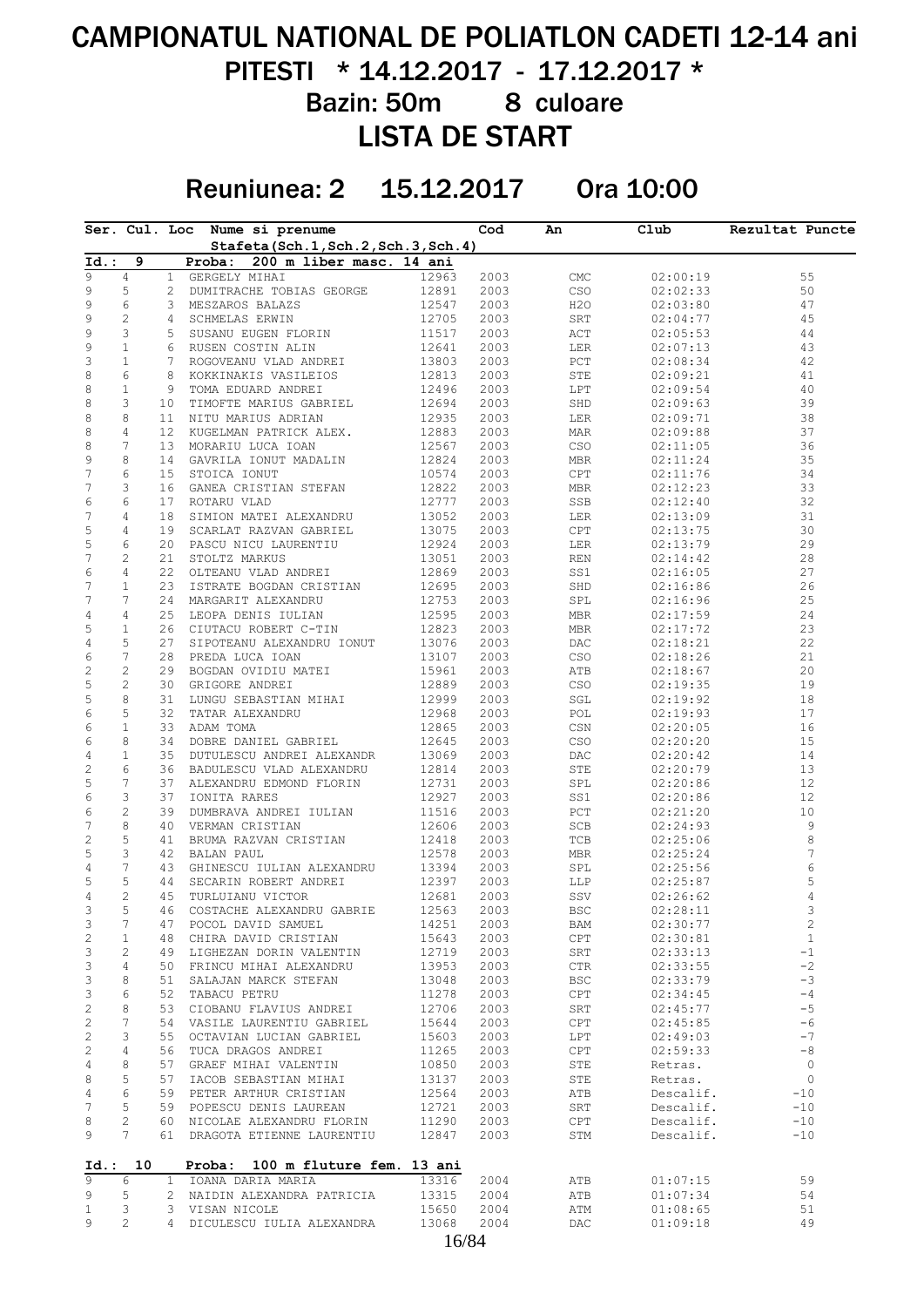| 9               | 4                   | 5.              | HARABAGIU IOANA                              | 13521          | 2004         | MBR            | 01:09:90             | 48                        |
|-----------------|---------------------|-----------------|----------------------------------------------|----------------|--------------|----------------|----------------------|---------------------------|
| 9               | 3                   | 6               | TILA VANESSA MARIA                           | 11864          | 2004         | WIN            | 01:10:66             | 47                        |
| 8               | 6                   | 7               | CRISAN DENISA                                | 14727          | 2004         | ALB            | 01:12:36             | 46                        |
| 8               | 5                   | 8               | ILIE BIANCA MARIA                            | 13311          | 2004         | ATB            | 01:12:50             | 45                        |
| 8               | 4                   | 9               | MOTOS LETITIA ANDREEA                        | 13208          | 2004         | ATM            | 01:13:38             | 44                        |
| 8               | 8                   | 10              | CIOBANU CRISTIANA IOANA                      | 13201          | 2004         | STE            | 01:14:02             | 43                        |
| 8               | 3                   | 11              | BACAN KARINA ELENA                           | 13797          | 2004         | LPT            | 01:14:40             | 42                        |
| 9               | 7                   | 12 <sup>°</sup> | ORZA EMILIA MARIA                            | 13207          | 2004         | ATM            | 01:14:77             | 41                        |
|                 |                     |                 |                                              |                |              |                |                      |                           |
| $\overline{7}$  | 4                   | 13 <sup>°</sup> | STEFURA ANA-MARIA ALEXAND                    | 13798          | 2004         | DEL            | 01:15:13             | 40                        |
| 8               | $\mathbf{1}$        | 14              | HORGA IOANA AMELIA                           | 13153          | 2004         | STG            | 01:15:54             | 39                        |
| $\overline{7}$  | 8                   | 15              | MINDRUTA BIANCA MARIA                        | 13073          | 2004         | DAC            | 01:15:82             | 38                        |
| 8               | $\overline{c}$      | 16              | CONSTANTIN DIANA                             | 13400          | 2004         | STE            | 01:16:08             | 37                        |
| 6               | 4                   | 17              | TRUSCA CARINA MARIA                          | 13644          | 2004         | STM            | 01:16:58             | 36                        |
| $\overline{7}$  | 5                   | 18              | IVAN SARA NATALIE                            | 14334          | 2004         | SS7            | 01:16:83             | 35                        |
| 6               | $\mathbf{2}$        | 19              | RADU NOEMI MARIA                             | 13252          | 2004         | BAM            | 01:16:88             | 34                        |
| $\overline{7}$  | 6                   | 20              | HAULICA ANCA ELENA                           | 13290          | 2004         | SHD            | 01:17:03             | 33                        |
| 5               | 7                   | 21              | TUDORESCU IOANA                              | 15450          | 2004         | STE            | 01:17:18             | 32                        |
| 6               | 8                   | 22              | RADU MARIA GEORGIANA                         | 13703          | 2004         | ACN            | 01:17:64             | 31                        |
| $\overline{7}$  | $\mathbf{2}$        | 23              | PRECOB CRETU ANISIA                          | 13206          | 2004         | ATM            | 01:17:69             | 30                        |
| 8               | $\overline{7}$      | 24              | COMAN CORINA IOANA                           | 13263          | 2004         | STE            | 01:17:74             | 29                        |
|                 |                     |                 |                                              |                |              |                |                      | 28                        |
| $\overline{4}$  | 6                   | 25              | CONSTANTINESCU SARA MARIA                    | 13716          | 2004         | CSO            | 01:17:75             |                           |
| 6               | $\overline{7}$      | 26              | AHMAD SAMIRA ALEXANDRA                       | 13210          | 2004         | ATM            | 01:17:98             | 27                        |
| 5               | 8                   | 27              | DUMITRU ANA MARIA BIANCA                     | 13428          | 2004         | LER            | 01:18:51             | 26                        |
| 9               | 8                   | 28              | MARTON JANKA                                 | 13680          | 2004         | STG            | 01:18:77             | 25                        |
| 7               | $\mathbf{1}$        | 29              | OLTEANU ALEXIA IOANA                         | 13314          | 2004         | ATB            | 01:19:10             | 24                        |
| $\overline{4}$  | 5                   | 30              | POPESCU ANDREEA IOANA                        | 13190          | 2004         | MAR            | 01:19:36             | 23                        |
| $\overline{7}$  | 7                   | 31              | RAPOLTI ESZTER                               | 13773          | 2004         | ACN            | 01:19:41             | 22                        |
| $\epsilon$      | 6                   | 32              | DUMITRESCU CRISTINA                          | 13058          | 2004         | STE            | 01:19:46             | 21                        |
| 9               | $\mathbf{1}$        | 33              | POPA LEONA                                   | 13256          | 2004         | BAM            | 01:19:72             | 20                        |
| 5               | $\mathbf{2}$        | 34              | SERMAN IOANA ALEXANDRA                       | 13432          | 2004         | CSO            | 01:19:85             | 19                        |
| $\overline{7}$  | 3                   | 35              | DRAGUSI ALINA MARIA                          | 13709          | 2004         | CSO            | 01:20:02             | 18                        |
| 5               | $\mathbf{1}$        | 36              |                                              |                | 2004         | PCT            |                      | 17                        |
|                 |                     |                 | CRISTOCEA IOANA ATENA                        | 13345          |              |                | 01:20:31             |                           |
| $\overline{c}$  | 8                   | 37              | MARUSCIAC ANGELA MIHAELA                     | 16487          | 2004         | ACN            | 01:20:87             | 16                        |
| 5               | 5                   | 38              | PINZARIU TEODORA IOANA                       | 15153          | 2004         | MBR            | 01:21:60             | 15                        |
| 5               | 4                   | 39              | TRANDAFIR IRIS ELENA                         | 13712          | 2004         | CSO            | 01:22:12             | 14                        |
| 5               | 3                   | 40              | SALAVASTRU ELENA                             | 13519          | 2004         | AGL            | 01:22:20             | 13                        |
| 3               | 3                   | 41              | IACOB DIANA MARIA                            | 13485          | 2004         | ALB            | 01:22:55             | 12                        |
| 6               | $\mathbf{1}$        | 42              | ILISEI ERICA                                 | 14421          | 2004         | STE            | 01:22:80             | 11                        |
| 3               | 5                   | 43              | STANICA MARIA                                | 13714          | 2004         | ASP            | 01:24:24             | 10                        |
| 3               | 7                   | 44              | TICA DELIA MARIA                             | 14119          | 2004         | CSN            | 01:24:60             | $\mathsf 9$               |
| $\overline{4}$  | 4                   | 45              | BOCANEALA ELENA                              | 13522          | 2004         | AGL            | 01:25:25             | $\,8\,$                   |
| $\overline{4}$  | 3                   | 46              | MALUTAN MARA GABRIELA                        | 13354          | 2004         | CMB            | 01:25:84             | $7\phantom{.0}$           |
| 5               | 6                   | 47              | TICIU DIANA MARIA                            | 13645          | 2004         | STM            | 01:26:01             | $\epsilon$                |
|                 |                     |                 |                                              |                |              |                |                      |                           |
|                 |                     |                 |                                              |                |              |                |                      |                           |
| $\overline{4}$  | $\mathbf{1}$        | 48              | NAGY DOROTTYA                                | 13294          | 2004         | SHD            | 01:27:17             | $\mathsf S$               |
| $\overline{4}$  | 7                   | 49              | EFREM ISABELA ARIANA                         | 12977          | 2004         | SRT            | 01:27:74             | $\overline{4}$            |
| 2               | 4                   | 50              | BESENYEI ANNA MARIA                          | 15561          | 2004         | <b>BSC</b>     | 01:28:34             | $\ensuremath{\mathsf{3}}$ |
| $\overline{4}$  | 8                   | 51              | ISPAS ANDREEA FLORENTINA                     | 14513          | 2004         | MSB            | 01:28:54             | $\sqrt{2}$                |
| 3               | 6                   | 52              | TARABEGA ANCA MARIA                          | 13312          | 2004         | <b>BSC</b>     | 01:28:79             | $\mathbf{1}$              |
| 4               | 2                   | 53              | MATEI GUIMAN ALEXIA MARIA                    | 13734          | 2004         | LER            | 01:30:19             | $-1$                      |
|                 | 6                   | 54              |                                              | 15502          |              |                |                      | $-2$                      |
| 2               |                     |                 | DAGHIE ANCUTA DARIA                          |                | 2004         | SGL            | 01:30:47             |                           |
| $\mathbf{1}$    | 4                   |                 | 55 VINCZE BRIGITTA                           | 13505          | 2004         | $\mathbb{CSW}$ | 01:30:76             | $-3$                      |
| $\overline{c}$  | 5                   | 56              | POP RALUCA FLORINA                           | 13503          | 2004         | CSW            | 01:32:39             | $-4$                      |
| 3               | $\mathbf{1}$        | 57              | DUMITRESCU ELENA IULIANA                     | 13422          | 2004         | LER            | 01:33:11             | $-5$                      |
| 3               | 8                   | 58              | PRUNA ERIKA IOANA                            | 13762          | 2004         | SGL            | 01:33:94             | $-6$                      |
| $\mathbf 1$     | 5                   | 59              | CICEA YASMINE ALYCIA                         | 13291          | 2004         | SHD            | 01:34:34             | $-7$                      |
| $\overline{c}$  | 3                   | 60              | BORUSTEANU ANDREEA                           | 13648          | 2004         | STM            | 01:35:27             | $-8$                      |
| $\mathbf{2}$    | 7                   | 61              | DINCA IOANA MADALINA                         | 15062          | 2004         | SSB            | 01:40:39             | $-9$                      |
| $\overline{c}$  | $\mathbf{1}$        | 62              | CIAUS MIHAELA                                | 14215          | 2004         | SPL            | 01:45:39             | $-10$                     |
| $\mathbf{2}$    | 2                   | 63              | VLAD DIANA ANDREEA                           | 13742          | 2004         | LER            | Abandon.             | $\overline{0}$            |
| 3               | $\overline{4}$      | 64              | ALFOLDY BOGLARKA                             | 13726          | 2004         | COR            | Descalif.            | $-10$                     |
| $\mathcal{S}$   | 2                   |                 | 64 BANESCU BIANCA ALEXANDRA                  | 12026          | 2004         | STE            | Descalif.            | $-10$                     |
|                 |                     | 65              |                                              |                |              |                |                      |                           |
| $6\overline{6}$ | 5                   |                 | CEACA MOCAN DIANA STEF.                      | 13706          | 2004         | ACN            | Descalif.            | $-10$                     |
| 6               | 3                   |                 | 66 CALA IASMINA MARIA                        | 13642          | 2004         | STM            | Descalif.            | $-10$                     |
|                 |                     |                 |                                              |                |              |                |                      |                           |
| $Id.$ :         | 11                  |                 | Proba:<br>100 m fluture masc. 13 ani         |                |              |                |                      |                           |
| 14              | 8                   |                 | 1 POPOVICI DAVID                             | 13322          | 2004         | ATB            | 01:00:96             | 93                        |
| 14              | 4                   | $2^{\circ}$     | GHEORGHE LUCAS IOAN                          | 13424          | 2004         | LER            | 01:01:95             | 88                        |
| 14              | 5                   | $\mathbf{3}$    | CIRCIUMARESCU DAVID STEFA                    | 11301          | 2004         | CPT            | 01:02:35             |                           |
|                 |                     | 4               |                                              |                |              |                |                      | 85                        |
| 14              | 6                   |                 | ANGHEL DARIUS COSTIN                         | 13319          | 2004         | <b>BSC</b>     | 01:03:08             | 83                        |
| 14              | 3                   | 5               | LAPADAT CRISTIAN                             | 13326          | 2004         | ATB            | 01:04:87             | 82                        |
| 13              | 4                   | 6               | BORANGEL EMANUEL GEORGE                      | 13140          | 2004         | LER            | 01:05:08             | 81                        |
| 14              | 7                   | $7^{\circ}$     | IACOB MIHAI                                  | 13244          | 2004         | CPT            | 01:05:19             | 80                        |
| 14              | $\overline{c}$      | 8               | MOSCALIUC CALIN GEORGE                       | 13583          | 2004         | SVU            | 01:05:58             | 79                        |
| 13              | 6                   | 9               | ICHIM LUCA STEFAN                            | 12855          | 2004         | <b>BAR</b>     | 01:06:05             | 78                        |
| 14              | $\mathbf{1}$        | 10              | VEISS MARIUS GABI                            | 13704          | 2004         | POL            | 01:06:32             | 77                        |
| 13              | 3                   | 11              | CHECICHES BOGDAN ALEX.                       | 13639          | 2004         | STM            | 01:06:35             | 76                        |
| 13              | 5                   | 12              | DASCALESCU MIHNEA DUMITRU                    | 12330          | 2004         | POL            | 01:06:93             | 75                        |
| 12              | 5                   | 13              | CODREAN DACIAN CRISTIAN                      | 13184          | 2004         | MAR            | 01:07:36             | 74                        |
|                 |                     |                 |                                              |                |              |                |                      |                           |
| 12              | 6                   | 14              | HOTEA ANDREI                                 | 13209          | 2004         | ATM            | 01:07:49             | 73                        |
| 13              | $\mathbf{1}$        | 15              | COSTACHE BOBESCU IOAN                        | 13689          | 2004         | BAR            | 01:07:69             | 72                        |
| 13              | $\overline{c}$      |                 | 16 GHILE DRAGOS                              | 13264          | 2004         | STE            | 01:07:85             | 71                        |
| 11              | 5                   | 17              | ROTARU COSMIN                                | 12852          | 2004         | SCP            | 01:08:09             | 70                        |
| 10              | 6                   | 18              | GUINEA ALEXANDRU IONUT                       | 11289          | 2004         | CPT            | 01:08:19             | 69                        |
| 13<br>13        | 8<br>$7\phantom{.}$ |                 | 19 ROMAS CODRUT FERNANDO<br>20 GIURAN DRAGOS | 13669<br>13719 | 2004<br>2004 | BSC            | 01:08:20<br>01:08:31 | 68<br>67                  |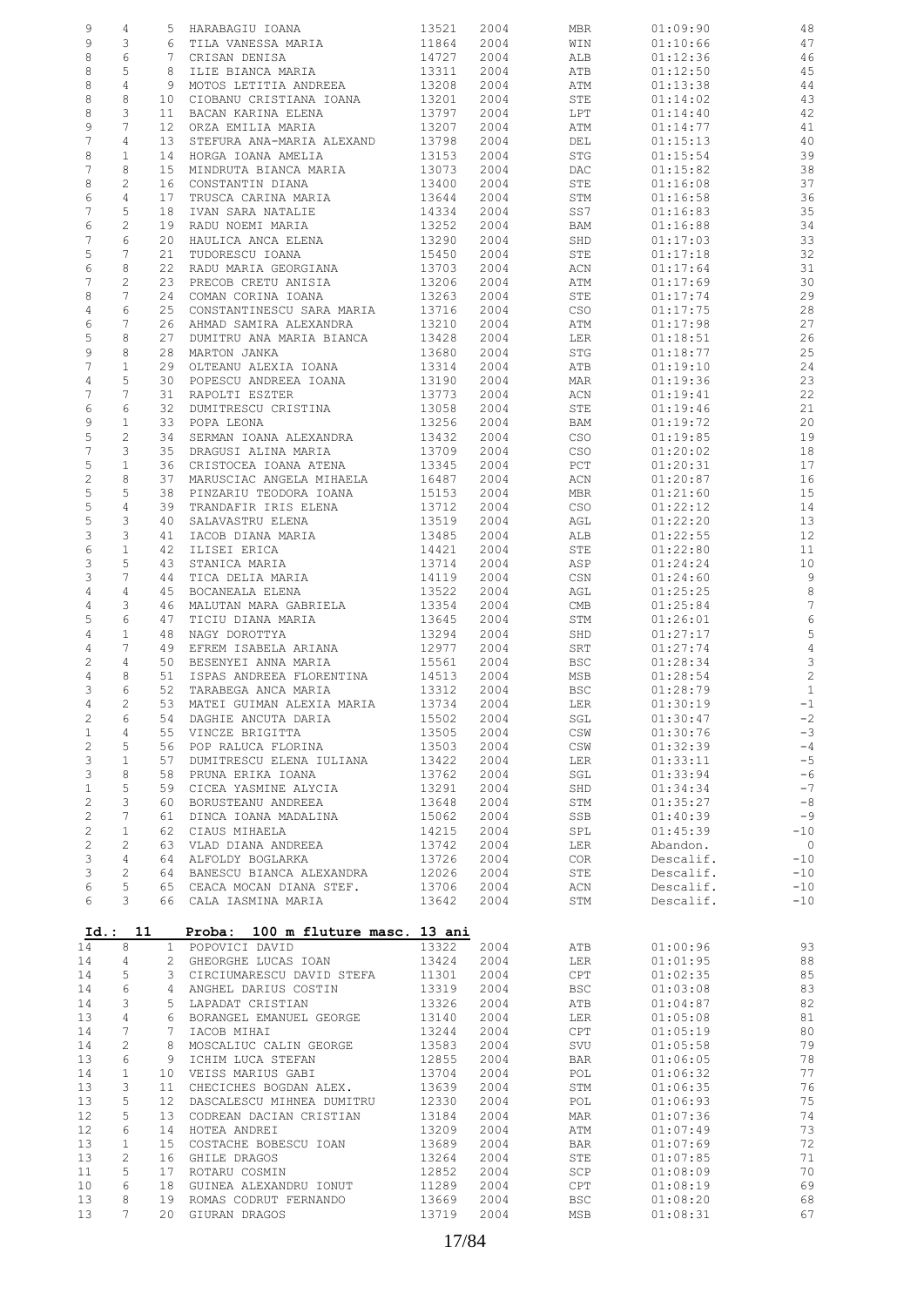| 10             | 8               | 21  | TURTA ANDREI              | 12686                                                                | 2004 | STE            | 01:08:38 | 66              |
|----------------|-----------------|-----|---------------------------|----------------------------------------------------------------------|------|----------------|----------|-----------------|
| 12             | 4               | 22  | NICOLA MADALIN IONUT      | 13323                                                                | 2004 | ATB            | 01:08:63 | 65              |
| 10             | 3               | 23  | LUCA MIHAI ALEXANDRU      | 13759                                                                | 2004 | SVU            | 01:09:13 | 64              |
| 11             | 8               | 24  | DUMITRESCU CATALIN IONUT  | 13180                                                                | 2004 | STE            | 01:09:29 | 63              |
|                |                 |     |                           |                                                                      |      |                |          |                 |
| 12             | 3               | 25  | SATNOIANU ANDREI          | 15130                                                                | 2004 | LBR            | 01:09:70 | 62              |
| 12             | 2               | 26  | GERGELY FERENC            | 13122                                                                | 2004 | STG            | 01:09:81 | 61              |
| 9              | 2               | 27  | GHIONU DENIS ANDREI       | 13460                                                                | 2004 | MBR            | 01:10:21 | 60              |
| 9              | $\mathbf{1}$    | 28  | PADURARIU MIHAI DENIS     | 13510                                                                | 2004 | SCB            | 01:10:41 | 59              |
| 9              | $\overline{4}$  | 29  | MUCEA POPOACA MARIAN      | 13468                                                                | 2004 | LBR            | 01:10:43 | 58              |
| 11             | 3               | 30  | PETRACHE DARIUS CATALIN   | 13321                                                                | 2004 | ATB            | 01:10:55 | 57              |
|                |                 |     |                           |                                                                      |      |                |          |                 |
| 12             | $\mathbf{1}$    | 31  | CRISAN DAVID              | 13191                                                                | 2004 | MAR            | 01:10:58 | 56              |
| 10             | $\overline{7}$  | 32  | ROMAN PAUL                | 13151                                                                | 2004 | H2O            | 01:10:61 | 55              |
| 10             | 5               | 33  | VODA VICTOR               | 13199                                                                | 2004 | STG            | 01:10:66 | 54              |
| 7              | 5               | 34  | CHELEMEN BOGDAN           | 13286                                                                | 2004 | SHD            | 01:10:78 | 53              |
| 11             | $\mathbf{1}$    | 35  | MAGDA TEODOR STEFAN       | 13951                                                                | 2004 | CTR            | 01:10:86 | 52              |
| 10             | $\overline{c}$  | 36  | PICUI ANDREI JULIAN       | 11549                                                                | 2004 | CPT            | 01:10:96 | 51              |
|                |                 |     |                           |                                                                      |      |                |          |                 |
| 11             | 6               | 37  | FARAGAU BOGDAN            | 13499                                                                | 2004 | $\mathbb{CSW}$ | 01:11:32 | 50              |
| 11             | $\overline{7}$  | 38  | DEACONU DENNIS DANIEL     | 13246                                                                | 2004 | CPT            | 01:11:77 | 49              |
| 9              | 6               | 39  | ROMAN DAVID NICOLAE       | 14182                                                                | 2004 | ALB            | 01:11:93 | 48              |
| 9              | 3               | 40  | LUNGU ANDREI              | 13775                                                                | 2004 | <b>BSC</b>     | 01:12:00 | 47              |
| 9              | 7               | 41  | FOTCIUC TEODOR            | 13755                                                                | 2004 | SVU            | 01:12:16 | 46              |
| 12             | 8               | 42  |                           |                                                                      |      |                |          | 45              |
|                |                 |     | SOCOLIUC IOAN MARIAN      | 13582                                                                | 2004 | SVU            | 01:12:42 |                 |
| 10             | 4               | 43  | ANDREICA DENIS            | 13501                                                                | 2004 | CSW            | 01:12:78 | 44              |
| 9              | 8               | 44  | STOIAN ANTONIO STEFAN     | 11295                                                                | 2004 | WIN            | 01:13:41 | 43              |
| 11             | 4               | 45  | CHIRA SERGIU FLORIN       | 13766                                                                | 2004 | BAM            | 01:13:68 | 42              |
| 6              | 4               | 46  | GHERGHEL VLAD CRISTIAN    | 13431                                                                | 2004 | ATB            | 01:14:13 | 41              |
| 6              | 6               | 47  | DUMITRASCU ANDREI         | 14750                                                                | 2004 | SPL            | 01:14:89 | 40              |
|                |                 |     |                           |                                                                      |      |                |          |                 |
| 10             | $\mathbf{1}$    | 48  | GATE ALEXANDRU ROBERT     | 13435                                                                | 2004 | LER            | 01:15:11 | 39              |
| 8              | 8               | 49  | COSTACHE SEBASTIAN C-TIN  | 13952                                                                | 2004 | $_{\rm CTR}$   | 01:15:16 | 38              |
| $\mathbf{1}$   | 4               | 50  | ANDRONE VLAD ANTONIO      | 15649                                                                | 2004 | ATM            | 01:15:25 | 37              |
| 9              | 5               | 51  | ROSU PATRICK CRISTIAN     | 11362                                                                | 2004 | STE            | 01:15:27 | 36              |
| 8              | $\overline{c}$  | 52  | PEPTANARU STEFAN COSMIN   | 13469                                                                | 2004 | LBR            | 01:15:41 | 35              |
|                |                 |     |                           |                                                                      |      |                |          |                 |
| 4              | 2               | 53  | PODEANU ANDREI STEFAN     | 13384                                                                | 2004 | SPL            | 01:15:56 | 34              |
| 7              | $\mathbf{1}$    | 54  | FARCAS ANDREI ILIE        | 14514                                                                | 2004 | MSB            | 01:15:58 | 33              |
| $12\,$         | $\overline{7}$  | 55  | STOIAN ALEXANDRU IONUT    | 13462                                                                | 2004 | MBR            | 01:15:63 | 32              |
| 3              | 4               | 56  | ABIT EMRE                 | 13328                                                                | 2004 | <b>BCC</b>     | 01:15:74 | 31              |
| 7              | 2               | 57  | MIHALOIANIS ALEXIS        | 13281                                                                | 2004 | SHD            | 01:15:84 | 30              |
|                |                 |     |                           |                                                                      |      |                |          |                 |
| 7              | 4               | 58  | ELEFTERIU ALBU OCTAVIAN   | 13516                                                                | 2004 | AGL            | 01:15:85 | 29              |
| 6              | 5               | 59  | BUNGARDEAN RAUL DUMITRU   | 13288                                                                | 2004 | SHD            | 01:15:90 | 28              |
| 8              | 3               | 60  | PASCA GABRIEL NICOLAE     | 13282                                                                | 2004 | SHD            | 01:15:98 | 27              |
| 8              | 7               | 61  | TENGHER ALEXANDRU         | 13325                                                                | 2004 | ATB            | 01:16:26 | 26              |
| $\overline{7}$ | 8               | 62  | BUNGARDEAN RAZVAN ANDREI  | 13287                                                                | 2004 | SHD            | 01:16:45 | 25              |
| 8              | $\mathbf{1}$    | 63  | FEIER SEBASTIAN IOAN      | 13198                                                                | 2004 | STG            | 01:16:56 | 24              |
|                |                 |     |                           |                                                                      |      |                |          |                 |
| 5              | 7               | 64  | DANCANET EMIL             | 13649                                                                | 2004 | ATM            | 01:16:71 | 23              |
| 5              | 4               | 65  | HARSULESCU MIHAI          | 13318                                                                | 2004 | ATB            | 01:16:73 | 22              |
| 7              | 7               | 66  | MATIES STEFAN             | 14181                                                                | 2004 | ALB            | 01:17:08 | 21              |
| 1              | 7               | 67  | ONEA TIBERIU ALEXANDRU    | 15389                                                                | 2004 | SHD            | 01:17:16 | 20              |
| 8              | 6               | 68  | BERTEA ALIN DAN           | 13650                                                                | 2004 | STM            | 01:17:22 | 19              |
|                |                 |     |                           |                                                                      |      |                |          |                 |
| 6              | 3               | 69  | ULEIA STEFAN OVIDIU       | 13346                                                                | 2004 | CPI            | 01:18:14 | 18              |
| 5              | 6               | 70  | STOICA EMANOIL MARIO      | 12492                                                                | 2004 | CPT            | 01:18:39 | 17              |
| 5              | 2               | 71  | MIU EDUARD ANDREI         | 13802                                                                | 2004 | LPT            | 01:19:21 | 16              |
| 5              | $\mathbf{1}$    | 72  | BALU VICTOR ANDREI        | 13647<br>12405                                                       | 2004 | STM            | 01:19:32 | 15              |
| 5              | 3               | 73  | PAN IONUT CATALIN         |                                                                      | 2004 | CPT            | 01:19:56 | 14              |
| $\mathbf{2}$   | $\overline{4}$  | 74  |                           |                                                                      | 2004 | LBR            | 01:19:60 | 13              |
|                |                 |     | DAMIAN ION SORIN          | $\begin{array}{c}\n 13470 \\  15012 \\ \hline\n 13401\n \end{array}$ |      |                |          |                 |
| $\mathbf{1}$   | 6               | 75  | MICLEA CARLOS VICENTO     |                                                                      | 2004 | ALB            | 01:19:92 | 12              |
| 4              | $\overline{4}$  | 76  | PARASCHIV RARES           | 13481                                                                | 2004 | SCP            | 01:20:04 | 11              |
| 4              | 5               |     | 76 PASCA CLAUDIU MIHAI    | 13283                                                                | 2004 | SHD            | 01:20:04 | 11              |
| $\overline{4}$ | 3               | 78  | GABOR ROLAND CRISTIAN     | 14075                                                                | 2004 | STG            | 01:20:32 | 9               |
| 6              | $\mathbf{1}$    | 79  | BARABAS ERIK KRISZTIAN    | 13197                                                                | 2004 | STG            |          | 8               |
|                |                 |     |                           |                                                                      |      |                | 01:20:81 |                 |
| $\overline{4}$ | $7\phantom{.0}$ | 80  | FORTU EDUARD ANDREI       | 13513                                                                | 2004 | AGL            | 01:21:73 | $7\overline{ }$ |
| $\mathfrak{Z}$ | 8               | 81  | SANDU CLAUDIU ANDREI      | 13203                                                                | 2004 | SS1            | 01:21:76 | $6\,$           |
| $\mathfrak{Z}$ | $\mathbf{1}$    | 82  | GEORGESCU MIHAI           | 13248                                                                | 2004 | CPT            | 01:21:99 | $5\phantom{.0}$ |
| 6              | $7\phantom{.0}$ | 83  | PREDA COSMIN GABRIEL      | 13531                                                                | 2004 | SRT            | 01:22:54 | $\overline{4}$  |
| 5              | 8               | 84  | MAZILU ALEX. STEFAN       | 13517                                                                | 2004 | MBR            | 01:22:89 | $\mathbf{3}$    |
| $\mathbf{1}$   | 8               | 85  |                           |                                                                      |      |                |          | 2               |
|                |                 |     | BUNEA STEFAN IOAN         | 13472                                                                | 2004 | LBR            | 01:23:18 |                 |
| 6              | $\overline{c}$  | 86  | BAJENARU ANDREI DANIEL    | 13434                                                                | 2004 | LER            | 01:23:73 | $\mathbf{1}$    |
| $\mathfrak{Z}$ | 5               | 87  | GHEORGHE DAVIAN           | 13672                                                                | 2004 | CMB            | 01:24:02 | $-1$            |
| $\mathcal{S}$  | 3               | 88  | NANULESCU ALEXANDRU NICHI | 13774                                                                | 2004 | BSC            | 01:24:22 | $-2$            |
| $\mathfrak{Z}$ | $\overline{c}$  | 89  | MADARAS IOSIF DOMINIC     | 13302                                                                | 2004 | SSB            | 01:24:24 | $-3$            |
| $\overline{4}$ | 6               | 90  | IOSIPESCU CHIOSEAUA VLAD  | 13832                                                                | 2004 | <b>BSC</b>     | 01:24:40 | $-4$            |
|                |                 |     |                           |                                                                      |      |                |          |                 |
| $\overline{c}$ | 3               | 91  | ANCERENCU IANIS FLORIN    | 13697                                                                | 2004 | SGL            | 01:25:84 | $-5$            |
| 5              | 5               | 92  | CADAR ANDREI ALEX.        | 13261                                                                | 2004 | BAM            | 01:26:15 | $-6$            |
| $7\phantom{.}$ | $\mathcal{E}$   | 93  | CIBOTARU MIHAIL VLAD      | 13756                                                                | 2004 | SVU            | 01:26:63 | $-7$            |
| $\overline{c}$ | 2               | 94  | GHELBEREU EDUARD GABRIEL  | 13923                                                                | 2004 | ASP            | 01:27:11 | $-8$            |
| 6              | 8               | 94  | ZAPOROJAN ALEX ANTONIO    | 13425                                                                | 2004 | LER            | 01:27:11 | $-8$            |
|                |                 |     |                           |                                                                      |      |                |          |                 |
| 3              | 7               | 96  | LUPUSOARA MATEI           | 15504                                                                | 2004 | SGL            | 01:27:34 | $-10$           |
| $\mathsf 3$    | 6               | 97  | MILOS ROBERT CRISTIAN     | 13461                                                                | 2004 | MBR            | 01:27:54 | $-11$           |
| $\mathbf{1}$   | 5               | 98  | SARBULESCU MATEI GABRIEL  | 13298                                                                | 2004 | LER            | 01:28:70 | $-12$           |
| $\overline{c}$ | 7               | 99  | BUTUC ANDREI MARIUS       | 13097                                                                | 2004 | LER            | 01:28:93 | $-13$           |
| $\mathbf{1}$   | $\overline{c}$  | 100 | NEACSU FLORIN CRISTIAN    | 16372                                                                | 2004 | CTR            | 01:30:06 | $-14$           |
| $\overline{c}$ | $\mathbf{1}$    | 101 | MESTER ALEX. VALENTIN     | 13637                                                                | 2004 | STM            |          | $-15$           |
|                |                 |     |                           |                                                                      |      |                | 01:31:11 |                 |
| $\overline{c}$ | 6               | 102 | BRATU DAVID ANDREI        | 13743                                                                | 2004 | LER            | 01:31:30 | $-16$           |
| $\overline{c}$ | 5               |     | 103 VISAN IONUT EDUARD    | 13169                                                                | 2004 | TSP            | 01:34:84 | $-17$           |
| $\mathbf{1}$   | 3               | 104 | GATE MIHNEA CRISTIAN      | 13427                                                                | 2004 | LER            | 01:36:64 | $-18$           |
| $\overline{c}$ | 8               |     | 105 COADA COSMIN THEODOR  | 13950                                                                | 2004 | CTR            | 01:39:48 | $-19$           |
|                |                 |     |                           |                                                                      |      |                |          |                 |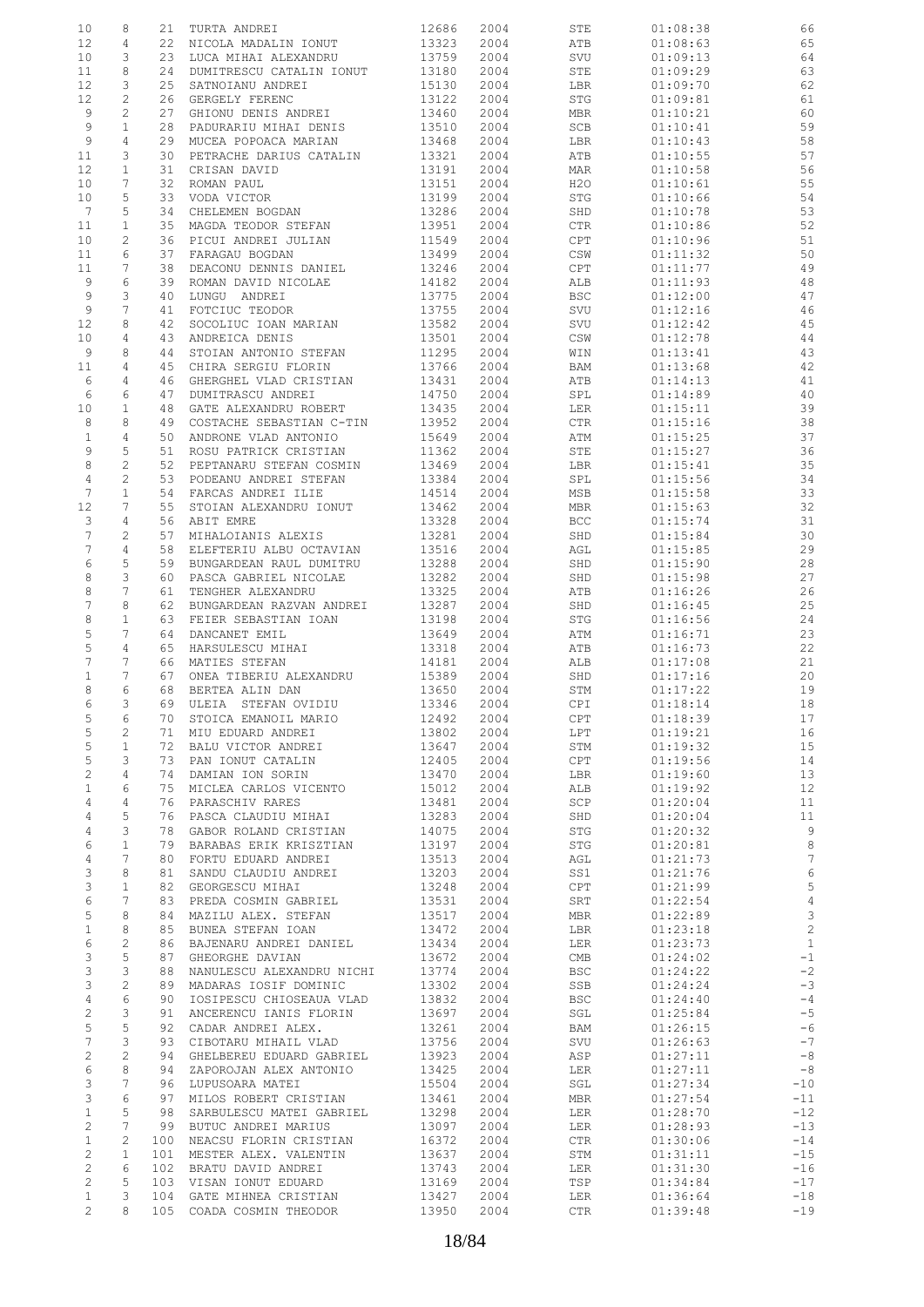| $\mathbf{1}$        | 1                 | 106                   | ZAHARIA MARIAN VALENTIN                             | 13247          | 2004         | CPT        | Scut.med.            | $\overline{0}$  |
|---------------------|-------------------|-----------------------|-----------------------------------------------------|----------------|--------------|------------|----------------------|-----------------|
| $\overline{4}$      | $\mathbf{1}$      | 107                   | STAN HORIA                                          | 13375          | 2004         | SPL        | Descalif.            | $-10$           |
| 7 <sup>1</sup>      | 6                 | 107                   | HODINA RAZVAN                                       | 13515          | 2004         | AGL        | Descalif.            | $-10$           |
| 8                   | 5                 | 108                   | NEAGU ANDREI DANIEL                                 | 14368          | 2004         | MBR        | Descalif.            | $-10$           |
|                     |                   |                       |                                                     |                |              |            |                      |                 |
| $Id.$ :             |                   | 12                    | Proba:<br>100 m spate fem. 12 ani                   |                |              |            |                      |                 |
| 11                  | 4                 | $\mathbf{1}$          | COSTEA BIANCA ANDREEA                               | 14500          | 2005         | DIN        | 01:07:63             | 73              |
| 11                  | 5                 | $\mathbf{2}^{\prime}$ | MARIN IOANA                                         | 14267          | 2005         | ATB        | 01:07:89             | 68              |
| 11                  | $\overline{c}$    | 3                     | ZORZOLIU MIRUNA                                     | 13022          | 2005         | REN        | 01:11:00             | 65              |
| 11                  | 3                 | 4                     | MEZEI MELITA BLANKA                                 | 14534          | 2005         | VCN        | 01:12:60             | 63              |
| 11                  | 8                 | 5                     | VERCIUC MARIA                                       | 13965          | 2005         | SSV        | 01:13:08             | 62              |
| 9                   | 3                 | 6                     | PASCU ANA MARIA                                     | 14506          | 2005         | ACT        | 01:14:07             | 61              |
| 11<br>11            | $\epsilon$        | $7\phantom{.0}$       | SIKLODI NOEMI                                       | 13161          | 2005         | STG        | 01:14:12             | 60              |
| 10                  | $\mathbf{1}$<br>3 | 8<br>9                | KACSO NOEMI<br>SAFCENCU DELIA GIORGIANA             | 14080<br>13275 | 2005<br>2005 | STG<br>DAC | 01:14:18<br>01:14:31 | 59<br>58        |
| 10                  | 6                 | 10 <sub>o</sub>       | DUTA JASSMINE ANDREEA                               | 13844          | 2005         | LER        | 01:14:54             | 57              |
| 11                  | 7                 | 11                    | GORECKI ANDRA DENISA                                | 13101          | 2005         | ATB        | 01:14:76             | 56              |
| 10                  | $\mathbf{1}$      | 12 <sup>°</sup>       | CHIRU SIMONA ANDREEA                                | 13958          | 2005         | SS1        | 01:14:81             | 55              |
| 10                  | 5                 | 13                    | CURCAN ALEXANDRA ROXANA                             | 13918          | 2005         | ATB        | 01:14:82             | 54              |
| 10                  | 4                 | 14                    | NAE RAISA GABRIELA                                  | 13273          | 2005         | DAC        | 01:15:35             | 53              |
| 9                   | 4                 | 15 <sub>1</sub>       | IONITA ALEXIA                                       | 14244          | 2005         | MTM        | 01:16:02             | 52              |
| 10                  | 7                 | 16                    | GHERMAN AMALIA ARIANA                               | 13809          | 2005         | ACT        | 01:16:58             | 51              |
| 7                   | 7                 | 17                    | DROG MARIA BIANCA                                   | 14108          | 2005         | <b>BSC</b> | 01:17:37             | 50              |
| 5                   | 5                 | 18                    | IORGA ANDREEA DENISA                                | 14840          | 2005         | STE        | 01:17:41             | 49              |
| 9                   | $\mathbf{2}$      | 19                    | LUCAN DARIA STEFANIA                                | 14234          | 2005         | SSV        | 01:17:69             | 48              |
| 8                   | $\overline{4}$    | 20                    | DIACONESCU CARBUNESCU MAD                           | 12762          | 2005         | ACT        | 01:18:03             | 47              |
| 8                   | 5                 | 21                    | ELLERSDORFER MIHAELA                                | 13685          | 2005         | CTR        | 01:18:05             | 46              |
| 6                   | 3                 | 22                    | ORBAN KIS ORSOLYA                                   | 13160          | 2005         | STG        | 01:18:36             | 45              |
| 9                   | $\mathbf{1}$      | 23                    | OPREA ANA MARIA                                     | 14336          | 2005         | ASP        | 01:18:64             | 44              |
| 8                   | $\overline{c}$    | 24                    | DUTA IAZABELA MARIA                                 | 13916          | 2005         | ASP        | 01:18:69             | 43              |
| 9                   | 7                 | 25                    | PAPP ANNEMARIE                                      | 14086          | 2005         | STM        | 01:18:81             | 42              |
| 10                  | $\mathbf{2}$      | 26                    | GUBAVU ALESSIA MIHAELA                              | 13268          | 2005         | DAC        | 01:18:82             | 41              |
| 10                  | 8                 | 27                    | TEIANU IOANA CLAUDIA                                | 13276          | 2005         | DAC        | 01:18:94             | 40              |
| 9                   | 8                 | 28                    | HUMA DARIA ELENA                                    | 14088          | 2005         | STM        | 01:19:04             | 39              |
| 5                   | 4                 | 29                    | PETRACHE MARIA                                      | 14277          | 2005         | ATB        | 01:19:17             | 38              |
| 9                   | $\epsilon$        | 30                    | FILA BARBARA ERZSEBET                               | 13731          | 2005         | COR        | 01:19:35             | 37              |
| 9                   | 5                 | 31                    | VACARU ANDREEA IULIANA                              | 13949          | 2005         | CTR        | 01:19:57             | 36              |
| 8                   | 7                 | 32                    | CONSTANTIN DENISA                                   | 14443          | 2005         | ASP        | 01:19:62             | 35              |
| 8                   | 8                 | 33                    | JUGUREANU IOANA IRIS                                | 13838          | 2005         | LER        | 01:19:64             | 34              |
| 6                   | 4                 | 34                    | RAFA TANIA MADALINA                                 | 14365          | 2005         | CSW        | 01:19:94             | 33              |
| 7                   | $\mathbf{1}$      | 35                    | DUMITRU ANDREEA ANISIA                              | 13750          | 2005         | REN        | 01:20:10             | 32              |
| 7                   | 4                 | 36                    | TALPOS PETRA ANTONIA                                | 15060          | 2005         | SSB        | 01:20:22             | 31              |
| 7                   | 8                 | 37                    | IONITA CARMEN ANA MARIA                             | 14214          | 2005         | CPI        | 01:20:51             | 30              |
| 6                   | 7                 | 38                    | BADEA BIANCA MARIA                                  | 13913          | 2005         | ASP        | 01:20:80             | 29              |
| 8                   | $\mathbf{1}$      | 39                    | ALEXANDRU ROXANA ELENA                              | 14389          | 2005         | LBR        | 01:20:83             | 28              |
| 6                   | 6                 | 40                    | ANDERSON CHLOE RUTH                                 | 14510          | 2005         | ACT        | 01:21:03             | 27              |
| 7                   | 3                 | 41                    | GRIGORESCU DIANA ELENA                              | 14438          | 2005         | STE        | 01:21:24             | 26              |
| 7                   | 5<br>3            | 42                    | MIHOC LAVINIA GEORGIANA                             | 12980          | 2005         | SRT        | 01:21:49             | 25              |
| 8                   |                   | 43                    | HIRCEAGA MIRUNA                                     | 14728          | 2005         | ALB        | 01:21:54             | 24              |
| 7                   | 6<br>5            | 44<br>45              | SOLOMON IOANA ALEXANDRA<br>DINCA STEFANIA ALEXANDRA | 14282<br>14515 | 2005<br>2005 | ATB<br>SSB | 01:21:66             | 23<br>22        |
| $\overline{4}$<br>6 | 5                 | 46                    | SARB ALECSANDRA IOANA                               | 14178          | 2005         | ALB        | 01:21:85<br>01:21:90 | 21              |
| $\overline{4}$      | 6                 | 47                    | BELGHIRU ALEXIA LORENA                              | 14492          | 2005         | <b>BSC</b> | 01:22:52             | 20              |
| 5                   | 8                 | 48                    | LEAH IOANA SILVIA                                   | 14069          | 2005         | SSB        | 01:22:54             | 19              |
| $\mathbf{1}$        | 6                 | 49                    | MEZEI FLAVIA MARIA                                  | 15020          | 2005         | ALB        | 01:22:59             | 18              |
| $\mathbf 1$         | $1\,$             | 50                    | MORAR CARLA DELIA                                   | 14055          | 2005         | SHD        | 01:22:72             | 17              |
| $\mathbf{1}$        | 3                 | 51                    | STOICA GEORGIANA DANIELA                            | 12408          | 2005         | LLP        | 01:22:79             | 16              |
| 8                   | 6                 | 52                    | KEMECSEI CSENGE                                     | 12994          | 2005         | COR        | 01:23:30             | 15              |
| 4                   | $\mathbf{1}$      | 53                    | SARBU ELENA ALEXANDRA                               | 14176          | 2005         | ALB        | 01:23:66             | 14              |
| 5                   | $\mathbf{1}$      | 54                    | IANCU ANA MARIA                                     | 13839          | 2005         | LER        | 01:23:93             | 13              |
| 6                   | 8                 | 55                    | PAN-KE LAURA ANA-MARIA                              | 15679          | 2005         | LER        | 01:24:02             | 12              |
| 3                   | $\overline{4}$    | 56                    | PASCAL MIRUNA ANDREEA                               | 13843          | 2005         | LER        | 01:24:08             | 11              |
| 5                   | 7                 | 57                    | MARTON PANNA REKA                                   | 13721          | 2005         | COR        | 01:24:16             | 10              |
| 3                   | 5                 | 58                    | GOMOI IOANA TEODORA                                 | 14106          | 2005         | STE        | 01:24:28             | 9               |
| 6                   | $\overline{c}$    | 59                    | CHIS ARIANA ROXANA                                  | 14539          | 2005         | VCN        | 01:24:47             | 8               |
| 3                   | 3                 | 60                    | DUMITRU AMALIA ANDREEA                              | 14203          | 2005         | SPL        | 01:24:76             | $7\phantom{.0}$ |
| $\overline{4}$      | 8                 | 61                    | BUDIU PATRICIA                                      | 16280          | 2005         | CSW        | 01:24:93             | 6               |
| 3                   | $\mathbf{1}$      | 62                    | MOCANU ALEXANDRA STEFANIA                           | 14703          | 2005         | ASP        | 01:25:50             | $\mathbb 5$     |
| $\mathbf{1}$        | $\overline{4}$    | 63                    | EROSS NORA                                          | 14462          | 2005         | VSK        | 01:25:55             | $\overline{4}$  |
| $\overline{4}$      | 7                 | 64                    | FAGADAR GHISA MARINA                                | 14450          | 2005         | ATM        | 01:25:76             | $\mathsf 3$     |
| 5                   | 6                 | 65                    | CANCIU DARIA                                        | 15058          | 2005         | SSB        | 01:26:27             | $\sqrt{2}$      |
| $\mathbf{2}$        | 6                 | 66                    | IANA SARA CEZARA                                    | 14019          | 2005         | SRT        | 01:26:72             | $\,1\,$         |
| 3                   | 6                 | 67                    | NITU SARA MIHAELA                                   | 14825          | 2005         | SPL        | 01:26:84             | $-1$            |
| 3                   | $\overline{c}$    | 68                    | DOBRE IDORA TEODORA                                 | 14749          | 2005         | SPL        | 01:27:09             | $-2$            |
| $\overline{4}$      | 4                 | 69                    | BALAN ALEXANDRA                                     | 14306          | 2005         | PCT        | 01:27:20             | $-3$            |
| $\overline{4}$      | 3                 | 70                    | POPESCU MARIA TEODORA                               | 12489          | 2005         | CPT        | 01:27:31             | $-4$            |
| $\overline{c}$      | 4                 | 71                    | LASZLO NOEMI                                        | 14551          | 2005         | VCN        | 01:27:32             | $-5$            |
| $\overline{c}$      | 5                 | 72                    | ZAYADNA IASMINA MARIA                               | 14175          | 2005         | ALB        | 01:29:41             | $-6$            |
| $\mathbf{1}$        | $\overline{c}$    | 73                    | GHEORGHE ANA MARIA                                  | 15926          | 2005         | ACT        | 01:29:51             | $-7$            |
| 3                   | 7                 | 74                    | COTRUTA MARIA SMARANDA                              | 14994          | 2005         | CPI        | 01:29:62             | $-8$            |
| $\overline{c}$      | 3                 | 75                    | VASILE MARIA CLAUDIA                                | 13940          | 2005         | LER        | 01:29:80             | $-9$            |
| $\overline{c}$      | $\mathbf{1}$      | 76                    | ANGHEL ALICE EUGENIA                                | 13840          | 2005         | LER        | 01:30:45             | $-10$           |
| 3                   | 8                 | 77                    | MIU ALESIA STEFANIA                                 | 14229          | 2005         | WIN        | 01:30:57             | $-11$           |
| $\overline{c}$      | 7                 | 78                    | GRIGORESCU THEA IOANA                               | 12689          | 2005         | STE        | 01:31:59             | $-12$           |
| $\mathbf{1}$        | 5                 | 79                    | MARINESCU ANDREEA                                   | 14228          | 2005         | WIN        | 01:33:35             | $-13$           |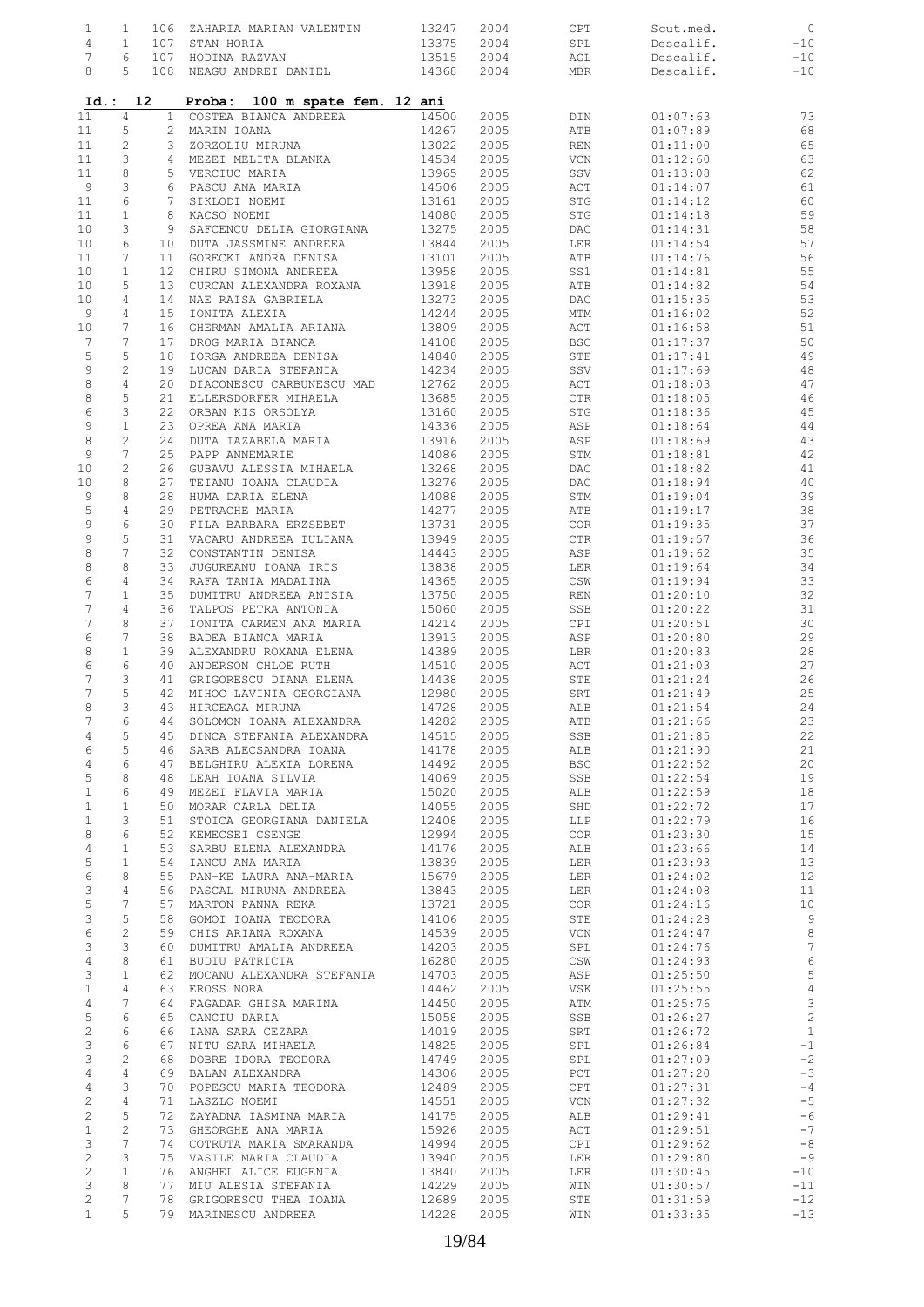| 1               | 8                     | 80              | ILIE BIANCA IOANA                                    | 15109 | 2005     | ATM          | 01:35:58  | $-14$          |
|-----------------|-----------------------|-----------------|------------------------------------------------------|-------|----------|--------------|-----------|----------------|
| $\mathbf 1$     | 7                     | 81              | GIURGIU ALEXIA                                       | 15066 | 2005     | SSB          | 01:41:18  | $-15$          |
| $\overline{c}$  | 8                     | 82              | SIRBU MARIA ALEXANDRA                                | 14224 | 2005     | SPL          | Descalif. | $-10$          |
| $\overline{4}$  | $\overline{c}$        |                 | 82 GALUSCA BRIANA IOANA                              | 14308 | 2005     | PCT          | Descalif. | $-10$          |
| 7 <sup>1</sup>  | $\overline{2}$        | 83              | TEODORESCU ANASTASIA                                 | 14516 | 2005     | MSB          | Descalif. | $-10$          |
|                 |                       |                 |                                                      |       |          |              |           |                |
| 12              | Id.: 13<br>4          |                 | Proba:<br>100 m spate masc. 12 ani<br>1 COZMA STEFAN | 14126 | 2005     | CSB          | 01:03:55  | 79             |
| NOU R.N. 12 ANI |                       |                 | V.R. MOSCALIUC CALIN                                 | SVU   | 01:04:60 | 16.12.2016   | PITESTI   |                |
| 12              | 5                     | $\overline{2}$  | DINU PATRICK SEBASTIAN                               | 13340 | 2005     | ACT          | 01:03:90  | 74             |
| 12              | 3                     | 3               | STANCU VLAD STEFAN                                   | 13962 | 2005     | ATB          | 01:08:78  | 71             |
| 12              | $\overline{c}$        | 4               | PANDELE ALEXANDRU EDWARD                             | 14281 | 2005     | ATB          | 01:09:12  | 69             |
| 12              | 6                     | 5               | BOBOC EMANOEL FLORIN                                 | 13853 | 2005     | LER          | 01:09:63  | 68             |
| 11              | $\overline{4}$        | 6               | BALAITA DRAGOS                                       | 14127 | 2005     | CSB          | 01:10:36  | 67             |
| 11              | $\mathbf{1}$          | $7^{\circ}$     | STOICA ANDREI ALEXANDRU                              | 11834 | 2005     | CPT          | 01:11:74  | 66             |
| 11              | 5                     | 8               | HRITCU RARES LUCIAN                                  | 14054 | 2005     | SHD          | 01:12:12  | 65             |
| 11              | 8                     | 9               | BALANESCU FILIP ANDREI                               | 13935 | 2005     | CSP          | 01:12:45  | 64             |
| 11              | 3                     | 10              | BRINDAU DAVID CRISTIAN                               | 14247 | 2005     | BAM          | 01:12:48  | 63             |
| 11              | 2                     | 11              | GYORFI FRANCISC DENIS                                | 14050 | 2005     | SHD          | 01:12:81  | 62             |
| 12              | 7                     | 12              | BUDIACI VLADIMIR STEFAN                              | 13931 | 2005     | CSP          | 01:13:08  | 61             |
| 12              | $\mathbf{1}$          | 13 <sup>7</sup> | MARINESCU DARIUS ANDREI                              | 12432 | 2005     | BCC          | 01:13:33  | 60             |
| 11              | 7                     | 14              | ADAM ROBERT                                          | 14130 | 2005     | CSB          | 01:13:40  | 59             |
| 11              | 6                     | 15              | ARITON ALEXANDRU MARIUS                              | 14367 | 2005     | MBR          | 01:13:48  | 58             |
| 10              | 8                     | 16              | NICULAE ALEXEI                                       | 14270 | 2005     | ATB          | 01:14:15  | 57             |
| 10              | $\mathbf{1}$          | 17              | RAD LUCAS ANDREI                                     | 14256 | 2005     | MAR          | 01:14:22  | 56             |
| 6               | 3                     | 18              | MIHAI DAVID ANDREI                                   | 14104 | 2005     | <b>BSC</b>   | 01:14:93  | 55             |
| $\mathbf{1}$    | 2                     | 19              | NAE ADRIAN GABRIEL                                   | 13272 | 2005     | DAC          | 01:14:98  | 54             |
| 10              | $\overline{c}$        | 19              | ANDRONIC IONUT ADRIAN                                | 13914 | 2005     | ASP          | 01:14:98  | 54             |
| 9               | 7                     | 21              | PRICOP VLAD ALEXANDRU                                | 13847 | 2005     | LER          | 01:15:49  | 52             |
| $1\,$           | 8                     | 22              | VASILESCU STEFAN ANDREI                              | 13961 | 2005     | SS1          | 01:15:51  | 51             |
| 8               | 3                     | 23              | DINDAREANU ALEXANDRU                                 | 14842 | 2005     | <b>BSC</b>   | 01:15:52  | 50             |
| $\mathbf{1}$    | $\epsilon$            | 24              | BOLDOR ALEXANDRU CRISTIAN                            | 14053 | 2005     | SHD          | 01:15:55  | 49             |
| 7               | 5                     | 25              | COMSA ALEXANDRU IOAN                                 | 14166 | 2005     | ALB          | 01:15:56  | 48             |
| 10              | $\overline{4}$        | 26              | NATAPRAZU LUCA MIHAIL                                | 14279 | 2005     | ATB          | 01:15:63  | 47             |
| 9               | 3                     | 27              | PAL ANDREI ERIC                                      | 14128 | 2005     | CSB          | 01:15:86  | 46             |
| 12              | 8                     | 28              | IOAN ALEXANDRU                                       | 14078 | 2005     | STG          | 01:15:91  | 45             |
| 10              | 7                     | 29              | MURES RARES                                          | 15264 | 2005     | SGH          | 01:15:95  | 44             |
| 10              | 5                     | 30              | PASZTOR LASZLO VALENTIN                              | 14077 | 2005     | STG          | 01:16:02  | 43             |
| 10              | 3                     | 31              | NEAMTU ALEXANDRU CRISTIAN                            | 14031 | 2005     | SRT          | 01:16:25  | 42             |
| 10              | $6\,$                 | 32              | JIANU ADRIAN PETRU                                   | 14435 | 2005     | STE          | 01:16:27  | 41             |
| 8               | $\mathbf{1}$          | 33              | MELIANU NICOLAE CRISTIAN                             | 14437 | 2005     | STE          | 01:16:47  | 40             |
| 9               | 8                     | 34              | VOLOSENIUC HUDESCU MATEI                             | 14133 | 2005     | SCP          | 01:16:98  | 39             |
| $\overline{7}$  | 3                     | 35              | DUMITRU MARIO EDUARD                                 | 14238 | 2005     | <b>BSC</b>   | 01:17:13  | 38             |
| 9               | $\overline{4}$        | 36              | PETRE NARCIS ALEXANDRU                               | 13423 | 2005     | LER          | 01:17:22  | 37             |
| 9               | 5                     | 37              | SIPOS PETER DAVID                                    | 14362 | 2005     | ACN          | 01:17:27  | 36             |
| 9               | $\mathbf{1}$          | 38              | STIGNEI DENIS                                        | 14102 | 2005     | $_{\rm BCC}$ | 01:17:39  | 35             |
| 8               | $\overline{4}$        | 39              | CONSTANTINESCU MIHNEA                                | 14051 | 2005     | SHD          | 01:17:52  | 34             |
| 7               | $\overline{c}$        | 40              | URSU TUDOR NICOLAE                                   | 14272 | 2005     | ATB          | 01:17:74  | 33             |
| 7               | $\overline{4}$        | 41              | MIHU CRISTIAN VICTOR                                 | 14105 | 2005     | $_{\rm BSC}$ | 01:17:82  | 32             |
| 9               | 6                     | 42              | TUTUIANU SEBASTIAN                                   | 13858 | 2005     | LER          | 01:17:84  | 31             |
| 6               | 4                     | 43              | LAZAR ANDREI                                         | 14430 | 2005     | STE          | 01:18:26  | 30             |
| 8               | 7                     | 44              | TICA STEFAN                                          | 14129 | 2005     | CSB          | 01:18:38  | 29             |
| 6               | 5                     | 45              | TANASE DANIEL VASILE                                 | 15459 | 2005     | STE          | 01:18:61  | 28             |
| 9               | $\overline{c}$        | 46              | TOMA MIHAI COSMIN                                    | 14449 | 2005     | ATM          | 01:18:65  | 27             |
| 5               | 7                     | 47              | SERBANESCU STEFAN ANDREI                             | 15142 | 2005     | CTR          | 01:19:00  | 26             |
| 8               | $\overline{c}$        | 48              | ANDRON TEODOR                                        | 14206 | 2005     | CPI          | 01:19:45  | 25             |
| 7               | 6                     | 49              | VAS BALAZS DENIS                                     | 13157 | 2005     | STG          | 01:19:57  | 24             |
| 6               | 7                     | 50              | STOIAN ANTONIO GABRIEL                               | 13948 | 2005     | CTR          | 01:20:10  | 23             |
| 6               | 6                     | 51              | VLASCEANU ANTONIO DANIEL                             | 12959 | 2005     | CAT          | 01:20:73  | 22             |
| 7               | $\mathbf{1}$          | 51              | MARES DOMINIQUE GABRIEL                              | 14447 | 2005     | STE          | 01:20:73  | 22             |
| 8               | 8                     | 53              | STOICA EMILIAN                                       | 12387 | 2005     | LER          | 01:21:06  | 20             |
| 7               | 7                     | 54              | RADU DAVID                                           | 13941 | 2005     | LER          | 01:21:12  | 19             |
| 5               | $\mathbf{1}$          | 55              | MALUS CRISTIAN IONUT                                 | 13922 | 2005     | ASP          | 01:21:13  | 18             |
| 6               | 2                     | 56              | PREDA ALEXANDRU FLORIN                               | 13959 | 2005     | SS1          | 01:21:24  | 17             |
| $\mathbf{1}$    | 7                     | 57              | BRATULESCU IUSTINIAN                                 | 14300 | 2005     | PCT          | 01:21:34  | 16             |
| 5               | 8                     | 58              | GRIGORAS STEFAN CRISTIAN                             | 13849 | 2005     | LER          | 01:21:75  | 15             |
| 4               | 8                     | 59              | DRAGU FILIP SEBASTIAN                                | 13926 | 2005     | ASP          | 01:22:31  | 14             |
| 5               | $\overline{4}$        | 60              | RADOI RARES NICOLAE                                  | 15079 | 2005     | CTR          | 01:22:36  | 13             |
| 5               | 6                     | 60              | PUIU DRAGOS IOAN                                     | 14426 | 2005     | STE          | 01:22:36  | 13             |
| 5               | $\mathbf{2}^{\prime}$ | 61              | CIRILO ALBERTO ANDREI                                | 14134 | 2005     | SCP          | 01:22:36  | 12             |
| $\overline{4}$  | 6                     | 63              | MISTIREANU IUSTIN TEODOR                             | 13030 | 2005     | CSB          | 01:22:52  | 10             |
| 3               | $\overline{4}$        | 64              | BUDA ALEXANDRU GABRIEL                               | 14169 | 2005     | ALB          | 01:23:19  | 9              |
| $\overline{4}$  | $\overline{4}$        | 65              | BAJKO ZALAN                                          | 15890 | 2005     | VSK          | 01:23:88  | 8              |
| $\overline{4}$  | 2                     | 66              | STEFANACHE ALEXANDRU MARI                            | 13099 | 2005     | LER          | 01:24:07  | $\overline{7}$ |
| $\overline{4}$  | $\mathbf{1}$          | 67              | TOMUS SERBAN ANTONIU                                 | 14162 | 2005     | ALB          | 01:24:14  | 6              |
| 5               | 3                     | 68              | BUJOR STEFAN                                         | 14194 | 2005     | ASP          | 01:24:19  | 5              |
| $\overline{4}$  | 7                     | 69              | CEAUSESCU HORIA ALEXANDRU                            | 14200 | 2005     | SPL          | 01:24:22  | $\overline{4}$ |
| 7               | 8                     | 70              | CORNACIU ADRIAN STEFAN                               | 14262 | 2005     | ATB          | 01:24:38  | $\overline{3}$ |
| 6               | 8                     | 71              | CANAS ROBERT VALENTIN                                | 14028 | 2005     | SRT          | 01:24:90  | $\overline{c}$ |
| $\mathbf{1}$    | 3                     | 72              | BALACI ALEXANDRU                                     | 16449 | 2005     | REN          | 01:25:18  | $\mathbf{1}$   |
| 2               | $\overline{4}$        | 73              | DUMITRESCU VLADIMIR                                  | 13917 | 2005     | ASP          | 01:25:26  | $-1$           |
| 3               | 8                     | 74              | CRET TUDOR ALEXANDRU                                 | 15146 | 2005     | COR          | 01:25:33  | $-2$           |
| $\overline{4}$  | 5                     | 75              | CALOTA ANDREI EMANUEL                                | 14165 | 2005     | ALB          | 01:25:88  | $-3$           |
| 3               | $\mathbf{1}$          | 76              | RADUCANU NICOLAE DANIEL                              | 14756 | 2005     | LPT          | 01:26:02  | $-4$           |
| 3               | $\overline{2}$        |                 | 77 LAZAR ANDREI REMUS                                | 15662 | 2005     | CTR          | 01:26:23  | $-5$           |
|                 |                       |                 |                                                      |       |          |              |           |                |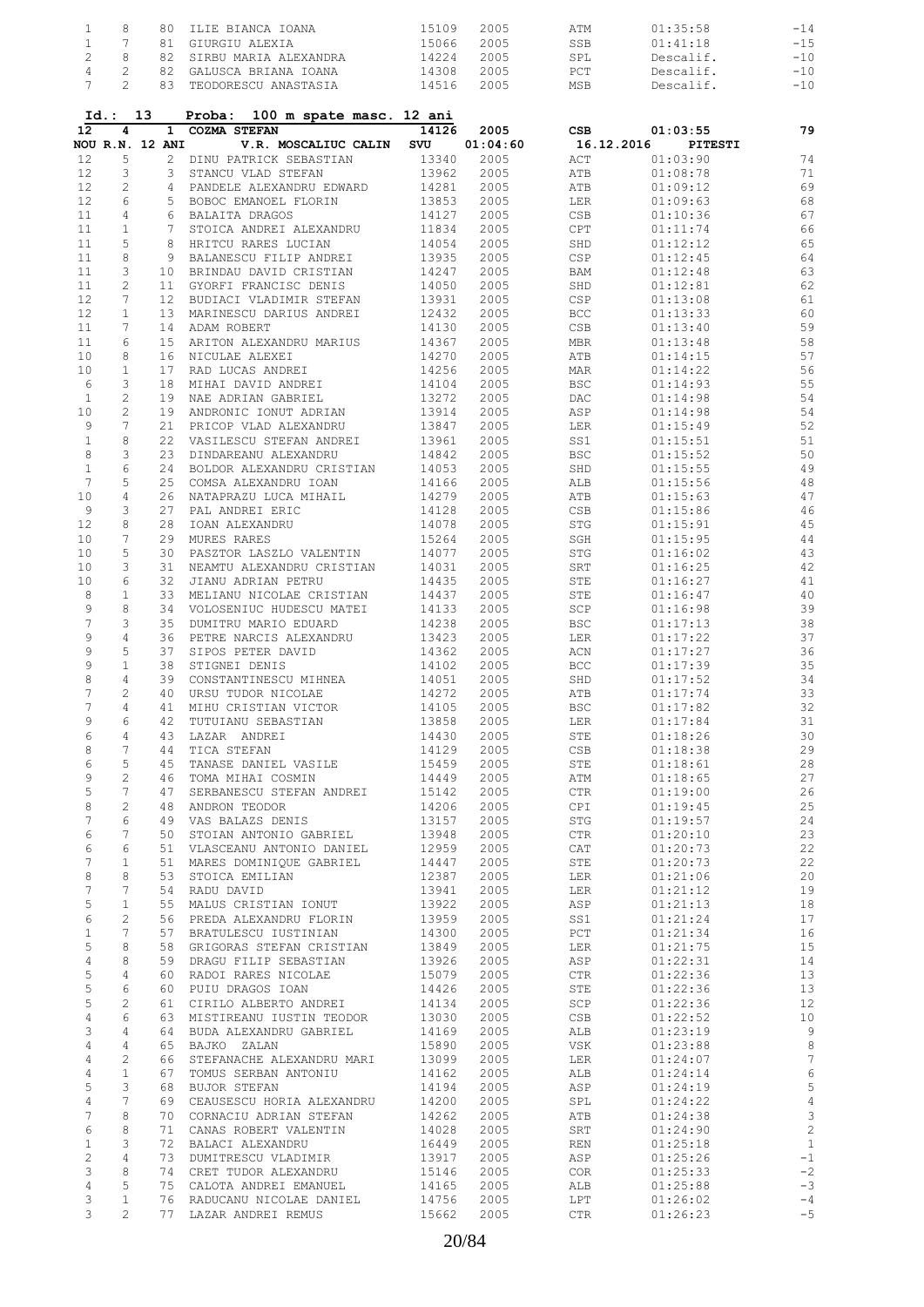| 3<br>6                       | 6<br>$\mathbf{1}$              |                   |       | 78 NOVCIC LUKA<br>79 ENCULESEI RAZVAN RARES                                       | 14448<br>13960 | 2005<br>2005             | ATM<br>SS1    | 01:26:30<br>01:26:60   | -6<br>$-7$     |
|------------------------------|--------------------------------|-------------------|-------|-----------------------------------------------------------------------------------|----------------|--------------------------|---------------|------------------------|----------------|
| $\overline{c}$               | 6                              |                   |       | 80 MINCU ANDREI ALEX.                                                             | 15274          | 2005                     | STE           | 01:26:80               | $-8$           |
| 5                            | 5                              |                   |       | 81 TABACU DIMITRIE                                                                | 11277          | 2005                     | CPT           | 01:26:86               | $-9$           |
| $\mathbf{1}$                 | 5                              |                   |       | 81 IADROOF DELLET<br>82 MITRAN DANIEL CRISTIAN                                    | 16486          | 2005                     | STE           | 01:28:69               | $-10$          |
| $\overline{2}$               | 5                              |                   |       | 83 ALEXANDRESCU VICTOR                                                            | 14302          | 2005                     | PCT           | 01:28:81               | $-11$          |
| $\overline{4}$               | 3                              |                   |       | 84 VLADAR ENE                                                                     | 14538          | 2005                     | VCN           | 01:29:34               | $-12$          |
| 3                            | 3                              |                   |       | 85 TEREBESI NANDOR LASZLO                                                         | 14536          | 2005                     | VCN           | 01:30:57               | $-13$          |
| $\overline{2}$               | $7^{\circ}$                    |                   |       | 86 PLAMADA TEODOR                                                                 | 15095          | 2005                     | SSV           | 01:31:23               | $-14$          |
| $\mathbf{1}$                 | $\mathbf{1}$                   |                   |       | 87 IOSIP MATEI                                                                    | 13939          | 2005                     | CSP           | 01:31:70               | $-15$          |
| $\overline{c}$               | $\overline{2}$                 |                   |       | 88 TOMA MINA ATAL                                                                 | 14751          | 2005                     | SPL           | 01:34:46               | $-16$          |
| $\mathbf{1}$                 | $\overline{4}$                 |                   |       | 89 LIMBASAN ALEXANDER GEORGE                                                      | 15713          | 2005                     | AQU           | Descalif.              | $-10$          |
| $\mathbf{2}$<br>$\mathbf{2}$ | 3<br>$\mathbf{1}$              |                   |       | 89 BALUTA MIHNEA VIOREL<br>90 TINTEA DENIS STEFAN                                 | 15528<br>15014 | 2005                     | <b>BSC</b>    | Descalif.              | $-10$<br>$-10$ |
| $\mathbf{3}$                 | $7^{\circ}$                    |                   |       | 91 SLABU SEBASTIAN CRISTIAN 13765                                                 |                | 2005<br>2005             | ALB<br>SGL    | Descalif.<br>Descalif. | $-10$          |
|                              |                                |                   |       |                                                                                   |                |                          |               |                        |                |
|                              |                                | Id.: 14           |       | Proba: 4 X 50 m liber fem. 13 ani                                                 |                |                          |               |                        |                |
| $\mathbf{1}$                 | 5                              |                   |       | 1 1) ORZA, MOTOS, AHMAD, VISAN<br>2 1) CONSTANTINESCU, TRANDAFIR, DRAGUSI, SERMAN |                |                          | ATM<br>$\csc$ | 01:58:22               | 118            |
| $\mathbf{1}$<br>$\mathbf{1}$ | $\mathbf{1}$<br>$\overline{4}$ |                   |       |                                                                                   |                |                          | ATB           | 01:58:74               | 108<br>102     |
| $\mathbf{1}$                 | 6                              |                   |       | 3 1) IOANA, OLTEANU, ILIE, NAIDIN<br>4 1) TRUSCA, TICIU, CALA, BORUSTEANU         |                |                          | STM           | 01:59:17<br>02:04:35   | 98             |
| $\mathbf{1}$                 | $\overline{2}$                 |                   |       | 5 1) TUDORESCU, COMAN, DUMITRESCU, CONSTANTIN STE                                 |                |                          |               | 02:05:50               | 96             |
| $\mathbf{1}$                 | $7\overline{ }$                |                   |       | 6 1) DUMITRU, VLAD, DUMITRESCU, MATEI                                             |                |                          | LER           | 02:16:01               | 94             |
| $\mathbf{1}$                 | 3                              |                   |       | 7 1) RADU, MARUSCIAC, CEACA, RAPOLTI                                              |                |                          |               | Descalif.              | $-20$          |
|                              |                                |                   |       |                                                                                   |                |                          |               |                        |                |
| $\mathbf{1}$                 | 5                              |                   | 1 ATM | ORZA EMILIA MARIA 13207 2004<br>MOTOS LETITIA ANDREEA 13208 2004                  |                |                          |               |                        |                |
|                              |                                |                   |       |                                                                                   |                |                          |               | 01:00:73               |                |
|                              |                                |                   |       | AHMAD SAMIRA ALEXANDRA<br>VISAN NICOLE                                            |                | 13210 2004<br>15650 2004 |               | 01:58:22               |                |
|                              |                                |                   |       |                                                                                   |                |                          |               |                        |                |
| $\mathbf{1}$                 |                                | $1 \qquad \qquad$ | 2 CSO | CONSTANTINESCU SARA MARIA 13716 2004                                              |                |                          |               |                        |                |
|                              |                                |                   |       | TRANDAFIR IRIS ELENA                                                              |                | 13712 2004               |               | 00:58:69               |                |
|                              |                                |                   |       | DRAGUSI ALINA MARIA                                                               |                | 13709 2004               |               |                        |                |
|                              |                                |                   |       | SERMAN IOANA ALEXANDRA 13432 2004                                                 |                |                          |               | 01:58:74               |                |
|                              |                                |                   |       |                                                                                   |                |                          |               |                        |                |
| $\mathbf{1}$                 | $4 \quad$                      |                   | 3 ATB | IOANA DARIA MARIA                                                                 |                | 13316 2004<br>13314 2004 |               |                        |                |
|                              |                                |                   |       | OLTEANU ALEXIA IOANA<br>ILIE BIANCA MARIA                                         |                | 13311 2004               |               | 01:00:12               |                |
|                              |                                |                   |       | NAIDIN ALEXANDRA PATRICIA                                                         |                | 13315 2004               |               | 01:59:17               |                |
|                              |                                |                   |       |                                                                                   |                |                          |               |                        |                |
| $\mathbf{1}$                 | 6                              |                   | 4 STM | TRUSCA CARINA MARIA                                                               |                | 13644 2004               |               |                        |                |
|                              |                                |                   |       | TICIU DIANA MARIA                                                                 |                | 13645 2004               |               | 01:02:11               |                |
|                              |                                |                   |       | CALA IASMINA MARIA<br>BORUSTEANU ANDREEA                                          |                | 13642 2004               |               |                        |                |
|                              |                                |                   |       |                                                                                   |                | 13648 2004               |               | 02:04:35               |                |
| $\mathbf{1}$                 | $\mathbf{2}$                   |                   | 5 STE |                                                                                   |                |                          |               |                        |                |
|                              |                                |                   |       |                                                                                   |                |                          |               | 01:03:38               |                |
|                              |                                |                   |       |                                                                                   |                |                          |               |                        |                |
|                              |                                |                   |       |                                                                                   |                |                          |               | 02:05:50               |                |
|                              |                                |                   |       |                                                                                   |                |                          |               |                        |                |
|                              |                                |                   |       |                                                                                   |                |                          |               |                        |                |
| $\mathbf{1}$                 | $7^{\circ}$                    |                   | 6 LER | DUMITRU ANA MARIA BIANCA                                                          |                | 13428 2004               |               |                        |                |
|                              |                                |                   |       | VLAD DIANA ANDREEA                                                                |                | 13742 2004               |               | 01:08:21               |                |
|                              |                                |                   |       | DUMITRESCU ELENA IULIANA                                                          |                | 13422 2004               |               |                        |                |
|                              |                                |                   |       | MATEI GUIMAN ALEXIA MARIA                                                         |                | 13734 2004               |               | 02:16:01               |                |
| 1                            | $3 -$                          |                   | 7 ACN |                                                                                   |                | 13703 2004               |               |                        |                |
|                              |                                |                   |       | RADU MARIA GEORGIANA<br>MARUSCIAC ANGELA MIHAELA                                  |                | 16487 2004               |               | 01:02:79               |                |
|                              |                                |                   |       | CEACA MOCAN DIANA STEF.                                                           |                | 13706 2004               |               |                        |                |
|                              |                                |                   |       | RAPOLTI ESZTER                                                                    |                | 13773 2004               |               | 02:03:86               |                |
|                              |                                |                   |       |                                                                                   |                |                          |               |                        |                |
| 2                            | Id.: 15<br>4                   |                   |       | Proba: 4 X 50 m liber fem. 12 ani<br>1 1) GORECKI, PETRACHE, CURCAN, MARIN        |                |                          | ATB           | 01:58:89               | 146            |
|                              |                                | NOU R.N. 12 ANI   |       | V.R. VALEA, MOLDOVAN, GHERMAN, DASCAL SWC                                         |                |                          | 02:00:10      | 13.07.2014             | <b>BRAILA</b>  |
| $\overline{2}$               | 5                              |                   |       | 2 1) OPREA, CONSTANTIN, BADEA, DUTA                                               |                |                          | ASP           | 02:03:84               | 136            |
| $\mathbf{1}$                 | 5                              |                   |       | 3 1) PASCU, ANDERSON, DIACONESCU, GHERMAN                                         |                |                          | ACT           | 02:04:12               | 130            |
| $\mathbf{2}$                 | $\epsilon$                     |                   |       | 4 1) SAFCENCU, NAE, TEIANU, GUBAVU                                                |                |                          | <b>DAC</b>    | 02:05:62               | 126            |
| $\overline{2}$               | $\mathbf{3}$                   |                   |       | 5 1) JUGUREANU, VASILE, PASCAL, PAN-KE                                            |                |                          | LER           | 02:09:17               | 124            |
| $\overline{2}$               | $\mathbf{1}$                   |                   |       | 6 1) GRIGORESCU, GRIGORESCU, GOMOI, IORGA                                         |                |                          | STE           | 02:09:78               | 122            |
| $\overline{2}$               | $7\phantom{.0}$                |                   |       | 7 1) MEZEI, HIRCEAGA, ZAYADNA, SARB                                               |                |                          | ALB           | 02:13:72               | 120            |
| 1                            | $\mathbf{3}$                   |                   |       | 8 1) NITU, DUMITRU, SIRBU, DOBRE                                                  |                |                          | SPL           | 02:14:19               | 118            |
| 1                            | $\overline{4}$                 |                   |       | 9 1) DINCA, TALPOS, CANCIU, LEAH                                                  |                |                          | SSB           | Descalif.              | $-20$          |
| $\overline{2}$               | $\overline{4}$                 |                   | 1 ATB | GORECKI ANDRA DENISA                                                              |                | 13101 2005               |               |                        |                |
|                              |                                |                   |       | PETRACHE MARIA                                                                    |                | 14277 2005               |               | 01:00:20               |                |
|                              |                                |                   |       | CURCAN ALEXANDRA ROXANA                                                           |                | 13918 2005               |               |                        |                |
|                              |                                |                   |       | MARIN IOANA                                                                       |                |                          | 14267 2005    | 01:58:89               |                |
| $\mathbf{2}$                 | 5                              |                   | 2 ASP | OPREA ANA MARIA                                                                   |                |                          | 14336 2005    |                        |                |
|                              |                                |                   |       | CONSTANTIN DENISA                                                                 |                | 14443 2005               |               | 01:01:91               |                |
|                              |                                |                   |       | BADEA BIANCA MARIA                                                                |                | 13913 2005               |               |                        |                |
|                              |                                |                   |       | DUTA IAZABELA MARIA                                                               |                | 13916 2005               |               | 02:03:84               |                |
| $\mathbf{1}$                 | 5                              |                   | 3 ACT | PASCU ANA MARIA                                                                   |                | 14506 2005               |               |                        |                |
|                              |                                |                   |       | ANDERSON CHLOE RUTH                                                               |                |                          | 14510 2005    | 01:02:04               |                |
|                              |                                |                   |       | DIACONESCU CARBUNESCU MAD<br>GHERMAN AMALIA ARIANA                                |                | 12762 2005               | 13809 2005    | 02:04:12               |                |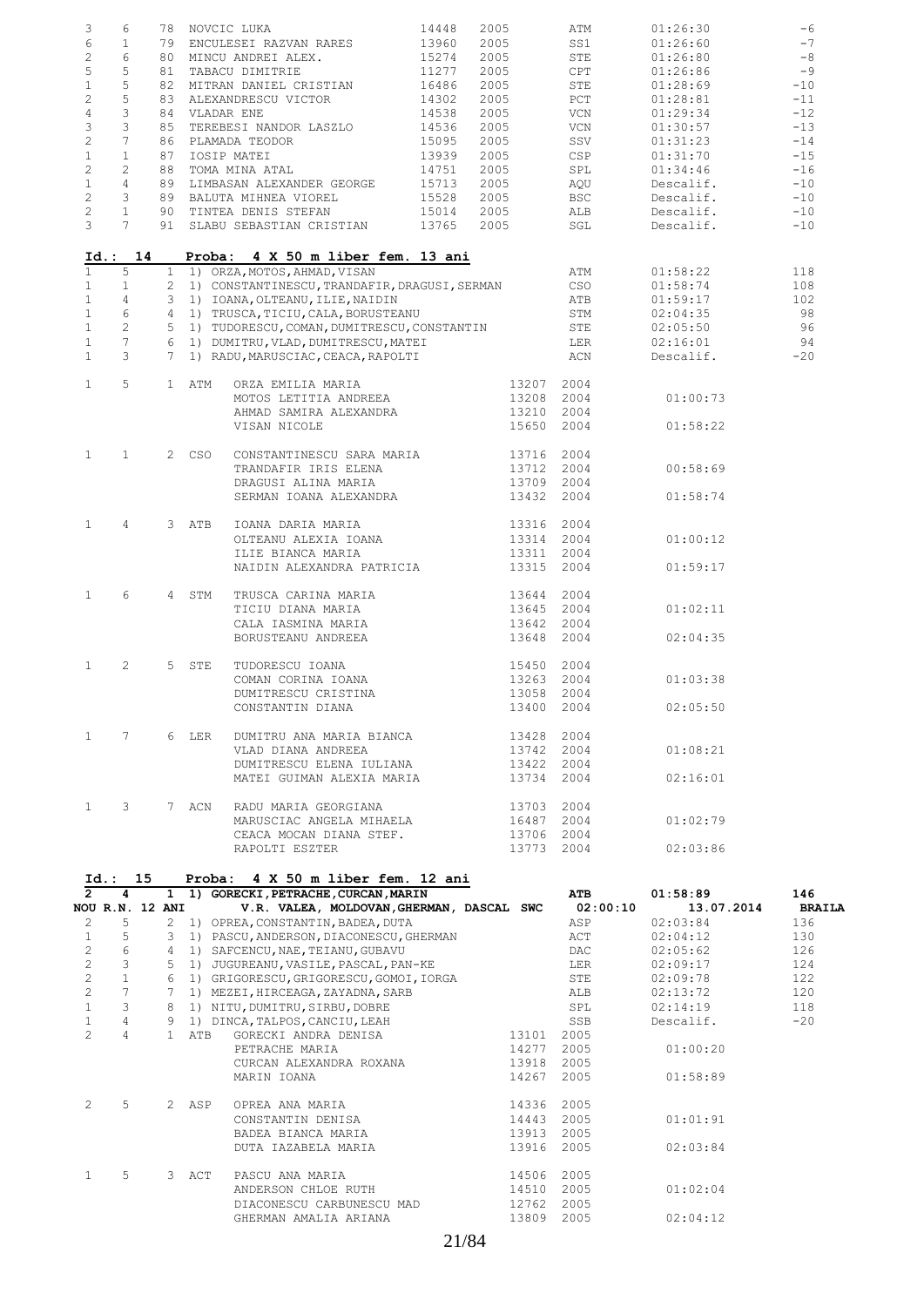| $\mathfrak{D}$ | 6              | $\overline{4}$ | DAC   | SAFCENCU DELIA GIORGIANA<br>NAE RAISA GABRIELA<br>TEIANU IOANA CLAUDIA<br>GUBAVU ALESSIA MIHAELA | 13275<br>13273<br>13276<br>13268 | 2005<br>2005<br>2005<br>2005 | 01:03:86<br>02:05:62 |
|----------------|----------------|----------------|-------|--------------------------------------------------------------------------------------------------|----------------------------------|------------------------------|----------------------|
| $\mathfrak{D}$ | 3              |                | 5 LER | JUGUREANU IOANA IRIS<br>VASILE MARIA CLAUDIA<br>PASCAL MIRUNA ANDREEA<br>PAN-KE LAURA ANA-MARIA  | 13838<br>13940<br>13843<br>15679 | 2005<br>2005<br>2005<br>2005 | 01:04:34<br>02:09:17 |
| $\overline{2}$ | $\mathbf{1}$   |                | 6 STE | GRIGORESCU DIANA ELENA<br>GRIGORESCU THEA IOANA<br>GOMOT TOANA TEODORA<br>IORGA ANDREEA DENISA   | 14438<br>12689<br>14106<br>14840 | 2005<br>2005<br>2005<br>2005 | 01:08:41<br>02:09:78 |
| 2              | $\overline{7}$ | 7              | ALB   | MEZEI FLAVIA MARIA<br>HIRCEAGA MIRUNA<br>ZAYADNA TASMINA MARIA<br>SARB ALECSANDRA IOANA          | 15020<br>14728<br>14175<br>14178 | 2005<br>2005<br>2005<br>2005 | 01:07:30<br>02:13:72 |
| $\mathbf{1}$   | 3              |                | 8 SPL | NITU SARA MIHAELA<br>DUMITRU AMALIA ANDREEA<br>STRBU MARTA ALEXANDRA<br>DOBRE IDORA TEODORA      | 14825<br>14203<br>14224<br>14749 | 2005<br>2005<br>2005<br>2005 | 01:06:59<br>02:14:19 |
| $\mathbf{1}$   | 4              | 9              | SSB   | DINCA STEFANIA ALEXANDRA<br>TALPOS PETRA ANTONIA<br>CANCIU DARIA<br>LEAH IOANA SILVIA            | 14515<br>15060<br>15058<br>14069 | 2005<br>2005<br>2005<br>2005 | 01:06:27<br>02:12:89 |

#### CLASAMENT INDIVIDUAL CUMULAT - DUPA REUNIUNEA 2

| Loc Nume si prenume          |                | Cod   | Club |                                                 | Total proba/puncte |
|------------------------------|----------------|-------|------|-------------------------------------------------|--------------------|
|                              |                |       | /Ech | pct.                                            |                    |
|                              |                |       |      |                                                 |                    |
| $Fete - 12 ani$              |                |       |      |                                                 |                    |
| 1 MARIN IOANA                | 14267          | ATB/1 |      | 136 5/68, 12/68                                 |                    |
| 2 ZORZOLIU MIRUNA            | 13022          | REN/1 |      | $130 \quad 5/65, 12/65$                         |                    |
| 3 GORECKI ANDRA DENISA       | 13101          | ATB/1 |      | 129 5/73, 12/56                                 |                    |
| 4 KACSO NOEMI                | 14080          | STG/1 |      | 120 5/61, 12/59                                 |                    |
| 5 DUTA JASSMINE ANDREEA      | 13844          | LER/1 |      | 119 5/62, 12/57                                 |                    |
| 6 SAFCENCU DELIA GIORGIANA   | 13275          | DAC/1 |      | 118 5/60, 12/58                                 |                    |
| 7 PASCU ANA MARIA            | 14506          | ACT/1 |      | $115 \quad 5/54, 12/61$                         |                    |
| 8 VERCIUC MARIA              | 13965          | SSV/1 |      | $113 \quad 5/51, 12/62$                         |                    |
| 9 NAE RAISA GABRIELA         | 13273          | DAC/1 |      | $112 \quad 5/59, 12/53$                         |                    |
| 10 MEZEI MELITA BLANKA       | 14534          | VCN/0 |      | $107 \quad 5/44, 12/63$                         |                    |
| 11 SIKLODI NOEMI             | 13161          | STG/1 |      | 105 5/45, 12/60                                 |                    |
| 12 LUCAN DARIA STEFANIA      | 14234          | SSV/1 |      | $104 \quad 5/56, 12/48$                         |                    |
| 13 ELLERSDORFER MIHAELA      | 13685          | CTR/1 |      | 103 5/57, 12/46                                 |                    |
| 14 CHIRU SIMONA ANDREEA      | 13958          | SS1/0 |      | $101 \quad 5/46, 12/55$                         |                    |
| 15 IORGA ANDREEA DENISA      | 14840          | STE/1 |      | 101 5/52, 12/49                                 |                    |
| 16 ORBAN KIS ORSOLYA         | 13160          | STG/1 |      | $100 \quad 5/55, 12/45$                         |                    |
| 17 GHERMAN AMALIA ARIANA     | 13809          | ACT/1 |      | $100 \quad 5/49, 12/51$                         |                    |
| 18 VACARU ANDREEA IULIANA    | 13949          | CTR/1 |      | 99 5/63, 12/36                                  |                    |
| 19 DROG MARIA BIANCA         | 14108          | BSC/1 |      | 97 5/47, 12/50                                  |                    |
| 20 CURCAN ALEXANDRA ROXANA   | 13918          | ATB/1 |      | $96 \quad 5/42, 12/54$                          |                    |
| 21 PETRACHE MARIA            | 14277          | ATB/1 |      | $96 \quad 5/58, 12/38$                          |                    |
| 22 HUMA DARIA ELENA          | 14088          | STM/1 |      | 92 5/53, 12/39                                  |                    |
| 23 DIACONESCU CARBUNESCU MAD | 12762          | ACT/1 |      | 86 5/39, 12/47                                  |                    |
| 24 IONITA ALEXIA             | 14244          | MTM/0 |      | $86 \quad 5/34, 12/52$                          |                    |
| 25 RAFA TANIA MADALINA       | 14365          | CSW/1 |      | $81 \quad 5/48, 12/33$                          |                    |
| 26 GUBAVU ALESSIA MIHAELA    | 13268          | DAC/1 |      | 79 5/38, 12/41                                  |                    |
| 27 DUMITRU ANDREEA ANISIA    | 13750          | REN/1 |      | $75 \quad 5/43, 12/32$                          |                    |
| 28 PAPP ANNEMARIE            | 14086          | STM/1 |      | $72 \quad 5/30, 12/42$                          |                    |
| 29 BADEA BIANCA MARIA        | 13913          | ASP/1 |      | 70 5/41, 12/29                                  |                    |
| 30 LEAH IOANA SILVIA         | 14069          | SSB/1 |      | 69 5/50, 12/19                                  |                    |
| 31 OPREA ANA MARIA           | 14336          | ASP/1 |      | 68 5/24, 12/44                                  |                    |
| 32 DUTA IAZABELA MARIA       | 13916          | ASP/1 |      | 66 5/23, 12/43                                  |                    |
|                              | 13276          |       |      |                                                 |                    |
| 33 TEIANU IOANA CLAUDIA      |                | DAC/1 |      | 65 5/25, 12/40                                  |                    |
| 34 JUGUREANU IOANA IRIS      | 13838          | LER/1 |      | $63 \quad 5/29, 12/34$                          |                    |
| 35 CONSTANTIN DENISA         | 14443          | ASP/1 |      | $63 \quad 5/28, 12/35$                          |                    |
| 36 COSTEA BIANCA ANDREEA     | 14500          | DIN/0 |      | $63 \quad 5/-10, 12/73$                         |                    |
| 37 TALPOS PETRA ANTONIA      | 15060          | SSB/1 |      | 58 5/27, 12/31                                  |                    |
| 38 GRIGORESCU DIANA ELENA    | 14438          | STE/1 |      | 57 5/31, 12/26                                  |                    |
| 39 SARB ALECSANDRA IOANA     | 14178          | ALB/1 |      | $57 \quad 5/36, 12/21$                          |                    |
| 40 FILA BARBARA ERZSEBET     | 13731          | COR/1 |      | $55 \quad 5/18, 12/37$                          |                    |
| 41 PASCAL MIRUNA ANDREEA     | 13843          | LER/0 |      | 51 5/40, 12/11                                  |                    |
| 42 IONITA CARMEN ANA MARIA   | 14214          | CPI/0 |      | 49 5/19, 12/30                                  |                    |
| 43 STOICA GEORGIANA DANIELA  | 12408          | LLP/0 |      | 48 5/32, 12/16                                  |                    |
| 44 CHIS ARIANA ROXANA        | 14539          | VCN/0 |      | 43 5/35, 12/8                                   |                    |
|                              | 14389          | LBR/0 |      | $41 \quad 5/13, 12/28$                          |                    |
| 45 ALEXANDRU ROXANA ELENA    |                |       |      |                                                 |                    |
| 46 MIHOC LAVINIA GEORGIANA   | 12980          | SRT/1 |      | 36 5/11, 12/25                                  |                    |
| 47 IANA SARA CEZARA          | 14019<br>14055 | SRT/1 |      | $35 \quad 5/34, 12/1$<br>$31 \quad 5/14, 12/17$ |                    |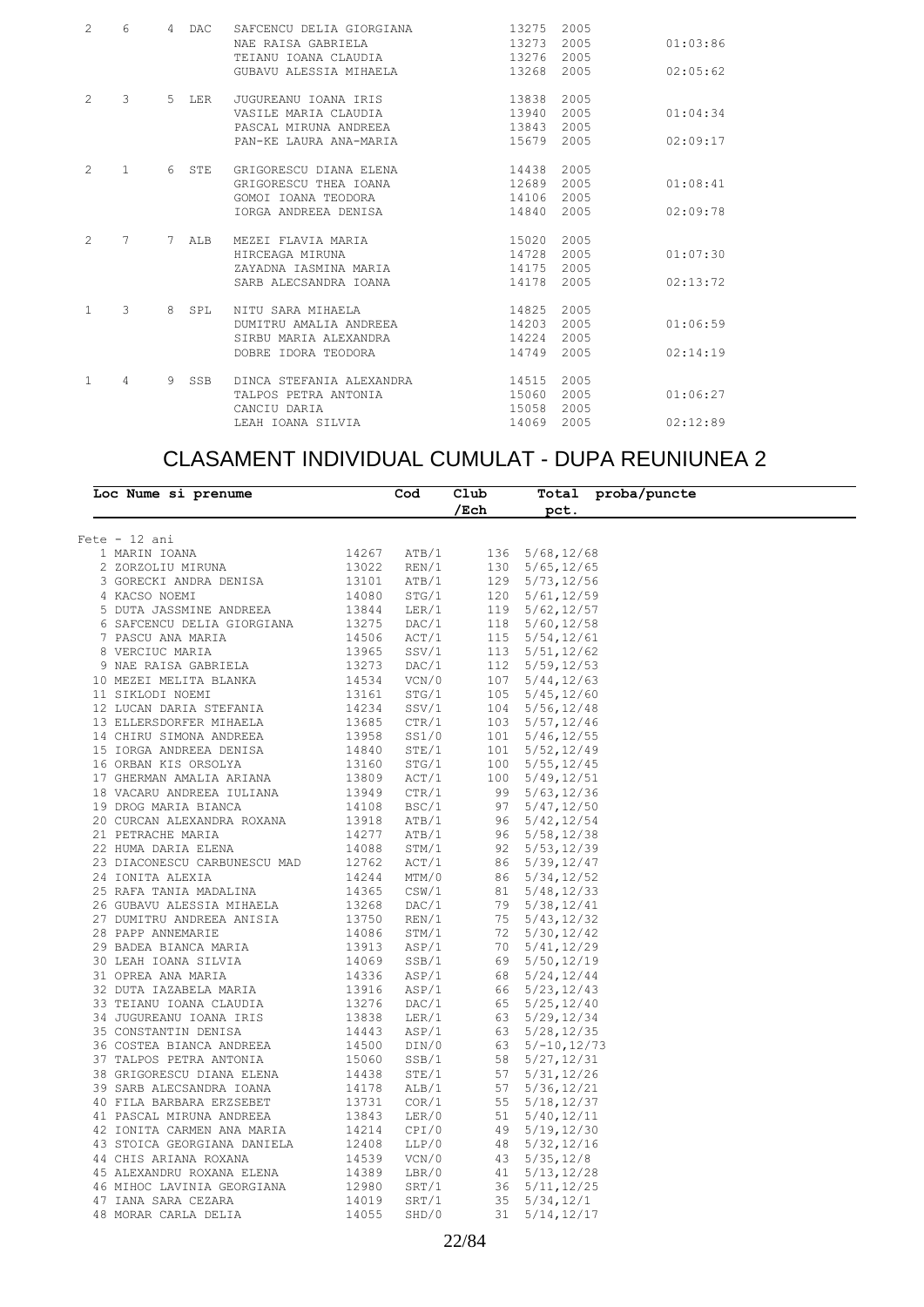| 49 MARTON PANNA REKA 13721 COR/1 30 5/20,12/10                                                                                 |                                                          |                  |           |                                                                                                                         |
|--------------------------------------------------------------------------------------------------------------------------------|----------------------------------------------------------|------------------|-----------|-------------------------------------------------------------------------------------------------------------------------|
|                                                                                                                                |                                                          |                  |           |                                                                                                                         |
| 50 MEZEI FLAVIA MARIA                                                                                                          |                                                          |                  |           | 15020 ALB/1 30 5/12,12/18<br>14450 ATM/1 29 5/26,12/3<br>14516 MSB/0 27 5/37,12/-10<br>14703 ASP/1 27 5/22,12/5         |
| 51 FAGADAR GHISA MARINA                                                                                                        |                                                          |                  |           |                                                                                                                         |
| 52 TEODORESCU ANASTASIA                                                                                                        |                                                          |                  |           |                                                                                                                         |
|                                                                                                                                |                                                          |                  |           |                                                                                                                         |
| 53 MOCANU ALEXANDRA STEFANIA                                                                                                   | 14703 ASP/1<br>14510 ACT/1                               |                  |           |                                                                                                                         |
| 54 ANDERSON CHLOE RUTH                                                                                                         |                                                          |                  |           | 27 12/27                                                                                                                |
| 55 DINCA STEFANIA ALEXANDRA 14515<br>56 BELGHIRU ALEXIA LORENA 14492                                                           |                                                          |                  |           | SSB/1 23 5/1,12/22<br>BSC/1 18 5/-2,12/20<br>ALB/1 17 5/3,12/14<br>ALB/1 17 5/-7,12/24<br>17 5/-7,12/24                 |
|                                                                                                                                |                                                          |                  |           |                                                                                                                         |
|                                                                                                                                |                                                          |                  |           |                                                                                                                         |
| $\begin{tabular}{lllllllllll} 57 & SARBU & ELENA & ALEXANDRA & & & 14176 \\ 58 & HIRCEAGA & MIRUNA & & 14728 \\ \end{tabular}$ |                                                          |                  |           |                                                                                                                         |
| 58 HIRCEAGA MIRUNA                                                                                                             |                                                          |                  |           |                                                                                                                         |
| 59 GOMOI IOANA TEODORA                                                                                                         |                                                          |                  |           | $15 \quad 5/6, 12/9$                                                                                                    |
|                                                                                                                                | 14106<br>16280                                           | STE/1<br>CSW/1   |           | $14 \quad 5/8, 12/6$                                                                                                    |
| 60 BUDIU PATRICIA<br>61 FROGO MORA                                                                                             |                                                          |                  |           |                                                                                                                         |
| 61 EROSS NORA                                                                                                                  | 14462<br>15926                                           | VSK/0<br>ACT/1   |           | 14 5/10, 12/4                                                                                                           |
| 62 GHEORGHE ANA MARIA                                                                                                          |                                                          |                  |           | 14 5/10,12/4<br>14 5/21,12/-7                                                                                           |
|                                                                                                                                |                                                          |                  |           |                                                                                                                         |
| 63 IANCU ANA MARIA<br>64 ZAYADNA IASMINA MARIA                                                                                 |                                                          |                  |           | 1992<br>1839 LER/1 12 5/-1,12/13<br>14175 ALB/1 11 5/17,12/-6<br>14282 ATB/0 11 5/-12,12/23<br>19040 LEP/1 7 5/16,12/-9 |
|                                                                                                                                |                                                          |                  |           |                                                                                                                         |
| 65 SOLOMON IOANA ALEXANDRA<br>66 VASILE MARIA CLAUDIA                                                                          | 14282 ATB/0<br>13940 LER/1<br>14749 SPL/1<br>15058 SSB/1 |                  |           | $11 \quad 5/-12,12/23$                                                                                                  |
|                                                                                                                                |                                                          |                  |           | $7\quad 5/16, 12/-9$                                                                                                    |
|                                                                                                                                |                                                          |                  |           |                                                                                                                         |
| 67 DOBRE IDORA TEODORA                                                                                                         |                                                          |                  |           | $7 \quad 5/9, 12/-2$<br>6 $5/4, 12/2$<br>$5/9, 12/-2$                                                                   |
| 68 CANCIU DARIA                                                                                                                |                                                          |                  |           |                                                                                                                         |
| 69 KEMECSEI CSENGE<br>70 ANGHEL ALICE EUGENIA                                                                                  | 12994<br>13840                                           | $COR/1$<br>LER/1 |           | 5 $5/-10, 12/15$<br>5 $5/15, 12/-10$                                                                                    |
|                                                                                                                                |                                                          |                  |           |                                                                                                                         |
|                                                                                                                                |                                                          |                  |           |                                                                                                                         |
| 71 PAN-KE LAURA ANA-MARIA                                                                                                      |                                                          |                  |           |                                                                                                                         |
| 72 NITU SARA MIHAELA                                                                                                           |                                                          |                  |           |                                                                                                                         |
| 72 NITU SARA FILITILIST.<br>73 COTRUTA MARIA SMARANDA<br>12 AMPREDIA                                                           |                                                          |                  |           |                                                                                                                         |
|                                                                                                                                |                                                          |                  |           |                                                                                                                         |
| 74 DUMITRU AMALIA ANDREEA                                                                                                      |                                                          |                  |           |                                                                                                                         |
| 75 MIU ALESIA STEFANIA<br>76 POPESCU MARIA TEODORA                                                                             |                                                          |                  |           |                                                                                                                         |
|                                                                                                                                |                                                          |                  |           |                                                                                                                         |
|                                                                                                                                |                                                          |                  |           |                                                                                                                         |
| 77 LASZLO NOEMI                                                                                                                |                                                          |                  |           |                                                                                                                         |
| 78 GALUSCA BRIANA IOANA                                                                                                        |                                                          |                  |           |                                                                                                                         |
| 79 BALAN ALEXANDRA                                                                                                             |                                                          |                  |           |                                                                                                                         |
|                                                                                                                                |                                                          |                  |           |                                                                                                                         |
| 80 SIRBU MARIA ALEXANDRA                                                                                                       |                                                          |                  |           |                                                                                                                         |
| 81 ILIE BIANCA IOANA                                                                                                           |                                                          |                  |           |                                                                                                                         |
|                                                                                                                                |                                                          |                  |           |                                                                                                                         |
| 82 GRIGORESCU THEA IOANA<br>83 GIURGIU ALEXIA<br>84 MARINESCU ANDREEA                                                          |                                                          |                  |           |                                                                                                                         |
|                                                                                                                                |                                                          |                  |           |                                                                                                                         |
|                                                                                                                                | 14228                                                    | WIN/1            | $-26$     | $5/-13$ , $12/-13$                                                                                                      |
|                                                                                                                                |                                                          |                  |           |                                                                                                                         |
| $Fete - 13 ani$                                                                                                                |                                                          |                  |           |                                                                                                                         |
|                                                                                                                                |                                                          |                  |           |                                                                                                                         |
| 1 NAIDIN ALEXANDRA PATRICIA 13315                                                                                              |                                                          |                  | ATB/1 113 | 3/59, 10/54                                                                                                             |
| 2 IOANA DARIA MARIA                                                                                                            |                                                          |                  | 106       | 3/47, 10/59                                                                                                             |
| 3 TILA VANESSA MARIA                                                                                                           | 13316 ATB/1<br>11864 WIN/0                               |                  | 93        | 3/46, 10/47                                                                                                             |
|                                                                                                                                |                                                          |                  |           |                                                                                                                         |
| 4 TRUSCA CARINA MARIA                                                                                                          | 13644                                                    |                  |           | STM/1 90 3/54,10/36<br>DAC/1 89 3/40,10/49                                                                              |
| 5 DICULESCU IULIA ALEXANDRA 13068                                                                                              |                                                          |                  |           |                                                                                                                         |
|                                                                                                                                | 15650                                                    |                  |           |                                                                                                                         |
| 6 VISAN NICOLE<br>7 CONSTANTIN DIANA                                                                                           | 13400                                                    |                  |           | ATM/1 87 3/36,10/51<br>STE/1 85 3/48,10/37                                                                              |
|                                                                                                                                |                                                          |                  |           |                                                                                                                         |
|                                                                                                                                |                                                          |                  |           |                                                                                                                         |
|                                                                                                                                |                                                          |                  |           |                                                                                                                         |
|                                                                                                                                |                                                          |                  |           |                                                                                                                         |
|                                                                                                                                |                                                          |                  |           |                                                                                                                         |
|                                                                                                                                |                                                          |                  |           |                                                                                                                         |
| 12 HAULICA ANCA ELENA                                                                                                          | 13290 SHD/1                                              |                  |           | 78 3/45,10/33                                                                                                           |
| 13 CRISAN DENISA                                                                                                               | 14727                                                    | ALB/1            | 75        | 3/29, 10/46                                                                                                             |
|                                                                                                                                |                                                          |                  |           |                                                                                                                         |
| 14 IVAN SARA NATALIE                                                                                                           | 14334                                                    | SS7/0            |           | 74 3/39, 10/35                                                                                                          |
| 15 PRECOB CRETU ANISIA                                                                                                         | 13206                                                    | ATM/1            |           | 71 3/41,10/30                                                                                                           |
| 16 HORGA IOANA AMELIA                                                                                                          | 13153                                                    | STG/1            |           | 69 3/30, 10/39                                                                                                          |
|                                                                                                                                |                                                          |                  |           |                                                                                                                         |
| 17 HARABAGIU IOANA                                                                                                             | 13521                                                    | MBR/1            | 68        | 3/20, 10/48                                                                                                             |
| 18 COMAN CORINA IOANA                                                                                                          | 13263                                                    | STE/1            | 66        | 3/37, 10/29                                                                                                             |
| 19 MINDRUTA BIANCA MARIA                                                                                                       | 13073                                                    | DAC/1            | 65        | 3/27, 10/38                                                                                                             |
| 20 TUDORESCU IOANA                                                                                                             | 15450                                                    | STE/1            | 65        | 3/33, 10/32                                                                                                             |
|                                                                                                                                |                                                          |                  |           |                                                                                                                         |
| 21 MARTON JANKA                                                                                                                | 13680                                                    | STG/1            | 63        | 3/38, 10/25                                                                                                             |
| 22 ILIE BIANCA MARIA                                                                                                           | 13311                                                    | ATB/1            | 63        | 3/18, 10/45                                                                                                             |
| 23 POPA LEONA                                                                                                                  | 13256                                                    | BAM/1            | 62        | 3/42, 10/20                                                                                                             |
| 24 RADU MARIA GEORGIANA                                                                                                        | 13703                                                    | ACN/1            |           |                                                                                                                         |
|                                                                                                                                |                                                          |                  | 62        | 3/31, 10/31                                                                                                             |
| 25 CONSTANTINESCU SARA MARIA                                                                                                   | 13716                                                    | $\text{CSO}/1$   | 53        | 3/25, 10/28                                                                                                             |
| 26 SERMAN IOANA ALEXANDRA                                                                                                      | 13432                                                    | CSO/1            | 51        | 3/32, 10/19                                                                                                             |
| 27 RADU NOEMI MARIA                                                                                                            | 13252                                                    | BAM/1            | 49        | 3/15, 10/34                                                                                                             |
|                                                                                                                                |                                                          |                  |           |                                                                                                                         |
| 28 SALAVASTRU ELENA                                                                                                            | 13519                                                    | AGL/1            | 47        | 3/34, 10/13                                                                                                             |
| 29 CRISTOCEA IOANA ATENA                                                                                                       | 13345                                                    | PCT/0            | 43        | 3/26, 10/17                                                                                                             |
| 30 OLTEANU ALEXIA IOANA                                                                                                        | 13314                                                    | ATB/1            | 41        | 3/17, 10/24                                                                                                             |
|                                                                                                                                |                                                          | STE/1            |           |                                                                                                                         |
|                                                                                                                                |                                                          |                  | 40        | 3/19, 10/21                                                                                                             |
| 31 DUMITRESCU CRISTINA                                                                                                         | 13058                                                    |                  |           |                                                                                                                         |
| 32 CEACA MOCAN DIANA STEF.                                                                                                     | 13706                                                    | ACN/1            | 39        | $3/49, 10/-10$                                                                                                          |
|                                                                                                                                |                                                          |                  |           |                                                                                                                         |
| 33 CIOBANU CRISTIANA IOANA                                                                                                     | 13201                                                    | STE/1            | 39        | $3/-4, 10/43$                                                                                                           |
| 34 TRANDAFIR IRIS ELENA                                                                                                        | 13712                                                    | CSO/1            | 35        | 3/21, 10/14                                                                                                             |
| 35 DRAGUSI ALINA MARIA                                                                                                         | 13709                                                    | CSO/1            | 34        | 3/16, 10/18                                                                                                             |
|                                                                                                                                |                                                          |                  |           |                                                                                                                         |
| 36 RAPOLTI ESZTER                                                                                                              | 13773                                                    | ACN/1            | 33        | 3/11, 10/22                                                                                                             |
| 37 POPESCU ANDREEA IOANA                                                                                                       | 13190                                                    | MAR/0            | 33        | 3/10, 10/23                                                                                                             |
| 38 STEFURA ANA-MARIA ALEXAND                                                                                                   | 13798                                                    | DEL/0            | 30        | $3/-10,10/40$                                                                                                           |
|                                                                                                                                |                                                          |                  |           |                                                                                                                         |
| 39 TARABEGA ANCA MARIA                                                                                                         | 13312                                                    | BSC/1            | 29        | 3/28, 10/1                                                                                                              |
| 40 MARUSCIAC ANGELA MIHAELA                                                                                                    | 16487                                                    | ACN/1            | 29        | 3/13, 10/16                                                                                                             |
| 41 EFREM ISABELA ARIANA                                                                                                        | 12977                                                    | SRT/0            | 28        | 3/24, 10/4                                                                                                              |
|                                                                                                                                |                                                          |                  |           |                                                                                                                         |
| 42 DUMITRU ANA MARIA BIANCA                                                                                                    | 13428                                                    | LER/1            | 21        | $3/-5, 10/26$                                                                                                           |
| 43 POP RALUCA FLORINA                                                                                                          | 13503                                                    | CSW/1            | 19        | $3/23, 10/-4$                                                                                                           |
| 44 MALUTAN MARA GABRIELA                                                                                                       | 13354                                                    | CMB/0            | 19        | 3/12, 10/7                                                                                                              |
| 45 VINCZE BRIGITTA                                                                                                             | 13505                                                    | CSW/1            | 19        | $3/22, 10/-3$                                                                                                           |
|                                                                                                                                |                                                          |                  |           |                                                                                                                         |
| 46 TICA DELIA MARIA<br>47 BESENYEI ANNA MARIA                                                                                  | 14119<br>15561                                           | CSN/0<br>BSC/1   | 18<br>17  | 3/9, 10/9<br>3/14, 10/3                                                                                                 |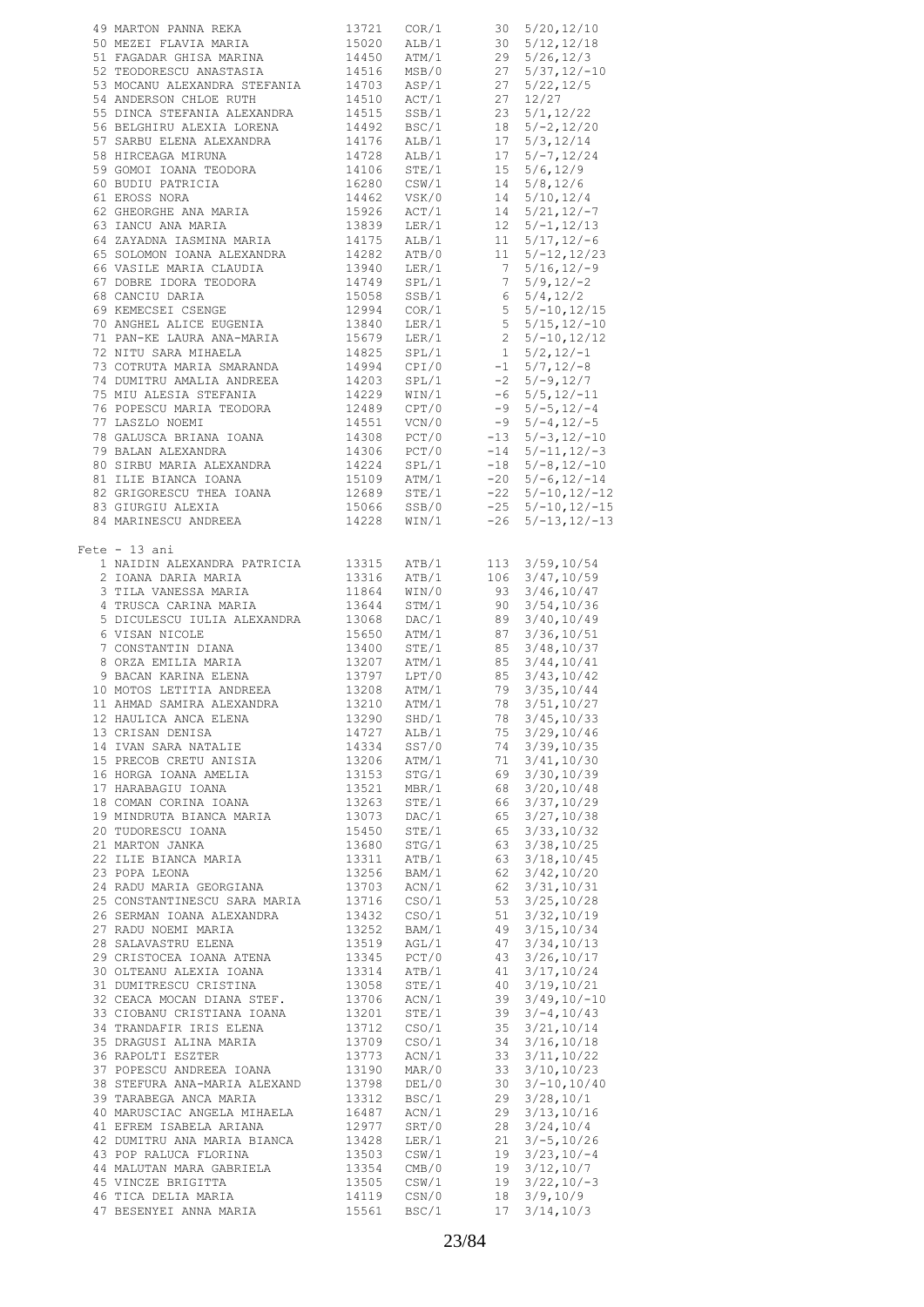| 48 PINZARIU TEODORA IOANA 15153                                                                                         |                |                                                             |                      | MBR/1 16 3/1,10/15                                                                                                                                                                                                    |
|-------------------------------------------------------------------------------------------------------------------------|----------------|-------------------------------------------------------------|----------------------|-----------------------------------------------------------------------------------------------------------------------------------------------------------------------------------------------------------------------|
| 49 BOCANEALA ELENA                                                                                                      | 13522          |                                                             |                      |                                                                                                                                                                                                                       |
| 50 NAGY DOROTTYA<br>51 ILISEI ERICA                                                                                     | 13294          |                                                             |                      |                                                                                                                                                                                                                       |
|                                                                                                                         | 14421<br>14513 |                                                             |                      |                                                                                                                                                                                                                       |
| 52 ISPAS ANDREEA FLORENTINA<br>53 TICIU DIANA MARIA                                                                     | 13645          |                                                             |                      | AGL/1 13 3/5,10/15<br>AGL/1 13 3/5,10/8<br>SHD/1 11 3/6,10/5<br>STE/1 10 3/-1,10/11<br>MSB/0 9 3/7,10/2<br>STM/1 8 3/2,10/6                                                                                           |
| 54 VLAD DIANA ANDREEA                                                                                                   | 13742          |                                                             |                      | 3/3                                                                                                                                                                                                                   |
| 55 IACOB DIANA MARIA                                                                                                    | 13485          |                                                             | LER/1 $3$<br>ALB/1 2 | $3/-10,10/12$                                                                                                                                                                                                         |
| 56 STANICA MARIA                                                                                                        | 13714          |                                                             |                      | ASP/0 $0$ $3/-10,10/10$<br>COR/0 $-2$ $3/8,10/-10$<br>$-3/8,10/-10$<br>$0 \quad 3/-10,10/10$                                                                                                                          |
| 57 ALFOLDY BOGLARKA                                                                                                     | 13726          |                                                             |                      |                                                                                                                                                                                                                       |
| 58 MATEI GUIMAN ALEXIA MARIA                                                                                            | 13734          |                                                             |                      | LER/1 $-3$ $3/-2,10/-1$<br>STM/1 $-6$ $3/4,10/-10$                                                                                                                                                                    |
| 59 CALA IASMINA MARIA                                                                                                   | 13642          |                                                             |                      |                                                                                                                                                                                                                       |
| 60 DUMITRESCU ELENA IULIANA                                                                                             | 13422<br>15502 |                                                             |                      | LER/1 $-11$ $3/-6$ , $10/-5$<br>SGL/0 $-12$ $3/-10$ , $10/-2$                                                                                                                                                         |
| 61 DAGHIE ANCUTA DARIA                                                                                                  |                |                                                             |                      |                                                                                                                                                                                                                       |
|                                                                                                                         |                |                                                             |                      |                                                                                                                                                                                                                       |
| 64 CICEA YASMINE ALYCIA<br>65 BORUSTEANU ANDREEA                                                                        |                |                                                             |                      |                                                                                                                                                                                                                       |
| 65 BORUSTEANU ANDREEA                                                                                                   |                |                                                             |                      |                                                                                                                                                                                                                       |
| 66 DINCA IOANA MADALINA                                                                                                 |                |                                                             |                      | $\begin{array}{cccc} 13291 & 8 \text{HD}/1 & -15 & 3/-8, 10/-7 \\ 13648 & 8 \text{TM}/1 & -18 & 3/-10, 10/-8 \\ 15062 & 8 \text{SB}/0 & -18 & 3/-9, 10/-9 \\ 14215 & 8 \text{PL}/0 & -20 & 3/-10, 10/-10 \end{array}$ |
| 67 CIAUS MIHAELA                                                                                                        |                |                                                             |                      | $3/-10, 10/-10$                                                                                                                                                                                                       |
|                                                                                                                         |                |                                                             |                      |                                                                                                                                                                                                                       |
| Baieti - 12 ani<br>1 COZMA STEFAN                                                                                       | 14126          |                                                             |                      | 158 4/79,13/79                                                                                                                                                                                                        |
| 2 PANDELE ALEXANDRU EDWARD 14281                                                                                        |                | CSB/1<br>ATB/1                                              |                      | 143 4/74,13/69                                                                                                                                                                                                        |
|                                                                                                                         |                |                                                             |                      | 138 4/67, 13/71                                                                                                                                                                                                       |
| 3 STANCU VLAD STEFAN 13962 ATB/1<br>4 STOICA ANDREI ALEXANDRU 11834 CPT/1                                               |                |                                                             |                      | 137 4/71, 13/66                                                                                                                                                                                                       |
| 5 BALANESCU FILIP ANDREI 13935<br>6 BUDIACI VLADIMIR STEFAN 13931                                                       |                |                                                             |                      | CSP/1 127 4/63,13/64<br>CSP/1 125 4/64,13/61                                                                                                                                                                          |
|                                                                                                                         |                |                                                             |                      |                                                                                                                                                                                                                       |
| T BOBOC EMANOEL FLORIN 13853<br>8 ADAM ROBERT 14130                                                                     |                | LER/1<br>CSB/1<br>BAM/0<br>SHD/1<br>SS1/0<br>ATB/1<br>ATB/1 |                      | 123 4/55,13/68                                                                                                                                                                                                        |
|                                                                                                                         |                |                                                             |                      | 120 4/61, 13/59                                                                                                                                                                                                       |
| 9 BRINDAU DAVID CRISTIAN<br>10 BOLDOR ALEXANDRU CRISTIAN                                                                | 14247<br>14053 |                                                             |                      | $120 \quad 4/57, 13/63$<br>118 4/69,13/49                                                                                                                                                                             |
|                                                                                                                         |                |                                                             |                      | $117 \quad 4/66, 13/51$                                                                                                                                                                                               |
| $\begin{tabular}{lllllll} 11 & VASILESCU STEFAN ANDREI & & & 13961 \\ 12 & NICULAE ALEXEI & & & 14270 \\ \end{tabular}$ |                |                                                             | 116                  | 4/59, 13/57                                                                                                                                                                                                           |
| 12 NICULAE ALEXEI<br>13 MURES RARES                                                                                     | 15264          |                                                             | 112                  | 4/68, 13/44                                                                                                                                                                                                           |
| 14 PRICOP VLAD ALEXANDRU                                                                                                | 13847          |                                                             | 112                  | 4/60, 13/52                                                                                                                                                                                                           |
| 15 NATAPRAZU LUCA MIHAIL                                                                                                | 14279          |                                                             | 109                  | 4/62, 13/47                                                                                                                                                                                                           |
| 16 RAD LUCAS ANDREI                                                                                                     | 14256          | SGH/0<br>LER/1<br>ATB/1<br>MAR/0<br>STE/1<br>BSC/1<br>BSC/1 | 109                  | 4/53, 13/56                                                                                                                                                                                                           |
| 17 JIANU ADRIAN PETRU                                                                                                   | 14435          |                                                             | 106                  | 4/65, 13/41                                                                                                                                                                                                           |
| 18 DINDAREANU ALEXANDRU<br>19 BALAITA DRAGOS                                                                            | 14842<br>14127 |                                                             | 106                  | 4/56, 13/50                                                                                                                                                                                                           |
| 20 NAE ADRIAN GABRIEL                                                                                                   | 13272          |                                                             |                      | CSB/1 106 4/39,13/67<br>DAC/0 103 4/49,13/54<br>ASP/1 102 4/48,13/54<br>ASP/1 02 4/48,13/54                                                                                                                           |
| 21 ANDRONIC IONUT ADRIAN                                                                                                | 13914          |                                                             |                      |                                                                                                                                                                                                                       |
| 22 IOAN ALEXANDRU                                                                                                       | 14078          |                                                             |                      | 96 4/51,13/45                                                                                                                                                                                                         |
| 23 PASZTOR LASZLO VALENTIN                                                                                              | 14077          | STG/1<br>STG/1<br>SHD/1                                     |                      | 95 4/52,13/43                                                                                                                                                                                                         |
| 24 GYORFI FRANCISC DENIS                                                                                                | 14050          |                                                             |                      | 93 4/31,13/62                                                                                                                                                                                                         |
| 25 HRITCU RARES LUCIAN                                                                                                  |                |                                                             |                      | 14054 SHD/1 92 4/27,13/65<br>14367 MBR/0 91 4/33,13/58<br>13858 LER/1 89 4/58,13/31                                                                                                                                   |
| 26 ARITON ALEXANDRU MARIUS                                                                                              |                |                                                             |                      |                                                                                                                                                                                                                       |
| 27 TUTUIANU SEBASTIAN<br>28 COMSA ALEXANDRU IOAN                                                                        | 14166 ALB/1    |                                                             |                      | 88 4/40,13/48                                                                                                                                                                                                         |
| 29 PETRE NARCIS ALEXANDRU                                                                                               | 13423          | LER/1                                                       |                      | $87 \quad 4/50, 13/37$                                                                                                                                                                                                |
| 30 TANASE DANIEL VASILE                                                                                                 | 15459          | STE/1                                                       |                      | 75 4/47, 13/28                                                                                                                                                                                                        |
| 31 RADU DAVID                                                                                                           | 13941          | LER/1                                                       |                      | 73 4/54,13/19                                                                                                                                                                                                         |
| 32 LAZAR ANDREI                                                                                                         | 14430          | STE/1                                                       | 73                   | 4/43, 13/30                                                                                                                                                                                                           |
| 33 SERBANESCU STEFAN ANDREI                                                                                             | 15142          | CTR/1                                                       | 72                   | 4/46, 13/26                                                                                                                                                                                                           |
| 34 PAL ANDREI ERIC                                                                                                      | 14128          | CSB/1                                                       |                      | $70 \quad 4/24, 13/46$                                                                                                                                                                                                |
| 35 MARES DOMINIQUE GABRIEL                                                                                              | 14447          | STE/1                                                       | 67                   | 4/45, 13/22                                                                                                                                                                                                           |
| 36 ANDRON TEODOR<br>37 VAS BALAZS DENIS                                                                                 | 14206<br>13157 | CPI/0<br>STG/1                                              | 67<br>65             | 4/42, 13/25<br>4/41, 13/24                                                                                                                                                                                            |
| 38 STIGNEI DENIS                                                                                                        | 14102          | BCC/1                                                       | 65                   | 4/30, 13/35                                                                                                                                                                                                           |
| 39 TICA STEFAN                                                                                                          | 14129          | CSB/1                                                       | 65                   | 4/36, 13/29                                                                                                                                                                                                           |
| 40 DINU PATRICK SEBASTIAN                                                                                               | 13340          | ACT/0                                                       | 64                   | $4/-10,13/74$                                                                                                                                                                                                         |
| 41 PREDA ALEXANDRU FLORIN                                                                                               | 13959          | SS1/0                                                       | 61                   | 4/44, 13/17                                                                                                                                                                                                           |
| 42 SIPOS PETER DAVID                                                                                                    | 14362          | ACN/0                                                       | 56                   | 4/20, 13/36                                                                                                                                                                                                           |
| 43 URSU TUDOR NICOLAE                                                                                                   | 14272          | ATB/1                                                       | 54                   | 4/21, 13/33                                                                                                                                                                                                           |
| 44 DRAGU FILIP SEBASTIAN<br>45 MARINESCU DARIUS ANDREI                                                                  | 13926<br>12432 | ASP/1<br>BCC/1                                              | 51                   | 4/37, 13/14<br>50 $4/-10, 13/60$                                                                                                                                                                                      |
| 46 GRIGORAS STEFAN CRISTIAN                                                                                             | 13849          | LER/1                                                       |                      | $50 \quad 4/35, 13/15$                                                                                                                                                                                                |
| 47 STOICA EMILIAN                                                                                                       | 12387          | LER/1                                                       | 48                   | 4/28, 13/20                                                                                                                                                                                                           |
| 48 VLASCEANU ANTONIO DANIEL                                                                                             | 12959          | CAT/0                                                       | 48                   | 4/26, 13/22                                                                                                                                                                                                           |
| 49 MIHAI DAVID ANDREI                                                                                                   | 14104          | BSC/1                                                       | 45                   | $4/-10, 13/55$                                                                                                                                                                                                        |
| 50 STEFANACHE ALEXANDRU MARI                                                                                            | 13099          | LER/1                                                       | 45                   | 4/38, 13/7                                                                                                                                                                                                            |
| 51 BUDA ALEXANDRU GABRIEL                                                                                               | 14169          | ALB/1                                                       | 43                   | 4/34, 13/9                                                                                                                                                                                                            |
| 52 MIHU CRISTIAN VICTOR                                                                                                 | 14105          | BSC/1                                                       | 43                   | 4/11, 13/32                                                                                                                                                                                                           |
| 53 NEAMTU ALEXANDRU CRISTIAN<br>54 VOLOSENIUC HUDESCU MATEI                                                             | 14031<br>14133 | SRT/1<br>SCP/1                                              | 43                   | 4/1, 13/42<br>$41 \quad 4/2, 13/39$                                                                                                                                                                                   |
| 55 CONSTANTINESCU MIHNEA                                                                                                | 14051          | SHD/1                                                       | 40                   | $4/6$ , 13/34                                                                                                                                                                                                         |
| 56 STOIAN ANTONIO GABRIEL                                                                                               | 13948          | CTR/1                                                       | 36                   | 4/13, 13/23                                                                                                                                                                                                           |
| 57 CORNACIU ADRIAN STEFAN                                                                                               | 14262          | ATB/1                                                       | 35                   | 4/32, 13/3                                                                                                                                                                                                            |
| 58 MALUS CRISTIAN IONUT                                                                                                 | 13922          | ASP/1                                                       | 34                   | 4/16, 13/18                                                                                                                                                                                                           |
| 59 MELIANU NICOLAE CRISTIAN                                                                                             | 14437          | STE/1                                                       | 30                   | $4/-10,13/40$                                                                                                                                                                                                         |
| 60 BAJKO ZALAN                                                                                                          | 15890          | VSK/0                                                       | 30                   | 4/22, 13/8                                                                                                                                                                                                            |
| 61 TOMA MIHAI COSMIN<br>62 BRATULESCU IUSTINIAN                                                                         | 14449<br>14300 | ATM/1<br>PCT/0                                              | 30<br>30             | 4/3, 13/27<br>4/14, 13/16                                                                                                                                                                                             |
| 63 DUMITRU MARIO EDUARD                                                                                                 | 14238          | BSC/1                                                       | 28                   | $4/-10, 13/38$                                                                                                                                                                                                        |
|                                                                                                                         |                |                                                             |                      |                                                                                                                                                                                                                       |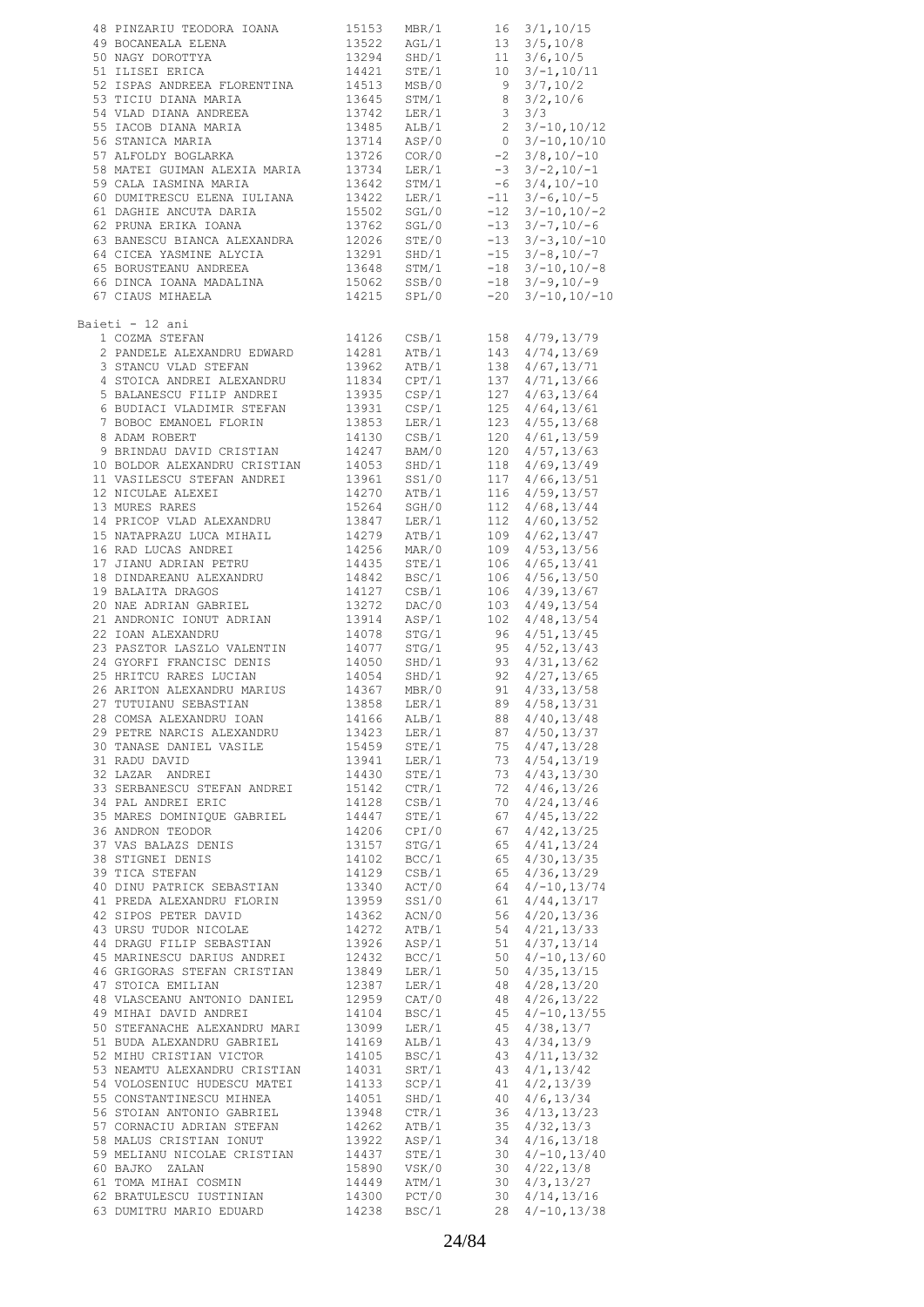| 64 BUJOR STEFAN                                                | 14194                                                                                                  | ASP/1                                     |                         | $22 \quad 4/17, 13/5$                                                                             |
|----------------------------------------------------------------|--------------------------------------------------------------------------------------------------------|-------------------------------------------|-------------------------|---------------------------------------------------------------------------------------------------|
| 65 TABACU DIMITRIE                                             | 11277                                                                                                  | CPT/1                                     |                         | $20 \quad 4/29, 13/-9$                                                                            |
| 66 RADUCANU NICOLAE DANIEL                                     | 14756                                                                                                  | LPT/0                                     |                         | $19 \quad 4/23, 13/-4$                                                                            |
| 67 PUIU DRAGOS IOAN                                            | 14426                                                                                                  | STE/1                                     |                         | $17 \quad 4/4, 13/13$                                                                             |
| 68 CRET TUDOR ALEXANDRU                                        | 15146                                                                                                  | COR/0                                     | 16                      | $4/18, 13/-2$                                                                                     |
| 69 VLADAR ENE                                                  | 14538                                                                                                  | VCN/0                                     |                         | $13 \quad 4/25, 13/-12$                                                                           |
| 70 CALOTA ANDREI EMANUEL                                       | 14165                                                                                                  | ALB/1                                     | 12                      | $4/15$ , 13/-3                                                                                    |
| 71 CEAUSESCU HORIA ALEXANDRU 14200                             |                                                                                                        | SPL/1                                     | 12                      | 4/8, 13/4                                                                                         |
| 72 BALACI ALEXANDRU                                            | 16449                                                                                                  | REN/0                                     | 10                      | 4/9, 13/1                                                                                         |
| 73 MITRAN DANIEL CRISTIAN 16486                                |                                                                                                        | STE/0                                     | 9                       | $4/19, 13/-10$                                                                                    |
| 74 MINCU ANDREI ALEX.                                          | 15274                                                                                                  | STE/0                                     |                         | $4/12, 13/-8$                                                                                     |
| 75 DUMITRESCU VLADIMIR                                         | 13917                                                                                                  | ASP/1                                     | $4\overline{4}$         | $4/5, 13/ - 1$                                                                                    |
| 76 RADOI RARES NICOLAE                                         | 15079                                                                                                  | $\texttt{CTR}/\texttt{1}$<br>ALB/1        | $\overline{\mathbf{3}}$ | $4/-10, 13/13$                                                                                    |
| 77 TOMUS SERBAN ANTONIU<br>78 CIRILO ALBERTO ANDREI            | 14162                                                                                                  |                                           | $\overline{2}$          | $4/-4, 13/6$                                                                                      |
| 79 MISTIREANU IUSTIN TEODOR 13030                              | 14134                                                                                                  | SCP/1<br>CSB/1                            | 2                       | $4/-10, 13/12$<br>$0 \quad 4/-10,13/10$                                                           |
| 80 LIMBASAN ALEXANDER GEORGE                                   | 15713                                                                                                  | AQU/0                                     |                         | $0 \quad 4/10, 13/-10$                                                                            |
| 81 CANAS ROBERT VALENTIN                                       | 14028                                                                                                  | SRT/1                                     |                         | $-1$ 4/-3, 13/2                                                                                   |
|                                                                |                                                                                                        | VCN/0                                     |                         | $-6$ 4/7, 13/-13                                                                                  |
| 82 TEREBESI NANDOR LASZLO<br>83 LAZAR ANDREI REMUS             | 14536<br>15662                                                                                         | CTR/1                                     |                         | $-6$ 4/-1, 13/-5                                                                                  |
| 84 NOVCIC LUKA                                                 | 14448                                                                                                  | ATM/1                                     |                         | $-12 \quad 4/-6, 13/-6$                                                                           |
| 85 ALEXANDRESCU VICTOR                                         | 14302                                                                                                  |                                           | $PCT/0$ -13             | $4/-2$ , 13/-11                                                                                   |
| 86 ENCULESEI RAZVAN RARES                                      | 13960                                                                                                  | SS1/0                                     |                         | $-15$ $4/-8$ , 13/-7                                                                              |
| 87 BALUTA MIHNEA VIOREL                                        | 15528                                                                                                  | BSC/0                                     |                         | $-19$ $4/-9$ , $13/-10$                                                                           |
| 88 PLAMADA TEODOR                                              | 15095                                                                                                  |                                           |                         |                                                                                                   |
| 88 PLAMADA TEODOR 15095<br>89 SLABU SEBASTIAN CRISTIAN 13765   |                                                                                                        |                                           |                         | $SSV/0 \qquad \qquad -19 \quad \  4/-5,13/-14$<br>$SGL/0 \qquad \qquad -20 \quad \  4/-10,13/-10$ |
|                                                                | 15014                                                                                                  |                                           |                         |                                                                                                   |
| 90 TINTEA DENIS STEFAN<br>91 TOMA MINA ATAL<br>92 IOSIP MATEI  | 14751                                                                                                  |                                           |                         | ALB/0 -22 4/-12,13/-10<br>SPL/1 -23 4/-7,13/-16                                                   |
|                                                                | 13939                                                                                                  |                                           |                         | $CSP/1$ -26 $4/-11, 13/-15$                                                                       |
|                                                                |                                                                                                        |                                           |                         |                                                                                                   |
| Baieti - 13 ani                                                |                                                                                                        |                                           |                         |                                                                                                   |
| 1 POPOVICI DAVID                                               | 13322                                                                                                  |                                           | ATB/1 186               | 2/93, 11/93                                                                                       |
| 1 FUEUVILL LICAS IOAN<br>2 GHEORGHE LUCAS IOAN                 | 13424                                                                                                  | LER/1<br>BAR/1                            |                         | 169  2/81,11/88<br>166  2/88,11/78                                                                |
| 3 ICHIM LUCA STEFAN                                            | 12855                                                                                                  |                                           |                         |                                                                                                   |
| 4 CIRCIUMARESCU DAVID STEFA 11301<br>5 VEISS MARIUS GABI 13704 |                                                                                                        | CPT/1<br>POL/1<br>SVU/1<br>BSC/1<br>Amp/1 |                         | 165  2/80,11/85<br>162  2/85,11/77                                                                |
|                                                                |                                                                                                        |                                           |                         |                                                                                                   |
| 6 MOSCALIUC CALIN GEORGE                                       | 13583<br>13319                                                                                         |                                           |                         | $162 \t2/83, 11/79$                                                                               |
| 7 ANGHEL DARIUS COSTIN                                         |                                                                                                        |                                           | 160                     | 2/77, 11/83                                                                                       |
| 8 LAPADAT CRISTIAN                                             | 13326                                                                                                  | ATB/1<br>CPT/1                            |                         | 153 2/71,11/82                                                                                    |
| 9 IACOB MIHAI                                                  | 13244                                                                                                  |                                           | 148                     | 2/68, 11/80                                                                                       |
| 10 DASCALESCU MIHNEA DUMITRU 12330                             |                                                                                                        |                                           | 147                     | 2/72, 11/75                                                                                       |
| 11 ROTARU COSMIN<br>12 COSTACHE BOBESCU IOAN                   |                                                                                                        |                                           | 146                     | 2/76, 11/70                                                                                       |
| 13 BORANGEL EMANUEL GEORGE                                     | 12330 POL/1<br>12852 SCP/1<br>13689 BAR/1<br>13140 LER/1<br>1289 CPT/1<br>1249 MPP/1<br>13689<br>13140 |                                           | 146<br>145              | 2/74, 11/72<br>2/64, 11/81                                                                        |
| 14 TURTA ANDREI                                                |                                                                                                        |                                           | 144                     | 2/78, 11/66                                                                                       |
| 15 GUINEA ALEXANDRU IONUT                                      |                                                                                                        |                                           | 143                     | 2/74, 11/69                                                                                       |
| 16 GHIONU DENIS ANDREI                                         |                                                                                                        |                                           |                         |                                                                                                   |
| 17 GHILE DRAGOS                                                | 13460<br>13264                                                                                         |                                           |                         | MBR/1 135 2/75,11/60<br>STE/1 133 2/62,11/71                                                      |
| 18 CODREAN DACIAN CRISTIAN                                     | 13184                                                                                                  | MAR/1                                     | 133                     | 2/59, 11/74                                                                                       |
| 19 DEACONU DENNIS DANIEL                                       |                                                                                                        | 13246 CPT/1                               |                         | 128 2/79,11/49                                                                                    |
| 20 NICOLA MADALIN IONUT                                        | 13323                                                                                                  | ATB/1                                     | 126                     | 2/61, 11/65                                                                                       |
| 21 CRISAN DAVID                                                | 13191                                                                                                  | MAR/1                                     |                         | 125 2/69, 11/56                                                                                   |
| 22 GIURAN DRAGOS                                               | 13719                                                                                                  | MSB/0                                     | 125                     | 2/58, 11/67                                                                                       |
| 23 GERGELY FERENC                                              | 13122                                                                                                  | STG/1                                     | 122                     | 2/61, 11/61                                                                                       |
| 24 HOTEA ANDREI                                                | 13209                                                                                                  | ATM/1                                     | 122                     | 2/49, 11/73                                                                                       |
| 25 CHECICHES BOGDAN ALEX.                                      | 13639                                                                                                  | STM/1                                     | 121                     | 2/45, 11/76                                                                                       |
| 26 FARAGAU BOGDAN                                              | 13499                                                                                                  | $\texttt{CSW}/1$                          | 120                     | 2/70, 11/50                                                                                       |
| 27 ROSU PATRICK CRISTIAN                                       | 11362                                                                                                  | STE/1                                     | 118                     | 2/82, 11/36                                                                                       |
| 28 PICUI ANDREI JULIAN                                         | 11549                                                                                                  | CPT/1                                     | 118                     | 2/67, 11/51                                                                                       |
| 29 DUMITRESCU CATALIN IONUT                                    | 13180                                                                                                  | STE/1                                     | 118                     | 2/55, 11/63                                                                                       |
| 30 LUNGU ANDREI                                                | 13775                                                                                                  | BSC/1                                     | 112                     | 2/65, 11/47                                                                                       |
| 31 SOCOLIUC IOAN MARIAN                                        | 13582                                                                                                  | SVU/1                                     | 111                     | 2/66, 11/45                                                                                       |
| 32 ROMAS CODRUT FERNANDO                                       | 13669                                                                                                  | BSC/1                                     | 110                     | 2/42, 11/68                                                                                       |
| 33 FOTCIUC TEODOR                                              | 13755                                                                                                  | SVU/1                                     | 109                     | 2/63, 11/46                                                                                       |
| 34 VODA VICTOR                                                 | 13199                                                                                                  | STG/1                                     | 106                     | 2/52, 11/54                                                                                       |
| 35 MAGDA TEODOR STEFAN                                         | 13951                                                                                                  | CTR/1                                     | 105                     | 2/53, 11/52                                                                                       |
| 36 PADURARIU MIHAI DENIS<br>37 CHELEMEN BOGDAN                 | 13510<br>13286                                                                                         | SCB/0<br>SHD/1                            | 103<br>101              | 2/44, 11/59                                                                                       |
| 38 ANDREICA DENIS                                              | 13501                                                                                                  | $\texttt{CSW}/1$                          | 98                      | 2/48, 11/53<br>2/54, 11/44                                                                        |
| 39 DUMITRASCU ANDREI                                           | 14750                                                                                                  | SPL/1                                     | 97                      | 2/57, 11/40                                                                                       |
| 40 LUCA MIHAI ALEXANDRU                                        | 13759                                                                                                  | SVU/1                                     | 97                      | 2/33, 11/64                                                                                       |
| 41 SATNOIANU ANDREI                                            | 15130                                                                                                  | LBR/1                                     | 92                      | 2/30, 11/62                                                                                       |
| 42 GHERGHEL VLAD CRISTIAN                                      | 13431                                                                                                  | ATB/1                                     | 89                      | 2/48, 11/41                                                                                       |
| 42 GATE ALEXANDRU ROBERT<br>43 GATE ALEXANDRU ROBERT           |                                                                                                        | LER/0                                     | 85                      | 2/46, 11/39                                                                                       |
| 44 CHIRA SERGIU FLORIN                                         | 13435<br>13766                                                                                         | BAM/1                                     | 85                      | 2/43, 11/42                                                                                       |
|                                                                | 13468                                                                                                  | LBR/1                                     | 84                      | 2/26, 11/58                                                                                       |
| 45 MUCEA POPOACA MARIAN<br>46 MIHALOIANIS ALEXIS               | 13281                                                                                                  | SHD/1                                     | 80                      | 2/50, 11/30                                                                                       |
|                                                                |                                                                                                        | ATB/1                                     | 77                      | 2/20, 11/57                                                                                       |
| 47 PETRACHE DARIUS CATALIN<br>48 ULEIA STEFAN OVIDIU           | 13321<br>13346                                                                                         | CPI/0                                     | 74                      | 2/56, 11/18                                                                                       |
| 49 STOIAN ALEXANDRU IONUT                                      | 13462<br>13649                                                                                         | MBR/1                                     |                         | $67$ $2/35$ , $11/32$                                                                             |
| 50 DANCANET EMIL                                               |                                                                                                        | ATM/1                                     | 64                      | 2/41, 11/23                                                                                       |
| 51 ROMAN DAVID NICOLAE                                         | 14182                                                                                                  | ALB/1                                     |                         | $60 \quad 2/12, 11/48$                                                                            |
| 52 ONEA TIBERIU ALEXANDRU                                      | 15389                                                                                                  | SHD/1                                     | 60                      | 2/40, 11/20                                                                                       |
| 53 HARSULESCU MIHAI                                            | 13318                                                                                                  | ATB/1                                     |                         | 59 2/37, 11/22                                                                                    |
| 54 COSTACHE SEBASTIAN C-TIN                                    | 13952                                                                                                  | CTR/1                                     | 59                      | 2/21, 11/38                                                                                       |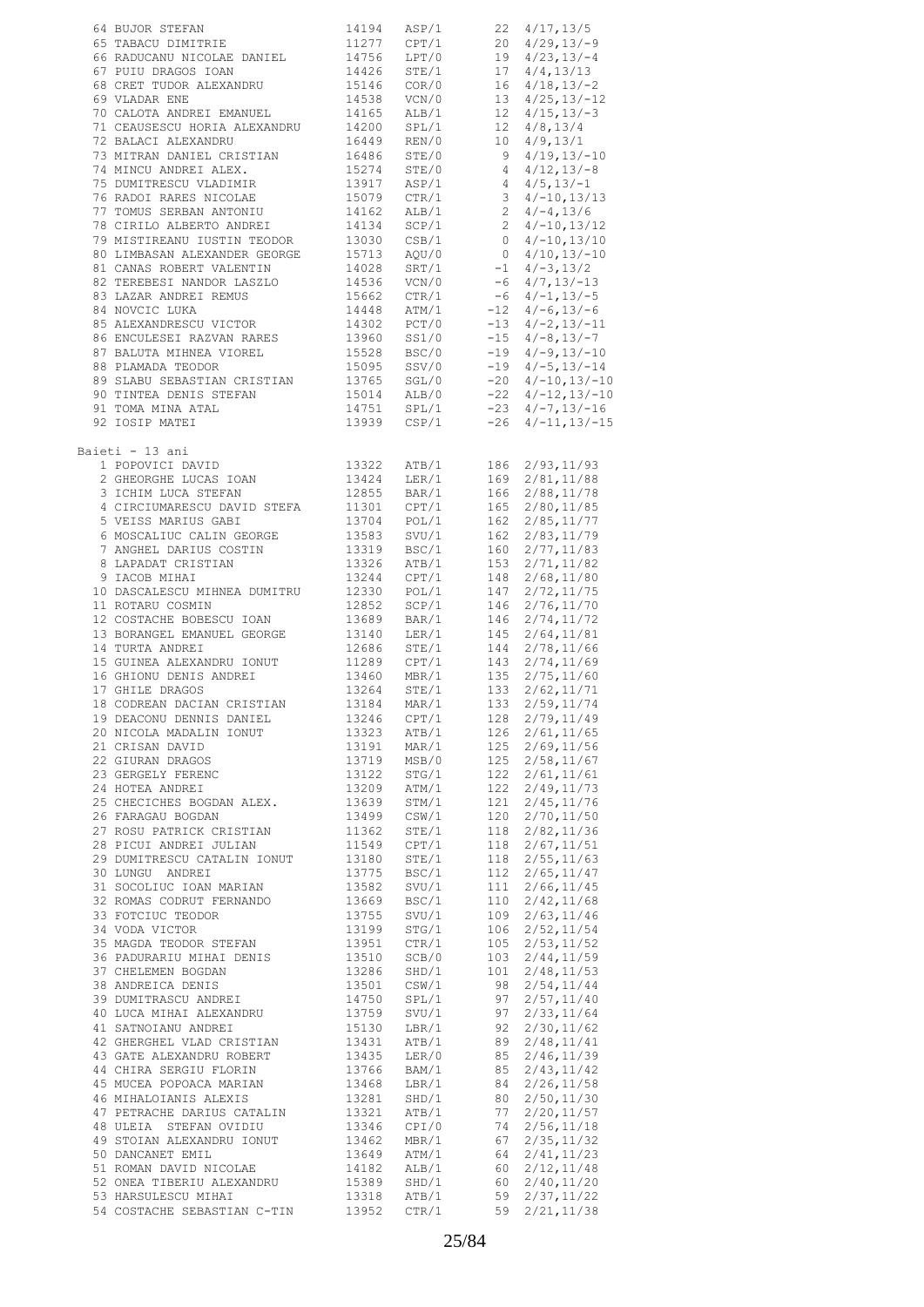| 55 BUNGARDEAN RAUL DUMITRU                                                                                                                | 13288<br>13198             | SHD/1                      | 58              | 2/30, 11/28              |
|-------------------------------------------------------------------------------------------------------------------------------------------|----------------------------|----------------------------|-----------------|--------------------------|
| 56 FEIER SEBASTIAN IOAN                                                                                                                   |                            | STG/1                      | 56              | 2/32, 11/24              |
|                                                                                                                                           |                            | AGL/1                      | 53              | 2/24, 11/29              |
| 57 ELEFTERIU ALBU OCTAVIAN<br>58 PEPTANARU STEFAN COSMIN                                                                                  | 13516<br>13469             | LBR/1                      | 53              | 2/18, 11/35              |
|                                                                                                                                           |                            | SHD/1                      |                 | $52 \quad 2/27, 11/25$   |
| 59 BUNGARDEAN RAZVAN ANDREI 13287<br>60 MIU EDUARD ANDREI 13802                                                                           |                            |                            |                 |                          |
|                                                                                                                                           |                            | LPT/0                      | 50              | 2/34, 11/16              |
| 61 PARASCHIV RARES                                                                                                                        | 13481<br>13325             | SCP/1                      |                 | 49 2/38, 11/11           |
| 62 TENGHER ALEXANDRU                                                                                                                      |                            | ATB/1                      |                 | 49 2/23, 11/26           |
| 63 GABOR ROLAND CRISTIAN                                                                                                                  | 14075<br>15649             | STG/1                      |                 | 48 2/39, 11/9            |
| 64 ANDRONE VLAD ANTONIO                                                                                                                   |                            | ATM/1                      |                 | 47 2/10, 11/37           |
| 65 ROMAN PAUL                                                                                                                             | 13151                      | H2O/0                      |                 | $45 \quad 2/-10, 11/55$  |
| 66 SANDU CLAUDIU ANDREI                                                                                                                   | 13203                      | SS1/0                      | 42              | 2/36, 11/6               |
|                                                                                                                                           |                            |                            |                 |                          |
| 67 HODINA RAZVAN                                                                                                                          | 13515                      | AGL/1                      | 41              | $2/51, 11/ -10$          |
| 68 BARABAS ERIK KRISZTIAN                                                                                                                 | 13197                      | STG/1                      | 39              | 2/31, 11/8               |
| 69 DAMIAN ION SORIN                                                                                                                       |                            | LBR/1                      | 38              | 2/25, 11/13              |
| 70 BALU VICTOR ANDREI                                                                                                                     | 13470<br>13647             | STM/1                      | 34              | 2/19, 11/15              |
| 71 STOIAN ANTONIO STEFAN                                                                                                                  |                            | WIN/0                      | 33              | $2/-10, 11/43$           |
| 72 FARCAS ANDREI ILIE                                                                                                                     | 11295<br>14514             | MSB/0                      | 30              | $2/-3, 11/33$            |
| 73 PAN IONUT CATALIN                                                                                                                      | 12405                      | CPT/1                      | 28              | 2/14, 11/14              |
|                                                                                                                                           |                            |                            |                 |                          |
| 74 MATIES STEFAN                                                                                                                          | 14181                      | ALB/1                      | 27              | 2/6, 11/21               |
| 75 MADARAS IOSIF DOMINIC                                                                                                                  | 13302<br>13650             | SSB/0                      | 25              | $2/28, 11/ - 3$          |
| 76 BERTEA ALIN DAN                                                                                                                        |                            | STM/1                      | 24              | 2/5, 11/19               |
| 77 PASCA GABRIEL NICOLAE                                                                                                                  | 13282                      | SHD/1                      | 22              | $2/-5, 11/27$            |
| 78 ABIT EMRE                                                                                                                              | 13328                      | BCC/0                      | 21              | $2/-10, 11/31$           |
| 79 PODEANU ANDREI STEFAN                                                                                                                  |                            | SPL/1                      | 21              | $2/-13, 11/34$           |
| 80 BAJENARU ANDREI DANIEL                                                                                                                 | 13384<br>13434             |                            |                 |                          |
|                                                                                                                                           |                            | $\rm LER/1$                | 18              | 2/17, 11/1               |
| 81 MAZILU ALEX. STEFAN                                                                                                                    | 13517                      | MBR/1                      | 18              | 2/15, 11/3               |
| 82 GHEORGHE DAVIAN                                                                                                                        | 13672                      | $\texttt{CMB}/\texttt{0}$  | 12              | $2/13, 11/-1$            |
| 83 CIBOTARU MIHAIL VLAD                                                                                                                   | 13756<br>13513             | SVU/1                      | 9               | $2/16, 11/ -7$           |
| 84 FORTU EDUARD ANDREI                                                                                                                    |                            | AGL/1                      | 8               | 2/1, 11/7                |
| 85 STOICA EMANOIL MARIO                                                                                                                   | 12492                      | CPT/1                      | - 8             | $2/-9, 11/17$            |
|                                                                                                                                           |                            |                            |                 |                          |
| 86 PREDA COSMIN GABRIEL                                                                                                                   | 13531                      | SRT/0                      | $7\phantom{.0}$ | 2/3, 11/4                |
| 87 BRATU DAVID ANDREI                                                                                                                     | 13743                      | LER/1                      | 6               | $2/22, 11/ - 16$         |
| 88 PASCA CLAUDIU MIHAI                                                                                                                    | 13283                      | SHD/1                      | 5 <sub>1</sub>  | $2/-6, 11/11$            |
| 89 LUPUSOARA MATEI                                                                                                                        | 15504                      | SGL/0                      | 1               | $2/11, 11/-10$           |
| 90 GEORGESCU MIHAI                                                                                                                        | 13248                      | CPT/1                      | $\mathbf{1}$    | $2/-4, 11/5$             |
| 91 BUNEA STEFAN IOAN                                                                                                                      | 13472                      | LBR/1                      | $\overline{0}$  | $2/-2, 11/2$             |
|                                                                                                                                           |                            |                            |                 |                          |
| 92 NEAGU ANDREI DANIEL                                                                                                                    | 14368                      | MBR/1                      | $-1$            | $2/9, 11/ - 10$          |
| 93 STAN HORIA                                                                                                                             | 13375                      | SPL/1                      | $-1$            | $2/9, 11/ - 10$          |
| 94 NANULESCU ALEXANDRU NICHI                                                                                                              | 13774                      | BSC/1                      | $-3$            | $2/-1, 11/-2$            |
| 95 SARBULESCU MATEI GABRIEL                                                                                                               | 13298                      | $\rm LER/1$                | $-5$            | $2/7, 11/ - 12$          |
|                                                                                                                                           |                            | ASP/0                      | $-6$            | $2/2, 11/ - 8$           |
| 96 GHELBEREU EDUARD GABRIEL<br>97 MICLEA CARLOS VICENTO                                                                                   | 13923<br>15012             | ALB/1                      |                 | $-6$ 2/-18, 11/12        |
|                                                                                                                                           |                            |                            |                 |                          |
| 98 BUTUC ANDREI MARIUS 13097<br>99 IOSIPESCU CHIOSEAUA VLAD 13832                                                                         |                            | LER/1                      |                 | $-9$ $2/4$ , 11/-13      |
| 1983<br>101 ZAHARIA MARIAN VALENTIN 13697<br>102 CADAR ANDREI ALEX. 13247<br>103 MESTER ALEX. VALENTIN 13637<br>104 MILOS ROBERT CRISTIAN |                            | BSC/1                      |                 | $-14$ $2/-10$ , $11/-4$  |
|                                                                                                                                           |                            | SGL/0                      |                 | $-14$ $2/-9$ , $11/-5$   |
|                                                                                                                                           |                            | CPT/0                      |                 | $-19$ $2/-19$            |
|                                                                                                                                           |                            | BAM/1                      | $-22$           | $2/-16$ , 11/-6          |
|                                                                                                                                           |                            | STM/1                      | $-22$           | $2/-7, 11/-15$           |
|                                                                                                                                           |                            |                            |                 | $-23$ $2/-12$ , $11/-11$ |
|                                                                                                                                           | 13461                      | MBR/1                      |                 |                          |
| 105 VISAN IONUT EDUARD                                                                                                                    | 13169                      | TSP/0                      |                 | $-25$ $2/-8$ , 11/-17    |
| 106 ZAPOROJAN ALEX ANTONIO<br>107 NEACSU FLORIN CRISTIAN                                                                                  | 13425 LER/1<br>16372 CTR/1 | $\mathtt{LER}/1$           |                 | $-25$ $2/-17$ , $11/-8$  |
|                                                                                                                                           |                            |                            |                 | $-29$ $2/-15$ , 11/-14   |
| 108 COADA COSMIN THEODOR                                                                                                                  |                            |                            |                 | $-30$ $2/-11$ , $11/-19$ |
| 109 GATE MIHNEA CRISTIAN                                                                                                                  |                            | 13950 CTR/1<br>13427 LER/1 |                 | $-32$ $2/-14$ , $11/-18$ |
|                                                                                                                                           |                            |                            |                 |                          |
| Baieti - 14 ani                                                                                                                           |                            |                            |                 |                          |
| 1 DUMITRACHE TOBIAS GEORGE                                                                                                                | 12891                      | $\text{CSO}/1$             | 105             | 1/55, 9/50               |
| 2 GERGELY MIHAI                                                                                                                           | 12963                      | CMC/0                      | 105             | 1/50, 9/55               |
| 3 MESZAROS BALAZS                                                                                                                         |                            |                            |                 |                          |
|                                                                                                                                           | 12547                      | H2O/0                      | 92              | 1/45, 9/47               |
| 4 RUSEN COSTIN ALIN                                                                                                                       | 12641                      | LER/1                      | 83              | 1/40, 9/43               |
| 5 ROGOVEANU VLAD ANDREI                                                                                                                   | 13803                      | PCT/1                      | 83              | 1/41, 9/42               |
| 6 SCHMELAS ERWIN                                                                                                                          | 12705                      | SRT/1                      | 82              | 1/37, 9/45               |
| 7 NITU MARIUS ADRIAN                                                                                                                      | 12935                      | $\text{LER}/1$             | 80              | 1/42, 9/38               |
| 8 ROTARU VLAD                                                                                                                             | 12777                      | SSB/0                      | 79              | 1/47, 9/32               |
| 9 TOMA EDUARD ANDREI                                                                                                                      | 12496                      | LPT/1                      | 79              | 1/39, 9/40               |
|                                                                                                                                           |                            |                            |                 |                          |
| 10 TIMOFTE MARIUS GABRIEL                                                                                                                 | 12694                      | SHD/1                      | 77              | 1/38, 9/39               |
| 11 KOKKINAKIS VASILEIOS                                                                                                                   | 12813                      | $\texttt{STE}/\texttt{1}$  | 75              | 1/34, 9/41               |
| 12 MORARIU LUCA IOAN                                                                                                                      | 12567 CSO/1                |                            | 68              | 1/32, 9/36               |
| 13 KUGELMAN PATRICK ALEX.                                                                                                                 | 12883                      | MAR/0                      | 64              | 1/27, 9/37               |
| 14 PASCU NICU LAURENTIU                                                                                                                   | 12924                      | LER/1                      | 64              | 1/35,9/29                |
| 15 STOICA IONUT                                                                                                                           | 10574                      | CPT/1                      | 62              | 1/28, 9/34               |
|                                                                                                                                           |                            |                            |                 |                          |
| 16 STOLTZ MARKUS                                                                                                                          | 13051                      | REN/0                      | 59              | 1/31, 9/28               |
| 17 SUSANU EUGEN FLORIN                                                                                                                    | 11517                      | ACT/0                      | 59              | 1/15, 9/44               |
| 18 MARGARIT ALEXANDRU                                                                                                                     | 12753                      | SPL/1                      | 55              | 1/30, 9/25               |
| 19 SCARLAT RAZVAN GABRIEL                                                                                                                 | 13075                      | $\texttt{CPT}/1$           | 54              | 1/24, 9/30               |
| 20 LEOPA DENIS IULIAN                                                                                                                     | 12595                      | MBR/1                      | 53              | 1/29, 9/24               |
| 21 SIMION MATEI ALEXANDRU                                                                                                                 | 13052                      | LER/1                      | 53              | 1/22, 9/31               |
|                                                                                                                                           |                            |                            |                 |                          |
| 22 OLTEANU VLAD ANDREI                                                                                                                    | 12869                      | SS1/0                      | 50              | 1/23, 9/27               |
| 23 GAVRILA IONUT MADALIN                                                                                                                  | 12824                      | MBR/1                      | 47              | 1/12, 9/35               |
| 24 BADULESCU VLAD ALEXANDRU                                                                                                               | 12814                      | STE/1                      | 46              | 1/33, 9/13               |
| 25 LUNGU SEBASTIAN MIHAI                                                                                                                  | 12999 SGL/0                |                            | 44              | 1/26, 9/18               |
| 26 CIUTACU ROBERT C-TIN                                                                                                                   | 12823                      | MBR/1                      | 42              | 1/19, 9/23               |
| 27 PREDA LUCA IOAN                                                                                                                        |                            | 13107 CSO/1                | 41              | 1/20, 9/21               |
| 28 GANEA CRISTIAN STEFAN                                                                                                                  | 12822                      | MBR/1                      | 39              | 1/6, 9/33                |
|                                                                                                                                           |                            |                            |                 |                          |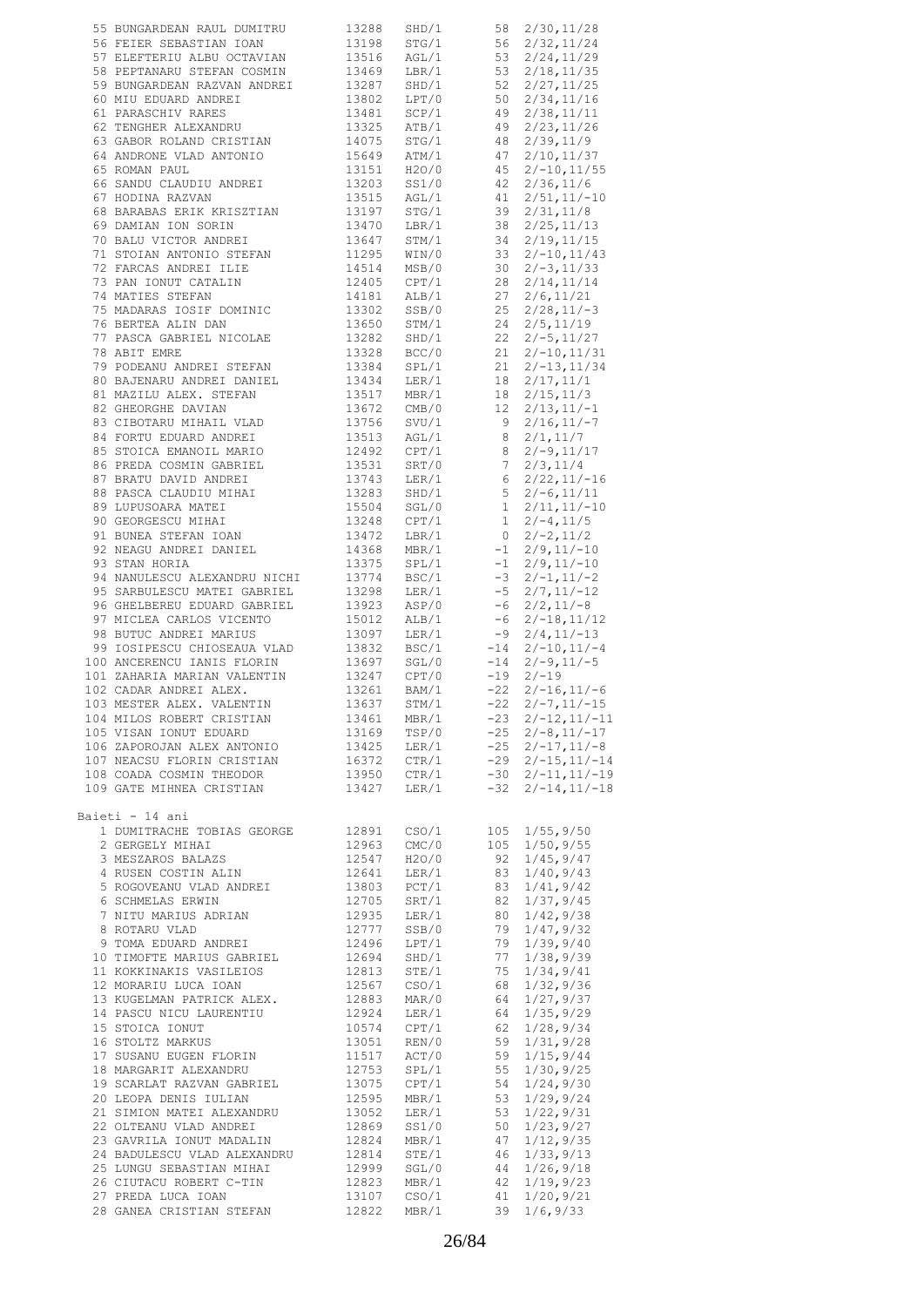| 29 SIPOTEANU ALEXANDRU IONUT | 13076 | DAC/1 | 38           | 1/16, 9/22              |
|------------------------------|-------|-------|--------------|-------------------------|
| 30 ISTRATE BOGDAN CRISTIAN   | 12695 | SHD/1 |              | $35 \quad 1/9, 9/26$    |
| 31 DRAGOTA ETIENNE LAURENTIU | 12847 | STM/0 |              | $34 \quad 1/44$ , 9/-10 |
| 32 POPESCU DENIS LAUREAN     | 12721 | SRT/1 |              | $33 \t1/43, 9/-10$      |
| 33 ALEXANDRU EDMOND FLORIN   | 12731 | SPL/1 | 33           | 1/21, 9/12              |
| 34 TATAR ALEXANDRU           | 12968 | POL/0 | 31           | 1/14, 9/17              |
| 35 DUTULESCU ANDREI ALEXANDR | 13069 | DAC/1 | 31           | 1/17, 9/14              |
| 36 SECARIN ROBERT ANDREI     | 12397 | LLP/0 | 30           | 1/25, 9/5               |
| 37 GRIGORE ANDREI            | 12889 | CSO/1 | 29           | 1/10, 9/19              |
| 38 DOBRE DANIEL GABRIEL      | 12645 | CSO/1 | 28           | 1/13, 9/15              |
| 39 BOGDAN OVIDIU MATEI       | 15961 | ATB/1 | 27           | 1/7,9/20                |
| 40 NICOLAE ALEXANDRU FLORIN  | 11290 | CPT/1 | 26           | $1/36, 9/-10$           |
| 41 ADAM TOMA                 | 12865 | CSN/0 | 24           | 1/8, 9/16               |
| 42 IONITA RARES              | 12927 | SS1/0 |              | $23 \quad 1/11, 9/12$   |
| 43 VERMAN CRISTIAN           | 12606 | SCB/0 | 14           | 1/5, 9/9                |
| 44 PETER ARTHUR CRISTIAN     | 12564 | ATB/1 | 8            | $1/18, 9/-10$           |
| 45 TURLUIANU VICTOR          | 12681 | SSV/0 | 7            | 1/3, 9/4                |
| 46 BALAN PAUL                | 12578 | MBR/1 | 6            | $1/-1,9/7$              |
| 47 COSTACHE ALEXANDRU GABRIE | 12563 | BSC/1 | 5            | 1/2, 9/3                |
| 48 DUMBRAVA ANDREI IULIAN    | 11516 | PCT/1 |              | $5 \t1/-5, 9/10$        |
| 49 GHINESCU IULIAN ALEXANDRU | 13394 | SPL/1 |              | $3 \t1/-3,9/6$          |
| 50 CHIRA DAVID CRISTIAN      | 15643 | CPT/1 |              | $2 \t1/1,9/1$           |
| 51 SALAJAN MARCK STEFAN      | 13048 | BSC/1 |              | $1 \quad 1/4, 9/-3$     |
| 52 IACOB SEBASTIAN MIHAI     | 13137 | STE/1 | $\circ$      |                         |
| 53 GRAEF MIHAI VALENTIN      | 10850 | STE/1 | $\mathbf{0}$ |                         |
| 54 POCOL DAVID SAMUEL        | 14251 | BAM/0 |              | $0 \t1/-2,9/2$          |
| 55 BRUMA RAZVAN CRISTIAN     | 12418 | TCB/0 |              | $-2$ $1/-10,9/8$        |
| 56 CIOBANU FLAVIUS ANDREI    | 12706 | SRT/1 | $-5$         | $9/-5$                  |
| 57 FRINCU MIHAI ALEXANDRU    | 13953 | CTR/0 | $-6$         | $1/-4, 9/-2$            |
| 58 LIGHEZAN DORIN VALENTIN   | 12719 | SRT/1 |              | $-7$ 1/-6,9/-1          |
| 59 TABACU PETRU              | 11278 | CPT/1 |              | $-11$ $1/-7, 9/-4$      |
| 60 VASILE LAURENTIU GABRIEL  | 15644 | CPT/1 |              | $-15 \t1/-9.9/-6$       |
| 61 TUCA DRAGOS ANDREI        | 11265 | CPT/1 |              | $-16$ $1/-8$ , 9/-8     |
| 62 OCTAVIAN LUCIAN GABRIEL   | 15603 | LPT/1 | $-17$        | $1/-10, 9/-7$           |
|                              |       |       |              |                         |

#### **CLASAMENT STAFETE CUMULAT - DUPA REUNIUNEA 2**

 $\sim 10^{-10}$ 

| Loc Club        | Total proba/puncte |  |  |  |
|-----------------|--------------------|--|--|--|
|                 | pct.               |  |  |  |
|                 |                    |  |  |  |
| Fete $-12$ ani  |                    |  |  |  |
| 1 ATB<br>1)     | 146 15/146         |  |  |  |
| 2 ASP<br>1)     | 136 15/136         |  |  |  |
| 3 ACT<br>1)     | 130 15/130         |  |  |  |
| 4 DAC<br>1)     | 126 15/126         |  |  |  |
| 5 LER<br>1)     | 124 15/124         |  |  |  |
| 6 STE<br>1)     | 122 15/122         |  |  |  |
| 7 ALB<br>1)     | 120 15/120         |  |  |  |
| 8 SPL<br>1)     | 118 15/118         |  |  |  |
| 9 SSB<br>1)     | $-20$ 15/ $-20$    |  |  |  |
| $Fete - 13 ani$ |                    |  |  |  |
| 1 ATM<br>1)     | 118 14/118         |  |  |  |
| 2 CSO<br>1)     | 108 14/108         |  |  |  |
| 3 ATB<br>1)     | 102 14/102         |  |  |  |
| 4 STM<br>1)     | 98 14/98           |  |  |  |
| 5 STE<br>1)     | 96 14/96           |  |  |  |
| 6 LER<br>1)     | 94 14/94           |  |  |  |
| 7 ACN<br>1)     | $-20$ 14/ $-20$    |  |  |  |
|                 |                    |  |  |  |
| Baieti - 12 ani |                    |  |  |  |
| 1 CSB<br>1)     | 158 8/158          |  |  |  |
| 2 ATB<br>1)     | 148 8/148          |  |  |  |
| 3 LER<br>1)     | 142 8/142          |  |  |  |
| 4 BSC<br>1)     | 138 8/138          |  |  |  |
| 5 SHD<br>1)     | 136 8/136          |  |  |  |
| 6 STE<br>1)     | 134 8/134          |  |  |  |
| 7 ALB<br>1)     | 132 8/132          |  |  |  |
| 8 ASP<br>1)     | 130 8/130          |  |  |  |
| 9 CTR<br>1)     | 128 8/128          |  |  |  |
| Baieti - 13 ani |                    |  |  |  |
| 1)<br>1 CPT     | 186 7/186          |  |  |  |
| 2 SVU<br>1)     | 176 7/176          |  |  |  |
| 3 ATB<br>1)     | 170 7/170          |  |  |  |
| 4 LER<br>1)     | 166 7/166          |  |  |  |
| 5 LBR<br>1)     | 164 7/164          |  |  |  |
| 6 STE<br>1)     | 162 7/162          |  |  |  |
| 7 BSC<br>1)     | 160 7/160          |  |  |  |
| 8 STG<br>1)     | 158 7/158          |  |  |  |
| 9 SHD<br>1)     | 156 7/156          |  |  |  |
| 10 MBR          | 154 7/154          |  |  |  |
| 1)<br>11 CTR    |                    |  |  |  |
| 1)              | 152 7/152          |  |  |  |
| 12 STM<br>1)    | 150 7/150          |  |  |  |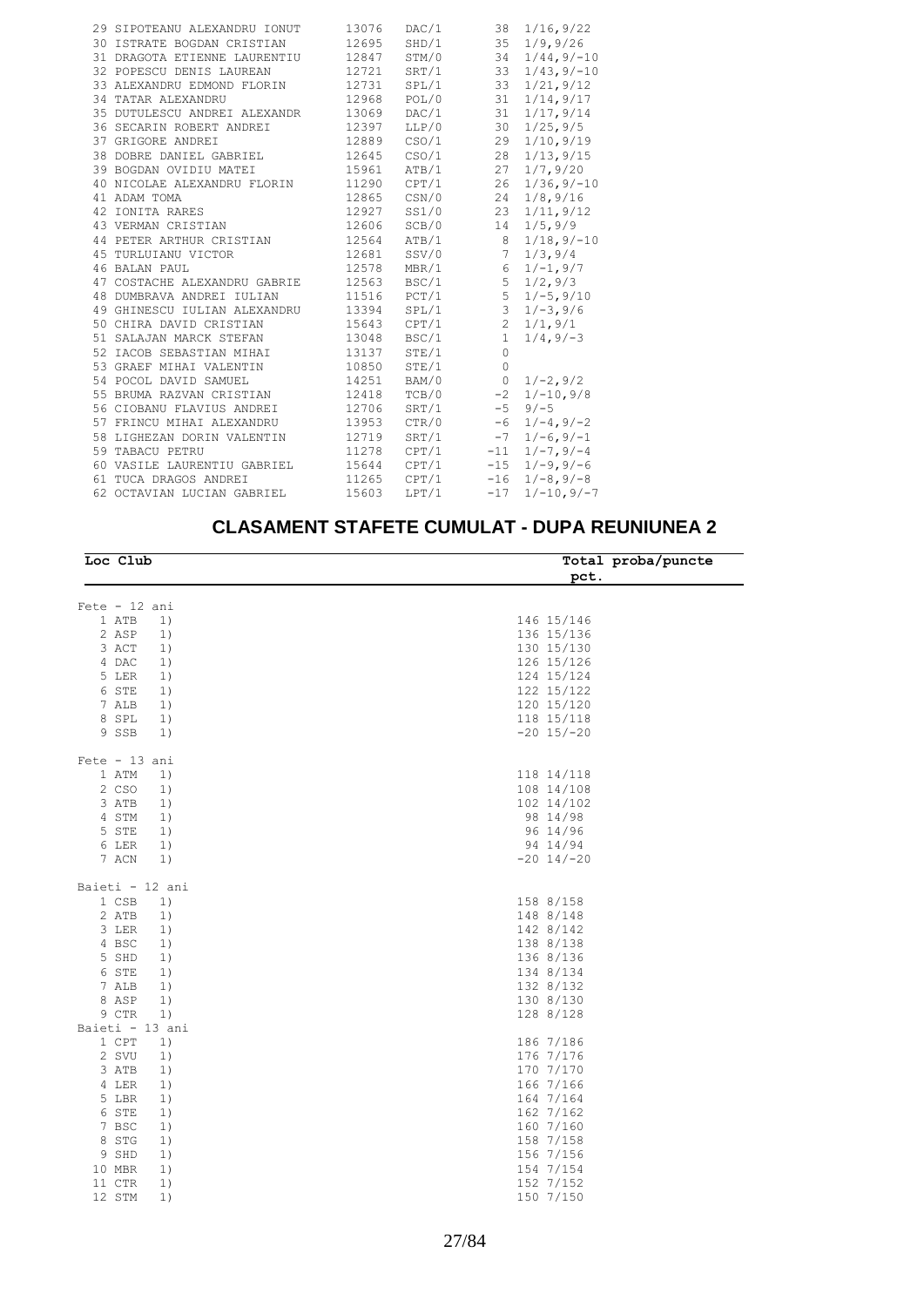|  |       | Baieti - 14 ani |           |
|--|-------|-----------------|-----------|
|  | 1 LER | 1)              | 110 6/110 |
|  | 2 MBR | 1)              | 100 6/100 |
|  | 3 CSO | 1)              | 94 6/94   |
|  | 4 SRT | 1)              | 906/90    |
|  | 5 CPT | 1)              | 88 6/88   |
|  |       |                 |           |

### CLASAMENT ECHIPE CUMULAT – DUPA REUNIUNEA 2

| Loc               | $_{\texttt{Club}}$ | Ech                          | Total<br>pct. | proba/puncte                                       |  |
|-------------------|--------------------|------------------------------|---------------|----------------------------------------------------|--|
|                   |                    |                              |               |                                                    |  |
| $Fete - 12$ ani   |                    |                              |               |                                                    |  |
| $\mathbf{1}$<br>2 | ATB<br>DAC         | $\mathbf{1}$<br>$\mathbf{1}$ | 500           | 603 5/241, 12/216, 15/146<br>5/182, 12/192, 15/126 |  |
| 3                 | ACT                | $\mathbf{1}$                 | 472           | 5/163, 12/179, 15/130                              |  |
| 4                 | ASP                | $\mathbf{1}$                 | 430           | $5/138$ , $12/156$ , $15/136$                      |  |
| 5                 | LER                | $\mathbf{1}$                 | 332           | 5/111, 12/97, 15/124                               |  |
| 6                 | STG                | $\mathbf{1}$                 | 325           | 5/161, 12/164                                      |  |
| 7<br>8            | STE<br>ALB         | $\mathbf{1}$<br>$\mathbf{1}$ | 273<br>252    | 5/79, 12/72, 15/122<br>5/61, 12/71, 15/120         |  |
| 9                 | SSV                | $\mathbf{1}$                 | 217           | 5/107, 12/110                                      |  |
| 10                | REN                | $\mathbf{1}$                 | 205           | 5/108, 12/97                                       |  |
| 11                | <b>CTR</b>         | $\mathbf{1}$                 | 202           | 5/120, 12/82                                       |  |
| 12                | STM                | $\mathbf{1}$                 | 164           | 5/83, 12/81                                        |  |
| 13<br>14          | SSB<br>BSC         | $\mathbf{1}$<br>$\mathbf{1}$ | 136<br>115    | $5/82$ , 12/74, 15/-20<br>5/45, 12/70              |  |
| 15                | SPL                | $\mathbf{1}$                 | 106           | $5/-6$ , $12/-6$ , $15/118$                        |  |
| 16                | CSW                | $\mathbf{1}$                 | 95            | 5/56, 12/39                                        |  |
| 17                | COR                | $\mathbf{1}$                 | 90            | 5/28, 12/62                                        |  |
| 18                | SRT                | $\mathbf{1}$                 | 71            | 5/45, 12/26                                        |  |
| 19                | ATM                | $\mathbf{1}$                 | 9             | $5/20, 12/-11$                                     |  |
| 20                | WIN                | $\mathbf{1}$                 | $-32$         | $5/-8$ , 12/-24                                    |  |
| $Fete - 13 ani$   |                    |                              |               |                                                    |  |
| $\mathbf{1}$      | ATM                | $\mathbf{1}$                 | 518           | 3/207, 10/193, 14/118                              |  |
| 2                 | ATB                | $\mathbf{1}$                 | 425           | 3/141, 10/182, 14/102                              |  |
| 3                 | STE                | $\mathbf{1}$                 | 401           | 3/132, 10/173, 14/96                               |  |
| 4                 | CSO                | $\mathbf{1}$                 | 281           | 3/94,10/79,14/108                                  |  |
| 5<br>6            | STM<br>DAC         | $\mathbf{1}$<br>$\mathbf{1}$ | 172<br>154    | 3/50, 10/24, 14/98<br>3/67, 10/87                  |  |
| 7                 | ACN                | $\mathbf{1}$                 | 143           | $3/104, 10/59, 14/-20$                             |  |
| 8                 | STG                | $\mathbf{1}$                 | 132           | 3/68, 10/64                                        |  |
| 9                 | BAM                | $\mathbf{1}$                 | 111           | 3/57, 10/54                                        |  |
| 10                | LER                | $\mathbf{1}$                 | 104           | $3/-10, 10/20, 14/94$                              |  |
| 11                | MBR                | $\mathbf{1}$                 | 84            | 3/21, 10/63                                        |  |
| 12                | ALB                | $\mathbf{1}$                 | 77            | 3/19, 10/58                                        |  |
| 13<br>14          | SHD<br>AGL         | $\mathbf{1}$<br>$\mathbf{1}$ | 74<br>60      | 3/43, 10/31<br>3/39,10/21                          |  |
| 15                | BSC                | $\mathbf{1}$                 | 46            | 3/42, 10/4                                         |  |
| 16                | CSW                | $\mathbf{1}$                 | 38            | $3/45, 10/-7$                                      |  |
|                   |                    |                              |               |                                                    |  |
| Baieti - 12 ani   |                    |                              |               |                                                    |  |
| 1 LER<br>2        | ATB                | $\mathbf{1}$<br>$\mathbf{1}$ | 769           | 4/378,8/142,13/249<br>743 4/315,8/148,13/280       |  |
| 3                 | CSB                | $\mathbf{1}$                 | 677           | 4/229, 8/158, 13/290                               |  |
| 4                 | STE                | $\mathbf{1}$                 | 502           | 4/194, 8/134, 13/174                               |  |
| 5                 | SHD                | 1                            |               | 479 4/133,8/136,13/210                             |  |
| 6                 | BSC                | $\mathbf{1}$                 | 360           | 4/47,8/138,13/175                                  |  |
| 7                 | ASP                | $\mathbf{1}$                 | 343           | 4/123, 8/130, 13/90                                |  |
| 8<br>9            | ALB<br>STG         | $\mathbf{1}$<br>$\mathbf{1}$ | 277<br>256    | 4/85, 8/132, 13/60<br>4/144, 13/112                |  |
| 10                | <b>CTR</b>         | $\mathbf{1}$                 | 233           | 4/48, 8/128, 13/57                                 |  |
| 11                | CSP                | $\mathbf{1}$                 | 226           | 4/116, 13/110                                      |  |
| 12                | CPT                | $\mathbf{1}$                 | 157           | 4/100, 13/57                                       |  |
| 13                | BCC                | $\mathbf{1}$                 | 115           | 4/20, 13/95                                        |  |
| 14                | SCP                | $\mathbf{1}$                 | 43            | $4/-8, 13/51$                                      |  |
| 15                | SRT                | $\mathbf{1}$                 | 42            | $4/-2, 13/44$                                      |  |
| 16<br>17          | ATM                | $\mathbf{1}$                 | 18            | $4/-3, 13/21$                                      |  |
| Baieti - 13 ani   | SPL                | $\mathbf{1}$                 | $-11$         | $4/1, 13/-12$                                      |  |
| $\mathbf{1}$      | CPT                | $\mathbf{1}$                 | 925           | 2/369, 7/186, 11/370                               |  |
| 2                 | ATB                | $\mathbf{1}$                 | 909           | 2/353,7/170,11/386                                 |  |
| 3                 | STE                | $\mathbf{1}$                 | 675           | 2/277, 7/162, 11/236                               |  |
| 4                 | SVU                | $\mathbf{1}$                 | 664           | 2/261, 7/176, 11/227                               |  |
| 5                 | SHD                | $\mathbf{1}$                 | 534           | 2/184, 7/156, 11/194                               |  |
| 6                 | STG                | $\mathbf{1}$                 | 529           | 2/215, 7/158, 11/156                               |  |
| 7<br>8            | BSC<br>LER         | $\mathbf{1}$<br>$\mathbf{1}$ | 525<br>433    | 2/173,7/160,11/192<br>2/164, 7/166, 11/103         |  |
| 9                 | LBR                | $\mathbf{1}$                 | 431           | 2/97,7/164,11/170                                  |  |
| 10                | MBR                | $\mathbf{1}$                 | 350           | 2/122, 7/154, 11/74                                |  |
| 11                | BAR                | $\mathbf{1}$                 | 312           | 2/162, 11/150                                      |  |
| 12                | POL                | $\mathbf{1}$                 | 309           | 2/157, 11/152                                      |  |
| 13                | STM                | $\mathbf{1}$                 | 307           | 2/62, 7/150, 11/95                                 |  |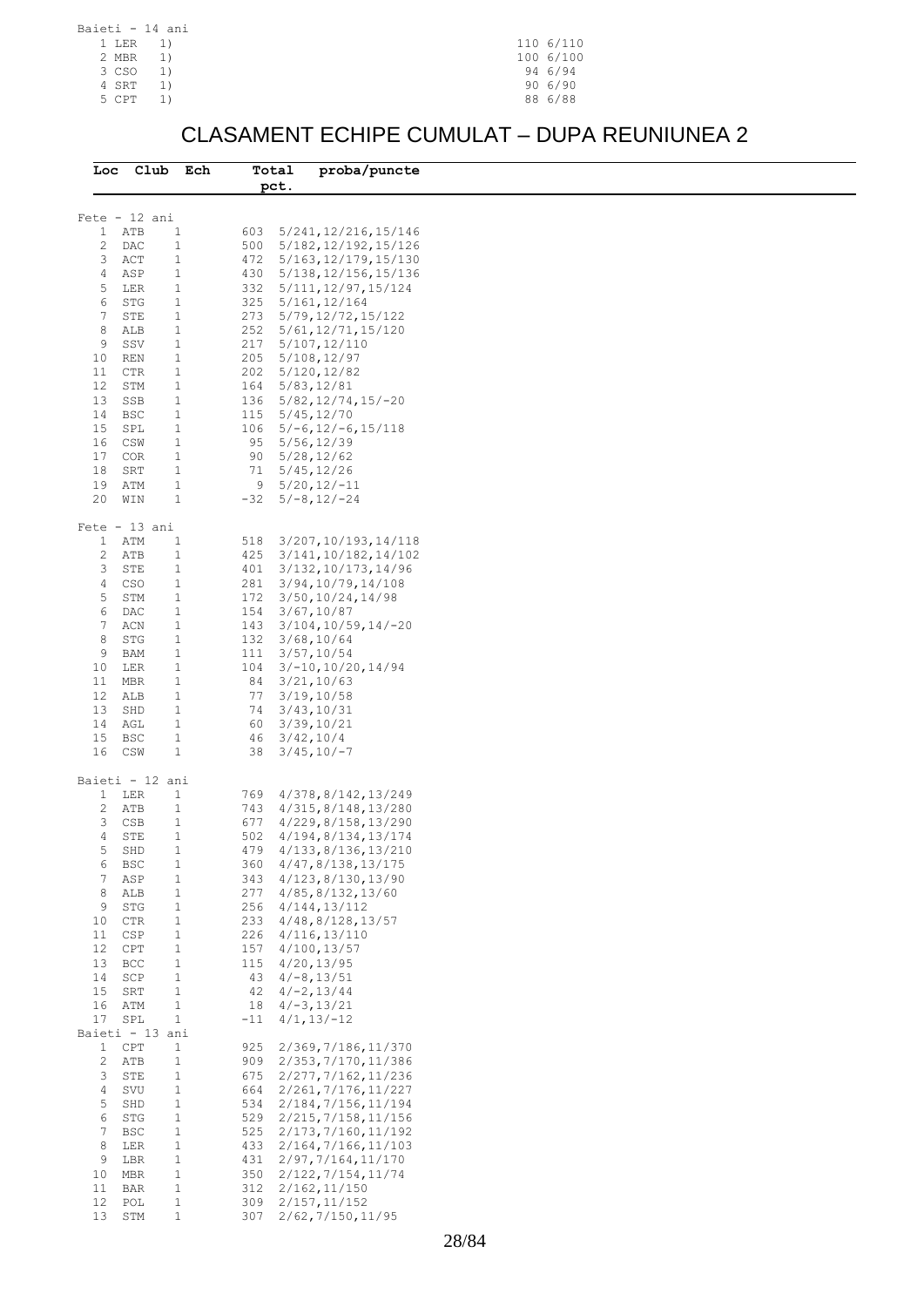| 14              | MAR              | 1            | 258 | 2/128, 11/130       |
|-----------------|------------------|--------------|-----|---------------------|
| 15              | CTR              | 1            | 257 | 2/48, 7/152, 11/57  |
| 16              | ATM              | 1            | 233 | 2/100, 11/133       |
| 17              | CSW              | 1            | 218 | 2/124, 11/94        |
| 18              | SCP              | 1            | 195 | 2/114, 11/81        |
| 19              | SPL              | $\mathbf{1}$ | 117 | 2/53, 11/64         |
| 20              | AGL              | $\mathbf{1}$ | 102 | 2/76, 11/26         |
| 21              | ALB              | 1            |     | 81 11/81            |
| 22              | BAM              | $\mathbf{1}$ | 63  | 2/27, 11/36         |
|                 |                  |              |     |                     |
| Baieti - 14 ani |                  |              |     |                     |
| 1               | LER              | 1            | 390 | 1/139, 6/110, 9/141 |
| $\mathbf{2}$    | CSO <sub>2</sub> | $\mathbf{1}$ | 365 | 1/130, 6/94, 9/141  |
| 3               | MBR              | $\mathbf 1$  | 287 | 1/65, 6/100, 9/122  |
| 4               | SRT              | $\mathbf{1}$ | 193 | 1/74, 6/90, 9/29    |
| 5               | CPT              | $\mathbf{1}$ | 190 | 1/65, 6/88, 9/37    |
| 6               | STE              | $\mathbf{1}$ | 121 | 1/67, 9/54          |
| $7\phantom{.}$  | SHD              | $\mathbf 1$  | 112 | 1/47, 9/65          |
| 8               | SPL              | $\mathbf{1}$ | 91  | 1/48, 9/43          |
| 9               | PCT              | $\mathbf{1}$ | 88  | 1/36, 9/52          |
| 10              | DAC              | $\mathbf{1}$ | 69  | 1/33,9/36           |
| 11              | LPT              | $\mathbf{1}$ | 62  | 1/29, 9/33          |
| 12 <sup>7</sup> | ATB              | $\mathbf{1}$ | 35  | 1/25, 9/10          |
| 13              | <b>BSC</b>       | $\mathbf{1}$ | 6   | 1/6                 |

### CLASAMENT GENERAL ECHIPE DUPA REUNIUNEA 2

| Loc            | Club Ech   |              | Total<br>gen.<br>pct. | Total<br>pct.<br>fete | Total<br>pct.<br>baieti | F12            | F13            | <b>B12</b>  | <b>B13</b>     | <b>B14</b>     |
|----------------|------------|--------------|-----------------------|-----------------------|-------------------------|----------------|----------------|-------------|----------------|----------------|
| $\mathbf{1}$   | ATB        | $\,1$        | 38                    | 20                    | 18                      | 11             | 9              | 9           | 9              | $\Omega$       |
| $\overline{c}$ | LER        | $\mathbf 1$  | 32                    | 7                     | 25                      | 6              | 1              | 11          | 3              | 11             |
| 3              | STE        | $\mathbf 1$  | 32                    | 12                    | 20                      | 4              | 8              | 7           | 8              | 5              |
| 4              | CPT        | $1\,$        | 17                    | $\circ$               | 17                      | 0              | 0              | 0           | 11             | 6              |
| 5              | CSO        | $\mathbf{1}$ | 16                    | 7                     | 9                       | 0              | 7              | 0           | $\mathbf{0}$   | 9              |
| 6              | SHD        | $\mathbf{1}$ | 16                    | 0                     | 16                      | 0              | 0              | 6           | 6              | 4              |
| 7              | DAC        | $\mathbf{1}$ | 15                    | 14                    | 1                       | 9              | 5              | 0           | 0              | 1              |
| 8              | <b>STG</b> | $\mathbf{1}$ | 15                    | 8                     | 7                       | 5              | 3              | 2           | 5              | $\Omega$       |
| 9              | ASP        | $\mathbf{1}$ | 11                    | 7                     | 4                       | 7              | 0              | 4           | $\Omega$       | $\Omega$       |
| 10             | ATM        | $1\,$        | 11                    | 11                    | $\Omega$                | 0              | 11             | 0           | 0              | $\Omega$       |
| 11             | <b>MBR</b> | $\mathbf{1}$ | 9                     | $\circ$               | 9                       | $\circ$        | $\mathbb O$    | $\circ$     | 1              | 8              |
| 12             | <b>BSC</b> | $\mathbf{1}$ | 9                     | $\circ$               | 9                       | $\circ$        | 0              | 5           | 4              | 0              |
| 13             | ACT        | $1\,$        | 8                     | 8                     | 0                       | 8              | 0              | 0           | $\circ$        | 0              |
| 14             | CSB        | $\mathbf{1}$ | 8                     | 0                     | 8                       | $\circ$        | 0              | 8           | $\Omega$       | $\Omega$       |
| 15             | SVU        | $\mathbf{1}$ | 7                     | 0                     | 7                       | $\circ$        | 0              | $\Omega$    | 7              | $\Omega$       |
| 16             | SRT        | $1\,$        | 7                     | 0                     | 7                       | 0              | 0              | 0           | 0              | 7              |
| 17             | ALB        | $\mathbf{1}$ | 6                     | 3                     | 3                       | 3              | 0              | 3           | 0              | 0              |
| 18             | STM        | $\mathbf{1}$ | 6                     | 6                     | 0                       | 0              | 6              | 0           | 0              | 0              |
| 19             | ACN        | $\mathbf 1$  | 4                     | 4                     | 0                       | $\mathbf 0$    | 4              | 0           | 0              | 0              |
| 20             | SPL        | $1\,$        | 3                     | 0                     | 3                       | 0              | 0              | 0           | 0              | 3              |
| 21             | SSV        | $\mathbf{1}$ | $\overline{c}$        | $\overline{c}$        | 0                       | $\overline{c}$ | 0              | 0           | $\mathbf{0}$   | 0              |
| 22             | <b>BAM</b> | $1\,$        | $\overline{c}$        | $\overline{c}$        | 0                       | $\mathbb O$    | $\overline{c}$ | 0           | 0              | 0              |
| 23             | LBR        | $\mathbf{1}$ | $\overline{c}$        | 0                     | 2                       | $\mathbf 0$    | 0              | 0           | $\overline{c}$ | 0              |
| 24             | PCT        | $\mathbf{1}$ | $\overline{c}$        | 0                     | 2                       | 0              | 0              | 0           | $\mathbf 0$    | $\overline{c}$ |
| 25             | <b>REN</b> | $\mathbf{1}$ | $\mathbf{1}$          | 1                     | $\Omega$                | $\mathbf{1}$   | 0              | 0           | 0              | 0              |
| 26             | <b>CTR</b> | $\mathbf{1}$ | $\mathbf{1}$          | 0                     | 1                       | 0              | 0              | 1           | 0              | 0              |
| 27             | CSP        | $\mathbf{1}$ | 0                     | 0                     | 0                       | 0              | 0              | $\mathbf 0$ | $\mathbf 0$    | 0              |
| 28             | <b>BAR</b> | $\mathbf 1$  | $\Omega$              | 0                     | 0                       | 0              | 0              | 0           | 0              | $\Omega$       |
| 29             | LPT        | $1\,$        | 0                     | 0                     | 0                       | $\mathbf 0$    | 0              | 0           | $\mathbf 0$    | $\Omega$       |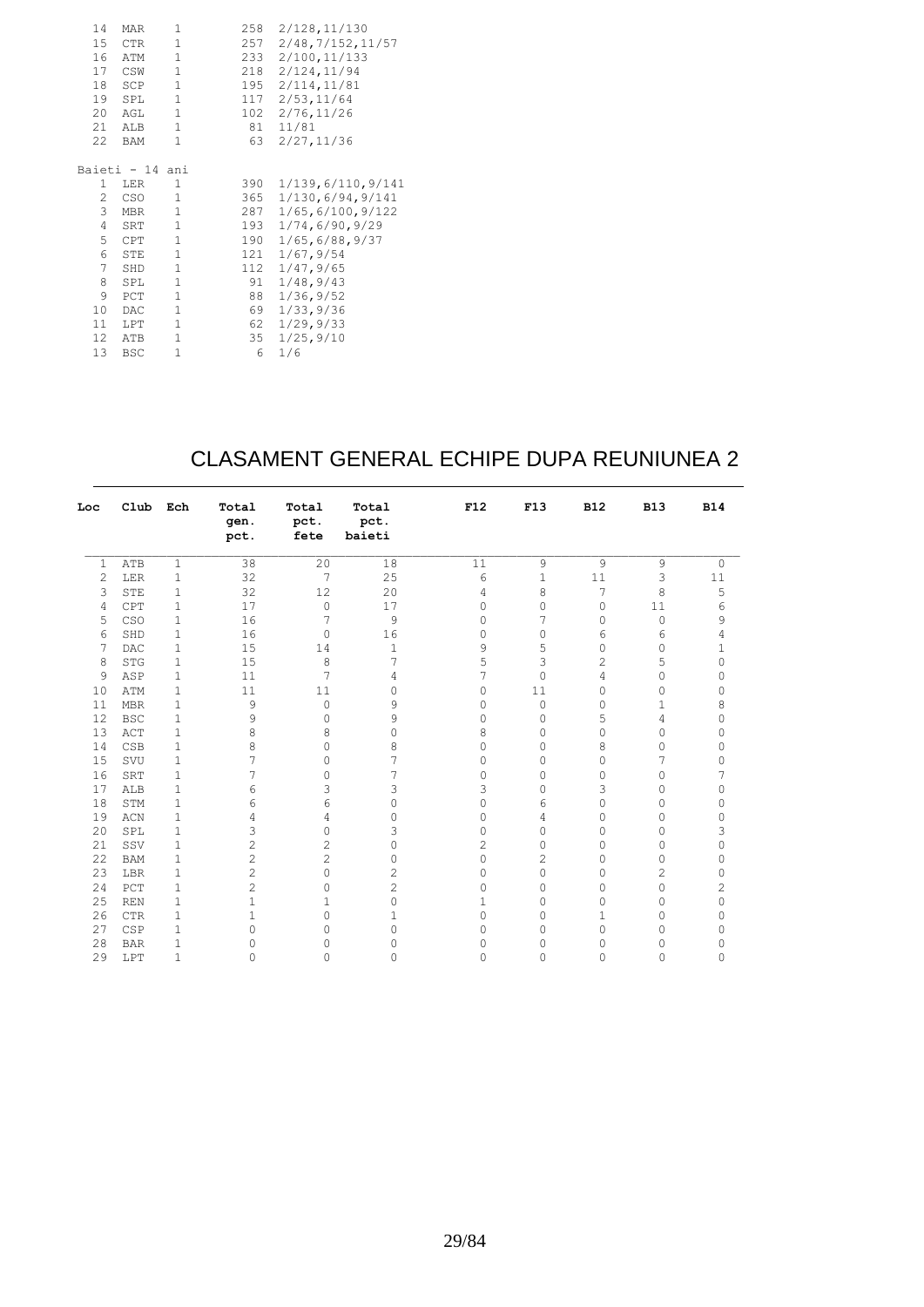# CAMPIONATUL NATIONAL DE POLIATLON CADETI 12-14 ani PITESTI \* 14.12.2017 - 17.12.2017 \* Bazin: 50m 8 culoare

LISTA DE START

### Reuniunea: 3 15.12.2017 Ora 17:00

|                  |                |                   | Ser. Cul. Loc Nume si prenume     |       | Cod      | An                            | Club                  | Rezultat Puncte |
|------------------|----------------|-------------------|-----------------------------------|-------|----------|-------------------------------|-----------------------|-----------------|
|                  |                |                   | Stafeta(Sch.1,Sch.2,Sch.3,Sch.4)  |       |          |                               |                       |                 |
| Id.:             | 16             |                   | 200 m mixt masc. 13 ani<br>Proba: |       |          |                               |                       |                 |
| 14               | 4              |                   | 1 POPOVICI DAVID                  | 13322 | 2004     | ATB                           | 02:17:12              | 93              |
|                  |                | NOU R.N. 13 ANI   | V.R. MESZAROS BALAZS              | H2O   | 02:17:88 |                               | 16.12.2016<br>PITESTI |                 |
| 14               | 5              | $2^{\circ}$       | GHEORGHE LUCAS IOAN               | 13424 | 2004     | LER                           | 02:18:67              | 88              |
| 14               | 3              |                   | 3 IACOB MIHAI                     | 13244 | 2004     | $\mathtt{CPT}$                | 02:20:77              | 85              |
| 14               | 1              |                   | 4 ICHIM LUCA STEFAN               | 12855 | 2004     | <b>BAR</b>                    | 02:22:56              | 83              |
| 14               | 8              |                   | 5 LAPADAT CRISTIAN                | 13326 | 2004     | ATB                           | 02:25:40              | 82              |
| 14               | $\mathbf{2}$   |                   | 6 DASCALESCU MIHNEA DUMITRU       | 12330 | 2004     | POL                           | 02:25:71              | 81              |
| 14               | 6              |                   | 7 CIRCIUMARESCU DAVID STEFA       | 11301 | 2004     | $\mathtt{CPT}$                | 02:25:75              | 80              |
| 13               | 5              |                   | 8 MAGDA TEODOR STEFAN             | 13951 | 2004     | $_{\rm CTR}$                  | 02:27:24              | 79              |
| 13               | 6              |                   | 9 NICOLA MADALIN IONUT            | 13323 | 2004     | $_{\rm{ATB}}$                 | 02:27:62              | 78              |
| 13               | 8              | 10                | ANGHEL DARIUS COSTIN              | 13319 | 2004     | $_{\rm BSC}$                  | 02:27:92              | 77              |
| 13               | 4              | 11                | MOSCALIUC CALIN GEORGE            | 13583 | 2004     | $\operatorname{SVU}$          | 02:28:26              | 76              |
| 11               | 6              | $12 \overline{ }$ | TURTA ANDREI                      | 12686 | 2004     | ${\tt STE}$                   | 02:28:38              | 75              |
| 14               | 7              | 13                | VEISS MARIUS GABI                 | 13704 | 2004     | $\mathtt{POL}$                | 02:28:59              | 74              |
| 13               | $\mathbf{1}$   | 14                | COSTACHE BOBESCU IOAN             | 13689 | 2004     | BAR                           | 02:29:00              | 73              |
| 12               | 5              |                   | 15 GUINEA ALEXANDRU IONUT         | 11289 | 2004     | CPT                           | 02:29:14              | 72              |
| 13               | 7              |                   | 16 GHILE DRAGOS                   | 13264 | 2004     | STE                           | 02:29:64              | 71              |
| 12               | 4              | 17                | CRISAN DAVID                      | 13191 | 2004     | MAR                           | 02:30:45              | 70              |
| 12               | 1              |                   | 18 DEACONU DENNIS DANIEL          | 13246 | 2004     | CPT                           | 02:30:74              | 69              |
| 11               | 5              |                   | 19 FARAGAU BOGDAN                 | 13499 | 2004     | CSW                           | 02:30:81              | 68              |
| 12               | $\mathbf{2}$   |                   | 20 BORANGEL EMANUEL GEORGE        | 13140 | 2004     | LER                           | 02:31:02              | 67              |
| 13               | $\mathbf{2}$   |                   | 21 ROSU PATRICK CRISTIAN          | 11362 | 2004     | ${\tt STE}$                   | 02:31:17              | 66              |
| 12               | 7              |                   | 22 PICUI ANDREI JULIAN            | 11549 | 2004     | CPT                           | 02:31:58              | 65              |
| 10               | $\mathbf{2}$   |                   | 23 DUMITRESCU CATALIN IONUT       | 13180 | 2004     | ${\tt STE}$                   | 02:33:70              | 64              |
| 11               | $\mathbf{1}$   |                   | 24 GHIONU DENIS ANDREI            | 13460 | 2004     | MBR                           | 02:33:83              | 63              |
| 12               | 6              | 25                | SOCOLIUC IOAN MARIAN              | 13582 | 2004     | $\operatorname{SVU}$          | 02:34:68              | 62              |
| $7\phantom{.0}$  | $\overline{4}$ |                   | 26 ONEA TIBERIU ALEXANDRU         | 15389 | 2004     | SHD                           | 02:34:86              | 61              |
| 12               | 8              | 27                | PETRACHE DARIUS CATALIN           | 13321 | 2004     | ATB                           | 02:35:05              | 60              |
| 9                | 7              |                   | 28 GHERGHEL VLAD CRISTIAN         | 13431 | 2004     | $_{\rm{ATB}}$                 | 02:35:24              | 59              |
| 6                | 4              |                   | 29 MIHALOIANIS ALEXIS             | 13281 | 2004     | $_{\rm SHD}$                  | 02:35:43              | 58              |
| 11               | 4              | 30                | SATNOIANU ANDREI                  | 15130 | 2004     | $_{\rm LBR}$                  | 02:35:48              | 57              |
| 11               | 3              | 31                | ANDREICA DENIS                    | 13501 | 2004     | $\mathbb{CSW}$                | 02:35:57              | 56              |
| 10               | $\,8\,$        | 32                | VODA VICTOR                       | 13199 | 2004     | $_{\mathrm{STG}}$             | 02:35:59              | 55              |
| 11               | 7              | 33                | GERGELY FERENC                    | 13122 | 2004     | $\operatorname{\mathsf{STG}}$ | 02:35:96              | 54              |
| 8                | $\,8\,$        |                   | 34 CHELEMEN BOGDAN                | 13286 | 2004     | $_{\rm SHD}$                  | 02:35:97              | 53              |
| 11               | 8              | 35                | GIURAN DRAGOS                     | 13719 | 2004     | $\ensuremath{\mathsf{MSB}}$   | 02:36:11              | 52              |
| 10               | 3              | 36                | FEIER SEBASTIAN IOAN              | 13198 | 2004     | $_{\mathrm{STG}}$             | 02:36:51              | 51              |
| 10               | 4              | 37                | COSTACHE SEBASTIAN C-TIN          | 13952 | 2004     | $_{\rm CTR}$                  | 02:36:94              | 50              |
| $\mathsf 9$      | $\mathbf{2}$   | 38                | FOTCIUC TEODOR                    | 13755 | 2004     | $\operatorname{SVU}$          | 02:37:92              | 49              |
| 9                | 4              | 39                | DANCANET EMIL                     | 13649 | 2004     | ATM                           | 02:38:72              | 48              |
| $\boldsymbol{7}$ | $\,8\,$        | 40                | ABIT EMRE                         | 13328 | 2004     | BCC                           | 02:39:06              | 47              |
| 8                | 5              | 41                | ROMAN PAUL                        | 13151 | 2004     | H2O                           | 02:39:30              | 46              |
| 10               | 7              | 42                | CODREAN DACIAN CRISTIAN           | 13184 | 2004     | MAR                           | 02:39:51              | 45              |
| 10               | 6              | 43                | ROMAS CODRUT FERNANDO             | 13669 | 2004     | $_{\rm BSC}$                  | 02:39:79              | 44              |
| 9                | 6              | 44                | TENGHER ALEXANDRU                 | 13325 | 2004     | ATB                           | 02:39:86              | 43              |
| 9                | 3              | 45                | CHECICHES BOGDAN ALEX.            | 13639 | 2004     | STM                           | 02:40:07              | 42              |
| 9                | 5              | 46                | HOTEA ANDREI                      | 13209 | 2004     | ATM                           | 02:40:37              | 41              |
| 8                | 2              | 47                | DUMITRASCU ANDREI                 | 14750 | 2004     | SPL                           | 02:41:40              | 40              |
| 6                | 3              | 48                | LUCA MIHAI ALEXANDRU              | 13759 | 2004     | SVU                           | 02:41:45              | 39              |
| 9                | $\mathbf{1}$   | 49                | PADURARIU MIHAI DENIS             | 13510 | 2004     | SCB                           | 02:41:50              | 38              |
| 8                | 1              | 50                | MUCEA POPOACA MARIAN              | 13468 | 2004     | LBR                           | 02:41:60              | 37              |
| 7                | 5              | 51                | LUNGU ANDREI                      | 13775 | 2004     | <b>BSC</b>                    | 02:41:89              | 36              |
| 8                | 4              | 52                | MIU EDUARD ANDREI                 | 13802 | 2004     | LPT                           | 02:42:10              | 35              |
| 8                | 7              | 53                | STOIAN ANTONIO STEFAN             | 11295 | 2004     | WIN                           | 02:42:50              | 34              |
| 6                | 2              | 54                | HODINA RAZVAN                     | 13515 | 2004     | AGL                           | 02:43:27              | 33              |
| 10               | 5              | 55                | CHIRA SERGIU FLORIN               | 13766 | 2004     | BAM                           | 02:43:54              | 32              |
| 7                | 2              | 56                | ROMAN DAVID NICOLAE               | 14182 | 2004     | ALB                           | 02:43:72              | 31              |
| $\mathbf{2}$     | 5              | 57                | DAMIAN ION SORIN                  | 13470 | 2004     | LBR                           | 02:44:85              | 30              |
| 6                | 5              | 58                | BUNGARDEAN RAZVAN ANDREI          | 13287 | 2004     | SHD                           | 02:45:10              | 29              |
|                  | 2              |                   |                                   |       |          |                               |                       | 28              |
| 11               |                | 59                | STOIAN ALEXANDRU IONUT            | 13462 | 2004     | MBR                           | 02:45:12              |                 |
| 8                | 6              | 60                | ULEIA STEFAN OVIDIU               | 13346 | 2004     | CPI                           | 02:45:13              | 27              |
| 6                | 7              | 61                | BALU VICTOR ANDREI                | 13647 | 2004     | STM                           | 02:45:20              | 26              |
| 5                | 2              | 62                | NANULESCU ALEXANDRU NICHI         | 13774 | 2004     | <b>BSC</b>                    | 02:45:44              | 25              |
| 5                | 6              | 63.               | BUNGARDEAN RAUL DUMITRU           | 13288 | 2004     | SHD                           | 02:46:41              | 24              |
| 3                | 1              | 64                | PEPTANARU STEFAN COSMIN           | 13469 | 2004     | LBR                           | 02:46:58              | 23              |
|                  |                |                   | 65 MADARAS IOSIF DOMINIC          | 13302 | 2004     | SSB                           | 02:46:82              | 22              |
| 5<br>7           | 4<br>3         | 66                | BAJENARU ANDREI DANIEL            | 13434 | 2004     | LER                           | 02:47:09              | 21              |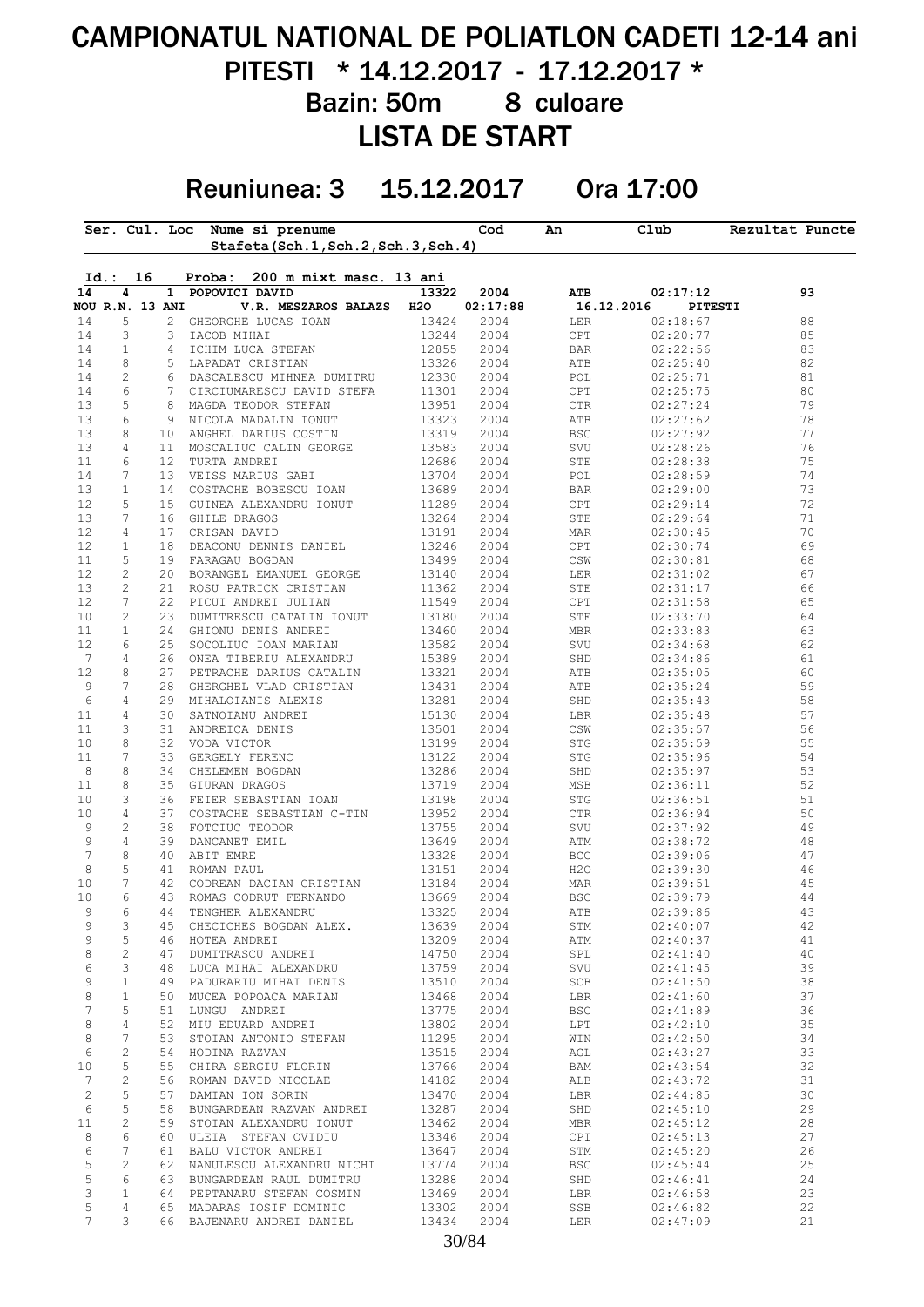| 8              | 3               | 66              | SANDU CLAUDIU ANDREI              | 13203 | 2004 | SS1            | 02:47:09  | 21              |
|----------------|-----------------|-----------------|-----------------------------------|-------|------|----------------|-----------|-----------------|
| $\overline{4}$ | 7               | 68              | BUNEA STEFAN IOAN                 | 13472 | 2004 | LBR            | 02:47:62  | 19              |
|                |                 |                 |                                   |       |      |                |           |                 |
| 3              | $\mathbf{2}$    |                 | 69 PODEANU ANDREI STEFAN          | 13384 | 2004 | SPL            | 02:48:24  | 18              |
| $\overline{4}$ | 3               | 70              | MAZILU ALEX. STEFAN               | 13517 | 2004 | MBR            | 02:48:27  | 17              |
| 5              | 7               | 71              | MATIES STEFAN                     | 14181 | 2004 | ALB            | 02:48:35  | 16              |
|                |                 |                 |                                   |       |      |                |           |                 |
| 3              | 5               | 72              | ELEFTERIU ALBU OCTAVIAN           | 13516 | 2004 | AGL            | 02:48:38  | 15              |
| 6              | 6               | 73              | PARASCHIV RARES                   | 13481 | 2004 | SCP            | 02:48:48  | 14              |
| 6              | 1               | 74              | BARABAS ERIK KRISZTIAN            | 13197 | 2004 | STG            | 02:48:84  | 13              |
|                |                 |                 |                                   |       |      |                |           |                 |
| 9              | 8               | 75              | HARSULESCU MIHAI                  | 13318 | 2004 | ATB            | 02:49:00  | 12              |
| $\mathbf{1}$   | 8               | 76              | ANDRONE VLAD ANTONIO              | 15649 | 2004 | ATM            | 02:49:14  | 11              |
| 5              | 5               | 77              | BERTEA ALIN DAN                   | 13650 | 2004 | STM            | 02:49:71  | 10              |
|                |                 |                 |                                   |       |      |                |           |                 |
| 2              | 3               | 78              | GEORGESCU MIHAI                   | 13248 | 2004 | CPT            | 02:50:20  | 9               |
| $\overline{4}$ | 6               | 79              | FARCAS ANDREI ILIE                | 14514 | 2004 | MSB            | 02:50:33  | $\,8\,$         |
| 5              | 8               | 80              | PAN IONUT CATALIN                 | 12405 | 2004 | CPT            | 02:51:29  | $7\phantom{.0}$ |
| 6              | 8               | 81              | GABOR ROLAND CRISTIAN             | 14075 | 2004 | STG            | 02:51:55  | $\sqrt{6}$      |
|                |                 |                 |                                   |       |      |                |           |                 |
| 7              | 7               | 82              | IOSIPESCU CHIOSEAUA VLAD          | 13832 | 2004 | <b>BSC</b>     | 02:51:63  | $\mathsf S$     |
| $\overline{4}$ | 5               | 83              | STOICA EMANOIL MARIO              | 12492 | 2004 | CPT            | 02:52:56  | $\sqrt{4}$      |
| $\overline{4}$ | 4               | 84              | LUPUSOARA MATEI                   | 15504 | 2004 | SGL            | 02:52:95  |                 |
| 3              | 8               | 85              | PASCA CLAUDIU MIHAI               | 13283 | 2004 | SHD            | 02:53:55  | $\frac{3}{2}$   |
|                |                 |                 |                                   |       |      |                |           |                 |
| $\overline{4}$ | $\mathbf{1}$    | 86              | PASCA GABRIEL NICOLAE             | 13282 | 2004 | SHD            | 02:53:74  | $\mathbf 1$     |
| 7              | $\mathbf{1}$    | 87              | NEAGU ANDREI DANIEL               | 14368 | 2004 | MBR            | 02:53:86  | $-1$            |
| 5              | $\mathbf{1}$    | 88              | STAN HORIA                        | 13375 | 2004 | SPL            | 02:55:42  | $-2$            |
| $\overline{4}$ | 8               | 89              |                                   |       |      |                |           | $-3$            |
|                |                 |                 | FORTU EDUARD ANDREI               | 13513 | 2004 | AGL            | 02:55:86  |                 |
| $\mathbf{1}$   | 4               | 90              | ANCERENCU IANIS FLORIN            | 13697 | 2004 | SGL            | 02:56:15  | $-4$            |
| $\mathbf{1}$   | 7               | 91              | MICLEA CARLOS VICENTO             | 15012 | 2004 | ALB            | 02:56:26  | $-5$            |
| 3              | 3               | 92              | GHELBEREU EDUARD GABRIEL          | 13923 | 2004 | ASP            | 02:56:41  | $-6$            |
|                |                 |                 |                                   |       |      |                |           |                 |
| 3              | 7               | 93              | GHEORGHE DAVIAN                   | 13672 | 2004 | CMB            | 02:56:79  | $-7$            |
| $\overline{4}$ | $\mathbf{2}$    | 93              | CIBOTARU MIHAIL VLAD              | 13756 | 2004 | SVU            | 02:56:79  | $-7$            |
| 3              | $\overline{4}$  | 95              | ZAPOROJAN ALEX ANTONIO            | 13425 | 2004 | LER            | 02:56:98  | $-9$            |
|                |                 |                 |                                   |       |      |                |           |                 |
| $\mathbf{2}$   | 6               | 96              | BRATU DAVID ANDREI                | 13743 | 2004 | LER            | 02:57:55  | $-10$           |
| $\overline{c}$ | 4               | 97              | PREDA COSMIN GABRIEL              | 13531 | 2004 | SRT            | 02:57:73  | $-11$           |
| $\mathbf{1}$   | 5               | 98              | NEACSU FLORIN CRISTIAN            | 16372 | 2004 | CTR            | 02:58:42  | $-12$           |
|                |                 |                 |                                   |       |      |                |           |                 |
| 2              | 2               | 99              | MILOS ROBERT CRISTIAN             | 13461 | 2004 | MBR            | 02:58:62  | $-13$           |
| $\overline{c}$ | $\mathbf{1}$    | 100             | VISAN IONUT EDUARD                | 13169 | 2004 | TSP            | 02:58:95  | $-14$           |
| 5              | 3               | 101             | CADAR ANDREI ALEX.                | 13261 | 2004 | BAM            | 02:59:20  | $-15$           |
|                |                 |                 |                                   |       |      |                |           |                 |
| $\mathbf{1}$   | $\mathbf{1}$    | 102             | SARBULESCU MATEI GABRIEL          | 13298 | 2004 | LER            | 02:59:50  | $-16$           |
| $\mathbf{1}$   | 3               | 103             | MESTER ALEX. VALENTIN             | 13637 | 2004 | STM            | 02:59:96  | $-17$           |
| $\overline{c}$ | 8               | 104             | COADA COSMIN THEODOR              | 13950 | 2004 | $_{\rm CTR}$   | 03:06:28  | $-18$           |
| $\mathbf{1}$   | 6               | 105             | BUTUC ANDREI MARIUS               | 13097 | 2004 | LER            | Descalif. | $-10$           |
|                |                 |                 |                                   |       |      |                |           |                 |
| $\mathbf{1}$   | $\overline{c}$  | 105             | ZAHARIA MARIAN VALENTIN           | 13247 | 2004 | CPT            | Descalif. | $-10$           |
| $\overline{c}$ | 7               | 106             | GATE MIHNEA CRISTIAN              | 13427 | 2004 | LER            | Descalif. | $-10$           |
| 12             | 3               | 107             | GATE ALEXANDRU ROBERT             | 13435 | 2004 | LER.           | Descalif. | $-10$           |
| 13             | 3               | 108             | ROTARU COSMIN                     | 12852 | 2004 | SCP            | Descalif. | $-10$           |
|                |                 |                 |                                   |       |      |                |           |                 |
|                |                 |                 |                                   |       |      |                |           |                 |
|                |                 |                 |                                   |       |      |                |           |                 |
|                |                 |                 |                                   |       |      |                |           |                 |
| Id.:           |                 | 17              | Proba: 200 m mixt fem. 13 ani     |       |      |                |           |                 |
| 9              | 4               | 1               | NAIDIN ALEXANDRA PATRICIA         | 13315 | 2004 | ATB            | 02:29:28  | 59              |
| 9              | 5               | 2               | IOANA DARIA MARIA                 | 13316 | 2004 | ATB            | 02:32:58  | 54              |
|                |                 |                 |                                   |       |      |                |           |                 |
| 9              | 2               | 3               | ILIE BIANCA MARIA                 | 13311 | 2004 | ATB            | 02:33:16  | 51              |
| 9              | $7\phantom{.0}$ | 4               | CEACA MOCAN DIANA STEF.           | 13706 | 2004 | ACN            | 02:36:32  | 49              |
| 9              | 8               | 5.              | DICULESCU IULIA ALEXANDRA         | 13068 | 2004 | $\mathtt{DAC}$ | 02:37:35  | 48              |
|                | 7               | 6               |                                   |       |      |                |           |                 |
| 8              |                 |                 | STEFURA ANA-MARIA ALEXAND         | 13798 | 2004 | DEL            | 02:39:28  | 47              |
| 9              | $\mathbf{1}$    | 7               | AHMAD SAMIRA ALEXANDRA            | 13210 | 2004 | ATM            | 02:39:80  | 46              |
| 9              | 6               | 8               | TILA VANESSA MARIA                | 11864 | 2004 | WIN            | 02:39:92  | 45              |
| 8              | $\overline{c}$  | 9               | IVAN SARA NATALIE                 | 14334 | 2004 | SS7            | 02:39:97  | 44              |
|                |                 |                 |                                   |       |      |                |           |                 |
| $\mathbf{1}$   | 3               |                 | 10 VISAN NICOLE                   | 15650 | 2004 | ATM            | 02:39:99  | 43              |
| 9              | 3               | 11              | POPA LEONA                        | 13256 | 2004 | BAM            | 02:40:43  | 42              |
| 7              | 3               | 12 <sup>7</sup> |                                   | 13207 | 2004 | ATM            | 02:40:52  | 41              |
| 8              | $\overline{4}$  | 13              | ORZA EMILIA MARIA<br>MARTON JANKA | 13680 | 2004 | STG            | 02:40:70  | 40              |
|                |                 |                 |                                   |       |      |                |           |                 |
| 8              | 5               | 14              | CRISAN DENISA                     | 14727 | 2004 | ALB            | 02:41:49  | 39              |
| 8              | 3               | 15              | HARABAGIU IOANA                   | 13521 | 2004 | MBR            | 02:41:82  | 38              |
| 7              | 7               |                 | 16 RADU MARIA GEORGIANA           | 13703 | 2004 | ACN            | 02:41:91  | 37              |
| 6              | 6               | 17              | RADU NOEMI MARIA                  | 13252 | 2004 | BAM            | 02:42:41  | 36              |
|                |                 |                 |                                   |       |      |                |           |                 |
| 8              | 8               | 18              | CONSTANTIN DIANA                  | 13400 | 2004 | STE            | 02:43:33  | 35              |
| 7              | $\mathbf{1}$    | 19              | HORGA IOANA AMELIA                | 13153 | 2004 | STG            | 02:43:51  | 34              |
| 7              | 6               | 20              | COMAN CORINA IOANA                | 13263 | 2004 | STE            | 02:43:85  | 33              |
|                |                 | 21              |                                   |       |      |                |           |                 |
| 6              | 5               |                 | CRISTOCEA IOANA ATENA             | 13345 | 2004 | PCT            | 02:44:58  | 32              |
| 7              | 8               | 22              | TRANDAFIR IRIS ELENA              | 13712 | 2004 | CSO            | 02:44:64  | 31              |
| 7              | 5               | 23              | OLTEANU ALEXIA IOANA              | 13314 | 2004 | ATB            | 02:44:74  | 30              |
| 6              | 3               | 24              | HAULICA ANCA ELENA                | 13290 | 2004 | SHD            | 02:44:82  | 29              |
|                |                 |                 |                                   |       |      |                |           |                 |
| 6              | 8               | 25              | TRUSCA CARINA MARIA               | 13644 | 2004 | STM            | 02:45:38  | 28              |
| 8              | 6               | 26              | POPESCU ANDREEA IOANA             | 13190 | 2004 | MAR            | 02:45:48  | 27              |
| 6              | $\mathbf{1}$    | 27              | MALUTAN MARA GABRIELA             | 13354 | 2004 | CMB            | 02:45:77  | 26              |
| 5              | $\mathbf{1}$    | 28              | TUDORESCU IOANA                   | 15450 | 2004 | STE            | 02:45:78  | 25              |
|                |                 |                 |                                   |       |      |                |           |                 |
| 5              | $\overline{4}$  | 29              | MINDRUTA BIANCA MARIA             | 13073 | 2004 | DAC            | 02:46:05  | 24              |
| 5              | 3               | 29              | SALAVASTRU ELENA                  | 13519 | 2004 | AGL            | 02:46:05  | 24              |
| 7              | $\mathbf{2}$    | 31              | RAPOLTI ESZTER                    | 13773 | 2004 | ACN            | 02:46:53  | 22              |
| 7              | $\overline{4}$  | 32              | DUMITRESCU CRISTINA               | 13058 | 2004 | STE            | 02:46:89  | 21              |
|                |                 |                 |                                   |       |      |                |           |                 |
| $\mathbf{1}$   | 5               | 33              | MARUSCIAC ANGELA MIHAELA          | 16487 | 2004 | ACN            | 02:47:27  | 20              |
| $\overline{4}$ | $\overline{4}$  | 34              | CONSTANTINESCU SARA MARIA         | 13716 | 2004 | CSO            | 02:47:60  | 19              |
| 8              | $\mathbf{1}$    | 35              | DRAGUSI ALINA MARIA               | 13709 | 2004 | CSO            | 02:47:69  | 18              |
|                |                 | 36              |                                   |       |      |                |           |                 |
| 5              | 6               |                 | IACOB DIANA MARIA                 | 13485 | 2004 | ALB            | 02:49:33  | 17              |
| 6              | $\mathbf{2}$    | 37              | MOTOS LETITIA ANDREEA             | 13208 | 2004 | ATM            | 02:49:35  | 16              |
| 5              | $\mathbf{2}$    | 38              | ALFOLDY BOGLARKA                  | 13726 | 2004 | COR            | 02:49:69  | 15              |
| 5              | 5               | 39              | BACAN KARINA ELENA                | 13797 | 2004 | LPT            | 02:52:31  | 14              |
| 6              | $\overline{4}$  | 40              | SERMAN IOANA ALEXANDRA            | 13432 | 2004 | CSO            | 02:52:43  | 13              |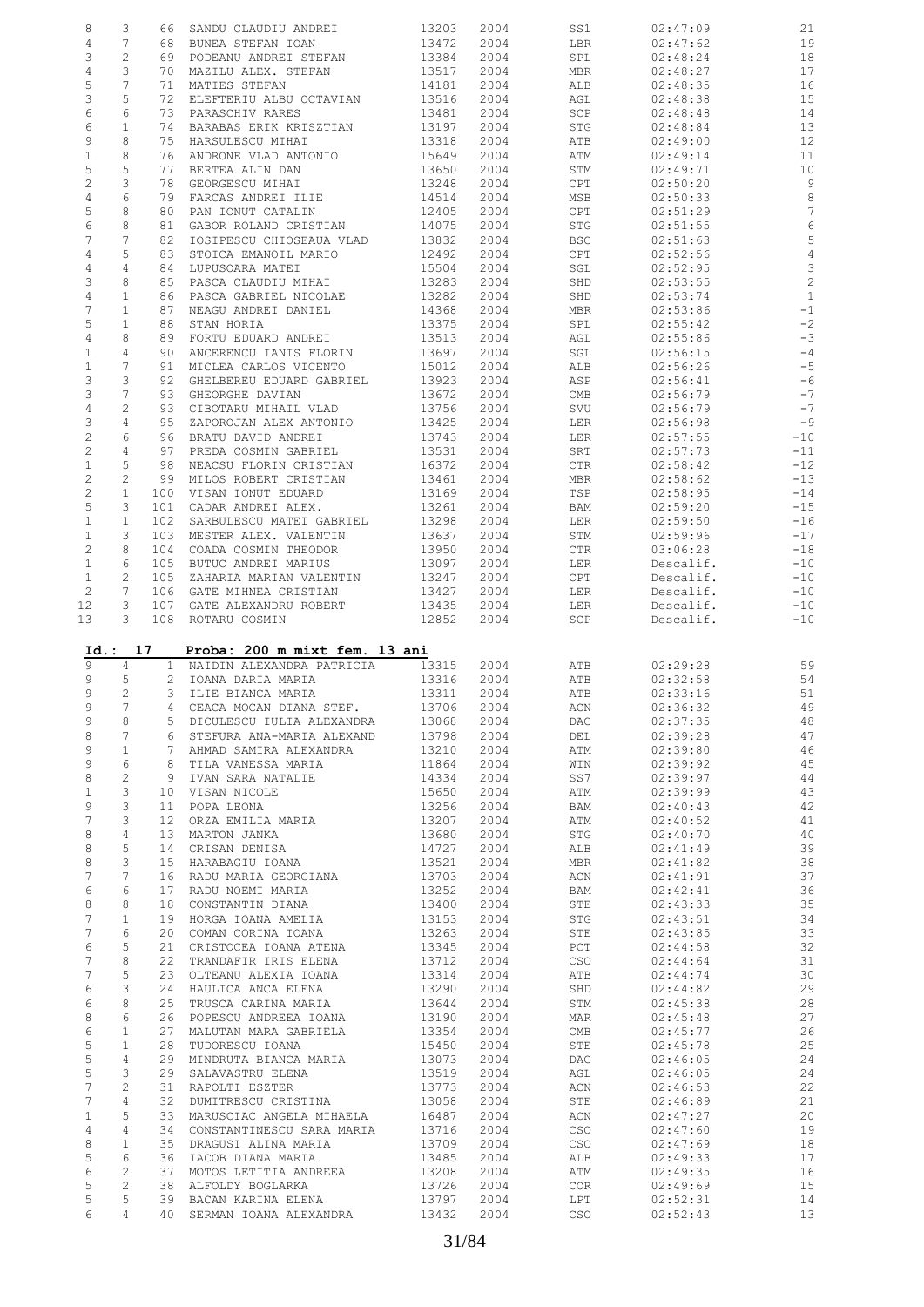| 3               | 5                                | 41              | POP RALUCA FLORINA                             | 13503          | 2004         | $\mathbb{CSW}$ | 02:53:25             | 12                                    |
|-----------------|----------------------------------|-----------------|------------------------------------------------|----------------|--------------|----------------|----------------------|---------------------------------------|
| 6               | 7                                | 42              | CIOBANU CRISTIANA IOANA                        | 13201          | 2004         | STE            | 02:53:58             | 11                                    |
| $\overline{4}$  | 8                                | 43              | NAGY DOROTTYA                                  | 13294          | 2004         | SHD            | 02:54:46             | $10$                                  |
| $\overline{4}$  | 7                                | 44              | PINZARIU TEODORA IOANA                         | 15153          | 2004         | MBR            | 02:55:60             | $\,9$                                 |
| 3               | 3                                | 45              |                                                | 13428          | 2004         | LER            | 02:56:00             | $\,8\,$                               |
|                 |                                  |                 | DUMITRU ANA MARIA BIANCA                       |                |              |                |                      |                                       |
| $\sqrt{4}$      | $\mathbf{1}$                     | 46              | STANICA MARIA                                  | 13714          | 2004         | ASP            | 02:56:69             | $\boldsymbol{7}$                      |
| 3               | 4                                | 47              | ISPAS ANDREEA FLORENTINA                       | 14513          | 2004         | MSB            | 02:57:17             | $\epsilon$                            |
| $\sqrt{4}$      | 6                                | 48              | ILISEI ERICA                                   | 14421          | 2004         | STE            | 02:58:41             | $\mathbb S$                           |
| $\overline{4}$  | $\mathbf{2}$                     | 49              | TARABEGA ANCA MARIA                            | 13312          | 2004         | <b>BSC</b>     | 02:59:91             | $\sqrt{4}$                            |
| 3               | $\epsilon$                       | 50              | BORUSTEANU ANDREEA                             | 13648          | 2004         | STM            | 03:01:82             |                                       |
| $\overline{c}$  | 3                                | 51              |                                                |                | 2004         |                |                      | $\begin{array}{c} 3 \\ 2 \end{array}$ |
|                 |                                  |                 | DAGHIE ANCUTA DARIA                            | 15502          |              | SGL            | 03:01:90             |                                       |
| $\overline{c}$  | 6                                | 52              | EFREM ISABELA ARIANA                           | 12977          | 2004         | SRT            | 03:02:28             | $\,1\,$                               |
| $\overline{c}$  | 4                                | 53              | TICA DELIA MARIA                               | 14119          | 2004         | CSN            | 03:02:36             | $-1$                                  |
| 3               | $\mathbf{2}$                     | 54              | MATEI GUIMAN ALEXIA MARIA                      | 13734          | 2004         | LER            | 03:03:42             | $-2$                                  |
| $\overline{4}$  | 3                                | 55              | TICIU DIANA MARIA                              | 13645          | 2004         | STM            | 03:04:17             | $-3$                                  |
| 3               | $\overline{7}$                   | 56              | BOCANEALA ELENA                                | 13522          | 2004         | AGL            | 03:05:76             | $-4$                                  |
|                 | 7                                |                 |                                                |                |              |                |                      | $-5$                                  |
| $\overline{c}$  |                                  | 57              | CICEA YASMINE ALYCIA                           | 13291          | 2004         | SHD            | 03:06:67             |                                       |
| $\overline{c}$  | 5                                | 58              | BANESCU BIANCA ALEXANDRA                       | 12026          | 2004         | STE            | 03:07:44             | $-6$                                  |
| 3               | 8                                | 59              | DUMITRESCU ELENA IULIANA                       | 13422          | 2004         | LER            | 03:11:19             | $-7$                                  |
| $\overline{c}$  | $\mathbf{1}$                     | 60              | VLAD DIANA ANDREEA                             | 13742          | 2004         | LER            | 03:16:87             | $-8$                                  |
| $\overline{c}$  | 2                                | 61              | PRUNA ERIKA IOANA                              | 13762          | 2004         | SGL            | 03:16:99             | $-9$                                  |
| $\mathbf{1}$    | 4                                | 62              | CIAUS MIHAELA                                  | 14215          | 2004         | SPL            | 03:20:42             | $-10$                                 |
|                 | 8                                |                 |                                                |                |              |                |                      |                                       |
| $\overline{c}$  |                                  | 63              | DINCA IOANA MADALINA                           | 15062          | 2004         | SSB            | 03:23:82             | $-11$                                 |
| $\overline{4}$  | 5                                | 64              | VINCZE BRIGITTA                                | 13505          | 2004         | CSW            | Scut.med.            | $\overline{0}$                        |
| 3               | $\mathbf{1}$                     | 65              | BESENYEI ANNA MARIA                            | 15561          | 2004         | <b>BSC</b>     | Descalif.            | $-10$                                 |
| 5               | 7                                | 65              | PRECOB CRETU ANISIA                            | 13206          | 2004         | ATM            | Descalif.            | $-10$                                 |
| 5               | 8                                | 66              | CALA IASMINA MARIA                             | 13642          | 2004         | STM            | Descalif.            | $-10$                                 |
|                 |                                  |                 |                                                |                |              |                |                      |                                       |
|                 |                                  |                 |                                                |                |              |                |                      |                                       |
| $Id.$ :         | 18                               |                 | Proba:<br>200 m liber masc. 12 ani             |                |              |                |                      |                                       |
| 12              | 4                                | $\mathbf{1}$    | COZMA STEFAN                                   | 14126          | 2005         | CSB            | 02:07:11             | 79                                    |
| 12              | 3                                | 2               | DINU PATRICK SEBASTIAN                         | 13340          | 2005         | ACT            | 02:10:21             | 74                                    |
| 12              | 5                                | 3               | PANDELE ALEXANDRU EDWARD                       | 14281          | 2005         | ATB            | 02:12:29             | 71                                    |
| 12              | 8                                | $\overline{4}$  | STANCU VLAD STEFAN                             | 13962          | 2005         | ATB            | 02:12:94             | 69                                    |
|                 |                                  |                 |                                                |                |              |                |                      |                                       |
| 12              | 6                                | 5               | STIGNEI DENIS                                  | 14102          | 2005         | <b>BCC</b>     | 02:15:77             | 68                                    |
| 12              | $\mathbf{2}$                     | 6               | RAD LUCAS ANDREI                               | 14256          | 2005         | MAR            | 02:16:96             | 67                                    |
| 10              | $\mathbf{1}$                     | $7\phantom{.0}$ | STOICA ANDREI ALEXANDRU                        | 11834          | 2005         | CPT            | 02:17:20             | 66                                    |
| 11              | $\overline{4}$                   | 8               | NATAPRAZU LUCA MIHAIL                          | 14279          | 2005         | ATB            | 02:17:23             | 65                                    |
| 12              | $\mathbf{1}$                     | 9               | JIANU ADRIAN PETRU                             | 14435          | 2005         | STE            | 02:18:24             | 64                                    |
| 12              | $\overline{7}$                   | 10 <sub>1</sub> | DINDAREANU ALEXANDRU                           | 14842          | 2005         | <b>BSC</b>     | 02:18:31             | 63                                    |
|                 |                                  |                 |                                                |                |              |                |                      |                                       |
| 10              | 6                                | 11              | VASILESCU STEFAN ANDREI                        | 13961          | 2005         | SS1            | 02:18:81             | 62                                    |
| 10              | 5                                | 12 <sup>7</sup> | MELIANU NICOLAE CRISTIAN                       | 14437          | 2005         | STE            | 02:19:08             | 61                                    |
| 9               | 5                                | 13              | COMSA ALEXANDRU IOAN                           | 14166          | 2005         | ALB            | 02:19:74             | 60                                    |
| 9               | 6                                | 14              | BOBOC EMANOEL FLORIN                           | 13853          | 2005         | <b>LER</b>     | 02:20:33             | 59                                    |
| 10              | 3                                | 15              | NAE ADRIAN GABRIEL                             | 13272          | 2005         | DAC            | 02:20:53             | 58                                    |
| 10              | $\overline{c}$                   |                 | 16 PRICOP VLAD ALEXANDRU                       | 13847          | 2005         | LER            | 02:20:70             | 57                                    |
|                 |                                  |                 |                                                |                |              |                |                      |                                       |
| $7\phantom{.0}$ | $\mathbf{2}$                     | 17              | BOLDOR ALEXANDRU CRISTIAN                      | 14053          | 2005         | SHD            | 02:20:85             | 56                                    |
| 11              | $\mathbf{2}$                     | 18              | ADAM ROBERT                                    | 14130          | 2005         | CSB            | 02:21:24             | 55                                    |
| 11              | 5                                | 19              | ANDRON TEODOR                                  | 14206          | 2005         | CPI            | 02:21:49             | 54                                    |
| 8               | 5                                | 20              | MURES RARES                                    | 15264          | 2005         | SGH            | 02:22:37             | 53                                    |
| 11              | $\mathbf{1}$                     | 21              | BALANESCU FILIP ANDREI                         | 13935          | 2005         | CSP            | 02:22:48             | 52                                    |
| 7               | 6                                | 22              | HRITCU RARES LUCIAN                            | 14054          | 2005         | SHD            | 02:22:50             | 51                                    |
|                 |                                  |                 |                                                |                |              |                |                      |                                       |
| 10              | 7                                | 23              | BALAITA DRAGOS                                 | 14127          | 2005         | CSB            | 02:23:14             | 50                                    |
| 9               | 3                                | 24              | VOLOSENIUC HUDESCU MATEI                       | 14133          | 2005         | SCP            | 02:23:56             | 49                                    |
| 10              | 4                                | 25              | BUDIACI VLADIMIR STEFAN                        | 13931          | 2005         | CSP            | 02:23:57             |                                       |
| 8               | 4                                | 26              | PASZTOR LASZLO VALENTIN                        |                |              |                |                      | 48                                    |
| 8               |                                  |                 |                                                | 14077          | 2005         | STG            | 02:23:88             | 47                                    |
|                 | 3                                | 27              |                                                | 14104          |              |                |                      |                                       |
|                 |                                  |                 | MIHAI DAVID ANDREI                             |                | 2005         | <b>BSC</b>     | 02:23:90             | 46                                    |
| 9               | $\overline{c}$                   | 28              | PETRE NARCIS ALEXANDRU                         | 13423          | 2005         | LER            | 02:24:12             | 45                                    |
| 11              | 7                                | 29              | ANDRONIC IONUT ADRIAN                          | 13914          | 2005         | ASP            | 02:24:30             | 44                                    |
| 10              | 8                                | 30              | BRINDAU DAVID CRISTIAN                         | 14247          | 2005         | BAM            | 02:24:31             | 43                                    |
| 9               | 7                                | 31              | GYORFI FRANCISC DENIS                          | 14050          | 2005         | SHD            | 02:24:51             | 42                                    |
| 11              | 6                                | 32              | MARINESCU DARIUS ANDREI                        | 12432          | 2005         | <b>BCC</b>     | 02:24:60             | 41                                    |
| 8               | 8                                | 33              | NICULAE ALEXEI                                 | 14270          | 2005         | ATB            | 02:25:16             | 40                                    |
|                 | 4                                | 34              | SERBANESCU STEFAN ANDREI                       |                |              |                |                      |                                       |
| 7               |                                  |                 |                                                | 15142          | 2005         | CTR            | 02:25:32             | 39                                    |
| 9               | $\mathbf{1}$                     | 35              | BUDA ALEXANDRU GABRIEL                         | 14169          | 2005         | ALB            | 02:26:52             | 38                                    |
| 7               | 5                                | 36              | RADU DAVID                                     | 13941          | 2005         | LER            | 02:26:68             | 37                                    |
| 11              | 8                                | 37              | MARES DOMINIQUE GABRIEL                        | 14447          | 2005         | STE            | 02:27:13             | 36                                    |
| 6               | 6                                | 38              | DRAGU FILIP SEBASTIAN                          | 13926          | 2005         | ASP            | 02:27:74             | 35                                    |
| 8               | 6                                | 39              | ARITON ALEXANDRU MARIUS                        | 14367          | 2005         | MBR            | 02:27:91             | 34                                    |
| 4               | 4                                | 40              | GRIGORAS STEFAN CRISTIAN                       | 13849          | 2005         | LER            | 02:28:36             | 33                                    |
|                 | 8                                | 41              |                                                |                |              |                |                      |                                       |
| 9               |                                  |                 | TANASE DANIEL VASILE                           | 15459          | 2005         | STE            | 02:28:89             | 32                                    |
| 7               | 7                                | 42              | LAZAR ANDREI                                   | 14430          | 2005         | STE            | 02:29:28             | 31                                    |
| 8               | $\mathbf{1}$                     | 43              | SIPOS PETER DAVID                              | 14362          | 2005         | ACN            | 02:29:57             | 30                                    |
| 7               | 8                                | 44              | STOICA EMILIAN                                 | 12387          | 2005         | LER            | 02:29:98             | 29                                    |
| 5               | 3                                | 45              | VLASCEANU ANTONIO DANIEL                       | 12959          | 2005         | CAT            | 02:30:38             | 28                                    |
| 8               | 7                                | 45              | DUMITRU MARIO EDUARD                           | 14238          | 2005         | <b>BSC</b>     | 02:30:38             | 28                                    |
|                 |                                  |                 |                                                |                |              |                |                      |                                       |
| $\overline{4}$  | 5                                | 47              | CONSTANTINESCU MIHNEA                          | 14051          | 2005         | SHD            | 02:30:45             | 26                                    |
| 11              | 3                                | 48              | IOAN ALEXANDRU                                 | 14078          | 2005         | STG            | 02:30:56             | 25                                    |
| 6               | $\mathbf{1}$                     | 49              | LAZAR ANDREI REMUS                             | 15662          | 2005         | CTR            | 02:30:57             | 24                                    |
| 6               | 5                                | 50              | RADOI RARES NICOLAE                            | 15079          | 2005         | CTR            | 02:30:88             | 23                                    |
| 5               | 8                                | 51              | MISTIREANU IUSTIN TEODOR                       | 13030          | 2005         | CSB            | 02:30:97             | 22                                    |
| 6               | 3                                | 52              | TUTUIANU SEBASTIAN                             | 13858          | 2005         | LER            | 02:31:79             | 21                                    |
|                 |                                  |                 |                                                |                |              |                |                      |                                       |
| 7               | $\mathbf{1}$                     | 53              | PAL ANDREI ERIC                                | 14128          | 2005         | CSB            | 02:32:06             | 20                                    |
| 6               | 7                                | 54              | BRATULESCU IUSTINIAN                           | 14300          | 2005         | PCT            | 02:32:93             | 19                                    |
| 3<br>6          | $\overline{c}$<br>$\overline{4}$ | 55<br>56        | CRET TUDOR ALEXANDRU<br>PREDA ALEXANDRU FLORIN | 15146<br>13959 | 2005<br>2005 | COR<br>SS1     | 02:33:14<br>02:34:05 | 18<br>17                              |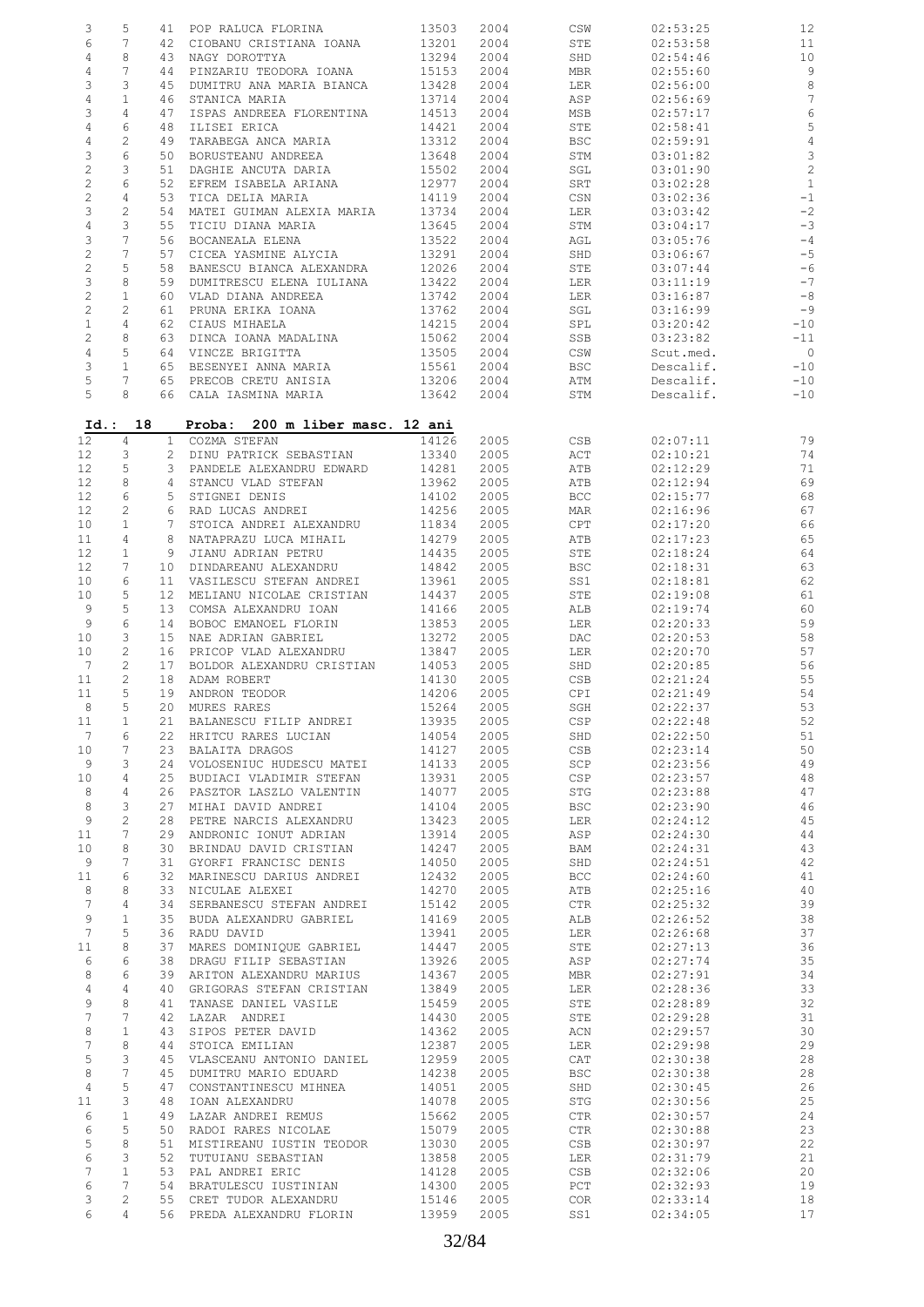|    | 3                                                                                                                  | 4                     | 57              | URSU TUDOR NICOLAE                     | 14272          | 2005         | ATB                              | 02:34:12             | 16                                    |
|----|--------------------------------------------------------------------------------------------------------------------|-----------------------|-----------------|----------------------------------------|----------------|--------------|----------------------------------|----------------------|---------------------------------------|
|    | 6                                                                                                                  | 2                     | 57              | PUIU DRAGOS IOAN                       | 14426          | 2005         | STE                              | 02:34:12             | 16                                    |
|    | 5                                                                                                                  | 5                     | 59              | STOIAN ANTONIO GABRIEL                 | 13948          | 2005         | CTR                              | 02:34:13             | 14                                    |
|    |                                                                                                                    |                       |                 |                                        |                |              |                                  |                      |                                       |
|    | 8                                                                                                                  | 2                     | 60              | TABACU DIMITRIE                        | 11277          | 2005         | CPT                              | 02:34:71             | 13                                    |
|    | 5                                                                                                                  | 4                     | 61              | TOMA MIHAI COSMIN                      | 14449          | 2005         | ATM                              | 02:34:85             | 12                                    |
|    | 5                                                                                                                  | $\mathbf{1}$          | 62              | TICA STEFAN                            | 14129          | 2005         | CSB                              | 02:35:06             | $11\,$                                |
|    | 7                                                                                                                  | 3                     | 63              | MIHU CRISTIAN VICTOR                   | 14105          | 2005         | <b>BSC</b>                       | 02:35:19             | 10                                    |
|    |                                                                                                                    | 3                     | 64              | BAJKO ZALAN                            | 15890          |              |                                  |                      |                                       |
|    | $\overline{4}$                                                                                                     |                       |                 |                                        |                | 2005         | VSK                              | 02:35:29             | $\,9$                                 |
|    | 3                                                                                                                  | 5                     | 65              | STEFANACHE ALEXANDRU MARI              | 13099          | 2005         | LER                              | 02:36:18             | $\,8\,$                               |
|    | $1\,$                                                                                                              | 7                     | 66              | MITRAN DANIEL CRISTIAN                 | 16486          | 2005         | STE                              | 02:36:47             | $7\,$                                 |
|    | 6                                                                                                                  | 8                     | 67              | CALOTA ANDREI EMANUEL                  | 14165          | 2005         | ALB                              | 02:36:65             | $\epsilon$                            |
|    |                                                                                                                    |                       |                 |                                        |                |              |                                  |                      |                                       |
|    | $\overline{c}$                                                                                                     | $\overline{c}$        | 68              | LIMBASAN ALEXANDER GEORGE              | 15713          | 2005         | AQU                              | 02:37:12             | $\mathsf S$                           |
|    | 5                                                                                                                  | 6                     | 69              | BUJOR STEFAN                           | 14194          | 2005         | ASP                              | 02:37:46             | $\sqrt{4}$                            |
|    | $\mathbf{1}$                                                                                                       | $\mathbf{1}$          | 70              | BALACI ALEXANDRU                       | 16449          | 2005         | REN                              | 02:37:95             |                                       |
|    |                                                                                                                    |                       |                 |                                        |                |              |                                  |                      | $\begin{array}{c} 3 \\ 2 \end{array}$ |
|    | $\overline{4}$                                                                                                     | $\mathbf{1}$          | 71              | CEAUSESCU HORIA ALEXANDRU              | 14200          | 2005         | SPL                              | 02:38:08             |                                       |
|    | $\mathfrak{2}% _{T}=\mathfrak{2}_{T}\!\left( a,b\right) ,\ \mathfrak{2}_{T}=\mathfrak{2}_{T}\!\left( a,b\right) ,$ | 3                     | 72              | MINCU ANDREI ALEX.                     | 15274          | 2005         | STE                              | 02:38:68             | $\,1\,$                               |
|    | 3                                                                                                                  | 8                     | 73              | PLAMADA TEODOR                         | 15095          | 2005         | SSV                              | 02:38:80             | $-1$                                  |
|    | $\overline{c}$                                                                                                     | 8                     | 74              | DUMITRESCU VLADIMIR                    | 13917          | 2005         | ASP                              | 02:39:90             | $-2$                                  |
|    |                                                                                                                    |                       |                 |                                        |                |              |                                  |                      |                                       |
|    | 5                                                                                                                  | 7                     | 75              | CORNACIU ADRIAN STEFAN                 | 14262          | 2005         | ATB                              | 02:40:09             | $-3$                                  |
|    | 3                                                                                                                  | $\mathbf{1}$          | 76              | CIRILO ALBERTO ANDREI                  | 14134          | 2005         | SCP                              | 02:40:48             | $-4$                                  |
|    | $\overline{4}$                                                                                                     | 7                     | 76              | MALUS CRISTIAN IONUT                   | 13922          | 2005         | ASP                              | 02:40:48             | $-4$                                  |
|    | $\overline{c}$                                                                                                     | 6                     | 78              | TOMUS SERBAN ANTONIU                   | 14162          | 2005         | ALB                              | 02:40:91             | $-6$                                  |
|    |                                                                                                                    |                       |                 |                                        |                |              |                                  |                      |                                       |
|    | $\overline{c}$                                                                                                     | 7                     | 79              | RADUCANU NICOLAE DANIEL                | 14756          | 2005         | LPT                              | 02:41:83             | $-7$                                  |
|    | $\overline{c}$                                                                                                     | 5                     | 80              | VLADAR ENE                             | 14538          | 2005         | VCN                              | 02:42:02             | $-8$                                  |
|    | 5                                                                                                                  | 2                     | 81              | NEAMTU ALEXANDRU CRISTIAN              | 14031          | 2005         | SRT                              | 02:43:75             | $-9$                                  |
|    |                                                                                                                    | 7                     | 82              |                                        |                |              |                                  |                      |                                       |
|    | 3                                                                                                                  |                       |                 | ALEXANDRESCU VICTOR                    | 14302          | 2005         | PCT                              | 02:45:93             | $-10$                                 |
|    | $\overline{4}$                                                                                                     | 2                     | 83              | VAS BALAZS DENIS                       | 13157          | 2005         | STG                              | 02:46:80             | $-11$                                 |
|    | 3                                                                                                                  | 3                     | 84              | ENCULESEI RAZVAN RARES                 | 13960          | 2005         | SS1                              | 02:48:75             | $-12$                                 |
|    | $\mathbf{1}$                                                                                                       | 3                     | 85              | BALUTA MIHNEA VIOREL                   | 15528          | 2005         | <b>BSC</b>                       | 02:49:10             | $-13$                                 |
|    |                                                                                                                    |                       |                 |                                        |                |              |                                  |                      |                                       |
|    | $\overline{4}$                                                                                                     | 8                     | 86              | CANAS ROBERT VALENTIN                  | 14028          | 2005         | SRT                              | 02:50:62             | $-14$                                 |
|    | 2                                                                                                                  | $\overline{4}$        | 87              | TEREBESI NANDOR LASZLO                 | 14536          | 2005         | VCN                              | 02:53:99             | $-15$                                 |
|    | $1\,$                                                                                                              | 5                     | 88              | NOVCIC LUKA                            | 14448          | 2005         | ATM                              | 02:56:66             | $-16$                                 |
|    |                                                                                                                    |                       |                 |                                        |                |              |                                  |                      | $-17$                                 |
|    | $\mathbf{1}$                                                                                                       | $\overline{4}$        | 89              | SLABU SEBASTIAN CRISTIAN               | 13765          | 2005         | SGL                              | 03:00:57             |                                       |
|    | $\mathbf{1}$                                                                                                       | 2                     | 90              | TINTEA DENIS STEFAN                    | 15014          | 2005         | ALB                              | 03:03:94             | $-18$                                 |
|    | $\mathbf{1}$                                                                                                       | 6                     | 91              | TOMA MINA ATAL                         | 14751          | 2005         | SPL                              | 03:03:96             | $-19$                                 |
|    | $\mathbf{1}$                                                                                                       | 8                     | 92              | IOSIP MATEI                            | 13939          | 2005         | CSP                              | 03:13:96             | $-20$                                 |
|    |                                                                                                                    |                       |                 |                                        |                |              |                                  |                      |                                       |
|    |                                                                                                                    |                       |                 |                                        |                |              |                                  |                      |                                       |
|    | Id.:                                                                                                               | 19                    |                 | Proba:<br>200 m liber fem. 12 ani      |                |              |                                  |                      |                                       |
| 11 |                                                                                                                    | $\overline{4}$        | $\mathbf{1}$    | COSTEA BIANCA ANDREEA                  | 14500          | 2005         | DIN                              | 02:13:26             | 73                                    |
|    |                                                                                                                    |                       |                 |                                        |                |              |                                  |                      |                                       |
| 10 |                                                                                                                    | 7                     | 2               | ZORZOLIU MIRUNA                        | 13022          | 2005         | <b>REN</b>                       | 02:15:36             | 68                                    |
| 11 |                                                                                                                    | 6                     | 3               | VERCIUC MARIA                          | 13965          | 2005         | SSV                              | 02:15:94             | 65                                    |
| 11 |                                                                                                                    |                       |                 |                                        |                |              |                                  |                      |                                       |
|    |                                                                                                                    |                       |                 |                                        |                |              |                                  |                      |                                       |
|    |                                                                                                                    | 2                     | 4               | MARIN IOANA                            | 14267          | 2005         | ATB                              | 02:18:52             | 63                                    |
| 11 |                                                                                                                    | 3                     | 5               | GORECKI ANDRA DENISA                   | 13101          | 2005         | ATB                              | 02:18:94             | 62                                    |
| 10 |                                                                                                                    | $\overline{4}$        | 6               | CHIRU SIMONA ANDREEA                   | 13958          | 2005         | SS1                              | 02:19:34             | 61                                    |
|    |                                                                                                                    |                       | $7^{\circ}$     |                                        |                |              |                                  |                      |                                       |
| 11 |                                                                                                                    | 7                     |                 | MEZEI MELITA BLANKA                    | 14534          | 2005         | VCN                              | 02:20:49             | 60                                    |
|    | $7\phantom{.0}$                                                                                                    | 4                     | 8               | MARTON PANNA REKA                      | 13721          | 2005         | COR                              | 02:21:58             | 59                                    |
| 11 |                                                                                                                    | 5                     | 9               | DUTA JASSMINE ANDREEA                  | 13844          | 2005         | LER                              | 02:21:59             | 58                                    |
|    | 9                                                                                                                  | 7                     | 10              | IORGA ANDREEA DENISA                   | 14840          | 2005         | STE                              | 02:22:43             | 57                                    |
|    |                                                                                                                    |                       |                 |                                        |                |              |                                  |                      |                                       |
| 10 |                                                                                                                    | 5                     | 11              | NAE RAISA GABRIELA                     | 13273          | 2005         | DAC                              | 02:22:66             | 56                                    |
| 11 |                                                                                                                    | 1                     | 12              | GHERMAN AMALIA ARIANA                  | 13809          | 2005         | $\mathbb{A}\mathbb{C}\mathbb{T}$ | 02:23:79             | 55                                    |
| 10 |                                                                                                                    | $\overline{c}$        | 13              | RAFA TANIA MADALINA                    | 14365          | 2005         | CSW                              | 02:24:35             | 54                                    |
|    |                                                                                                                    |                       |                 |                                        |                |              |                                  |                      |                                       |
|    | 8                                                                                                                  | 5                     | 14              | DUMITRU ANDREEA ANISIA                 | 13750          | 2005         | REN                              | 02:24:60             | 53                                    |
| 11 |                                                                                                                    | 8                     | 15 <sub>1</sub> | CURCAN ALEXANDRA ROXANA                | 13918          | 2005         | ATB                              | 02:25:06             | 52                                    |
| 10 |                                                                                                                    | 3                     | 16              | KACSO NOEMI                            | 14080          | 2005         | STG                              | 02:26:75             | 51                                    |
|    | 9                                                                                                                  | 8                     | 17              | ELLERSDORFER MIHAELA                   | 13685          | 2005         | CTR                              | 02:27:25             | 50                                    |
|    |                                                                                                                    |                       |                 |                                        |                |              |                                  |                      |                                       |
|    | 7                                                                                                                  | $\mathbf{1}$          | 18              | PASCU ANA MARIA                        | 14506          | 2005         | ACT                              | 02:27:53             | 49                                    |
| 10 |                                                                                                                    | $\mathbf{1}$          | 19              | SAFCENCU DELIA GIORGIANA               | 13275          | 2005         | DAC                              | 02:27:64             | 48                                    |
|    | 8                                                                                                                  | $\overline{c}$        | 20              | DIACONESCU CARBUNESCU MAD              | 12762          | 2005         | ACT                              | 02:27:94             | 47                                    |
| 10 |                                                                                                                    | 6                     | 21              | LUCAN DARIA STEFANIA                   | 14234          | 2005         | SSV                              | 02:28:09             | 46                                    |
|    | 6                                                                                                                  | 3                     | 22              | JUGUREANU IOANA IRIS                   | 13838          | 2005         | LER                              | 02:28:69             | 45                                    |
|    |                                                                                                                    |                       |                 |                                        |                |              |                                  |                      |                                       |
|    | 9                                                                                                                  | 5                     | 23              | PETRACHE MARIA                         | 14277          | 2005         | ATB                              | 02:29:13             | 44                                    |
|    | 8                                                                                                                  | 8                     | 24              | HUMA DARIA ELENA                       | 14088          | 2005         | STM                              | 02:29:14             | 43                                    |
| 10 |                                                                                                                    | 8                     | 25              | CHIS ARIANA ROXANA                     | 14539          | 2005         | VCN                              | 02:30:31             | 42                                    |
|    |                                                                                                                    |                       |                 |                                        |                |              |                                  |                      |                                       |
|    | 9                                                                                                                  | 3                     | 26              | LEAH IOANA SILVIA                      | 14069          | 2005         | SSB                              | 02:30:65             | 41                                    |
|    | 9                                                                                                                  | $\overline{c}$        | 27              | OPREA ANA MARIA                        | 14336          | 2005         | ASP                              | 02:30:83             | 40                                    |
|    | 8                                                                                                                  | 6                     | 28              | DROG MARIA BIANCA                      | 14108          | 2005         | <b>BSC</b>                       | 02:31:19             | 39                                    |
|    | 6                                                                                                                  | $\mathbf{1}$          | 29              | BADEA BIANCA MARIA                     | 13913          | 2005         | ASP                              | 02:31:26             | 38                                    |
|    |                                                                                                                    |                       |                 |                                        |                |              |                                  |                      |                                       |
|    | 9                                                                                                                  | 6                     | 30              | CONSTANTIN DENISA                      | 14443          | 2005         | ASP                              | 02:31:66             | 37                                    |
|    | 9                                                                                                                  | $\mathbf{1}$          | 31              | SIKLODI NOEMI                          | 13161          | 2005         | STG                              | 02:32:50             | 36                                    |
|    | 7                                                                                                                  | 7                     | 32              | IONITA ALEXIA                          | 14244          | 2005         | MTM                              | 02:32:51             | 35                                    |
|    | 8                                                                                                                  | 3                     | 33              | TEIANU IOANA CLAUDIA                   | 13276          | 2005         | DAC                              | 02:32:63             | 34                                    |
|    |                                                                                                                    |                       |                 |                                        |                |              |                                  |                      |                                       |
|    | $\overline{4}$                                                                                                     | 5                     | 34              | IANA SARA CEZARA                       | 14019          | 2005         | SRT                              | 02:33:11             | 33                                    |
|    | 7                                                                                                                  | 3                     | 35              | ORBAN KIS ORSOLYA                      | 13160          | 2005         | STG                              | 02:33:17             | 32                                    |
|    | $\overline{4}$                                                                                                     | $\overline{4}$        | 36              | IONITA CARMEN ANA MARIA                | 14214          | 2005         | CPI                              | 02:33:28             | 31                                    |
|    |                                                                                                                    | $\mathbf{1}$          | 37              | VACARU ANDREEA IULIANA                 | 13949          | 2005         | CTR                              | 02:33:39             | 30                                    |
|    | 5                                                                                                                  |                       |                 |                                        |                |              |                                  |                      |                                       |
|    | 7                                                                                                                  | 8                     | 38              | TEODORESCU ANASTASIA                   | 14516          | 2005         | MSB                              | 02:33:82             | 29                                    |
|    | 6                                                                                                                  | 5                     | 39              | GOMOI IOANA TEODORA                    | 14106          | 2005         | STE                              | 02:33:86             | 28                                    |
|    | 9                                                                                                                  | $\overline{4}$        | 40              | STOICA GEORGIANA DANIELA               | 12408          | 2005         | LLP                              | 02:33:88             | 27                                    |
|    |                                                                                                                    | 7                     | 41              |                                        |                |              |                                  |                      |                                       |
|    | 8                                                                                                                  |                       |                 | GUBAVU ALESSIA MIHAELA                 | 13268          | 2005         | DAC                              | 02:34:65             | 26                                    |
|    | 7                                                                                                                  | $\mathbf{2}^{\prime}$ | 42              | FILA BARBARA ERZSEBET                  | 13731          | 2005         | COR                              | 02:35:08             | 25                                    |
|    | 8                                                                                                                  | $\mathbf{1}$          | 43              | FAGADAR GHISA MARINA                   | 14450          | 2005         | ATM                              | 02:35:80             | 24                                    |
|    | 6                                                                                                                  | 4                     | 44              | MORAR CARLA DELIA                      | 14055          | 2005         | SHD                              | 02:36:03             | 23                                    |
|    |                                                                                                                    |                       |                 |                                        |                |              |                                  |                      |                                       |
|    | 5                                                                                                                  | 4                     | 45              | PAPP ANNEMARIE                         | 14086          | 2005         | STM                              | 02:36:19             | 22                                    |
|    | 8<br>5                                                                                                             | 4<br>$\overline{2}$   | 46<br>47        | KEMECSEI CSENGE<br>ANDERSON CHLOE RUTH | 12994<br>14510 | 2005<br>2005 | COR<br>ACT                       | 02:36:25<br>02:36:46 | 21<br>20                              |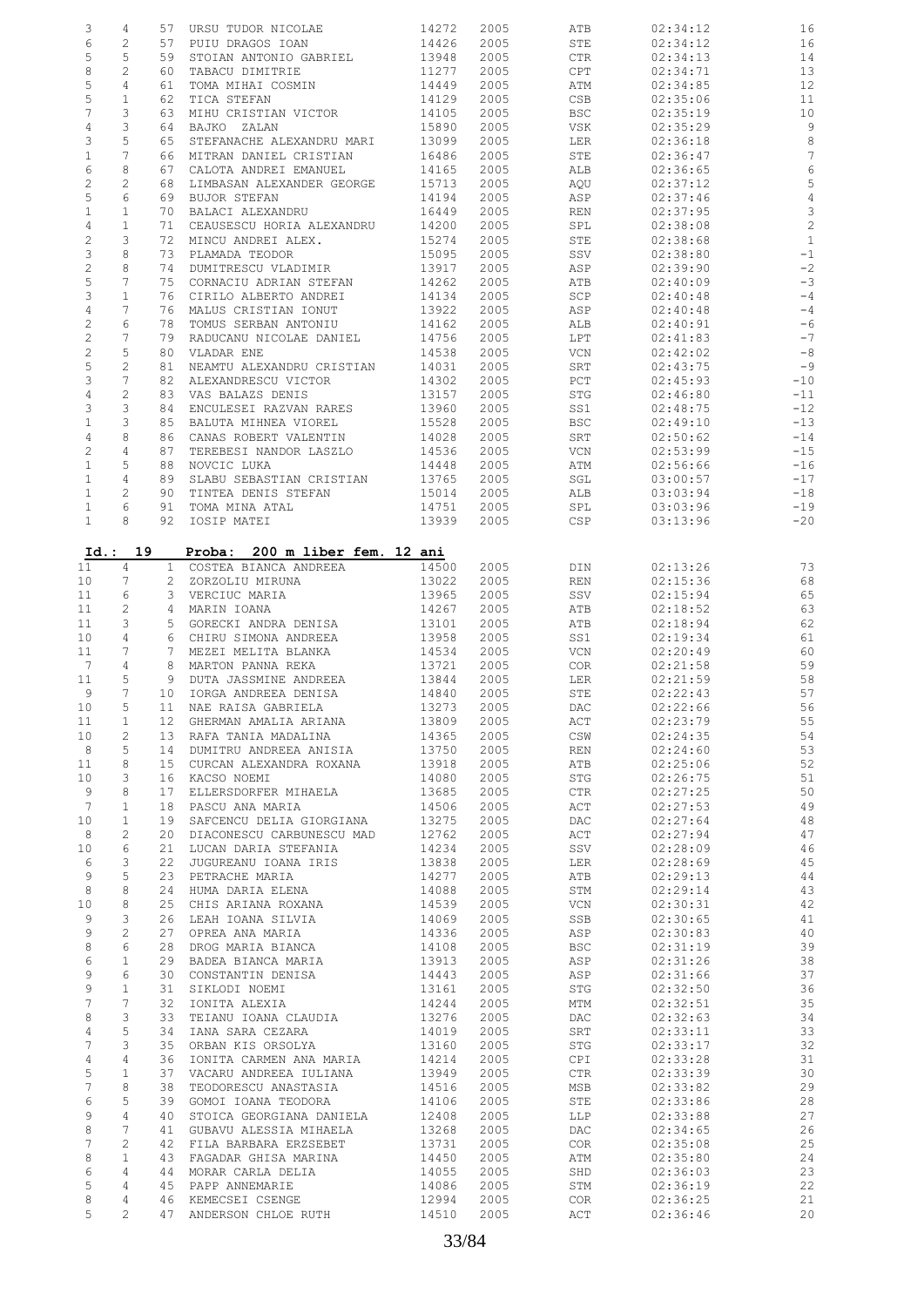| $\overline{4}$                                                                                                     |                |                       |                                                  |                |              |              |                      |                           |
|--------------------------------------------------------------------------------------------------------------------|----------------|-----------------------|--------------------------------------------------|----------------|--------------|--------------|----------------------|---------------------------|
|                                                                                                                    | $\mathbf{1}$   | 48                    | PASCAL MIRUNA ANDREEA                            | 13843          | 2005         | LER          | 02:36:53             | 19                        |
| 6                                                                                                                  | $\mathbf{2}$   | 49                    | PAN-KE LAURA ANA-MARIA                           | 15679          | 2005         | <b>LER</b>   | 02:36:94             | $18$                      |
| $\overline{7}$                                                                                                     | 5              | 50                    | GRIGORESCU DIANA ELENA                           | 14438          | 2005         | STE          | 02:37:61             | 17                        |
|                                                                                                                    |                |                       |                                                  |                |              |              |                      |                           |
| 3                                                                                                                  | 6              | 51                    | GHEORGHE ANA MARIA                               | 15926          | 2005         | ACT          | 02:37:68             | 16                        |
| $\overline{4}$                                                                                                     | 6              | 52                    | DUTA IAZABELA MARIA                              | 13916          | 2005         | ASP          | 02:38:07             | 15                        |
| $\overline{4}$                                                                                                     | 7              | 53                    | MIU ALESIA STEFANIA                              | 14229          | 2005         | WIN          | 02:39:22             | 14                        |
| 5                                                                                                                  | 7              | 54                    | BELGHIRU ALEXIA LORENA                           | 14492          | 2005         | <b>BSC</b>   | 02:39:55             | 13                        |
| $\mathfrak{2}% _{T}=\mathfrak{2}_{T}\!\left( a,b\right) ,\ \mathfrak{2}_{T}=\mathfrak{2}_{T}\!\left( a,b\right) ,$ | 5              | 55                    | MOCANU ALEXANDRA STEFANIA                        | 14703          | 2005         | ASP          | 02:39:64             | 12                        |
|                                                                                                                    |                |                       |                                                  |                |              |              |                      |                           |
| 5                                                                                                                  | 6              | 56                    | TALPOS PETRA ANTONIA                             | 15060          | 2005         | SSB          | 02:40:11             | 11                        |
| 6                                                                                                                  | 7              | 57                    | LASZLO NOEMI                                     | 14551          | 2005         | VCN          | 02:41:62             | 10                        |
| 3                                                                                                                  | $\mathbf{2}$   | 58                    | ANGHEL ALICE EUGENIA                             | 13840          | 2005         | LER          | 02:42:02             | $\mathsf 9$               |
| 3                                                                                                                  | 5              | 59                    |                                                  | 14825          | 2005         | SPL          | 02:42:79             | $\,8\,$                   |
|                                                                                                                    |                |                       | NITU SARA MIHAELA                                |                |              |              |                      |                           |
| 5                                                                                                                  | 5              | 60                    | COTRUTA MARIA SMARANDA                           | 14994          | 2005         | CPI          | 02:42:93             | $7\phantom{.0}$           |
| $\overline{4}$                                                                                                     | 3              | 61                    | VASILE MARIA CLAUDIA                             | 13940          | 2005         | LER          | 02:43:28             | $\epsilon$                |
| 7                                                                                                                  | 6              | 62                    | ALEXANDRU ROXANA ELENA                           | 14389          | 2005         | LBR          | 02:43:41             | $\mathbb 5$               |
| $\overline{c}$                                                                                                     | 8              | 63                    | SARBU ELENA ALEXANDRA                            | 14176          | 2005         | ALB          | 02:44:54             |                           |
|                                                                                                                    |                |                       |                                                  |                |              |              |                      | $\overline{4}$            |
| 5                                                                                                                  | 3              | 64                    | DINCA STEFANIA ALEXANDRA                         | 14515          | 2005         | SSB          | 02:44:96             | $\ensuremath{\mathsf{3}}$ |
| 3                                                                                                                  | 4              | 65                    | HIRCEAGA MIRUNA                                  | 14728          | 2005         | ALB          | 02:45:58             | $\sqrt{2}$                |
| $\overline{c}$                                                                                                     | 6              | 66                    | ZAYADNA IASMINA MARIA                            | 14175          | 2005         | ALB          | 02:45:86             | $\,$ 1                    |
| $\mathbf{1}$                                                                                                       | 4              | 67                    | DUMITRU AMALIA ANDREEA                           | 14203          | 2005         | SPL          | 02:45:93             | $-1$                      |
|                                                                                                                    |                |                       |                                                  |                |              |              |                      |                           |
| $\overline{4}$                                                                                                     | 8              | 68                    | IANCU ANA MARIA                                  | 13839          | 2005         | LER          | 02:46:17             | $-2$                      |
| $\overline{c}$                                                                                                     | 4              | 69                    | POPESCU MARIA TEODORA                            | 12489          | 2005         | CPT          | 02:47:04             | $-3$                      |
| $1\,$                                                                                                              | 3              | 70                    | EROSS NORA                                       | 14462          | 2005         | <b>VSK</b>   | 02:47:54             | $-4$                      |
| $\overline{4}$                                                                                                     | $\mathbf{2}$   | 71                    | MIHOC LAVINIA GEORGIANA                          | 12980          | 2005         | SRT          | 02:47:87             | $-5$                      |
|                                                                                                                    |                |                       |                                                  |                |              |              |                      |                           |
| 2                                                                                                                  | $\mathbf{2}$   | 72                    | GRIGORESCU THEA IOANA                            | 12689          | 2005         | STE          | 02:49:07             | $-6$                      |
| $\mathbf{1}$                                                                                                       | 7              | 73                    | ILIE BIANCA IOANA                                | 15109          | 2005         | ATM          | 02:49:21             | $-7$                      |
| 3                                                                                                                  | 7              | 74                    | BALAN ALEXANDRA                                  | 14306          | 2005         | PCT          | 02:49:79             | $-8$                      |
| 3                                                                                                                  | 3              | 75                    | GALUSCA BRIANA IOANA                             | 14308          | 2005         | PCT          | 02:49:91             | $-9$                      |
| $\overline{c}$                                                                                                     |                |                       |                                                  |                |              |              |                      |                           |
|                                                                                                                    | $\mathbf{1}$   | 76                    | CANCIU DARIA                                     | 15058          | 2005         | SSB          | 02:51:05             | $-10$                     |
| $1\,$                                                                                                              | 5              | 77                    | DOBRE IDORA TEODORA                              | 14749          | 2005         | SPL          | 02:51:41             | $-11$                     |
| $\mathbf{1}$                                                                                                       | 6              | 78                    | MEZEI FLAVIA MARIA                               | 15020          | 2005         | ALB          | 02:51:50             | $-12$                     |
| $\overline{c}$                                                                                                     | 7              | 79                    | SOLOMON IOANA ALEXANDRA                          | 14282          | 2005         | ATB          | 02:55:56             | $-13$                     |
| $\mathbf{1}$                                                                                                       | 8              | 80                    | MARINESCU ANDREEA                                | 14228          | 2005         | WIN          | 02:57:71             | $-14$                     |
|                                                                                                                    |                |                       |                                                  |                |              |              |                      |                           |
| $\mathbf{1}$                                                                                                       | 2              | 81                    | SIRBU MARIA ALEXANDRA                            | 14224          | 2005         | SPL          | 02:58:15             | $-15$                     |
| $\mathbf{1}$                                                                                                       | $\mathbf{1}$   | 82                    | GIURGIU ALEXIA                                   | 15066          | 2005         | SSB          | 03:04:11             | $-16$                     |
| 3                                                                                                                  | $\mathbf{1}$   | 83                    | BUDIU PATRICIA                                   | 16280          | 2005         | CSW          | Descalif.            | $-10$                     |
| 6                                                                                                                  | 8              | 83                    | SARB ALECSANDRA IOANA                            | 14178          | 2005         | ALB          | Descalif.            | $-10$                     |
|                                                                                                                    |                |                       |                                                  |                |              |              |                      |                           |
| Id.:<br>9                                                                                                          | 20<br>3        | 1                     | Proba: 100 m spate masc. 14 ani<br>GERGELY MIHAI | 12963          | 2003         | CMC          | 01:01:99             | 55                        |
| 9                                                                                                                  | $\overline{4}$ | $\mathbf{2}^{\prime}$ | POPESCU DENIS LAUREAN                            | 12721          | 2003         | SRT          | 01:02:30             | 50                        |
| 9                                                                                                                  | $\mathbf{2}$   | 3                     | MESZAROS BALAZS                                  | 12547          | 2003         | H2O          | 01:02:99             | 47                        |
| 9                                                                                                                  | 5              | 4                     | NICOLAE ALEXANDRU FLORIN                         | 11290          | 2003         | CPT          | 01:03:12             | 45                        |
| 9                                                                                                                  | 6              | 5                     | SCHMELAS ERWIN                                   | 12705          | 2003         | SRT          | 01:03:78             | 44                        |
| 8                                                                                                                  | 4              | 6                     | DUMITRACHE TOBIAS GEORGE                         | 12891          | 2003         | CSO          |                      | 43                        |
|                                                                                                                    |                |                       |                                                  |                |              |              | 01:04:77             |                           |
| 9                                                                                                                  | $\mathbf{1}$   | 7                     | GAVRILA IONUT MADALIN                            | 12824          | 2003         | MBR          | 01:05:10             | 42                        |
| 8                                                                                                                  | 6              | 8                     | DRAGOTA ETIENNE LAURENTIU                        | 12847          | 2003         | STM          | 01:05:47             | 41                        |
| 7                                                                                                                  | 5              | 9                     | GANEA CRISTIAN STEFAN                            | 12822          | 2003         | MBR          | 01:06:02             | 40                        |
| 9                                                                                                                  | 8              | 10                    | VERMAN CRISTIAN                                  | 12606          | 2003         | SCB          | 01:06:09             | 39                        |
|                                                                                                                    |                |                       |                                                  |                |              |              |                      |                           |
| 9                                                                                                                  | 7              | 11                    | ISTRATE BOGDAN CRISTIAN                          | 12695          | 2003         | $_{\rm SHD}$ | 01:06:30             | 38                        |
| 8                                                                                                                  | 5              | 12 <sup>7</sup>       | SUSANU EUGEN FLORIN                              | 11517          | 2003         | ACT          | 01:07:14             | 37                        |
| 8                                                                                                                  | $\overline{c}$ | 13                    | MORARIU LUCA IOAN                                | 12567          | 2003         | <b>CSO</b>   | 01:07:18             | 36                        |
|                                                                                                                    |                |                       | ROGOVEANU VLAD ANDREI                            |                |              |              |                      |                           |
|                                                                                                                    |                |                       |                                                  |                |              |              |                      |                           |
|                                                                                                                    | 3              | 14                    |                                                  | 13803          | 2003         | PCT          | 01:07:46             | 35                        |
|                                                                                                                    | 8              | 15                    | ROTARU VLAD                                      | 12777          | 2003         | SSB          | 01:08:17             | 34                        |
|                                                                                                                    | $\overline{c}$ | 16                    | STOLTZ MARKUS                                    | 13051          | 2003         | REN          | 01:08:56             | 33                        |
|                                                                                                                    | 4              | 17                    | RUSEN COSTIN ALIN                                | 12641          | 2003         | LER          | 01:09:02             | 32                        |
| 8<br>8<br>6<br>$\overline{7}$                                                                                      |                |                       |                                                  |                |              |              |                      |                           |
|                                                                                                                    | 7              | 18                    | KUGELMAN PATRICK ALEX.                           | 12883          | 2003         | MAR          | 01:09:25             | 31                        |
| 8<br>7                                                                                                             | 7              | 19                    | SIMION MATEI ALEXANDRU                           | 13052          | 2003         | LER          | 01:09:54             | 30                        |
| 8                                                                                                                  | $\mathbf{1}$   | 20                    | IONITA RARES                                     | 12927          | 2003         | SS1          | 01:09:67             | 29                        |
| 7                                                                                                                  | 6              | 21                    | PETER ARTHUR CRISTIAN                            | 12564          | 2003         | ATB          | 01:09:86             | 28                        |
| $\overline{7}$                                                                                                     | $1\,$          | 22                    | TIMOFTE MARIUS GABRIEL                           | 12694          | 2003         | SHD          | 01:09:92             | 27                        |
|                                                                                                                    |                |                       |                                                  |                |              |              |                      |                           |
| 5                                                                                                                  | 5              | 23                    | SCARLAT RAZVAN GABRIEL                           | 13075          | 2003         | CPT          | 01:10:27             | 26                        |
|                                                                                                                    | $\,8\,$        | 24                    | KOKKINAKIS VASILEIOS                             | 12813          | 2003         | STE          | 01:10:55             | 25                        |
|                                                                                                                    | 5              | 25                    | STOICA IONUT                                     | 10574          | 2003         | CPT          | 01:10:88             | 24                        |
|                                                                                                                    | $\mathbf{2}$   | 26                    | DOBRE DANIEL GABRIEL                             | 12645          | 2003         | CSO          | 01:11:31             | 23                        |
|                                                                                                                    |                | 27                    |                                                  |                |              |              |                      |                           |
|                                                                                                                    | 3              |                       | BALAN PAUL                                       | 12578          | 2003         | MBR          | 01:11:38             | 22                        |
| $\overline{7}$<br>6<br>7<br>6<br>6                                                                                 | $\mathbf{1}$   | 28                    | PREDA LUCA IOAN                                  | 13107          | 2003         | CSO          | 01:11:73             | 21                        |
| 6                                                                                                                  | 8              | 29                    | TOMA EDUARD ANDREI                               | 12496          | 2003         | LPT          | 01:11:83             | 20                        |
|                                                                                                                    | 6              | 30                    | NITU MARIUS ADRIAN                               | 12935          | 2003         | LER          | 01:11:95             | 19                        |
|                                                                                                                    | 7              | 31                    | ADAM TOMA                                        | 12865          | 2003         | CSN          | 01:12:17             | 18                        |
|                                                                                                                    |                |                       |                                                  |                |              |              |                      |                           |
|                                                                                                                    | $\overline{c}$ | 32                    | SECARIN ROBERT ANDREI                            | 12397          | 2003         | LLP          | 01:12:24             | 17                        |
|                                                                                                                    | 8              | 33                    | GRIGORE ANDREI                                   | 12889          | 2003         | CSO          | 01:12:83             | 16                        |
|                                                                                                                    | 3              | 34                    | LIGHEZAN DORIN VALENTIN                          | 12719          | 2003         | SRT          | 01:13:18             | 15                        |
|                                                                                                                    | $\overline{c}$ | 35                    | DUTULESCU ANDREI ALEXANDR                        | 13069          | 2003         | DAC          | 01:13:30             | 14                        |
|                                                                                                                    |                |                       |                                                  |                |              |              |                      |                           |
|                                                                                                                    | 4              | 36                    | BADULESCU VLAD ALEXANDRU                         | 12814          | 2003         | STE          | 01:14:17             | 13                        |
| 6<br>5<br>5<br>5<br>$\overline{4}$<br>$\overline{4}$<br>5<br>6                                                     | 7              | 37                    | TATAR ALEXANDRU                                  | 12968          | 2003         | POL          | 01:14:26             | 12                        |
| $\overline{4}$                                                                                                     | 4              | 38                    | LEOPA DENIS IULIAN                               | 12595          | 2003         | MBR          | 01:14:58             | 11                        |
| $\overline{4}$                                                                                                     | 6              | 39                    | TURLUIANU VICTOR                                 | 12681          | 2003         | SSV          | 01:14:91             | 10                        |
|                                                                                                                    |                |                       |                                                  |                |              |              |                      |                           |
| 5                                                                                                                  | $\mathbf{1}$   | 40                    | DUMBRAVA ANDREI IULIAN                           | 11516          | 2003         | PCT          | 01:15:14             | 9                         |
| $\overline{4}$                                                                                                     | 5              | 41                    | FRINCU MIHAI ALEXANDRU                           | 13953          | 2003         | CTR          | 01:15:46             | 8                         |
|                                                                                                                    | 8              | 42                    | PASCU NICU LAURENTIU                             | 12924          | 2003         | LER          | 01:15:49             | $7\phantom{.0}$           |
| 3<br>3                                                                                                             | 4              | 43                    | CIUTACU ROBERT C-TIN                             | 12823          | 2003         | <b>MBR</b>   | 01:16:46             | $\epsilon$                |
|                                                                                                                    | 6              | 44                    |                                                  |                |              |              |                      | 5                         |
| 5<br>$\overline{c}$                                                                                                | $\overline{2}$ | 45                    | LUNGU SEBASTIAN MIHAI<br>BRUMA RAZVAN CRISTIAN   | 12999<br>12418 | 2003<br>2003 | SGL<br>TCB   | 01:16:54<br>01:17:14 | $\overline{4}$            |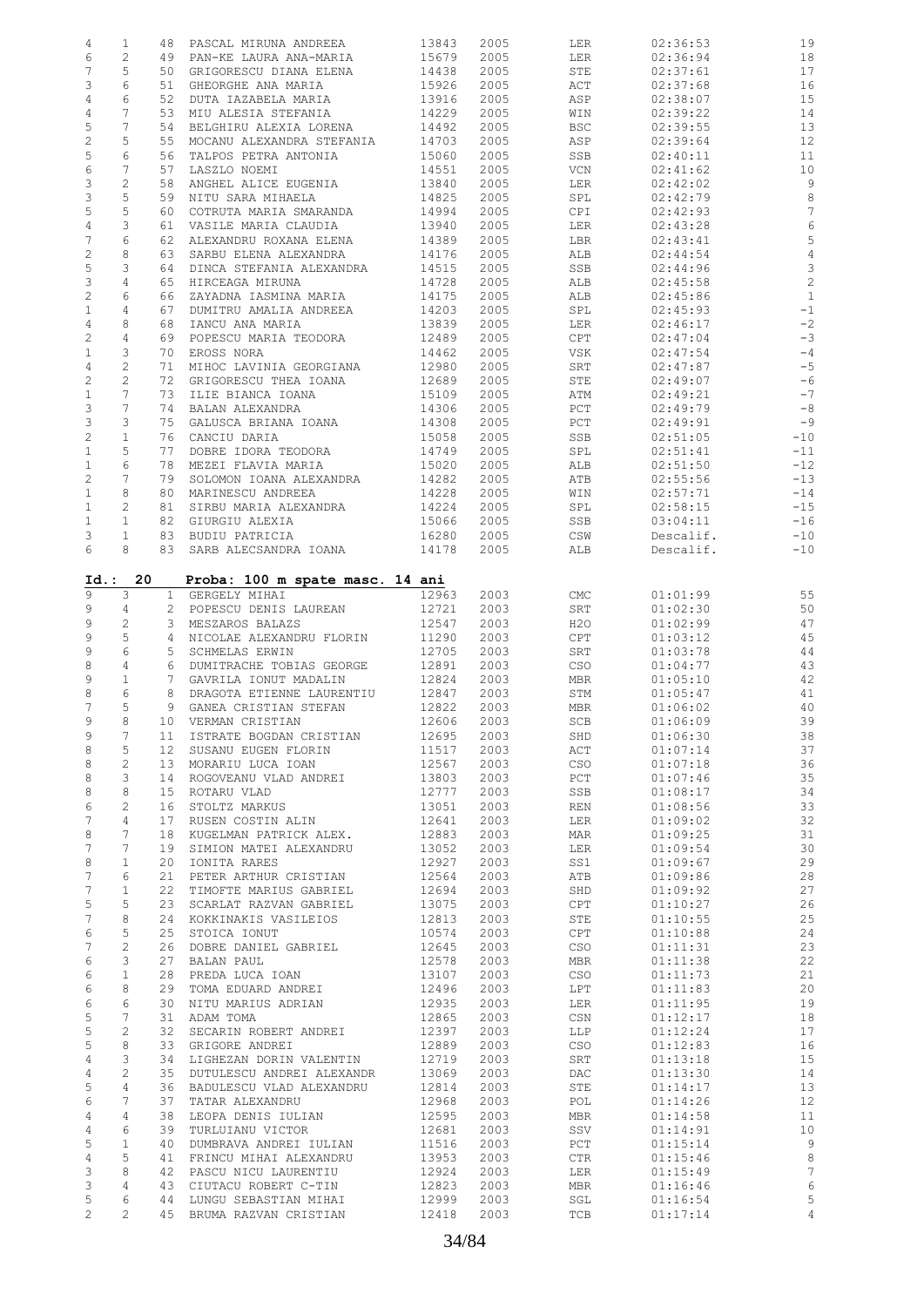| 4              | 8  | 46 | ALEXANDRU EDMOND FLORIN   | 12731 | 2003 | SPL        | 01:17:79  | 3        |
|----------------|----|----|---------------------------|-------|------|------------|-----------|----------|
| 2              | 8  | 47 | CHIRA DAVID CRISTIAN      | 15643 | 2003 | <b>CPT</b> | 01:19:49  |          |
| 3              |    | 48 | COSTACHE ALEXANDRU GABRIE | 12563 | 2003 | <b>BSC</b> | 01:19:56  |          |
|                | 6. | 49 | GHINESCU IULIAN ALEXANDRU | 13394 | 2003 | SPL        | 01:20:04  | $-1$     |
| 3              |    | 50 | POCOL DAVID SAMUEL        | 14251 | 2003 | BAM        | 01:20:07  | $-2$     |
| 2              |    | 51 | BOGDAN OVIDIU MATEI       | 15961 | 2003 | ATB        | 01:20:20  | $-3$     |
| 3              |    | 52 | TABACU PETRU              | 11278 | 2003 | <b>CPT</b> | 01:20:67  | $-4$     |
| 4              |    | 53 | SIPOTEANU ALEXANDRU IONUT | 13076 | 2003 | <b>DAC</b> | 01:22:03  | $-5$     |
| $\overline{c}$ |    | 54 | SALAJAN MARCK STEFAN      | 13048 | 2003 | <b>BSC</b> | 01:22:46  | $-6$     |
| 3              |    | 55 | MARGARIT ALEXANDRU        | 12753 | 2003 | SPL        | 01:24:31  | $-7$     |
| 2              | 4  | 56 | CIOBANU FLAVIUS ANDREI    | 12706 | 2003 | SRT        | 01:26:12  | -8       |
| 2              |    | 57 | OCTAVIAN LUCIAN GABRIEL   | 15603 | 2003 | LPT        | 01:28:17  | $-9$     |
| $\overline{c}$ | 3  | 58 | TUCA DRAGOS ANDREI        | 11265 | 2003 | <b>CPT</b> | 01:33:32  | $-10$    |
| $\overline{c}$ | 6. | 59 | VASILE LAURENTIU GABRIEL  | 15644 | 2003 | <b>CPT</b> | 01:33:78  | $-11$    |
| 4              |    | 60 | MIHAI VALENTIN<br>GRAEF   | 10850 | 2003 | STE        | Retras.   | $\Omega$ |
| 6              | 4  | 60 | IACOB SEBASTIAN MIHAI     | 13137 | 2003 | STE        | Retras.   | $\Omega$ |
| $\overline{ }$ | २  | 62 | OLTEANU VLAD ANDREI       | 12869 | 2003 | SS1        | Descalif. | $-10$    |
|                |    |    |                           |       |      |            |           |          |

### CLASAMENT INDIVIDUAL CUMULAT - DUPA REUNIUNEA 3

| Loc Nume si prenume                                |                | Cod                                | Club    |                                                  | Total proba/puncte |  |
|----------------------------------------------------|----------------|------------------------------------|---------|--------------------------------------------------|--------------------|--|
|                                                    |                |                                    | $/$ Ech | pct.                                             |                    |  |
|                                                    |                |                                    |         |                                                  |                    |  |
| $Fete - 12 ani$                                    |                |                                    |         |                                                  |                    |  |
| 1 MARIN IOANA                                      | 14267          | ATB/1                              |         | 199 5/68, 12/68, 19/63                           |                    |  |
| 2 ZORZOLIU MIRUNA                                  | 13022          | REN/1                              |         | 198 5/65, 12/65, 19/68                           |                    |  |
| 3 GORECKI ANDRA DENISA                             | 13101          | ATB/1                              |         | 191 5/73, 12/56, 19/62                           |                    |  |
| 4 VERCIUC MARIA                                    | 13965          | SSV/1<br>LER/1                     |         | 178 5/51, 12/62, 19/65                           |                    |  |
| 5 DUTA JASSMINE ANDREEA                            | 13844          |                                    |         | 177 5/62, 12/57, 19/58                           |                    |  |
| 6 KACSO NOEMI                                      | 14080          | STG/1<br>DAC/1                     |         | 171 5/61, 12/59, 19/51                           |                    |  |
| 7 NAE RAISA GABRIELA                               | 13273          |                                    |         | 168 5/59, 12/53, 19/56<br>167 5/44, 12/63, 19/60 |                    |  |
| 8 MEZEI MELITA BLANKA                              | 14534<br>13275 | VCN/0                              |         |                                                  |                    |  |
| 9 SAFCENCU DELIA GIORGIANA                         | 14506          | DAC/1<br>$\frac{Dn}{\text{ACT}/1}$ |         | 166 5/60, 12/58, 19/48                           |                    |  |
| 10 PASCU ANA MARIA                                 | 13958          | SS1/0                              |         | 164 5/54, 12/61, 19/49<br>162 5/46, 12/55, 19/61 |                    |  |
| 11 CHIRU SIMONA ANDREEA<br>12 IORGA ANDREEA DENISA | 14840          | STE/1                              |         | 158 5/52, 12/49, 19/57                           |                    |  |
| 13 GHERMAN AMALIA ARIANA                           | 13809          | ACT/1                              |         | 155 5/49, 12/51, 19/55                           |                    |  |
| 14 ELLERSDORFER MIHAELA                            | 13685          | CTR/1                              |         | 153 5/57, 12/46, 19/50                           |                    |  |
| 15 LUCAN DARIA STEFANIA                            | 14234          | SSV/1                              |         | 150 5/56, 12/48, 19/46                           |                    |  |
| 16 CURCAN ALEXANDRA ROXANA                         | 13918          |                                    |         | 148 5/42, 12/54, 19/52                           |                    |  |
| 17 SIKLODI NOEMI                                   | 13161          | ATB/1<br>STG/1                     |         | 141 5/45, 12/60, 19/36                           |                    |  |
| 18 PETRACHE MARIA                                  | 14277          | ATB/1                              |         | 140 5/58, 12/38, 19/44                           |                    |  |
| 19 DROG MARIA BIANCA                               | 14108          | BSC/1                              |         | 136 5/47, 12/50, 19/39                           |                    |  |
| 20 COSTEA BIANCA ANDREEA                           | 14500          | DIN/0                              |         | $136 \quad 5/-10, 12/73, 19/73$                  |                    |  |
| 21 HUMA DARIA ELENA                                | 14088          | STM/1                              |         | 135 5/53, 12/39, 19/43                           |                    |  |
| 22 RAFA TANIA MADALINA                             | 14365          | CSW/1                              |         | 135 5/48, 12/33, 19/54                           |                    |  |
| 23 DIACONESCU CARBUNESCU MAD                       | 12762          | ACT/1                              |         | 133 5/39, 12/47, 19/47                           |                    |  |
| 24 ORBAN KIS ORSOLYA                               | 13160          | STG/1                              |         | 132 5/55, 12/45, 19/32                           |                    |  |
| 25 VACARU ANDREEA IULIANA                          | 13949          | CTR/1                              |         | 129 5/63, 12/36, 19/30                           |                    |  |
| 26 DUMITRU ANDREEA ANISIA                          | 13750          | REN/1                              |         | 128 5/43, 12/32, 19/53                           |                    |  |
| 27 IONITA ALEXIA                                   | 14244          | MTM/0                              |         | 121 5/34, 12/52, 19/35                           |                    |  |
| 28 LEAH IOANA SILVIA                               | 14069          | SSB/1                              |         | 110 5/50, 12/19, 19/41                           |                    |  |
| 29 JUGUREANU IOANA IRIS                            | 13838          | LER/1                              |         | 108 5/29, 12/34, 19/45                           |                    |  |
| 30 BADEA BIANCA MARIA                              | 13913          | ASP/1                              |         | 108 5/41, 12/29, 19/38                           |                    |  |
| 31 OPREA ANA MARIA                                 | 14336          | ASP/1                              |         | 108 5/24, 12/44, 19/40                           |                    |  |
| 32 GUBAVU ALESSIA MIHAELA                          | 13268          | DAC/1                              |         | 105 5/38, 12/41, 19/26                           |                    |  |
| 33 CONSTANTIN DENISA                               | 14443          | ASP/1                              |         | $100 \quad 5/28, 12/35, 19/37$                   |                    |  |
| 34 TEIANU IOANA CLAUDIA                            | 13276          | DAC/1                              |         | 99 5/25, 12/40, 19/34                            |                    |  |
| 35 PAPP ANNEMARIE                                  | 14086          | STM/1                              |         | 94 5/30, 12/42, 19/22                            |                    |  |
| 36 MARTON PANNA REKA                               | 13721          | COR/1                              |         | 89 5/20, 12/10, 19/59                            |                    |  |
| 37 CHIS ARIANA ROXANA                              | 14539          | VCN/0                              |         | $85 \quad 5/35, 12/8, 19/42$                     |                    |  |
| 38 DUTA IAZABELA MARIA                             | 13916          | ASP/1                              |         | 81 5/23, 12/43, 19/15                            |                    |  |
| 39 IONITA CARMEN ANA MARIA                         | 14214          | CPI/0                              |         | 80 5/19, 12/30, 19/31                            |                    |  |
| 40 FILA BARBARA ERZSEBET                           | 13731          | COR/1                              |         | 80 5/18, 12/37, 19/25                            |                    |  |
| 41 STOICA GEORGIANA DANIELA                        | 12408          | LLP/0                              |         | 75 5/32, 12/16, 19/27                            |                    |  |
| 42 GRIGORESCU DIANA ELENA                          | 14438          | STE/1                              |         | 74 5/31, 12/26, 19/17                            |                    |  |
| 43 PASCAL MIRUNA ANDREEA                           | 13843          | LER/0                              |         | 70 5/40, 12/11, 19/19                            |                    |  |
| 44 TALPOS PETRA ANTONIA                            | 15060          | SSB/1                              |         | 69 5/27, 12/31, 19/11                            |                    |  |
| 45 IANA SARA CEZARA                                | 14019          | SRT/1                              |         | 68 5/34, 12/1, 19/33                             |                    |  |
| 46 TEODORESCU ANASTASIA                            | 14516          | MSB/0                              |         | 56 $5/37, 12/-10, 19/29$                         |                    |  |
| 47 MORAR CARLA DELIA                               | 14055          | SHD/0                              |         | 54 5/14, 12/17, 19/23                            |                    |  |
| 48 FAGADAR GHISA MARINA                            | 14450          | ATM/1                              |         | $53 \quad 5/26$ , 12/3, 19/24                    |                    |  |
| 49 SARB ALECSANDRA IOANA                           | 14178          | ALB/1                              |         | $47 \quad 5/36, 12/21, 19/-10$                   |                    |  |
| 50 ANDERSON CHLOE RUTH                             | 14510          | ACT/1                              |         | 47 12/27, 19/20                                  |                    |  |
| 51 ALEXANDRU ROXANA ELENA                          | 14389          | LBR/0                              |         | 46 5/13, 12/28, 19/5                             |                    |  |
| 52 GOMOI IOANA TEODORA                             | 14106          | STE/1                              |         | $43 \quad 5/6, 12/9, 19/28$                      |                    |  |
| 53 MOCANU ALEXANDRA STEFANIA                       | 14703          | ASP/1                              |         | 39 5/22, 12/5, 19/12                             |                    |  |
| 54 MIHOC LAVINIA GEORGIANA                         | 12980          | SRT/1                              |         | $31 \quad 5/11, 12/25, 19/-5$                    |                    |  |
| 55 BELGHIRU ALEXIA LORENA                          | 14492          | BSC/1                              |         | $31 \quad 5/-2, 12/20, 19/13$                    |                    |  |
| 56 GHEORGHE ANA MARIA                              | 15926          | ACT/1                              |         | $30 \quad 5/21, 12/-7, 19/16$                    |                    |  |
| 57 KEMECSEI CSENGE                                 | 12994          | COR/1                              |         | $26 \quad 5/-10, 12/15, 19/21$                   |                    |  |
| 58 DINCA STEFANIA ALEXANDRA                        | 14515          | SSB/1                              |         | 26 5/1, 12/22, 19/3                              |                    |  |
|                                                    |                |                                    | 2F/24   |                                                  |                    |  |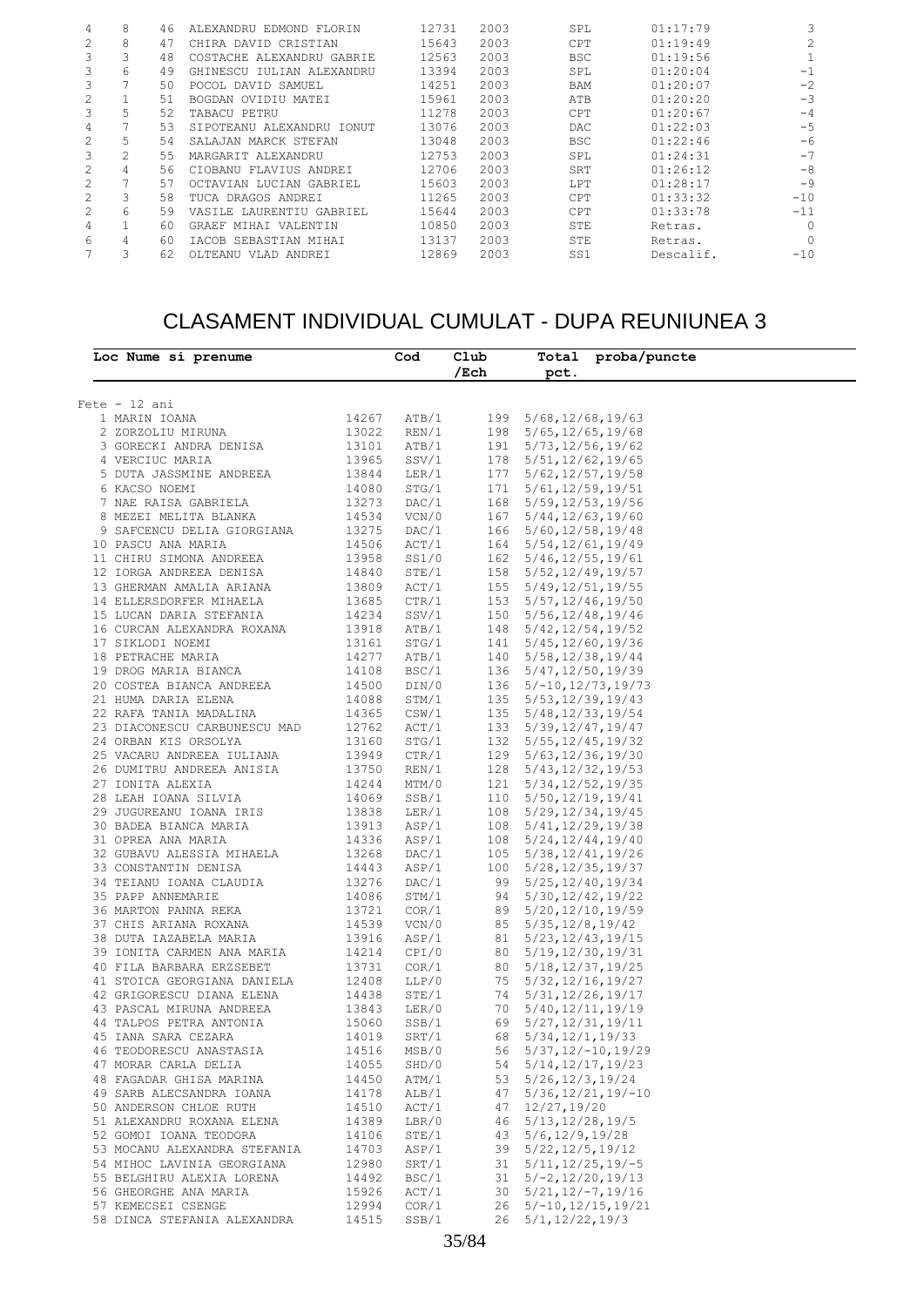| 59 SARBU ELENA ALEXANDRA                            | 14176          | ALB/1          | 21                               | 5/3,12/14,19/4                                                   |
|-----------------------------------------------------|----------------|----------------|----------------------------------|------------------------------------------------------------------|
| 60 PAN-KE LAURA ANA-MARIA<br>61 HIRCEAGA MIRUNA     | 15679<br>14728 | LER/1<br>ALB/1 |                                  | $20 \quad 5/-10, 12/12, 19/18$<br>$19 \quad 5/-7, 12/24, 19/2$   |
| 62 MEZEI FLAVIA MARIA                               | 15020          | ALB/1          |                                  | $18 \quad 5/12, 12/18, 19/-12$                                   |
| 63 ANGHEL ALICE EUGENIA                             | 13840          | LER/1          |                                  | $14 \quad 5/15, 12/-10, 19/9$                                    |
| 64 VASILE MARIA CLAUDIA                             | 13940          | LER/1          |                                  | $13 \quad 5/16, 12/-9, 19/6$                                     |
| 65 ZAYADNA IASMINA MARIA<br>66 IANCU ANA MARIA      | 14175<br>13839 | ALB/1<br>LER/1 |                                  | $12 \quad 5/17, 12/-6, 19/1$<br>$10 \quad 5/-1, 12/13, 19/-2$    |
| 67 EROSS NORA                                       | 14462          | VSK/0          |                                  | $10 \quad 5/10, 12/4, 19/-4$                                     |
| 68 NITU SARA MIHAELA                                | 14825          | SPL/1          |                                  | $9\quad 5/2, 12/-1, 19/8$                                        |
| 69 MIU ALESIA STEFANIA                              | 14229          | WIN/1          |                                  | $8\quad 5/5, 12/-11, 19/14$                                      |
| 70 COTRUTA MARIA SMARANDA                           | 14994          | CPI/0          |                                  | $6$ $5/7$ , $12/-8$ , $19/7$                                     |
| 71 BUDIU PATRICIA                                   | 16280          | CSW/1          |                                  | $4\quad 5/8, 12/6, 19/-10$                                       |
| 72 LASZLO NOEMI<br>73 SOLOMON IOANA ALEXANDRA       | 14551<br>14282 | VCN/0<br>ATB/0 |                                  | $1 \quad 5/-4, 12/-5, 19/10$<br>$-2$ 5/ $-12$ , 12/23, 19/ $-13$ |
| 74 DUMITRU AMALIA ANDREEA                           | 14203          | SPL/1          |                                  | $-3$ 5/-9, 12/7, 19/-1                                           |
| 75 CANCIU DARIA                                     | 15058          | SSB/1          |                                  | $-4$ 5/4, 12/2, 19/-10                                           |
| 76 DOBRE IDORA TEODORA                              | 14749          | SPL/1          |                                  | $-4$ 5/9, 12/-2, 19/-11                                          |
| 77 POPESCU MARIA TEODORA                            | 12489          | CPT/0          |                                  | $-12$ 5/-5, 12/-4, 19/-3<br>$-22$ 5/-3, 12/-10, 19/-9            |
| 78 GALUSCA BRIANA IOANA<br>79 BALAN ALEXANDRA       | 14308<br>14306 | PCT/0<br>PCT/0 |                                  | $-22$ 5/-11, 12/-3, 19/-8                                        |
| 80 ILIE BIANCA IOANA                                | 15109          | ATM/1          | $-27$                            | $5/-6$ , 12/-14, 19/-7                                           |
| 81 GRIGORESCU THEA IOANA                            | 12689          | STE/1          |                                  | $-28$ 5/-10, 12/-12, 19/-6                                       |
| 82 SIRBU MARIA ALEXANDRA                            | 14224          | SPL/1          |                                  | $-33$ $5/-8$ , 12/-10, 19/-15                                    |
| 83 MARINESCU ANDREEA                                | 14228          | WIN/1          |                                  | $-40$ $5/-13$ , $12/-13$ , $19/-14$                              |
| 84 GIURGIU ALEXIA                                   | 15066          | SSB/0          |                                  | $-41$ 5/-10, 12/-15, 19/-16                                      |
| $Fete - 13 ani$                                     |                |                |                                  |                                                                  |
| 1 NAIDIN ALEXANDRA PATRICIA                         | 13315          | ATB/1          | 172                              | 3/59, 10/54, 17/59                                               |
| 2 IOANA DARIA MARIA                                 | 13316          | ATB/1          |                                  | 160 3/47, 10/59, 17/54                                           |
| 3 TILA VANESSA MARIA                                | 11864          | WIN/0          | 138                              | 3/46,10/47,17/45                                                 |
| 4 DICULESCU IULIA ALEXANDRA<br>5 VISAN NICOLE       | 13068<br>15650 | DAC/1<br>ATM/1 | 130                              | 137 3/40, 10/49, 17/48<br>3/36,10/51,17/43                       |
| 6 ORZA EMILIA MARIA                                 | 13207          | ATM/1          |                                  | 126 3/44, 10/41, 17/41                                           |
| 7 AHMAD SAMIRA ALEXANDRA                            | 13210          | ATM/1          | 124                              | 3/51,10/27,17/46                                                 |
| 8 CONSTANTIN DIANA                                  | 13400          | STE/1          | 120                              | 3/48,10/37,17/35                                                 |
| 9 TRUSCA CARINA MARIA                               | 13644          | STM/1          | 118                              | 3/54,10/36,17/28                                                 |
| 10 IVAN SARA NATALIE<br>11 CRISAN DENISA            | 14334<br>14727 | SS7/0<br>ALB/1 | 118<br>114                       | 3/39,10/35,17/44<br>3/29,10/46,17/39                             |
| 12 ILIE BIANCA MARIA                                | 13311          | ATB/1          |                                  | 114 3/18, 10/45, 17/51                                           |
| 13 HAULICA ANCA ELENA                               | 13290          | SHD/1          | 107                              | 3/45, 10/33, 17/29                                               |
| 14 HARABAGIU IOANA                                  | 13521          | MBR/1          | 106                              | 3/20,10/48,17/38                                                 |
| 15 POPA LEONA                                       | 13256          | BAM/1          |                                  | 104 3/42, 10/20, 17/42                                           |
| 16 MARTON JANKA<br>17 HORGA IOANA AMELIA            | 13680<br>13153 | STG/1<br>STG/1 |                                  | 103 3/38, 10/25, 17/40<br>103 3/30, 10/39, 17/34                 |
| 18 BACAN KARINA ELENA                               | 13797          | LPT/0          |                                  | 99 3/43, 10/42, 17/14                                            |
| 19 COMAN CORINA IOANA                               | 13263          | STE/1          |                                  | 99 3/37, 10/29, 17/33                                            |
| 20 RADU MARIA GEORGIANA                             | 13703          | ACN/1          |                                  | 99 3/31,10/31,17/37                                              |
| 21 MOTOS LETITIA ANDREEA                            | 13208          | ATM/1          |                                  | 95 3/35, 10/44, 17/16                                            |
| 22 TUDORESCU IOANA<br>23 MINDRUTA BIANCA MARIA      | 15450<br>13073 | STE/1<br>DAC/1 | 89                               | 90 3/33, 10/32, 17/25<br>3/27,10/38,17/24                        |
| 24 CEACA MOCAN DIANA STEF.                          | 13706          | ACN/1          | 88                               | $3/49, 10/-10, 17/49$                                            |
| 25 RADU NOEMI MARIA                                 | 13252          | BAM/1          | 85                               | 3/15, 10/34, 17/36                                               |
| 26 STEFURA ANA-MARIA ALEXAND                        | 13798          | DEL/0          | 77                               | $3/-10, 10/40, 17/47$                                            |
| 27 CRISTOCEA IOANA ATENA                            | 13345          | PCT/0          | 75                               | 3/26,10/17,17/32                                                 |
| 28 CONSTANTINESCU SARA MARIA<br>29 SALAVASTRU ELENA | 13716          | CSO/1<br>AGL/1 | 72<br>71                         | 3/25,10/28,17/19<br>3/34, 10/13, 17/24                           |
| 30 OLTEANU ALEXIA IOANA                             | 13519<br>13314 | ATB/1          | 71                               | 3/17, 10/24, 17/30                                               |
| 31 TRANDAFIR IRIS ELENA                             | 13712          | CSO/1          | 66                               | 3/21, 10/14, 17/31                                               |
| 32 SERMAN IOANA ALEXANDRA                           | 13432          | CSO/1          | 64                               | 3/32, 10/19, 17/13                                               |
| 33 PRECOB CRETU ANISIA                              | 13206          | ATM/1          | 61                               | $3/41, 10/30, 17/-10$                                            |
| 34 DUMITRESCU CRISTINA                              | 13058          | STE/1          | 61                               | 3/19, 10/21, 17/21<br>3/10, 10/23, 17/27                         |
| 35 POPESCU ANDREEA IOANA<br>36 RAPOLTI ESZTER       | 13190<br>13773 | MAR/0<br>ACN/1 | 60<br>55                         | 3/11, 10/22, 17/22                                               |
| 37 DRAGUSI ALINA MARIA                              | 13709          | CSO/1          | 52                               | 3/16, 10/18, 17/18                                               |
| 38 CIOBANU CRISTIANA IOANA                          | 13201          | STE/1          | 50                               | $3/-4, 10/43, 17/11$                                             |
| 39 MARUSCIAC ANGELA MIHAELA                         | 16487          | ACN/1          | 49                               | 3/13, 10/16, 17/20                                               |
| 40 MALUTAN MARA GABRIELA                            | 13354          | CMB/0          | 45                               | 3/12,10/7,17/26                                                  |
| 41 TARABEGA ANCA MARIA<br>42 POP RALUCA FLORINA     | 13312<br>13503 | BSC/1<br>CSW/1 | 33<br>31                         | 3/28, 10/1, 17/4<br>$3/23$ , $10/-4$ , $17/12$                   |
| 43 EFREM ISABELA ARIANA                             | 12977          | SRT/0          | 29                               | 3/24, 10/4, 17/1                                                 |
| 44 DUMITRU ANA MARIA BIANCA                         | 13428          | LER/1          | 29                               | $3/-5, 10/26, 17/8$                                              |
| 45 PINZARIU TEODORA IOANA                           | 15153          | MBR/1          | 25                               | 3/1, 10/15, 17/9                                                 |
| 46 NAGY DOROTTYA                                    | 13294          | SHD/1          | 21                               | 3/6, 10/5, 17/10                                                 |
| 47 IACOB DIANA MARIA<br>48 VINCZE BRIGITTA          | 13485          | ALB/1          | 19                               | $3/-10, 10/12, 17/17$<br>$3/22, 10/-3$                           |
| 49 TICA DELIA MARIA                                 | 13505<br>14119 | CSW/1<br>CSN/0 | 19<br>17                         | $3/9, 10/9, 17/ - 1$                                             |
| 50 ISPAS ANDREEA FLORENTINA                         | 14513          | MSB/0          | 15                               | 3/7, 10/2, 17/6                                                  |
| 51 ILISEI ERICA                                     | 14421          | STE/1          | 15 <sub>1</sub>                  | $3/-1, 10/11, 17/5$                                              |
| 52 ALFOLDY BOGLARKA                                 | 13726          | COR/0          | 13 <sup>°</sup>                  | $3/8$ , $10/-10$ , $17/15$                                       |
| 53 BOCANEALA ELENA                                  | 13522          | AGL/1          | 9                                | $3/5$ , 10/8, 17/-4                                              |
| 54 STANICA MARIA<br>55 BESENYEI ANNA MARIA          | 13714<br>15561 | ASP/0<br>BSC/1 | $7\phantom{.}$<br>7 <sup>1</sup> | $3/-10, 10/10, 17/7$<br>$3/14, 10/3, 17/-10$                     |
| 56 TICIU DIANA MARIA                                | 13645          | STM/1          | 5                                | $3/2$ , $10/6$ , $17/-3$                                         |
| 57 MATEI GUIMAN ALEXIA MARIA                        | 13734          | LER/1          |                                  | $-5$ 3/-2, 10/-1, 17/-2                                          |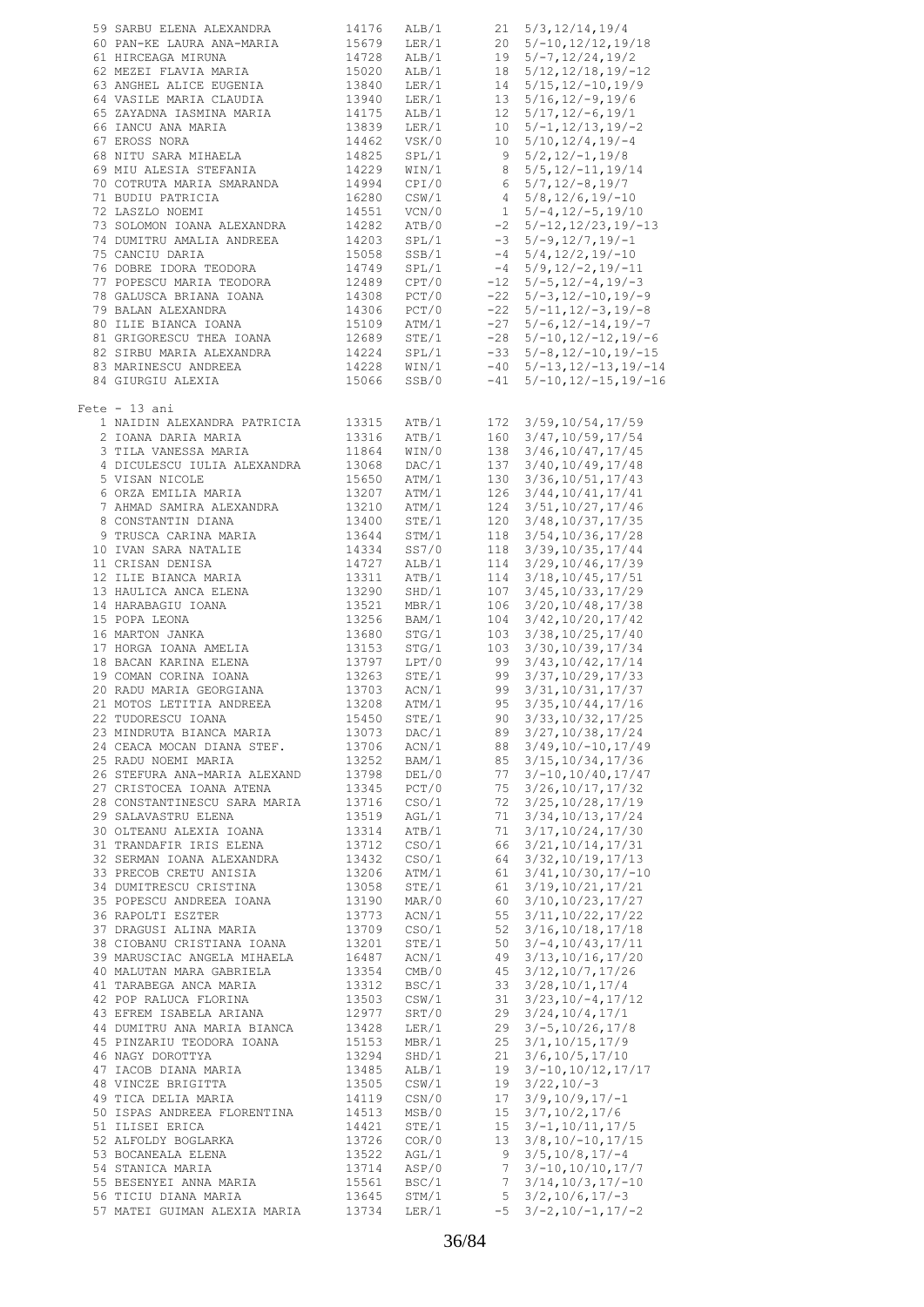| 58 VLAD DIANA ANDREEA                                   | 13742          | LER/1          | $-5$       | $3/3, 17/ -8$                               |
|---------------------------------------------------------|----------------|----------------|------------|---------------------------------------------|
| 59 DAGHIE ANCUTA DARIA                                  | 15502          | SGL/0          |            | $-10$ $3/-10, 10/-2, 17/2$                  |
| 60 BORUSTEANU ANDREEA                                   | 13648          | STM/1          | $-15$      | $3/-10, 10/-8, 17/3$                        |
| 61 CALA IASMINA MARIA                                   | 13642          | STM/1          | $-16$      | $3/4, 10/ - 10, 17/ - 10$                   |
| 62 DUMITRESCU ELENA IULIANA                             | 13422          | LER/1          | $-18$      | $3/-6$ , 10/-5, 17/-7                       |
| 63 BANESCU BIANCA ALEXANDRA                             | 12026          | STE/0          | $-19$      | $3/-3, 10/-10, 17/-6$                       |
| 64 CICEA YASMINE ALYCIA                                 | 13291          | SHD/1          | $-20$      | $3/-8, 10/-7, 17/-5$                        |
| 65 PRUNA ERIKA IOANA                                    | 13762          | SGL/0          | $-22$      | $3/-7, 10/-6, 17/-9$                        |
| 66 DINCA IOANA MADALINA                                 | 15062          | SSB/0          | $-29$      | $3/-9, 10/-9, 17/-11$                       |
| 67 CIAUS MIHAELA                                        | 14215          | SPL/0          | $-30$      | $3/-10, 10/-10, 17/-10$                     |
| Baieti - 12 ani                                         |                |                |            |                                             |
| 1 COZMA STEFAN                                          | 14126          | CSB/1          | 237        | 4/79, 13/79, 18/79                          |
| 2 PANDELE ALEXANDRU EDWARD                              | 14281          | ATB/1          | 214        | 4/74, 13/69, 18/71                          |
| 3 STANCU VLAD STEFAN                                    | 13962          | ATB/1          | 207        | 4/67, 13/71, 18/69                          |
| 4 STOICA ANDREI ALEXANDRU                               | 11834          | CPT/1          | 203        | 4/71, 13/66, 18/66                          |
| 5 BOBOC EMANOEL FLORIN                                  | 13853          | LER/1          | 182        | 4/55, 13/68, 18/59                          |
| 6 VASILESCU STEFAN ANDREI                               | 13961          | SS1/0          | 179        | $4/66$ , $13/51$ , $18/62$                  |
| 7 BALANESCU FILIP ANDREI                                | 13935          | CSP/1          | 179        | 4/63, 13/64, 18/52                          |
| 8 RAD LUCAS ANDREI                                      | 14256          | MAN/0          | 176        | 4/53, 13/56, 18/67                          |
| 9 ADAM ROBERT                                           | 14130          | CSB/1          | 175        | 4/61, 13/59, 18/55                          |
| 10 BOLDOR ALEXANDRU CRISTIAN                            | 14053          | SHD/1          | 174        | 4/69, 13/49, 18/56                          |
| 11 NATAPRAZU LUCA MIHAIL                                | 14279          | ATB/1          | 174        | 4/62, 13/47, 18/65                          |
| 12 BUDIACI VLADIMIR STEFAN                              | 13931          | CSP/1          | 173        | 4/64, 13/61, 18/48                          |
| 13 JIANU ADRIAN PETRU                                   | 14435          | STE/1          | 170        | 4/65, 13/41, 18/64                          |
| 14 PRICOP VLAD ALEXANDRU                                | 13847          | LER/1          | 169        | 4/60, 13/52, 18/57                          |
| 15 DINDAREANU ALEXANDRU                                 | 14842          | BSC/1          | 169        | $4/56$ , $13/50$ , $18/63$                  |
| 16 MURES RARES                                          | 15264          | SGH/0          | 165        | 4/68, 13/44, 18/53                          |
| 17 BRINDAU DAVID CRISTIAN                               | 14247          | BAM/0          | 163        | 4/57, 13/63, 18/43                          |
| 18 NAE ADRIAN GABRIEL                                   | 13272          | DAC/0          | 161        | 4/49, 13/54, 18/58                          |
| 19 NICULAE ALEXEI                                       | 14270          | ATB/1          | 156        | 4/59, 13/57, 18/40                          |
| 20 BALAITA DRAGOS                                       | 14127          | CSB/1          | 156        | 4/39, 13/67, 18/50                          |
| 21 COMSA ALEXANDRU IOAN                                 | 14166          | ALB/1          | 148        | 4/40, 13/48, 18/60                          |
| 22 ANDRONIC IONUT ADRIAN                                | 13914          | ASP/1          | 146        | 4/48, 13/54, 18/44                          |
| 23 HRITCU RARES LUCIAN                                  | 14054          | SHD/1          | 143        | 4/27, 13/65, 18/51                          |
| 24 PASZTOR LASZLO VALENTIN<br>25 DINU PATRICK SEBASTIAN | 14077<br>13340 | STG/1<br>ACT/0 | 142<br>138 | 4/52, 13/43, 18/47                          |
| 26 GYORFI FRANCISC DENIS                                | 14050          | SHD/1          | 135        | $4/-10, 13/74, 18/74$<br>4/31, 13/62, 18/42 |
| 27 STIGNEI DENIS                                        | 14102          | BCC/1          | 133        | 4/30, 13/35, 18/68                          |
| 28 PETRE NARCIS ALEXANDRU                               | 13423          | LER/1          | 132        | 4/50, 13/37, 18/45                          |
| 29 ARITON ALEXANDRU MARIUS                              | 14367          | MBR/0          | 125        | 4/33, 13/58, 18/34                          |
| 30 IOAN ALEXANDRU                                       | 14078          | STG/1          | 121        | 4/51, 13/45, 18/25                          |
| 31 ANDRON TEODOR                                        | 14206          | CPI/0          | 121        | 4/42, 13/25, 18/54                          |
| 32 SERBANESCU STEFAN ANDREI                             | 15142          | CTR/1          | 111        | $4/46$ , $13/26$ , $18/39$                  |
| 33 TUTUIANU SEBASTIAN                                   | 13858          | LER/1          | 110        | 4/58,13/31,18/21                            |
| 34 RADU DAVID                                           | 13941          | LER/1          | 110        | 4/54,13/19,18/37                            |
| 35 TANASE DANIEL VASILE                                 | 15459          | STE/1          | 107        | 4/47,13/28,18/32                            |
| 36 LAZAR ANDREI                                         | 14430          | STE/1          | 104        | 4/43,13/30,18/31                            |
| 37 MARES DOMINIQUE GABRIEL                              | 14447          | STE/1          | 103        | 4/45,13/22,18/36                            |
| 38 MIHAI DAVID ANDREI                                   | 14104 BSC/1    |                |            | $91 \quad 4/-10, 13/55, 18/46$              |
| 39 MELIANU NICOLAE CRISTIAN                             | 14437          | STE/1          |            | $91 \quad 4/-10, 13/40, 18/61$              |
| 40 MARINESCU DARIUS ANDREI                              | 12432          | BCC/1          |            | $91 \quad 4/-10, 13/60, 18/41$              |
| 41 PAL ANDREI ERIC                                      | 14128          | CSB/1          | 90         | 4/24, 13/46, 18/20                          |
| 42 VOLOSENIUC HUDESCU MATEI                             | 14133          | SCP/1          | 90         | 4/2,13/39,18/49                             |
| 43 SIPOS PETER DAVID                                    | 14362          | ACN/0          | 86         | 4/20, 13/36, 18/30                          |
| 44 DRAGU FILIP SEBASTIAN                                | 13926          | ASP/1          |            | 86 4/37, 13/14, 18/35                       |
| 45 GRIGORAS STEFAN CRISTIAN                             | 13849          | LER/1          |            | 83 4/35, 13/15, 18/33                       |
| 46 BUDA ALEXANDRU GABRIEL                               | 14169          | ALB/1          | 81         | 4/34, 13/9, 18/38                           |
| 47 PREDA ALEXANDRU FLORIN                               | 13959          | SS1/0          | 78         | 4/44,13/17,18/17                            |
| 48 STOICA EMILIAN<br>49 TICA STEFAN                     | 12387<br>14129 | LER/1<br>CSB/1 | 77         | 4/28,13/20,18/29<br>76 4/36, 13/29, 18/11   |
| 50 VLASCEANU ANTONIO DANIEL                             | 12959          | CAT/0          |            | 4/26,13/22,18/28                            |
| 51 URSU TUDOR NICOLAE                                   | 14272          | ATB/1          | 76<br>70   | 4/21,13/33,18/16                            |
| 52 CONSTANTINESCU MIHNEA                                | 14051          | SHD/1          | 66         | 4/6, 13/34, 18/26                           |
| 53 DUMITRU MARIO EDUARD                                 | 14238          | BSC/1          | 56         | $4/-10, 13/38, 18/28$                       |
| 54 VAS BALAZS DENIS                                     | 13157          | STG/1          |            | 54 $4/41, 13/24, 18/-11$                    |
| 55 STEFANACHE ALEXANDRU MARI                            | 13099          | LER/1          | 53         | 4/38,13/7,18/8                              |
| 56 MIHU CRISTIAN VICTOR                                 | 14105          | BSC/1          | 53         | 4/11,13/32,18/10                            |
| 57 STOIAN ANTONIO GABRIEL                               | 13948          | CTR/1          | 50         | 4/13,13/23,18/14                            |
| 58 BRATULESCU IUSTINIAN                                 | 14300          | PCT/0          |            | 49 4/14, 13/16, 18/19                       |
| 59 TOMA MIHAI COSMIN                                    | 14449          | ATM/1          |            | $42 \quad 4/3, 13/27, 18/12$                |
| 60 BAJKO ZALAN                                          | 15890          | VSK/0          |            | $39 \quad 4/22, 13/8, 18/9$                 |
| 61 CRET TUDOR ALEXANDRU                                 | 15146          | COR/0          | 34         | $4/18$ , 13/-2, 18/18                       |
| 62 NEAMTU ALEXANDRU CRISTIAN                            | 14031          | SRT/1          | 34         | $4/1, 13/42, 18/-9$                         |
| 63 TABACU DIMITRIE                                      | 11277          | CPT/1          | 33         | $4/29$ , $13/-9$ , $18/13$                  |
| 64 PUIU DRAGOS IOAN                                     | 14426          | STE/1          | 33         | 4/4,13/13,18/16                             |
| 65 CORNACIU ADRIAN STEFAN                               | 14262          | ATB/1          | 32         | $4/32$ , 13/3, 18/-3                        |
| 66 MALUS CRISTIAN IONUT                                 | 13922          | ASP/1          | 30         | $4/16, 13/18, 18/-4$                        |
| 67 RADOI RARES NICOLAE                                  | 15079          | CTR/1          | 26         | $4/-10, 13/13, 18/23$                       |
| 68 BUJOR STEFAN                                         | 14194          | ASP/1          | 26         | 4/17,13/5,18/4                              |
| 69 MISTIREANU IUSTIN TEODOR                             | 13030          | CSB/1          | 22         | $4/-10, 13/10, 18/22$                       |
| 70 CALOTA ANDREI EMANUEL                                | 14165          | ALB/1          | 18         | $4/15, 13/-3, 18/6$                         |
| 71 LAZAR ANDREI REMUS                                   | 15662          | CTR/1          | 18         | $4/-1$ , $13/-5$ , $18/24$                  |
| 72 MITRAN DANIEL CRISTIAN                               | 16486          | STE/0          | 16         | $4/19, 13/-10, 18/7$                        |
| 73 CEAUSESCU HORIA ALEXANDRU                            | 14200          | SPL/1          | 14         | $4/8$ , 13/4, 18/2                          |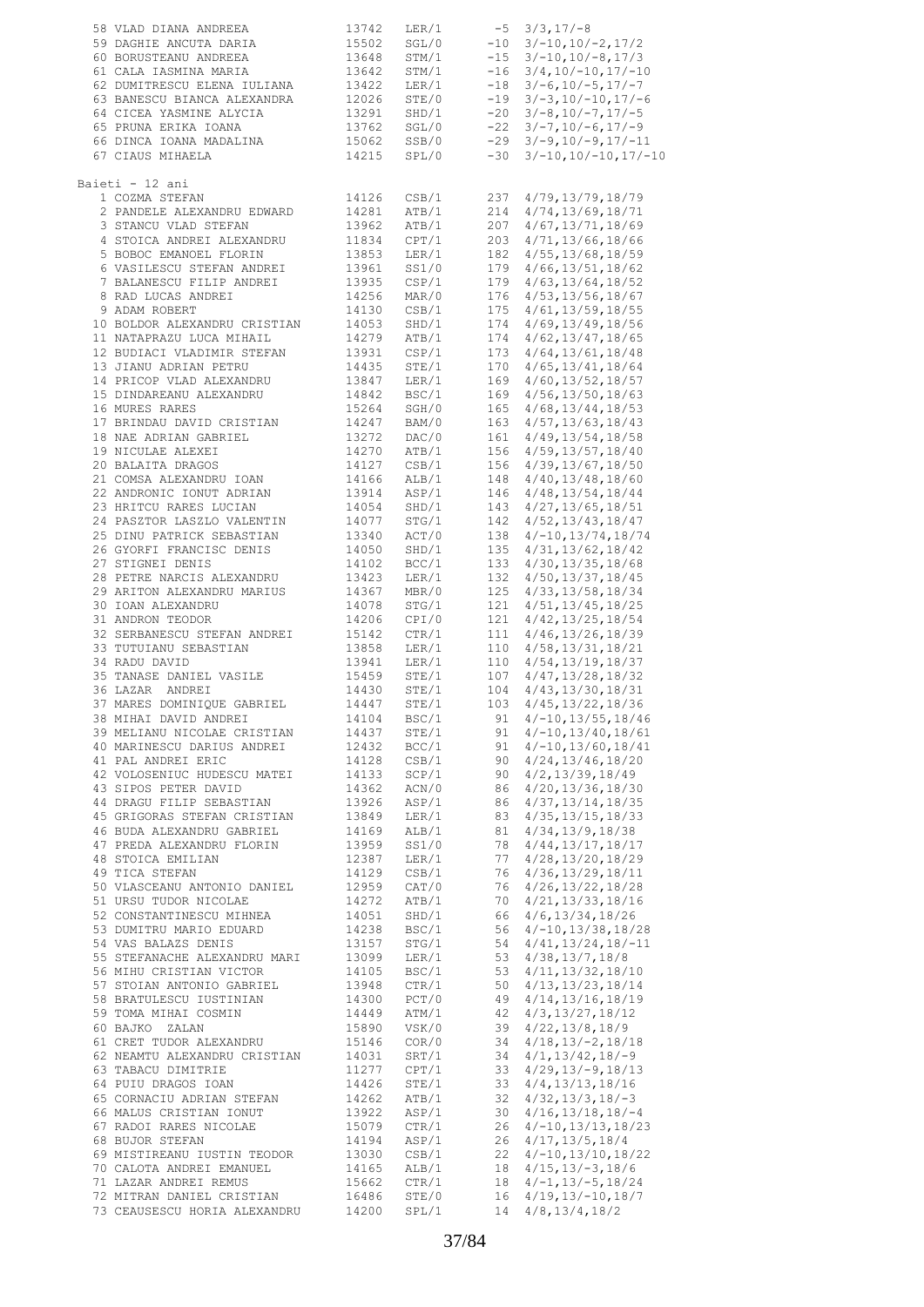| 74 BALACI ALEXANDRU                        | 16449          | REN/0          |       | $13 \quad 4/9, 13/1, 18/3$                   |
|--------------------------------------------|----------------|----------------|-------|----------------------------------------------|
| 75 RADUCANU NICOLAE DANIEL                 | 14756          | LPT/0          |       | $12 \quad 4/23, 13/-4, 18/-7$                |
| 76 VLADAR ENE                              | 14538          | VCN/0          |       | $5\quad 4/25, 13/-12, 18/-8$                 |
| 77 MINCU ANDREI ALEX.                      | 15274          | STE/0          |       | $5\quad 4/12, 13/-8, 18/1$                   |
| 78 LIMBASAN ALEXANDER GEORGE               | 15713          |                | 5     |                                              |
|                                            |                | AQU/0          |       | $4/10, 13/-10, 18/5$                         |
| 79 DUMITRESCU VLADIMIR                     | 13917          | ASP/1          |       | $2 \frac{4}{5}$ , 13/-1, 18/-2               |
| 80 CIRILO ALBERTO ANDREI                   | 14134          | SCP/1          |       | $-2$ 4/-10, 13/12, 18/-4                     |
| 81 TOMUS SERBAN ANTONIU                    | 14162          | ALB/1          |       | $-4$ 4/-4, 13/6, 18/-6                       |
|                                            |                |                |       |                                              |
| 82 CANAS ROBERT VALENTIN                   | 14028          | SRT/1          |       | $-15$ $4/-3$ , $13/2$ , $18/-14$             |
| 83 PLAMADA TEODOR                          | 15095          | SSV/0          |       | $-20$ $4/-5$ , 13/-14, 18/-1                 |
| 84 TEREBESI NANDOR LASZLO                  | 14536          | VCN/0          | $-21$ | $4/7$ , $13/-13$ , $18/-15$                  |
| 85 ALEXANDRESCU VICTOR                     | 14302          | PCT/0          |       | $-23$ $4/-2$ , 13/-11, 18/-10                |
|                                            |                |                |       |                                              |
| 86 ENCULESEI RAZVAN RARES                  | 13960          | SS1/0          |       | $-27$ $4/-8$ , 13/-7, 18/-12                 |
| 87 NOVCIC LUKA                             | 14448          | ATM/1          |       | $-28$ $4/-6$ , 13/-6, 18/-16                 |
| 88 BALUTA MIHNEA VIOREL                    | 15528          | BSC/0          |       | $-32$ $4/-9$ , $13/-10$ , $18/-13$           |
| 89 SLABU SEBASTIAN CRISTIAN                | 13765          | SGL/0          |       | $-37$ $4/-10$ , $13/-10$ , $18/-17$          |
|                                            |                |                |       |                                              |
| 90 TINTEA DENIS STEFAN                     | 15014          | ALB/0          |       | $-40$ $4/-12$ , 13/-10, 18/-18               |
| 91 TOMA MINA ATAL                          | 14751          | SPL/1          |       | $-42$ $4/-7$ , 13/-16, 18/-19                |
| 92 IOSIP MATEI                             | 13939          | CSP/1          | $-46$ | $4/-11$ , $13/-15$ , $18/-20$                |
|                                            |                |                |       |                                              |
| Baieti - 13 ani                            |                |                |       |                                              |
| 1 POPOVICI DAVID                           | 13322          | ATB/1          | 279   | 2/93, 11/93, 16/93                           |
| 2 GHEORGHE LUCAS IOAN                      | 13424          | LER/1          | 257   | 2/81, 11/88, 16/88                           |
| 3 ICHIM LUCA STEFAN                        | 12855          | BAR/1          | 249   | 2/88, 11/78, 16/83                           |
|                                            |                |                |       |                                              |
| 4 CIRCIUMARESCU DAVID STEFA                | 11301          | CPT/1          | 245   | 2/80, 11/85, 16/80                           |
| 5 MOSCALIUC CALIN GEORGE                   | 13583          | SVU/1          | 238   | 2/83, 11/79, 16/76                           |
| 6 ANGHEL DARIUS COSTIN                     | 13319          | BSC/1          | 237   | 2/77, 11/83, 16/77                           |
|                                            |                |                |       |                                              |
| 7 VEISS MARIUS GABI                        | 13704          | POL/1          | 236   | 2/85,11/77,16/74                             |
| 8 LAPADAT CRISTIAN                         | 13326          | ATB/1          | 235   | 2/71,11/82,16/82                             |
| 9 IACOB MIHAI                              | 13244          | CPT/1          | 233   | 2/68,11/80,16/85                             |
| 10 DASCALESCU MIHNEA DUMITRU               | 12330          | POL/1          |       |                                              |
|                                            |                |                | 228   | 2/72, 11/75, 16/81                           |
| 11 COSTACHE BOBESCU IOAN                   | 13689          | BAR/1          | 219   | 2/74, 11/72, 16/73                           |
| 12 TURTA ANDREI                            | 12686          | STE/1          | 219   | 2/78, 11/66, 16/75                           |
| 13 GUINEA ALEXANDRU IONUT                  | 11289          | CPT/1          | 215   |                                              |
|                                            |                |                |       | 2/74, 11/69, 16/72                           |
| 14 BORANGEL EMANUEL GEORGE                 | 13140          | LER/1          | 212   | 2/64, 11/81, 16/67                           |
| 15 GHILE DRAGOS                            | 13264          | STE/1          | 204   | 2/62, 11/71, 16/71                           |
| 16 NICOLA MADALIN IONUT                    | 13323          | ATB/1          | 204   |                                              |
|                                            |                |                |       | 2/61, 11/65, 16/78                           |
| 17 GHIONU DENIS ANDREI                     | 13460          | MBR/1          | 198   | 2/75,11/60,16/63                             |
| 18 DEACONU DENNIS DANIEL                   | 13246          | CPT/1          | 197   | 2/79, 11/49, 16/69                           |
| 19 CRISAN DAVID                            | 13191          | MAR/1          | 195   | 2/69, 11/56, 16/70                           |
|                                            |                |                |       |                                              |
| 20 FARAGAU BOGDAN                          | 13499          | CSW/1          | 188   | 2/70, 11/50, 16/68                           |
| 21 ROSU PATRICK CRISTIAN                   | 11362          | STE/1          | 184   | 2/82, 11/36, 16/66                           |
| 22 MAGDA TEODOR STEFAN                     | 13951          | CTR/1          | 184   | 2/53, 11/52, 16/79                           |
|                                            |                |                |       |                                              |
| 23 PICUI ANDREI JULIAN                     | 11549          | CPT/1          | 183   | 2/67, 11/51, 16/65                           |
| 24 DUMITRESCU CATALIN IONUT                | 13180          | STE/1          | 182   | 2/55, 11/63, 16/64                           |
| 25 CODREAN DACIAN CRISTIAN                 | 13184          | MAR/1          |       | 178 2/59, 11/74, 16/45                       |
|                                            |                |                |       |                                              |
| 26 GIURAN DRAGOS                           | 13719          | MSB/0          |       | $177 \quad 2/58, 11/67, 16/52$               |
| 27 GERGELY FERENC                          | 13122          | STG/1          |       | 176 2/61, 11/61, 16/54                       |
| 28 SOCOLIUC IOAN MARIAN                    | 13582          | SVU/1          | 173   | 2/66, 11/45, 16/62                           |
| 29 HOTEA ANDREI                            | 13209          | ATM/1          |       | 163 2/49, 11/73, 16/41                       |
|                                            |                |                |       |                                              |
| 30 CHECICHES BOGDAN ALEX.                  | 13639          | STM/1          |       | 163 2/45, 11/76, 16/42                       |
| 31 VODA VICTOR                             | 13199          | STG/1          |       | 161 2/52, 11/54, 16/55                       |
| 32 FOTCIUC TEODOR                          | 13755          | SVU/1          |       | 158 2/63, 11/46, 16/49                       |
|                                            |                |                |       |                                              |
| 33 ANDREICA DENIS                          | 13501          | CSW/1          | 154   | 2/54, 11/44, 16/56                           |
| 34 ROMAS CODRUT FERNANDO                   | 13669          | BSC/1          | 154   | 2/42, 11/68, 16/44                           |
| 35 CHELEMEN BOGDAN                         | 13286          | SHD/1          | 154   | 2/48, 11/53, 16/53                           |
| 36 SATNOIANU ANDREI                        | 15130          | LBR/1          | 149   | 2/30, 11/62, 16/57                           |
|                                            |                |                |       |                                              |
| 37 LUNGU ANDREI                            | 13775          | BSC/1          | 148   | 2/65, 11/47, 16/36                           |
| 38 GHERGHEL VLAD CRISTIAN                  | 13431          | ATB/1          | 148   | 2/48, 11/41, 16/59                           |
| 39 PADURARIU MIHAI DENIS                   | 13510          | SCB/0          | 141   | 2/44, 11/59, 16/38                           |
|                                            |                |                |       |                                              |
| 40 MIHALOIANIS ALEXIS                      | 13281          | SHD/1          | 138   | 2/50, 11/30, 16/58                           |
| 41 DUMITRASCU ANDREI                       | 14750          | SPL/1          | 137   | 2/57, 11/40, 16/40                           |
| 42 PETRACHE DARIUS CATALIN                 | 13321          | ATB/1          | 137   | 2/20, 11/57, 16/60                           |
| 43 ROTARU COSMIN                           | 12852          | SCP/1          | 136   | $2/76, 11/70, 16/-10$                        |
|                                            |                |                |       |                                              |
| 44 LUCA MIHAI ALEXANDRU                    | 13759          | SVU/1          | 136   | 2/33, 11/64, 16/39                           |
| 45 MUCEA POPOACA MARIAN                    | 13468          | LBR/1          | 121   | 2/26, 11/58, 16/37                           |
| 46 ONEA TIBERIU ALEXANDRU                  | 15389          | SHD/1          | 121   | 2/40, 11/20, 16/61                           |
|                                            |                |                |       |                                              |
| 47 CHIRA SERGIU FLORIN                     | 13766          | BAM/1          | 117   | 2/43, 11/42, 16/32                           |
| 48 DANCANET EMIL                           | 13649          | ATM/1          |       | 112 2/41, 11/23, 16/48                       |
| 49 COSTACHE SEBASTIAN C-TIN                | 13952          | CTR/1          | 109   | 2/21,11/38,16/50                             |
| 50 FEIER SEBASTIAN IOAN                    | 13198          | STG/1          |       | 107 2/32, 11/24, 16/51                       |
|                                            |                |                |       |                                              |
| 51 ULEIA STEFAN OVIDIU                     | 13346          | CPI/0          | 101   | 2/56,11/18,16/27                             |
|                                            | 13462          | MBR/1          |       | 95 2/35, 11/32, 16/28                        |
| 52 STOIAN ALEXANDRU IONUT                  |                |                |       | 92 2/23, 11/26, 16/43                        |
|                                            |                |                |       |                                              |
| 53 TENGHER ALEXANDRU                       | 13325          | ATB/1          |       |                                              |
| 54 ROMAN PAUL                              | 13151          | H2O/0          |       | $91 \quad 2/-10, 11/55, 16/46$               |
| 55 ROMAN DAVID NICOLAE                     | 14182          | ALB/1          |       | $91 \quad 2/12, 11/48, 16/31$                |
|                                            |                |                |       |                                              |
| 56 MIU EDUARD ANDREI                       | 13802          | LPT/0          |       | 85 2/34, 11/16, 16/35                        |
| 57 BUNGARDEAN RAUL DUMITRU                 | 13288          | SHD/1          |       | 82 2/30, 11/28, 16/24                        |
| 58 BUNGARDEAN RAZVAN ANDREI                | 13287          | SHD/1          |       | 81 2/27, 11/25, 16/29                        |
|                                            |                |                |       |                                              |
| 59 PEPTANARU STEFAN COSMIN                 | 13469          | LBR/1          |       | 76 2/18, 11/35, 16/23                        |
| 60 GATE ALEXANDRU ROBERT                   | 13435          | LER/0          |       | 75 2/46, 11/39, 16/-10                       |
| 61 HODINA RAZVAN                           | 13515          | AGL/1          |       | 74 2/51, 11/-10, 16/33                       |
| 62 HARSULESCU MIHAI                        | 13318          | ATB/1          |       | $71 \quad 2/37, 11/22, 16/12$                |
|                                            |                |                |       |                                              |
| 63 ABIT EMRE<br>64 ELEFTERIU ALBU OCTAVIAN | 13328<br>13516 | BCC/0<br>AGL/1 | 68    | 68 2/-10, 11/31, 16/47<br>2/24, 11/29, 16/15 |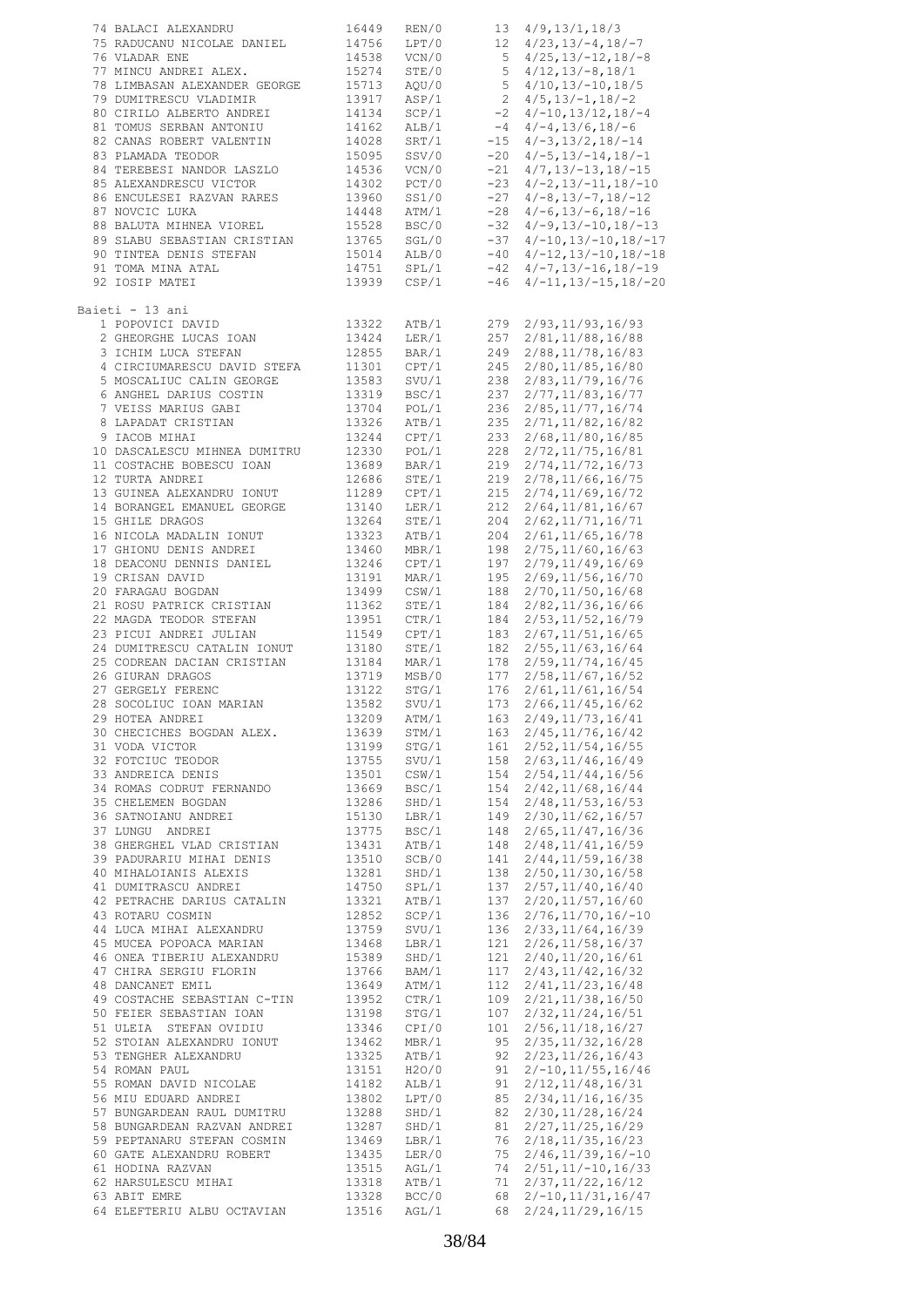| 65 DAMIAN ION SORIN                     | 13470          | LBR/1          | 68    | 2/25, 11/13, 16/30                           |
|-----------------------------------------|----------------|----------------|-------|----------------------------------------------|
| 66 STOIAN ANTONIO STEFAN                | 11295          | WIN/0          |       | $67 \quad 2/-10, 11/43, 16/34$               |
| 67 PARASCHIV RARES                      | 13481          | SCP/1          |       | 63 2/38, 11/11, 16/14                        |
| 68 SANDU CLAUDIU ANDREI                 | 13203          | SS1/0          | 63    | 2/36, 11/6, 16/21                            |
| 69 BALU VICTOR ANDREI                   | 13647          | STM/1          | 60    | 2/19, 11/15, 16/26                           |
| 70 ANDRONE VLAD ANTONIO                 | 15649          | ATM/1          |       | 2/10, 11/37, 16/11                           |
|                                         |                |                | 58    |                                              |
| 71 GABOR ROLAND CRISTIAN                | 14075          | STG/1          | 54    | 2/39, 11/9, 16/6                             |
| 72 BARABAS ERIK KRISZTIAN               | 13197          | STG/1          | 52    | 2/31, 11/8, 16/13                            |
| 73 MADARAS IOSIF DOMINIC                | 13302          | SSB/0          | 47    | $2/28$ , 11/-3, 16/22                        |
| 74 MATIES STEFAN                        | 14181          | ALB/1          |       | 43 2/6, 11/21, 16/16                         |
| 75 BAJENARU ANDREI DANIEL               | 13434          | LER/1          |       | 39 2/17, 11/1, 16/21                         |
| 76 PODEANU ANDREI STEFAN                | 13384          | SPL/1          |       | $39 \quad 2/-13, 11/34, 16/18$               |
| 77 FARCAS ANDREI ILIE                   | 14514          | MSB/0          | 38    | $2/-3, 11/33, 16/8$                          |
| 78 MAZILU ALEX. STEFAN                  | 13517          | MBR/1          |       | $35 \quad 2/15, 11/3, 16/17$                 |
| 79 PAN IONUT CATALIN                    | 12405          | CPT/1          | 35    | 2/14,11/14,16/7                              |
| 80 BERTEA ALIN DAN                      | 13650          | STM/1          |       | 34 2/5, 11/19, 16/10                         |
| 81 PASCA GABRIEL NICOLAE                | 13282          |                |       | $23 \quad 2/-5, 11/27, 16/1$                 |
|                                         |                | SHD/1          |       |                                              |
| 82 NANULESCU ALEXANDRU NICHI            | 13774          | BSC/1          |       | $22 \quad 2/-1, 11/-2, 16/25$                |
| 83 BUNEA STEFAN IOAN                    | 13472          | LBR/1          |       | $19 \quad 2/-2, 11/2, 16/19$                 |
| 84 STOICA EMANOIL MARIO                 | 12492          | CPT/1          |       | $12 \quad 2/-9, 11/17, 16/4$                 |
| 85 GEORGESCU MIHAI                      | 13248          | CPT/1          |       | $10 \quad 2/-4, 11/5, 16/9$                  |
| 86 PASCA CLAUDIU MIHAI                  | 13283          | SHD/1          |       | $7 \quad 2/-6, 11/11, 16/2$                  |
| 87 FORTU EDUARD ANDREI                  | 13513          | AGL/1          |       | $5 \quad 2/1, 11/7, 16/ -3$                  |
| 88 GHEORGHE DAVIAN                      | 13672          | CMB/0          |       | $5 \quad 2/13, 11/-1, 16/-7$                 |
| 89 LUPUSOARA MATEI                      | 15504          | SGL/0          |       | $4 \quad 2/11, 11/-10, 16/3$                 |
|                                         |                |                |       |                                              |
| 90 CIBOTARU MIHAIL VLAD                 | 13756          | SVU/1          |       | $2\quad 2/16, 11/-7, 16/-7$                  |
| 91 NEAGU ANDREI DANIEL                  | 14368          | MBR/1          |       | $-2$ $2/9$ , $11/-10$ , $16/-1$              |
| 92 STAN HORIA                           | 13375          | SPL/1          |       | $-3$ 2/9, 11/-10, 16/-2                      |
| 93 BRATU DAVID ANDREI                   | 13743          | LER/1          |       | $-4$ 2/22, 11/-16, 16/-10                    |
| 94 PREDA COSMIN GABRIEL                 | 13531          | SRT/0          |       | $-4$ 2/3, 11/4, 16/-11                       |
| 95 IOSIPESCU CHIOSEAUA VLAD             | 13832          | BSC/1          |       | $-9$ $2/-10$ , $11/-4$ , $16/5$              |
|                                         |                |                |       |                                              |
| 96 MICLEA CARLOS VICENTO                | 15012          | ALB/1          |       | $-11$ $2/-18$ , $11/12$ , $16/-5$            |
| 97 GHELBEREU EDUARD GABRIEL             | 13923          | ASP/0          |       | $-12$ $2/2$ , $11/-8$ , $16/-6$              |
| 98 ANCERENCU IANIS FLORIN               | 13697          | SGL/0          |       | $-18$ $2/-9$ , $11/-5$ , $16/-4$             |
| 99 BUTUC ANDREI MARIUS                  | 13097          | LER/1          |       | $-19$ $2/4$ , $11/-13$ , $16/-10$            |
| 100 SARBULESCU MATEI GABRIEL            | 13298          | LER/1          | $-21$ | $2/7, 11/ - 12, 16/ - 16$                    |
| 101 ZAHARIA MARIAN VALENTIN             | 13247          | CPT/0          |       | $-29$ $2/-19$ , $16/-10$                     |
| 102 ZAPOROJAN ALEX ANTONIO              | 13425          | LER/1          |       | $-34$ $2/-17$ , $11/-8$ , $16/-9$            |
|                                         |                |                |       |                                              |
| 103 MILOS ROBERT CRISTIAN               | 13461          | MBR/1          |       | $-36$ $2/-12$ , 11/-11, 16/-13               |
| 104 CADAR ANDREI ALEX.                  | 13261          | BAM/1          |       | $-37$ $2/-16$ , $11/-6$ , $16/-15$           |
| 105 VISAN IONUT EDUARD                  | 13169          | TSP/0          | $-39$ | $2/-8$ , 11/-17, 16/-14                      |
| 106 MESTER ALEX. VALENTIN               | 13637          | STM/1          |       | $-39$ $2/-7$ , 11/-15, 16/-17                |
| 107 NEACSU FLORIN CRISTIAN              | 16372          | CTR/1          |       | $-41$ $2/-15$ , $11/-14$ , $16/-12$          |
| 108 GATE MIHNEA CRISTIAN                | 13427          | LER/1          |       | $-42$ $2/-14$ , 11/-18, 16/-10               |
| 109 COADA COSMIN THEODOR                | 13950          | CTR/1          |       | $-48$ $2/-11$ , $11/-19$ , $16/-18$          |
|                                         |                |                |       |                                              |
|                                         |                |                |       |                                              |
| Baieti - 14 ani                         |                |                |       |                                              |
| 1 GERGELY MIHAI                         | 12963          | CMC/0          |       | 160 1/50, 9/55, 20/55                        |
| 2 DUMITRACHE TOBIAS GEORGE              | 12891          | CSO/1          |       | 148 1/55, 9/50, 20/43                        |
| 3 MESZAROS BALAZS                       |                | 12547 H2O/0    |       | 139 1/45, 9/47, 20/47                        |
| 4 SCHMELAS ERWIN                        | 12705          | SRT/1          |       | 126 1/37, 9/45, 20/44                        |
| 5 ROGOVEANU VLAD ANDREI                 | 13803          | PCT/1          |       | 118 1/41, 9/42, 20/35                        |
| 6 RUSEN COSTIN ALIN                     | 12641          | LER/1          |       | 115 1/40, 9/43, 20/32                        |
| 7 ROTARU VLAD                           | 12777          | SSB/0          | 113   | 1/47,9/32,20/34                              |
|                                         |                |                |       |                                              |
| 8 TIMOFTE MARIUS GABRIEL                | 12694          | SHD/1          | 104   | 1/38,9/39,20/27                              |
| 9 MORARIU LUCA IOAN                     | 12567          | CSO/1          |       | 1/32,9/36,20/36                              |
| 10 KOKKINAKIS VASILEIOS                 |                |                | 104   |                                              |
|                                         | 12813          | STE/1          |       | 100 1/34, 9/41, 20/25                        |
| 11 TOMA EDUARD ANDREI                   | 12496          | LPT/1          |       | 99 1/39, 9/40, 20/20                         |
| 12 NITU MARIUS ADRIAN                   | 12935          | LER/1          |       | 99 1/42, 9/38, 20/19                         |
|                                         |                |                |       |                                              |
| 13 SUSANU EUGEN FLORIN                  | 11517          | ACT/0          |       | $96 \quad 1/15, 9/44, 20/37$                 |
| 14 KUGELMAN PATRICK ALEX.               | 12883          | MAR/0          |       | 95 1/27, 9/37, 20/31                         |
| 15 STOLTZ MARKUS                        | 13051          | REN/0          |       | 92 1/31, 9/28, 20/33                         |
| 16 GAVRILA IONUT MADALIN                | 12824          | MBR/1          |       | 89 1/12, 9/35, 20/42                         |
| 17 STOICA IONUT                         | 10574          | CPT/1          |       | 86 1/28, 9/34, 20/24                         |
| 18 POPESCU DENIS LAUREAN                | 12721          | SRT/1          |       | $83 \quad 1/43, 9/-10, 20/50$                |
|                                         |                |                |       |                                              |
| 19 SIMION MATEI ALEXANDRU               | 13052          | LER/1          |       | 83 1/22, 9/31, 20/30                         |
| 20 SCARLAT RAZVAN GABRIEL               | 13075          | CPT/1          |       | 80 1/24, 9/30, 20/26                         |
| 21 GANEA CRISTIAN STEFAN                | 12822          | MBR/1          |       | 79 1/6,9/33,20/40                            |
| 22 DRAGOTA ETIENNE LAURENTIU            | 12847          | STM/0          |       | 75 1/44, 9/-10, 20/41                        |
| 23 ISTRATE BOGDAN CRISTIAN              | 12695          | SHD/1          |       | 73 1/9,9/26,20/38                            |
| 24 NICOLAE ALEXANDRU FLORIN             | 11290          | CPT/1          |       | $71 \quad 1/36, 9/-10, 20/45$                |
| 25 PASCU NICU LAURENTIU                 | 12924          | LER/1          |       | $71 \quad 1/35, 9/29, 20/7$                  |
| 26 LEOPA DENIS IULIAN                   | 12595          | MBR/1          |       | 64 1/29, 9/24, 20/11                         |
|                                         |                |                |       |                                              |
| 27 PREDA LUCA IOAN                      | 13107          | CSO/1          |       | 62 1/20, 9/21, 20/21                         |
| 28 BADULESCU VLAD ALEXANDRU             | 12814          | STE/1          |       | 59 1/33, 9/13, 20/13                         |
| 29 VERMAN CRISTIAN                      | 12606          | SCB/0          |       | 53 1/5,9/9,20/39                             |
| 30 IONITA RARES                         | 12927          | SS1/0          |       | 52 1/11, 9/12, 20/29                         |
| 31 DOBRE DANIEL GABRIEL                 | 12645          | CSO/1          |       | $51 \quad 1/13, 9/15, 20/23$                 |
| 32 LUNGU SEBASTIAN MIHAI                | 12999          | SGL/0          |       | 49 1/26, 9/18, 20/5                          |
| 33 MARGARIT ALEXANDRU                   | 12753          | SPL/1          |       |                                              |
|                                         |                |                |       | $48 \quad 1/30, 9/25, 20/-7$                 |
| 34 CIUTACU ROBERT C-TIN                 | 12823          | MBR/1          |       | 48 1/19, 9/23, 20/6                          |
| 35 SECARIN ROBERT ANDREI                | 12397          | LLP/0          |       | $47 \quad 1/25, 9/5, 20/17$                  |
| 36 DUTULESCU ANDREI ALEXANDR            | 13069          | DAC/1          |       | 45 1/17, 9/14, 20/14                         |
| 37 GRIGORE ANDREI<br>38 TATAR ALEXANDRU | 12889<br>12968 | CSO/1<br>POL/0 |       | 45 1/10, 9/19, 20/16<br>43 1/14, 9/17, 20/12 |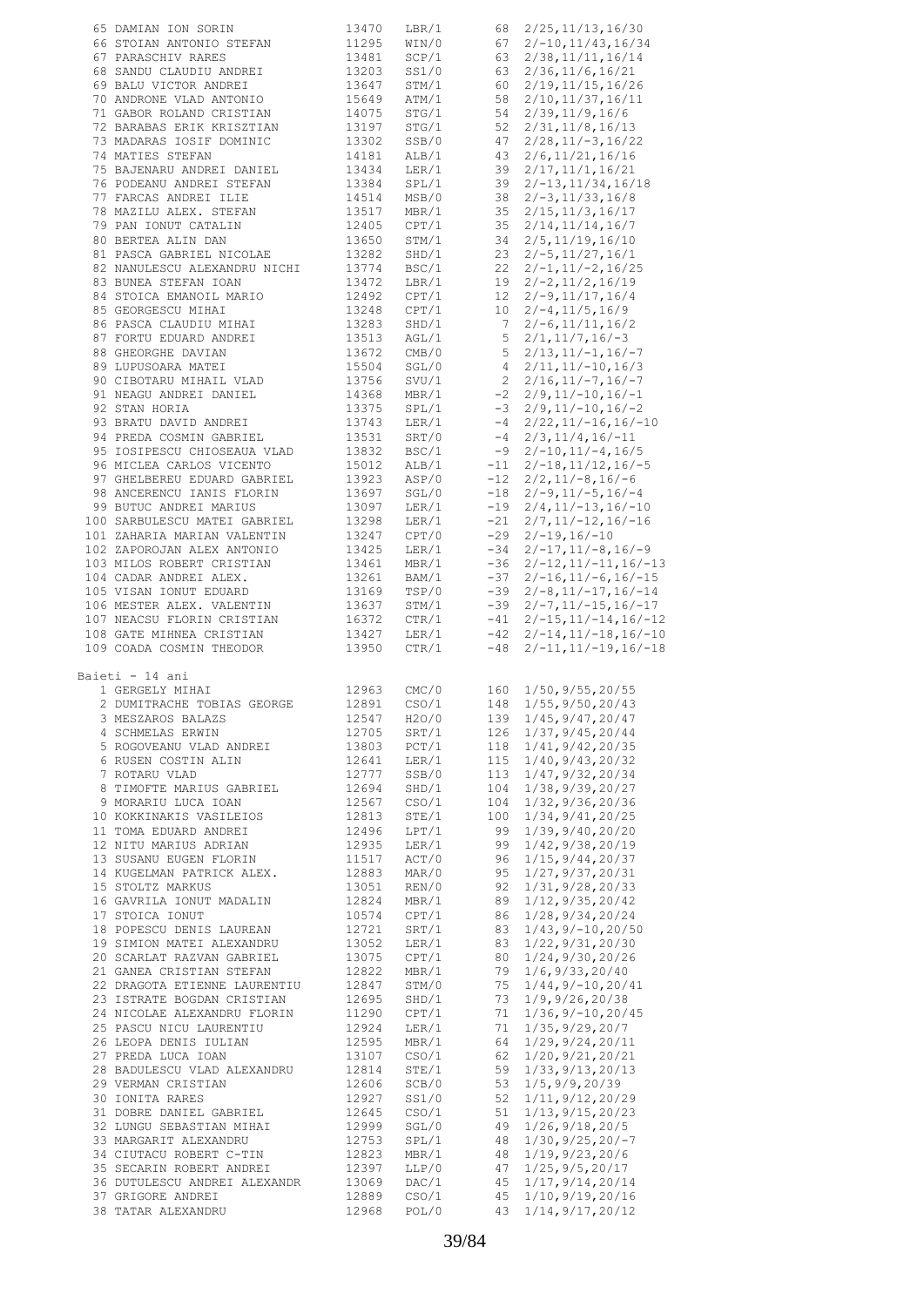|    | 39 ADAM TOMA               | 12865 | CSN/0 | 42             | 1/8, 9/16, 20/18     |
|----|----------------------------|-------|-------|----------------|----------------------|
| 40 | OLTEANU VLAD ANDREI        | 12869 | SS1/0 | 40             | $1/23, 9/27, 20/-10$ |
| 41 | PETER ARTHUR CRISTIAN      | 12564 | ATB/1 | 36             | $1/18, 9/-10, 20/28$ |
|    | 42 ALEXANDRU EDMOND FLORIN | 12731 | SPL/1 | 36             | 1/21, 9/12, 20/3     |
| 43 | SIPOTEANU ALEXANDRU IONUT  | 13076 | DAC/1 | 33             | $1/16, 9/22, 20/-5$  |
| 44 | BALAN PAUL                 | 12578 | MBR/1 | 28             | $1/-1, 9/7, 20/22$   |
| 45 | BOGDAN OVIDIU MATEI        | 15961 | ATB/1 | 24             | $1/7, 9/20, 20/-3$   |
| 46 | TURLUIANU VICTOR           | 12681 | SSV/0 | 17             | 1/3, 9/4, 20/10      |
| 47 | DUMBRAVA ANDRET TULTAN     | 11516 | PCT/1 | 14             | $1/-5, 9/10, 20/9$   |
| 48 | LIGHEZAN DORIN VALENTIN    | 12719 | SRT/1 | 8              | $1/-6, 9/-1, 20/15$  |
| 49 | COSTACHE ALEXANDRU GABRIE  | 12563 | BSC/1 | 6              | 1/2, 9/3, 20/1       |
| 50 | CHIRA DAVID CRISTIAN       | 15643 | CPT/1 | $\overline{4}$ | 1/1, 9/1, 20/2       |
| 51 | GHINESCU IULIAN ALEXANDRU  | 13394 | SPL/1 | $\overline{2}$ | $1/-3, 9/6, 20/-1$   |
|    | 52 FRINCU MIHAI ALEXANDRU  | 13953 | CTR/0 | $\overline{2}$ | $1/-4, 9/-2, 20/8$   |
|    | 53 BRUMA RAZVAN CRISTIAN   | 12418 | TCB/0 | $\overline{2}$ | $1/-10,9/8,20/4$     |
|    | 54 IACOB SEBASTIAN MIHAI   | 13137 | STE/1 | $\circ$        |                      |
| 55 | GRAEF MIHAI VALENTIN       | 10850 | STE/1 | $\Omega$       |                      |
| 56 | POCOL DAVID SAMUEL         | 14251 | BAM/0 | $-2$           | $1/-2, 9/2, 20/-2$   |
| 57 | SALAJAN MARCK STEFAN       | 13048 | BSC/1 | $-5$           | $1/4, 9/-3, 20/-6$   |
| 58 | CIOBANU FLAVIUS ANDREI     | 12706 | SRT/1 | $-13$          | $9/-5, 20/-8$        |
|    | 59 TABACU PETRU            | 11278 | CPT/1 | $-15$          | $1/-7, 9/-4, 20/-4$  |
| 60 | TUCA DRAGOS ANDREI         | 11265 | CPT/1 | $-26$          | $1/-8, 9/-8, 20/-10$ |
| 61 | VASTLE LAURENTIU GABRIEL   | 15644 | CPT/1 | $-26$          | $1/-9, 9/-6, 20/-11$ |
| 62 | OCTAVIAN LUCIAN GABRIEL    | 15603 | LPT/1 | $-26$          | $1/-10, 9/-7, 20/-9$ |
|    |                            |       |       |                |                      |

#### **CLASAMENT STAFETE CUMULAT - DUPA REUNIUNEA 3**

| Loc Club          | Total proba/puncte<br>pct. |  |  |  |  |
|-------------------|----------------------------|--|--|--|--|
|                   |                            |  |  |  |  |
| $Fete - 12 ani$   |                            |  |  |  |  |
| 1 ATB<br>1)       | 146 15/146                 |  |  |  |  |
| 2 ASP<br>1)       | 136 15/136                 |  |  |  |  |
| 3 ACT<br>1)       | 130 15/130                 |  |  |  |  |
| 4 DAC<br>1)       | 126 15/126                 |  |  |  |  |
| 5 LER<br>1)       | 124 15/124                 |  |  |  |  |
| 6 STE<br>1)       | 122 15/122                 |  |  |  |  |
| 7 ALB<br>1)       | 120 15/120                 |  |  |  |  |
| 8 SPL<br>1)       | 118 15/118                 |  |  |  |  |
| 9 SSB<br>1)       | $-20$ 15/ $-20$            |  |  |  |  |
| $Fete - 13 ani$   |                            |  |  |  |  |
| 1 ATM<br>1)       | 118 14/118                 |  |  |  |  |
| 2 CSO<br>1)       | 108 14/108                 |  |  |  |  |
| 3 ATB<br>1)       | 102 14/102                 |  |  |  |  |
| 4 STM<br>1)       | 98 14/98                   |  |  |  |  |
| 5 STE<br>1)       | 96 14/96                   |  |  |  |  |
| 6 LER<br>1)       | 94 14/94                   |  |  |  |  |
| 7 ACN<br>1)       | $-20$ 14/ $-20$            |  |  |  |  |
| Baieti - 12 ani   |                            |  |  |  |  |
| 1 CSB<br>1)       | 158 8/158                  |  |  |  |  |
| 2 ATB<br>1)       | 148 8/148                  |  |  |  |  |
| 3 LER<br>1)       | 142 8/142                  |  |  |  |  |
| 4 BSC<br>1)       | 138 8/138                  |  |  |  |  |
| 5 SHD<br>1)       | 136 8/136                  |  |  |  |  |
| 6 STE<br>1)       | 134 8/134                  |  |  |  |  |
| 7 ALB<br>1)       | 132 8/132                  |  |  |  |  |
| 8 ASP<br>1)       | 130 8/130                  |  |  |  |  |
| 9 CTR<br>1)       | 128 8/128                  |  |  |  |  |
| Baieti - 13 ani   |                            |  |  |  |  |
| 1 CPT<br>1)       | 186 7/186                  |  |  |  |  |
| 2 SVU<br>1)       | 176 7/176                  |  |  |  |  |
| 3 ATB<br>1)       | 170 7/170                  |  |  |  |  |
| 4 LER<br>1)       | 166 7/166                  |  |  |  |  |
| 5 LBR<br>1)       | 164 7/164                  |  |  |  |  |
| 6 STE<br>1)       | 162 7/162                  |  |  |  |  |
| 7 BSC<br>1)       | 160 7/160                  |  |  |  |  |
| 8 STG<br>1)       | 158 7/158                  |  |  |  |  |
| 9 SHD<br>1)       | 156 7/156                  |  |  |  |  |
| 10 MBR<br>1)      | 154 7/154                  |  |  |  |  |
| 11 CTR<br>1)      | 152 7/152                  |  |  |  |  |
| 12 STM<br>1)      | 150 7/150                  |  |  |  |  |
| Baieti - 14 ani   |                            |  |  |  |  |
| 1 LER<br>1)       | 110 6/110                  |  |  |  |  |
| 2 MBR<br>1)       | 100 6/100                  |  |  |  |  |
| 3 CSO             | 94 6/94                    |  |  |  |  |
| 1)<br>4 SRT<br>1) | 90 6/90                    |  |  |  |  |
|                   |                            |  |  |  |  |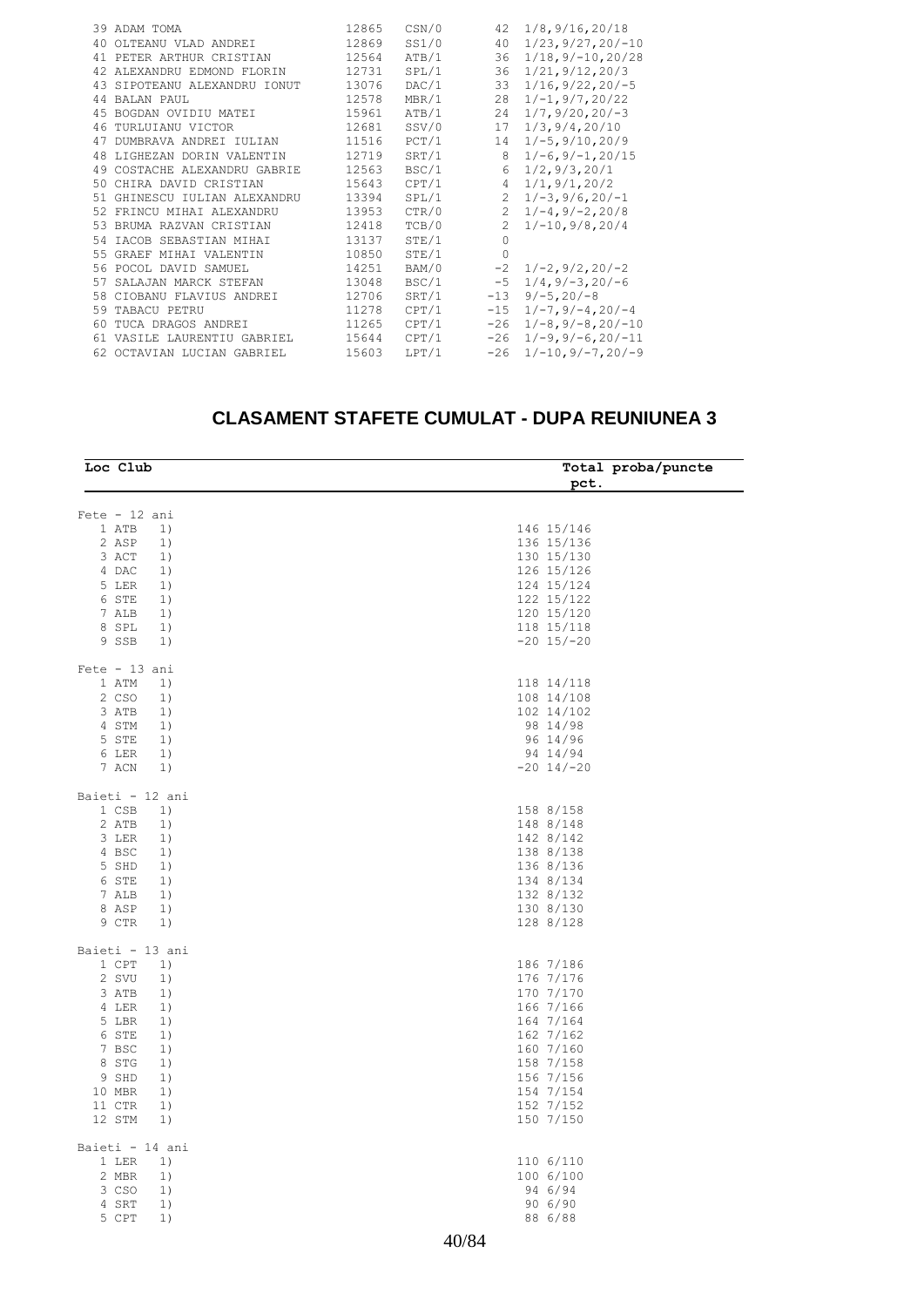## CLASAMENT ECHIPE CUMULAT – DUPA REUNIUNEA 3

| Club<br>Ech<br>Loc                                     | Total | proba/puncte                                      |  |
|--------------------------------------------------------|-------|---------------------------------------------------|--|
|                                                        | pct.  |                                                   |  |
| $Fete - 12 ani$                                        |       |                                                   |  |
| ATB<br>$\mathbf{1}$<br>$\mathbf{1}$                    | 824   | 5/241, 12/216, 15/146, 19/221                     |  |
| 2<br>$\mathbf{1}$<br>DAC                               | 664   | 5/182, 12/192, 15/126, 19/164                     |  |
| $\mathbf{1}$<br>3<br>ACT                               |       | 659 5/163, 12/179, 15/130, 19/187                 |  |
| 4<br>ASP<br>$\mathbf{1}$                               | 572   | $5/138$ , $12/156$ , $15/136$ , $19/142$          |  |
| 5<br>$\mathbf{1}$<br>LER                               |       | 466 5/111, 12/97, 15/124, 19/134                  |  |
| 6<br>STG<br>$\mathbf{1}$                               | 444   | 5/161, 12/164, 19/119                             |  |
| 7<br>$\mathbf{1}$<br>STE                               | 369   | 5/79, 12/72, 15/122, 19/96                        |  |
| $\mathbf{1}$<br>8<br>SSV                               | 328   | 5/107, 12/110, 19/111                             |  |
| $\mathbf{1}$<br>9<br>REN                               |       | 326 5/108, 12/97, 19/121                          |  |
| $\mathbf{1}$<br>CTR<br>10                              | 282   | 5/120, 12/82, 19/80                               |  |
| $\mathbf{1}$<br>11<br>ALB                              | 237   | $5/61, 12/71, 15/120, 19/-15$                     |  |
| $\mathbf{1}$<br>12<br>STM                              |       | 229 5/83, 12/81, 19/65                            |  |
| $\mathbf{1}$<br>13<br>COR                              | 195   | $5/28$ , 12/62, 19/105                            |  |
| $\mathbf{1}$<br>14<br>SSB                              | 181   | $5/82$ , 12/74, 15/-20, 19/45                     |  |
| $\mathbf{1}$<br>15<br>BSC                              | 167   | 5/45, 12/70, 19/52                                |  |
| $\mathbf{1}$<br>16<br>CSW                              |       | 139 5/56, 12/39, 19/44                            |  |
| $\mathbf{1}$<br>17<br>SRT                              |       | 99 5/45, 12/26, 19/28                             |  |
| $\mathbf{1}$<br>18<br>SPL                              | 87    | $5/-6$ , $12/-6$ , $15/118$ , $19/-19$            |  |
| $\mathbf{1}$<br>19<br>ATM                              |       | $26 \quad 5/20, 12/-11, 19/17$                    |  |
| 20<br>$\mathbf{1}$<br>WIN                              | -32   | $5/-8$ , 12/-24                                   |  |
| Fete - 13 ani                                          |       |                                                   |  |
| $\mathbf{1}$<br>$\mathbf{1}$<br>ATM                    | 654   | 3/207, 10/193, 14/118, 17/136                     |  |
| $\mathbf{1}$<br>2<br>ATB                               |       | 619 3/141, 10/182, 14/102, 17/194                 |  |
| 3<br>$\mathbf{1}$<br>STE                               | 531   | 3/132,10/173,14/96,17/130                         |  |
| CSO<br>$\mathbf{1}$<br>4                               |       | 362 3/94, 10/79, 14/108, 17/81                    |  |
| 5<br>$\mathbf{1}$<br>ACN                               | 271   | 3/104,10/59,14/-20,17/128                         |  |
| $\mathbf{1}$<br>6<br>DAC                               |       | 226 3/67, 10/87, 17/72                            |  |
| 7<br>$\mathbf{1}$<br>STG                               |       | 206 3/68, 10/64, 17/74                            |  |
| 8<br>$\mathbf{1}$<br>STM                               | 190   | 3/50,10/24,14/98,17/18                            |  |
| $\mathbf{1}$<br>9<br>BAM                               |       | 189 3/57, 10/54, 17/78                            |  |
| $\mathbf{1}$<br>10<br>ALB                              |       | 133 3/19, 10/58, 17/56                            |  |
| $\mathbf{1}$<br>11<br>MBR                              | 131   | 3/21,10/63,17/47                                  |  |
| $\mathbf{1}$<br>12<br>SHD                              | 108   | 3/43,10/31,17/34                                  |  |
| $\mathbf{1}$<br>13<br>LER                              | 95    | 3/-10,10/20,14/94,17/-9                           |  |
| $\mathbf{1}$<br>14<br>AGL                              | 80    | 3/39,10/21,17/20                                  |  |
| $\mathbf{1}$<br>15<br>CSW                              | 50    | 3/45,10/-7,17/12                                  |  |
| $\mathbf{1}$<br>16 BSC                                 | 40    | $3/42, 10/4, 17/ - 6$                             |  |
| Baieti - 12 ani                                        |       |                                                   |  |
| 1 LER<br>$\mathbf{1}$                                  |       | 1058 4/378, 8/142, 13/249, 18/289                 |  |
| $\mathbf{1}$<br>2<br>ATB                               |       | 1001 4/315, 8/148, 13/280, 18/258                 |  |
| 3<br>CSB<br>$\mathbf{1}$                               |       | $914 \quad 4/229$ , $8/158$ , $13/290$ , $18/237$ |  |
| $\mathbf{1}$<br>4<br>STE                               | 742   | 4/194,8/134,13/174,18/240                         |  |
| 5<br>$\mathbf{1}$<br>SHD                               | 654   | 4/133, 8/136, 13/210, 18/175                      |  |
| $\mathbf{1}$<br>6<br>BSC                               | 507   | 4/47, 8/138, 13/175, 18/147                       |  |
| 7<br>ASP<br>$\mathbf{1}$                               | 420   | 4/123,8/130,13/90,18/77                           |  |
| 8<br>$\mathbf{1}$<br>ALB                               | 375   | 4/85, 8/132, 13/60, 18/98                         |  |
| 9<br><b>CTR</b><br>$\mathbf{1}$                        | 333   | 4/48,8/128,13/57,18/100                           |  |
| 10<br>STG<br>$\mathbf{1}$                              | 317   | 4/144, 13/112, 18/61                              |  |
| CSP<br>$\mathbf{1}$<br>11                              | 306   | 4/116, 13/110, 18/80                              |  |
| 12<br>CPT<br>$\mathbf{1}$                              | 236   | 4/100,13/57,18/79                                 |  |
| <b>BCC</b><br>$\mathbf{1}$<br>13                       | 224   | 4/20, 13/95, 18/109                               |  |
| $\mathbf{1}$<br>SCP<br>14                              |       | $88 \quad 4/-8, 13/51, 18/45$                     |  |
| 15<br>SRT<br>$\mathbf{1}$                              | 19    | $4/-2, 13/44, 18/-23$                             |  |
| $\mathbf{1}$<br>16<br>ATM                              | 14    | $4/-3$ , 13/21, 18/-4                             |  |
| $\mathbf{1}$<br>17<br>SPL                              | $-28$ | $4/1, 13/-12, 18/-17$                             |  |
|                                                        |       |                                                   |  |
| Baieti - 13 ani<br>$\mathbf{1}$<br>$\mathbf{1}$<br>ATB | 1336  | 2/353, 7/170, 11/386, 16/427                      |  |
| 2<br>CPT<br>$\mathbf{1}$                               | 1316  | 2/369,7/186,11/370,16/391                         |  |
| $\mathbf{1}$<br>3<br>STE                               | 951   | 2/277, 7/162, 11/236, 16/276                      |  |
| $\mathbf{1}$<br>4<br>SVU                               | 883   | 2/261, 7/176, 11/227, 16/219                      |  |
| $\mathbf{1}$<br>5<br>SHD                               | 762   | 2/184, 7/156, 11/194, 16/228                      |  |
| $\mathbf{1}$<br><b>BSC</b><br>6                        | 712   | 2/173, 7/160, 11/192, 16/187                      |  |
| $\mathbf{1}$<br>7<br>STG                               | 708   | 2/215, 7/158, 11/156, 16/179                      |  |
| 8<br>$\mathbf{1}$<br>LBR                               | 597   | 2/97, 7/164, 11/170, 16/166                       |  |
| $\mathbf{1}$<br>9<br>LER                               | 554   | 2/164, 7/166, 11/103, 16/121                      |  |
| $\mathbf{1}$<br>BAR<br>10                              | 468   | 2/162, 11/150, 16/156                             |  |
| $\mathbf{1}$<br>11<br>POL                              | 464   | 2/157, 11/152, 16/155                             |  |
| $\mathbf{1}$<br>12<br>MBR                              | 444   | 2/122, 7/154, 11/74, 16/94                        |  |
| 13<br>MAR<br>$\mathbf{1}$                              | 373   | 2/128, 11/130, 16/115                             |  |
| STM<br>$\mathbf{1}$<br>14                              | 368   | 2/62, 7/150, 11/95, 16/61                         |  |
| $\mathbf{1}$<br>15<br>CTR                              | 356   | 2/48,7/152,11/57,16/99                            |  |
| $\mathbf{1}$<br>CSW<br>16                              |       | 342 2/124, 11/94, 16/124                          |  |
| $\mathbf{1}$<br>17<br>ATM                              |       | 333 2/100, 11/133, 16/100                         |  |
| $\mathbf{1}$<br>SCP<br>18                              |       | 199 2/114, 11/81, 16/4                            |  |
| $\mathbf{1}$<br>19 SPL                                 |       | 173 2/53, 11/64, 16/56                            |  |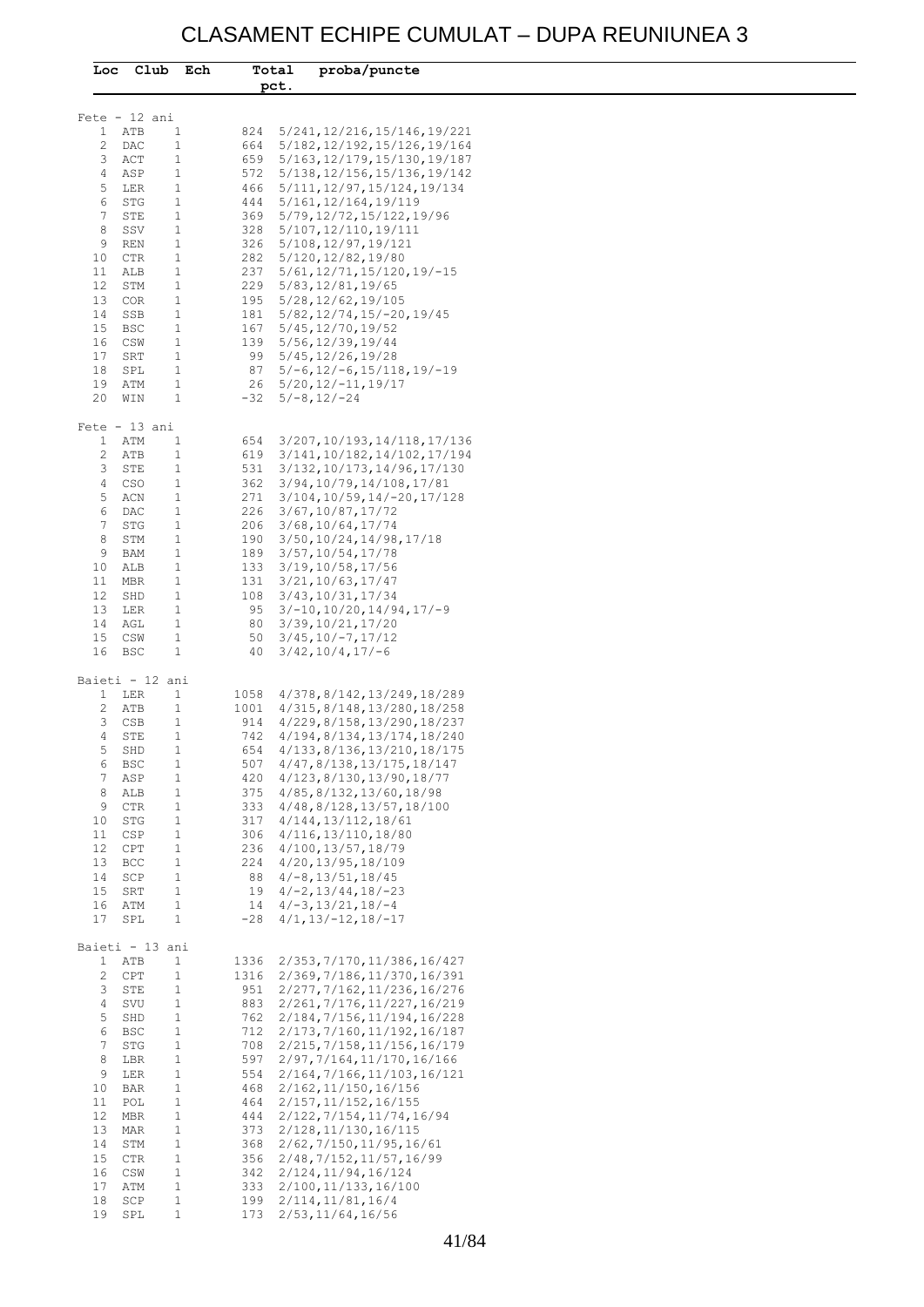| 20<br>21<br>22  | AGL<br>ALB<br>BAM | $\mathbf{1}$<br>$\mathbf{1}$<br>$\mathbf{1}$ | 80           | 147 2/76, 11/26, 16/45<br>123 11/81, 16/42<br>2/27, 11/36, 16/17 |
|-----------------|-------------------|----------------------------------------------|--------------|------------------------------------------------------------------|
|                 | Baieti - 14 ani   |                                              |              |                                                                  |
| $\mathbf{1}$    | CSO               | 1                                            | 504          | 1/130,6/94,9/141,20/139                                          |
| $\overline{2}$  | LER <sub>1</sub>  |                                              | 478          | 1/139,6/110,9/141,20/88                                          |
| 3               | MBR               | $\overline{1}$                               | 408          | 1/65,6/100,9/122,20/121                                          |
| $\overline{4}$  | SRT               | 1                                            | 294          | 1/74,6/90,9/29,20/101                                            |
| 5               | <b>CPT</b>        | $\mathbf{1}$                                 | 262          | 1/65, 6/88, 9/37, 20/72                                          |
| 6               | SHD               | $\mathbf{1}$                                 | 177          | 1/47,9/65,20/65                                                  |
| $\overline{7}$  | STE               | $\mathbf{1}$                                 | 159          | 1/67, 9/54, 20/38                                                |
| 8               | PCT               | $\mathbf{1}$                                 | 132          | 1/36, 9/52, 20/44                                                |
| 9               | SPL               | $\mathbf{1}$                                 | 86           | $1/48, 9/43, 20/-5$                                              |
| 10              | DAC               | $\mathbf{1}$                                 | 78           | 1/33, 9/36, 20/9                                                 |
| 11              | <b>LPT</b>        | 1                                            | 73           | 1/29, 9/33, 20/11                                                |
| 12 <sup>°</sup> | ATB               | 1                                            | 60           | 1/25, 9/10, 20/25                                                |
| 13              | <b>BSC</b>        | $\mathbf{1}$                                 | $\mathbf{1}$ | $1/6, 20/ - 5$                                                   |
|                 |                   |                                              |              |                                                                  |

### CLASAMENT GENERAL ECHIPE DUPA REUNIUNEA 3

| Loc            | Club       | Ech          | Total<br>gen.<br>pct. | Total<br>pct.<br>fete | Total<br>pct.<br>baieti | F12            | F13                 | <b>B12</b>     | <b>B13</b>     | <b>B14</b>     |
|----------------|------------|--------------|-----------------------|-----------------------|-------------------------|----------------|---------------------|----------------|----------------|----------------|
| $\mathbf{1}$   | ATB        | 1            | 40                    | 20                    | 20                      | 11             | 9                   | 9              | 11             | 0              |
| $\overline{c}$ | STE        | 1            | 31                    | 12                    | 19                      | $\overline{4}$ | 8                   | 7              | 8              | 4              |
| 3              | LER        | 1            | 28                    | 6                     | 22                      | 6              | 0                   | 11             | $\overline{c}$ | 9              |
| $\overline{4}$ | CSO        | 1            | 18                    | 7                     | 11                      | 0              | 7                   | $\mathbb O$    | $\circ$        | 11             |
| 5              | SHD        | 1            | 17                    | $\circ$               | 17                      | $\circ$        | $\mathsf{O}\xspace$ | 6              | 6              | 5              |
| 6              | DAC        | $\mathbf 1$  | 15                    | 14                    | $\mathbf{1}$            | 9              | 5                   | $\mathbb O$    | 0              | 1              |
| 7              | CPT        | $\mathbf 1$  | 15                    | $\circ$               | 15                      | 0              | 0                   | $\mathbb O$    | 9              | 6              |
| 8              | <b>STG</b> | 1            | 14                    | 9                     | 5                       | 5              | $\overline{4}$      | $\mathbf{1}$   | 4              | 0              |
| 9              | ASP        | 1            | 11                    | 7                     | 4                       | 7              | 0                   | 4              | 0              | 0              |
| 10             | ATM        | $\mathbf 1$  | 11                    | 11                    | $\mathbf 0$             | $\mathbb O$    | 11                  | $\mathbb O$    | 0              | 0              |
| 11             | <b>BSC</b> | $1\,$        | 10                    | $\circ$               | 10                      | $\mathbb O$    | $\mathsf{O}\xspace$ | 5              | 5              | 0              |
| 12             | ACT        | 1            | 8                     | 8                     | $\mathbf 0$             | 8              | $\circ$             | $\mathbf{0}$   | $\circ$        | 0              |
| 13             | <b>MBR</b> | 1            | 8                     | $\circ$               | 8                       | $\circ$        | 0                   | $\mathbb O$    | $\circ$        | 8              |
| 14             | CSB        | 1            | 8                     | $\mathbf 0$           | 8                       | 0              | 0                   | 8              | 0              | 0              |
| 15             | SVU        | 1            | 7                     | $\mathbf 0$           | 7                       | 0              | 0                   | $\mathbb O$    | 7              | 0              |
| 16             | SRT        | 1            | 7                     | $\mathbf 0$           | 7                       | 0              | 0                   | $\mathbf{0}$   | 0              | 7              |
| 17             | ACN        | $\mathbf 1$  | 6                     | 6                     | 0                       | 0              | 6                   | 0              | 0              | 0              |
| 18             | ALB        | $1\,$        | 4                     | $\mathbf{1}$          | 3                       | $\mathbb O$    | $\mathbf{1}$        | 3              | 0              | 0              |
| 19             | SSV        | 1            | 3                     | 3                     | 0                       | 3              | $\mathbf 0$         | $\mathbf 0$    | 0              | 0              |
| 20             | <b>CTR</b> | $\mathbf 1$  | 3                     | $\mathbf{1}$          | $\overline{c}$          | $1\,$          | 0                   | $\overline{c}$ | 0              | 0              |
| 21             | STM        | $\mathbf 1$  | 3                     | 3                     | 0                       | $\circ$        | 3                   | $\mathbb O$    | $\circ$        | 0              |
| 22             | LBR        | $1\,$        | 3                     | $\circ$               | 3                       | $\mathbb O$    | $\circ$             | $\mathbf{0}$   | 3              | 0              |
| 23             | PCT        | $\mathbf 1$  | 3                     | $\circ$               | 3                       | $\mathbb O$    | $\circ$             | 0              | 0              | 3              |
| 24             | <b>REN</b> | $\mathbf 1$  | $\overline{c}$        | $\overline{c}$        | $\mathbf 0$             | $\mathbf{2}$   | $\mathsf{O}\xspace$ | 0              | 0              | 0              |
| 25             | <b>BAM</b> | $\mathbf{1}$ | $\overline{c}$        | $\overline{c}$        | 0                       | $\mathbf 0$    | $\overline{2}$      | $\mathbf{0}$   | $\circ$        | 0              |
| 26             | SPL        | 1            | $\overline{c}$        | $\mathbf 0$           | $\overline{c}$          | 0              | $\mathsf{O}\xspace$ | $\mathbf{0}$   | 0              | $\overline{c}$ |
| 27             | <b>BAR</b> | 1            | $\mathbf{1}$          | $\mathbf{0}$          | $\mathbf{1}$            | 0              | 0                   | $\mathbf{0}$   | 1              | 0              |
| 28             | CSP        | 1            | 0                     | 0                     | $\mathbf{0}$            | 0              | 0                   | $\mathbf{0}$   | $\circ$        | 0              |
| 29             | POL        | 1            | 0                     | 0                     | 0                       | 0              | 0                   | $\mathbf{0}$   | 0              | 0              |
| 30             | LPT        | $\mathbf 1$  | 0                     | $\mathbf{0}$          | $\mathbf{0}$            | 0              | $\circ$             | $\mathbf 0$    | 0              | $\circ$        |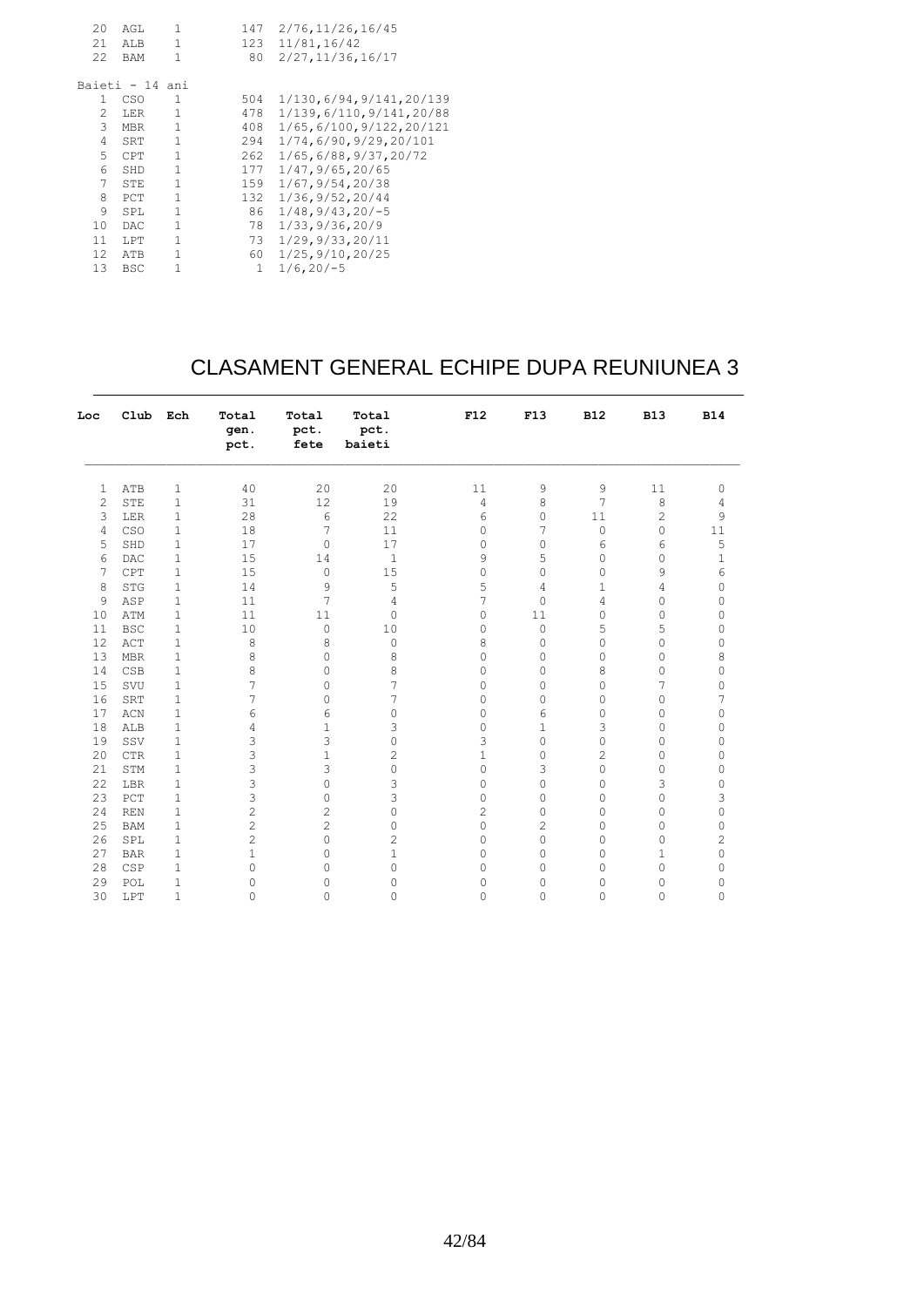# CAMPIONATUL NATIONAL DE POLIATLON CADETI 12-14 ani PITESTI \* 14.12.2017 - 17.12.2017 \* Bazin: 50m 8 culoare

LISTA DE START

# Reuniunea: 4 16.12.2017 Ora 10:00

|                 |                   |              | Ser. Cul. Loc Nume si prenume                    |                | Cod          | An                              | Club                 | Rezultat Puncte     |
|-----------------|-------------------|--------------|--------------------------------------------------|----------------|--------------|---------------------------------|----------------------|---------------------|
|                 |                   |              | Stafeta(Sch.1,Sch.2,Sch.3,Sch.4)                 |                |              |                                 |                      |                     |
| Id.:            | 21                |              | Proba:<br>100 m liber fem. 13 ani                |                |              |                                 |                      |                     |
| 9               | 4                 | $\mathbf{1}$ | IOANA DARIA MARIA                                | 13316          | 2004         | ATB                             | 01:02:15             | 59                  |
| $\mathbf{1}$    | 3                 | 2            | VISAN NICOLE                                     | 15650          | 2004         | $\mbox{ATM}$                    | 01:03:32             | 54                  |
| 8               | $\mathbf{1}$      | 3            | CONSTANTINESCU SARA MARIA                        | 13716          | 2004         | $_{\tiny{\mbox{\texttt{CSO}}}}$ | 01:04:09             | 51                  |
| 9               | 3                 |              | 4 CONSTANTIN DIANA                               | 13400          | 2004         | ${\tt STE}$                     | 01:04:30             | 49                  |
| 8               | 3                 | 5            | ILIE BIANCA MARIA                                | 13311          | 2004         | ATB                             | 01:04:51             | 48                  |
| 9               | $\overline{7}$    | 6            | TRUSCA CARINA MARIA                              | 13644          | 2004         | $\operatorname{STM}$            | 01:04:81             | 47                  |
| 9               | 5                 | 7            | AHMAD SAMIRA ALEXANDRA                           | 13210          | 2004         | ATM                             | 01:05:07             | 46                  |
| 9               | $\,8\,$           | 8            | CRISTOCEA IOANA ATENA                            | 13345          | 2004         | $_{\rm PCT}$                    | 01:05:11             | 45                  |
| 8               | 5                 | 9            | NAIDIN ALEXANDRA PATRICIA                        | 13315          | 2004         | ATB                             | 01:05:39             | 44                  |
| 7               | 3                 | 10           | DICULESCU IULIA ALEXANDRA                        | 13068          | 2004         | $\mathtt{DAC}$                  | 01:05:58             | 43                  |
| 9               | $\mathbf{1}$<br>7 | 11           | TILA VANESSA MARIA                               | 11864          | 2004         | WIN                             | 01:05:60             | 42                  |
| 8<br>8          | 6                 |              | 12 STEFURA ANA-MARIA ALEXAND                     | 13798          | 2004<br>2004 | DEL                             | 01:05:71             | 41<br>40            |
| 8               | 4                 |              | 13 HARABAGIU IOANA<br>14 CEACA MOCAN DIANA STEF. | 13521<br>13706 | 2004         | MBR<br>$\mbox{{\sc ACN}}$       | 01:05:93<br>01:06:19 | 39                  |
| 9               | $\mathbf{2}$      |              | 15 ORZA EMILIA MARIA                             | 13207          | 2004         | ATM                             | 01:06:23             | 38                  |
| 5               | $\overline{4}$    |              | 16 RADU MARIA GEORGIANA                          | 13703          | 2004         | ACN                             | 01:06:25             | 37                  |
| 7               | $\overline{c}$    |              | 17 IVAN SARA NATALIE                             | 14334          | 2004         | SS7                             | 01:06:49             | 36                  |
| 9               | $\epsilon$        | 18           | POPA LEONA                                       | 13256          | 2004         | BAM                             | 01:06:69             | 35                  |
| $\overline{7}$  | 7                 | 19           | MINDRUTA BIANCA MARIA                            | 13073          | 2004         | DAC                             | 01:06:82             | 34                  |
| $\epsilon$      | 5                 | 20           | BACAN KARINA ELENA                               | 13797          | 2004         | LPT                             | 01:07:21             | 33                  |
| $\overline{7}$  | 8                 |              | 21 HAULICA ANCA ELENA                            | 13290          | 2004         | SHD                             | 01:07:22             | 32                  |
| 5               | 5                 |              | 22 MALUTAN MARA GABRIELA                         | 13354          | 2004         | $\ensuremath{\mathrm{CMB}}$     | 01:07:36             | 31                  |
| $\overline{7}$  | 5                 |              | 23 CALA IASMINA MARIA                            | 13642          | 2004         | STM                             | 01:07:44             | 30                  |
| 7               | 6                 | 24           | DRAGUSI ALINA MARIA                              | 13709          | 2004         | $_{\tiny{\mbox{\texttt{CSO}}}}$ | 01:07:51             | 29                  |
| 8               | 8                 |              | 25 RAPOLTI ESZTER                                | 13773          | 2004         | ACN                             | 01:07:54             | 28                  |
| $\epsilon$      | 6                 | 26           | TRANDAFIR IRIS ELENA                             | 13712          | 2004         | $_{\tiny{\mbox{\texttt{CSO}}}}$ | 01:07:68             | 27                  |
| 6               | $\mathbf{1}$      | 27           | POPESCU ANDREEA IOANA                            | 13190          | 2004         | MAR                             | 01:07:70             | 26                  |
| 7               | 4                 | 28           | MARTON JANKA                                     | 13680          | 2004         | $_{\mathrm{STG}}$               | 01:07:92             | 25                  |
| 8               | 2                 | 29           | SERMAN IOANA ALEXANDRA                           | 13432          | 2004         | $_{\tiny{\mbox{\texttt{CSO}}}}$ | 01:08:12             | 24                  |
| 6               | 3                 | 30           | COMAN CORINA IOANA                               | 13263          | 2004         | ${\tt STE}$                     | 01:08:15             | 23                  |
| $\sqrt{4}$      | 4                 | 31           | RADU NOEMI MARIA                                 | 13252          | 2004         | BAM                             | 01:08:34             | 22                  |
| $\epsilon$      | 7                 | 32           | CRISAN DENISA                                    | 14727          | 2004         | ALB                             | 01:08:45             | 21                  |
| 5               | 2                 |              | 33 PRECOB CRETU ANISIA                           | 13206          | 2004         | ATM                             | 01:08:54             | 20                  |
| 6               | 8                 | 34           | TARABEGA ANCA MARIA                              | 13312          | 2004         | BSC                             | 01:08:81             | 19                  |
| 3               | 5                 |              | 35 BESENYEI ANNA MARIA                           | 15561          | 2004         | BSC                             | 01:09:03             | 18                  |
| 7               | $\mathbf{1}$      |              | 36 DUMITRESCU CRISTINA                           | 13058          | 2004         | STE                             | 01:09:09             | 17                  |
| $\mathbf 1$     | 4                 | 37           | MARUSCIAC ANGELA MIHAELA                         | 16487          | 2004         | ACN                             | 01:09:30             | 16                  |
| 5               | 3                 | 38           | ALFOLDY BOGLARKA                                 | 13726          | 2004         | COR                             | 01:10:07             | 15                  |
| 5               | 6                 |              | 39 MOTOS LETITIA ANDREEA                         | 13208          | 2004         | ATM                             | 01:10:24             | 14                  |
| 5               | $\mathbf{1}$      | 40           | POP RALUCA FLORINA                               | 13503          | 2004         | CSW                             | 01:10:40             | 13                  |
| 6               | $\mathbf{2}$      | 41           | TICIU DIANA MARIA                                | 13645          | 2004         | STM                             | 01:10:46             | 12                  |
| 5               | 7                 | 42           | OLTEANU ALEXIA IOANA                             | 13314          | 2004         | ATB                             | 01:11:54             | 11                  |
| 3               | 3                 | 43           | TUDORESCU IOANA                                  | 15450          | 2004         | STE                             | 01:11:69             | 10                  |
| $\overline{4}$  | 5                 | 44           | CIOBANU CRISTIANA IOANA                          | 13201          | 2004         | STE                             | 01:11:97             | $\mathsf 9$         |
| 5               | 8                 | 45           | IACOB DIANA MARIA                                | 13485          | 2004         | ALB                             | 01:12:05             | 8                   |
| 4               | $\mathbf{1}$      | 46           | NAGY DOROTTYA                                    | 13294          | 2004         | SHD                             | 01:12:38             | 7                   |
| 4               | 6                 | 47           | ILISEI ERICA<br>SALAVASTRU ELENA                 | 14421          | 2004         | STE                             | 01:12:75             | 6                   |
| 4<br>$\sqrt{2}$ | 3<br>5            | 48           | 49 HORGA IOANA AMELIA                            | 13519<br>13153 | 2004<br>2004 | AGL<br>STG                      | 01:12:80<br>01:12:84 | 5<br>$\overline{4}$ |
| $\overline{4}$  | 2                 | 50           | CICEA YASMINE ALYCIA                             | 13291          | 2004         | SHD                             | 01:13:37             | 3                   |
| $\sqrt{2}$      | 4                 | 51           | DUMITRU ANA MARIA BIANCA                         | 13428          | 2004         | LER                             | 01:14:04             | $\overline{c}$      |
| $\overline{4}$  | 7                 | 52           | MATEI GUIMAN ALEXIA MARIA                        | 13734          | 2004         | LER                             | 01:14:37             | $\mathbf{1}$        |
| 3               | 8                 | 53           | STANICA MARIA                                    | 13714          | 2004         | ASP                             | 01:14:43             | $-1$                |
| $\overline{4}$  | 8                 | 54           | BORUSTEANU ANDREEA                               | 13648          | 2004         | STM                             | 01:15:19             | $-2$                |
| 3               | 4                 | 55           | EFREM ISABELA ARIANA                             | 12977          | 2004         | SRT                             | 01:15:61             | $-3$                |
| 3               | 6                 | 56           | PINZARIU TEODORA IOANA                           | 15153          | 2004         | MBR                             | 01:16:03             | $-4$                |
| 3               | 2                 | 57           | ISPAS ANDREEA FLORENTINA                         | 14513          | 2004         | MSB                             | 01:16:06             | $-5$                |
| 3               | 7                 | 57           | BOCANEALA ELENA                                  | 13522          | 2004         | AGL                             | 01:16:06             | $-5$                |
| 3               | $\mathbf{1}$      | 59           | DAGHIE ANCUTA DARIA                              | 15502          | 2004         | SGL                             | 01:17:40             | $-7$                |
| $\mathbf{2}$    | 6                 | 60.          | BANESCU BIANCA ALEXANDRA                         | 12026          | 2004         | STE                             | 01:18:91             | $-8$                |
| $\overline{c}$  | 7                 | 61           | VLAD DIANA ANDREEA                               | 13742          | 2004         | LER                             | 01:19:15             | $-9$                |
|                 | 5                 | 62           | DINCA IOANA MADALINA                             | 15062          | 2004         | SSB                             | 01:20:07             | $-10$               |
| $\mathbf 1$     |                   | 63           | DUMITRESCU ELENA IULIANA                         | 13422          | 2004         | LER                             | 01:20:12             | $-11$               |
| $\overline{c}$  | 3                 |              |                                                  |                |              |                                 |                      |                     |
| $\overline{c}$  | 2                 | 64           | TICA DELIA MARIA                                 | 14119          | 2004         | CSN                             | 01:20:44             | $-12$               |
| $\overline{c}$  | $\mathbf{1}$      | 65           | PRUNA ERIKA IOANA                                | 13762          | 2004         | SGL                             | 01:23:14             | $-13$               |
| $\overline{c}$  | 8                 |              | 66 CIAUS MIHAELA                                 | 14215          | 2004         | SPL                             | 01:26:64             | $-14$               |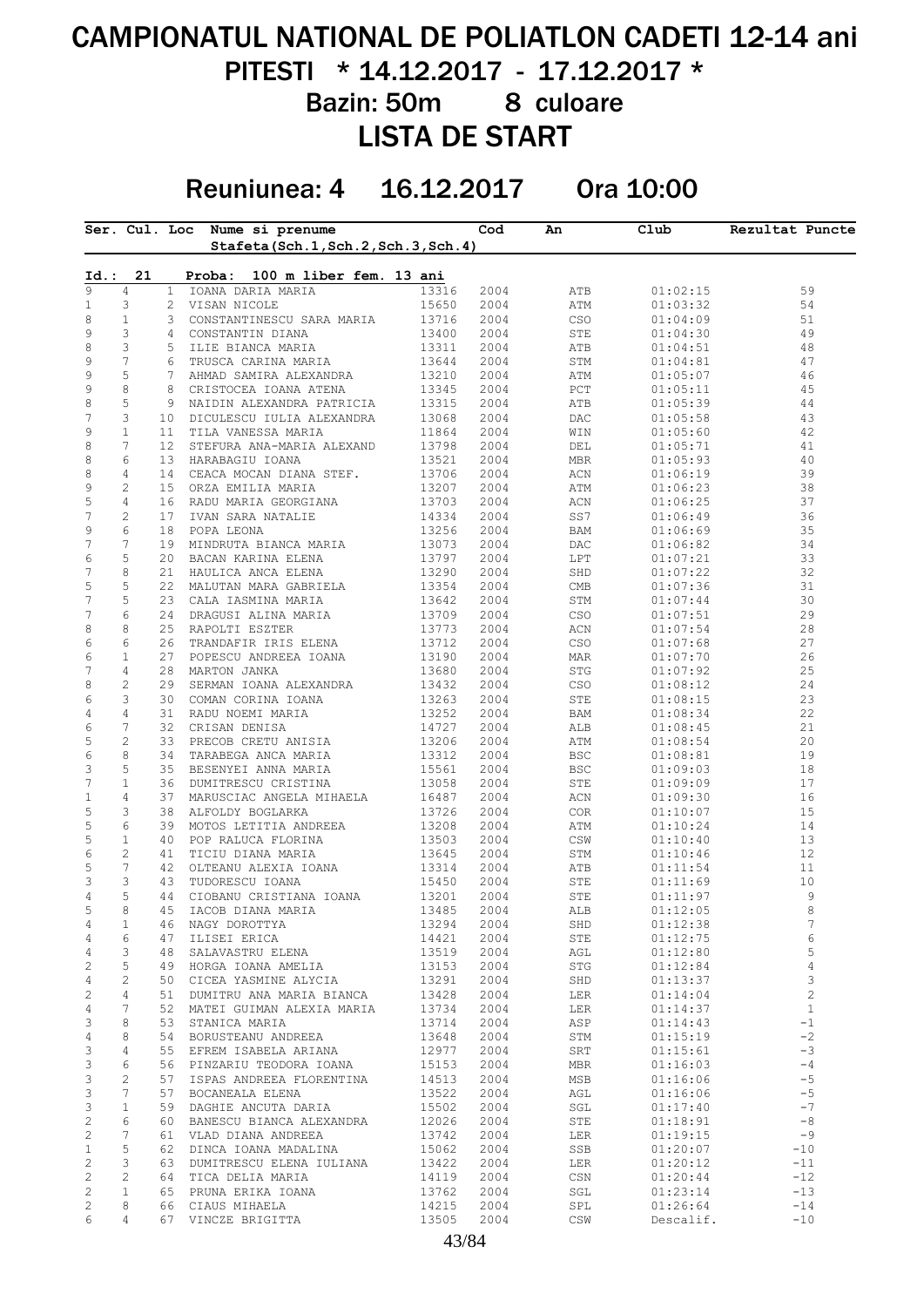|                      | $Id.$ :                      | 22 |                 | Proba: 100 m liber masc. 13 ani                                |                                                                 |              |                   |                      |                 |
|----------------------|------------------------------|----|-----------------|----------------------------------------------------------------|-----------------------------------------------------------------|--------------|-------------------|----------------------|-----------------|
| 14                   | 4                            |    |                 | 1 MOSCALIUC CALIN GEORGE                                       | 13583                                                           | 2004         | SVU               | 00:55:19             | 93              |
|                      | NOU R.N. 13 ANI              |    |                 | V.R. RADU IONUT                                                | ATB                                                             | 00:56:24     | 30.11.2012        | <b>BACAU</b>         |                 |
| 14                   | 5                            |    |                 | 2 POPOVICI DAVID                                               | 13322                                                           | 2004         | ATB               | 00:55:21             | 88<br>85        |
| 14                   | 6                            |    | 3               | DASCALESCU MIHNEA DUMITRU                                      | 12330                                                           | 2004         | POL               | 00:57:41             | 83              |
| 14<br>14             | 3<br>$\mathbf{1}$            |    | 4               | GHEORGHE LUCAS IOAN<br>5 MAGDA TEODOR STEFAN                   | 13424<br>13951                                                  | 2004<br>2004 | LER<br>CTR        | 00:58:03<br>00:59:24 | 82              |
| 13                   | 4                            |    | 6               | ICHIM LUCA STEFAN                                              | 12855                                                           | 2004         | BAR               | 00:59:47             | 81              |
| 13                   | 3                            |    | $7^{\circ}$     | SOCOLIUC IOAN MARIAN                                           | 13582                                                           | 2004         | SVU               | 00:59:54             | 80              |
| 13                   | 7                            |    | 8               | GUINEA ALEXANDRU IONUT                                         | 11289                                                           | 2004         | CPT               | 00:59:55             | 79              |
| 14                   | $\overline{c}$               |    | 9               | CIRCIUMARESCU DAVID STEFA                                      | 11301                                                           | 2004         | CPT               | 00:59:82             | 78              |
| 13                   | 6                            |    | 10 <sup>1</sup> | FARAGAU BOGDAN                                                 | 13499                                                           | 2004         | CSW               | 01:00:12             | 77              |
| 13                   | 5                            |    |                 | 11 PICUI ANDREI JULIAN                                         | 11549                                                           | 2004         | CPT               | 01:00:19             | 76              |
| 14                   | 7                            |    | 12 <sup>°</sup> | VEISS MARIUS GABI                                              | 13704                                                           | 2004         | POL               | 01:00:50             | 75              |
| 12                   | 6                            |    | 13              | BORANGEL EMANUEL GEORGE                                        | 13140                                                           | 2004         | LER               | 01:00:96             | 74              |
| 11                   | 7                            |    | 14              | IACOB MIHAI                                                    | 13244                                                           | 2004         | CPT               | 01:01:31             | 73              |
| 12                   | 7                            |    | 14              | MUCEA POPOACA MARIAN                                           | 13468                                                           | 2004         | LBR               | 01:01:31             | 73              |
| 14                   | 8                            |    | 16              | SATNOIANU ANDREI                                               | 15130                                                           | 2004         | LBR               | 01:01:45             | 71              |
| 11                   | 6                            |    | 17              | COSTACHE BOBESCU IOAN                                          | 13689                                                           | 2004         | BAR               | 01:01:53             | 70              |
| 9                    | 5                            |    | 18              | CODREAN DACIAN CRISTIAN                                        | 13184                                                           | 2004         | MAR               | 01:01:83             | 69              |
| 13                   | $\mathbf{1}$                 |    | 19              | VODA VICTOR                                                    | 13199                                                           | 2004         | STG               | 01:01:99             | 68              |
| 11                   | 8                            |    | 20              | CHECICHES BOGDAN ALEX.                                         | 13639                                                           | 2004         | STM               | 01:02:08             | 67              |
| 13                   | $\mathbf{2}$                 |    | 20              | GHILE DRAGOS                                                   | 13264                                                           | 2004         | STE               | 01:02:08             | 67              |
| 13                   | 8                            |    | 22              | LAPADAT CRISTIAN                                               | 13326                                                           | 2004         | ATB               | 01:02:14             | 65              |
| 12                   | 5                            |    | 23              | CRISAN DAVID                                                   | 13191                                                           | 2004         | MAR               | 01:02:15             | 64              |
| 12                   | $\mathbf{2}$                 |    | 24              | ANDREICA DENIS                                                 | 13501                                                           | 2004         | CSW               | 01:02:56             | 63              |
| 10                   | 5                            |    | 25              | TURTA ANDREI                                                   | 12686                                                           | 2004         | STE               | 01:02:60             | 62              |
| 11                   | 3                            |    | 26              | COSTACHE SEBASTIAN C-TIN                                       | 13952                                                           | 2004         | CTR               | 01:02:84             | 61              |
| 12                   | 8                            |    | 27              | NICOLA MADALIN IONUT                                           | 13323                                                           | 2004         | ATB               | 01:03:01             | 60              |
| 10                   | 3                            |    | 28              | HODINA RAZVAN                                                  | 13515                                                           | 2004         | AGL               | 01:03:04             | 59              |
| 9                    | $\mathbf{2}$                 |    | 29              | CHELEMEN BOGDAN                                                | 13286                                                           | 2004         | SHD               | 01:03:07             | 58              |
| 8                    | 5                            |    | 30              | ONEA TIBERIU ALEXANDRU                                         | 15389                                                           | 2004         | SHD               | 01:03:08             | 57              |
| 9                    | 7                            |    | 31              | LUNGU ANDREI                                                   | 13775                                                           | 2004         | <b>BSC</b>        | 01:03:20             | 56              |
| 12                   | $\overline{4}$               |    | 32              | LUCA MIHAI ALEXANDRU                                           | 13759                                                           | 2004         | SVU               | 01:03:21             | 55              |
| 9                    | $\mathbf{1}$                 |    | 33              | DUMITRESCU CATALIN IONUT                                       | 13180                                                           | 2004         | STE               | 01:03:24             | 54              |
| 12                   | $\mathbf{1}$                 |    | 34              | ANGHEL DARIUS COSTIN                                           | 13319                                                           | 2004         | <b>BSC</b>        | 01:03:33             | 53              |
| 11                   | 5                            |    | 35              | ROSU PATRICK CRISTIAN                                          | 11362                                                           | 2004         | STE               | 01:03:35             | 52              |
| 12<br>9              | 3<br>$\overline{4}$          |    | 36<br>37        | ROTARU COSMIN                                                  | 12852<br>13669                                                  | 2004<br>2004 | SCP<br><b>BSC</b> | 01:03:37             | 51<br>50        |
| 11                   | $\overline{4}$               |    | 38              | ROMAS CODRUT FERNANDO                                          | 13435                                                           | 2004         | LER               | 01:03:40<br>01:03:52 | 49              |
| 10                   | 7                            |    | 39              | GATE ALEXANDRU ROBERT<br>FEIER SEBASTIAN IOAN                  | 13198                                                           | 2004         | STG               | 01:03:75             | 48              |
| 11                   | 2                            |    | 40              | DEACONU DENNIS DANIEL                                          | 13246                                                           | 2004         | CPT               | 01:03:83             | 47              |
| 7                    | 3                            |    | 41              | MIHALOIANIS ALEXIS                                             | 13281                                                           | 2004         | SHD               | 01:04:03             | 46              |
| 9                    | 3                            |    | 42              | FOTCIUC TEODOR                                                 | 13755                                                           | 2004         | SVU               | 01:04:12             | 45              |
| 10                   | 6                            |    | 43              | STOIAN ALEXANDRU IONUT                                         | 13462                                                           | 2004         | <b>MBR</b>        | 01:04:23             | 44              |
| 8                    | 2                            |    | 44              | ROMAN DAVID NICOLAE                                            | 14182                                                           | 2004         | ALB               | 01:04:34             | 43              |
| 8                    | 4                            |    | 45              | GIURAN DRAGOS                                                  | 13719                                                           | 2004         | MSB               | 01:04:38             | 42              |
| 3                    | $6\,$                        |    |                 | 46 NEACSU FLORIN CRISTIAN                                      | 16372                                                           | 2004         | <b>CTR</b>        | 01:04:55             | 41              |
| 11                   | $\mathbf{1}$                 |    | 47              | CHIRA SERGIU FLORIN                                            | 13766                                                           | 2004         | BAM               | 01:04:67             | 40              |
|                      | $5 -$                        | 8  |                 | 48 ABIT EMRE                                                   |                                                                 | 13328 2004   | <b>BCC</b>        | 01:04:68             | 39              |
| 5                    | 5                            |    |                 | 49 GHIONU DENIS ANDREI                                         | 13460<br>14750                                                  | 2004         | MBR               | 01:04:77             | 38              |
| 9                    | 8                            |    |                 | 50 DUMITRASCU ANDREI                                           |                                                                 | 2004         | SPL               | 01:05:18             | 37              |
| 8                    | $7\phantom{.0}$              |    |                 | 51 PADURARIU MIHAI DENIS                                       | 13510                                                           | 2004         | SCB               | 01:05:28             | 36              |
| 6                    | $\mathbf{1}$                 |    |                 | 52 GHERGHEL VLAD CRISTIAN                                      | 13431                                                           | 2004         | ATB               | 01:05:30             | 35              |
| 10 <sub>o</sub>      | $\overline{c}$               |    |                 | 53 HOTEA ANDREI                                                | 13209                                                           | 2004         | ATM               | 01:05:35             | 34              |
| 6                    | $\overline{4}$               |    |                 | 54 MADARAS IOSIF DOMINIC                                       | 13302                                                           | 2004         | SSB               | 01:05:40             | 33              |
| 8                    | 3                            |    | 55              | ULEIA STEFAN OVIDIU                                            | 13346                                                           | 2004         | CPI               | 01:05:52             | 32              |
| $7\phantom{.}$       | 6                            |    |                 | 56 MIU EDUARD ANDREI                                           | 13802                                                           | 2004         | LPT               | 01:05:59             | 31              |
| 10                   | $\mathbf{1}$                 |    | 57              | STOIAN ANTONIO STEFAN                                          | 11295<br>14514                                                  | 2004         | WIN               | 01:05:69             | 30              |
| 6                    | 3                            |    |                 | 58 FARCAS ANDREI ILIE<br>59 ROMAN PAUL                         |                                                                 | 2004         | MSB               | 01:05:73             | 29              |
| 8                    | 6                            |    |                 | ROMAN PAUL                                                     | 13151<br>13425                                                  | 2004         | H2O               | 01:05:80             | 28              |
| 9                    | 6                            |    |                 | 60 ZAPOROJAN ALEX ANTONIO                                      |                                                                 | 2004         | LER               | 01:06:19             | 27              |
| $7\overline{ }$      | $\overline{4}$               |    | 61              | SANDU CLAUDIU ANDREI                                           | 13203                                                           | 2004         | SS1               | 01:06:42             | 26              |
| 8                    | 8                            |    | 63              | 62 GERGELY FERENC                                              | 13122                                                           | 2004         | STG               | 01:06:75             | 25              |
| 8<br>$7\overline{ }$ | $\mathbf{1}$<br>$\mathbf{2}$ |    |                 | DANCANET EMIL<br>64 HARSULESCU MIHAI                           | 13649<br>13318                                                  | 2004<br>2004 | ATM<br>ATB        | 01:07:16<br>01:07:43 | 24<br>23        |
| 7                    | $\mathbf{1}$                 |    |                 | 65 GABOR ROLAND CRISTIAN                                       | 14075                                                           | 2004         | STG               | 01:07:59             | 22              |
| 3                    | 8                            |    |                 | 66 GEORGESCU MIHAI                                             | 13248                                                           | 2004         | CPT               | 01:07:60             | 21              |
| 7                    | 5                            |    | 67              | PETRACHE DARIUS CATALIN                                        | 13321                                                           | 2004         | ATB               | 01:07:62             | 20              |
| 6                    | 8                            |    |                 | 68 BUNGARDEAN RAZVAN ANDREI                                    | 13287                                                           | 2004         | SHD               | 01:07:66             | 19              |
| 7                    | 7                            |    |                 | 69 BAJENARU ANDREI DANIEL                                      | 13434                                                           | 2004         | LER               | 01:07:68             | 18              |
| 4                    | 4                            |    |                 | 70 BUNGARDEAN RAUL DUMITRU                                     | 13288                                                           | 2004         | SHD               | 01:07:75             | 17              |
| 4                    | 3                            |    | 71              | NANULESCU ALEXANDRU NICHI                                      | 13774                                                           | 2004         | <b>BSC</b>        | 01:07:84             | 16              |
| 5                    | $\mathbf{2}$                 |    |                 | 72 PAN IONUT CATALIN                                           | 12405                                                           | 2004         | CPT               | 01:07:85             | 15              |
| 6                    | 5                            |    |                 | 73 PARASCHIV RARES                                             | 13481                                                           | 2004         | SCP               | 01:07:88             | 14              |
| 6                    | 6                            |    |                 |                                                                | 13647                                                           | 2004         | STM               | 01:08:32             | 13              |
| 3                    | $\overline{c}$               |    |                 | 74 BALU VICTOR ANDREI<br>75 BUNEA STEFAN IOAN                  | 13472                                                           | 2004         | LBR               | 01:08:46             | 12              |
| 6                    | $\mathbf{2}$                 |    |                 | 76 BARABAS ERIK KRISZTIAN                                      | 13197                                                           | 2004         | STG               | 01:08:50             | 11              |
| 5                    | 6                            |    | 77              | NEAGU ANDREI DANIEL                                            | 14368                                                           | 2004         | MBR               | 01:08:57             | 10              |
| $7\overline{ }$      | 8                            |    | 78              | TENGHER ALEXANDRU                                              | 13325                                                           | 2004         | ATB               | 01:08:67             | 9               |
| 5                    | $\mathbf{1}$                 |    |                 | 79 GHEORGHE DAVIAN                                             | 13672                                                           | 2004         | CMB               | 01:09:13             | 8               |
| $\mathbf{1}$         | 8                            |    | 80              | DAMIAN ION SORIN                                               | 13470                                                           | 2004         | LBR               | 01:09:32             | $\overline{7}$  |
| $\overline{c}$       | $\mathbf{1}$                 |    |                 | 81 PODEANU ANDREI STEFAN                                       |                                                                 | 2004         | SPL               | 01:09:46             | $6\overline{6}$ |
| 10 <sub>1</sub>      | 8                            |    |                 | 81 LODDING I.<br>82 CIBOTARU MIHAIL VLAD<br>00 LUDUSOARA MATEI | $\begin{array}{r} 13470 \\ 13384 \\ 13756 \\ 15504 \end{array}$ | 2004         | SVU               | 01:09:47             | $-5$            |
| 5                    | 3                            |    |                 |                                                                | 15504                                                           | 2004         | SGL               | 01:09:74             | $\overline{4}$  |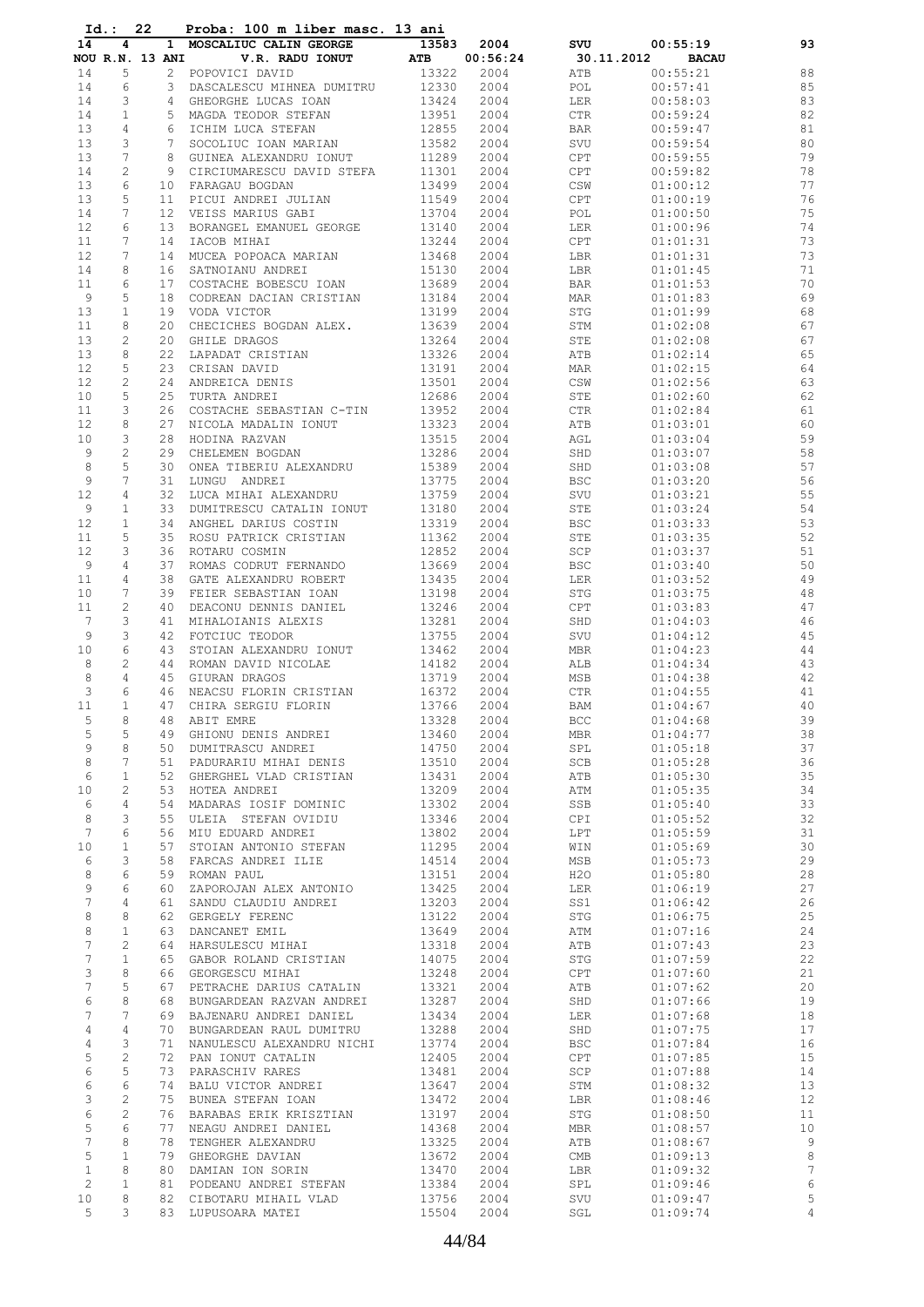| $\mathbf{2}$   | 8               | 84              | BUTUC ANDREI MARIUS               | 13097 | 2004 | LER         | 01:09:75 | 3               |
|----------------|-----------------|-----------------|-----------------------------------|-------|------|-------------|----------|-----------------|
| $\overline{4}$ | 7               | 85              | MILOS ROBERT CRISTIAN             | 13461 | 2004 | MBR         | 01:09:79 | $\sqrt{2}$      |
| $\mathbf 1$    | 7               | 86              | ANDRONE VLAD ANTONIO              | 15649 | 2004 | ATM         | 01:09:83 | $\,1\,$         |
|                |                 |                 |                                   |       |      |             |          |                 |
| $\overline{4}$ | 6               | 87              | STAN HORIA                        | 13375 | 2004 | SPL         | 01:09:85 | $^{\rm -1}$     |
| 2              | 5               | 88              | STOICA EMANOIL MARIO              | 12492 | 2004 | CPT         | 01:09:99 | $^{\rm -2}$     |
| $\overline{4}$ | 5               | 89              | PASCA GABRIEL NICOLAE             | 13282 | 2004 | SHD         | 01:10:10 | $-3$            |
| $\overline{4}$ | $\mathbf{1}$    | 90              | GHELBEREU EDUARD GABRIEL          | 13923 | 2004 | ASP         | 01:10:31 | $-4$            |
|                | $\mathbf{1}$    | 91              |                                   | 13516 |      |             |          |                 |
| 3              |                 |                 | ELEFTERIU ALBU OCTAVIAN           |       | 2004 | AGL         | 01:10:39 | $-5$            |
| 3              | 3               | 92              | FORTU EDUARD ANDREI               | 13513 | 2004 | AGL         | 01:10:41 | $-6$            |
| 5              | 7               | 93              | IOSIPESCU CHIOSEAUA VLAD          | 13832 | 2004 | <b>BSC</b>  | 01:10:57 | $-7$            |
| $\mathbf{2}$   | 4               | 94              | MAZILU ALEX. STEFAN               | 13517 | 2004 | MBR         | 01:10:72 | $-8$            |
| 5              | 4               | 95              | BERTEA ALIN DAN                   | 13650 | 2004 | STM         | 01:10:85 | $-9$            |
|                |                 |                 |                                   |       |      |             |          |                 |
| 3              | 7               | 96              | PEPTANARU STEFAN COSMIN           | 13469 | 2004 | LBR         | 01:11:01 | $-10$           |
| 3              | 4               | 97              | PREDA COSMIN GABRIEL              | 13531 | 2004 | SRT         | 01:11:15 | $-11$           |
| $\mathbf{1}$   | 4               | 98              | ANCERENCU IANIS FLORIN            | 13697 | 2004 | SGL         | 01:12:54 | $-12$           |
| 3              | 5               | 99              | CADAR ANDREI ALEX.                | 13261 | 2004 | BAM         | 01:12:67 | $-13$           |
|                | 6               |                 |                                   |       |      |             |          |                 |
| $\overline{c}$ |                 | 100             | BRATU DAVID ANDREI                | 13743 | 2004 | LER         | 01:12:86 | $-14$           |
| $\overline{c}$ | $\mathbf{2}$    | 101             | GATE MIHNEA CRISTIAN              | 13427 | 2004 | LER         | 01:13:19 | $-15$           |
| 4              | 8               | 102             | MATIES STEFAN                     | 14181 | 2004 | ALB         | 01:13:25 | $-16$           |
| $\mathbf{1}$   | 6               | 103             | SARBULESCU MATEI GABRIEL          | 13298 | 2004 | LER         | 01:13:28 | $-17$           |
| $\mathbf{1}$   | 2               | 104             | MICLEA CARLOS VICENTO             | 15012 | 2004 | ALB         | 01:13:30 | $-18$           |
|                | 3               |                 |                                   |       |      |             |          | $-19$           |
| $\mathbf{1}$   |                 | 105             | MESTER ALEX. VALENTIN             | 13637 | 2004 | STM         | 01:13:37 |                 |
| $\overline{c}$ | 7               | 106             | VISAN IONUT EDUARD                | 13169 | 2004 | TSP         | 01:14:24 | $-20$           |
| $\overline{c}$ | 3               | 107             | PASCA CLAUDIU MIHAI               | 13283 | 2004 | SHD         | 01:14:36 | $-21$           |
| $\mathbf{1}$   | 5               | 108             | COADA COSMIN THEODOR              | 13950 | 2004 | CTR         | 01:14:57 | $-22$           |
| $\mathbf{1}$   | $\mathbf{1}$    | 109             | ZAHARIA MARIAN VALENTIN           | 13247 | 2004 | CPT         | 01:21:00 | $-23$           |
|                |                 |                 |                                   |       |      |             |          |                 |
|                |                 |                 |                                   |       |      |             |          |                 |
| Id.:           |                 | 23              | Proba:<br>100 m bras masc. 14 ani |       |      |             |          |                 |
| 9              | 4               | 1               | NITU MARIUS ADRIAN                | 12935 | 2003 | LER         | 01:10:64 | 55              |
| 9              | 5               | 2               | MESZAROS BALAZS                   | 12547 | 2003 | H2O         | 01:11:50 | 50              |
|                |                 |                 |                                   |       |      |             |          |                 |
| 9              | 3               | 3               | GANEA CRISTIAN STEFAN             | 12822 | 2003 | MBR         | 01:11:56 | 47              |
| 9              | $\mathbf{2}$    | 4               | GERGELY MIHAI                     | 12963 | 2003 | CMC         | 01:12:44 | 45              |
| 8              | $\overline{4}$  | 5               | GAVRILA IONUT MADALIN             | 12824 | 2003 | MBR         | 01:15:55 | 44              |
| 2              | $\mathbf{1}$    | 6               | ROGOVEANU VLAD ANDREI             | 13803 | 2003 | PCT         | 01:16:07 | 43              |
|                |                 |                 |                                   |       |      |             |          |                 |
| 9              | 6               | 7               | KUGELMAN PATRICK ALEX.            | 12883 | 2003 | MAR         | 01:16:25 | 42              |
| 9              | $\mathbf{1}$    | 8               | DUMITRACHE TOBIAS GEORGE          | 12891 | 2003 | CSO         | 01:16:97 | 41              |
| 9              | $\,8\,$         | 9               | ROTARU VLAD                       | 12777 | 2003 | SSB         | 01:17:27 | 40              |
| 8              | 3               | 10              | DUTULESCU ANDREI ALEXANDR         | 13069 | 2003 | DAC         | 01:17:57 | 39              |
| 8              | 5               | 11              | TIMOFTE MARIUS GABRIEL            | 12694 | 2003 | SHD         | 01:17:75 | 38              |
|                |                 |                 |                                   |       |      |             |          |                 |
| 9              | 7               | 12 <sub>2</sub> | SUSANU EUGEN FLORIN               | 11517 | 2003 | ACT         | 01:17:76 | 37              |
| 8              | $\mathbf{1}$    | 13              | GRIGORE ANDREI                    | 12889 | 2003 | CSO         | 01:17:94 | 36              |
| 7              | 5               | 14              | SCHMELAS ERWIN                    | 12705 | 2003 | SRT         | 01:18:29 | 35              |
| 8              | 6               | 15 <sub>1</sub> | STOLTZ MARKUS                     | 13051 | 2003 | REN         | 01:18:86 | 34              |
| 7              | 6               | 16              | PREDA LUCA IOAN                   | 13107 | 2003 | CSO         | 01:19:10 | 33              |
|                | 8               |                 |                                   |       |      |             |          |                 |
| 8              |                 | 17              | STOICA IONUT                      | 10574 | 2003 | CPT         | 01:19:15 | 32              |
| $\overline{7}$ | $\mathbf{1}$    | 18              | POCOL DAVID SAMUEL                | 14251 | 2003 | BAM         | 01:19:78 | $31\,$          |
| 8              | 2               | 19              | MORARIU LUCA IOAN                 | 12567 | 2003 | CSO         | 01:20:29 | 30              |
| 7              | 3               | 20              | RUSEN COSTIN ALIN                 | 12641 | 2003 | LER         | 01:21:14 | 29              |
| 8              | $7\overline{ }$ | 21              | ISTRATE BOGDAN CRISTIAN           | 12695 | 2003 | SHD         | 01:21:32 | 28              |
|                | 8               |                 |                                   | 12813 |      |             |          |                 |
| 4              |                 | 22              | KOKKINAKIS VASILEIOS              |       | 2003 | ${\tt STE}$ | 01:21:50 | 27              |
| 6              | 7               | 23              | MARGARIT ALEXANDRU                | 12753 | 2003 | SPL         | 01:22:59 | 26              |
| 2              | 8               | 24              | POPESCU DENIS LAUREAN             | 12721 | 2003 | SRT         | 01:22:65 | 25              |
| 5              | 7               | 25              | IONITA RARES                      | 12927 | 2003 | SS1         | 01:22:67 | 24              |
| 5              | $\mathbf{1}$    | 26              | SALAJAN MARCK STEFAN              | 13048 | 2003 | <b>BSC</b>  | 01:23:49 | 23              |
| 5              | $\overline{c}$  |                 |                                   |       |      |             |          | 22              |
|                |                 | 27              | SECARIN ROBERT ANDREI             | 12397 | 2003 | LLP         | 01:23:74 |                 |
| 6              | 5               | 28              | ADAM TOMA                         | 12865 | 2003 | CSN         | 01:23:86 | 21              |
| 6              | $\mathbf{2}$    | 29              | SIPOTEANU ALEXANDRU IONUT         | 13076 | 2003 | DAC         | 01:23:89 | 20              |
| 3              | 8               | 30              | BRUMA RAZVAN CRISTIAN             | 12418 | 2003 | TCB         | 01:24:04 | 19              |
| 5              | 5               | 31              | DOBRE DANIEL GABRIEL              | 12645 | 2003 | CSO         | 01:24:12 | 18              |
| 7              |                 |                 |                                   |       |      |             |          |                 |
|                | 8               | 32              | CIUTACU ROBERT C-TIN              | 12823 | 2003 | MBR         | 01:25:03 | 17              |
| $\mathbf{2}$   | 3               | 33              | BOGDAN OVIDIU MATEI               | 15961 | 2003 | ATB         | 01:25:15 | 16              |
| 2              | 5               | 34              | BADULESCU VLAD ALEXANDRU          | 12814 | 2003 | STE         | 01:25:31 | 15              |
| 6              | 3               | 35              | PASCU NICU LAURENTIU              | 12924 | 2003 | LER         | 01:25:91 | 14              |
| 5              | 8               | 36              | OLTEANU VLAD ANDREI               | 12869 | 2003 | SS1         | 01:26:40 | 13              |
| 6              | $\mathbf{1}$    | 37              | LUNGU SEBASTIAN MIHAI             | 12999 | 2003 | SGL         | 01:26:64 | 12              |
|                |                 |                 |                                   |       |      |             |          |                 |
| 6              | 4               | 38              | TOMA EDUARD ANDREI                | 12496 | 2003 | LPT         | 01:27:00 | 11              |
| 6              | 8               | 39              | VERMAN CRISTIAN                   | 12606 | 2003 | SCB         | 01:27:96 | 10              |
| 5              | 4               | 40              | FRINCU MIHAI ALEXANDRU            | 13953 | 2003 | CTR         | 01:28:58 | 9               |
| $\overline{4}$ | 4               | 41              | PETER ARTHUR CRISTIAN             | 12564 | 2003 | ATB         | 01:28:89 | 8               |
| $\overline{4}$ | 6               | 42              | SCARLAT RAZVAN GABRIEL            | 13075 | 2003 | CPT         | 01:29:38 | $7\phantom{.0}$ |
|                |                 |                 |                                   |       |      |             |          |                 |
| 5              | 6               | 43              | TATAR ALEXANDRU                   | 12968 | 2003 | POL         | 01:29:78 | 6               |
| $\overline{4}$ | 3               | 44              | DUMBRAVA ANDREI IULIAN            | 11516 | 2003 | PCT         | 01:30:21 | $\mathsf S$     |
| $\overline{4}$ | $\overline{c}$  | 45              | LIGHEZAN DORIN VALENTIN           | 12719 | 2003 | SRT         | 01:30:81 | $\overline{4}$  |
| 3              | 3               | 46              | ALEXANDRU EDMOND FLORIN           | 12731 | 2003 | SPL         | 01:31:00 | $\mathsf 3$     |
| $\overline{4}$ | $\mathbf{1}$    | 47              | SIMION MATEI ALEXANDRU            | 13052 | 2003 | LER         | 01:32:60 | $\sqrt{2}$      |
|                |                 |                 |                                   |       |      |             |          |                 |
| $\overline{4}$ | 5               | 48              | BALAN PAUL                        | 12578 | 2003 | MBR         | 01:32:96 | $\mathbf{1}$    |
| 3              | 6               | 49              | TURLUIANU VICTOR                  | 12681 | 2003 | SSV         | 01:33:23 | $-1$            |
| $\overline{4}$ | 7               | 50              | COSTACHE ALEXANDRU GABRIE         | 12563 | 2003 | <b>BSC</b>  | 01:33:28 | $-2$            |
| 3              | 4               | 51              | TUCA DRAGOS ANDREI                | 11265 | 2003 | CPT         | 01:35:45 | $-3$            |
| 7              | $\overline{4}$  | 52              | DRAGOTA ETIENNE LAURENTIU         | 12847 | 2003 | STM         | 01:35:60 | $-4$            |
|                |                 |                 |                                   |       |      |             |          |                 |
| 3              | 5               | 53              | LEOPA DENIS IULIAN                | 12595 | 2003 | MBR         | 01:37:37 | $-5$            |
| 3              | $\overline{c}$  | 54              | VASILE LAURENTIU GABRIEL          | 15644 | 2003 | CPT         | 01:38:24 | $-6$            |
| $\overline{c}$ | 7               | 55              | CIOBANU FLAVIUS ANDREI            | 12706 | 2003 | SRT         | 01:38:94 | $-7$            |
| 3              | 7               | 56              | GHINESCU IULIAN ALEXANDRU         | 13394 | 2003 | SPL         | 01:39:69 | $-8$            |
| 5              | 3               | 57              | GRAEF MIHAI VALENTIN              | 10850 | 2003 | STE         | Retras.  | 0               |
|                |                 |                 |                                   |       |      |             |          |                 |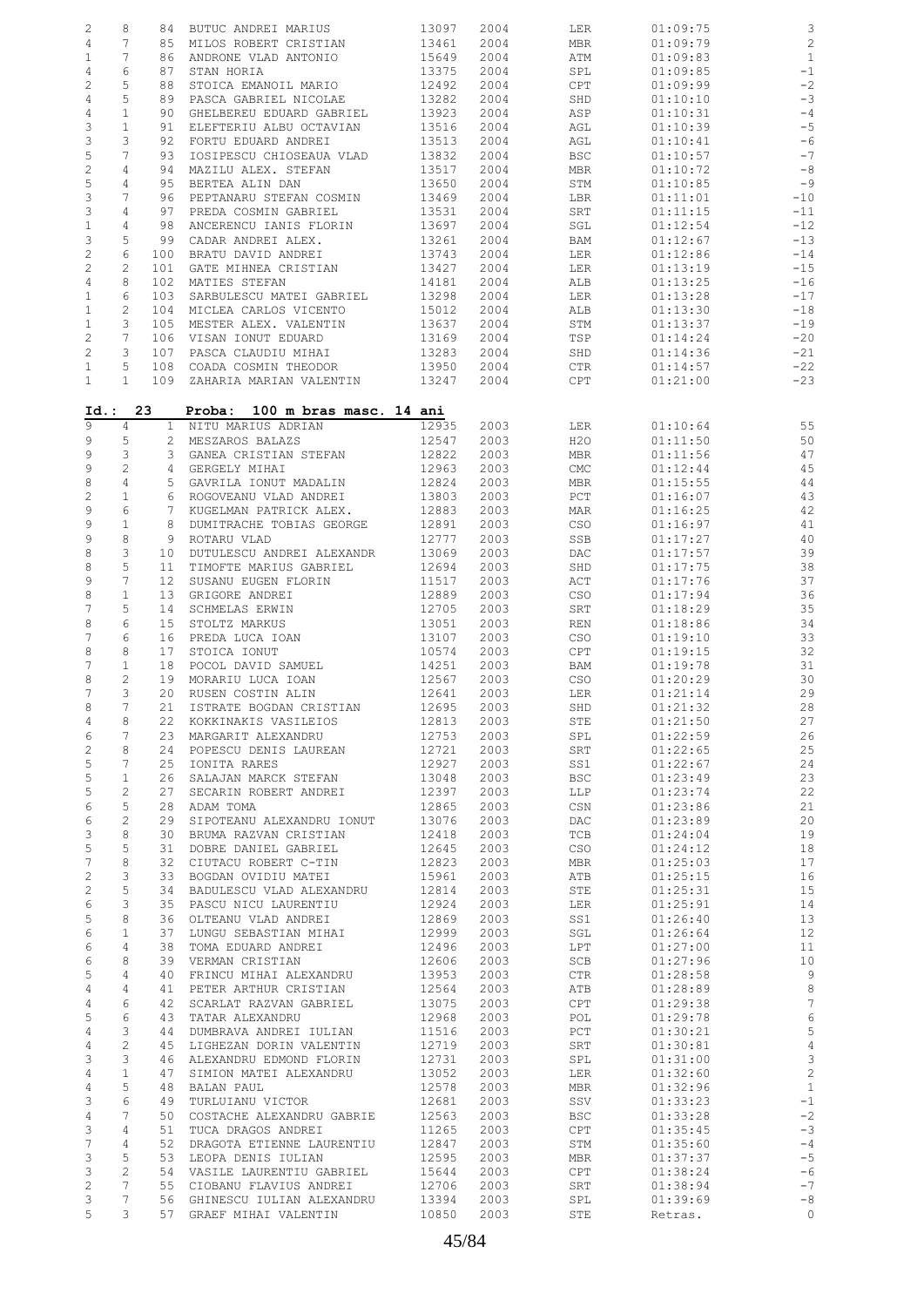| 7              | 2               | 57                    | IACOB SEBASTIAN MIHAI            | 13137 | 2003 | STE        | Retras.   | $\circ$         |
|----------------|-----------------|-----------------------|----------------------------------|-------|------|------------|-----------|-----------------|
| 7              | 7               | 59                    | NICOLAE ALEXANDRU FLORIN         | 11290 | 2003 | CPT        | Scut.med. | $\circ$         |
|                |                 |                       |                                  |       |      |            |           |                 |
| $\overline{c}$ | $\overline{4}$  | 60                    | OCTAVIAN LUCIAN GABRIEL          | 15603 | 2003 | LPT        | Descalif. | $-10$           |
| $\overline{c}$ | 6               | 60                    | CHIRA DAVID CRISTIAN             | 15643 | 2003 | CPT        | Descalif. | $-10$           |
| $\mathbf{2}$   | $\overline{c}$  | 61                    | TABACU PETRU                     | 11278 | 2003 | CPT        | Descalif. | $-10$           |
|                |                 |                       |                                  |       |      |            |           |                 |
| Id.:           | 24              |                       | Proba:<br>100 m bras fem. 12 ani |       |      |            |           |                 |
| 11             | $\overline{4}$  | 1                     | MARIN IOANA                      | 14267 | 2005 | ATB        | 01:17:67  | 73              |
| 10             | 4               | $\mathbf{2}^{\prime}$ | COSTEA BIANCA ANDREEA            | 14500 | 2005 | DIN        | 01:21:43  | 68              |
|                |                 | 3                     |                                  |       |      |            |           |                 |
| 10             | 7               |                       | IORGA ANDREEA DENISA             | 14840 | 2005 | STE        | 01:22:54  | 65              |
| 11             | 3               | 4                     | LUCAN DARIA STEFANIA             | 14234 | 2005 | SSV        | 01:22:94  | 63              |
| 11             | 8               | 5                     | ZORZOLIU MIRUNA                  | 13022 | 2005 | REN        | 01:23:56  | 62              |
| 11             | 7               | 6                     | GORECKI ANDRA DENISA             | 13101 | 2005 | ATB        | 01:23:82  | 61              |
| 10             | 6               | 7                     | CHIRU SIMONA ANDREEA             | 13958 | 2005 | SS1        | 01:24:14  | 60              |
|                |                 | 8                     |                                  |       |      |            |           | 59              |
| 10             | $\mathbf{1}$    |                       | BADEA BIANCA MARIA               | 13913 | 2005 | ASP        | 01:24:44  |                 |
| 11             | $\mathbf{1}$    | 9                     | MORAR CARLA DELIA                | 14055 | 2005 | SHD        | 01:24:64  | 58              |
| 10             | 5               | 10                    | FILA BARBARA ERZSEBET            | 13731 | 2005 | COR        | 01:24:72  | 57              |
| 10             | 2               | 11                    | BUDIU PATRICIA                   | 16280 | 2005 | CSW        | 01:24:88  | 56              |
| 11             | 2               | 12                    | HUMA DARIA ELENA                 | 14088 | 2005 | STM        | 01:25:22  | 55              |
|                |                 |                       |                                  |       |      |            |           |                 |
| 10             | 3               | 13                    | EROSS NORA                       | 14462 | 2005 | VSK        | 01:25:91  | 54              |
| 11             | 6               | 14                    | ORBAN KIS ORSOLYA                | 13160 | 2005 | STG        | 01:26:21  | 53              |
| 9              | 2               | 15                    | MARTON PANNA REKA                | 13721 | 2005 | COR        | 01:26:36  | 52              |
| 9              | 6               | 16                    | IONITA ALEXIA                    | 14244 | 2005 | MTM        | 01:26:46  | 51              |
| 9              | 7               | 17                    | KACSO NOEMI                      | 14080 | 2005 | STG        | 01:27:22  | 50              |
|                |                 |                       |                                  |       |      |            |           |                 |
| 9              | 5               | 18                    | NAE RAISA GABRIELA               | 13273 | 2005 | DAC        | 01:27:93  | 49              |
| 10             | 8               | 19                    | DROG MARIA BIANCA                | 14108 | 2005 | <b>BSC</b> | 01:28:12  | 48              |
| 9              | $\overline{4}$  | 20                    | DUTA JASSMINE ANDREEA            | 13844 | 2005 | LER        | 01:28:69  | 47              |
| 9              | 3               | 21                    | DIACONESCU CARBUNESCU MAD        | 12762 | 2005 | ACT        | 01:28:91  | 46              |
| 9              | $\mathbf{1}$    | 22                    |                                  |       |      |            |           |                 |
|                |                 |                       | SAFCENCU DELIA GIORGIANA         | 13275 | 2005 | DAC        | 01:29:53  | 45              |
| 7              | 6               | 23                    | PASCU ANA MARIA                  | 14506 | 2005 | ACT        | 01:29:66  | 44              |
| 6              | $\overline{4}$  | 24                    | MEZEI FLAVIA MARIA               | 15020 | 2005 | ALB        | 01:30:31  | 43              |
| 6              | 5               | 25                    | PETRACHE MARIA                   | 14277 | 2005 | ATB        | 01:30:72  | 42              |
| 8              | 6               | 26                    | CURCAN ALEXANDRA ROXANA          | 13918 | 2005 | ATB        | 01:30:80  | 41              |
|                |                 |                       |                                  |       |      |            |           |                 |
| 8              | $\overline{c}$  | 27                    | SIKLODI NOEMI                    | 13161 | 2005 | STG        | 01:31:13  | 40              |
| 8              | $\mathbf{1}$    | 28                    | STOICA GEORGIANA DANIELA         | 12408 | 2005 | LLP        | 01:31:29  | 39              |
| $\overline{7}$ | $7\phantom{.0}$ | 29                    | CONSTANTIN DENISA                | 14443 | 2005 | ASP        | 01:31:68  | 38              |
| 7              | $\overline{c}$  | 30                    | MIU ALESIA STEFANIA              | 14229 | 2005 | WIN        | 01:31:70  | 37              |
| 8              | 8               | 31                    | ANDERSON CHLOE RUTH              | 14510 | 2005 | ACT        | 01:31:79  | 36              |
|                |                 |                       |                                  |       |      |            |           |                 |
| $\mathbf{1}$   | 5               | 32                    | GHERMAN AMALIA ARIANA            | 13809 | 2005 | ACT        | 01:32:61  | 35              |
| 8              | $\overline{4}$  | 33                    | FAGADAR GHISA MARINA             | 14450 | 2005 | ATM        | 01:32:70  | 34              |
| 6              | 3               | 34                    | HIRCEAGA MIRUNA                  | 14728 | 2005 | ALB        | 01:32:88  | 33              |
| 6              | 8               | 35                    | IONITA CARMEN ANA MARIA          | 14214 | 2005 | CPI        | 01:33:22  | 32              |
|                |                 |                       |                                  |       |      |            |           |                 |
| 7              | $\mathbf{1}$    | 36                    | GRIGORESCU DIANA ELENA           | 14438 | 2005 | STE        | 01:33:64  | 31              |
| 6              | $\overline{c}$  | 37                    | GHEORGHE ANA MARIA               | 15926 | 2005 | ACT        | 01:34:06  | 30              |
| $\overline{7}$ | 3               | 38                    | GOMOI IOANA TEODORA              | 14106 | 2005 | STE        | 01:34:35  | 29              |
| 6              | 7               | 39                    | LEAH IOANA SILVIA                | 14069 | 2005 | SSB        | 01:34:43  | 28              |
|                | 4               | 40                    | DUTA IAZABELA MARIA              |       |      |            |           |                 |
| 4              |                 |                       |                                  | 13916 | 2005 | ASP        | 01:34:87  | 27              |
| 6              | $\mathbf{1}$    | 41                    | ELLERSDORFER MIHAELA             | 13685 | 2005 | <b>CTR</b> | 01:35:36  | 26              |
| 9              | 8               | 42                    | COTRUTA MARIA SMARANDA           | 14994 | 2005 | CPI        | 01:35:87  | 25              |
| 5              | $\mathbf{1}$    | 43                    | CHIS ARIANA ROXANA               | 14539 | 2005 | VCN        | 01:35:88  | 24              |
| 5              | 5               | 44                    | PASCAL MIRUNA ANDREEA            | 13843 | 2005 | LER        | 01:35:93  | 23              |
| $\overline{7}$ | 8               | 45                    | GUBAVU ALESSIA MIHAELA           | 13268 | 2005 | DAC        |           | 22              |
|                |                 |                       |                                  |       |      |            | 01:36:19  |                 |
| 8              | 7               | 46                    | VACARU ANDREEA IULIANA           | 13949 | 2005 | CTR        | 01:36:28  | 21              |
| 6              | 6               | 47                    | MEZEI MELITA BLANKA              | 14534 | 2005 | VCN        | 01:36:39  | 20              |
| 5              | 3               | 48                    | TEODORESCU ANASTASIA             | 14516 | 2005 | MSB        | 01:36:84  | 19              |
| $1\,$          | $\overline{4}$  | 49                    | RAFA TANIA MADALINA              | 14365 | 2005 | CSW        | 01:37:03  | 18              |
|                |                 |                       |                                  |       |      |            |           |                 |
| 5              | $\overline{c}$  | 50                    | DUMITRU ANDREEA ANISIA           | 13750 | 2005 | REN        | 01:37:45  | 17              |
| $\overline{4}$ | $\overline{c}$  | 51                    | ALEXANDRU ROXANA ELENA           | 14389 | 2005 | LBR        | 01:37:86  | 16              |
| 5              | 7               | 52                    | OPREA ANA MARIA                  | 14336 | 2005 | ASP        | 01:38:36  | 15              |
| $\overline{c}$ | $\overline{4}$  | 53                    | NITU SARA MIHAELA                | 14825 | 2005 | SPL        | 01:38:39  | 14              |
| 3              | $\overline{c}$  | 54                    | ANGHEL ALICE EUGENIA             | 13840 | 2005 | LER        | 01:38:49  | 13              |
| $\overline{7}$ | 5               |                       |                                  | 14178 |      |            |           |                 |
|                |                 | 55                    | SARB ALECSANDRA IOANA            |       | 2005 | ALB        | 01:38:56  | 12              |
| 7              | $\overline{4}$  | 56                    | JUGUREANU IOANA IRIS             | 13838 | 2005 | LER        | 01:39:16  | 11              |
| $\overline{4}$ | 3               | 57                    | GRIGORESCU THEA IOANA            | 12689 | 2005 | STE        | 01:39:59  | 10              |
| 4              | 5               | 58                    | ZAYADNA IASMINA MARIA            | 14175 | 2005 | ALB        | 01:40:21  | $\overline{9}$  |
| 3              | 8               | 59                    | LASZLO NOEMI                     | 14551 | 2005 | VCN        | 01:40:45  | $\,$ 8          |
|                |                 |                       |                                  |       |      |            |           |                 |
| 4              | 7               | 60                    | SARBU ELENA ALEXANDRA            | 14176 | 2005 | ALB        | 01:41:49  | $7\phantom{.0}$ |
| 3              | 6               | 61                    | IANA SARA CEZARA                 | 14019 | 2005 | SRT        | 01:41:65  | $\sqrt{6}$      |
| $\overline{4}$ | $\mathbf{1}$    | 62                    | SOLOMON IOANA ALEXANDRA          | 14282 | 2005 | ATB        | 01:41:67  | $\overline{5}$  |
| 3              | $\mathbf{1}$    | 63                    | DINCA STEFANIA ALEXANDRA         | 14515 | 2005 | SSB        | 01:41:77  | $\overline{4}$  |
| 5              | 6               | 64                    |                                  | 14306 |      | PCT        |           | $\mathcal{E}$   |
|                |                 |                       | BALAN ALEXANDRA                  |       | 2005 |            | 01:41:86  |                 |
| 3              | 7               | 65                    | KEMECSEI CSENGE                  | 12994 | 2005 | COR        | 01:41:98  | $\sqrt{2}$      |
| $\mathbf{1}$   | 7               | 66                    | GALUSCA BRIANA IOANA             | 14308 | 2005 | PCT        | 01:42:24  | $\mathbf{1}$    |
| $\mathbf{1}$   | $\overline{c}$  | 67                    | TEIANU IOANA CLAUDIA             | 13276 | 2005 | DAC        | 01:42:56  | $-1$            |
| $\overline{4}$ | 6               | 68                    | PAPP ANNEMARIE                   | 14086 | 2005 | STM        | 01:43:08  | $-2$            |
|                |                 |                       |                                  |       |      |            |           |                 |
| 3              | 5               | 69                    | CANCIU DARIA                     | 15058 | 2005 | SSB        | 01:43:36  | $-3$            |
| $\overline{4}$ | 8               | 70                    | MOCANU ALEXANDRA STEFANIA        | 14703 | 2005 | ASP        | 01:43:39  | $-4$            |
| $\overline{c}$ | 5               | 71                    | BELGHIRU ALEXIA LORENA           | 14492 | 2005 | BSC        | 01:43:44  | $-5$            |
| $\overline{c}$ | $\epsilon$      | 72                    | DOBRE IDORA TEODORA              | 14749 | 2005 | SPL        | 01:43:78  | $-6$            |
| $\overline{c}$ | 8               | 73                    | MARINESCU ANDREEA                | 14228 | 2005 | WIN        | 01:43:95  | $-7$            |
|                |                 |                       |                                  |       |      |            |           |                 |
| $\mathbf{1}$   | $\mathbf{1}$    | 74                    | MIHOC LAVINIA GEORGIANA          | 12980 | 2005 | SRT        | 01:44:07  | $-8$            |
| $\overline{c}$ | 3               | 75                    | VASILE MARIA CLAUDIA             | 13940 | 2005 | LER        | 01:46:16  | $-9$            |
| $\overline{c}$ | 7               | 76                    | POPESCU MARIA TEODORA            | 12489 | 2005 | CPT        | 01:46:57  | $-10$           |
| $\mathbf{1}$   | 3               | 77                    | GIURGIU ALEXIA                   | 15066 | 2005 | SSB        | 01:46:72  | $-11$           |
| $\mathbf{2}$   | $\overline{2}$  | 78                    | TALPOS PETRA ANTONIA             | 15060 | 2005 | SSB        | 01:48:32  | $-12$           |
|                |                 |                       |                                  |       |      |            |           |                 |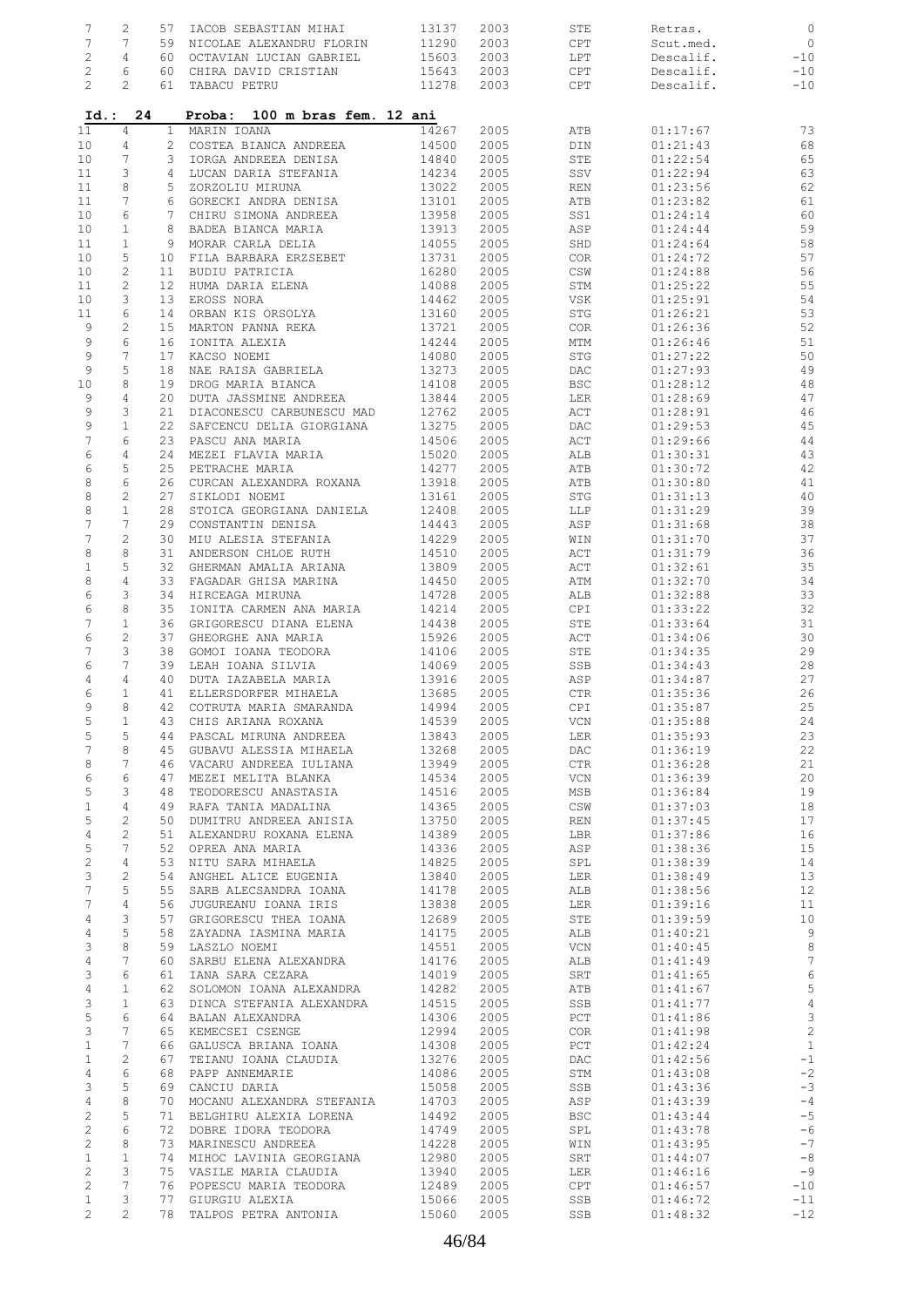|                | 79  | SIRBU MARIA ALEXANDRA  | 14224 | 2005 | SPL  | 01:49:28  | $-13$ |
|----------------|-----|------------------------|-------|------|------|-----------|-------|
|                | 80. | ILIE BIANCA IOANA      | 15109 | 2005 | ATM  | Descalif. | $-10$ |
|                | 80  | DUMITRU AMALIA ANDREEA | 14203 | 2005 | SPT. | Descalif. | $-10$ |
| ъ.             | 81  | TANCU ANA MARTA        | 13839 | 2005 | LER  | Descalif. | $-10$ |
| $\overline{a}$ | 82. | PAN-KE LAURA ANA-MARIA | 15679 | 2005 | LER  | Descalif. | $-10$ |
|                | 83  | VERCIUC MARIA          | 13965 | 2005 | SSV  | Descalif. | $-10$ |
|                |     |                        |       |      |      |           |       |

| 12 <sub>2</sub> | 4               |                | 1 DINU PATRICK SEBASTIAN                                                                         | 13340          | 2005       | ACT        | 01:13:56         | 79                      |
|-----------------|-----------------|----------------|--------------------------------------------------------------------------------------------------|----------------|------------|------------|------------------|-------------------------|
|                 | NOU R.N. 12 ANI |                | V.R. GRADINARU ANDREI PCT 01:15:07                                                               |                |            | 01.12.2007 | <b>BAIA MARE</b> |                         |
| 12              | 3               |                | 2 COZMA STEFAN                                                                                   | 14126          | 2005       | CSB        | 01:15:62         | 74                      |
| 12              | $\mathbf{2}$    |                | 3 NAE ADRIAN GABRIEL                                                                             | 13272          | 2005       | DAC        | 01:16:06         | 71                      |
|                 |                 |                |                                                                                                  |                |            |            |                  |                         |
| 12              | 8               |                | 4 VLASCEANU ANTONIO DANIEL                                                                       | 12959          | 2005       | CAT        | 01:18:07         | 69                      |
| 11              | 5               |                | 5 PRICOP VLAD ALEXANDRU                                                                          | 13847          | 2005       | LER        | 01:18:25         | 68                      |
| 12              | $7\phantom{.0}$ |                | 6 STOICA ANDREI ALEXANDRU                                                                        | 11834          | 2005       | CPT        | 01:18:83         | 67                      |
| 12              | $\mathbf{1}$    | 7 <sup>7</sup> | BUDA ALEXANDRU GABRIEL                                                                           | 14169          | 2005       | ALB        | 01:18:88         | 66                      |
| 12              | 6               | 8              | ADAM ROBERT                                                                                      | 14130          | 2005       | CSB        | 01:19:07         | 65                      |
| 11              | 4               |                | 9 VASILESCU STEFAN ANDREI                                                                        | 13961          | 2005       | SS1        | 01:19:96         | 64                      |
| 11              | 3               | 10             | MURES RARES                                                                                      | 15264          | 2005       | SGH        | 01:20:99         | 63                      |
| 11              | $7\phantom{.0}$ |                | 11 RAD LUCAS ANDREI                                                                              | 14256          | 2005       | MAR        | 01:22:74         | 62                      |
| 10              | 7               | 12             | DRAGU FILIP SEBASTIAN                                                                            | 13926          | 2005       | ASP        | 01:23:27         | 61                      |
| 11              | $\mathbf{1}$    | 13             | CRET TUDOR ALEXANDRU                                                                             | 15146          | 2005       | COR        | 01:23:28         | 60                      |
|                 |                 |                |                                                                                                  |                |            |            |                  | 59                      |
| 11              | 8               | 14             | BUDIACI VLADIMIR STEFAN                                                                          | 13931          | 2005       | CSP        | 01:23:52         |                         |
| 11              | 6               | 15             | TOMA MIHAI COSMIN                                                                                |                | 14449 2005 | ATM        | 01:23:56         | 58                      |
| 10              | 3               | 16             | STANCU VLAD STEFAN                                                                               | 13962          | 2005       | ATB        | 01:24:14         | 57                      |
| 10              | 4               | 17             | SIPOS PETER DAVID                                                                                | 14362          | 2005       | ACN        | 01:24:18         | 56                      |
| 10              | $\mathbf{2}$    | 18             | TUTUIANU SEBASTIAN                                                                               | 13858          | 2005       | LER        | 01:24:22         | 55                      |
| 6               | 6               |                | 19 MIHAI DAVID ANDREI                                                                            | 14104          | 2005       | BSC        | 01:24:27         | $5\,4$                  |
| 9               | 6               | 20             | BALANESCU FILIP ANDREI                                                                           | 13935          | 2005       | CSP        | 01:24:95         | 53                      |
| 8               | 4               | 21             | BRINDAU DAVID CRISTIAN                                                                           | 14247          | 2005       | BAM        | 01:25:19         | 52                      |
| 10              | 5               | 22             | MIHU CRISTIAN VICTOR                                                                             | 14105          | 2005       | BSC        | 01:25:59         | 51                      |
| 7               | 4               | 23             | HRITCU RARES LUCIAN                                                                              | 14054          | 2005       | SHD        | 01:25:73         | 50                      |
|                 |                 |                |                                                                                                  |                |            |            |                  |                         |
| 10              | 8               | 24             | COMSA ALEXANDRU IOAN                                                                             |                | 14166 2005 | ALB        | 01:26:22         | 49                      |
| 9               | 3               | 25             | NATAPRAZU LUCA MIHAIL                                                                            |                | 14279 2005 | ATB        | 01:26:39         | 48                      |
| 9               | 2               | 26             | DINDAREANU ALEXANDRU                                                                             |                | 14842 2005 | <b>BSC</b> | 01:26:81         | 47                      |
| 10              | 6               | 27             | MARINESCU DARIUS ANDREI                                                                          | 12432          | 2005       | <b>BCC</b> | 01:26:85         | 46                      |
| 11              | $\mathbf{2}$    | 28             | IOAN ALEXANDRU                                                                                   | 14078          | 2005       | STG        | 01:27:39         | 45                      |
| 9               | $\overline{4}$  | 29             | BRATULESCU IUSTINIAN                                                                             | 14300          | 2005       | PCT        | 01:27:42         | 44                      |
| 7               | 5               | 30             | PASZTOR LASZLO VALENTIN                                                                          | 14077          | 2005       | STG        | 01:27:48         | 43                      |
| 8               | $7\phantom{.0}$ | 31             | BOLDOR ALEXANDRU CRISTIAN                                                                        | 14053          | 2005       | SHD        | 01:28:32         | 42                      |
| 9               | 5               | 32             | BOBOC EMANOEL FLORIN                                                                             | 13853          | 2005       | LER        | 01:28:52         | 41                      |
| 9               | 7               | 33             | PETRE NARCIS ALEXANDRU                                                                           | 13423          | 2005       | LER        | 01:28:79         | 40                      |
| 9               | $\mathbf{1}$    | 34             | STIGNEI DENIS                                                                                    | 14102          | 2005       | BCC        | 01:28:83         | 39                      |
| 7               | 7               | 35             | NEAMTU ALEXANDRU CRISTIAN                                                                        | 14031          | 2005       | SRT        | 01:28:89         | 38                      |
|                 | $\mathbf{1}$    |                |                                                                                                  |                |            |            |                  |                         |
| 8               |                 |                | 36 VAS BALAZS DENIS                                                                              | 13157          | 2005       | STG        | 01:29:17         | 37                      |
| 5               | 3               | 37             | BALAITA DRAGOS                                                                                   | 14127          | 2005       | CSB        | 01:29:78         | 36                      |
| 9               | $\,8\,$         | 38             | PANDELE ALEXANDRU EDWARD                                                                         | 14281          | 2005       | ATB        | 01:30:18         | 35                      |
| 8               | 3               | 39             | ANDRON TEODOR                                                                                    | 14206          | 2005       | CPI        | 01:30:24         | 34                      |
| 8               | $\mathbf{2}$    |                | 39 PREDA ALEXANDRU FLORIN                                                                        | 13959          | 2005       | SS1        | 01:30:24         | 34                      |
| 7               | 3               | 41             | VOLOSENIUC HUDESCU MATEI                                                                         | 14133          | 2005       | SCP        | 01:30:28         | 32                      |
| 6               | 5               |                | 42 CANAS ROBERT VALENTIN                                                                         | 14028          | 2005       | SRT        | 01:30:30         | 31                      |
| 4               | 3               | 43             | LAZAR ANDREI REMUS                                                                               | 15662          | 2005       | CTR        | 01:30:57         | 30                      |
| $\mathbf{1}$    | 7               |                | 44 GYORFI FRANCISC DENIS                                                                         | 14050          | 2005       | SHD        | 01:30:91         | 29                      |
| 7               | 8               | 45             | STOIAN ANTONIO GABRIEL                                                                           | 13948          | 2005       | CTR        | 01:30:98         | 28                      |
| 5               | $\mathbf{2}$    |                | 46 MELIANU NICOLAE CRISTIAN                                                                      | 14437 2005     |            | STE        | 01:31:11         | 27                      |
| 8               | 6               |                | 47 CALOTA ANDREI EMANUEL                                                                         | 14165          | 2005       | ALB        | 01:31:18         | 26                      |
|                 |                 |                |                                                                                                  |                |            |            |                  |                         |
| 7               |                 |                | 6 48 JIANU ADRIAN PETRU                                                                          |                | 14435 2005 | <b>STE</b> | 01:31:37         | 25                      |
| $7\phantom{.0}$ | $\mathbf{1}$    |                |                                                                                                  |                | 2005       | ATB        | 01:31:75         | 24                      |
| 10              | $\mathbf{1}$    |                |                                                                                                  |                | 2005       | ATB        | 01:33:01         | 23                      |
| 5               | $\overline{4}$  |                | 14272<br>50 CORNACIU ADRIAN STEFAN 14262<br>51 STEFANACHE ALEXANDRU MARI 13099<br>52 BAJKO ZALAN |                | 2005       | LER        | 01:33:12         | 22                      |
| $\overline{c}$  | 8               |                |                                                                                                  |                | 2005       | VSK        | 01:33:30         | 21                      |
| 8               | 8               | 53             | ANDRONIC IONUT ADRIAN                                                                            | 13914          | 2005       | ASP        | 01:33:54         | 20                      |
| 6               | 4               |                | 54 RADOI RARES NICOLAE                                                                           | 15079          | 2005       | CTR        | 01:33:74         | 19                      |
| 7               | $\mathbf{2}$    |                | 55 TANASE DANIEL VASILE                                                                          | 15459          | 2005       | STE        | 01:33:95         | 18                      |
| $\mathbf{1}$    | 5               |                | 56 MARES DOMINIQUE GABRIEL                                                                       | 14447          | 2005       | STE        | 01:34:29         | 17                      |
| 4               | $\mathbf{1}$    |                | 57 CONSTANTINESCU MIHNEA                                                                         | 14051          | 2005       | SHD        | 01:34:57         | 16                      |
|                 | $7\phantom{.0}$ |                |                                                                                                  |                |            |            |                  |                         |
| 6               |                 |                | 58 TICA STEFAN                                                                                   | 14129          | 2005       | CSB        | 01:34:70         | 15                      |
| $\mathbf 1$     | $\mathbf{2}$    |                | 59 ARITON ALEXANDRU MARIUS                                                                       | 14367          | 2005       | MBR        | 01:35:26         | 14                      |
| 6               | 3               |                | 60 DUMITRU MARIO EDUARD                                                                          | 14238          | 2005       | <b>BSC</b> | 01:35:48         | 13                      |
| 5               | $\mathbf{1}$    |                | 61 LIMBASAN ALEXANDER GEORGE                                                                     | 15713          | 2005       | AQU        | 01:35:61         | 12                      |
| 5               | 6               |                | 62 PAL ANDREI ERIC                                                                               | 14128          | 2005       | CSB        | 01:36:39         | 11                      |
| $\overline{c}$  | 4               |                | 63 RADUCANU NICOLAE DANIEL                                                                       | 14756          | 2005       | LPT        | 01:36:83         | 10                      |
| $\mathbf{1}$    | 4               |                | 64 MITRAN DANIEL CRISTIAN                                                                        | 16486          | 2005       | STE        | 01:37:15         | 9                       |
| 3               | 3               |                | 65 GRIGORAS STEFAN CRISTIAN                                                                      | 13849          | 2005       | LER        | 01:37:24         | 8                       |
| $\mathbf{1}$    | 3               |                | 66 BALACI ALEXANDRU                                                                              | 16449          | 2005       | REN        | 01:37:84         | $\overline{7}$          |
| 5               | 8               | 67             | MINCU ANDREI ALEX.                                                                               | 15274          | 2005       | STE        | 01:37:95         | $6\overline{6}$         |
| $\mathbf{1}$    | $\mathbf{1}$    |                |                                                                                                  | 14302          | 2005       | PCT        | 01:38:20         | $5\phantom{.0}$         |
|                 | 8               |                | 68 ALEXANDRESCU VICTOR<br>69 TABACU DIMITRIE                                                     |                |            |            |                  | $\overline{4}$          |
| 4               |                 |                |                                                                                                  | 11277          | 2005       | CPT        | 01:38:42         |                         |
| $\overline{4}$  | 6               |                | 70 VLADAR ENE                                                                                    | 14538          | 2005       | VCN        | 01:39:45         | $\overline{\mathbf{3}}$ |
| 3               | $7\phantom{.0}$ | 71             | TOMUS SERBAN ANTONIU                                                                             | 14162          | 2005       | ALB        | 01:39:58         | $\overline{2}$          |
| $\overline{c}$  | 5               | 72             | DUMITRESCU VLADIMIR                                                                              | 13917<br>15142 | 2005       | ASP        | 01:40:53         | $\overline{1}$          |
| 3               | 6               |                | 73 SERBANESCU STEFAN ANDREI                                                                      |                | 2005       | CTR        | 01:40:58         | $-1$                    |
| 3               | 5               |                | 74 LAZAR ANDREI                                                                                  | 14430          | 2005       | STE        | 01:40:75         | $-2$                    |
| 5               | $7\phantom{.0}$ |                |                                                                                                  | 12387          | 2005       | LER        | 01:40:90         | $-3$                    |
| 5               | 5               |                |                                                                                                  | 13922          | 2005       | ASP        |                  | $-4$                    |
|                 |                 |                | 75 STOICA EMILIAN<br>76 MALUS CRISTIAN IONUT                                                     |                |            |            | 01:41:65         |                         |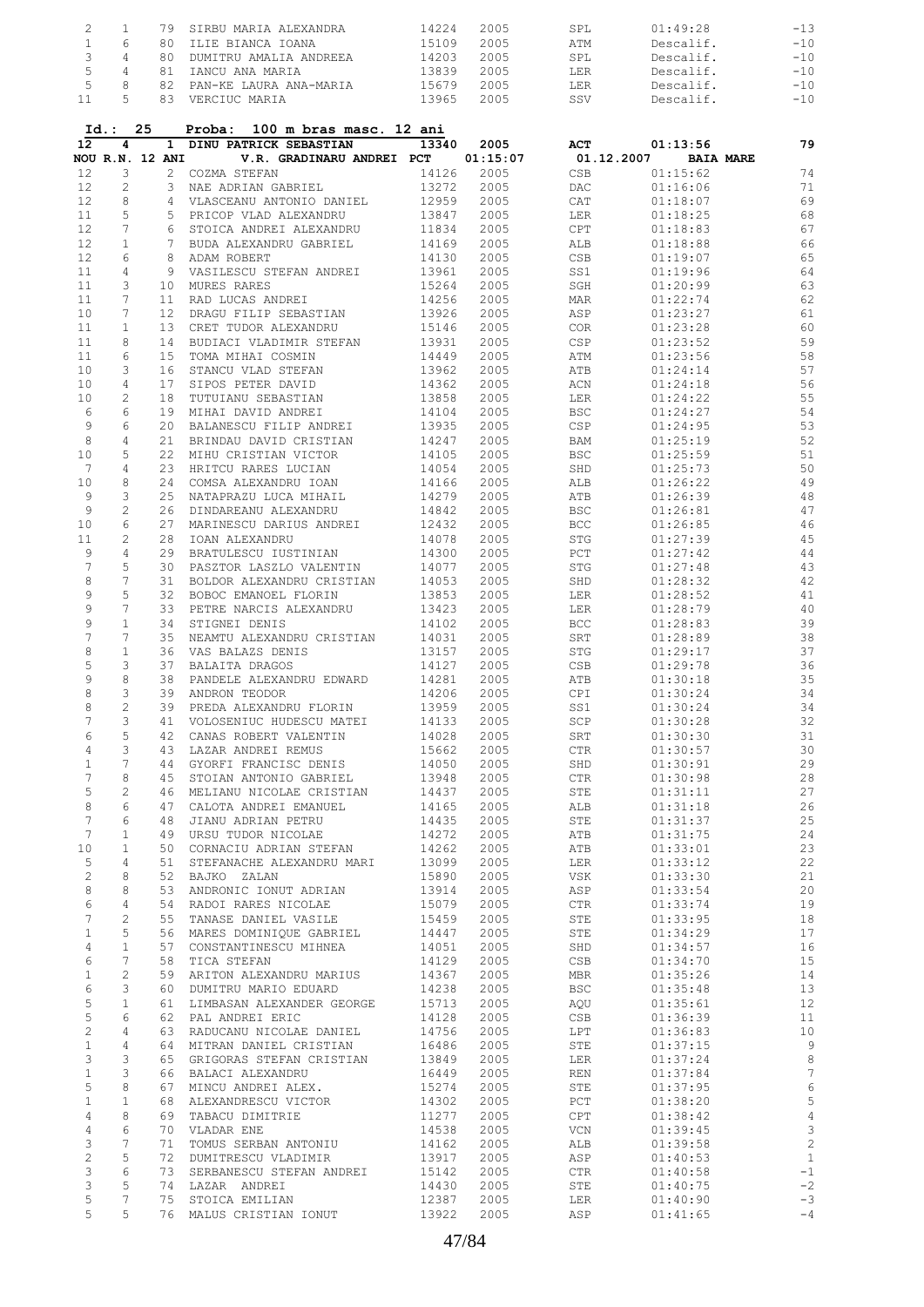| 4                     | 2               |                                |       | 77 BALUTA MIHNEA VIOREL 15528<br>78 PUIU DRAGOS IOAN 14426                                                                                                                                                                           |                          | 2005 |              | BSC                      | $01:42:53$<br>01:42:60<br>01:43:04<br>01:43:79 | $-5$           |
|-----------------------|-----------------|--------------------------------|-------|--------------------------------------------------------------------------------------------------------------------------------------------------------------------------------------------------------------------------------------|--------------------------|------|--------------|--------------------------|------------------------------------------------|----------------|
| 3                     | $\mathbf{2}$    |                                |       |                                                                                                                                                                                                                                      | 14426                    | 2005 |              | STE                      |                                                | $-6$           |
| 3                     | $\overline{4}$  |                                |       |                                                                                                                                                                                                                                      |                          |      |              | ASP                      |                                                | $-7$           |
| $\overline{4}$        | $7^{\circ}$     |                                |       |                                                                                                                                                                                                                                      |                          |      | 2005<br>2005 | SS1                      |                                                | $-8$           |
|                       |                 |                                |       |                                                                                                                                                                                                                                      |                          |      |              |                          |                                                |                |
| $\mathbf{1}$          | 6               |                                |       |                                                                                                                                                                                                                                      |                          | 2005 |              | ALB                      | $01:44:52$<br>$01:48:15$                       | $-9$           |
| 3                     | $\mathbf{1}$    |                                |       |                                                                                                                                                                                                                                      |                          | 2005 |              | VCN                      |                                                | $-10$          |
| $\overline{c}$        | 6               |                                |       |                                                                                                                                                                                                                                      |                          | 2005 |              | SPL                      |                                                | $-11$          |
| $\overline{2}$        | 3               |                                |       | 19 PULU DRAGUS LUAN 1942<br>79 BUJOR STEFAN 1960<br>81 TINTEA DENIS STEFAN 15014<br>82 TEREBESI NANDOR LASZLO 14536<br>83 TOMA MINA ATAL 14751<br>84 CIRILO ALBERTO ANDREI 14134<br>65 TOMA MINA ATAL 14751                          |                          | 2005 |              | SCP                      | $01:48:19$<br>$01:49:49$                       | $-12$          |
| $\overline{2}$        | 1               |                                |       | 85 SLABU SEBASTIAN CRISTIAN 13765                                                                                                                                                                                                    |                          | 2005 |              | SGL                      | $01:57:21$<br>$01:58:55$                       | $-13$          |
| $\mathbf{1}$          | 8               |                                |       | 86 IOSIP MATEI                                                                                                                                                                                                                       | 13939                    | 2005 |              | CSP                      |                                                | $-14$          |
| $\overline{4}$        | $\overline{4}$  |                                |       | 87 CEAUSESCU HORIA ALEXANDRU 14200                                                                                                                                                                                                   |                          | 2005 |              | SPL                      | Scut.med.                                      | $\overline{0}$ |
| $\mathbf{2}^{\prime}$ | $7^{\circ}$     |                                |       |                                                                                                                                                                                                                                      |                          |      |              | SSV                      |                                                | $-10$          |
|                       |                 |                                |       | 88 PLAMADA TEODOR<br>88 NOVCIC LUKA                                                                                                                                                                                                  |                          |      |              |                          | Descalif.                                      |                |
| $3 -$                 | 8               |                                |       | 88 PLAMADA TEODOR 15095 2005<br>88 NOVCIC LUKA 14448 2005<br>89 MISTIREANU IUSTIN TEODOR 13030 2005                                                                                                                                  |                          |      |              | ATM                      | Descalif.                                      | $-10$          |
| 6                     | 1               |                                |       |                                                                                                                                                                                                                                      |                          |      |              | CSB                      | Descalif.                                      | $-10$          |
| 6                     | 8               |                                |       | 90 RADU DAVID<br>91 NICULAE ALEXEI                                                                                                                                                                                                   | 13941 2005               |      |              |                          | LER Descalif.                                  | $-10$          |
| 12 <sup>°</sup>       | 5               |                                |       |                                                                                                                                                                                                                                      |                          |      |              | 14270 2005 ATB           | Descalif.                                      | $-10$          |
| Id.: 26               |                 |                                |       | Proba: 4 X 50 m mixt fem. 13 ani                                                                                                                                                                                                     |                          |      |              |                          |                                                |                |
| $\mathbf{1}$          | 4               |                                |       | $1$ ) NAIDIN, OLTEANU, IOANA, ILIE<br>NOUR.N. 13 SI 14 ANI V.R. NAIDIN, OLTEANU, IOANA, ILIE ATB 02:12:55                                                                                                                            |                          |      |              |                          | ATB 02:08:25 118<br>17.12.2016 PITESTI         |                |
| $\mathbf{1}$          | 3               |                                |       | 2 1) AHMAD, PRECOB, VISAN, ORZA                                                                                                                                                                                                      |                          |      |              |                          | ATM 02:12:33                                   | 108            |
| $\mathbf{1}$          |                 |                                |       |                                                                                                                                                                                                                                      |                          |      |              |                          |                                                | 102            |
| $\mathbf{1}$          |                 |                                |       |                                                                                                                                                                                                                                      |                          |      |              |                          | 02:15:67<br>02:19:79                           | 98             |
| 1                     |                 |                                |       |                                                                                                                                                                                                                                      |                          |      |              |                          |                                                | 96             |
|                       |                 |                                |       |                                                                                                                                                                                                                                      |                          |      |              |                          | 02:20:42                                       |                |
| $\mathbf{1}$          |                 |                                |       |                                                                                                                                                                                                                                      |                          |      |              |                          |                                                | 94             |
| 1                     |                 |                                |       | 3 2 1) AHMAD, PRECOB, VISAN, ORZA ATM 02:12:33<br>1 3 1) SERMAN, DRAGUSI, TRANDAFIR, CONSTANTINESCU CSO 02:15:67<br>2 4 1) COMAN, DUMITRESCU, CIOBANU, CONSTANTIN STE 02:19:79<br>5 5 1) CEACA, MARUSCIAC, RADU, RAPOLTI ACN 02:20:4 |                          |      |              |                          |                                                | 92             |
| 1                     | $4 \quad$       |                                | 1 ATB | NAIDIN ALEXANDRA PATRICIA 13315 2004                                                                                                                                                                                                 |                          |      |              |                          |                                                |                |
|                       |                 |                                |       |                                                                                                                                                                                                                                      |                          |      |              | 13314 2004               | 01:09:90                                       |                |
|                       |                 |                                |       |                                                                                                                                                                                                                                      |                          |      |              |                          |                                                |                |
|                       |                 |                                |       |                                                                                                                                                                                                                                      |                          |      |              |                          |                                                |                |
|                       |                 |                                |       | ILIE BIANCA MARIA                                                                                                                                                                                                                    |                          |      |              | 13311 2004               | 02:08:25                                       |                |
| 1                     |                 | $3 \sim$                       |       | $\begin{tabular}{lllllllllll} 2 & ATM & AHMAD SAMIRA ALEXANDRA & & & 13210 & 2004 \\ & PRECOB CRETU ANISIA & & & 13206 & 2004 \\ & VISAN NICOLE & & & 15650 & 2004 \\ & ORZA EMILIA MARIA & & & 13207 & 2004 \\ \end{tabular}$       |                          |      |              |                          |                                                |                |
|                       |                 |                                |       |                                                                                                                                                                                                                                      |                          |      |              |                          |                                                |                |
|                       |                 |                                |       |                                                                                                                                                                                                                                      |                          |      |              |                          | 01:12:90                                       |                |
|                       |                 |                                |       |                                                                                                                                                                                                                                      |                          |      |              |                          |                                                |                |
|                       |                 |                                |       |                                                                                                                                                                                                                                      |                          |      |              |                          | 02:12:33                                       |                |
|                       |                 |                                |       |                                                                                                                                                                                                                                      |                          |      |              |                          |                                                |                |
| $\mathbf{1}$          |                 | $1 \qquad \qquad$              | 3 CSO | SERMAN IOANA ALEXANDRA 13432 2004                                                                                                                                                                                                    |                          |      |              |                          |                                                |                |
|                       |                 |                                |       | DRAGUSI ALINA MARIA                                                                                                                                                                                                                  |                          |      |              | 13709 2004<br>13712 2004 | 01:12:94                                       |                |
|                       |                 |                                |       | TRANDAFIR IRIS ELENA                                                                                                                                                                                                                 |                          |      |              |                          |                                                |                |
|                       |                 |                                |       | CONSTANTINESCU SARA MARIA 13716 2004                                                                                                                                                                                                 |                          |      |              |                          | 02:15:67                                       |                |
| 1                     |                 | $2 \left( \frac{1}{2} \right)$ | 4 STE | COMAN CORINA IOANA                                                                                                                                                                                                                   |                          |      |              |                          |                                                |                |
|                       |                 |                                |       | DUMITRESCU CRISTINA                                                                                                                                                                                                                  | 13263 2004<br>13058 2004 |      |              |                          |                                                |                |
|                       |                 |                                |       |                                                                                                                                                                                                                                      |                          |      |              |                          |                                                |                |
|                       |                 |                                |       |                                                                                                                                                                                                                                      |                          |      |              |                          |                                                |                |
|                       |                 |                                |       |                                                                                                                                                                                                                                      |                          |      |              |                          | 02:19:79                                       |                |
| $\mathbf{1}$          | 5               |                                | 5 ACN |                                                                                                                                                                                                                                      |                          |      |              |                          |                                                |                |
|                       |                 |                                |       | CEACA MOCAN DIANA STEF. 13706 2004<br>MARUSCIAC ANGELA MIHAELA 16487 2004                                                                                                                                                            |                          |      |              |                          |                                                |                |
|                       |                 |                                |       |                                                                                                                                                                                                                                      |                          |      |              |                          | 01:15:76                                       |                |
|                       |                 |                                |       | RADU MARIA GEORGIANA                                                                                                                                                                                                                 |                          |      | 13703 2004   |                          |                                                |                |
|                       |                 |                                |       | RAPOLTI ESZTER                                                                                                                                                                                                                       |                          |      | 13773 2004   |                          | 02:20:42                                       |                |
|                       |                 |                                |       |                                                                                                                                                                                                                                      |                          |      |              |                          |                                                |                |
| 1                     | 6               |                                | 6 STM | TRUSCA CARINA MARIA                                                                                                                                                                                                                  |                          |      | 13644 2004   |                          |                                                |                |
|                       |                 |                                |       | BORUSTEANU ANDREEA                                                                                                                                                                                                                   |                          |      | 13648 2004   |                          | 01:18:31                                       |                |
|                       |                 |                                |       | CALA IASMINA MARIA                                                                                                                                                                                                                   |                          |      | 13642 2004   |                          |                                                |                |
|                       |                 |                                |       | TICIU DIANA MARIA                                                                                                                                                                                                                    |                          |      | 13645 2004   |                          | 02:25:53                                       |                |
|                       |                 |                                |       |                                                                                                                                                                                                                                      |                          |      |              |                          |                                                |                |
|                       |                 |                                |       |                                                                                                                                                                                                                                      |                          |      |              |                          |                                                |                |
| $\mathbf{1}$          | $7^{\circ}$     |                                | 7 LER | VLAD DIANA ANDREEA                                                                                                                                                                                                                   |                          |      | 13742 2004   |                          |                                                |                |
|                       |                 |                                |       | DUMITRESCU ELENA IULIANA                                                                                                                                                                                                             |                          |      | 13422 2004   |                          |                                                |                |
|                       |                 |                                |       | DUMITRU ANA MARIA BIANCA                                                                                                                                                                                                             |                          |      | 13428 2004   |                          |                                                |                |
|                       |                 |                                |       | MATEI GUIMAN ALEXIA MARIA                                                                                                                                                                                                            |                          |      | 13734 2004   |                          | 02:33:45                                       |                |
| Id.: 27               |                 |                                |       | Proba: 4 X 50 m mixt fem. 12 ani                                                                                                                                                                                                     |                          |      |              |                          |                                                |                |
| $\overline{2}$        | $\overline{4}$  |                                |       | 1 1) CURCAN, MARIN, GORECKI, PETRACHE                                                                                                                                                                                                |                          |      |              | ATB                      | 02:12:93                                       | 146            |
| $\overline{2}$        | 3               |                                |       | 2 1) DUTA, BADEA, MOCANU, OPREA                                                                                                                                                                                                      |                          |      |              | ASP                      | 02:19:64                                       | 136            |
| $\mathbf{1}$          | 5               |                                |       | 3 1) PASCU, DIACONESCU, GHERMAN, ANDERSON                                                                                                                                                                                            |                          |      |              | ACT                      | 02:20:43                                       | 130            |
| $\overline{2}$        | 5               |                                |       | 4 1) SAFCENCU, NAE, TEIANU, GUBAVU                                                                                                                                                                                                   |                          |      |              | DAC                      | 02:21:16                                       | 126            |
|                       | 6               |                                |       |                                                                                                                                                                                                                                      |                          |      |              |                          |                                                |                |
| $\overline{2}$        |                 |                                |       | 5 1) JUGUREANU, IANCU, PASCAL, PAN-KE                                                                                                                                                                                                |                          |      |              | LER                      | 02:27:23                                       | 124            |
| $\mathbf{1}$          | $\overline{4}$  |                                |       | 6 1) GRIGORESCU, IORGA, GRIGORESCU, GOMOI                                                                                                                                                                                            |                          |      |              | STE                      | 02:29:14                                       | 122            |
| $\mathbf{2}$          | $7\phantom{.0}$ |                                |       | 7 1) HIRCEAGA, MEZEI, ZAYADNA, SARB                                                                                                                                                                                                  |                          |      |              | ALB                      | 02:29:44                                       | 120            |
| $\overline{2}$        | $\mathbf{1}$    |                                |       | 8 1) TALPOS, LEAH, CANCIU, DINCA                                                                                                                                                                                                     |                          |      |              | SSB                      | 02:33:27                                       | 118            |
| $\mathbf{1}$          | 3               |                                |       | 9 1) DOBRE, DUMITRU, SIRBU, NITU                                                                                                                                                                                                     |                          |      |              | SPL                      | 02:36:78                                       | 116            |
| $\overline{2}$        | $\overline{4}$  |                                | 1 ATB | CURCAN ALEXANDRA ROXANA                                                                                                                                                                                                              |                          |      | 13918 2005   |                          |                                                |                |
|                       |                 |                                |       | MARIN IOANA                                                                                                                                                                                                                          |                          |      | 14267 2005   |                          | 01:11:00                                       |                |
|                       |                 |                                |       | GORECKI ANDRA DENISA                                                                                                                                                                                                                 |                          |      | 13101 2005   |                          |                                                |                |
|                       |                 |                                |       | PETRACHE MARIA                                                                                                                                                                                                                       |                          |      | 14277 2005   |                          | 02:12:93                                       |                |
|                       |                 |                                |       |                                                                                                                                                                                                                                      |                          |      |              |                          |                                                |                |
| $\mathbf{2}^{\prime}$ | 3               |                                | 2 ASP | DUTA IAZABELA MARIA                                                                                                                                                                                                                  |                          |      | 13916 2005   |                          |                                                |                |
|                       |                 |                                |       | BADEA BIANCA MARIA                                                                                                                                                                                                                   |                          |      | 13913 2005   |                          | 01:14:93                                       |                |
|                       |                 |                                |       | MOCANU ALEXANDRA STEFANIA                                                                                                                                                                                                            |                          |      | 14703 2005   |                          |                                                |                |
|                       |                 |                                |       | OPREA ANA MARIA                                                                                                                                                                                                                      |                          |      |              | 14336 2005               | 02:19:64                                       |                |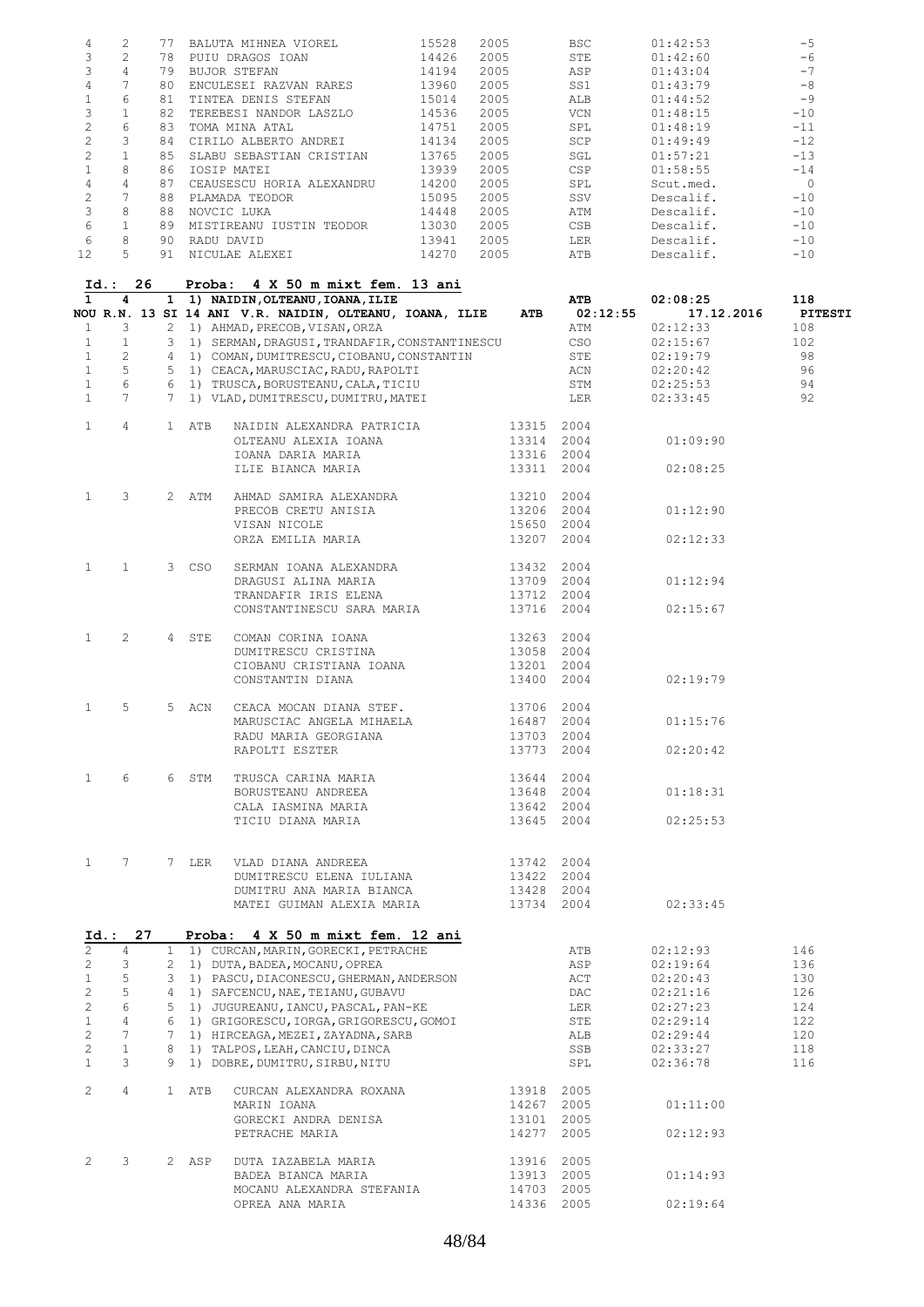| $\mathbf{1}$   | $5^{\circ}$    | 3 ACT | 14506<br>PASCU ANA MARIA<br>DIACONESCU CARBUNESCU MAD<br>GHERMAN AMALIA ARIANA<br>ANDERSON CHLOE RUTH                   | 12762 2005<br>13809 2005<br>14510 2005 | 2005                         | 01:15:42<br>02:20:43 |
|----------------|----------------|-------|-------------------------------------------------------------------------------------------------------------------------|----------------------------------------|------------------------------|----------------------|
| $\overline{2}$ | 5              | 4 DAC | 13275<br>SAFCENCU DELIA GIORGIANA<br>13273<br>NAE RAISA GABRIELA<br>TEIANU IOANA CLAUDIA<br>GUBAVU ALESSIA MIHAELA      | 13276<br>13268 2005                    | 2005<br>2005<br>2005         | 01:15:63<br>02:21:16 |
| $\overline{2}$ | 6              | 5 LER | JUGUREANU IOANA IRIS 13838<br>IANCU ANA MARIA<br>13839<br>13843 2005<br>PASCAL MIRUNA ANDREEA<br>PAN-KE LAURA ANA-MARIA | 15679 2005                             | 2005<br>2005                 | 01:18:33<br>02:27:23 |
| $\mathbf{1}$   | $\overline{4}$ | 6 STE | GRIGORESCU DIANA ELENA<br>IORGA ANDREEA DENISA<br>GRIGORESCU THEA IOANA 12689 2005                                      | 14438 2005<br>14840                    | 2005                         | 01:15:71<br>02:29:14 |
| $2^{1}$        | $7^{\circ}$    | 7 ALB | 14728<br>HIRCEAGA MIRUNA<br>MEZEI FLAVIA MARIA<br>ZAYADNA IASMINA MARIA<br>SARB ALECSANDRA IOANA 14178 2005             | 15020 2005<br>14175 2005               | 2005                         | 01:19:10<br>02:29:44 |
| $\overline{2}$ | $\mathbf{1}$   | 8 SSB | 15060<br>TALPOS PETRA ANTONIA<br>LEAH IOANA SILVIA<br>CANCIU DARIA<br>DINCA STEFANIA ALEXANDRA<br>14515 2005            | 14069<br>15058 2005                    | 2005<br>2005                 | 01:25:91<br>02:33:27 |
| $\mathbf{1}$   | 3              | 9 SPL | DOBRE IDORA TEODORA<br>14749<br>DUMITRU AMALIA ANDREEA<br>14203<br>14224<br>SIRBU MARIA ALEXANDRA<br>NITU SARA MIHAELA  | 14825                                  | 2005<br>2005<br>2005<br>2005 | 01:24:98<br>02:36:78 |

# CLASAMENT INDIVIDUAL CUMULAT - DUPA REUNIUNEA 4

| Loc Nume si prenume          |       | Cod                       | Club    |      | Total proba/puncte                          |  |
|------------------------------|-------|---------------------------|---------|------|---------------------------------------------|--|
|                              |       |                           | $/$ Ech | pct. |                                             |  |
|                              |       |                           |         |      |                                             |  |
| $Fete - 12 ani$              |       |                           |         |      |                                             |  |
| 1 MARIN IOANA                | 14267 | ATB/1                     | 272     |      | 5/68, 12/68, 19/63, 24/73                   |  |
| 2 ZORZOLIU MIRUNA            | 13022 | REN/1                     |         |      | 260 5/65, 12/65, 19/68, 24/62               |  |
| 3 GORECKI ANDRA DENISA       | 13101 | ATB/1                     |         |      | 252 5/73, 12/56, 19/62, 24/61               |  |
| 4 DUTA JASSMINE ANDREEA      | 13844 | LER/1                     |         |      | $224 \quad 5/62, 12/57, 19/58, 24/47$       |  |
| 5 IORGA ANDREEA DENISA       | 14840 | STE/1                     |         |      | 223 5/52, 12/49, 19/57, 24/65               |  |
| 6 CHIRU SIMONA ANDREEA       | 13958 | SS1/0                     |         |      | 222 5/46, 12/55, 19/61, 24/60               |  |
| 7 KACSO NOEMI                | 14080 | STG/1                     |         |      | 221 5/61, 12/59, 19/51, 24/50               |  |
| 8 NAE RAISA GABRIELA         | 13273 | DAC/1                     |         |      | $217 \quad 5/59, 12/53, 19/56, 24/49$       |  |
| 9 LUCAN DARIA STEFANIA       | 14234 | SSV/1                     |         |      | 213 5/56, 12/48, 19/46, 24/63               |  |
| 10 SAFCENCU DELIA GIORGIANA  | 13275 | DAC/1                     |         |      | 211 5/60, 12/58, 19/48, 24/45               |  |
| 11 PASCU ANA MARIA           | 14506 | ACT/1                     |         |      | 208 5/54, 12/61, 19/49, 24/44               |  |
| 12 COSTEA BIANCA ANDREEA     | 14500 | DIN/0                     |         |      | 204 5/-10, 12/73, 19/73, 24/68              |  |
| 13 HUMA DARIA ELENA          | 14088 | STM/1                     |         |      | 190 5/53, 12/39, 19/43, 24/55               |  |
| 14 GHERMAN AMALIA ARIANA     | 13809 | ACT/1                     |         |      | 190 5/49, 12/51, 19/55, 24/35               |  |
| 15 CURCAN ALEXANDRA ROXANA   | 13918 | ATB/1                     |         |      | 189 5/42, 12/54, 19/52, 24/41               |  |
| 16 MEZEI MELITA BLANKA       | 14534 | VCN/0                     |         |      | 187 5/44, 12/63, 19/60, 24/20               |  |
| 17 ORBAN KIS ORSOLYA         | 13160 | STG/1                     |         |      | 185 5/55, 12/45, 19/32, 24/53               |  |
| 18 DROG MARIA BIANCA         | 14108 | BSC/1                     |         |      | 184 5/47, 12/50, 19/39, 24/48               |  |
| 19 PETRACHE MARIA            | 14277 | ATB/1                     |         |      | 182 5/58, 12/38, 19/44, 24/42               |  |
| 20 SIKLODI NOEMI             | 13161 | STG/1                     |         |      | 181 5/45, 12/60, 19/36, 24/40               |  |
| 21 ELLERSDORFER MIHAELA      | 13685 | $\texttt{CTR}/1$          |         |      | 179 5/57, 12/46, 19/50, 24/26               |  |
| 22 DIACONESCU CARBUNESCU MAD | 12762 | ACT/1                     |         |      | 179 5/39, 12/47, 19/47, 24/46               |  |
| 23 IONITA ALEXIA             | 14244 | MTM/0                     |         |      | 172 5/34, 12/52, 19/35, 24/51               |  |
| 24 VERCIUC MARIA             | 13965 | SSV/1                     |         |      | $168$ $5/51$ , $12/62$ , $19/65$ , $24/-10$ |  |
| 25 BADEA BIANCA MARIA        | 13913 | ASP/1                     |         |      | 167 5/41, 12/29, 19/38, 24/59               |  |
| 26 RAFA TANIA MADALINA       | 14365 | CSW/1                     |         |      | 153 5/48, 12/33, 19/54, 24/18               |  |
| 27 VACARU ANDREEA IULIANA    | 13949 | $\texttt{CTR}/\texttt{1}$ |         |      | 150 5/63, 12/36, 19/30, 24/21               |  |
| 28 DUMITRU ANDREEA ANISIA    | 13750 | REN/1                     |         |      | 145 5/43, 12/32, 19/53, 24/17               |  |
| 29 MARTON PANNA REKA         | 13721 | COR/1                     |         |      | 141 5/20, 12/10, 19/59, 24/52               |  |
| 30 LEAH IOANA SILVIA         | 14069 | SSB/1                     |         |      | 138 5/50, 12/19, 19/41, 24/28               |  |
| 31 CONSTANTIN DENISA         | 14443 | ASP/1                     |         |      | 138 5/28, 12/35, 19/37, 24/38               |  |
| 32 FILA BARBARA ERZSEBET     | 13731 | COR/1                     |         |      | 137 5/18, 12/37, 19/25, 24/57               |  |
| 33 GUBAVU ALESSIA MIHAELA    | 13268 | DAC/1                     |         |      | 127 5/38, 12/41, 19/26, 24/22               |  |
| 34 OPREA ANA MARIA           | 14336 | ASP/1                     |         |      | $123 \quad 5/24, 12/44, 19/40, 24/15$       |  |
| 35 JUGUREANU IOANA IRIS      | 13838 | LER/1                     |         |      | 119 5/29, 12/34, 19/45, 24/11               |  |
| 36 STOICA GEORGIANA DANIELA  | 12408 | LLP/0                     |         |      | 114 5/32, 12/16, 19/27, 24/39               |  |
| 37 IONITA CARMEN ANA MARIA   | 14214 | CPI/0                     |         |      | 112 5/19, 12/30, 19/31, 24/32               |  |
| 38 MORAR CARLA DELIA         | 14055 | SHD/0                     |         |      | $112 \quad 5/14, 12/17, 19/23, 24/58$       |  |
| 39 CHIS ARIANA ROXANA        | 14539 | VCN/0                     |         |      | 109 5/35, 12/8, 19/42, 24/24                |  |
| 40 DUTA IAZABELA MARIA       | 13916 | ASP/1                     |         |      | 108 5/23, 12/43, 19/15, 24/27               |  |
| 41 GRIGORESCU DIANA ELENA    | 14438 | STE/1                     |         |      | 105 5/31, 12/26, 19/17, 24/31               |  |
| 42 TEIANU IOANA CLAUDIA      | 13276 | DAC/1                     |         |      | 98 5/25, 12/40, 19/34, 24/-1                |  |
|                              |       |                           |         |      |                                             |  |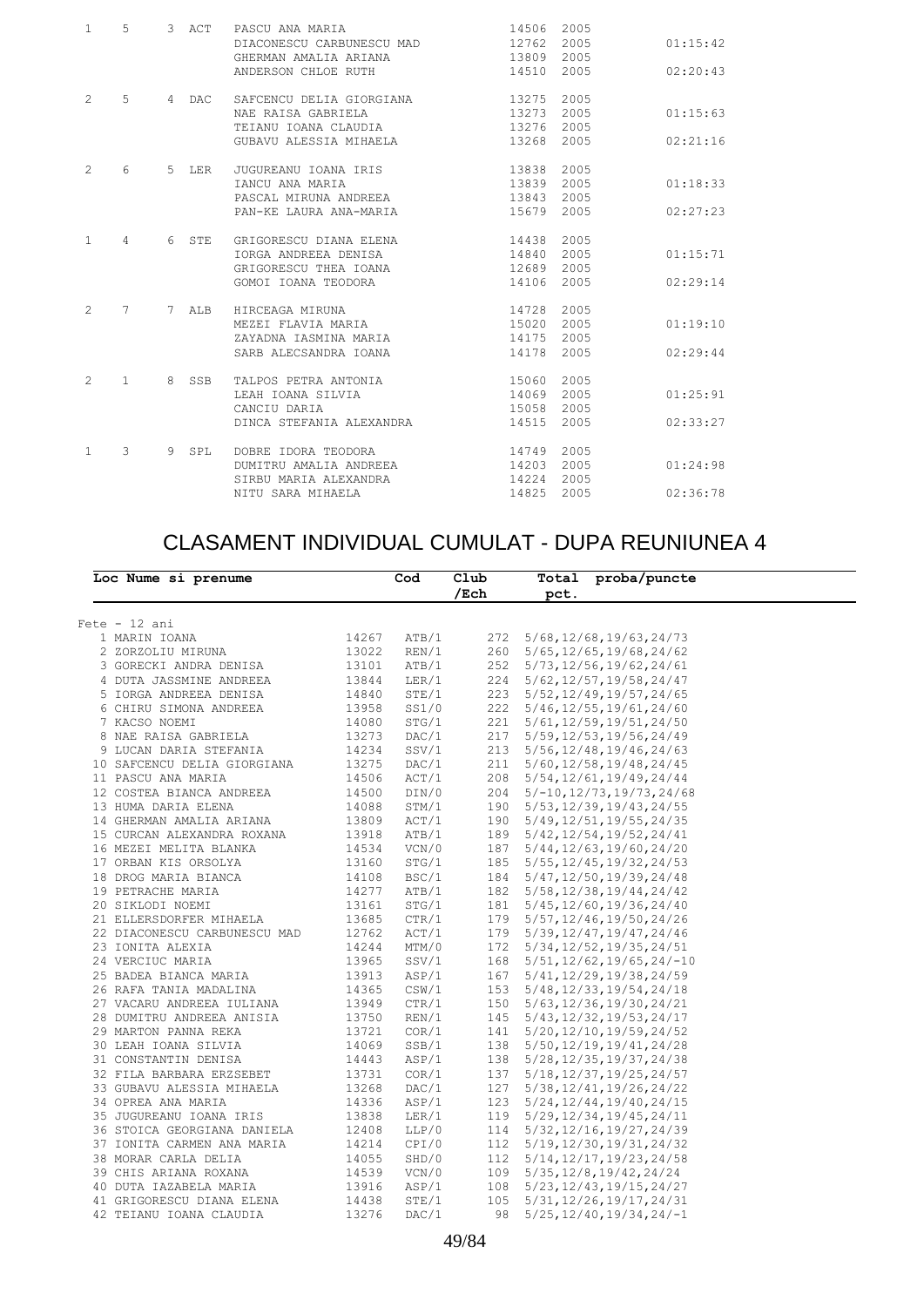| 43 PASCAL MIRUNA ANDREEA                             | 13843          | LER/0          | 93      | 5/40,12/11,19/19,24/23                                   |
|------------------------------------------------------|----------------|----------------|---------|----------------------------------------------------------|
| 44 PAPP ANNEMARIE                                    | 14086          | STM/1          |         | $92\quad 5/30, 12/42, 19/22, 24/-2$                      |
| 45 FAGADAR GHISA MARINA                              | 14450          | ATM/1          |         | $87 \quad 5/26, 12/3, 19/24, 24/34$                      |
|                                                      |                |                |         |                                                          |
| 46 ANDERSON CHLOE RUTH                               | 14510          | ACT/1          |         | 83 12/27, 19/20, 24/36                                   |
| 47 TEODORESCU ANASTASIA                              | 14516          | MSB/0          |         | $75 \quad 5/37$ , $12/-10$ , $19/29$ , $24/19$           |
| 48 IANA SARA CEZARA                                  | 14019          | SRT/1          |         | 74 5/34, 12/1, 19/33, 24/6                               |
| 49 GOMOI IOANA TEODORA                               | 14106          | STE/1          |         | 72 5/6, 12/9, 19/28, 24/29                               |
| 50 EROSS NORA                                        | 14462          | VSK/0          |         | 64 5/10, 12/4, 19/-4, 24/54                              |
|                                                      |                |                |         |                                                          |
| 51 ALEXANDRU ROXANA ELENA                            | 14389          | LBR/0          |         | 62 5/13, 12/28, 19/5, 24/16                              |
| 52 MEZEI FLAVIA MARIA                                | 15020          | ALB/1          |         | $61 \quad 5/12, 12/18, 19/-12, 24/43$                    |
| 53 BUDIU PATRICIA                                    | 16280          | CSW/1          |         | $60$ $5/8$ , $12/6$ , $19/-10$ , $24/56$                 |
|                                                      |                |                |         |                                                          |
| 54 GHEORGHE ANA MARIA                                | 15926          | ACT/1          |         | 60 $5/21$ , $12/-7$ , $19/16$ , $24/30$                  |
| 55 SARB ALECSANDRA IOANA                             | 14178          | ALB/1          |         | 59 5/36, 12/21, 19/-10, 24/12                            |
| 56 TALPOS PETRA ANTONIA                              | 15060          | SSB/1          |         | 58 5/27, 12/31, 19/11, 24/-11                            |
| 57 HIRCEAGA MIRUNA                                   | 14728          | ALB/1          |         | $52 \quad 5/-7, 12/24, 19/2, 24/33$                      |
|                                                      |                |                |         |                                                          |
| 58 MIU ALESIA STEFANIA                               | 14229          | WIN/1          |         | $45 \quad 5/5, 12/-11, 19/14, 24/37$                     |
| 59 MOCANU ALEXANDRA STEFANIA                         | 14703          | ASP/1          |         | $35 \quad 5/22, 12/5, 19/12, 24/-4$                      |
| 60 COTRUTA MARIA SMARANDA                            | 14994          | CPI/0          |         | $31 \quad 5/7, 12/-8, 19/7, 24/25$                       |
| 61 DINCA STEFANIA ALEXANDRA                          | 14515          | SSB/1          |         | $30 \quad 5/1, 12/22, 19/3, 24/4$                        |
|                                                      |                |                |         |                                                          |
| 62 SARBU ELENA ALEXANDRA                             | 14176          | ALB/1          |         | 28 5/3, 12/14, 19/4, 24/7                                |
| 63 KEMECSEI CSENGE                                   | 12994          | COR/1          |         | $28 \quad 5/-10, 12/15, 19/21, 24/2$                     |
| 64 ANGHEL ALICE EUGENIA                              | 13840          | LER/1          | 27      | $5/15$ , $12/-10$ , $19/9$ , $24/13$                     |
| 65 BELGHIRU ALEXIA LORENA                            | 14492          | BSC/1          | 26      | $5/-2$ , 12/20, 19/13, 24/-5                             |
|                                                      |                |                |         |                                                          |
| 66 MIHOC LAVINIA GEORGIANA                           | 12980          | SRT/1          |         | $23 \quad 5/11, 12/25, 19/-5, 24/-8$                     |
| 67 NITU SARA MIHAELA                                 | 14825          | SPL/1          |         | $23 \quad 5/2, 12/-1, 19/8, 24/14$                       |
| 68 ZAYADNA IASMINA MARIA                             | 14175          | ALB/1          | 21      | $5/17, 12/-6, 19/1, 24/9$                                |
| 69 PAN-KE LAURA ANA-MARIA                            | 15679          | LER/1          | 10      | $5/-10, 12/12, 19/18, 24/-10$                            |
| 70 LASZLO NOEMI                                      | 14551          | VCN/0          | 9       | $5/-4, 12/-5, 19/10, 24/8$                               |
|                                                      |                |                |         |                                                          |
| 71 VASILE MARIA CLAUDIA                              | 13940          | LER/1          | 4       | $5/16$ , $12/-9$ , $19/6$ , $24/-9$                      |
| 72 SOLOMON IOANA ALEXANDRA                           | 14282          | ATB/0          | 3       | $5/-12$ , $12/23$ , $19/-13$ , $24/5$                    |
| 73 IANCU ANA MARIA                                   | 13839          | LER/1          | $\circ$ | $5/-1, 12/13, 19/-2, 24/-10$                             |
|                                                      |                |                |         | $5/4$ , $12/2$ , $19/-10$ , $24/-3$                      |
| 74 CANCIU DARIA                                      | 15058          | SSB/1          | $-7$    |                                                          |
| 75 DOBRE IDORA TEODORA                               | 14749          | SPL/1          |         | $-10$ 5/9, 12/-2, 19/-11, 24/-6                          |
| 76 DUMITRU AMALIA ANDREEA                            | 14203          | SPL/1          |         | $-13$ 5/-9, 12/7, 19/-1, 24/-10                          |
| 77 GRIGORESCU THEA IOANA                             | 12689          | STE/1          | $-18$   | $5/-10$ , $12/-12$ , $19/-6$ , $24/10$                   |
|                                                      |                |                |         |                                                          |
| 78 BALAN ALEXANDRA                                   | 14306          | PCT/0          |         | $-19$ 5/-11, 12/-3, 19/-8, 24/3                          |
| 79 GALUSCA BRIANA IOANA                              | 14308          | PCT/0          | $-21$   | $5/-3$ , $12/-10$ , $19/-9$ , $24/1$                     |
| 80 POPESCU MARIA TEODORA                             | 12489          | CPT/0          |         | $-22$ 5/-5, 12/-4, 19/-3, 24/-10                         |
| 81 ILIE BIANCA IOANA                                 | 15109          | ATM/1          |         | $-37$ 5/-6, 12/-14, 19/-7, 24/-10                        |
|                                                      |                |                |         |                                                          |
| 82 GIURGIU ALEXIA                                    | 15066          | SSB/0          |         | $-41$ $5/-10$ , $12/-15$ , $19/-16$                      |
| 83 SIRBU MARIA ALEXANDRA                             | 14224          | SPL/1          |         | $-45$ 5/-8, 12/-10, 19/-15, 24/-12                       |
| 84 MARINESCU ANDREEA                                 | 14228          | WIN/1          | $-47$   | $5/-13$ , $12/-13$ , $19/-14$ , $24/-7$                  |
|                                                      |                |                |         |                                                          |
|                                                      |                |                |         |                                                          |
|                                                      |                |                |         |                                                          |
| $Fete - 13 ani$                                      |                |                |         |                                                          |
| 1 IOANA DARIA MARIA                                  | 13316          | ATB/1          | 219     | 3/47, 10/59, 17/54, 21/59                                |
| 2 NAIDIN ALEXANDRA PATRICIA                          | 13315          | ATB/1          |         | 216 3/59, 10/54, 17/59, 21/44                            |
| 3 VISAN NICOLE                                       | 15650          | ATM/1          |         | 184 3/36, 10/51, 17/43, 21/54                            |
|                                                      |                |                |         |                                                          |
| 4 TILA VANESSA MARIA                                 | 11864          | WIN/0          |         | 180 3/46, 10/47, 17/45, 21/42                            |
| 5 DICULESCU IULIA ALEXANDRA                          | 13068          | DAC/1          |         | 180 3/40, 10/49, 17/48, 21/43                            |
| 6 AHMAD SAMIRA ALEXANDRA                             | 13210          | ATM/1          |         | 170 3/51, 10/27, 17/46, 21/46                            |
| 7 CONSTANTIN DIANA                                   | 13400          | STE/1          | 169     | 3/48, 10/37, 17/35, 21/49                                |
|                                                      |                |                |         |                                                          |
| 8 TRUSCA CARINA MARIA                                | 13644          | STM/1          |         | 165 3/54, 10/36, 17/28, 21/47                            |
| 9 ORZA EMILIA MARIA                                  | 13207          | ATM/1          | 164     | 3/44, 10/41, 17/41, 21/38                                |
| 10 ILIE BIANCA MARIA                                 | 13311          | ATB/1          | 162     | 3/18, 10/45, 17/51, 21/48                                |
| 11 IVAN SARA NATALIE                                 | 14334          | SS7/0          | 154     | 3/39, 10/35, 17/44, 21/36                                |
|                                                      |                |                |         |                                                          |
| 12 HARABAGIU IOANA                                   | 13521          | MBR/1          | 146     | 3/20,10/48,17/38,21/40                                   |
| 13 POPA LEONA                                        | 13256          | BAM/1          | 139     | 3/42, 10/20, 17/42, 21/35                                |
| 14 HAULICA ANCA ELENA                                | 13290          | SHD/1          | 139     | 3/45, 10/33, 17/29, 21/32                                |
| 15 RADU MARIA GEORGIANA                              | 13703          | ACN/1          | 136     | 3/31, 10/31, 17/37, 21/37                                |
| 16 CRISAN DENISA                                     | 14727          | ALB/1          | 135     |                                                          |
|                                                      |                |                |         | 3/29, 10/46, 17/39, 21/21                                |
| 17 BACAN KARINA ELENA                                | 13797          | LPT/0          | 132     | 3/43, 10/42, 17/14, 21/33                                |
| 18 MARTON JANKA                                      | 13680          | STG/1          | 128     | 3/38, 10/25, 17/40, 21/25                                |
| 19 CEACA MOCAN DIANA STEF.                           | 13706          | ACN/1          | 127     | $3/49, 10/-10, 17/49, 21/39$                             |
|                                                      |                |                | 123     | $3/25$ , $10/28$ , $17/19$ , $21/51$                     |
| 20 CONSTANTINESCU SARA MARIA                         | 13716          | CSO/1          |         |                                                          |
| 21 MINDRUTA BIANCA MARIA                             | 13073          | DAC/1          | 123     | 3/27, 10/38, 17/24, 21/34                                |
| 22 COMAN CORINA IOANA                                | 13263          | STE/1          | 122     | 3/37, 10/29, 17/33, 21/23                                |
| 23 CRISTOCEA IOANA ATENA                             | 13345          | PCT/0          | 120     | $3/26$ , $10/17$ , $17/32$ , $21/45$                     |
| 24 STEFURA ANA-MARIA ALEXAND                         | 13798          | DEL/0          | 118     | $3/-10, 10/40, 17/47, 21/41$                             |
|                                                      |                |                |         |                                                          |
| 25 MOTOS LETITIA ANDREEA                             | 13208          | ATM/1          | 109     | 3/35, 10/44, 17/16, 21/14                                |
| 26 HORGA IOANA AMELIA                                | 13153          | STG/1          | 107     | 3/30, 10/39, 17/34, 21/4                                 |
| 27 RADU NOEMI MARIA                                  | 13252          | BAM/1          | 107     | $3/15$ , $10/34$ , $17/36$ , $21/22$                     |
| 28 TUDORESCU IOANA                                   | 15450          | STE/1          | 100     | 3/33, 10/32, 17/25, 21/10                                |
|                                                      |                |                |         |                                                          |
| 29 TRANDAFIR IRIS ELENA                              | 13712          | CSO/1          | 93      | 3/21, 10/14, 17/31, 21/27                                |
| 30 SERMAN IOANA ALEXANDRA                            | 13432          | CSO/1          | 88      | 3/32, 10/19, 17/13, 21/24                                |
| 31 POPESCU ANDREEA IOANA                             | 13190          | MAR/0          | 86      | 3/10, 10/23, 17/27, 21/26                                |
| 32 RAPOLTI ESZTER                                    | 13773          | ACN/1          | 83      | 3/11, 10/22, 17/22, 21/28                                |
|                                                      |                |                |         |                                                          |
| 33 OLTEANU ALEXIA IOANA                              | 13314          | ATB/1          | 82      | 3/17, 10/24, 17/30, 21/11                                |
| 34 PRECOB CRETU ANISIA                               | 13206          | ATM/1          | 81      | $3/41, 10/30, 17/-10, 21/20$                             |
| 35 DRAGUSI ALINA MARIA                               | 13709          | CSO/1          | 81      | $3/16$ , $10/18$ , $17/18$ , $21/29$                     |
| 36 DUMITRESCU CRISTINA                               | 13058          | STE/1          | 78      | 3/19, 10/21, 17/21, 21/17                                |
|                                                      |                |                |         |                                                          |
| 37 SALAVASTRU ELENA                                  | 13519          | AGL/1          | 76      | 3/34, 10/13, 17/24, 21/5                                 |
| 38 MALUTAN MARA GABRIELA                             | 13354          | CMB/0          | 76      | 3/12, 10/7, 17/26, 21/31                                 |
| 39 MARUSCIAC ANGELA MIHAELA                          | 16487          | ACN/1          | 65      | 3/13, 10/16, 17/20, 21/16                                |
| 40 CIOBANU CRISTIANA IOANA<br>41 TARABEGA ANCA MARIA | 13201<br>13312 | STE/1<br>BSC/1 | 59      | $3/-4, 10/43, 17/11, 21/9$<br>52 3/28, 10/1, 17/4, 21/19 |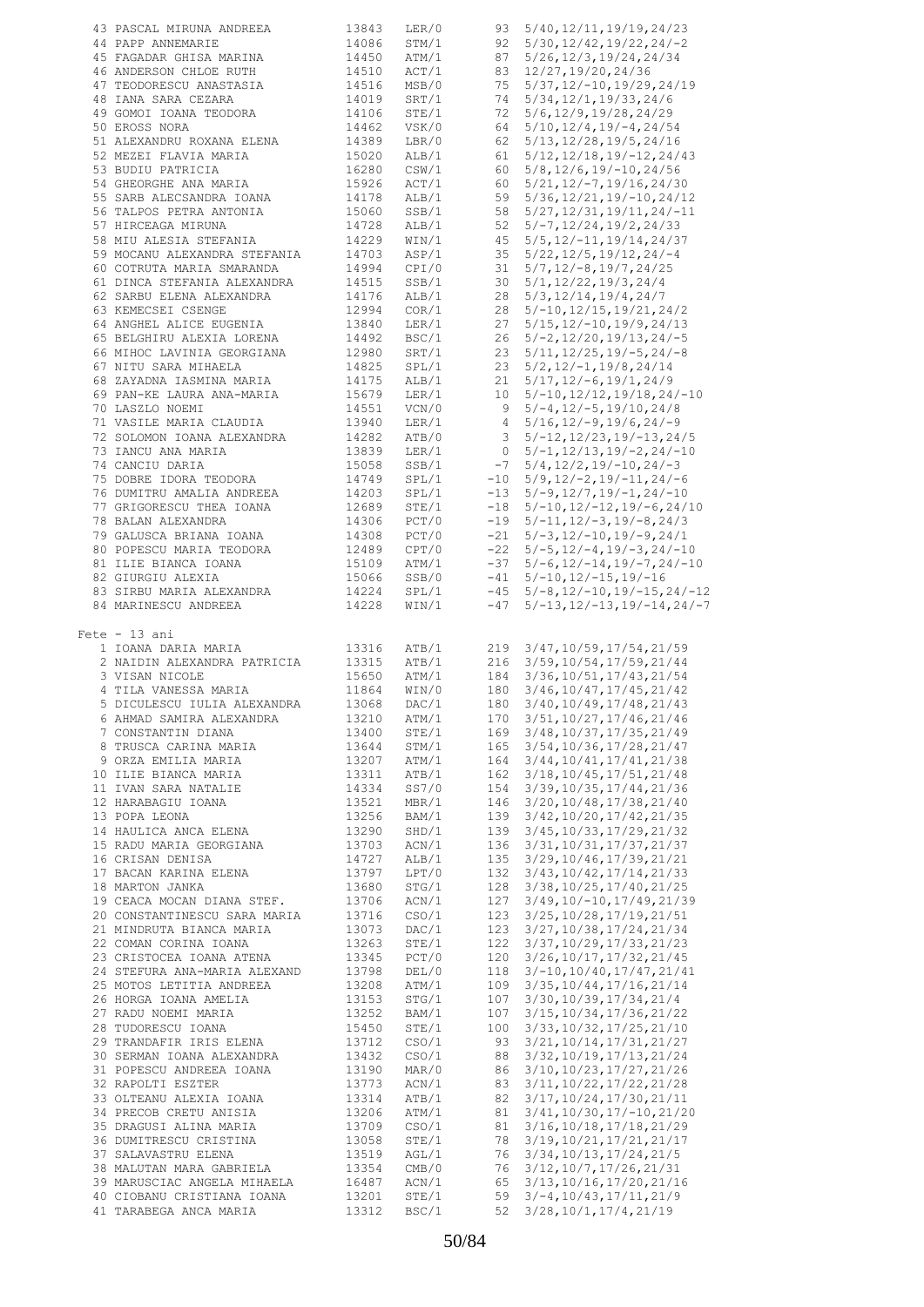| 42 POP RALUCA FLORINA        | 13503 | CSW/1 |                | $44 \quad 3/23, 10/-4, 17/12, 21/13$         |
|------------------------------|-------|-------|----------------|----------------------------------------------|
| 43 DUMITRU ANA MARIA BIANCA  | 13428 | LER/1 |                | $31 \quad 3/-5, 10/26, 17/8, 21/2$           |
| 44 ALFOLDY BOGLARKA          | 13726 | COR/0 |                | 28 3/8, 10/-10, 17/15, 21/15                 |
| 45 NAGY DOROTTYA             | 13294 | SHD/1 | 28             | 3/6,10/5,17/10,21/7                          |
| 46 IACOB DIANA MARIA         | 13485 | ALB/1 | 27             | $3/-10, 10/12, 17/17, 21/8$                  |
| 47 EFREM ISABELA ARIANA      | 12977 | SRT/0 | 26             | $3/24, 10/4, 17/1, 21/ - 3$                  |
|                              |       |       |                |                                              |
| 48 BESENYEI ANNA MARIA       | 15561 | BSC/1 | 25             | $3/14, 10/3, 17/-10, 21/18$                  |
| 49 ILISEI ERICA              | 14421 | STE/1 | 21             | $3/-1, 10/11, 17/5, 21/6$                    |
| 50 PINZARIU TEODORA IOANA    | 15153 | MBR/1 | 21             | $3/1, 10/15, 17/9, 21/-4$                    |
| 51 TICIU DIANA MARIA         | 13645 | STM/1 | 17             | $3/2$ , 10/6, 17/-3, 21/12                   |
| 52 CALA IASMINA MARIA        | 13642 | STM/1 | 14             | $3/4, 10/ - 10, 17/ - 10, 21/30$             |
|                              |       |       |                |                                              |
| 53 ISPAS ANDREEA FLORENTINA  | 14513 | MSB/0 | 10             | $3/7$ , $10/2$ , $17/6$ , $21/-5$            |
| 54 VINCZE BRIGITTA           | 13505 | CSW/1 | 9              | $3/22$ , $10/-3$ , $21/-10$                  |
| 55 STANICA MARIA             | 13714 | ASP/0 | 6              | $3/-10, 10/10, 17/7, 21/-1$                  |
| 56 TICA DELIA MARIA          | 14119 | CSN/0 | 5              | $3/9, 10/9, 17/ -1, 21/ -12$                 |
| 57 BOCANEALA ELENA           | 13522 | AGL/1 | $\overline{4}$ | $3/5$ , 10/8, 17/-4, 21/-5                   |
|                              |       |       |                |                                              |
| 58 MATEI GUIMAN ALEXIA MARIA | 13734 | LER/1 |                | $-4$ 3/-2, 10/-1, 17/-2, 21/1                |
| 59 VLAD DIANA ANDREEA        | 13742 | LER/1 | $-14$          | $3/3, 17/-8, 21/-9$                          |
| 60 DAGHIE ANCUTA DARIA       | 15502 | SGL/0 | $-17$          | $3/-10, 10/-2, 17/2, 21/-7$                  |
| 61 BORUSTEANU ANDREEA        | 13648 | STM/1 | $-17$          | $3/-10, 10/-8, 17/3, 21/-2$                  |
| 62 CICEA YASMINE ALYCIA      | 13291 | SHD/1 | $-17$          | $3/-8, 10/-7, 17/-5, 21/3$                   |
|                              |       |       |                |                                              |
| 63 BANESCU BIANCA ALEXANDRA  | 12026 | STE/0 | $-27$          | $3/-3, 10/-10, 17/-6, 21/-8$                 |
| 64 DUMITRESCU ELENA IULIANA  | 13422 | LER/1 |                | $-29$ $3/-6$ , $10/-5$ , $17/-7$ , $21/-11$  |
| 65 PRUNA ERIKA IOANA         | 13762 | SGL/0 |                | $-35$ $3/-7$ , $10/-6$ , $17/-9$ , $21/-13$  |
| 66 DINCA IOANA MADALINA      | 15062 | SSB/0 |                | $-39$ $3/-9$ , $10/-9$ , $17/-11$ , $21/-10$ |
| 67 CIAUS MIHAELA             | 14215 | SPL/0 | $-44$          | $3/-10, 10/-10, 17/-10, 21/-14$              |
|                              |       |       |                |                                              |
|                              |       |       |                |                                              |
| Baieti - 12 ani              |       |       |                |                                              |
| 1 COZMA STEFAN               | 14126 | CSB/1 | 311            | 4/79, 13/79, 18/79, 25/74                    |
| 2 STOICA ANDREI ALEXANDRU    | 11834 | CPT/1 | 270            | 4/71, 13/66, 18/66, 25/67                    |
| 3 STANCU VLAD STEFAN         | 13962 | ATB/1 | 264            | 4/67, 13/71, 18/69, 25/57                    |
|                              |       |       |                |                                              |
| 4 PANDELE ALEXANDRU EDWARD   | 14281 | ATB/1 | 249            | 4/74, 13/69, 18/71, 25/35                    |
| 5 VASILESCU STEFAN ANDREI    | 13961 | SS1/0 | 243            | $4/66$ , 13/51, 18/62, 25/64                 |
| 6 ADAM ROBERT                | 14130 | CSB/1 | 240            | 4/61, 13/59, 18/55, 25/65                    |
| 7 RAD LUCAS ANDREI           | 14256 | MAR/0 | 238            | $4/53$ , $13/56$ , $18/67$ , $25/62$         |
| 8 PRICOP VLAD ALEXANDRU      | 13847 | LER/1 | 237            | $4/60$ , $13/52$ , $18/57$ , $25/68$         |
|                              |       |       |                |                                              |
| 9 BUDIACI VLADIMIR STEFAN    | 13931 | CSP/1 | 232            | 4/64, 13/61, 18/48, 25/59                    |
| 10 BALANESCU FILIP ANDREI    | 13935 | CSP/1 | 232            | 4/63, 13/64, 18/52, 25/53                    |
| 11 NAE ADRIAN GABRIEL        | 13272 | DAC/0 | 232            | 4/49, 13/54, 18/58, 25/71                    |
| 12 MURES RARES               | 15264 | SGH/0 | 228            | $4/68$ , 13/44, 18/53, 25/63                 |
| 13 BOBOC EMANOEL FLORIN      | 13853 | LER/1 | 223            | $4/55$ , $13/68$ , $18/59$ , $25/41$         |
|                              |       |       |                |                                              |
| 14 NATAPRAZU LUCA MIHAIL     | 14279 | ATB/1 | 222            | 4/62, 13/47, 18/65, 25/48                    |
| 15 DINU PATRICK SEBASTIAN    | 13340 | ACT/0 | 217            | $4/-10, 13/74, 18/74, 25/79$                 |
| 16 BOLDOR ALEXANDRU CRISTIAN | 14053 | SHD/1 | 216            | 4/69, 13/49, 18/56, 25/42                    |
| 17 DINDAREANU ALEXANDRU      | 14842 | BSC/1 | 216            | 4/56, 13/50, 18/63, 25/47                    |
| 18 BRINDAU DAVID CRISTIAN    | 14247 | BAM/0 | 215            | 4/57, 13/63, 18/43, 25/52                    |
|                              |       |       |                |                                              |
| 19 COMSA ALEXANDRU IOAN      | 14166 | ALB/1 | 197            | 4/40, 13/48, 18/60, 25/49                    |
| 20 JIANU ADRIAN PETRU        | 14435 | STE/1 |                | 195 4/65, 13/41, 18/64, 25/25                |
| 21 HRITCU RARES LUCIAN       | 14054 | SHD/1 | 193            | 4/27, 13/65, 18/51, 25/50                    |
| 22 BALAITA DRAGOS            | 14127 | CSB/1 |                | 192 4/39, 13/67, 18/50, 25/36                |
| 23 PASZTOR LASZLO VALENTIN   | 14077 | STG/1 |                | 185 4/52, 13/43, 18/47, 25/43                |
|                              |       |       |                |                                              |
| 24 PETRE NARCIS ALEXANDRU    | 13423 | LER/1 | 172            | 4/50, 13/37, 18/45, 25/40                    |
| 25 STIGNEI DENIS             | 14102 | BCC/1 | 172            | $4/30$ , $13/35$ , $18/68$ , $25/39$         |
| 26 IOAN ALEXANDRU            | 14078 | STG/1 | 166            | 4/51, 13/45, 18/25, 25/45                    |
| 27 ANDRONIC IONUT ADRIAN     | 13914 | ASP/1 | 166            | $4/48$ , 13/54, 18/44, 25/20                 |
| 28 TUTUIANU SEBASTIAN        | 13858 | LER/1 | 165            | $4/58$ , $13/31$ , $18/21$ , $25/55$         |
|                              |       |       |                |                                              |
| 29 GYORFI FRANCISC DENIS     | 14050 | SHD/1 | 164            | 4/31, 13/62, 18/42, 25/29                    |
| 30 ANDRON TEODOR             | 14206 | CPI/0 | 155            | 4/42, 13/25, 18/54, 25/34                    |
| 31 DRAGU FILIP SEBASTIAN     | 13926 | ASP/1 | 147            | 4/37, 13/14, 18/35, 25/61                    |
| 32 BUDA ALEXANDRU GABRIEL    | 14169 | ALB/1 | 147            | 4/34, 13/9, 18/38, 25/66                     |
| 33 NICULAE ALEXEI            | 14270 | ATB/1 | 146            | $4/59, 13/57, 18/40, 25/-10$                 |
|                              |       |       |                |                                              |
| 34 MIHAI DAVID ANDREI        | 14104 | BSC/1 | 145            | $4/-10, 13/55, 18/46, 25/54$                 |
| 35 VLASCEANU ANTONIO DANIEL  | 12959 | CAT/0 | 145            | $4/26$ , $13/22$ , $18/28$ , $25/69$         |
| 36 SIPOS PETER DAVID         | 14362 | ACN/0 | 142            | 4/20, 13/36, 18/30, 25/56                    |
| 37 ARITON ALEXANDRU MARIUS   | 14367 | MBR/0 | 139            | 4/33, 13/58, 18/34, 25/14                    |
| 38 MARINESCU DARIUS ANDREI   | 12432 | BCC/1 | 137            | $4/-10, 13/60, 18/41, 25/46$                 |
|                              |       |       |                |                                              |
| 39 TANASE DANIEL VASILE      | 15459 | STE/1 | 125            | 4/47, 13/28, 18/32, 25/18                    |
| 40 VOLOSENIUC HUDESCU MATEI  | 14133 | SCP/1 | 122            | $4/2$ , 13/39, 18/49, 25/32                  |
| 41 MARES DOMINIQUE GABRIEL   | 14447 | STE/1 | 120            | 4/45, 13/22, 18/36, 25/17                    |
| 42 MELIANU NICOLAE CRISTIAN  | 14437 | STE/1 | 118            | $4/-10, 13/40, 18/61, 25/27$                 |
|                              |       |       |                |                                              |
| 43 PREDA ALEXANDRU FLORIN    | 13959 | SS1/0 | 112            | 4/44, 13/17, 18/17, 25/34                    |
| 44 SERBANESCU STEFAN ANDREI  | 15142 | CTR/1 | 110            | $4/46$ , 13/26, 18/39, 25/-1                 |
| 45 MIHU CRISTIAN VICTOR      | 14105 | BSC/1 | 104            | 4/11, 13/32, 18/10, 25/51                    |
| 46 LAZAR ANDREI              | 14430 | STE/1 | 102            | $4/43, 13/30, 18/31, 25/-2$                  |
| 47 PAL ANDREI ERIC           | 14128 | CSB/1 | 101            | 4/24, 13/46, 18/20, 25/11                    |
|                              |       |       |                |                                              |
| 48 RADU DAVID                | 13941 | LER/1 | 100            | $4/54, 13/19, 18/37, 25/-10$                 |
| 49 TOMA MIHAI COSMIN         | 14449 | ATM/1 | 100            | 4/3, 13/27, 18/12, 25/58                     |
| 50 URSU TUDOR NICOLAE        | 14272 | ATB/1 | 94             | 4/21, 13/33, 18/16, 25/24                    |
| 51 CRET TUDOR ALEXANDRU      | 15146 | COR/0 | 94             | $4/18$ , $13/-2$ , $18/18$ , $25/60$         |
| 52 BRATULESCU IUSTINIAN      | 14300 | PCT/0 | 93             | 4/14, 13/16, 18/19, 25/44                    |
|                              |       |       |                |                                              |
| 53 VAS BALAZS DENIS          | 13157 | STG/1 | 91             | $4/41, 13/24, 18/-11, 25/37$                 |
| 54 TICA STEFAN               | 14129 | CSB/1 | 91             | 4/36, 13/29, 18/11, 25/15                    |
| 55 GRIGORAS STEFAN CRISTIAN  | 13849 | LER/1 | 91             | $4/35$ , $13/15$ , $18/33$ , $25/8$          |
| 56 CONSTANTINESCU MIHNEA     | 14051 | SHD/1 | 82             | $4/6$ , 13/34, 18/26, 25/16                  |
|                              |       |       |                |                                              |
| 57 STOIAN ANTONIO GABRIEL    | 13948 | CTR/1 | 78             | 4/13, 13/23, 18/14, 25/28                    |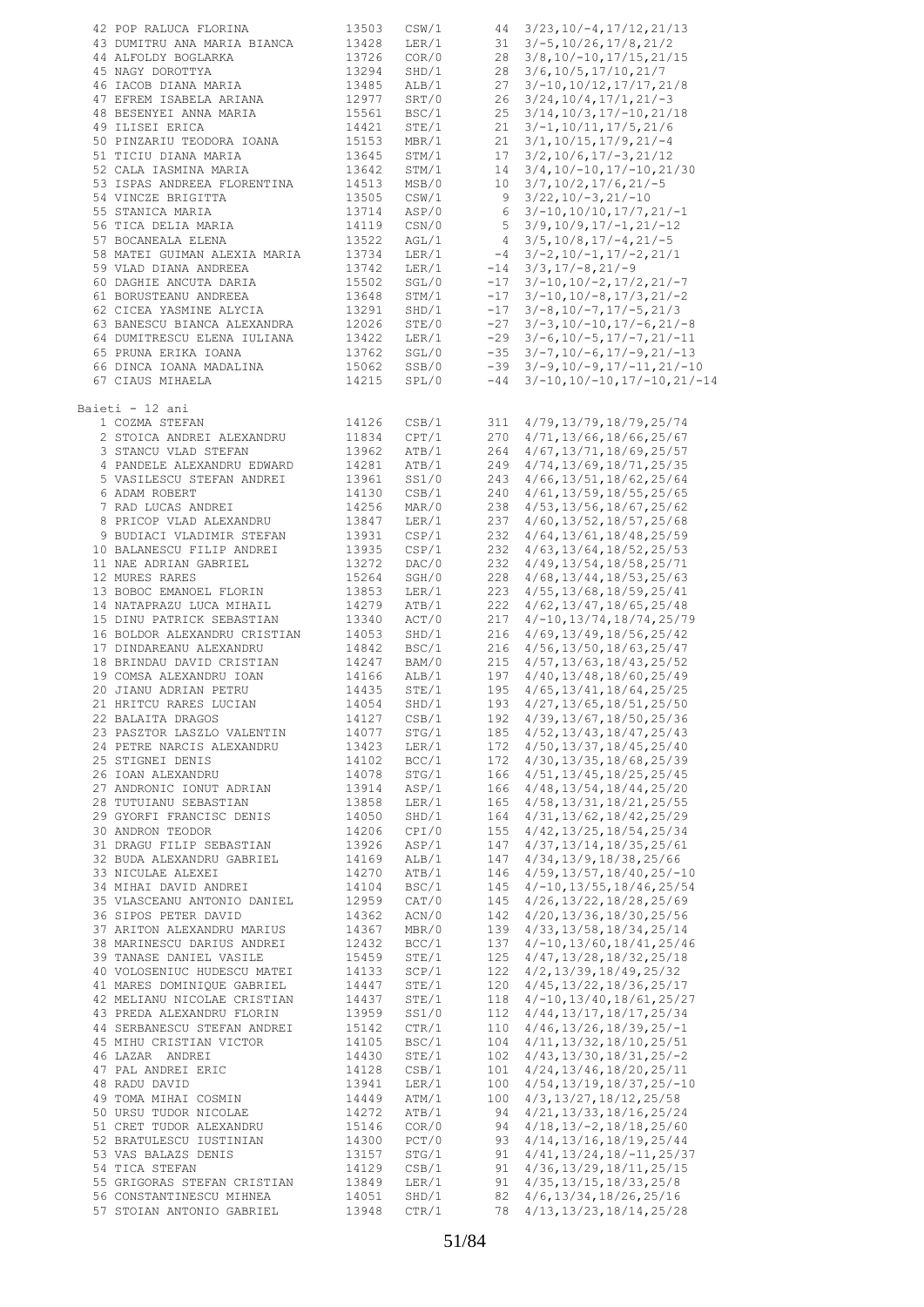| 58 STEFANACHE ALEXANDRU MARI | 13099 | LER/1            |                | 75 4/38, 13/7, 18/8, 25/22                   |
|------------------------------|-------|------------------|----------------|----------------------------------------------|
| 59 STOICA EMILIAN            | 12387 | LER/1            |                | $74 \quad 4/28, 13/20, 18/29, 25/-3$         |
|                              |       |                  |                |                                              |
| 60 NEAMTU ALEXANDRU CRISTIAN | 14031 | SRT/1            | 72             | $4/1, 13/42, 18/-9, 25/38$                   |
| 61 DUMITRU MARIO EDUARD      | 14238 | BSC/1            | 69             | $4/-10, 13/38, 18/28, 25/13$                 |
| 62 BAJKO ZALAN               | 15890 | VSK/0            | 60             | 4/22, 13/8, 18/9, 25/21                      |
| 63 CORNACIU ADRIAN STEFAN    | 14262 | ATB/1            | 55             | $4/32, 13/3, 18/-3, 25/23$                   |
| 64 LAZAR ANDREI REMUS        |       | CTR/1            | 48             | $4/-1$ , $13/-5$ , $18/24$ , $25/30$         |
|                              | 15662 |                  |                |                                              |
| 65 RADOI RARES NICOLAE       | 15079 | CTR/1            | 45             | $4/-10, 13/13, 18/23, 25/19$                 |
| 66 CALOTA ANDREI EMANUEL     | 14165 | ALB/1            | 44             | $4/15$ , $13/-3$ , $18/6$ , $25/26$          |
| 67 TABACU DIMITRIE           | 11277 | CPT/1            | 37             | $4/29$ , $13/-9$ , $18/13$ , $25/4$          |
| 68 PUIU DRAGOS IOAN          | 14426 | STE/1            | 27             | $4/4, 13/13, 18/16, 25/-6$                   |
|                              | 13922 |                  | 26             |                                              |
| 69 MALUS CRISTIAN IONUT      |       | ASP/1            |                | $4/16$ , $13/18$ , $18/-4$ , $25/-4$         |
| 70 MITRAN DANIEL CRISTIAN    | 16486 | STE/0            | 25             | $4/19, 13/-10, 18/7, 25/9$                   |
| 71 RADUCANU NICOLAE DANIEL   | 14756 | LPT/0            | 22             | $4/23$ , $13/-4$ , $18/-7$ , $25/10$         |
| 72 BALACI ALEXANDRU          | 16449 | REN/0            | 20             | 4/9, 13/1, 18/3, 25/7                        |
| 73 BUJOR STEFAN              | 14194 | ASP/1            |                | $19 \quad 4/17, 13/5, 18/4, 25/-7$           |
| 74 LIMBASAN ALEXANDER GEORGE | 15713 | AQU/0            | 17             | $4/10, 13/-10, 18/5, 25/12$                  |
|                              |       |                  |                |                                              |
| 75 CANAS ROBERT VALENTIN     | 14028 | SRT/1            |                | $16 \quad 4/-3, 13/2, 18/-14, 25/31$         |
| 76 CEAUSESCU HORIA ALEXANDRU | 14200 | SPL/1            | 14             | 4/8, 13/4, 18/2                              |
| 77 MISTIREANU IUSTIN TEODOR  | 13030 | CSB/1            |                | 12 4/-10, 13/10, 18/22, 25/-10               |
| 78 MINCU ANDREI ALEX.        | 15274 | STE/0            |                | $11 \quad 4/12, 13/-8, 18/1, 25/6$           |
| 79 VLADAR ENE                | 14538 | VCN/0            | 8 <sup>1</sup> | $4/25$ , $13/-12$ , $18/-8$ , $25/3$         |
| 80 DUMITRESCU VLADIMIR       | 13917 | ASP/1            |                | $3\quad 4/5, 13/-1, 18/-2, 25/1$             |
|                              |       |                  |                |                                              |
| 81 TOMUS SERBAN ANTONIU      | 14162 | ALB/1            |                | $-2$ 4/-4, 13/6, 18/-6, 25/2                 |
| 82 CIRILO ALBERTO ANDREI     | 14134 | SCP/1            |                | $-14$ $4/-10$ , $13/12$ , $18/-4$ , $25/-12$ |
| 83 ALEXANDRESCU VICTOR       | 14302 | PCT/0            | $-18$          | $4/-2$ , 13/-11, 18/-10, 25/5                |
| 84 PLAMADA TEODOR            | 15095 | SSV/0            | $-30$          | $4/-5$ , $13/-14$ , $18/-1$ , $25/-10$       |
| 85 TEREBESI NANDOR LASZLO    | 14536 | VCN/0            |                | $-31$ $4/7$ , $13/-13$ , $18/-15$ , $25/-10$ |
|                              |       |                  |                |                                              |
| 86 ENCULESEI RAZVAN RARES    | 13960 | SS1/0            | $-35$          | $4/-8$ , 13/-7, 18/-12, 25/-8                |
| 87 BALUTA MIHNEA VIOREL      | 15528 | BSC/0            | $-37$          | $4/-9$ , $13/-10$ , $18/-13$ , $25/-5$       |
| 88 NOVCIC LUKA               | 14448 | ATM/1            | $-38$          | $4/-6$ , $13/-6$ , $18/-16$ , $25/-10$       |
| 89 TINTEA DENIS STEFAN       | 15014 | ALB/0            | $-49$          | $4/-12$ , $13/-10$ , $18/-18$ , $25/-9$      |
| 90 SLABU SEBASTIAN CRISTIAN  | 13765 | SGL/0            | $-50$          | $4/-10, 13/-10, 18/-17, 25/-13$              |
|                              |       |                  |                |                                              |
| 91 TOMA MINA ATAL            | 14751 | SPL/1            | $-53$          | $4/-7, 13/-16, 18/-19, 25/-11$               |
| 92 IOSIP MATEI               | 13939 | CSP/1            | $-60$          | $4/-11, 13/-15, 18/-20, 25/-14$              |
|                              |       |                  |                |                                              |
| Baieti - 13 ani              |       |                  |                |                                              |
| 1 POPOVICI DAVID             | 13322 | ATB/1            | 367            | 2/93, 11/93, 16/93, 22/88                    |
|                              |       |                  | 340            |                                              |
| 2 GHEORGHE LUCAS IOAN        | 13424 | LER/1            |                | 2/81, 11/88, 16/88, 22/83                    |
| 3 MOSCALIUC CALIN GEORGE     | 13583 | SVU/1            | 331            | 2/83, 11/79, 16/76, 22/93                    |
| 4 ICHIM LUCA STEFAN          | 12855 | BAR/1            | 330            | 2/88, 11/78, 16/83, 22/81                    |
| 5 CIRCIUMARESCU DAVID STEFA  | 11301 | CPT/1            | 323            | 2/80, 11/85, 16/80, 22/78                    |
| 6 DASCALESCU MIHNEA DUMITRU  | 12330 | POL/1            | 313            | 2/72, 11/75, 16/81, 22/85                    |
| 7 VEISS MARIUS GABI          | 13704 | POL/1            | 311            |                                              |
|                              |       |                  |                | 2/85, 11/77, 16/74, 22/75                    |
| 8 IACOB MIHAI                | 13244 | CPT/1            | 306            | 2/68, 11/80, 16/85, 22/73                    |
| 9 LAPADAT CRISTIAN           | 13326 | ATB/1            | 300            | 2/71, 11/82, 16/82, 22/65                    |
| 10 GUINEA ALEXANDRU IONUT    | 11289 | CPT/1            | 294            | 2/74, 11/69, 16/72, 22/79                    |
| 11 ANGHEL DARIUS COSTIN      | 13319 | BSC/1            | 290            | 2/77, 11/83, 16/77, 22/53                    |
| 12 COSTACHE BOBESCU IOAN     | 13689 | BAR/1            | 289            | 2/74, 11/72, 16/73, 22/70                    |
|                              |       |                  |                |                                              |
| 13 BORANGEL EMANUEL GEORGE   | 13140 | $\mathtt{LER}/1$ |                | 286 2/64, 11/81, 16/67, 22/74                |
| 14 TURTA ANDREI              | 12686 | STE/1            | 281            | 2/78, 11/66, 16/75, 22/62                    |
| 15 GHILE DRAGOS              | 13264 | STE/1            | 271            | 2/62, 11/71, 16/71, 22/67                    |
| 16 MAGDA TEODOR STEFAN       | 13951 | CTR/1            | 266            | 2/53, 11/52, 16/79, 22/82                    |
| 17 FARAGAU BOGDAN            | 13499 | CSW/1            | 265            | 2/70, 11/50, 16/68, 22/77                    |
|                              |       |                  |                |                                              |
| 18 NICOLA MADALIN IONUT      | 13323 | ATB/1            | 264            | 2/61, 11/65, 16/78, 22/60                    |
| 19 CRISAN DAVID              | 13191 | MAR/1            | 259            | 2/69, 11/56, 16/70, 22/64                    |
| 20 PICUI ANDREI JULIAN       | 11549 | CPT/1            | 259            | 2/67, 11/51, 16/65, 22/76                    |
| 21 SOCOLIUC IOAN MARIAN      | 13582 | SVU/1            | 253            | 2/66, 11/45, 16/62, 22/80                    |
| 22 CODREAN DACIAN CRISTIAN   | 13184 | MAR/1            | 247            | 2/59, 11/74, 16/45, 22/69                    |
|                              |       |                  |                |                                              |
| 23 DEACONU DENNIS DANIEL     | 13246 | CPT/1            | 244            | 2/79, 11/49, 16/69, 22/47                    |
| 24 ROSU PATRICK CRISTIAN     | 11362 | STE/1            | 236            | 2/82, 11/36, 16/66, 22/52                    |
| 25 GHIONU DENIS ANDREI       | 13460 | MBR/1            | 236            | 2/75, 11/60, 16/63, 22/38                    |
| 26 DUMITRESCU CATALIN IONUT  | 13180 | STE/1            | 236            | $2/55$ , 11/63, 16/64, 22/54                 |
| 27 CHECICHES BOGDAN ALEX.    | 13639 | STM/1            | 230            | 2/45, 11/76, 16/42, 22/67                    |
|                              |       |                  |                |                                              |
| 28 VODA VICTOR               | 13199 | STG/1            | 229            | 2/52, 11/54, 16/55, 22/68                    |
| 29 SATNOIANU ANDREI          | 15130 | LBR/1            | 220            | 2/30, 11/62, 16/57, 22/71                    |
| 30 GIURAN DRAGOS             | 13719 | MSB/0            | 219            | 2/58, 11/67, 16/52, 22/42                    |
| 31 ANDREICA DENIS            | 13501 | CSW/1            | 217            | 2/54, 11/44, 16/56, 22/63                    |
| 32 CHELEMEN BOGDAN           | 13286 | SHD/1            | 212            | $2/48$ , 11/53, 16/53, 22/58                 |
| 33 LUNGU ANDREI              | 13775 | BSC/1            | 204            | 2/65, 11/47, 16/36, 22/56                    |
|                              |       |                  | 204            |                                              |
| 34 ROMAS CODRUT FERNANDO     | 13669 | BSC/1            |                | 2/42, 11/68, 16/44, 22/50                    |
| 35 FOTCIUC TEODOR            | 13755 | SVU/1            | 203            | 2/63, 11/46, 16/49, 22/45                    |
| 36 GERGELY FERENC            | 13122 | STG/1            | 201            | 2/61, 11/61, 16/54, 22/25                    |
| 37 HOTEA ANDREI              | 13209 | ATM/1            | 197            | 2/49, 11/73, 16/41, 22/34                    |
| 38 MUCEA POPOACA MARIAN      | 13468 | LBR/1            | 194            | $2/26$ , $11/58$ , $16/37$ , $22/73$         |
|                              |       |                  |                |                                              |
| 39 LUCA MIHAI ALEXANDRU      | 13759 | SVU/1            | 191            | 2/33, 11/64, 16/39, 22/55                    |
| 40 ROTARU COSMIN             | 12852 | SCP/1            | 187            | $2/76$ , 11/70, 16/-10, 22/51                |
| 41 MIHALOIANIS ALEXIS        | 13281 | SHD/1            | 184            | 2/50, 11/30, 16/58, 22/46                    |
| 42 GHERGHEL VLAD CRISTIAN    | 13431 | ATB/1            | 183            | 2/48, 11/41, 16/59, 22/35                    |
| 43 ONEA TIBERIU ALEXANDRU    | 15389 | SHD/1            | 178            | 2/40, 11/20, 16/61, 22/57                    |
| 44 PADURARIU MIHAI DENIS     | 13510 | SCB/0            | 177            | 2/44, 11/59, 16/38, 22/36                    |
|                              |       |                  |                |                                              |
| 45 DUMITRASCU ANDREI         | 14750 | SPL/1            | 174            | 2/57, 11/40, 16/40, 22/37                    |
| 46 COSTACHE SEBASTIAN C-TIN  | 13952 | CTR/1            | 170            | 2/21, 11/38, 16/50, 22/61                    |
| 47 CHIRA SERGIU FLORIN       | 13766 | BAM/1            | 157            | 2/43, 11/42, 16/32, 22/40                    |
| 48 PETRACHE DARIUS CATALIN   | 13321 | ATB/1            | 157            | 2/20, 11/57, 16/60, 22/20                    |
|                              |       |                  |                |                                              |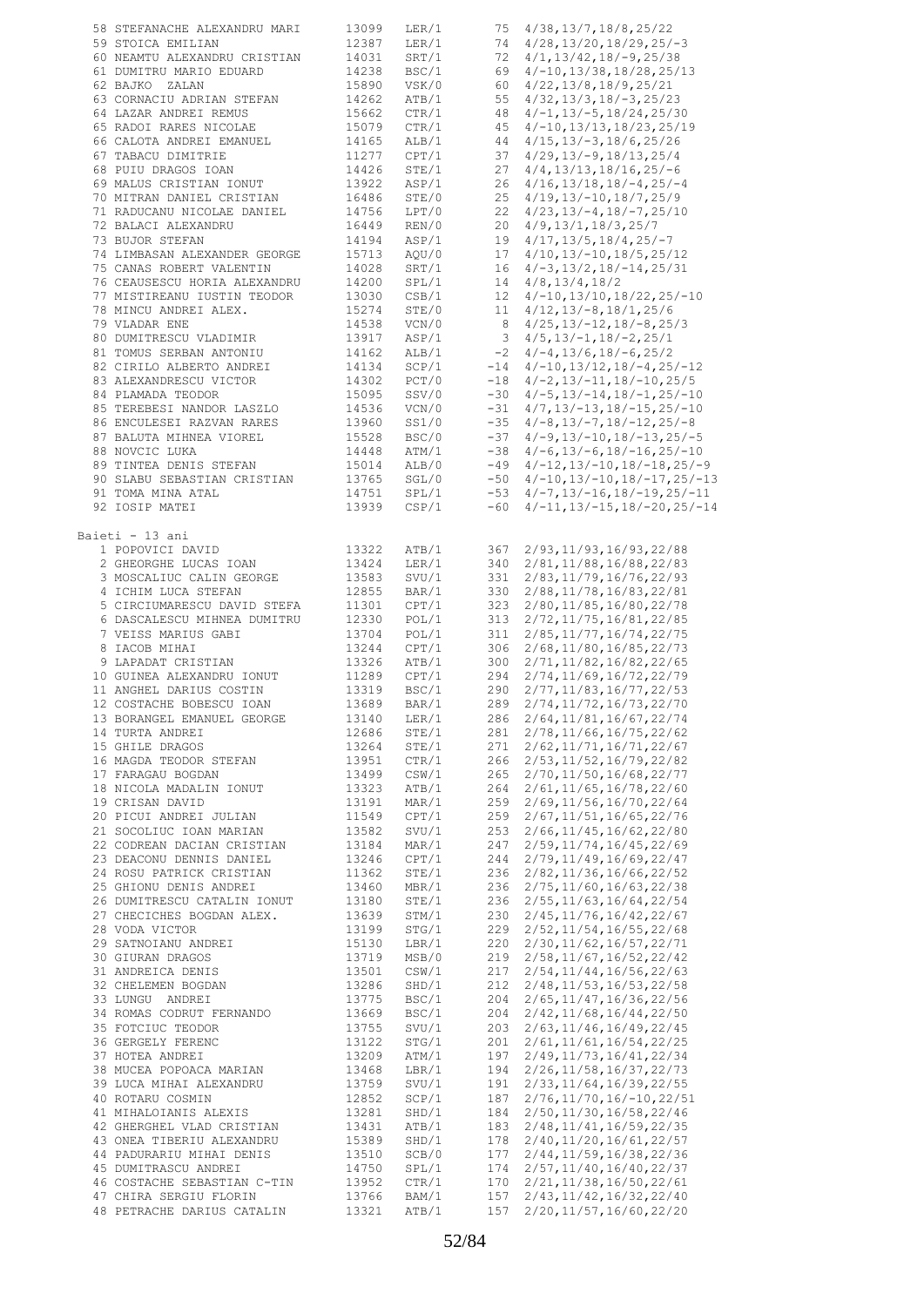| 49 FEIER SEBASTIAN IOAN      | 13198 | STG/1 | 155     | 2/32, 11/24, 16/51, 22/48                  |
|------------------------------|-------|-------|---------|--------------------------------------------|
| 50 STOIAN ALEXANDRU IONUT    | 13462 | MBR/1 | 139     | 2/35, 11/32, 16/28, 22/44                  |
| 51 DANCANET EMIL             | 13649 | ATM/1 | 136     | 2/41, 11/23, 16/48, 22/24                  |
| 52 ROMAN DAVID NICOLAE       | 14182 | ALB/1 | 134     | 2/12, 11/48, 16/31, 22/43                  |
| 53 ULEIA STEFAN OVIDIU       | 13346 | CPI/0 | 133     | $2/56$ , 11/18, 16/27, 22/32               |
| 54 HODINA RAZVAN             | 13515 | AGL/1 | 133     | $2/51, 11/ - 10, 16/33, 22/59$             |
| 55 GATE ALEXANDRU ROBERT     | 13435 | LER/0 | 124     | $2/46$ , 11/39, 16/-10, 22/49              |
| 56 ROMAN PAUL                | 13151 | H2O/0 | 119     | $2/-10, 11/55, 16/46, 22/28$               |
| 57 MIU EDUARD ANDREI         | 13802 | LPT/0 | 116     | 2/34, 11/16, 16/35, 22/31                  |
| 58 ABIT EMRE                 | 13328 | BCC/0 | 107     |                                            |
|                              |       |       |         | $2/-10, 11/31, 16/47, 22/39$               |
| 59 TENGHER ALEXANDRU         | 13325 | ATB/1 | 101     | 2/23, 11/26, 16/43, 22/9                   |
| 60 BUNGARDEAN RAZVAN ANDREI  | 13287 | SHD/1 | 100     | 2/27, 11/25, 16/29, 22/19                  |
| 61 BUNGARDEAN RAUL DUMITRU   | 13288 | SHD/1 | 99      | 2/30, 11/28, 16/24, 22/17                  |
| 62 STOIAN ANTONIO STEFAN     | 11295 | WIN/0 | 97      | $2/-10, 11/43, 16/34, 22/30$               |
| 63 HARSULESCU MIHAI          | 13318 | ATB/1 | 94      | 2/37, 11/22, 16/12, 22/23                  |
| 64 SANDU CLAUDIU ANDREI      | 13203 | SS1/0 | 89      | $2/36$ , 11/6, 16/21, 22/26                |
| 65 MADARAS IOSIF DOMINIC     | 13302 | SSB/0 | 80      | $2/28$ , 11/-3, 16/22, 22/33               |
| 66 PARASCHIV RARES           | 13481 | SCP/1 | 77      | 2/38, 11/11, 16/14, 22/14                  |
| 67 GABOR ROLAND CRISTIAN     | 14075 | STG/1 | 76      | 2/39, 11/9, 16/6, 22/22                    |
| 68 DAMIAN ION SORIN          | 13470 | LBR/1 | 75      | 2/25, 11/13, 16/30, 22/7                   |
| 69 BALU VICTOR ANDREI        | 13647 | STM/1 | 73      | 2/19, 11/15, 16/26, 22/13                  |
| 70 FARCAS ANDREI ILIE        | 14514 | MSB/0 | 67      | $2/-3, 11/33, 16/8, 22/29$                 |
| 71 PEPTANARU STEFAN COSMIN   | 13469 | LBR/1 | 66      | $2/18$ , 11/35, 16/23, 22/-10              |
| 72 BARABAS ERIK KRISZTIAN    | 13197 | STG/1 | 63      | 2/31, 11/8, 16/13, 22/11                   |
| 73 ELEFTERIU ALBU OCTAVIAN   | 13516 | AGL/1 | 63      | $2/24, 11/29, 16/15, 22/-5$                |
| 74 ANDRONE VLAD ANTONIO      | 15649 | ATM/1 | 59      | 2/10, 11/37, 16/11, 22/1                   |
| 75 BAJENARU ANDREI DANIEL    | 13434 | LER/1 | 57      | 2/17, 11/1, 16/21, 22/18                   |
|                              |       |       |         |                                            |
| 76 PAN IONUT CATALIN         | 12405 | CPT/1 | 50      | 2/14, 11/14, 16/7, 22/15                   |
| 77 PODEANU ANDREI STEFAN     | 13384 | SPL/1 | 45      | $2/-13, 11/34, 16/18, 22/6$                |
| 78 NANULESCU ALEXANDRU NICHI | 13774 | BSC/1 | 38      | $2/-1, 11/-2, 16/25, 22/16$                |
| 79 BUNEA STEFAN IOAN         | 13472 | LBR/1 | 31      | $2/-2, 11/2, 16/19, 22/12$                 |
| 80 GEORGESCU MIHAI           | 13248 | CPT/1 | 31      | $2/-4, 11/5, 16/9, 22/21$                  |
| 81 MATIES STEFAN             | 14181 | ALB/1 | 27      | $2/6$ , 11/21, 16/16, 22/-16               |
| 82 MAZILU ALEX. STEFAN       | 13517 | MBR/1 | 27      | $2/15$ , 11/3, 16/17, 22/-8                |
| 83 BERTEA ALIN DAN           | 13650 | STM/1 | 25      | $2/5$ , 11/19, 16/10, 22/-9                |
| 84 PASCA GABRIEL NICOLAE     | 13282 | SHD/1 | 20      | $2/-5$ , 11/27, 16/1, 22/-3                |
| 85 GHEORGHE DAVIAN           | 13672 | CMB/0 | 13      | $2/13$ , $11/-1$ , $16/-7$ , $22/8$        |
| 86 STOICA EMANOIL MARIO      | 12492 | CPT/1 | 10      | $2/-9, 11/17, 16/4, 22/-2$                 |
| 87 NEAGU ANDREI DANIEL       | 14368 | MBR/1 | - 8     | $2/9, 11/ - 10, 16/ - 1, 22/10$            |
|                              |       |       | 8       |                                            |
| 88 LUPUSOARA MATEI           | 15504 | SGL/0 |         | $2/11, 11/-10, 16/3, 22/4$                 |
| 89 CIBOTARU MIHAIL VLAD      | 13756 | SVU/1 | 7       | $2/16$ , $11/-7$ , $16/-7$ , $22/5$        |
| 90 NEACSU FLORIN CRISTIAN    | 16372 | CTR/1 | $\circ$ | $2/-15$ , $11/-14$ , $16/-12$ , $22/41$    |
| 91 FORTU EDUARD ANDREI       | 13513 | AGL/1 |         | $-1$ 2/1, 11/7, 16/-3, 22/-6               |
| 92 STAN HORIA                | 13375 | SPL/1 |         | $-4$ 2/9, 11/-10, 16/-2, 22/-1             |
| 93 ZAPOROJAN ALEX ANTONIO    | 13425 | LER/1 |         | $-7$ $2/-17$ , $11/-8$ , $16/-9$ , $22/27$ |
| 94 PASCA CLAUDIU MIHAI       | 13283 | SHD/1 | $-14$   | $2/-6$ , 11/11, 16/2, 22/-21               |
| 95 PREDA COSMIN GABRIEL      | 13531 | SRT/0 | $-15$   | $2/3$ , 11/4, 16/-11, 22/-11               |
| 96 IOSIPESCU CHIOSEAUA VLAD  | 13832 | BSC/1 | $-16$   | $2/-10, 11/-4, 16/5, 22/-7$                |
| 97 GHELBEREU EDUARD GABRIEL  | 13923 | ASP/0 | $-16$   | $2/2$ , 11/-8, 16/-6, 22/-4                |
| 98 BUTUC ANDREI MARIUS       | 13097 | LER/1 | $-16$   | $2/4$ , 11/-13, 16/-10, 22/3               |
| 99 BRATU DAVID ANDREI        | 13743 | LER/1 | $-18$   | $2/22$ , $11/-16$ , $16/-10$ , $22/-14$    |
| 100 MICLEA CARLOS VICENTO    | 15012 | ALB/1 | $-29$   | $2/-18$ , $11/12$ , $16/-5$ , $22/-18$     |
| 101 ANCERENCU IANIS FLORIN   | 13697 | SGL/0 | $-30$   | $2/-9$ , $11/-5$ , $16/-4$ , $22/-12$      |
| 102 MILOS ROBERT CRISTIAN    | 13461 | MBR/1 | $-34$   | $2/-12$ , $11/-11$ , $16/-13$ , $22/2$     |
|                              |       |       |         |                                            |
| 103 SARBULESCU MATEI GABRIEL | 13298 | LER/1 | $-38$   | $2/7, 11/-12, 16/-16, 22/-17$              |
| 104 CADAR ANDREI ALEX.       | 13261 | BAM/1 | $-50$   | $2/-16$ , $11/-6$ , $16/-15$ , $22/-13$    |
| 105 ZAHARIA MARIAN VALENTIN  | 13247 | CPT/0 | $-52$   | $2/-19$ , $16/-10$ , $22/-23$              |
| 106 GATE MIHNEA CRISTIAN     | 13427 | LER/1 | $-57$   | $2/-14$ , $11/-18$ , $16/-10$ , $22/-15$   |
| 107 MESTER ALEX. VALENTIN    | 13637 | STM/1 | $-58$   | $2/-7$ , $11/-15$ , $16/-17$ , $22/-19$    |
| 108 VISAN IONUT EDUARD       | 13169 | TSP/0 | $-59$   | $2/-8$ , 11/-17, 16/-14, 22/-20            |
| 109 COADA COSMIN THEODOR     | 13950 | CTR/1 | $-70$   | $2/-11, 11/-19, 16/-18, 22/-22$            |
|                              |       |       |         |                                            |
| Baieti - 14 ani              |       |       |         |                                            |
| 1 GERGELY MIHAI              | 12963 | CMC/0 | 205     | $1/50$ , $9/55$ , $20/55$ , $23/45$        |
| 2 DUMITRACHE TOBIAS GEORGE   | 12891 | CSO/1 | 189     | $1/55$ , 9/50, 20/43, 23/41                |
| 3 MESZAROS BALAZS            | 12547 | H2O/0 | 189     | 1/45, 9/47, 20/47, 23/50                   |
| 4 ROGOVEANU VLAD ANDREI      |       |       | 161     | 1/41, 9/42, 20/35, 23/43                   |
|                              | 13803 | PCT/1 |         |                                            |
| 5 SCHMELAS ERWIN             | 12705 | SRT/1 | 161     | 1/37, 9/45, 20/44, 23/35                   |
| 6 NITU MARIUS ADRIAN         | 12935 | LER/1 | 154     | 1/42, 9/38, 20/19, 23/55                   |
| 7 ROTARU VLAD                | 12777 | SSB/0 | 153     | 1/47, 9/32, 20/34, 23/40                   |
| 8 RUSEN COSTIN ALIN          | 12641 | LER/1 | 144     | 1/40, 9/43, 20/32, 23/29                   |
| 9 TIMOFTE MARIUS GABRIEL     | 12694 | SHD/1 | 142     | 1/38, 9/39, 20/27, 23/38                   |
| 10 KUGELMAN PATRICK ALEX.    | 12883 | MAR/0 | 137     | 1/27, 9/37, 20/31, 23/42                   |
| 11 MORARIU LUCA IOAN         | 12567 | CSO/1 | 134     | 1/32, 9/36, 20/36, 23/30                   |
| 12 GAVRILA IONUT MADALIN     | 12824 | MBR/1 | 133     | 1/12, 9/35, 20/42, 23/44                   |
| 13 SUSANU EUGEN FLORIN       | 11517 | ACT/0 | 133     | 1/15, 9/44, 20/37, 23/37                   |
| 14 KOKKINAKIS VASILEIOS      | 12813 | STE/1 | 127     | 1/34, 9/41, 20/25, 23/27                   |
| 15 STOLTZ MARKUS             | 13051 | REN/0 | 126     | 1/31, 9/28, 20/33, 23/34                   |
| 16 GANEA CRISTIAN STEFAN     | 12822 | MBR/1 | 126     | 1/6, 9/33, 20/40, 23/47                    |
| 17 STOICA IONUT              | 10574 | CPT/1 | 118     | $1/28$ , $9/34$ , $20/24$ , $23/32$        |
| 18 TOMA EDUARD ANDREI        | 12496 | LPT/1 | 110     | 1/39, 9/40, 20/20, 23/11                   |
|                              |       |       |         |                                            |
| 19 POPESCU DENIS LAUREAN     | 12721 | SRT/1 | 108     | $1/43, 9/-10, 20/50, 23/25$                |
| 20 ISTRATE BOGDAN CRISTIAN   | 12695 | SHD/1 | 101     | 1/9, 9/26, 20/38, 23/28                    |
| 21 PREDA LUCA IOAN           | 13107 | CSO/1 | 95      | 1/20, 9/21, 20/21, 23/33                   |
| 22 SCARLAT RAZVAN GABRIEL    | 13075 | CPT/1 | 87      | 1/24, 9/30, 20/26, 23/7                    |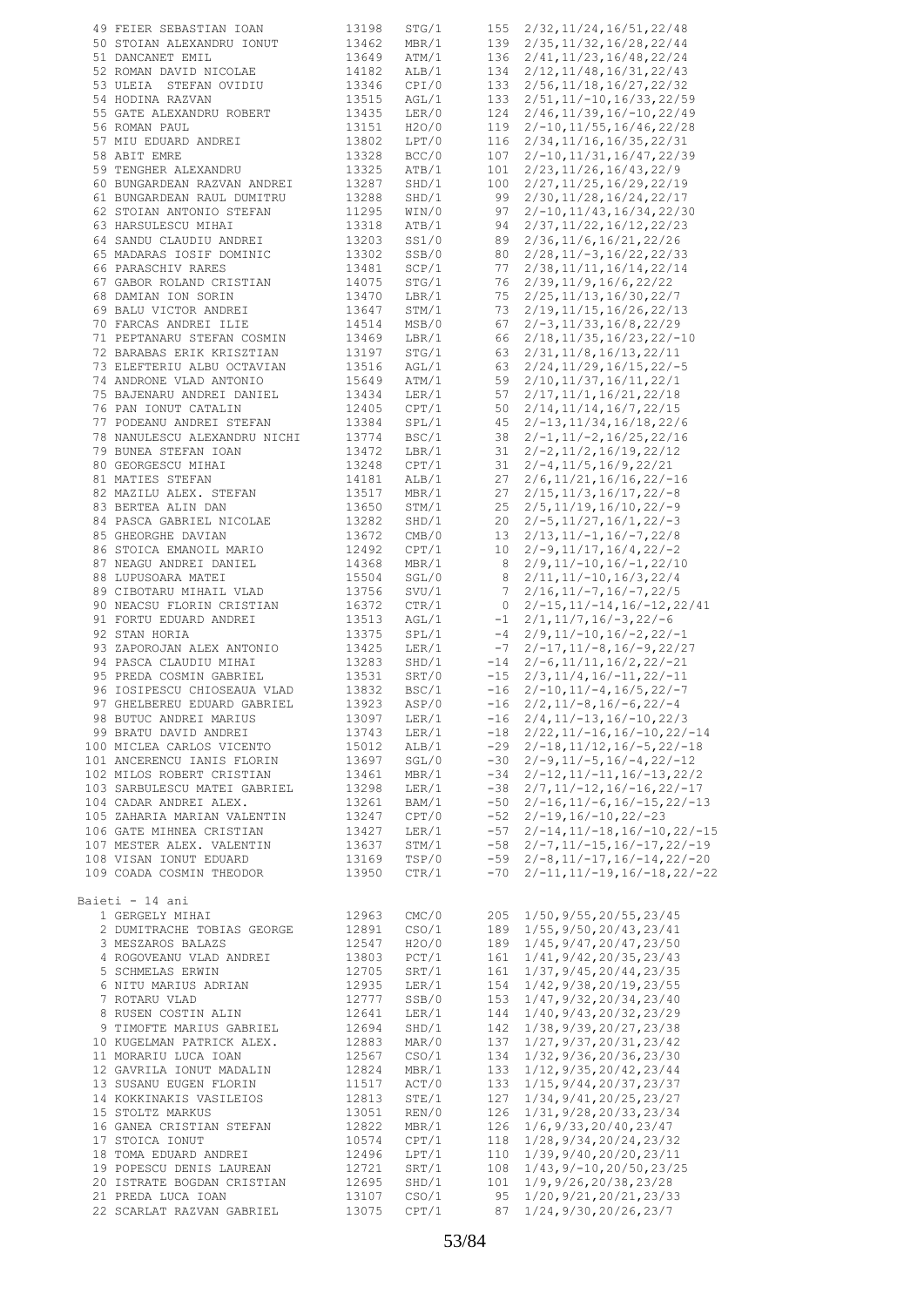|  | 23 PASCU NICU LAURENTIU      | 12924 | LER/1 | 85             | 1/35, 9/29, 20/7, 23/14           |
|--|------------------------------|-------|-------|----------------|-----------------------------------|
|  | 24 SIMION MATEI ALEXANDRU    | 13052 | LER/1 | 85             | 1/22, 9/31, 20/30, 23/2           |
|  | 25 DUTULESCU ANDREI ALEXANDR | 13069 | DAC/1 | 84             | 1/17, 9/14, 20/14, 23/39          |
|  | 26 GRIGORE ANDREI            | 12889 | CSO/1 | 81             | 1/10, 9/19, 20/16, 23/36          |
|  | 27 IONITA RARES              | 12927 | SS1/0 | 76             | 1/11, 9/12, 20/29, 23/24          |
|  | 28 MARGARIT ALEXANDRU        | 12753 | SPL/1 | 74             | $1/30, 9/25, 20/ -7, 23/26$       |
|  | 29 BADULESCU VLAD ALEXANDRU  | 12814 | STE/1 | 74             | 1/33, 9/13, 20/13, 23/15          |
|  | 30 DRAGOTA ETIENNE LAURENTIU | 12847 | STM/0 | 71             | $1/44, 9/-10, 20/41, 23/-4$       |
|  | 31 NICOLAE ALEXANDRU FLORIN  | 11290 | CPT/1 | 71             | $1/36, 9/-10, 20/45$              |
|  | 32 SECARIN ROBERT ANDREI     | 12397 | LLP/0 | 69             | 1/25, 9/5, 20/17, 23/22           |
|  | 33 DOBRE DANIEL GABRIEL      | 12645 | CSO/1 | 69             | 1/13, 9/15, 20/23, 23/18          |
|  | 34 CIUTACU ROBERT C-TIN      | 12823 | MBR/1 | 65             | 1/19, 9/23, 20/6, 23/17           |
|  | 35 VERMAN CRISTIAN           | 12606 | SCB/0 | 63             | 1/5, 9/9, 20/39, 23/10            |
|  | 36 ADAM TOMA                 | 12865 | CSN/0 | 63             | 1/8, 9/16, 20/18, 23/21           |
|  | 37 LUNGU SEBASTIAN MIHAI     | 12999 | SGL/0 | 61             | 1/26, 9/18, 20/5, 23/12           |
|  | 38 LEOPA DENIS IULIAN        | 12595 | MBR/1 | 59             | $1/29, 9/24, 20/11, 23/-5$        |
|  | 39 SIPOTEANU ALEXANDRU IONUT | 13076 | DAC/1 | 53             | $1/16, 9/22, 20/-5, 23/20$        |
|  | 40 OLTEANU VLAD ANDREI       | 12869 | SS1/0 | 53             | $1/23, 9/27, 20/-10, 23/13$       |
|  | 41 TATAR ALEXANDRU           | 12968 | POL/0 | 49             | 1/14, 9/17, 20/12, 23/6           |
|  | 42 PETER ARTHUR CRISTIAN     | 12564 | ATB/1 | 44             | $1/18, 9/-10, 20/28, 23/8$        |
|  | 43 BOGDAN OVIDIU MATEI       | 15961 | ATB/1 | 40             | $1/7, 9/20, 20/-3, 23/16$         |
|  | 44 ALEXANDRU EDMOND FLORIN   | 12731 | SPL/1 | 39             | 1/21, 9/12, 20/3, 23/3            |
|  | 45 BALAN PAUL                | 12578 | MBR/1 | 29             | $1/-1, 9/7, 20/22, 23/1$          |
|  | 46 POCOL DAVID SAMUEL        | 14251 | BAM/0 | 29             | $1/-2, 9/2, 20/-2, 23/31$         |
|  | 47 BRUMA RAZVAN CRISTIAN     | 12418 | TCB/0 | 21             | $1/-10, 9/8, 20/4, 23/19$         |
|  | 48 DUMBRAVA ANDREI IULIAN    | 11516 | PCT/1 | 19             | $1/-5, 9/10, 20/9, 23/5$          |
|  | 49 SALAJAN MARCK STEFAN      | 13048 | BSC/1 | 18             | $1/4$ , 9/-3, 20/-6, 23/23        |
|  | 50 TURLUIANU VICTOR          | 12681 | SSV/0 | 16             | $1/3, 9/4, 20/10, 23/-1$          |
|  | 51 LIGHEZAN DORIN VALENTIN   | 12719 | SRT/1 | 12             | $1/-6, 9/-1, 20/15, 23/4$         |
|  | 52 FRINCU MIHAI ALEXANDRU    | 13953 | CTR/0 | 11             | $1/-4, 9/-2, 20/8, 23/9$          |
|  | 53 COSTACHE ALEXANDRU GABRIE | 12563 | BSC/1 | $\overline{4}$ | $1/2, 9/3, 20/1, 23/-2$           |
|  | 54 IACOB SEBASTIAN MIHAI     | 13137 | STE/1 | $\mathbf 0$    |                                   |
|  | 55 GRAEF MIHAI VALENTIN      | 10850 | STE/1 | $\Omega$       |                                   |
|  | 56 GHINESCU IULIAN ALEXANDRU | 13394 | SPL/1 | $-6$           | $1/-3, 9/6, 20/-1, 23/-8$         |
|  | 57 CHIRA DAVID CRISTIAN      | 15643 | CPT/1 | $-6$           | $1/1, 9/1, 20/2, 23/-10$          |
|  | 58 CIOBANU FLAVIUS ANDREI    | 12706 | SRT/1 | $-20$          | $9/-5, 20/-8, 23/-7$              |
|  | 59 TABACU PETRU              | 11278 | CPT/1 | $-25$          | $1/-7, 9/-4, 20/-4, 23/-10$       |
|  | 60 TUCA DRAGOS ANDREI        | 11265 | CPT/1 |                | $-29$ $1/-8, 9/-8, 20/-10, 23/-3$ |
|  | 61 VASILE LAURENTIU GABRIEL  | 15644 | CPT/1 | $-32$          | $1/-9, 9/-6, 20/-11, 23/-6$       |
|  | 62 OCTAVIAN LUCIAN GABRIEL   | 15603 | LPT/1 | -36            | $1/-10, 9/-7, 20/-9, 23/-10$      |
|  |                              |       |       |                |                                   |

#### **CLASAMENT STAFETE CUMULAT - DUPA REUNIUNEA 4**

| Loc Club        | Total proba/puncte<br>pct.               |
|-----------------|------------------------------------------|
| $Fete - 12 ani$ |                                          |
| 1 ATB<br>1)     | 292 15/146, 27/146                       |
| 2 ASP<br>1)     | 272 15/136, 27/136                       |
| 3 ACT           |                                          |
| 1)<br>4 DAC     | 260 15/130, 27/130<br>252 15/126, 27/126 |
| 1)              |                                          |
| 5 LER<br>1)     | 248 15/124, 27/124                       |
| 6 STE<br>1)     | 244 15/122, 27/122                       |
| 7 ALB<br>1)     | 240 15/120, 27/120                       |
| 8 SPL<br>1)     | 234 15/118, 27/116                       |
| 9 SSB<br>1)     | 98 15/-20, 27/118                        |
| $Fete - 13 ani$ |                                          |
| 1 ATM<br>1)     | 226 14/118, 26/108                       |
| 2 ATB<br>1)     | 220 14/102, 26/118                       |
| 3 CSO<br>1)     | 210 14/108, 26/102                       |
| 4 STE<br>1)     | 194 14/96,26/98                          |
| 5 STM<br>1)     | 192 14/98,26/94                          |
| 6 LER<br>1)     | 186 14/94,26/92                          |
| 7 ACN<br>1)     | 76 14/-20,26/96                          |
| Baieti - 12 ani |                                          |
| 1 CSB<br>1)     | 158 8/158                                |
| 2 ATB<br>1)     | 148 8/148                                |
| 3 LER<br>1)     | 142 8/142                                |
| 4 BSC<br>1)     | 138 8/138                                |
| 5 SHD<br>1)     | 136 8/136                                |
| 6 STE<br>1)     | 134 8/134                                |
| 7 ALB<br>1)     | 132 8/132                                |
| 8 ASP<br>1)     | 130 8/130                                |
| 9 CTR<br>1)     | 128 8/128                                |
| Baieti - 13 ani |                                          |
| 1 CPT<br>1)     | 186 7/186                                |
| 2 SVU<br>1)     | 176 7/176                                |
| 3 ATB<br>1)     | 170 7/170                                |
|                 |                                          |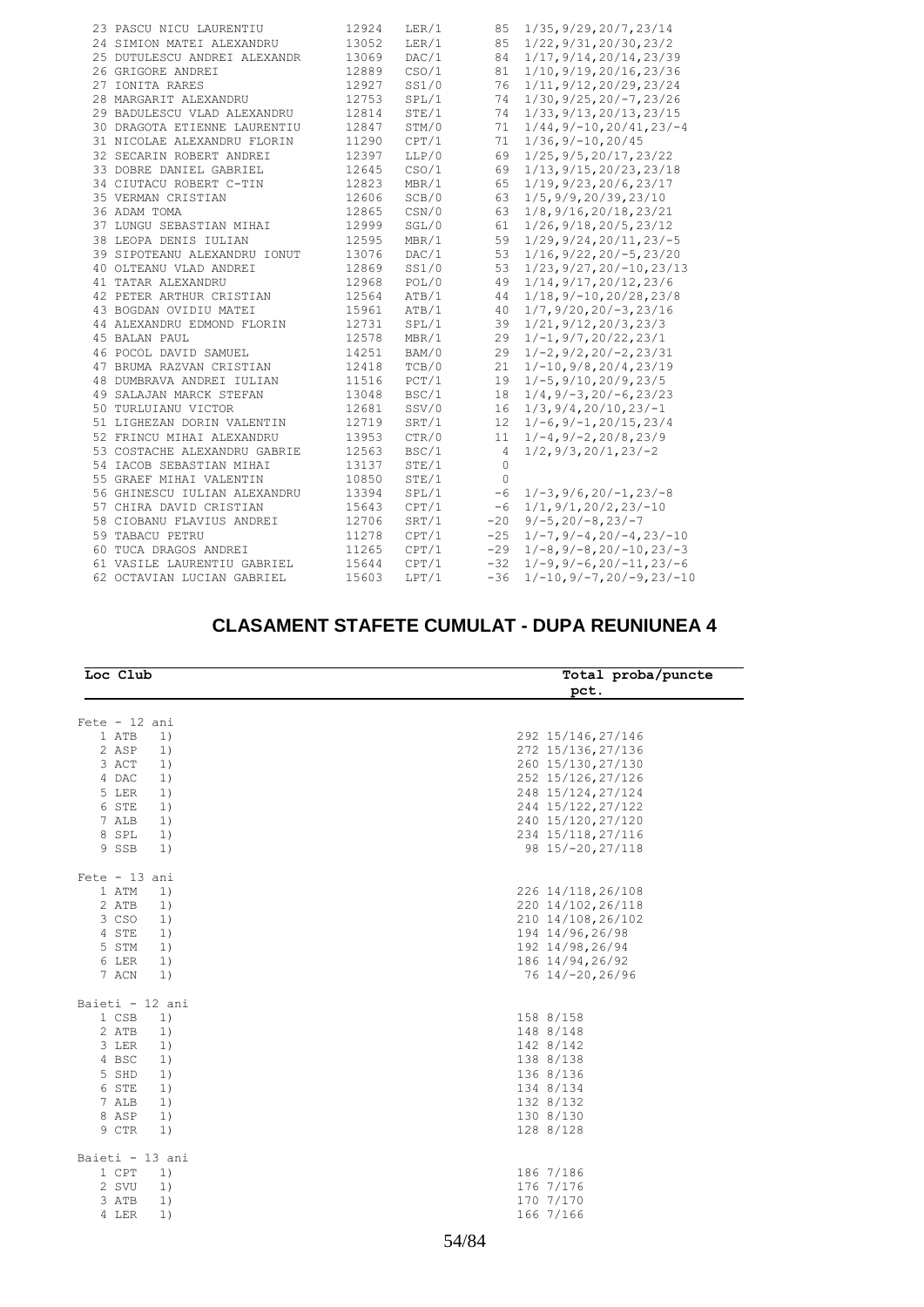| 5 LBR           | 1) | 164 7/164 |
|-----------------|----|-----------|
| 6 STE           | 1) | 162 7/162 |
| 7 BSC           | 1) | 160 7/160 |
| 8 STG           | 1) | 158 7/158 |
| 9 SHD           | 1) | 156 7/156 |
| 10 MBR          | 1) | 154 7/154 |
| 11 CTR          | 1) | 152 7/152 |
| 12 STM          | 1) | 150 7/150 |
| Baieti - 14 ani |    |           |
| 1 LER           | 1) | 110 6/110 |
| 2 MBR           | 1) | 100 6/100 |
| 3 CSO           | 1) | 94 6/94   |
| 4 SRT           | 1) | 906/90    |
| 5 CPT           | 1) | 88 6/88   |
|                 |    |           |

#### CLASAMENT ECHIPE CUMULAT – DUPA REUNIUNEA 4

| Loc Club Ech          |              | Total | proba/puncte                                            |
|-----------------------|--------------|-------|---------------------------------------------------------|
|                       |              | pct.  |                                                         |
|                       |              |       |                                                         |
| $Fete - 12 ani$       |              |       |                                                         |
| ATB<br>$\mathbf{1}$   | $\mathbf{1}$ | 1187  | 5/241, 12/216, 15/146, 19/221, 24/217, 27/146           |
| 2<br>ACT              | $\mathbf{1}$ |       | 980 5/163, 12/179, 15/130, 19/187, 24/191, 27/130       |
| 3<br>DAC              | $\mathbf{1}$ |       | 905 5/182, 12/192, 15/126, 19/164, 24/115, 27/126       |
| 4 ASP                 | $\mathbf{1}$ |       | 843 5/138, 12/156, 15/136, 19/142, 24/135, 27/136       |
| 5<br>LER              | $\mathbf{1}$ |       | 632 5/111, 12/97, 15/124, 19/134, 24/42, 27/124         |
| 6<br>STE              | $\mathbf{1}$ |       | 626 5/79, 12/72, 15/122, 19/96, 24/135, 27/122          |
| 7<br>STG              | $\mathbf{1}$ |       | 587 5/161, 12/164, 19/119, 24/143                       |
| 8<br>ALB              | $\mathbf{1}$ |       | 461 5/61, 12/71, 15/120, 19/-15, 24/104, 27/120         |
| 9<br>REN              | $\mathbf{1}$ | 405   | 5/108, 12/97, 19/121, 24/79                             |
| 10<br>SSV             | $\mathbf{1}$ |       | 381 5/107, 12/110, 19/111, 24/53                        |
| 11 CTR                | $\mathbf{1}$ |       | 329 5/120, 12/82, 19/80, 24/47                          |
| 12<br>SSB             | $\mathbf{1}$ | 317   | 5/82, 12/74, 15/-20, 19/45, 24/18, 27/118               |
| 13 COR                | $\mathbf{1}$ |       | 306 5/28, 12/62, 19/105, 24/111                         |
| 14 STM                | $\mathbf{1}$ |       | 282 5/83, 12/81, 19/65, 24/53                           |
| 15 CSW                | $\mathbf{1}$ |       | 213 5/56, 12/39, 19/44, 24/74                           |
| 16 BSC                | $\mathbf{1}$ |       | 210 5/45, 12/70, 19/52, 24/43                           |
| 17 SPL                | $\mathbf{1}$ |       | $189 \quad 5/-6, 12/-6, 15/118, 19/-19, 24/-14, 27/116$ |
| SRT<br>18             | $\mathbf{1}$ |       | $97 \quad 5/45, 12/26, 19/28, 24/-2$                    |
| 19<br>ATM             | $\mathbf{1}$ |       | $50 \quad 5/20, 12/-11, 19/17, 24/24$                   |
| 20<br>WIN             | $\mathbf{1}$ |       | $-2$ 5/-8, 12/-24, 24/30                                |
|                       |              |       |                                                         |
| $Fete - 13 ani$       |              |       |                                                         |
| 1 ATM                 | $\mathbf{1}$ |       | 934 3/207, 10/193, 14/118, 17/136, 21/172, 26/108       |
| 2 ATB                 | $\mathbf{1}$ |       | 899 3/141, 10/182, 14/102, 17/194, 21/162, 26/118       |
| STE<br>3              | $\mathbf{1}$ |       | 743 3/132, 10/173, 14/96, 17/130, 21/114, 26/98         |
| 4<br>CSO              | $\mathbf{1}$ |       | 595 3/94,10/79,14/108,17/81,21/131,26/102               |
| 5<br>ACN              | $\mathbf{1}$ |       | 487 3/104, 10/59, 14/-20, 17/128, 21/120, 26/96         |
| 6<br>STM              | $\mathbf{1}$ |       | 371 3/50, 10/24, 14/98, 17/18, 21/87, 26/94             |
| 7<br>DAC              | $\mathbf{1}$ |       | 303 3/67, 10/87, 17/72, 21/77                           |
| 8<br>BAM              | $\mathbf{1}$ |       | 246 3/57, 10/54, 17/78, 21/57                           |
| 9<br><b>STG</b>       | $\mathbf{1}$ |       | 235 3/68, 10/64, 17/74, 21/29                           |
| 10<br>LER             | $\mathbf{1}$ |       | $170 \quad 3/-10, 10/20, 14/94, 17/-9, 21/-17, 26/92$   |
| 11 MBR                | $\mathbf{1}$ |       | 167 3/21, 10/63, 17/47, 21/36                           |
| 12 ALB                | $\mathbf{1}$ |       | 162 3/19, 10/58, 17/56, 21/29                           |
| 13 SHD                | $\mathbf{1}$ |       | 150 3/43, 10/31, 17/34, 21/42                           |
| 14 AGL                | $\mathbf{1}$ |       | 80 3/39, 10/21, 17/20                                   |
| BSC<br>15             | $\mathbf{1}$ |       | $77 \quad 3/42, 10/4, 17/-6, 21/37$                     |
| 16<br>CSW             | $\mathbf{1}$ |       | 53 $3/45$ , 10/-7, 17/12, 21/3                          |
| Baieti - 12 ani       |              |       |                                                         |
| 1 LER                 | $\mathbf{1}$ |       | 1279 4/378, 8/142, 13/249, 18/289, 25/221               |
| $\overline{2}$<br>ATB | $\mathbf{1}$ |       | 1178 4/315, 8/148, 13/280, 18/258, 25/177               |
| 3<br>CSB              | $\mathbf{1}$ |       | 1105 4/229, 8/158, 13/290, 18/237, 25/191               |
| STE<br>4              | $\mathbf{1}$ |       | 821 4/194,8/134,13/174,18/240,25/79                     |
| 5<br>SHD              | $\mathbf{1}$ | 791   | 4/133,8/136,13/210,18/175,25/137                        |
| 6<br>BSC              | ı,           |       | 672 4/47,8/138,13/175,18/147,25/165                     |
| 7<br>ALB              | $\mathbf{1}$ | 518   | 4/85,8/132,13/60,18/98,25/143                           |
| 8<br>ASP              | $\mathbf{1}$ | 491   | 4/123, 8/130, 13/90, 18/77, 25/71                       |
| 9<br>STG              | $\mathbf{1}$ | 442   | 4/144, 13/112, 18/61, 25/125                            |
| <b>CTR</b><br>10      | $\mathbf{1}$ | 409   | 4/48, 8/128, 13/57, 18/100, 25/76                       |
| CSP<br>11             | $\mathbf{1}$ | 404   | 4/116, 13/110, 18/80, 25/98                             |
| 12<br><b>BCC</b>      | $\mathbf{1}$ | 309   | $4/20$ , $13/95$ , $18/109$ , $25/85$                   |
| 13<br>CPT             | $\mathbf{1}$ | 307   | 4/100, 13/57, 18/79, 25/71                              |
| SCP<br>14             | $\mathbf{1}$ | 108   | $4/-8$ , $13/51$ , $18/45$ , $25/20$                    |
| 15<br>SRT             | $\mathbf{1}$ | 88    | $4/-2$ , 13/44, 18/-23, 25/69                           |
| 16<br>ATM             | $\mathbf{1}$ | 62    | $4/-3$ , 13/21, 18/-4, 25/48                            |
| 17<br>SPL             | $\mathbf{1}$ | -39   | $4/1, 13/-12, 18/-17, 25/-11$                           |
|                       |              |       |                                                         |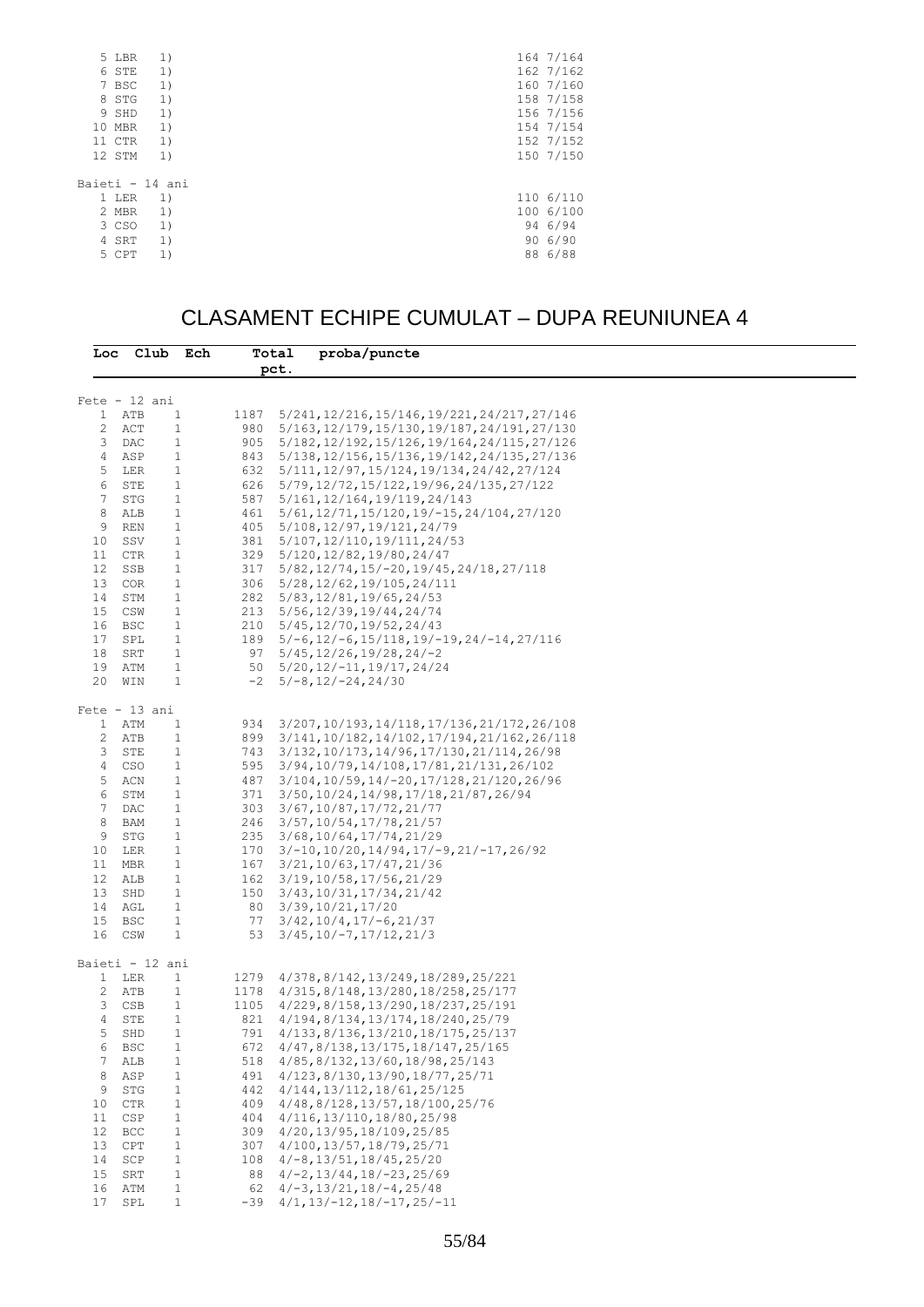|                | Baieti - 13 ani |              |      |                                      |
|----------------|-----------------|--------------|------|--------------------------------------|
| $\mathbf{1}$   | CPT             | $\mathbf{1}$ | 1703 | 2/369, 7/186, 11/370, 16/391, 22/387 |
| $\overline{c}$ | ATB             | $\mathbf{1}$ | 1636 | 2/353, 7/170, 11/386, 16/427, 22/300 |
| 3              | <b>STE</b>      | $1\,$        | 1186 | 2/277, 7/162, 11/236, 16/276, 22/235 |
| $\overline{4}$ | SVU             | $\mathbf{1}$ | 1161 | 2/261, 7/176, 11/227, 16/219, 22/278 |
| 5              | SHD             | $1\,$        | 935  | 2/184, 7/156, 11/194, 16/228, 22/173 |
| 6              | <b>STG</b>      | $\mathbf 1$  | 882  | 2/215, 7/158, 11/156, 16/179, 22/174 |
| 7              | <b>BSC</b>      | $1\,$        | 880  | 2/173, 7/160, 11/192, 16/187, 22/168 |
| 8              | LBR             | $\mathbf 1$  | 750  | 2/97, 7/164, 11/170, 16/166, 22/153  |
| 9              | LER             | $1\,$        | 713  | 2/164, 7/166, 11/103, 16/121, 22/159 |
| 10             | POL             | $\mathbf 1$  | 624  | 2/157, 11/152, 16/155, 22/160        |
| 11             | <b>BAR</b>      | $1\,$        | 619  | 2/162, 11/150, 16/156, 22/151        |
| 12             | <b>MBR</b>      | $1\,$        | 530  | 2/122, 7/154, 11/74, 16/94, 22/86    |
| 13             | <b>CTR</b>      | $1\,$        | 518  | 2/48, 7/152, 11/57, 16/99, 22/162    |
| 14             | <b>MAR</b>      | $\mathbf 1$  | 506  | 2/128, 11/130, 16/115, 22/133        |
| 15             | CSW             | $\mathbf 1$  | 482  | 2/124, 11/94, 16/124, 22/140         |
| 16             | STM             | $1\,$        | 420  | 2/62, 7/150, 11/95, 16/61, 22/52     |
| 17             | ATM             | $\mathbf 1$  | 392  | 2/100, 11/133, 16/100, 22/59         |
| 18             | SCP             | $1\,$        | 264  | 2/114, 11/81, 16/4, 22/65            |
| 19             | SPL             | $\mathbf 1$  | 215  | 2/53, 11/64, 16/56, 22/42            |
| 20             | AGL             | $\mathbf{1}$ | 195  | 2/76, 11/26, 16/45, 22/48            |
| 21             | ALB             | $1\,$        | 132  | 11/81, 16/42, 22/9                   |
| 22             | <b>BAM</b>      | $\mathbf{1}$ | 107  | 2/27, 11/36, 16/17, 22/27            |
|                | Baieti - 14 ani |              |      |                                      |
| $\mathbf{1}$   | CSO             | 1            | 662  | 1/130, 6/94, 9/141, 20/139, 23/158   |
| $\overline{c}$ | LER             | $1\,$        | 578  | 1/139,6/110,9/141,20/88,23/100       |
| 3              | <b>MBR</b>      | $1\,$        | 512  | 1/65,6/100,9/122,20/121,23/104       |
| 4              | SRT             | $1\,$        | 351  | 1/74,6/90,9/29,20/101,23/57          |
| 5              | CPT             | $1\,$        | 272  | 1/65,6/88,9/37,20/72,23/10           |
| 6              | SHD             | $1\,$        | 243  | 1/47,9/65,20/65,23/66                |
| 7              | STE             | $1\,$        | 201  | 1/67, 9/54, 20/38, 23/42             |
| 8              | PCT             | $1\,$        | 180  | 1/36, 9/52, 20/44, 23/48             |
| 9              | DAC             | $1\,$        | 137  | 1/33, 9/36, 20/9, 23/59              |
| 10             | SPL             | $\mathbf{1}$ | 107  | $1/48, 9/43, 20/-5, 23/21$           |
| 11             | ATB             | $1\,$        | 84   | 1/25, 9/10, 20/25, 23/24             |
| 12             | LPT             | $1\,$        | 74   | 1/29, 9/33, 20/11, 23/1              |
| 13             | <b>BSC</b>      | $1\,$        | 22   | $1/6, 20/ - 5, 23/21$                |
|                |                 |              |      |                                      |

### CLASAMENT GENERAL ECHIPE DUPA REUNIUNEA 4

| Loc          | Club       | Ech          | Total<br>gen.<br>pct. | Total<br>pct.<br>fete | Total<br>pct.<br>baieti | F12            | F13            | <b>B12</b>     | <b>B13</b>     | <b>B14</b> |
|--------------|------------|--------------|-----------------------|-----------------------|-------------------------|----------------|----------------|----------------|----------------|------------|
| $\mathbf{1}$ | ATB        | $\mathbf 1$  | 38                    | 20                    | 18                      | 11             | 9              | 9              | 9              | 0          |
| $\mathbf{2}$ | <b>STE</b> | $1\,$        | 32                    | 13                    | 19                      | 5              | 8              | 7              | 8              | 4          |
| 3            | LER        | 1            | 29                    | 7                     | 22                      | $6\,$          | $\mathbf{1}$   | 11             | $\overline{c}$ | 9          |
| 4            | CSO        | $\mathbf 1$  | 18                    | 7                     | 11                      | 0              | 7              | $\mathbb O$    | 0              | 11         |
| 5            | SHD        | $1\,$        | 17                    | $\circ$               | 17                      | 0              | 0              | 6              | 6              | 5          |
| 6            | CPT        | $\mathbf 1$  | 17                    | $\mathbf{0}$          | 17                      | $\circ$        | 0              | $\mathbf{0}$   | 11             | 6          |
| 7            | DAC        | $\mathbf 1$  | 14                    | 12                    | $\mathbf{2}$            | 8              | 4              | 0              | $\mathbf{0}$   | 2          |
| 8            | <b>STG</b> | 1            | 13                    | 6                     | 7                       | $\overline{4}$ | $\overline{2}$ | $\overline{c}$ | 5              | 0          |
| 9            | ATM        | $\mathbf 1$  | 11                    | 11                    | 0                       | 0              | 11             | 0              | $\mathbf{0}$   | 0          |
| 10           | ASP        | 1            | 10                    | 7                     | 3                       | 7              | 0              | 3              | $\mathbf{0}$   | 0          |
| 11           | ACT        | 1            | 9                     | 9                     | 0                       | 9              | 0              | 0              | $\mathbf{0}$   | 0          |
| 12           | <b>BSC</b> | $\mathbf 1$  | 9                     | $\circ$               | 9                       | 0              | 0              | 5              | 4              | 0          |
| 13           | <b>MBR</b> | $\mathbf 1$  | 8                     | $\circ$               | 8                       | 0              | 0              | 0              | $\mathbf{0}$   | 8          |
| 14           | CSB        | $\mathbf 1$  | 8                     | 0                     | 8                       | 0              | 0              | 8              | $\mathbf 0$    | 0          |
| 15           | ALB        | $\mathbf 1$  | 7                     | 3                     | 4                       | 3              | 0              | 4              | 0              | 0          |
| 16           | SVU        | $1\,$        | 7                     | $\mathbf 0$           | 7                       | $\circ$        | 0              | 0              | 7              | $\Omega$   |
| 17           | SRT        | $1\,$        | 7                     | 0                     | 7                       | 0              | 0              | 0              | $\circ$        | 7          |
| 18           | ACN        | $\mathbf 1$  | 6                     | 6                     | 0                       | 0              | 6              | 0              | $\circ$        | 0          |
| 19           | STM        | $\mathbf 1$  | 5                     | 5                     | 0                       | $\circ$        | 5              | $\mathbf{0}$   | $\mathbf{0}$   | 0          |
| 20           | <b>BAM</b> | $1\,$        | 3                     | 3                     | $\Omega$                | 0              | 3              | $\mathbf{0}$   | 0              | 0          |
| 21           | LBR        | $\mathbf 1$  | 3                     | 0                     | 3                       | 0              | 0              | $\Omega$       | 3              | 0          |
| 22           | PCT        | 1            | 3                     | 0                     | 3                       | $\circ$        | 0              | $\mathbf{0}$   | 0              | 3          |
| 23           | <b>REN</b> | $\mathbf 1$  | $\overline{c}$        | 2                     | 0                       | $\mathbf{2}$   | 0              | 0              | 0              | 0          |
| 24           | SSV        | $\mathbf 1$  | $\mathbf 1$           | 1                     | 0                       | $1\,$          | 0              | $\mathbf{0}$   | 0              | 0          |
| 25           | <b>CTR</b> | 1            | $\mathbf{1}$          | 0                     | 1                       | 0              | 0              | 1              | 0              | 0          |
| 26           | POL        | 1            | $\mathbf{1}$          | 0                     | 1                       | 0              | 0              | $\mathbf{0}$   | 1              | 0          |
| 27           | SPL        | $\mathbf{1}$ | $\mathbf{1}$          | $\Omega$              | 1                       | $\mathbf{0}$   | 0              | $\Omega$       | $\Omega$       | 1          |
| 28           | CSP        | 1            | $\circ$               | 0                     | $\circ$                 | $\circ$        | 0              | $\mathbf{0}$   | 0              | 0          |
| 29           | <b>BAR</b> | 1            | $\mathbf 0$           | 0                     | 0                       | 0              | 0              | 0              | $\mathbf{0}$   | $\Omega$   |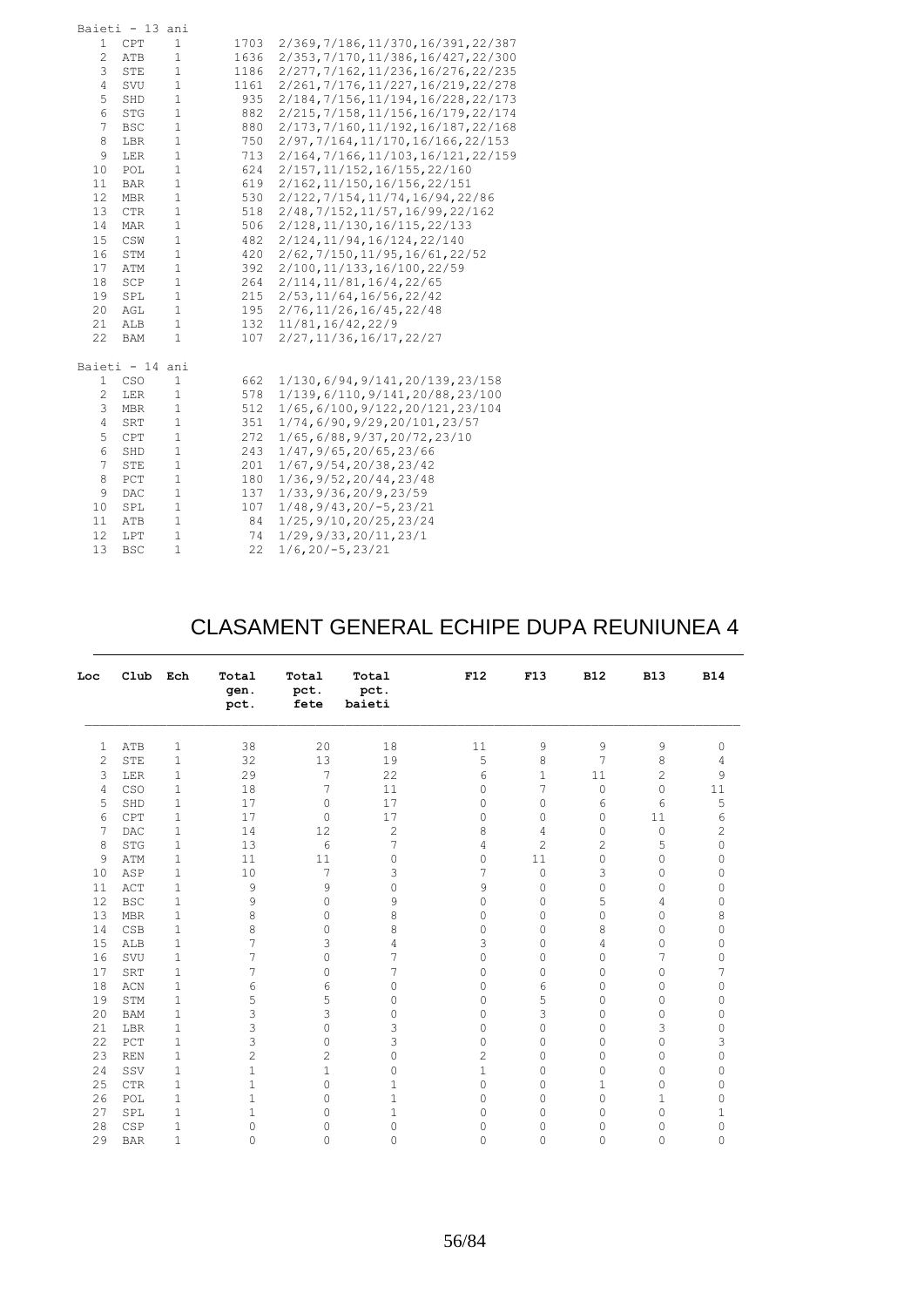# CAMPIONATUL NATIONAL DE POLIATLON CADETI 12-14 ani PITESTI \* 14.12.2017 - 17.12.2017 \* Bazin: 50m 8 culoare LISTA DE START

Reuniunea: 5 16.12.2017 Ora 17:00

|                |                |    |                 | Ser. Cul. Loc Nume si prenume<br>Stafeta(Sch.1, Sch.2, Sch.3, Sch.4) |       | Cod      | An                               | Club       | Rezultat Puncte   |
|----------------|----------------|----|-----------------|----------------------------------------------------------------------|-------|----------|----------------------------------|------------|-------------------|
|                | Id.:           | 28 |                 | 200 m mixt masc. 14 ani<br>Proba:                                    |       |          |                                  |            |                   |
| 9              | 4              |    |                 | 1 GERGELY MIHAI                                                      | 12963 | 2003     | <b>CMC</b>                       | 02:12:52   | 55                |
|                |                |    | NOU R.N. 14 ANI | V.R. GERGELY MIHAI                                                   | CMC   | 02:14:56 |                                  | 16.07.2017 | <b>TARGOVISTE</b> |
| 9              | 6              |    |                 | 2 DUMITRACHE TOBIAS GEORGE                                           | 12891 | 2003     | CSO                              | 02:15:73   | 50                |
| 9              | 5              |    |                 | 3 MESZAROS BALAZS                                                    | 12547 | 2003     | H2O                              | 02:16:10   | 47                |
| 9              | 2              |    | 4               | SCHMELAS ERWIN                                                       | 12705 | 2003     | SRT                              | 02:21:63   | 45                |
| 8              | 6              |    |                 | 5 DRAGOTA ETIENNE LAURENTIU                                          | 12847 | 2003     | $\operatorname{STM}$             | 02:22:27   | 44                |
| 8              | $\overline{4}$ |    | 6               | SUSANU EUGEN FLORIN                                                  | 11517 | 2003     | $\mathop{\rm ACT}$               | 02:24:22   | 43                |
| 9              | 7              |    | $7^{\circ}$     | POPESCU DENIS LAUREAN                                                | 12721 | 2003     | ${\tt SRT}$                      | 02:24:79   | 42                |
| 7              | 4              |    |                 | 8 KOKKINAKIS VASILEIOS                                               | 12813 | 2003     |                                  | 02:25:00   | 41                |
|                |                |    |                 |                                                                      |       |          | STE                              |            |                   |
| 8              | 8              |    |                 | 9 TIMOFTE MARIUS GABRIEL                                             | 12694 | 2003     | $_{\rm SHD}$                     | 02:25:10   | 40                |
| 8              | 5              |    | 10 <sup>1</sup> | ROTARU VLAD                                                          | 12777 | 2003     | $_{\footnotesize{\texttt{SSB}}}$ | 02:25:95   | 39                |
| 9              | $\mathbf{1}$   |    | 11              | KUGELMAN PATRICK ALEX.                                               | 12883 | 2003     | MAR                              | 02:25:98   | 38                |
| 7              | 2              |    | 12              | GANEA CRISTIAN STEFAN                                                | 12822 | 2003     | MBR                              | 02:26:45   | 37                |
| 9              | 8              |    |                 | 13 NITU MARIUS ADRIAN                                                | 12935 | 2003     | LER                              | 02:26:62   | 36                |
| 8              | 2              |    |                 | 14 RUSEN COSTIN ALIN                                                 | 12641 | 2003     | LER                              | 02:26:65   | 35                |
| 8              | $\mathbf{1}$   |    | 15              | STOLTZ MARKUS                                                        | 13051 | 2003     | REN                              | 02:26:74   | 34                |
| 7              | 3              |    | 16              | STOICA IONUT                                                         | 10574 | 2003     | CPT                              | 02:26:87   | 33                |
| 8              | 3              |    | 17              | MORARIU LUCA IOAN                                                    | 12567 | 2003     | <b>CSO</b>                       | 02:27:66   | 32                |
| 8              | 7              |    |                 | 18 GAVRILA IONUT MADALIN                                             | 12824 | 2003     | MBR                              | 02:28:13   | 31                |
| $\sqrt{6}$     |                |    |                 |                                                                      |       |          |                                  |            |                   |
|                | $\mathbf{2}$   |    |                 | 19 OLTEANU VLAD ANDREI                                               | 12869 | 2003     | SS1                              | 02:29:86   | 30                |
| 7              | 5              |    |                 | 20 ROGOVEANU VLAD ANDREI                                             | 13803 | 2003     | PCT                              | 02:30:11   | 29                |
| $\epsilon$     | 4              |    | 21              | ISTRATE BOGDAN CRISTIAN                                              | 12695 | 2003     | SHD                              | 02:30:77   | 28                |
| 6              | 3              |    |                 | 22 DUTULESCU ANDREI ALEXANDR                                         | 13069 | 2003     | DAC                              | 02:31:04   | 27                |
| $\overline{4}$ | 5              |    | 23              | SCARLAT RAZVAN GABRIEL                                               | 13075 | 2003     | $\mathtt{CPT}$                   | 02:31:82   | 26                |
| 7              | 6              |    |                 | 24 TOMA EDUARD ANDREI                                                | 12496 | 2003     | $_{\rm LPT}$                     | 02:31:88   | 25                |
| 5              | 4              |    | 25              | DOBRE DANIEL GABRIEL                                                 | 12645 | 2003     | $_{\tiny{\mbox{\texttt{CSO}}}}$  | 02:32:33   | 24                |
| 5              | 3              |    |                 | 26 GRIGORE ANDREI                                                    | 12889 | 2003     | $_{\tiny{\mbox{\texttt{CSO}}}}$  | 02:32:56   | 23                |
| 6              | 7              |    | 27              | SECARIN ROBERT ANDREI                                                | 12397 | 2003     | LLP                              | 02:32:62   | 22                |
| 7              | 8              |    |                 | 28 PREDA LUCA IOAN                                                   | 13107 | 2003     | CSO                              | 02:32:93   | 21                |
| $\epsilon$     |                |    | 29              |                                                                      |       |          |                                  |            | 20                |
|                | $\mathbf{1}$   |    |                 | BADULESCU VLAD ALEXANDRU                                             | 12814 | 2003     | ${\tt STE}$                      | 02:33:27   |                   |
| 6              | 6              |    | 30              | PASCU NICU LAURENTIU                                                 | 12924 | 2003     | LER                              | 02:33:37   | 19                |
| 6              | 8              |    | 31              | VERMAN CRISTIAN                                                      | 12606 | 2003     | $_{\rm SCB}$                     | 02:34:13   | 18                |
| 5              | 5              |    | 32              | SIMION MATEI ALEXANDRU                                               | 13052 | 2003     | LER                              | 02:34:57   | 17                |
| $\overline{c}$ | $\mathbf{1}$   |    | 33              | BOGDAN OVIDIU MATEI                                                  | 15961 | 2003     | ATB                              | 02:37:63   | 16                |
| 5              | $\,8\,$        |    | 34              | SIPOTEANU ALEXANDRU IONUT                                            | 13076 | 2003     | $\mathtt{DAC}$                   | 02:38:21   | 15                |
| 6              | 5              |    | 35              | TATAR ALEXANDRU                                                      | 12968 | 2003     | POL                              | 02:38:81   | 14                |
| $\sqrt{4}$     | $6\,$          |    | 36              | ADAM TOMA                                                            | 12865 | 2003     | CSN                              | 02:39:24   | 13                |
| $\sqrt{2}$     | $\mathbf{2}$   |    | 37              | BRUMA RAZVAN CRISTIAN                                                | 12418 | 2003     | TCB                              | 02:39:29   | 12                |
| 5              | $\mathbf{2}$   |    |                 | 38 CIUTACU ROBERT C-TIN                                              | 12823 | 2003     | MBR                              | 02:39:44   | 11                |
| 7              | $\mathbf{1}$   |    | 39              | IONITA RARES                                                         | 12927 | 2003     |                                  |            | 10                |
|                |                |    |                 |                                                                      |       |          | SS1                              | 02:39:51   |                   |
| $\sqrt{4}$     | 3              |    | 40              | LUNGU SEBASTIAN MIHAI                                                | 12999 | 2003     | SGL                              | 02:39:86   | 9                 |
| 4              | $\mathbf{2}$   |    | 41              | DUMBRAVA ANDREI IULIAN                                               | 11516 | 2003     | PCT                              | 02:41:36   | 8                 |
| $\overline{4}$ | 4              |    | 42              | MARGARIT ALEXANDRU                                                   | 12753 | 2003     | SPL                              | 02:41:46   | 7                 |
| 5              | 7              |    | 43              | POCOL DAVID SAMUEL                                                   | 14251 | 2003     | BAM                              | 02:41:60   | 6                 |
| 4              | 8              |    | 44              | LEOPA DENIS IULIAN                                                   | 12595 | 2003     | MBR                              | 02:41:77   | 5                 |
| 3              | 3              |    | 45              | ALEXANDRU EDMOND FLORIN                                              | 12731 | 2003     | SPL                              | 02:42:07   | 4                 |
| 3              | 4              |    | 46              | <b>BALAN PAUL</b>                                                    | 12578 | 2003     | MBR                              | 02:42:63   | $\mathsf 3$       |
| 5              | 6              |    | 47              | PETER ARTHUR CRISTIAN                                                | 12564 | 2003     | ATB                              | 02:43:55   | 2                 |
| $\overline{4}$ | $\mathbf{1}$   |    | 48              | FRINCU MIHAI ALEXANDRU                                               | 13953 | 2003     | CTR                              | 02:43:58   | $\mathbf{1}$      |
| 3              | 5              |    | 49              |                                                                      | 12681 | 2003     |                                  |            | $-1$              |
|                |                |    |                 | TURLUIANU VICTOR                                                     |       |          | SSV                              | 02:44:03   |                   |
| 3              | 7              |    | 50              | SALAJAN MARCK STEFAN                                                 | 13048 | 2003     | <b>BSC</b>                       | 02:45:18   | $-2$              |
| 3              | 6              |    | 51              | COSTACHE ALEXANDRU GABRIE                                            | 12563 | 2003     | <b>BSC</b>                       | 02:49:14   | $-3$              |
| 3              | $\mathbf{1}$   |    | 52              | GHINESCU IULIAN ALEXANDRU                                            | 13394 | 2003     | SPL                              | 02:50:90   | $-4$              |
| 3              | 2              |    | 53              | LIGHEZAN DORIN VALENTIN                                              | 12719 | 2003     | SRT                              | 02:52:11   | $-5$              |
| $\mathbf{2}$   | 4              |    | 54              | TABACU PETRU                                                         | 11278 | 2003     | CPT                              | 02:53:06   | $-6$              |
| $\overline{c}$ | 6              |    | 55              | TUCA DRAGOS ANDREI                                                   | 11265 | 2003     | CPT                              | 03:10:92   | $-7$              |
| $\overline{c}$ | 3              |    | 56              | CIOBANU FLAVIUS ANDREI                                               | 12706 | 2003     | SRT                              | 03:13:10   | -8                |
| $\overline{4}$ | 7              |    | 57              | GRAEF MIHAI VALENTIN                                                 | 10850 | 2003     | STE                              | Retras.    | 0                 |
| $\overline{7}$ | 7              |    |                 |                                                                      |       |          |                                  |            | $\circ$           |
|                |                |    | 57              | IACOB SEBASTIAN MIHAI                                                | 13137 | 2003     | STE                              | Retras.    |                   |
| 9              | 3              |    | 59              | NICOLAE ALEXANDRU FLORIN                                             | 11290 | 2003     | CPT                              | Scut.med.  | $\circ$           |
| $\overline{c}$ | 7              |    | 60              | OCTAVIAN LUCIAN GABRIEL                                              | 15603 | 2003     | LPT                              | Descalif.  | $-10$             |
| $\overline{c}$ | 5              |    | 61              | VASILE LAURENTIU GABRIEL                                             | 15644 | 2003     | CPT                              | Neprez.    | 0                 |
| $\mathbf{2}$   | 8              |    | 61              | CHIRA DAVID CRISTIAN                                                 | 15643 | 2003     | CPT                              | Neprez.    | $\Omega$          |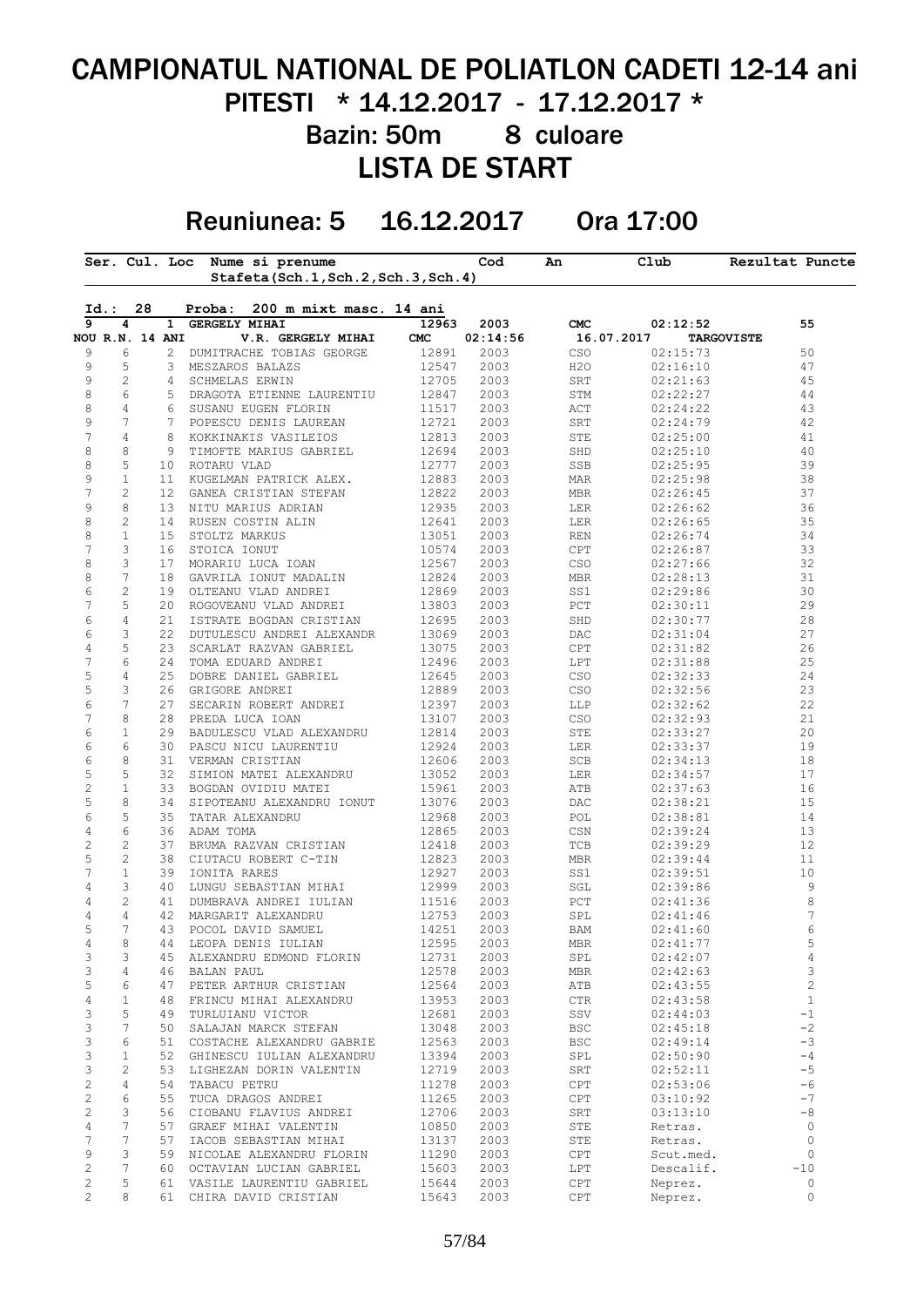| Id.:                 | 29                           |                       | 200 m liber masc. 13 ani<br>Proba:                                                                                                         |                         |              |                   |                      |                 |
|----------------------|------------------------------|-----------------------|--------------------------------------------------------------------------------------------------------------------------------------------|-------------------------|--------------|-------------------|----------------------|-----------------|
| 14                   | $\overline{4}$               | $\mathbf{1}$          | POPOVICI DAVID                                                                                                                             | 13322                   | 2004         | ATB               | 02:03:10             | 93              |
| 14                   | 3                            | $\mathbf{2}^{\prime}$ | MOSCALIUC CALIN GEORGE                                                                                                                     | 13583                   | 2004         | SVU               | 02:05:93             | 88              |
| 14                   | 5                            | 3                     | GHEORGHE LUCAS IOAN                                                                                                                        | 13424                   | 2004         | LER               | 02:06:00             | 85              |
| 14                   | 7                            | $\overline{4}$        | DASCALESCU MIHNEA DUMITRU                                                                                                                  | 12330                   | 2004         | POL               | 02:06:75             | 83              |
| 14                   | 2                            | 5                     | GUINEA ALEXANDRU IONUT                                                                                                                     | 11289                   | 2004         | CPT               | 02:07:82             | 82              |
| 13                   | 5                            | 6                     | FARAGAU BOGDAN                                                                                                                             | 13499                   | 2004         | CSW               | 02:09:69             | 81              |
| 14                   | 8                            | $7\phantom{.0}$       | ICHIM LUCA STEFAN                                                                                                                          | 12855                   | 2004         | BAR               | 02:10:04             | 80              |
| 14                   | 6                            | 8                     | CIRCIUMARESCU DAVID STEFA                                                                                                                  | 11301                   | 2004         | CPT               | 02:10:89             | 79              |
| 12                   | 4                            | 9                     | IACOB MIHAI                                                                                                                                | 13244                   | 2004         | CPT               | 02:10:95             | 78              |
| 13                   | 3                            | 10 <sup>°</sup>       | COSTACHE BOBESCU IOAN                                                                                                                      | 13689                   | 2004         | BAR               | 02:11:04             | 77              |
| 14                   | $\mathbf{1}$                 | 11                    | MAGDA TEODOR STEFAN                                                                                                                        | 13951                   | 2004         | CTR               | 02:11:41             | 76              |
| 13                   | 2                            | 12 <sup>°</sup>       | SOCOLIUC IOAN MARIAN                                                                                                                       | 13582                   | 2004         | SVU               | 02:11:88             | 75              |
| 13                   | $\overline{4}$               | 13                    | NICOLA MADALIN IONUT                                                                                                                       | 13323                   | 2004         | ATB               | 02:13:05             | 74              |
| 12                   | 5                            | 14                    | BORANGEL EMANUEL GEORGE                                                                                                                    | 13140                   | 2004         | LER               | 02:13:78             | 73              |
| 13                   | 6                            | 15 <sub>1</sub>       | GHILE DRAGOS                                                                                                                               | 13264                   | 2004         | STE               | 02:14:09             | 72              |
| 13                   | 8                            | 16                    | LAPADAT CRISTIAN                                                                                                                           | 13326                   | 2004         | ATB               | 02:14:20             | 71              |
| 12                   | 7                            | 17                    | TURTA ANDREI                                                                                                                               | 12686                   | 2004         | STE               | 02:15:09             | 70              |
| 13<br>11             | $\mathbf{1}$<br>5            | 18<br>19              | CRISAN DAVID<br>DUMITRESCU CATALIN IONUT                                                                                                   | 13191<br>13180          | 2004<br>2004 | MAR<br>STE        | 02:15:25<br>02:15:64 | 69<br>68        |
| 11                   | 3                            | 20                    | CODREAN DACIAN CRISTIAN                                                                                                                    | 13184                   | 2004         | MAR               | 02:15:78             | 67              |
| 12                   | 6                            | 21                    | DEACONU DENNIS DANIEL                                                                                                                      | 13246                   | 2004         | CPT               | 02:16:53             | 66              |
| 11                   | $\mathbf{2}$                 | 22                    | GATE ALEXANDRU ROBERT                                                                                                                      | 13435                   | 2004         | LER               | 02:16:63             | 65              |
| 10                   | $\mathbf{2}$                 | 23                    | CHELEMEN BOGDAN                                                                                                                            | 13286                   | 2004         | SHD               | 02:16:81             | 64              |
| 12                   | 3                            | 24                    | VODA VICTOR                                                                                                                                | 13199                   | 2004         | STG               | 02:17:70             | 63              |
| 11                   | $\mathbf{1}$                 | 25                    | LUCA MIHAI ALEXANDRU                                                                                                                       | 13759                   | 2004         | SVU               | 02:17:89             | 62              |
| $\epsilon$           | 8                            | 26                    | MIHALOIANIS ALEXIS                                                                                                                         | 13281                   | 2004         | SHD               | 02:18:60             | 61              |
| $1\,$                | 3                            | 27                    | ONEA TIBERIU ALEXANDRU                                                                                                                     | 15389                   | 2004         | SHD               | 02:18:78             | 60              |
| 12                   | $\mathbf{1}$                 | 28                    | COSTACHE SEBASTIAN C-TIN                                                                                                                   | 13952                   | 2004         | CTR               | 02:18:82             | 59              |
| 11                   | 7                            | 29                    | HODINA RAZVAN                                                                                                                              | 13515                   | 2004         | AGL               | 02:18:84             | 58              |
| 9                    | 6                            | 30                    | MUCEA POPOACA MARIAN                                                                                                                       | 13468                   | 2004         | LBR               | 02:19:13             | 57              |
| 12                   | 8                            | 31                    | PICUI ANDREI JULIAN                                                                                                                        | 11549                   | 2004         | CPT               | 02:19:51             | 56              |
| 10                   | 8                            | 32                    | FOTCIUC TEODOR                                                                                                                             | 13755                   | 2004         | SVU               | 02:19:57             | 55              |
| 8                    | 8                            | 33                    | ANDREICA DENIS                                                                                                                             | 13501                   | 2004         | CSW               | 02:19:90             | 54              |
| 9                    | 2                            | 34                    | SATNOIANU ANDREI                                                                                                                           | 15130                   | 2004         | LBR               | 02:20:03             | 53              |
| 11                   | $\overline{4}$               | 34                    | ANGHEL DARIUS COSTIN                                                                                                                       | 13319                   | 2004         | <b>BSC</b>        | 02:20:03             | 53              |
| 7                    | 1                            | 36                    | GHIONU DENIS ANDREI                                                                                                                        | 13460                   | 2004         | <b>MBR</b>        | 02:20:28             | 51              |
| 10                   | 3                            | 37                    | CHECICHES BOGDAN ALEX.                                                                                                                     | 13639                   | 2004         | STM               | 02:20:36             | 50              |
| 9                    | 5                            | 38                    | GIURAN DRAGOS                                                                                                                              | 13719                   | 2004         | MSB               | 02:21:18             | 49              |
| 8                    | 3                            | 39                    | ROMAN DAVID NICOLAE                                                                                                                        | 14182                   | 2004         | ALB               | 02:21:25             | $4\,8$          |
| 7                    | 5                            | 40                    | PETRACHE DARIUS CATALIN                                                                                                                    | 13321                   | 2004         | ATB               | 02:21:59             | 47              |
| 7                    | 4                            | 41                    | ROMAN PAUL                                                                                                                                 | 13151                   | 2004         | H2O               | 02:21:71             | 46              |
| 9                    | 3                            | 42                    | MIU EDUARD ANDREI                                                                                                                          | 13802                   | 2004         | LPT               | 02:21:89             | 45              |
| 10                   | $\mathbf{1}$                 | 43                    | CHIRA SERGIU FLORIN                                                                                                                        | 13766                   | 2004         | BAM               | 02:22:35             | 44              |
| 12                   | 2                            | 44                    | ROTARU COSMIN                                                                                                                              | 12852                   | 2004         | SCP               | 02:22:37             | 43              |
| 8                    | $\mathbf{1}$                 | 45                    | FEIER SEBASTIAN IOAN                                                                                                                       | 13198                   | 2004         | STG               | 02:22:45             | 42              |
| 8                    | 5                            | 46                    | ROMAS CODRUT FERNANDO                                                                                                                      | 13669                   | 2004         | <b>BSC</b>        | 02:22:51             | 41              |
| 9                    | $\mathbf{1}$                 | 47                    | ULEIA STEFAN OVIDIU                                                                                                                        | 13346                   | 2004         | CPI               | 02:22:60             | 40              |
| 11                   | 8                            | 48                    | HOTEA ANDREI                                                                                                                               | 13209                   | 2004         | ATM               | 02:22:85             | 39              |
| 10                   | 7 <sup>7</sup>               |                       | 49 DUMITRASCU ANDREI                                                                                                                       | 14750 2004              |              | SPL               | 02:23:02             | 38              |
| 8                    | 2                            |                       | 13431 2004<br>13431 2004<br>51 MADARAS IOSIF DOMINIC 13302 2004<br>52 ROSU PATRICK CRISTIAN 11362 2004<br>53 FARCAS ANDREI ILIE 14514 2004 |                         | 2004         | ATB               | 02:23:04             | 37              |
| 9                    | $7\overline{ }$              |                       |                                                                                                                                            |                         |              | SSB               | 02:23:60             | 36              |
| 10 <sup>°</sup>      | $4\overline{4}$              |                       |                                                                                                                                            |                         |              | STE               | 02:23:82             | 35              |
| $6^{\circ}$<br>6     |                              |                       |                                                                                                                                            |                         |              | MSB               | 02:24:34             | 34              |
| 6                    | $\mathbf{3}$                 |                       | 54 ABIT EMRE                                                                                                                               | 13328<br>13288          | 2004         | BCC<br>DUU<br>SHD | 02:24:60             | 33              |
| 5                    | $\overline{\mathbf{3}}$      |                       | 55 BUNGARDEAN RAUL DUMITRU                                                                                                                 |                         | 2004         |                   | 02:25:38             | 32              |
| $7\phantom{.}$       | $7\phantom{.0}$              |                       | 33 BUNGARDEAN NASA SOLITION<br>56 BUNGARDEAN RAZVAN ANDREI 13287<br>57 GERGELY FERENC 13122                                                |                         | 2004         | SHD<br>STG        | 02:25:40             | 31              |
| 6                    | $\overline{4}$               |                       |                                                                                                                                            |                         | 2004         |                   | 02:25:77             | 30              |
| 8                    | 4                            |                       | 58 STOLAR ALEXANDRU IONUT 13462<br>59 NANULESCU ALEXANDRU NICHI 13774<br>60 NANCANET EMIL                                                  |                         | 2004         | MBR               | 02:26:34             | 29              |
| $\overline{4}$       | 5                            |                       |                                                                                                                                            |                         | 2004         | BSC               | 02:26:42             | 28              |
| 7 <sup>1</sup>       | $\mathbf{3}$<br>$\mathbf{1}$ | 60                    | DANCANET EMIL                                                                                                                              | 13649                   | 2004         | ATM               | 02:26:73             | 27              |
| 6                    | $7\phantom{.0}$              |                       | 61 STOIAN ANTONIO STEFAN                                                                                                                   | 11295                   | 2004         | WIN               | 02:26:90             | 26              |
| 8<br>$7\phantom{.0}$ | 6                            |                       | 62 ZAPOROJAN ALEX ANTONIO<br>63 GABOR ROLAND CRISTIAN                                                                                      | 13425<br>14075          | 2004         | LER               | 02:27:72             | 25              |
| 10                   | 6                            |                       | 64 SANDU CLAUDIU ANDREI                                                                                                                    |                         | 2004<br>2004 | STG<br>SS1        | 02:27:98<br>02:28:29 | 24<br>23        |
| 9                    | 8                            |                       | 65 HARSULESCU MIHAI                                                                                                                        | 13203<br>13318          | 2004         | ATB               | 02:28:33             | 22              |
| 6                    | $\overline{2}$               |                       |                                                                                                                                            |                         | 2004         | LER               | 02:28:48             | 21              |
| 6                    | $5\overline{)}$              |                       |                                                                                                                                            |                         |              | SHD               | 02:28:81             | 20              |
| $\overline{2}$       | $5\overline{)}$              |                       |                                                                                                                                            |                         |              | CPT               | 02:29:16             | 19              |
| 5                    | $\overline{2}$               |                       |                                                                                                                                            |                         | 2004         | SPL               | 02:29:22             | 18              |
| 8                    | 6                            |                       |                                                                                                                                            |                         | 2004         | ATB               | 02:29:65             | 17              |
| 7 <sup>1</sup>       | $\overline{c}$               |                       |                                                                                                                                            |                         |              | STM               | 02:29:71             | 16              |
| $7\phantom{.}$       | 8                            |                       |                                                                                                                                            |                         |              | ALB               | 02:29:71             | 16              |
| $\mathbf{1}$         | $\overline{c}$               |                       |                                                                                                                                            |                         |              | LBR               | 02:30:08             | 14              |
| 4                    | $\overline{c}$               |                       |                                                                                                                                            |                         |              | CPT               | 02:30:09             | 13              |
| 5                    | $\overline{4}$               |                       |                                                                                                                                            |                         |              | STG               | 02:30:20             | 12              |
| 5                    | $\mathbf{1}$                 |                       |                                                                                                                                            |                         |              | ASP               | 02:30:78             | 11              |
| $\mathbf{1}$         | 5                            |                       | 77 NEACSU FLORIN CRISTIAN                                                                                                                  | 16372<br>14368<br>13472 | 2004         | <b>CTR</b>        | 02:30:95             | 10              |
| 3                    | 3                            |                       | 78 NEAGU ANDREI DANIEL                                                                                                                     |                         | 2004         | MBR               | 02:31:25             | 9               |
| 3                    | 5                            |                       |                                                                                                                                            |                         | 2004         | LBR               | 02:31:31             | 8 <sup>8</sup>  |
| 5                    | 6                            |                       | 79 BUNEA STEFAN IOAN<br>80 FORTU EDUARD ANDREI                                                                                             | 13513                   | 2004         | AGL               | 02:31:56             | $\overline{7}$  |
| $\overline{c}$       | 3                            |                       |                                                                                                                                            |                         | 2004         | LBR               | 02:32:50             | $6\overline{6}$ |
| $\overline{4}$       | 8                            |                       | 81 PEPTANARU STEFAN COSMIN 13469<br>81 ELEFTERIU ALBU OCTAVIAN 13516<br>82 ELEFTERIU ALBU OCTAVIAN 136161                                  |                         | 2004         | AGL               | 02:32:50             | $6\overline{6}$ |
| 5                    | $5 -$                        |                       | 83 PARASCHIV RARES                                                                                                                         | 13481                   | 2004         | SCP               | 02:32:51             | $\overline{4}$  |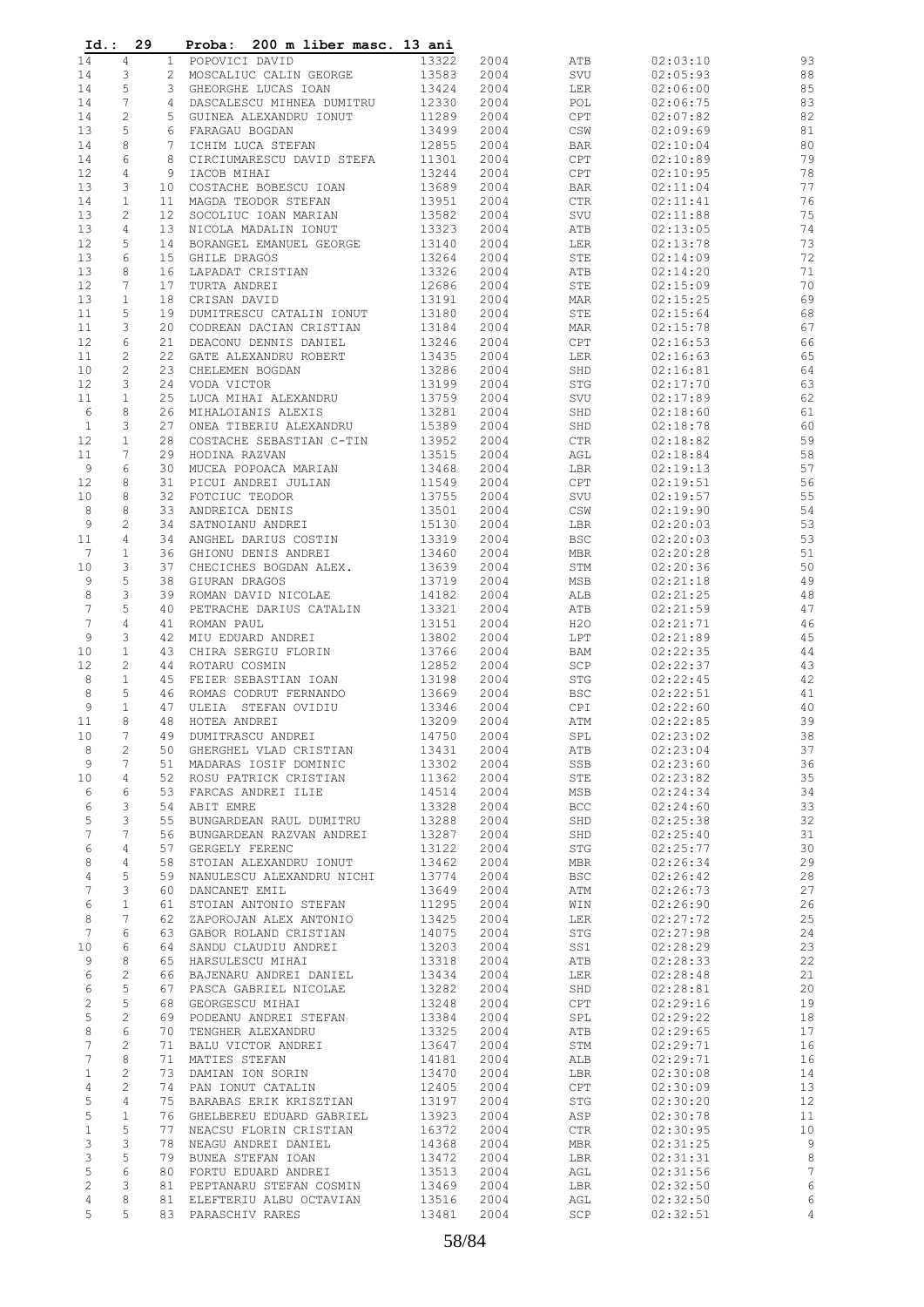| 5                                                                                                                  |                       |                       |                                                |                |              |                                 |                      |                           |
|--------------------------------------------------------------------------------------------------------------------|-----------------------|-----------------------|------------------------------------------------|----------------|--------------|---------------------------------|----------------------|---------------------------|
|                                                                                                                    | 8                     | 84                    | GHEORGHE DAVIAN                                | 13672          | 2004         | $\ensuremath{\mathrm{CMB}}$     | 02:32:66             | $\ensuremath{\mathsf{3}}$ |
| $\overline{4}$                                                                                                     | 4                     | 85                    | IOSIPESCU CHIOSEAUA VLAD                       | 13832          | 2004         | <b>BSC</b>                      | 02:32:71             | $\sqrt{2}$                |
| $\mathfrak{2}% _{T}=\mathfrak{2}_{T}\!\left( a,b\right) ,\ \mathfrak{2}_{T}=\mathfrak{2}_{T}\!\left( a,b\right) ,$ | 6                     | 86                    |                                                | 15649          | 2004         | ATM                             | 02:32:96             | $\,1\,$                   |
|                                                                                                                    |                       |                       | ANDRONE VLAD ANTONIO                           |                |              |                                 |                      |                           |
| $\overline{4}$                                                                                                     | 6                     | 87                    | BERTEA ALIN DAN                                | 13650          | 2004         | STM                             | 02:33:73             | $^{\rm -1}$               |
| 5                                                                                                                  | 7                     | 88                    | MILOS ROBERT CRISTIAN                          | 13461          | 2004         | MBR                             | 02:33:87             | $-2$                      |
| $\mathbf{2}$                                                                                                       | 7                     | 89                    | BUTUC ANDREI MARIUS                            | 13097          | 2004         | LER                             | 02:34:38             | $-3$                      |
| 3                                                                                                                  | $\overline{4}$        | 90                    | PASCA CLAUDIU MIHAI                            | 13283          | 2004         | SHD                             | 02:35:70             | $-4$                      |
| 3                                                                                                                  | 2                     | 91                    | STOICA EMANOIL MARIO                           | 12492          | 2004         | CPT                             | 02:36:01             | $-5$                      |
|                                                                                                                    | 3                     | 92                    |                                                |                |              |                                 |                      | $-6$                      |
| $\overline{4}$                                                                                                     |                       |                       | STAN HORIA                                     | 13375          | 2004         | SPL                             | 02:36:83             |                           |
| 3                                                                                                                  | 7                     | 93                    | ANCERENCU IANIS FLORIN                         | 13697          | 2004         | SGL                             | 02:37:07             | $-7$                      |
| $\mathbf{2}$                                                                                                       | $\overline{4}$        | 94                    | MAZILU ALEX. STEFAN                            | 13517          | 2004         | <b>MBR</b>                      | 02:37:11             | $-8$                      |
| $\mathfrak{2}% _{T}=\mathfrak{2}_{T}\!\left( a,b\right) ,\ \mathfrak{2}_{T}=\mathfrak{2}_{T}\!\left( a,b\right) ,$ | $\mathbf{2}$          | 95                    | BRATU DAVID ANDREI                             | 13743          | 2004         | LER                             | 02:37:45             | $-9$                      |
| 3                                                                                                                  | 8                     | 96                    | LUPUSOARA MATEI                                | 15504          | 2004         | SGL                             | 02:38:51             | $-10$                     |
|                                                                                                                    | 7                     | 97                    |                                                | 13261          | 2004         | BAM                             | 02:38:95             | $-11$                     |
| $\overline{4}$                                                                                                     |                       |                       | CADAR ANDREI ALEX.                             |                |              |                                 |                      |                           |
| 3                                                                                                                  | 6                     | 98                    | VISAN IONUT EDUARD                             | 13169          | 2004         | TSP                             | 02:39:30             | $-12$                     |
| $\overline{c}$                                                                                                     | $\mathbf{1}$          | 99                    | SARBULESCU MATEI GABRIEL                       | 13298          | 2004         | LER                             | 02:39:99             | $-13$                     |
| $\mathbf{1}$                                                                                                       | 7                     | 100                   | PREDA COSMIN GABRIEL                           | 13531          | 2004         | SRT                             | 02:41:83             | $-14$                     |
| 3                                                                                                                  | $\mathbf{1}$          | 101                   | COADA COSMIN THEODOR                           | 13950          | 2004         | CTR                             | 02:43:06             | $-15$                     |
| $\mathbf{1}$                                                                                                       | $\mathbf{1}$          | 102                   | MESTER ALEX. VALENTIN                          | 13637          | 2004         | STM                             | 02:44:66             | $-16$                     |
|                                                                                                                    |                       |                       |                                                |                |              |                                 |                      |                           |
| $\mathbf{2}$                                                                                                       | 8                     | 103                   | GATE MIHNEA CRISTIAN                           | 13427          | 2004         | LER                             | 02:45:09             | $-17$                     |
| $\mathbf{1}$                                                                                                       | 4                     | 104                   | MICLEA CARLOS VICENTO                          | 15012          | 2004         | ALB                             | 02:50:38             | $-18$                     |
| $\mathbf{1}$                                                                                                       | 6                     | 105                   | ZAHARIA MARIAN VALENTIN                        | 13247          | 2004         | CPT                             | Descalif.            | $-10$                     |
| $\epsilon$                                                                                                         | 7                     | 105                   | CIBOTARU MIHAIL VLAD                           | 13756          | 2004         | SVU                             | Descalif.            | $-10$                     |
| 10                                                                                                                 | 5                     | 106                   | LUNGU ANDREI                                   | 13775          | 2004         | <b>BSC</b>                      | Descalif.            | $-10$                     |
|                                                                                                                    | 7                     | 107                   |                                                | 13704          | 2004         | POL                             |                      | $-10$                     |
| 13                                                                                                                 |                       |                       | VEISS MARIUS GABI                              |                |              |                                 | Descalif.            |                           |
| $\mathbf{1}$                                                                                                       | 8                     |                       | 109 PADURARIU MIHAI DENIS                      | 13510          | 2004         | SCB                             | Neprez.              | $\overline{0}$            |
|                                                                                                                    |                       |                       |                                                |                |              |                                 |                      |                           |
| Id.:                                                                                                               | 30                    |                       | Proba:<br>200 m liber fem. 13 ani              |                |              |                                 |                      |                           |
|                                                                                                                    |                       |                       |                                                |                |              |                                 |                      |                           |
| 9                                                                                                                  | 5                     | $\mathbf{1}$          | IOANA DARIA MARIA                              | 13316          | 2004         | ATB                             | 02:12:89             | 59                        |
| 9                                                                                                                  | $\overline{4}$        | $\mathbf{2}^{\prime}$ | ILIE BIANCA MARIA                              | 13311          | 2004         | ATB                             | 02:15:43             | 54                        |
| 9                                                                                                                  | 3                     | 3                     | NAIDIN ALEXANDRA PATRICIA                      | 13315          | 2004         | ATB                             | 02:16:20             | 51                        |
| $\mathbf 1$                                                                                                        | 3                     | 4                     | VISAN NICOLE                                   | 15650          | 2004         | ATM                             | 02:19:25             | 49                        |
| 9                                                                                                                  | $\mathbf{1}$          | 5                     | MINDRUTA BIANCA MARIA                          | 13073          | 2004         | DAC                             | 02:19:84             | 48                        |
|                                                                                                                    |                       |                       |                                                |                |              |                                 |                      |                           |
| 8                                                                                                                  | 5                     | 6                     | STEFURA ANA-MARIA ALEXAND                      | 13798          | 2004         | DEL                             | 02:19:91             | 47                        |
| 9                                                                                                                  | $\overline{c}$        | $7^{\circ}$           | CEACA MOCAN DIANA STEF.                        | 13706          | 2004         | ACN                             | 02:20:67             | 46                        |
| 9                                                                                                                  | $6\,$                 | 8                     | AHMAD SAMIRA ALEXANDRA                         | 13210          | 2004         | ATM                             | 02:21:33             | 45                        |
| 8                                                                                                                  | $\overline{4}$        | 9                     | DICULESCU IULIA ALEXANDRA                      | 13068          | 2004         | DAC                             | 02:21:54             | 44                        |
| 9                                                                                                                  | 8                     | 10 <sub>1</sub>       | HARABAGIU IOANA                                | 13521          | 2004         | MBR                             | 02:21:94             | 43                        |
| $\overline{7}$                                                                                                     | 5                     | 11                    | RADU MARIA GEORGIANA                           | 13703          | 2004         | ACN                             | 02:22:98             | 42                        |
|                                                                                                                    |                       |                       |                                                |                |              |                                 |                      |                           |
| 8                                                                                                                  | $\mathbf{1}$          | 12 <sub>1</sub>       | CRISTOCEA IOANA ATENA                          | 13345          | 2004         | PCT                             | 02:23:11             | 41                        |
| 6                                                                                                                  | 5                     | 13 <sup>°</sup>       | IVAN SARA NATALIE                              | 14334          | 2004         | SS7                             | 02:23:64             | 40                        |
| 6                                                                                                                  | $\mathbf{2}^{\prime}$ | 14                    | MALUTAN MARA GABRIELA                          | 13354          | 2004         | CMB                             | 02:23:90             | 39                        |
| 8                                                                                                                  | 7                     | 15                    | RAPOLTI ESZTER                                 | 13773          | 2004         | ACN                             | 02:24:42             | 38                        |
| $\overline{7}$                                                                                                     | 7                     | 16                    | TRUSCA CARINA MARIA                            | 13644          | 2004         | STM                             | 02:25:04             | 37                        |
|                                                                                                                    |                       | 17                    | HAULICA ANCA ELENA                             |                | 2004         | SHD                             | 02:25:20             | 36                        |
|                                                                                                                    |                       |                       |                                                |                |              |                                 |                      |                           |
| $\overline{7}$                                                                                                     | 3                     |                       |                                                | 13290          |              |                                 |                      |                           |
| 8                                                                                                                  | $\sqrt{2}$            | 18                    | ORZA EMILIA MARIA                              | 13207          | 2004         | ATM                             | 02:25:22             | 35                        |
| 8                                                                                                                  | 3                     | 19                    | TILA VANESSA MARIA                             | 11864          | 2004         | WIN                             | 02:25:32             | 34                        |
| 6                                                                                                                  |                       | 20                    | COMAN CORINA IOANA                             |                |              |                                 | 02:26:20             |                           |
|                                                                                                                    | 3                     |                       |                                                | 13263          | 2004         | STE                             |                      | 33                        |
| 8                                                                                                                  | 6                     | 21                    | POPA LEONA                                     | 13256          | 2004         | BAM                             | 02:26:41             | 32                        |
| 6                                                                                                                  | 4                     | 22                    | TRANDAFIR IRIS ELENA                           | 13712          | 2004         | $_{\tiny{\mbox{\textsf{CSO}}}}$ | 02:26:57             | 31                        |
| 5                                                                                                                  | 8                     |                       | 23 RADU NOEMI MARIA                            | 13252          | 2004         | BAM                             | 02:27:15             | 30                        |
| 9                                                                                                                  | 7                     | 24                    | CONSTANTIN DIANA                               | 13400          | 2004         | STE                             | 02:27:26             | 29                        |
| 7                                                                                                                  | $\overline{4}$        | 25                    | DUMITRESCU CRISTINA                            | 13058          | 2004         | STE                             | 02:27:80             | 28                        |
|                                                                                                                    |                       |                       |                                                |                |              |                                 |                      |                           |
| 7                                                                                                                  | 8                     | 26                    | DRAGUSI ALINA MARIA                            | 13709          | 2004         | CSO                             | 02:27:95             | 27                        |
| 6                                                                                                                  | 6                     | 27                    | VINCZE BRIGITTA                                | 13505          | 2004         | CSW                             | 02:28:30             | 26                        |
| 8                                                                                                                  | 8                     | 28                    | SERMAN IOANA ALEXANDRA                         | 13432          | 2004         | CSO                             | 02:28:56             | 25                        |
| 7                                                                                                                  | $\overline{c}$        | 29                    | BACAN KARINA ELENA                             | 13797          | 2004         | LPT                             | 02:28:59             | 24                        |
| 5                                                                                                                  | $\overline{4}$        | 30                    | ALFOLDY BOGLARKA                               | 13726          | 2004         | COR                             | 02:28:65             | 23                        |
| $\overline{4}$                                                                                                     | $\overline{c}$        | 31                    | CALA IASMINA MARIA                             | 13642          | 2004         | STM                             | 02:28:99             | 22                        |
|                                                                                                                    |                       |                       |                                                |                |              |                                 |                      |                           |
| 5                                                                                                                  | $\overline{c}$        | 32                    | POP RALUCA FLORINA                             | 13503          | 2004         | CSW                             | 02:30:25             | 21                        |
| 7                                                                                                                  | 6                     | 33                    | MARTON JANKA                                   | 13680          | 2004         | STG                             | 02:30:45             | 20                        |
| 6                                                                                                                  | 7                     | 34                    | OLTEANU ALEXIA IOANA                           | 13314          | 2004         | ATB                             | 02:30:73             | 19                        |
| $\overline{4}$                                                                                                     | $\overline{4}$        | 35                    | SALAVASTRU ELENA                               | 13519          | 2004         | AGL                             | 02:30:80             | 18                        |
| $\overline{4}$                                                                                                     | 5                     | 36                    | TUDORESCU IOANA                                | 15450          | 2004         | STE                             | 02:31:08             | 17                        |
|                                                                                                                    |                       |                       |                                                |                |              |                                 |                      |                           |
| $\overline{c}$                                                                                                     | $\mathbf{1}$          | 37                    | MARUSCIAC ANGELA MIHAELA                       | 16487          | 2004         | ACN                             | 02:31:68             | 16                        |
| 6                                                                                                                  | 8                     | 38                    | CRISAN DENISA                                  | 14727          | 2004         | ALB                             | 02:32:79             | 15                        |
| 3                                                                                                                  | $\overline{c}$        | 39                    | BESENYEI ANNA MARIA                            | 15561          | 2004         | BSC                             | 02:32:95             | 14                        |
| 7                                                                                                                  | $\mathbf{1}$          | 40                    | TICIU DIANA MARIA                              | 13645          | 2004         | STM                             | 02:33:16             | 13                        |
| 5                                                                                                                  | 3                     | 41                    | NAGY DOROTTYA                                  | 13294          | 2004         | SHD                             | 02:33:38             | 12                        |
| 5                                                                                                                  | 7                     | 42                    |                                                | 13485          | 2004         | ALB                             | 02:33:65             | 11                        |
|                                                                                                                    |                       |                       | IACOB DIANA MARIA                              |                |              |                                 |                      |                           |
| 5                                                                                                                  | 5                     | 43                    | CONSTANTINESCU SARA MARIA                      | 13716          | 2004         | CSO                             | 02:33:70             | 10                        |
| 6                                                                                                                  | $\mathbf{1}$          | 44                    | PRECOB CRETU ANISIA                            | 13206          | 2004         | ATM                             | 02:33:90             | 9                         |
| 5                                                                                                                  | 6                     | 45                    | MOTOS LETITIA ANDREEA                          | 13208          | 2004         | ATM                             | 02:34:49             | 8                         |
| $\overline{4}$                                                                                                     | 7                     | 46                    | POPESCU ANDREEA IOANA                          | 13190          | 2004         | MAR                             | 02:34:64             | $7\phantom{.0}$           |
| $\overline{4}$                                                                                                     | $\mathbf{1}$          | 47                    | HORGA IOANA AMELIA                             | 13153          | 2004         | STG                             | 02:35:77             | $\epsilon$                |
|                                                                                                                    |                       |                       |                                                |                |              |                                 |                      |                           |
| 5                                                                                                                  | $\mathbf{1}$          | 48                    | TARABEGA ANCA MARIA                            | 13312          | 2004         | BSC                             | 02:37:17             | 5                         |
| $\overline{4}$                                                                                                     | 3                     | 49                    | CICEA YASMINE ALYCIA                           | 13291          | 2004         | SHD                             | 02:37:36             | $\overline{4}$            |
| $\overline{4}$                                                                                                     | $\epsilon$            | 50                    | ILISEI ERICA                                   | 14421          | 2004         | STE                             | 02:38:31             | $\mathbf{3}$              |
| $\overline{4}$                                                                                                     | 8                     | 51                    | STANICA MARIA                                  | 13714          | 2004         | ASP                             | 02:39:57             | $\overline{c}$            |
| 3                                                                                                                  | $\overline{4}$        | 52                    | MATEI GUIMAN ALEXIA MARIA                      | 13734          | 2004         | LER                             | 02:40:19             | $\mathbf{1}$              |
|                                                                                                                    | 8                     | 53                    |                                                |                |              |                                 |                      | $-1$                      |
| $\overline{c}$                                                                                                     |                       |                       | CIOBANU CRISTIANA IOANA                        | 13201          | 2004         | STE                             | 02:40:96             |                           |
| 3                                                                                                                  | $\mathbf{1}$          | 54                    | DUMITRU ANA MARIA BIANCA                       | 13428          | 2004         | LER                             | 02:41:35             | $-2$                      |
| 3                                                                                                                  | 3                     | 55                    | PINZARIU TEODORA IOANA                         | 15153          | 2004         | MBR                             | 02:41:90             | $-3$                      |
| 3<br>3                                                                                                             | 5<br>6                | 57                    | 56 ISPAS ANDREEA FLORENTINA<br>BOCANEALA ELENA | 14513<br>13522 | 2004<br>2004 | MSB<br>AGL                      | 02:42:05<br>02:45:39 | $-4$<br>$-5$              |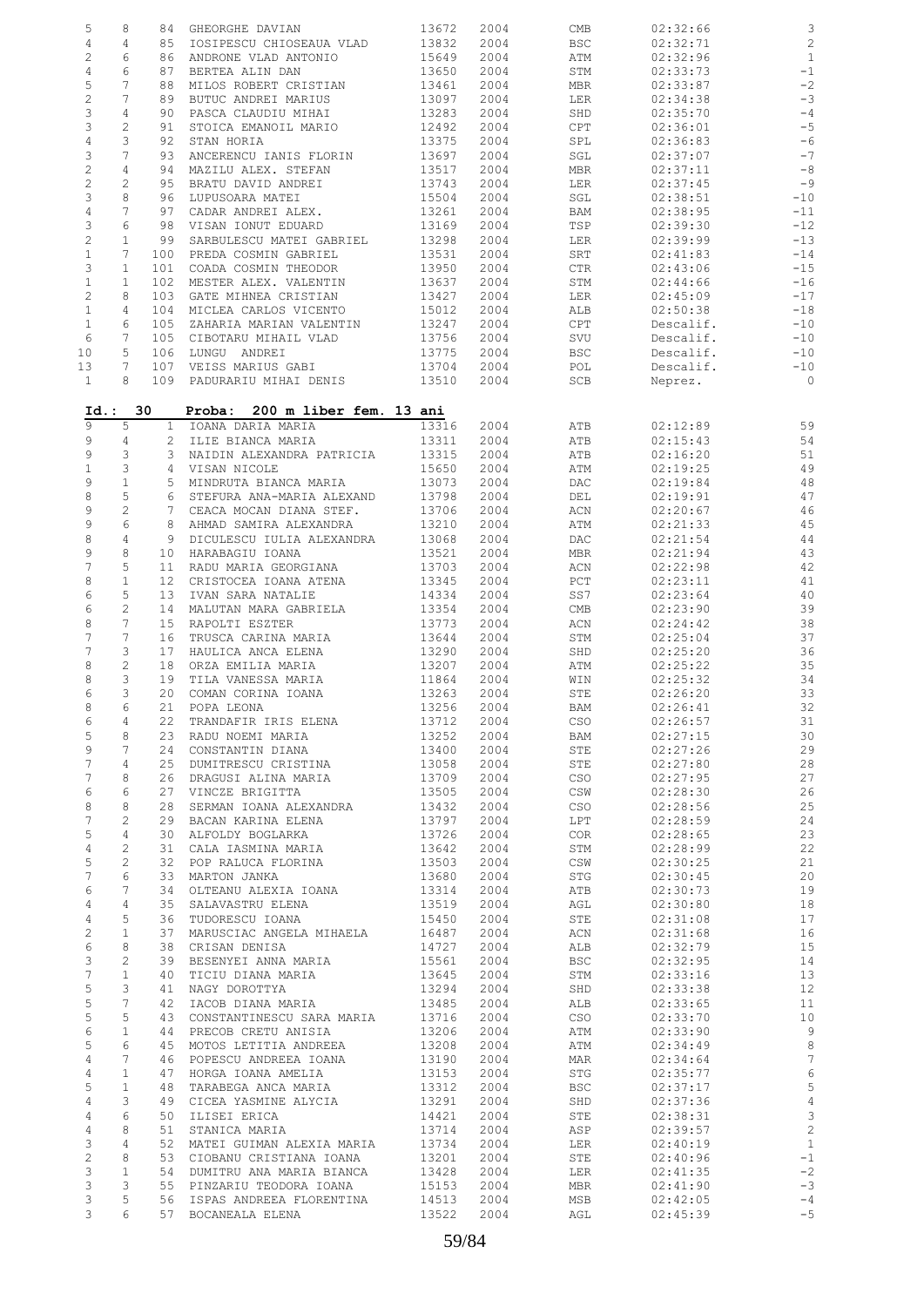| 3                     | 7              | 58              | BORUSTEANU ANDREEA                  | 13648        | 2004             | STM                      | 02:46:13                      | $-6$                    |
|-----------------------|----------------|-----------------|-------------------------------------|--------------|------------------|--------------------------|-------------------------------|-------------------------|
| $\mathbf{2}$          | $\overline{4}$ | 59              | EFREM ISABELA ARIANA                | 12977        | 2004             | SRT                      | 02:48:85                      | $-7$                    |
|                       |                |                 |                                     |              |                  |                          |                               |                         |
| 3                     | 8              | 60              | DAGHIE ANCUTA DARIA                 | 15502        | 2004             | SGL                      | 02:49:45                      | $-8$                    |
| $\mathbf{2}$          | $\overline{c}$ | 61              | BANESCU BIANCA ALEXANDRA            | 12026        | 2004             | STE                      | 02:50:73                      | $-9$                    |
| $\mathbf 1$           | 5              | 62              | DINCA IOANA MADALINA                | 15062        | 2004             | SSB                      | 02:50:92                      | $-10$                   |
| $1\,$                 | $\overline{4}$ | 63              | TICA DELIA MARIA                    | 14119        | 2004             | CSN                      | 02:51:12                      | $-11$                   |
| $\mathbf{2}$          | 6              | 64              | DUMITRESCU ELENA IULIANA            | 13422        | 2004             | LER                      | 02:52:39                      | $-12$                   |
| $\overline{c}$        | 3              | 65              | VLAD DIANA ANDREEA                  | 13742        | 2004             | LER                      | 02:56:86                      | $-13$                   |
| $\overline{c}$        | 5              | 66              | PRUNA ERIKA IOANA                   | 13762        | 2004             | SGL                      | 03:03:41                      | $-14$                   |
| $\overline{2}$        | 7              | 67              | CIAUS MIHAELA                       | 14215        | 2004             | SPL                      | 03:05:20                      | $-15$                   |
|                       | Id.: 31        |                 | Proba:<br>200 m mixt masc. 12 ani   |              |                  |                          |                               |                         |
| 12<br>NOU R.N. 12 ANI | 4              |                 | 1 COZMA STEFAN<br>V.R. COZMA STEFAN | 14126<br>CSB | 2005<br>02:24:37 | <b>CSB</b><br>16.07.2017 | 02:19:22<br><b>TARGOVISTE</b> | 79                      |
|                       |                |                 |                                     |              | 2005             |                          |                               |                         |
| 12                    | 5              | $\overline{2}$  | DINU PATRICK SEBASTIAN              | 13340        |                  | ACT                      | 02:23:19                      | 74                      |
| 12                    | 3              | 3               | STOICA ANDREI ALEXANDRU             | 11834        | 2005             | CPT                      | 02:28:64                      | 71                      |
| 12                    | 6              | 4               | PANDELE ALEXANDRU EDWARD            | 14281        | 2005             | ATB                      | 02:29:36                      | 69                      |
| 11                    | 5              | 5               | STANCU VLAD STEFAN                  | 13962        | 2005             | ATB                      | 02:30:63                      | 68                      |
| 12                    | $\overline{c}$ | 6               | NAE ADRIAN GABRIEL                  | 13272        | 2005             | $\mathop{\rm DAC}$       | 02:33:18                      | 67                      |
| 11                    | 3              | $7^{\circ}$     | VASILESCU STEFAN ANDREI             | 13961        | 2005             | SS1                      | 02:33:33                      | 66                      |
| 12                    | $\mathbf{1}$   | 8               | NICULAE ALEXEI                      | 14270        | 2005             | ATB                      | 02:33:66                      | 65                      |
| 11                    | 7              | 9               | PRICOP VLAD ALEXANDRU               | 13847        | 2005             | LER                      | 02:34:62                      | 64                      |
| 11                    | 4              | 10              | NATAPRAZU LUCA MIHAIL               | 14279        | 2005             | ATB                      | 02:35:12                      | 63                      |
| 12                    | 8              | 11              | BUDIACI VLADIMIR STEFAN             | 13931        | 2005             | CSP                      | 02:35:48                      | 62                      |
| 12                    | 7              | 12 <sup>7</sup> | ADAM ROBERT                         | 14130        | 2005             | CSB                      | 02:35:77                      | 61                      |
| 9                     | 5              | 13 <sup>7</sup> | MIHAI DAVID ANDREI                  | 14104        | 2005             | <b>BSC</b>               | 02:36:37                      | 60                      |
| 11                    | $\mathbf{1}$   | 14              | BRINDAU DAVID CRISTIAN              | 14247        | 2005             | BAM                      | 02:36:65                      | 59                      |
|                       |                |                 |                                     |              |                  |                          |                               |                         |
| 9                     | $\overline{4}$ | 15              | DINDAREANU ALEXANDRU                | 14842        | 2005             | <b>BSC</b>               | 02:37:22                      | 58                      |
| 10                    | 8              | 16              | BALANESCU FILIP ANDREI              | 13935        | 2005             | CSP                      | 02:37:23                      | 57                      |
| 11                    | 6              | 17              | RAD LUCAS ANDREI                    | 14256        | 2005             | <b>MAR</b>               | 02:37:29                      | 56                      |
| 10                    | 4              | 18              | COMSA ALEXANDRU IOAN                | 14166        | 2005             | ALB                      | 02:37:35                      | 55                      |
| $7\phantom{.0}$       | $\mathbf{1}$   | 19              | BOLDOR ALEXANDRU CRISTIAN           | 14053        | 2005             | SHD                      | 02:37:48                      | 54                      |
| 8                     | 6              | 20              | HRITCU RARES LUCIAN                 | 14054        | 2005             | SHD                      | 02:38:58                      | 53                      |
| 10                    | $\mathbf{1}$   | 20              | ANDRON TEODOR                       | 14206        | 2005             | CPI                      | 02:38:58                      | 53                      |
| 10                    | 5              | 22              | BUDA ALEXANDRU GABRIEL              | 14169        | 2005             | ALB                      | 02:38:61                      | 51                      |
| 10                    | 7              | 23              | BOBOC EMANOEL FLORIN                | 13853        | 2005             | LER                      | 02:38:75                      | 50                      |
| 11                    | 8              | 24              | MURES RARES                         | 15264        | 2005             | SGH                      | 02:39:15                      | 49                      |
| 9                     | 3              | 25              | JIANU ADRIAN PETRU                  | 14435        | 2005             | STE                      | 02:40:49                      | 48                      |
|                       | 8              |                 |                                     |              |                  |                          |                               |                         |
| 9                     |                | 26              | MELIANU NICOLAE CRISTIAN            | 14437        | 2005             | STE                      | 02:41:17                      | 47                      |
| $\epsilon$            | 5              | 27              | BALAITA DRAGOS                      | 14127        | 2005             | CSB                      | 02:42:34                      | 46                      |
| 10                    | 3              | 28              | MARINESCU DARIUS ANDREI             | 12432        | 2005             | <b>BCC</b>               | 02:42:40                      | 45                      |
| 8                     | 3              | 29              | TUTUIANU SEBASTIAN                  | 13858        | 2005             | LER                      | 02:42:74                      | 44                      |
| 9                     | $\epsilon$     | 30              | VLASCEANU ANTONIO DANIEL            | 12959        | 2005             | CAT                      | 02:43:04                      | 43                      |
| 9                     | $\overline{c}$ | 31              | ANDRONIC IONUT ADRIAN               | 13914        | 2005             | ASP                      | 02:43:36                      | 42                      |
| $\epsilon$            | $\overline{4}$ | 32              | DRAGU FILIP SEBASTIAN               | 13926        | 2005             | ASP                      | 02:43:41                      | 41                      |
| 10                    | 6              | 33              | PASZTOR LASZLO VALENTIN             | 14077        | 2005             | STG                      | 02:43:62                      | 40                      |
| 9                     | $\mathbf 1$    | 34              | PETRE NARCIS ALEXANDRU              | 13423        | 2005             | LER                      | 02:43:67                      | 39                      |
| $\overline{7}$        | 6              | 35              | GYORFI FRANCISC DENIS               | 14050        | 2005             | SHD                      | 02:43:89                      | 38                      |
| 8                     | 5              |                 | 36 STIGNEI DENIS                    | 14102        | 2005             | $_{\rm BCC}$             | 02:44:84                      | 37                      |
|                       |                |                 |                                     |              |                  |                          |                               |                         |
| 8                     | 1              | 37              | ARITON ALEXANDRU MARIUS             | 14367        | 2005             | MBR                      | 02:45:24                      | 36                      |
| 8                     | 2              | 38              | MARES DOMINIQUE GABRIEL             | 14447        | 2005             | STE                      | 02:45:29                      | 35                      |
| 11                    | $\overline{c}$ | 39              | IOAN ALEXANDRU                      | 14078        | 2005             | STG                      | 02:45:51                      | 34                      |
| $7\phantom{.0}$       | 3              | 40              | RADU DAVID                          | 13941        | 2005             | LER                      | 02:46:70                      | 33                      |
| 7                     | $\overline{4}$ | 41              | VOLOSENIUC HUDESCU MATEI            | 14133        | 2005             | SCP                      | 02:46:79                      | 32                      |
| 7                     | 5              | 42              | URSU TUDOR NICOLAE                  | 14272        | 2005             | ATB                      | 02:47:83                      | 31                      |
| 5                     | 5              | 43              | PREDA ALEXANDRU FLORIN              | 13959        | 2005             | SS1                      | 02:47:84                      | 30                      |
| 10                    | $\mathbf{2}$   | 44              | SIPOS PETER DAVID                   | 14362        | 2005             | ACN                      | 02:48:80                      | 29                      |
| 4                     | 5              | 45              | SERBANESCU STEFAN ANDREI            | 15142        | 2005             | CTR                      | 02:49:17                      | 28                      |
| 8                     | 7              | 46              | MIHU CRISTIAN VICTOR                | 14105        | 2005             | <b>BSC</b>               | 02:49:36                      | 27                      |
| 8                     | 4              | 47              | TOMA MIHAI COSMIN                   | 14449        | 2005             | ATM                      | 02:49:51                      | 26                      |
| 6                     | 3              | 48              | STOIAN ANTONIO GABRIEL              | 13948        | 2005             | CTR                      | 02:50:06                      | 25                      |
|                       |                |                 |                                     |              |                  |                          |                               |                         |
| 4                     | 6              | 49              | MISTIREANU IUSTIN TEODOR            | 13030        | 2005             | CSB                      | 02:50:15                      | 24                      |
| 8                     | 8              | 50              | TANASE DANIEL VASILE                | 15459        | 2005             | STE                      | 02:50:20                      | 23                      |
| 5                     | $\mathbf{1}$   | 51              | LAZAR ANDREI                        | 14430        | 2005             | STE                      | 02:50:31                      | 22                      |
| $7\phantom{.0}$       | 7              | 52              | BRATULESCU IUSTINIAN                | 14300        | 2005             | PCT                      | 02:51:25                      | 21                      |
| 3                     | 3              | 53              | CONSTANTINESCU MIHNEA               | 14051        | 2005             | SHD                      | 02:51:46                      | 20                      |
| 5                     | 6              | 54              | RADOI RARES NICOLAE                 | 15079        | 2005             | CTR                      | 02:51:65                      | 19                      |
| 5                     | $\overline{c}$ | 55              | BAJKO ZALAN                         | 15890        | 2005             | VSK                      | 02:51:85                      | 18                      |
| 5                     | 4              | 56              | PAL ANDREI ERIC                     | 14128        | 2005             | CSB                      | 02:51:91                      | 17                      |
| 7                     | $\overline{c}$ | 57              | STOICA EMILIAN                      | 12387        | 2005             | LER                      | 02:51:97                      | 16                      |
| $\mathbf{1}$          | 3              | 58              | LAZAR ANDREI REMUS                  | 15662        | 2005             | CTR                      | 02:52:06                      | 15                      |
| 6                     | $\overline{c}$ | 59              | DUMITRU MARIO EDUARD                | 14238        | 2005             | <b>BSC</b>               | 02:52:13                      | 14                      |
|                       |                |                 |                                     |              |                  |                          |                               |                         |
| 6                     | $\mathbf{1}$   | 60              | TICA STEFAN                         | 14129        | 2005             | CSB                      | 02:52:48                      | 13                      |
| 5                     | 3              | 61              | NEAMTU ALEXANDRU CRISTIAN           | 14031        | 2005             | SRT                      | 02:52:64                      | 12                      |
| 7                     | 8              | 62              | CORNACIU ADRIAN STEFAN              | 14262        | 2005             | ATB                      | 02:53:18                      | 11                      |
| $\overline{4}$        | 3              | 63              | STEFANACHE ALEXANDRU MARI           | 13099        | 2005             | LER                      | 02:53:49                      | 10                      |
| 5                     | 7              | 64              | VAS BALAZS DENIS                    | 13157        | 2005             | STG                      | 02:54:18                      | 9                       |
| 2                     | $\overline{c}$ | 65              | RADUCANU NICOLAE DANIEL             | 14756        | 2005             | LPT                      | 02:54:78                      | 8                       |
| $\overline{4}$        | 7              | 65              | CRET TUDOR ALEXANDRU                | 15146        | 2005             | COR                      | 02:54:78                      | 8                       |
| 6                     | 8              | 67              | CALOTA ANDREI EMANUEL               | 14165        | 2005             | ALB                      | 02:55:33                      | 6                       |
| $\overline{c}$        | 5              | 68              | LIMBASAN ALEXANDER GEORGE           | 15713        | 2005             | AQU                      | 02:56:75                      | 5                       |
| 2                     | 4              | 69              | MINCU ANDREI ALEX.                  | 15274        | 2005             | STE                      | 02:57:39                      | $\overline{4}$          |
| $\mathbf{1}$          | 7              | 70              |                                     |              | 2005             |                          |                               | $\overline{\mathbf{3}}$ |
|                       |                |                 | MITRAN DANIEL CRISTIAN              | 16486        |                  | STE                      | 02:57:43                      |                         |
| 4                     | 4              | 71              | CANAS ROBERT VALENTIN               | 14028        | 2005             | SRT                      | 02:58:60                      | $\overline{c}$          |
| 4                     | 8              | 72              | PUIU DRAGOS IOAN                    | 14426        | 2005             | STE                      | 02:58:70                      | $\mathbf{1}$            |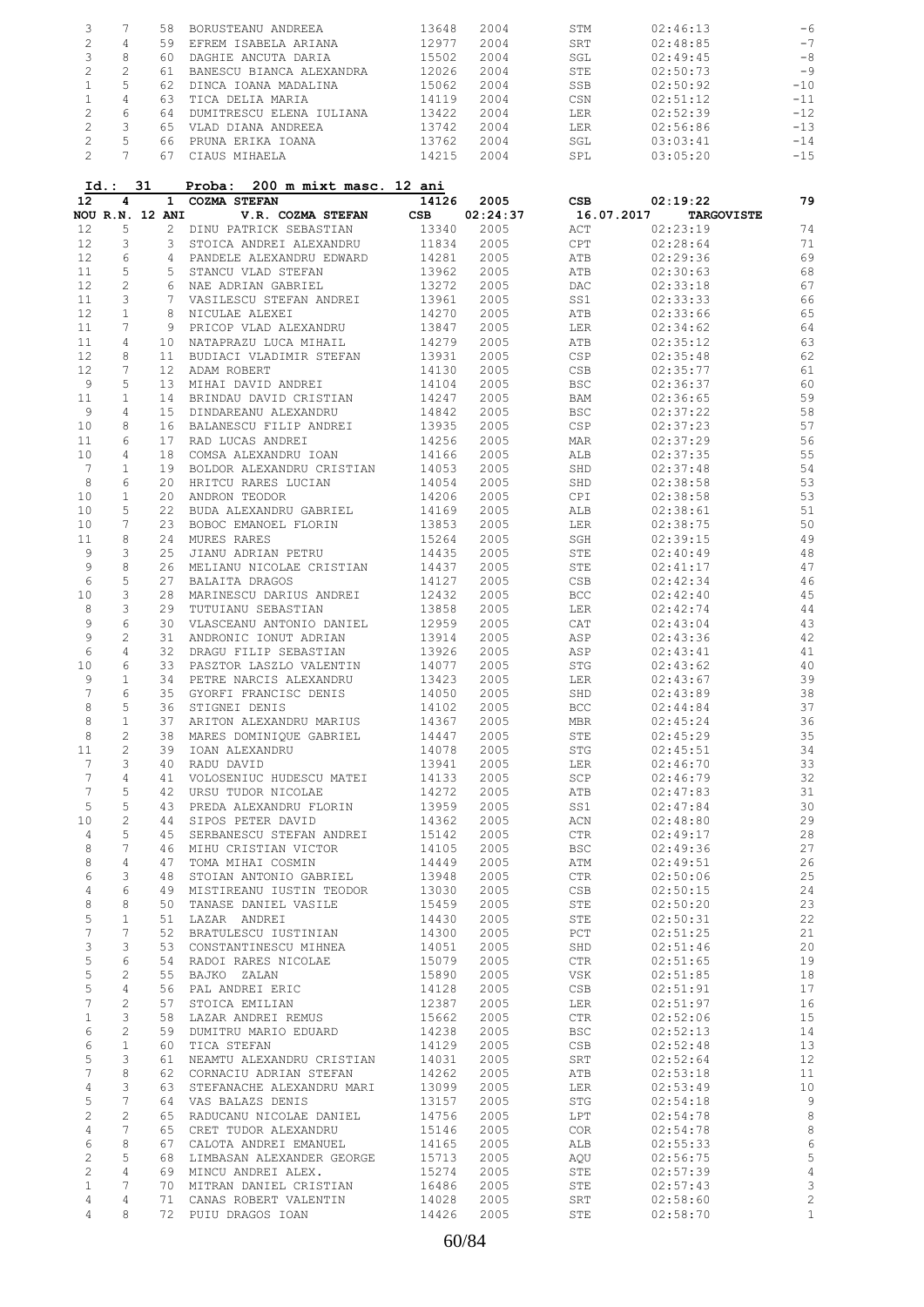| $\mathbf{2}$   | 6                     | 73                    | DUMITRESCU VLADIMIR              | 13917 | 2005 | ASP            | 02:58:91  | $-1$            |
|----------------|-----------------------|-----------------------|----------------------------------|-------|------|----------------|-----------|-----------------|
| 6              | 6                     | 74                    | TABACU DIMITRIE                  | 11277 | 2005 | CPT            | 02:59:13  | $^{\rm -2}$     |
| $\overline{4}$ | $\overline{c}$        | 75                    | VLADAR ENE                       | 14538 | 2005 | VCN            | 02:59:77  | $-3$            |
|                |                       |                       |                                  |       |      |                |           |                 |
| $\mathbf 1$    | $\mathbf 1$           | 76                    | BALACI ALEXANDRU                 | 16449 | 2005 | REN            | 03:01:49  | $-4$            |
| 5              | 8                     | 77                    | MALUS CRISTIAN IONUT             | 13922 | 2005 | ASP            | 03:01:72  | $-5$            |
|                |                       |                       |                                  |       |      |                |           |                 |
| 3              | 6                     | 78                    | CEAUSESCU HORIA ALEXANDRU        | 14200 | 2005 | SPL            | 03:03:38  | $-6$            |
| $\mathbf{1}$   | 5                     | 79                    | TOMUS SERBAN ANTONIU             | 14162 | 2005 | ALB            | 03:04:07  | $-7$            |
| $\overline{4}$ | $\mathbf 1$           | 80                    | BUJOR STEFAN                     | 14194 | 2005 | ASP            | 03:05:36  | $^{\rm -8}$     |
|                |                       |                       |                                  |       |      |                |           |                 |
| 2              | $\mathbf 1$           | 81                    | BALUTA MIHNEA VIOREL             | 15528 | 2005 | <b>BSC</b>     | 03:06:53  | $-9$            |
| $1\,$          | $\overline{c}$        | 82                    | PLAMADA TEODOR                   | 15095 | 2005 | SSV            | 03:09:09  | $-10$           |
|                |                       |                       |                                  |       |      |                |           |                 |
| 3              | 5                     | 83                    | ENCULESEI RAZVAN RARES           | 13960 | 2005 | SS1            | 03:09:80  | $-11$           |
| 3              | 7                     | 84                    | ALEXANDRESCU VICTOR              | 14302 | 2005 | PCT            | 03:09:97  | $-12$           |
|                |                       |                       |                                  |       |      |                |           |                 |
| 3              | $\mathbf{1}$          | 85                    | TEREBESI NANDOR LASZLO           | 14536 | 2005 | VCN            | 03:10:84  | $-13$           |
| 3              | 8                     | 86                    | NOVCIC LUKA                      | 14448 | 2005 | ATM            | 03:11:44  | $-14$           |
| 3              | 2                     | 87                    | CIRILO ALBERTO ANDREI            | 14134 | 2005 | SCP            | 03:11:93  | $-15$           |
|                |                       |                       |                                  |       |      |                |           |                 |
| $\overline{c}$ | 8                     | 88                    | TOMA MINA ATAL                   | 14751 | 2005 | SPL            | 03:21:41  | $-16$           |
| $\mathbf{1}$   | 6                     | 89                    | TINTEA DENIS STEFAN              | 15014 | 2005 | ALB            | 03:22:68  | $-17$           |
|                |                       |                       |                                  |       |      |                |           |                 |
| $\mathbf{1}$   | 4                     | 90                    | SLABU SEBASTIAN CRISTIAN         | 13765 | 2005 | SGL            | 03:26:77  | $-18$           |
| $\mathbf{1}$   | 8                     | 91                    | IOSIP MATEI                      | 13939 | 2005 | CSP            | Descalif. | $-10$           |
| 3              | $\overline{4}$        | 91                    | GRIGORAS STEFAN CRISTIAN         | 13849 | 2005 | LER            | Descalif. | $-10$           |
|                |                       |                       |                                  |       |      |                |           |                 |
|                |                       |                       |                                  |       |      |                |           |                 |
| Id.:           | 32                    |                       | Proba:<br>200 m mixt fem. 12 ani |       |      |                |           |                 |
|                |                       |                       |                                  |       |      |                |           |                 |
| 11             | $\overline{4}$        | 1                     | MARIN IOANA                      | 14267 | 2005 | ATB            | 02:30:02  | 73              |
| 11             | 6                     | $\mathbf{2}^{\prime}$ | ZORZOLIU MIRUNA                  | 13022 | 2005 | <b>REN</b>     | 02:31:03  | 68              |
|                |                       |                       |                                  |       |      |                |           |                 |
| 11             | 3                     | 3                     | COSTEA BIANCA ANDREEA            | 14500 | 2005 | DIN            | 02:31:33  | 65              |
| 11             | 2                     | 4                     | VERCIUC MARIA                    | 13965 | 2005 | SSV            | 02:35:79  | 63              |
| 11             | 7                     | 5                     | KACSO NOEMI                      | 14080 | 2005 | STG            | 02:36:03  | 62              |
|                |                       |                       |                                  |       |      |                |           |                 |
| 11             | 5                     | 6                     | GORECKI ANDRA DENISA             | 13101 | 2005 | ATB            | 02:36:22  | 61              |
| 11             | $\mathbf 1$           | $7\phantom{.0}$       | NAE RAISA GABRIELA               | 13273 | 2005 | DAC            | 02:38:14  | 60              |
|                |                       |                       |                                  |       |      |                |           |                 |
| 10             | 3                     | 8                     | CHIRU SIMONA ANDREEA             | 13958 | 2005 | SS1            | 02:39:00  | 59              |
| 11             | 8                     | 9                     | SAFCENCU DELIA GIORGIANA         | 13275 | 2005 | DAC            | 02:39:13  | 58              |
|                |                       |                       |                                  |       |      |                |           |                 |
| 9              | 4                     | 10                    | IORGA ANDREEA DENISA             | 14840 | 2005 | STE            | 02:39:63  | 57              |
| 10             | $\overline{4}$        | 11                    | LUCAN DARIA STEFANIA             | 14234 | 2005 | SSV            | 02:39:90  | 56              |
| 10             | 6                     | 12 <sub>2</sub>       | DUTA JASSMINE ANDREEA            | 13844 | 2005 | LER            | 02:41:10  | 55              |
|                |                       |                       |                                  |       |      |                |           |                 |
| 8              | 3                     | 13 <sup>°</sup>       | PASCU ANA MARIA                  | 14506 | 2005 | ACT            | 02:42:53  | 54              |
| 10             | 8                     | 14                    | MEZEI MELITA BLANKA              | 14534 | 2005 | VCN            | 02:43:12  | 53              |
|                |                       |                       |                                  |       |      |                |           |                 |
| 9              | 3                     | 15 <sub>1</sub>       | GHERMAN AMALIA ARIANA            | 13809 | 2005 | ACT            | 02:43:53  | 52              |
| 10             | 5                     | 16                    | SIKLODI NOEMI                    | 13161 | 2005 | STG            | 02:43:59  | 51              |
|                | $\mathbf{2}^{\prime}$ | 17                    |                                  |       | 2005 |                |           | 50              |
| 10             |                       |                       | CURCAN ALEXANDRA ROXANA          | 13918 |      | ATB            | 02:43:69  |                 |
| 8              | 6                     | 18                    | BADEA BIANCA MARIA               | 13913 | 2005 | ASP            | 02:44:60  | 49              |
| 10             | $\mathbf{1}$          | 19                    | DIACONESCU CARBUNESCU MAD        | 12762 | 2005 | ACT            | 02:44:64  | 48              |
|                |                       |                       |                                  |       |      |                |           |                 |
| 9              | 6                     | 20                    | FILA BARBARA ERZSEBET            | 13731 | 2005 | COR            | 02:45:39  | 47              |
| 9              | 5                     | 21                    | HUMA DARIA ELENA                 | 14088 | 2005 | STM            | 02:45:49  | 46              |
| 6              | 2                     | 22                    | MARTON PANNA REKA                | 13721 | 2005 | COR            | 02:45:94  | 45              |
|                |                       |                       |                                  |       |      |                |           |                 |
| $\overline{7}$ | 3                     | 23                    | IONITA ALEXIA                    | 14244 | 2005 | MTM            | 02:46:17  | 44              |
| 8              | 5                     | 24                    | PETRACHE MARIA                   | 14277 | 2005 | ATB            | 02:46:36  | 43              |
|                |                       |                       |                                  |       |      |                |           |                 |
| 6              | 5                     | 25                    | DROG MARIA BIANCA                | 14108 | 2005 | <b>BSC</b>     | 02:46:49  | 42              |
| 10             | 7                     | 26                    | ORBAN KIS ORSOLYA                | 13160 | 2005 | STG            | 02:46:87  | 41              |
| 7              | 6                     | 27                    | JUGUREANU IOANA IRIS             | 13838 | 2005 | LER            | 02:47:33  | 40              |
|                |                       |                       |                                  |       |      |                |           |                 |
| 9              | $\mathbf 1$           | 28                    | GUBAVU ALESSIA MIHAELA           | 13268 | 2005 | $\mathtt{DAC}$ | 02:48:61  | 39              |
| 9              | 7                     | 29                    | LEAH IOANA SILVIA                | 14069 | 2005 | SSB            | 02:48:65  | 38              |
|                |                       |                       |                                  |       |      |                |           |                 |
| 8              | $\mathbf{1}$          | 30                    | ELLERSDORFER MIHAELA             | 13685 | 2005 | CTR            | 02:48:69  | 37              |
| 7              | 4                     |                       | 31 VACARU ANDREEA IULIANA        | 13949 | 2005 | CTR            | 02:48:82  | 36              |
| 9              | 8                     | 32                    | TEODORESCU ANASTASIA             | 14516 | 2005 | MSB            | 02:48:87  | 35              |
|                |                       |                       |                                  |       |      |                |           |                 |
| 8              | 8                     | 33                    | RAFA TANIA MADALINA              | 14365 | 2005 | CSW            | 02:49:11  | 34              |
| 7              | 8                     | 34                    | IONITA CARMEN ANA MARIA          | 14214 | 2005 | CPI            | 02:49:54  | 33              |
|                |                       |                       |                                  |       |      |                |           |                 |
| 8              | 7                     | 35                    | CONSTANTIN DENISA                | 14443 | 2005 | ASP            | 02:49:62  | 32              |
| 8              | 4                     | 36                    | CHIS ARIANA ROXANA               | 14539 | 2005 | VCN            | 02:51:54  | 31              |
| 7              | 7                     | 37                    | MORAR CARLA DELIA                | 14055 | 2005 | SHD            | 02:52:27  | 30              |
|                |                       |                       |                                  |       |      |                |           |                 |
| 6              | 6                     | 38                    | PASCAL MIRUNA ANDREEA            | 13843 | 2005 | LER            | 02:52:42  | 29              |
| 9              | $\overline{c}$        | 39                    | SARB ALECSANDRA IOANA            | 14178 | 2005 | ALB            | 02:52:53  | 28              |
| 8              | $\mathbf{2}^{\prime}$ | 40                    | STOICA GEORGIANA DANIELA         | 12408 | 2005 | <b>LLP</b>     | 02:52:55  | 27              |
|                |                       |                       |                                  |       |      |                |           |                 |
| 5              | $\mathbf{1}$          | 41                    | PAPP ANNEMARIE                   | 14086 | 2005 | STM            | 02:53:05  | 26              |
| 6              | 4                     | 42                    | GRIGORESCU DIANA ELENA           | 14438 | 2005 | STE            | 02:53:46  | 25              |
|                |                       |                       |                                  |       |      |                |           |                 |
| 5              | 3                     | 43                    | OPREA ANA MARIA                  | 14336 | 2005 | ASP            | 02:53:87  | 24              |
| 5              | $\overline{c}$        | 44                    | IANA SARA CEZARA                 | 14019 | 2005 | SRT            | 02:53:88  | 23              |
| 7              | $\overline{c}$        | 45                    | DUMITRU ANDREEA ANISIA           | 13750 | 2005 | REN            | 02:54:51  | 22              |
|                |                       |                       |                                  |       |      |                |           |                 |
| 7              | 5                     | 46                    | TEIANU IOANA CLAUDIA             | 13276 | 2005 | DAC            | 02:55:83  | 21              |
| $\overline{4}$ | 6                     | 47                    | BUDIU PATRICIA                   | 16280 | 2005 | CSW            | 02:56:22  | 20              |
| 5              | 8                     |                       |                                  |       |      |                |           |                 |
|                |                       | 48                    | GHEORGHE ANA MARIA               | 15926 | 2005 | ACT            | 02:56:37  | 19              |
| 5              | 6                     | 49                    | DUTA IAZABELA MARIA              | 13916 | 2005 | ASP            | 02:56:67  | 18              |
| 3              | 5                     | 50                    | EROSS NORA                       | 14462 | 2005 | VSK            | 02:57:10  | 17              |
|                |                       |                       |                                  |       |      |                |           |                 |
| 6              | $\mathbf{1}$          | 51                    | GOMOI IOANA TEODORA              | 14106 | 2005 | STE            | 02:57:33  | 16              |
| 5              | 7                     | 52                    | HIRCEAGA MIRUNA                  | 14728 | 2005 | ALB            | 02:57:78  | 15              |
| 6              |                       |                       | PAN-KE LAURA ANA-MARIA           |       |      |                |           |                 |
|                | 3                     | 53                    |                                  | 15679 | 2005 | LER            | 02:58:25  | 14              |
| $\overline{4}$ | 7                     | 54                    | SARBU ELENA ALEXANDRA            | 14176 | 2005 | ALB            | 02:59:08  | 13              |
| 6              | 7                     | 55                    | TALPOS PETRA ANTONIA             | 15060 | 2005 | SSB            | 02:59:19  | 12              |
|                |                       |                       |                                  |       |      |                |           |                 |
| 3              | 6                     | 56                    | MOCANU ALEXANDRA STEFANIA        | 14703 | 2005 | ASP            | 02:59:29  | 11              |
| $\mathbf{1}$   | 4                     | 57                    | IANCU ANA MARIA                  | 13839 | 2005 | LER            | 02:59:36  | 10              |
|                | 5                     |                       |                                  |       |      |                |           |                 |
| $\overline{4}$ |                       | 58                    | ANDERSON CHLOE RUTH              | 14510 | 2005 | ACT            | 02:59:61  | $\mathcal{G}$   |
| $\overline{c}$ | 6                     | 59                    | MEZEI FLAVIA MARIA               | 15020 | 2005 | ALB            | 02:59:75  | $\,8\,$         |
| $\overline{4}$ | 4                     | 60                    | MIU ALESIA STEFANIA              | 14229 | 2005 | WIN            | 03:01:18  | $7\phantom{.0}$ |
|                |                       |                       |                                  |       |      |                |           |                 |
| 3              | 4                     | 61                    | DINCA STEFANIA ALEXANDRA         | 14515 | 2005 | SSB            | 03:01:56  | $6\,$           |
| $\overline{c}$ | $\overline{c}$        | 62                    | ANGHEL ALICE EUGENIA             | 13840 | 2005 | LER            | 03:01:91  | 5               |
| $\overline{4}$ | 3                     | 63                    | KEMECSEI CSENGE                  | 12994 | 2005 | COR            | 03:02:57  | $\overline{4}$  |
|                |                       |                       |                                  |       |      |                |           |                 |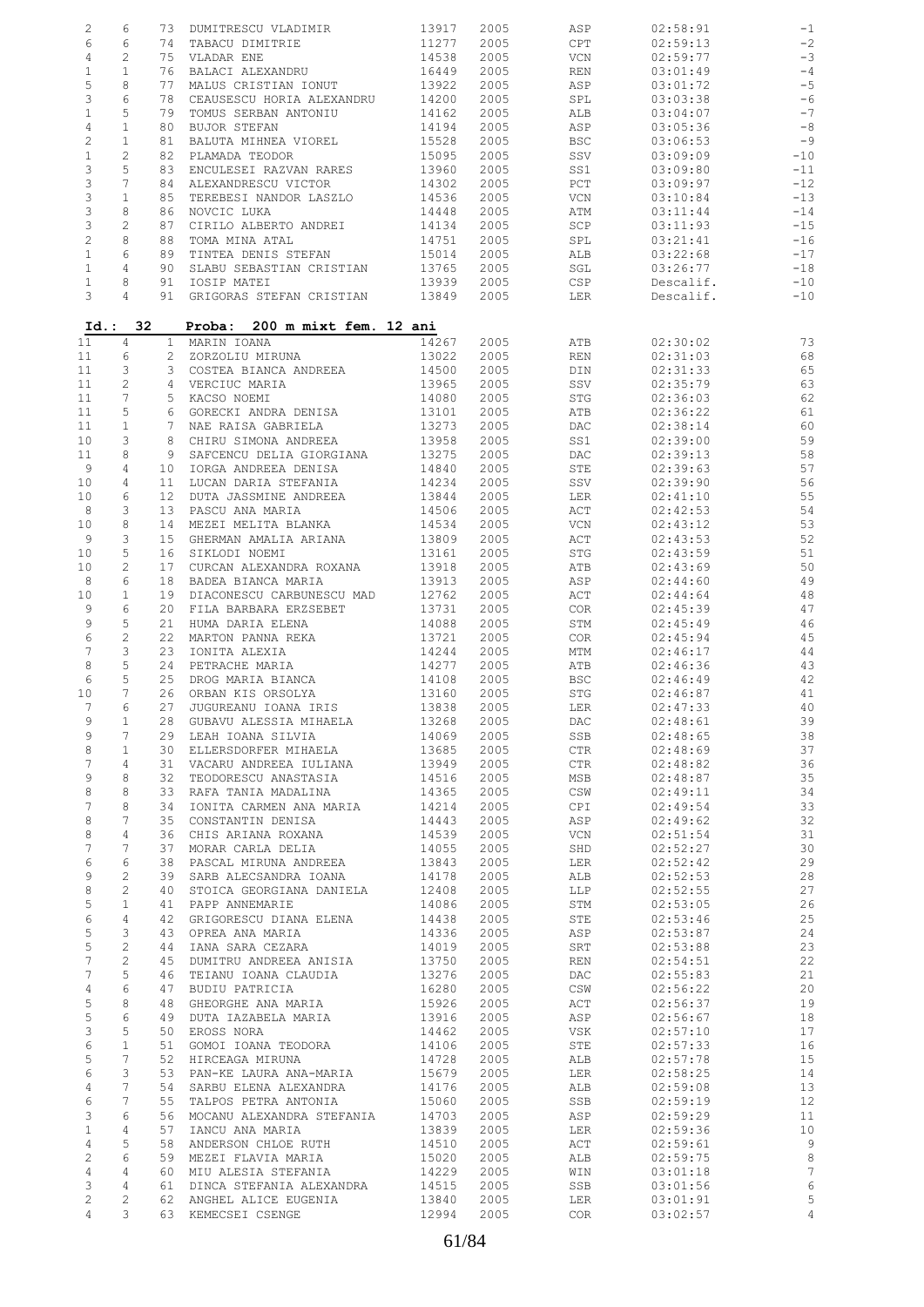| 5              | 4             | 64 | ALEXANDRU ROXANA ELENA  | 14389 | 2005 | LBR        | 03:02:77  |       |
|----------------|---------------|----|-------------------------|-------|------|------------|-----------|-------|
| $\overline{c}$ | 5             | 65 | MIHOC LAVINIA GEORGIANA | 12980 | 2005 | SRT        | 03:03:79  |       |
|                | 5             | 66 | DOBRE IDORA TEODORA     | 14749 | 2005 | SPL        | 03:03:92  |       |
| 3              | 8             | 67 | ZAYADNA IASMINA MARIA   | 14175 | 2005 | ALB        | 03:04:15  | $-1$  |
| $\overline{c}$ | 8             | 68 | GALUSCA BRIANA IOANA    | 14308 | 2005 | PCT        | 03:05:28  | $-2$  |
| 5              | 5             | 68 | COTRUTA MARIA SMARANDA  | 14994 | 2005 | CPI        | 03:05:28  | $-2$  |
| 3              | 2.            | 70 | CANCIU DARIA            | 15058 | 2005 | SSB        | 03:05:90  | $-4$  |
| 3              |               | 71 | POPESCU MARIA TEODORA   | 12489 | 2005 | <b>CPT</b> | 03:07:10  | $-5$  |
| 4              |               | 72 | NITU SARA MIHAELA       | 14825 | 2005 | SPL        | 03:08:24  | $-6$  |
|                | 3             | 73 | DUMITRU AMALIA ANDREEA  | 14203 | 2005 | SPL        | 03:08:78  | $-7$  |
| 3              | 3             | 74 | SOLOMON IOANA ALEXANDRA | 14282 | 2005 | ATB        | 03:09:58  | $-8$  |
| $\overline{c}$ | 3             | 75 | BALAN ALEXANDRA         | 14306 | 2005 | PCT        | 03:09:85  | $-9$  |
| $\overline{c}$ |               | 76 | GRIGORESCU THEA IOANA   | 12689 | 2005 | STE        | 03:10:71  | $-10$ |
|                |               | 77 | ILIE BIANCA IOANA       | 15109 | 2005 | ATM        | 03:12:11  | $-11$ |
|                | 8             | 78 | MARINESCU ANDREEA       | 14228 | 2005 | WIN        | 03:19:68  | $-12$ |
|                | $\mathcal{L}$ | 79 | SIRBU MARIA ALEXANDRA   | 14224 | 2005 | SPL        | 03:27:82  | $-13$ |
|                |               | 80 | GIURGIU ALEXIA          | 15066 | 2005 | <b>SSB</b> | 03:30:52  | $-14$ |
| 4              | 8             | 81 | VASILE MARIA CLAUDIA    | 13940 | 2005 | <b>LER</b> | Scut.med. |       |
| 3              |               | 82 | LASZLO NOEMI            | 14551 | 2005 | <b>VCN</b> | Descalif. | $-10$ |
| 7              |               | 82 | FAGADAR GHISA MARINA    | 14450 | 2005 | ATM        | Descalif. | $-10$ |
| $\overline{2}$ |               | 84 | BELGHIRU ALEXIA LORENA  | 14492 | 2005 | <b>BSC</b> | Neprez.   |       |
|                |               |    |                         |       |      |            |           |       |

# CLASAMENT INDIVIDUAL CUMULAT - DUPA REUNIUNEA 5

| Loc Nume si prenume          |                | Cod                                | Club            |      | Total proba/puncte                                       |  |
|------------------------------|----------------|------------------------------------|-----------------|------|----------------------------------------------------------|--|
|                              |                |                                    | $/$ Ech         | pct. |                                                          |  |
|                              |                |                                    |                 |      |                                                          |  |
| $Fete - 12 ani$              |                |                                    |                 |      |                                                          |  |
| 1 MARIN IOANA                | 14267          | ATB/1                              |                 |      | 345 5/68, 12/68, 19/63, 24/73, 32/73                     |  |
| 2 ZORZOLIU MIRUNA            | 13022          | REN/1                              |                 |      | 328 5/65, 12/65, 19/68, 24/62, 32/68                     |  |
| 3 GORECKI ANDRA DENISA       | 13101          | ATB/1                              |                 |      | 313 5/73, 12/56, 19/62, 24/61, 32/61                     |  |
| 4 KACSO NOEMI                | 14080          | $STG/1$<br>$SS1/0$                 |                 |      | 283 5/61, 12/59, 19/51, 24/50, 32/62                     |  |
| 5 CHIRU SIMONA ANDREEA       | 13958          |                                    |                 |      | 281 5/46, 12/55, 19/61, 24/60, 32/59                     |  |
| 6 IORGA ANDREEA DENISA       | 14840          | STE/1<br>LER/1<br>DAC/1<br>DAC/1   |                 |      | 280 5/52, 12/49, 19/57, 24/65, 32/57                     |  |
| 7 DUTA JASSMINE ANDREEA      | 13844          |                                    |                 |      | 279 5/62, 12/57, 19/58, 24/47, 32/55                     |  |
| 8 NAE RAISA GABRIELA         | 13273          |                                    |                 |      | 277 5/59, 12/53, 19/56, 24/49, 32/60                     |  |
| 9 SAFCENCU DELIA GIORGIANA   | 13275          |                                    |                 |      | 269 5/60, 12/58, 19/48, 24/45, 32/58                     |  |
| 10 LUCAN DARIA STEFANIA      | 14234          | SSV/1<br>DIN/0                     |                 |      | 269 5/56, 12/48, 19/46, 24/63, 32/56                     |  |
| 11 COSTEA BIANCA ANDREEA     | 14500          |                                    |                 |      | 269 5/-10, 12/73, 19/73, 24/68, 32/65                    |  |
| 12 PASCU ANA MARIA           | 14506          | $ACT/1$<br>$ACT/1$                 |                 |      | 262 5/54, 12/61, 19/49, 24/44, 32/54                     |  |
| 13 GHERMAN AMALIA ARIANA     | 13809          |                                    |                 |      | 242 5/49, 12/51, 19/55, 24/35, 32/52                     |  |
| 14 MEZEI MELITA BLANKA       | 14534          | VCN/0<br>ATB/1                     |                 |      | 240 5/44, 12/63, 19/60, 24/20, 32/53                     |  |
| 15 CURCAN ALEXANDRA ROXANA   | 13918          |                                    |                 |      | 239 5/42, 12/54, 19/52, 24/41, 32/50                     |  |
| 16 HUMA DARIA ELENA          | 14088          | STM/1                              |                 |      | 236 5/53, 12/39, 19/43, 24/55, 32/46                     |  |
| 17 SIKLODI NOEMI             | 13161          | STG/1                              |                 |      | 232 5/45, 12/60, 19/36, 24/40, 32/51                     |  |
| 18 VERCIUC MARIA             | 13965          | SSV/1                              |                 |      | $231 \quad 5/51, 12/62, 19/65, 24/-10, 32/63$            |  |
| 19 DIACONESCU CARBUNESCU MAD | 12762          | ACT/1                              |                 |      | 227 5/39, 12/47, 19/47, 24/46, 32/48                     |  |
| 20 ORBAN KIS ORSOLYA         | 13160          | STG/1                              |                 |      | 226 5/55, 12/45, 19/32, 24/53, 32/41                     |  |
| 21 DROG MARIA BIANCA         | 13160<br>14108 | BSC/1                              |                 |      | 226 5/47, 12/50, 19/39, 24/48, 32/42                     |  |
| 22 PETRACHE MARIA            |                |                                    |                 |      | 225 5/58, 12/38, 19/44, 24/42, 32/43                     |  |
| 23 ELLERSDORFER MIHAELA      | 14277<br>13685 | $\frac{1}{CTR/1}$                  |                 |      | 216 5/57, 12/46, 19/50, 24/26, 32/37                     |  |
| 24 BADEA BIANCA MARIA        | 13913          | ASP/1<br>MTM/0                     |                 |      | 216 5/41, 12/29, 19/38, 24/59, 32/49                     |  |
| 25 IONITA ALEXIA             | 14244          |                                    |                 |      | 216 5/34, 12/52, 19/35, 24/51, 32/44                     |  |
| 26 RAFA TANIA MADALINA       | 14365          | $\frac{\text{CSW}}{ \text{CTR}/1}$ |                 |      | 187 5/48, 12/33, 19/54, 24/18, 32/34                     |  |
| 27 VACARU ANDREEA IULIANA    | 13949          |                                    |                 |      | 186 5/63, 12/36, 19/30, 24/21, 32/36                     |  |
| 28 MARTON PANNA REKA         | 13721          |                                    |                 |      | 186 5/20, 12/10, 19/59, 24/52, 32/45                     |  |
| 29 FILA BARBARA ERZSEBET     | 13731          | COR/1<br>COR/1                     |                 |      | 184 5/18, 12/37, 19/25, 24/57, 32/47                     |  |
| 30 LEAH IOANA SILVIA         | 14069          | SSB/1                              |                 |      | 176 5/50, 12/19, 19/41, 24/28, 32/38                     |  |
| 31 CONSTANTIN DENISA         | 14443          | ASP/1                              |                 |      | $170$ $5/28$ , $12/35$ , $19/37$ , $24/38$ , $32/32$     |  |
| 32 DUMITRU ANDREEA ANISIA    | 13750          | REN/1                              |                 |      | 167 5/43, 12/32, 19/53, 24/17, 32/22                     |  |
| 33 GUBAVU ALESSIA MIHAELA    | 13268          | DAC/1                              |                 |      | 166 5/38, 12/41, 19/26, 24/22, 32/39                     |  |
| 34 JUGUREANU IOANA IRIS      |                | LER/1                              |                 |      | 159 5/29, 12/34, 19/45, 24/11, 32/40                     |  |
| 35 OPREA ANA MARIA           | 13838<br>14336 | ASP/1                              |                 |      | 147 5/24, 12/44, 19/40, 24/15, 32/24                     |  |
| 36 IONITA CARMEN ANA MARIA   | 14214          | CPI/0                              |                 |      | 145 5/19, 12/30, 19/31, 24/32, 32/33                     |  |
| 37 MORAR CARLA DELIA         | 14055          | SHD/0                              |                 |      | 142 5/14, 12/17, 19/23, 24/58, 32/30                     |  |
| 38 STOICA GEORGIANA DANIELA  | 12408          | LLP/0                              |                 |      | 141 5/32, 12/16, 19/27, 24/39, 32/27                     |  |
| 39 CHIS ARIANA ROXANA        | 14539          | VCN/0                              |                 |      | 140 5/35, 12/8, 19/42, 24/24, 32/31                      |  |
| 40 GRIGORESCU DIANA ELENA    | 14438          | STE/1                              |                 |      | 130 5/31, 12/26, 19/17, 24/31, 32/25                     |  |
| 41 DUTA IAZABELA MARIA       | 13916          | ASP/1                              |                 |      | 126 5/23, 12/43, 19/15, 24/27, 32/18                     |  |
| 42 PASCAL MIRUNA ANDREEA     | 13843          | LER/0                              |                 |      | 122 5/40, 12/11, 19/19, 24/23, 32/29                     |  |
| 43 TEIANU IOANA CLAUDIA      | 13276          | DAC/1                              |                 |      | $119 \quad 5/25$ , $12/40$ , $19/34$ , $24/-1$ , $32/21$ |  |
| 44 PAPP ANNEMARIE            | 14086          | STM/1                              |                 |      | $118$ 5/30, 12/42, 19/22, 24/-2, 32/26                   |  |
|                              |                |                                    | 110             |      |                                                          |  |
| 45 TEODORESCU ANASTASIA      | 14516          | MSB/0                              |                 |      | $5/37, 12/-10, 19/29, 24/19, 32/35$                      |  |
| 46 IANA SARA CEZARA          | 14019          | SRT/1                              | 97              |      | 5/34, 12/1, 19/33, 24/6, 32/23                           |  |
| 47 ANDERSON CHLOE RUTH       | 14510          | ACT/1                              |                 |      | $92 \quad 12/27, 19/20, 24/36, 32/9$                     |  |
| 48 GOMOI IOANA TEODORA       | 14106          | STE/1                              | 88              |      | $5/6$ , 12/9, 19/28, 24/29, 32/16                        |  |
| 49 SARB ALECSANDRA IOANA     | 14178          | ALB/1                              | 87              |      | $5/36$ , $12/21$ , $19/-10$ , $24/12$ , $32/28$          |  |
| 50 EROSS NORA                | 14462          | VSK/0                              | 81              |      | $5/10, 12/4, 19/-4, 24/54, 32/17$                        |  |
| 51 BUDIU PATRICIA            | 16280          | CSW/1                              | 80              |      | $5/8$ , $12/6$ , $19/-10$ , $24/56$ , $32/20$            |  |
| 52 GHEORGHE ANA MARIA        | 15926          | ACT/1                              | 79              |      | $5/21, 12/-7, 19/16, 24/30, 32/19$                       |  |
| 53 FAGADAR GHISA MARINA      | 14450          | ATM/1                              | 77              |      | $5/26$ , $12/3$ , $19/24$ , $24/34$ , $32/-10$           |  |
| 54 TALPOS PETRA ANTONIA      | 15060          | SSB/1                              | 70              |      | $5/27, 12/31, 19/11, 24/-11, 32/12$                      |  |
|                              |                |                                    | $\sim$ 10 $\pm$ |      |                                                          |  |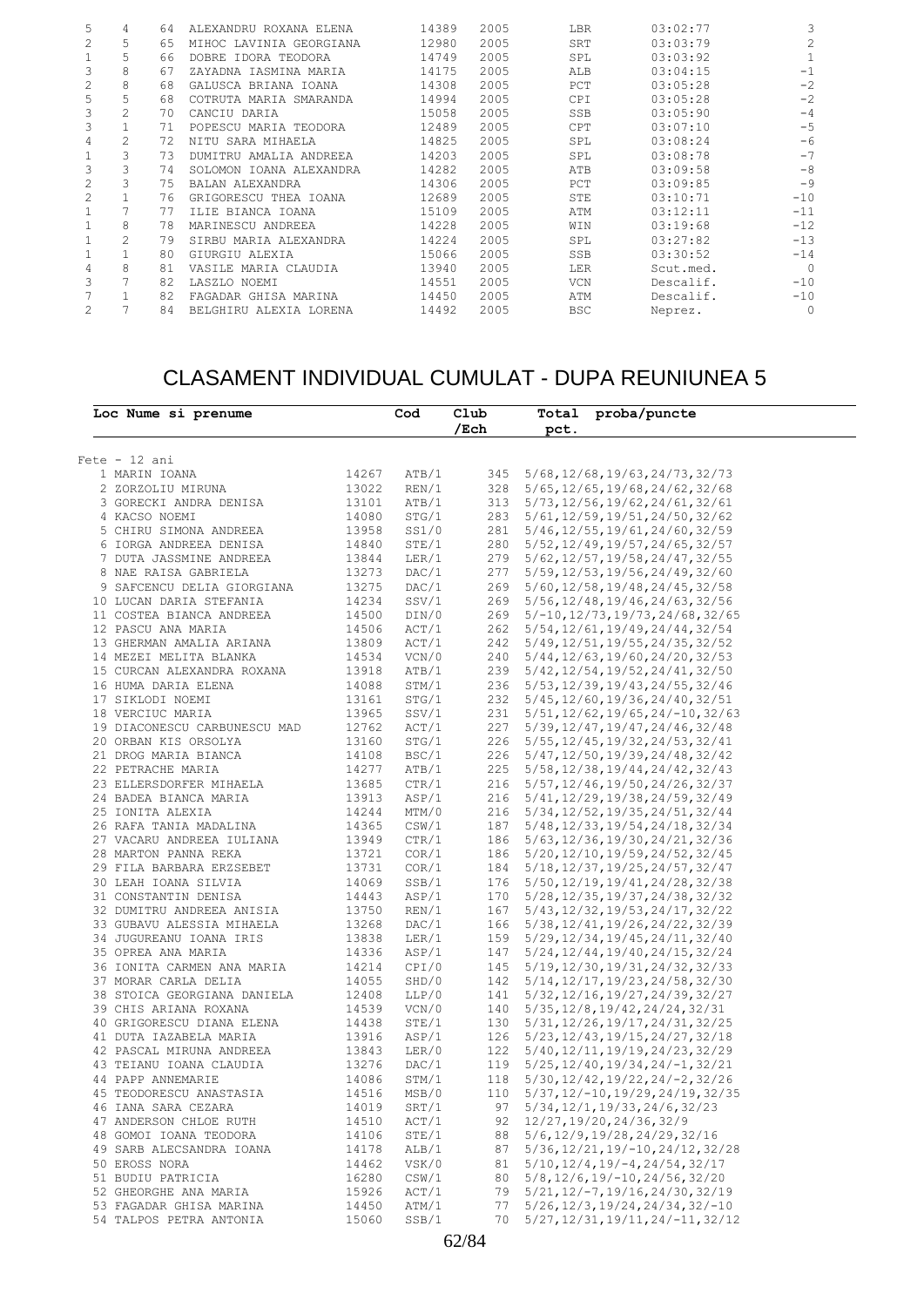| 55 MEZEI FLAVIA MARIA        | 15020 | ALB/1 |      | 69 5/12, 12/18, 19/-12, 24/43, 32/8            |
|------------------------------|-------|-------|------|------------------------------------------------|
| 56 HIRCEAGA MIRUNA           | 14728 | ALB/1 |      |                                                |
|                              |       |       |      | $67 \quad 5/-7, 12/24, 19/2, 24/33, 32/15$     |
| 57 ALEXANDRU ROXANA ELENA    | 14389 | LBR/0 |      | 65 5/13, 12/28, 19/5, 24/16, 32/3              |
| 58 MIU ALESIA STEFANIA       | 14229 | WIN/1 |      | $52 \quad 5/5$ , 12/-11, 19/14, 24/37, 32/7    |
| 59 MOCANU ALEXANDRA STEFANIA | 14703 | ASP/1 |      | $46 \quad 5/22, 12/5, 19/12, 24/-4, 32/11$     |
| 60 SARBU ELENA ALEXANDRA     | 14176 | ALB/1 | 41   | $5/3$ , $12/14$ , $19/4$ , $24/7$ , $32/13$    |
| 61 DINCA STEFANIA ALEXANDRA  | 14515 | SSB/1 |      | 36 5/1, 12/22, 19/3, 24/4, 32/6                |
| 62 KEMECSEI CSENGE           | 12994 | COR/1 | 32   | $5/-10$ , $12/15$ , $19/21$ , $24/2$ , $32/4$  |
|                              |       |       |      |                                                |
| 63 ANGHEL ALICE EUGENIA      | 13840 | LER/1 |      | 32 5/15, 12/-10, 19/9, 24/13, 32/5             |
| 64 COTRUTA MARIA SMARANDA    | 14994 | CPI/0 |      | $29 \quad 5/7, 12/-8, 19/7, 24/25, 32/-2$      |
| 65 BELGHIRU ALEXIA LORENA    | 14492 | BSC/1 |      | $26 \quad 5/-2, 12/20, 19/13, 24/-5$           |
| 66 MIHOC LAVINIA GEORGIANA   | 12980 | SRT/1 |      | $25 \quad 5/11, 12/25, 19/-5, 24/-8, 32/2$     |
| 67 PAN-KE LAURA ANA-MARIA    | 15679 | LER/1 |      | 24 5/-10, 12/12, 19/18, 24/-10, 32/14          |
| 68 ZAYADNA IASMINA MARIA     | 14175 | ALB/1 |      | $20 \quad 5/17, 12/-6, 19/1, 24/9, 32/-1$      |
| 69 NITU SARA MIHAELA         | 14825 | SPL/1 |      | $17 \quad 5/2, 12/-1, 19/8, 24/14, 32/-6$      |
|                              |       |       |      |                                                |
| 70 IANCU ANA MARIA           | 13839 | LER/1 |      | $10 \quad 5/-1, 12/13, 19/-2, 24/-10, 32/10$   |
| 71 VASILE MARIA CLAUDIA      | 13940 | LER/1 |      | $4\quad 5/16, 12/-9, 19/6, 24/-9$              |
| 72 LASZLO NOEMI              | 14551 | VCN/0 | $-1$ | $5/-4$ , $12/-5$ , $19/10$ , $24/8$ , $32/-10$ |
| 73 SOLOMON IOANA ALEXANDRA   | 14282 | ATB/0 |      | $-5$ 5/-12, 12/23, 19/-13, 24/5, 32/-8         |
| 74 DOBRE IDORA TEODORA       | 14749 | SPL/1 |      | $-9$ 5/9, 12/-2, 19/-11, 24/-6, 32/1           |
| 75 CANCIU DARIA              | 15058 | SSB/1 |      | $-11$ 5/4, 12/2, 19/-10, 24/-3, 32/-4          |
|                              |       |       |      |                                                |
| 76 DUMITRU AMALIA ANDREEA    | 14203 | SPL/1 |      | $-20$ 5/-9, 12/7, 19/-1, 24/-10, 32/-7         |
| 77 GALUSCA BRIANA IOANA      | 14308 | PCT/0 |      | $-23$ 5/-3, 12/-10, 19/-9, 24/1, 32/-2         |
| 78 POPESCU MARIA TEODORA     | 12489 | CPT/0 |      | $-27$ 5/-5, 12/-4, 19/-3, 24/-10, 32/-5        |
| 79 GRIGORESCU THEA IOANA     | 12689 | STE/1 |      | $-28$ 5/-10, 12/-12, 19/-6, 24/10, 32/-10      |
| 80 BALAN ALEXANDRA           | 14306 | PCT/0 |      | $-28$ 5/-11, 12/-3, 19/-8, 24/3, 32/-9         |
| 81 ILIE BIANCA IOANA         | 15109 | ATM/1 |      | $-48$ 5/-6, 12/-14, 19/-7, 24/-10, 32/-11      |
| 82 GIURGIU ALEXIA            | 15066 | SSB/0 |      | $-55$ 5/-10, 12/-15, 19/-16, 32/-14            |
|                              |       |       |      |                                                |
| 83 SIRBU MARIA ALEXANDRA     | 14224 | SPL/1 |      | $-58$ 5/-8, 12/-10, 19/-15, 24/-12, 32/-13     |
| 84 MARINESCU ANDREEA         | 14228 | WIN/1 |      | $-59$ 5/-13, 12/-13, 19/-14, 24/-7, 32/-12     |
|                              |       |       |      |                                                |
| Fete - 13 ani                |       |       |      |                                                |
| 1 IOANA DARIA MARIA          | 13316 | ATB/1 |      | 278 3/47, 10/59, 17/54, 21/59, 30/59           |
| 2 NAIDIN ALEXANDRA PATRICIA  | 13315 | ATB/1 |      | 267 3/59, 10/54, 17/59, 21/44, 30/51           |
|                              |       |       |      |                                                |
| 3 VISAN NICOLE               | 15650 | ATM/1 |      | 233 3/36, 10/51, 17/43, 21/54, 30/49           |
| 4 DICULESCU IULIA ALEXANDRA  | 13068 | DAC/1 |      | 224 3/40, 10/49, 17/48, 21/43, 30/44           |
| 5 ILIE BIANCA MARIA          | 13311 | ATB/1 |      | 216 3/18, 10/45, 17/51, 21/48, 30/54           |
| 6 AHMAD SAMIRA ALEXANDRA     | 13210 | ATM/1 |      | 215 3/51, 10/27, 17/46, 21/46, 30/45           |
| 7 TILA VANESSA MARIA         | 11864 | WIN/0 |      | 214 3/46, 10/47, 17/45, 21/42, 30/34           |
| 8 TRUSCA CARINA MARIA        | 13644 | STM/1 |      | 202 3/54, 10/36, 17/28, 21/47, 30/37           |
|                              |       |       |      |                                                |
| 9 ORZA EMILIA MARIA          | 13207 | ATM/1 |      | 199 3/44, 10/41, 17/41, 21/38, 30/35           |
| 10 CONSTANTIN DIANA          | 13400 | STE/1 |      | 198 3/48, 10/37, 17/35, 21/49, 30/29           |
| 11 IVAN SARA NATALIE         | 14334 | SS7/0 |      | 194 3/39, 10/35, 17/44, 21/36, 30/40           |
| 12 HARABAGIU IOANA           | 13521 | MBR/1 |      | 189 3/20, 10/48, 17/38, 21/40, 30/43           |
| 13 RADU MARIA GEORGIANA      | 13703 | ACN/1 |      | 178 3/31, 10/31, 17/37, 21/37, 30/42           |
| 14 HAULICA ANCA ELENA        | 13290 | SHD/1 |      | 175 3/45, 10/33, 17/29, 21/32, 30/36           |
|                              |       |       |      |                                                |
| 15 CEACA MOCAN DIANA STEF.   | 13706 | ACN/1 |      | 173 3/49, 10/-10, 17/49, 21/39, 30/46          |
| 16 POPA LEONA                | 13256 | BAM/1 |      | 171 3/42, 10/20, 17/42, 21/35, 30/32           |
| 17 MINDRUTA BIANCA MARIA     | 13073 | DAC/1 | 171  | 3/27, 10/38, 17/24, 21/34, 30/48               |
| 18 STEFURA ANA-MARIA ALEXAND | 13798 | DEL/0 |      | 165 3/-10, 10/40, 17/47, 21/41, 30/47          |
| 19 CRISTOCEA IOANA ATENA     | 13345 | PCT/0 |      | 161 3/26, 10/17, 17/32, 21/45, 30/41           |
| 20 BACAN KARINA ELENA        | 13797 | LPT/0 |      | 156 3/43, 10/42, 17/14, 21/33, 30/24           |
|                              |       |       |      |                                                |
| 21 COMAN CORINA IOANA        | 13263 | STE/1 |      | 155 3/37, 10/29, 17/33, 21/23, 30/33           |
| 22 CRISAN DENISA             | 14727 | ALB/1 |      | 150 3/29, 10/46, 17/39, 21/21, 30/15           |
| 23 MARTON JANKA              | 13680 | STG/1 | 148  | 3/38, 10/25, 17/40, 21/25, 30/20               |
| 24 RADU NOEMI MARIA          | 13252 | BAM/1 | 137  | 3/15, 10/34, 17/36, 21/22, 30/30               |
| 25 CONSTANTINESCU SARA MARIA | 13716 | CSO/1 | 133  | 3/25, 10/28, 17/19, 21/51, 30/10               |
| 26 TRANDAFIR IRIS ELENA      | 13712 | CSO/1 | 124  | 3/21, 10/14, 17/31, 21/27, 30/31               |
| 27 RAPOLTI ESZTER            | 13773 | ACN/1 | 121  | 3/11, 10/22, 17/22, 21/28, 30/38               |
|                              |       |       |      |                                                |
| 28 MOTOS LETITIA ANDREEA     | 13208 | ATM/1 | 117  | 3/35, 10/44, 17/16, 21/14, 30/8                |
| 29 TUDORESCU IOANA           | 15450 | STE/1 |      | 117 3/33, 10/32, 17/25, 21/10, 30/17           |
| 30 MALUTAN MARA GABRIELA     | 13354 | CMB/0 |      | 115 3/12, 10/7, 17/26, 21/31, 30/39            |
| 31 SERMAN IOANA ALEXANDRA    | 13432 | CSO/1 |      | 113 3/32, 10/19, 17/13, 21/24, 30/25           |
| 32 HORGA IOANA AMELIA        | 13153 | STG/1 |      | 113 3/30, 10/39, 17/34, 21/4, 30/6             |
| 33 DRAGUSI ALINA MARIA       | 13709 | CSO/1 |      | 108 3/16, 10/18, 17/18, 21/29, 30/27           |
|                              | 13058 | STE/1 |      | 106 3/19, 10/21, 17/21, 21/17, 30/28           |
| 34 DUMITRESCU CRISTINA       |       |       |      |                                                |
| 35 OLTEANU ALEXIA IOANA      | 13314 | ATB/1 | 101  | 3/17, 10/24, 17/30, 21/11, 30/19               |
| 36 SALAVASTRU ELENA          | 13519 | AGL/1 |      | 94 3/34, 10/13, 17/24, 21/5, 30/18             |
| 37 POPESCU ANDREEA IOANA     | 13190 | MAR/0 |      | 93 3/10, 10/23, 17/27, 21/26, 30/7             |
| 38 PRECOB CRETU ANISIA       | 13206 | ATM/1 |      | $90 \quad 3/41, 10/30, 17/-10, 21/20, 30/9$    |
| 39 MARUSCIAC ANGELA MIHAELA  | 16487 | ACN/1 |      | 81 3/13, 10/16, 17/20, 21/16, 30/16            |
| 40 POP RALUCA FLORINA        | 13503 | CSW/1 |      | 65 3/23, 10/-4, 17/12, 21/13, 30/21            |
|                              |       |       |      |                                                |
| 41 CIOBANU CRISTIANA IOANA   | 13201 | STE/1 |      | $3/-4, 10/43, 17/11, 21/9, 30/-1$              |
| 42 TARABEGA ANCA MARIA       | 13312 | BSC/1 | 57   | $3/28$ , $10/1$ , $17/4$ , $21/19$ , $30/5$    |
| 43 ALFOLDY BOGLARKA          | 13726 | COR/0 |      |                                                |
| 44 NAGY DOROTTYA             | 13294 | SHD/1 | 40   | 3/6,10/5,17/10,21/7,30/12                      |
| 45 BESENYEI ANNA MARIA       | 15561 | BSC/1 |      | 39 3/14, 10/3, 17/-10, 21/18, 30/14            |
| 46 IACOB DIANA MARIA         | 13485 | ALB/1 |      | 38 3/-10, 10/12, 17/17, 21/8, 30/11            |
|                              |       |       |      |                                                |
| 47 CALA IASMINA MARIA        | 13642 | STM/1 |      | 36 3/4, 10/-10, 17/-10, 21/30, 30/22           |
| 48 VINCZE BRIGITTA           | 13505 | CSW/1 |      | $35 \quad 3/22, 10/-3, 21/-10, 30/26$          |
| 49 TICIU DIANA MARIA         | 13645 | STM/1 |      | $30 \quad 3/2, 10/6, 17/-3, 21/12, 30/13$      |
| 50 DUMITRU ANA MARIA BIANCA  | 13428 | LER/1 |      | $29 \quad 3/-5, 10/26, 17/8, 21/2, 30/-2$      |
| 51 ILISEI ERICA              | 14421 | STE/1 |      | $24 \quad 3/-1, 10/11, 17/5, 21/6, 30/3$       |
| 52 EFREM ISABELA ARIANA      | 12977 | SRT/0 | 19   | $3/24, 10/4, 17/1, 21/-3, 30/-7$               |
| 53 PINZARIU TEODORA IOANA    | 15153 | MBR/1 |      | $18 \quad 3/1, 10/15, 17/9, 21/-4, 30/-3$      |
|                              |       |       |      |                                                |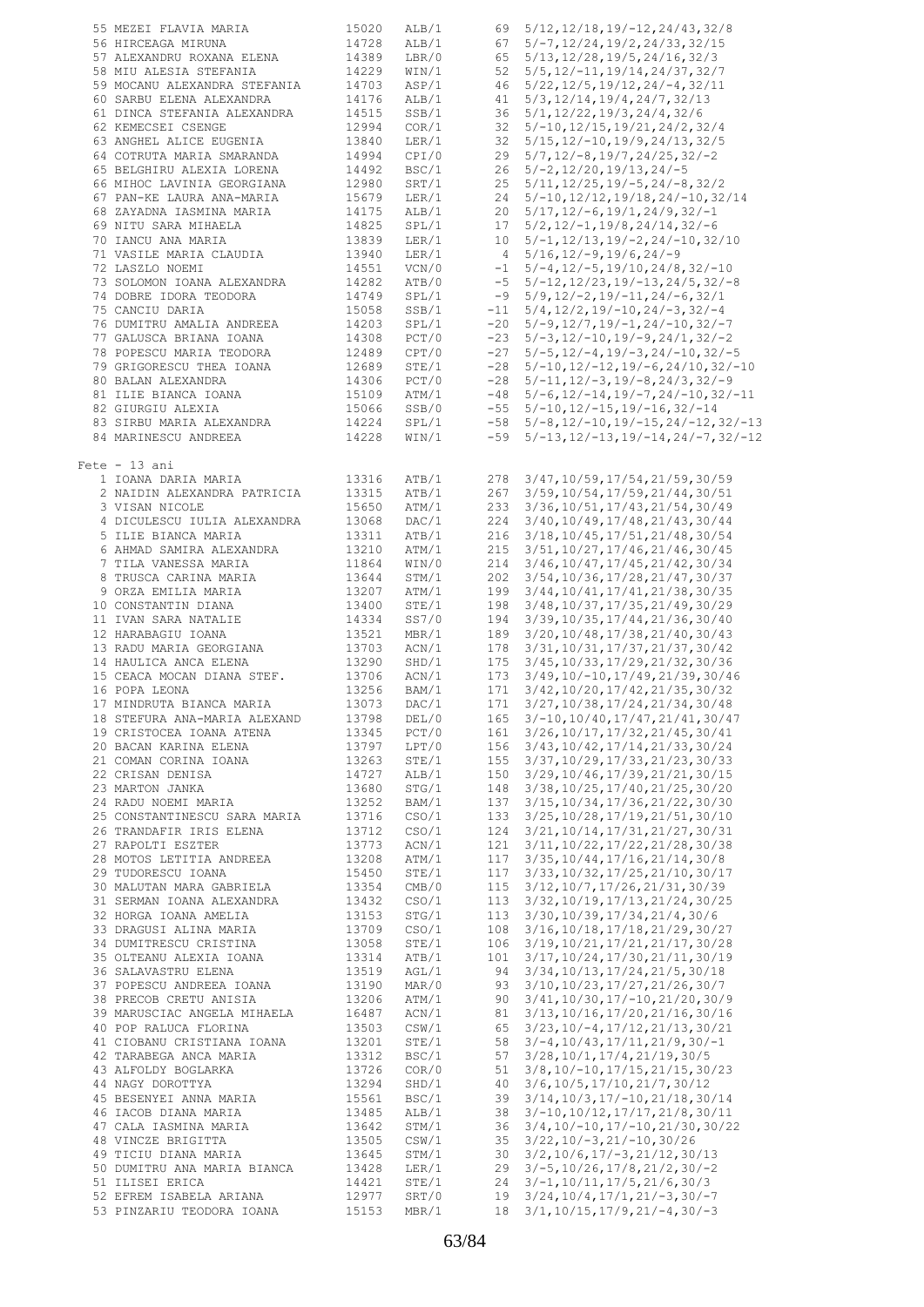| 54 STANICA MARIA                         | 13714 | ASP/0          | 8     | $3/-10, 10/10, 17/7, 21/-1, 30/2$                  |
|------------------------------------------|-------|----------------|-------|----------------------------------------------------|
| 55 ISPAS ANDREEA FLORENTINA              | 14513 | MSB/0          | 6     | $3/7$ , $10/2$ , $17/6$ , $21/-5$ , $30/-4$        |
| 56 BOCANEALA ELENA                       | 13522 | AGL/1          |       | $-1$ 3/5, 10/8, 17/-4, 21/-5, 30/-5                |
| 57 MATEI GUIMAN ALEXIA MARIA             | 13734 | LER/1          |       | $-3$ $3/-2$ , 10/ $-1$ , 17/ $-2$ , 21/1, 30/1     |
| 58 TICA DELIA MARIA                      | 14119 | CSN/0          |       | $-6$ 3/9, 10/9, 17/-1, 21/-12, 30/-11              |
| 59 CICEA YASMINE ALYCIA                  | 13291 | SHD/1          |       | $-13$ $3/-8$ , $10/-7$ , $17/-5$ , $21/3$ , $30/4$ |
| 60 BORUSTEANU ANDREEA                    | 13648 | STM/1          | $-23$ | $3/-10$ , $10/-8$ , $17/3$ , $21/-2$ , $30/-6$     |
|                                          |       |                | $-25$ |                                                    |
| 61 DAGHIE ANCUTA DARIA                   | 15502 | SGL/0          |       | $3/-10$ , $10/-2$ , $17/2$ , $21/-7$ , $30/-8$     |
| 62 VLAD DIANA ANDREEA                    | 13742 | LER/1          | $-27$ | $3/3$ , $17/-8$ , $21/-9$ , $30/-13$               |
| 63 BANESCU BIANCA ALEXANDRA              | 12026 | STE/0          | $-36$ | $3/-3, 10/-10, 17/-6, 21/-8, 30/-9$                |
| 64 DUMITRESCU ELENA IULIANA              | 13422 | LER/1          | $-41$ | $3/-6$ , 10/-5, 17/-7, 21/-11, 30/-12              |
| 65 PRUNA ERIKA IOANA                     | 13762 | SGL/0          | $-49$ | $3/-7, 10/-6, 17/-9, 21/-13, 30/-14$               |
| 66 DINCA IOANA MADALINA                  | 15062 | SSB/0          | $-49$ | $3/-9, 10/-9, 17/-11, 21/-10, 30/-10$              |
| 67 CIAUS MIHAELA                         | 14215 | SPL/0          | $-59$ | $3/-10, 10/-10, 17/-10, 21/-14, 30/-15$            |
|                                          |       |                |       |                                                    |
| Baieti - 12 ani                          |       |                |       |                                                    |
| 1 COZMA STEFAN                           | 14126 | CSB/1          | 390   | 4/79, 13/79, 18/79, 25/74, 31/79                   |
| 2 STOICA ANDREI ALEXANDRU                | 11834 | CPT/1          | 341   | 4/71, 13/66, 18/66, 25/67, 31/71                   |
| 3 STANCU VLAD STEFAN                     | 13962 | ATB/1          | 332   | 4/67, 13/71, 18/69, 25/57, 31/68                   |
| 4 PANDELE ALEXANDRU EDWARD               | 14281 | ATB/1          | 318   | 4/74, 13/69, 18/71, 25/35, 31/69                   |
| 5 VASILESCU STEFAN ANDREI                | 13961 | SS1/0          | 309   | $4/66$ , 13/51, 18/62, 25/64, 31/66                |
| 6 ADAM ROBERT                            | 14130 | CSB/1          | 301   | 4/61, 13/59, 18/55, 25/65, 31/61                   |
| 7 PRICOP VLAD ALEXANDRU                  | 13847 | LER/1          | 301   | $4/60$ , $13/52$ , $18/57$ , $25/68$ , $31/64$     |
| 8 NAE ADRIAN GABRIEL                     | 13272 | DAC/0          | 299   | 4/49, 13/54, 18/58, 25/71, 31/67                   |
| 9 BUDIACI VLADIMIR STEFAN                | 13931 | CSP/1          | 294   | 4/64, 13/61, 18/48, 25/59, 31/62                   |
| 10 RAD LUCAS ANDREI                      | 14256 | MAR/0          | 294   | $4/53$ , 13/56, 18/67, 25/62, 31/56                |
| 11 DINU PATRICK SEBASTIAN                | 13340 | ACT/0          | 291   | $4/-10, 13/74, 18/74, 25/79, 31/74$                |
| 12 BALANESCU FILIP ANDREI                | 13935 | CSP/1          | 289   | 4/63, 13/64, 18/52, 25/53, 31/57                   |
| 13 NATAPRAZU LUCA MIHAIL                 | 14279 | ATB/1          | 285   | $4/62$ , $13/47$ , $18/65$ , $25/48$ , $31/63$     |
| 14 MURES RARES                           | 15264 | SGH/0          | 277   | 4/68, 13/44, 18/53, 25/63, 31/49                   |
| 15 BRINDAU DAVID CRISTIAN                | 14247 | BAM/0          | 274   | 4/57, 13/63, 18/43, 25/52, 31/59                   |
| 16 DINDAREANU ALEXANDRU                  | 14842 | BSC/1          | 274   | $4/56$ , $13/50$ , $18/63$ , $25/47$ , $31/58$     |
| 17 BOBOC EMANOEL FLORIN                  | 13853 | LER/1          | 273   | $4/55$ , 13/68, 18/59, 25/41, 31/50                |
| 18 BOLDOR ALEXANDRU CRISTIAN             | 14053 | SHD/1          | 270   | 4/69, 13/49, 18/56, 25/42, 31/54                   |
| 19 COMSA ALEXANDRU IOAN                  | 14166 | ALB/1          | 252   | 4/40, 13/48, 18/60, 25/49, 31/55                   |
|                                          |       |                |       |                                                    |
| 20 HRITCU RARES LUCIAN                   | 14054 | SHD/1          | 246   | 4/27, 13/65, 18/51, 25/50, 31/53                   |
| 21 JIANU ADRIAN PETRU                    | 14435 | STE/1          | 243   | 4/65, 13/41, 18/64, 25/25, 31/48                   |
| 22 BALAITA DRAGOS                        | 14127 | CSB/1          | 238   | 4/39, 13/67, 18/50, 25/36, 31/46                   |
| 23 PASZTOR LASZLO VALENTIN               | 14077 | STG/1          | 225   | 4/52, 13/43, 18/47, 25/43, 31/40                   |
| 24 NICULAE ALEXEI                        | 14270 | ATB/1          | 211   | $4/59, 13/57, 18/40, 25/-10, 31/65$                |
| 25 PETRE NARCIS ALEXANDRU                | 13423 | LER/1          | 211   | $4/50$ , $13/37$ , $18/45$ , $25/40$ , $31/39$     |
| 26 TUTUIANU SEBASTIAN                    | 13858 | LER/1          | 209   | $4/58$ , 13/31, 18/21, 25/55, 31/44                |
| 27 STIGNEI DENIS                         | 14102 | BCC/1          | 209   | 4/30, 13/35, 18/68, 25/39, 31/37                   |
| 28 ANDRONIC IONUT ADRIAN                 | 13914 | ASP/1          | 208   | $4/48$ , 13/54, 18/44, 25/20, 31/42                |
| 29 ANDRON TEODOR                         | 14206 | CPI/0          | 208   | $4/42$ , $13/25$ , $18/54$ , $25/34$ , $31/53$     |
| 30 MIHAI DAVID ANDREI                    | 14104 | BSC/1          | 205   | $4/-10, 13/55, 18/46, 25/54, 31/60$                |
| 31 GYORFI FRANCISC DENIS                 | 14050 | SHD/1          | 202   | 4/31, 13/62, 18/42, 25/29, 31/38                   |
| 32 IOAN ALEXANDRU                        | 14078 | STG/1          | 200   | 4/51, 13/45, 18/25, 25/45, 31/34                   |
| 33 BUDA ALEXANDRU GABRIEL                | 14169 | ALB/1          |       | 198 4/34, 13/9, 18/38, 25/66, 31/51                |
| 34 DRAGU FILIP SEBASTIAN                 | 13926 | ASP/1          | 188   | 4/37, 13/14, 18/35, 25/61, 31/41                   |
| 35 VLASCEANU ANTONIO DANIEL              | 12959 | CAT/0          | 188   | $4/26$ , $13/22$ , $18/28$ , $25/69$ , $31/43$     |
| 36 MARINESCU DARIUS ANDREI               | 12432 | BCC/1          | 182   | $4/-10, 13/60, 18/41, 25/46, 31/45$                |
| 37 ARITON ALEXANDRU MARIUS               | 14367 | MBR/0          | 175   | 4/33, 13/58, 18/34, 25/14, 31/36                   |
| 38 SIPOS PETER DAVID                     | 14362 | ACN/0          | 171   | 4/20, 13/36, 18/30, 25/56, 31/29                   |
| 39 MELIANU NICOLAE CRISTIAN              | 14437 | STE/1          | 165   | $4/-10, 13/40, 18/61, 25/27, 31/47$                |
| 40 MARES DOMINIQUE GABRIEL               | 14447 | STE/1          | 155   | $4/45$ , $13/22$ , $18/36$ , $25/17$ , $31/35$     |
| 41 VOLOSENIUC HUDESCU MATEI              | 14133 | SCP/1          | 154   | $4/2$ , 13/39, 18/49, 25/32, 31/32                 |
| 42 TANASE DANIEL VASILE                  | 15459 | STE/1          | 148   | 4/47, 13/28, 18/32, 25/18, 31/23                   |
| 43 PREDA ALEXANDRU FLORIN                | 13959 | SS1/0          | 142   | 4/44, 13/17, 18/17, 25/34, 31/30                   |
| 44 SERBANESCU STEFAN ANDREI              | 15142 | CTR/1          | 138   | $4/46$ , $13/26$ , $18/39$ , $25/-1$ , $31/28$     |
|                                          | 13941 |                | 133   | $4/54, 13/19, 18/37, 25/-10, 31/33$                |
| 45 RADU DAVID<br>46 MIHU CRISTIAN VICTOR | 14105 | LER/1<br>BSC/1 | 131   | 4/11, 13/32, 18/10, 25/51, 31/27                   |
| 47 TOMA MIHAI COSMIN                     |       |                |       |                                                    |
|                                          | 14449 | ATM/1          | 126   | 4/3, 13/27, 18/12, 25/58, 31/26                    |
| 48 URSU TUDOR NICOLAE                    | 14272 | ATB/1          | 125   | 4/21, 13/33, 18/16, 25/24, 31/31                   |
| 49 LAZAR ANDREI                          | 14430 | STE/1          | 124   | $4/43, 13/30, 18/31, 25/-2, 31/22$                 |
| 50 PAL ANDREI ERIC                       | 14128 | CSB/1          | 118   | 4/24, 13/46, 18/20, 25/11, 31/17                   |
| 51 BRATULESCU IUSTINIAN                  | 14300 | PCT/0          | 114   | 4/14, 13/16, 18/19, 25/44, 31/21                   |
| 52 TICA STEFAN                           | 14129 | CSB/1          | 104   | $4/36$ , $13/29$ , $18/11$ , $25/15$ , $31/13$     |
| 53 STOIAN ANTONIO GABRIEL                | 13948 | CTR/1          | 103   | 4/13, 13/23, 18/14, 25/28, 31/25                   |
| 54 CRET TUDOR ALEXANDRU                  | 15146 | COR/0          | 102   | $4/18$ , $13/-2$ , $18/18$ , $25/60$ , $31/8$      |
| 55 CONSTANTINESCU MIHNEA                 | 14051 | SHD/1          | 102   | $4/6$ , 13/34, 18/26, 25/16, 31/20                 |
| 56 VAS BALAZS DENIS                      | 13157 | STG/1          | 100   | $4/41, 13/24, 18/-11, 25/37, 31/9$                 |
| 57 STOICA EMILIAN                        | 12387 | LER/1          | 90    | $4/28$ , 13/20, 18/29, 25/-3, 31/16                |
| 58 STEFANACHE ALEXANDRU MARI             | 13099 | LER/1          | 85    | 4/38, 13/7, 18/8, 25/22, 31/10                     |
| 59 NEAMTU ALEXANDRU CRISTIAN             | 14031 | SRT/1          | 84    | $4/1, 13/42, 18/-9, 25/38, 31/12$                  |
| 60 DUMITRU MARIO EDUARD                  | 14238 | BSC/1          | 83    | $4/-10, 13/38, 18/28, 25/13, 31/14$                |
| 61 GRIGORAS STEFAN CRISTIAN              | 13849 | LER/1          | 81    | $4/35$ , 13/15, 18/33, 25/8, 31/-10                |
| 62 BAJKO ZALAN                           | 15890 | VSK/0          | 78    | 4/22, 13/8, 18/9, 25/21, 31/18                     |
| 63 CORNACIU ADRIAN STEFAN                | 14262 | ATB/1          | 66    | $4/32$ , $13/3$ , $18/-3$ , $25/23$ , $31/11$      |
| 64 RADOI RARES NICOLAE                   | 15079 | CTR/1          | 64    | $4/-10, 13/13, 18/23, 25/19, 31/19$                |
| 65 LAZAR ANDREI REMUS                    | 15662 | CTR/1          | 63    | $4/-1$ , $13/-5$ , $18/24$ , $25/30$ , $31/15$     |
| 66 CALOTA ANDREI EMANUEL                 | 14165 | ALB/1          | 50    | $4/15$ , $13/-3$ , $18/6$ , $25/26$ , $31/6$       |
| 67 MISTIREANU IUSTIN TEODOR              | 13030 | CSB/1          | 36    | $4/-10, 13/10, 18/22, 25/-10, 31/24$               |
| 68 TABACU DIMITRIE                       | 11277 | CPT/1          | 35    | $4/29$ , $13/-9$ , $18/13$ , $25/4$ , $31/-2$      |
| 69 RADUCANU NICOLAE DANIEL               | 14756 | LPT/0          | 30    | $4/23$ , $13/-4$ , $18/-7$ , $25/10$ , $31/8$      |
|                                          |       |                |       |                                                    |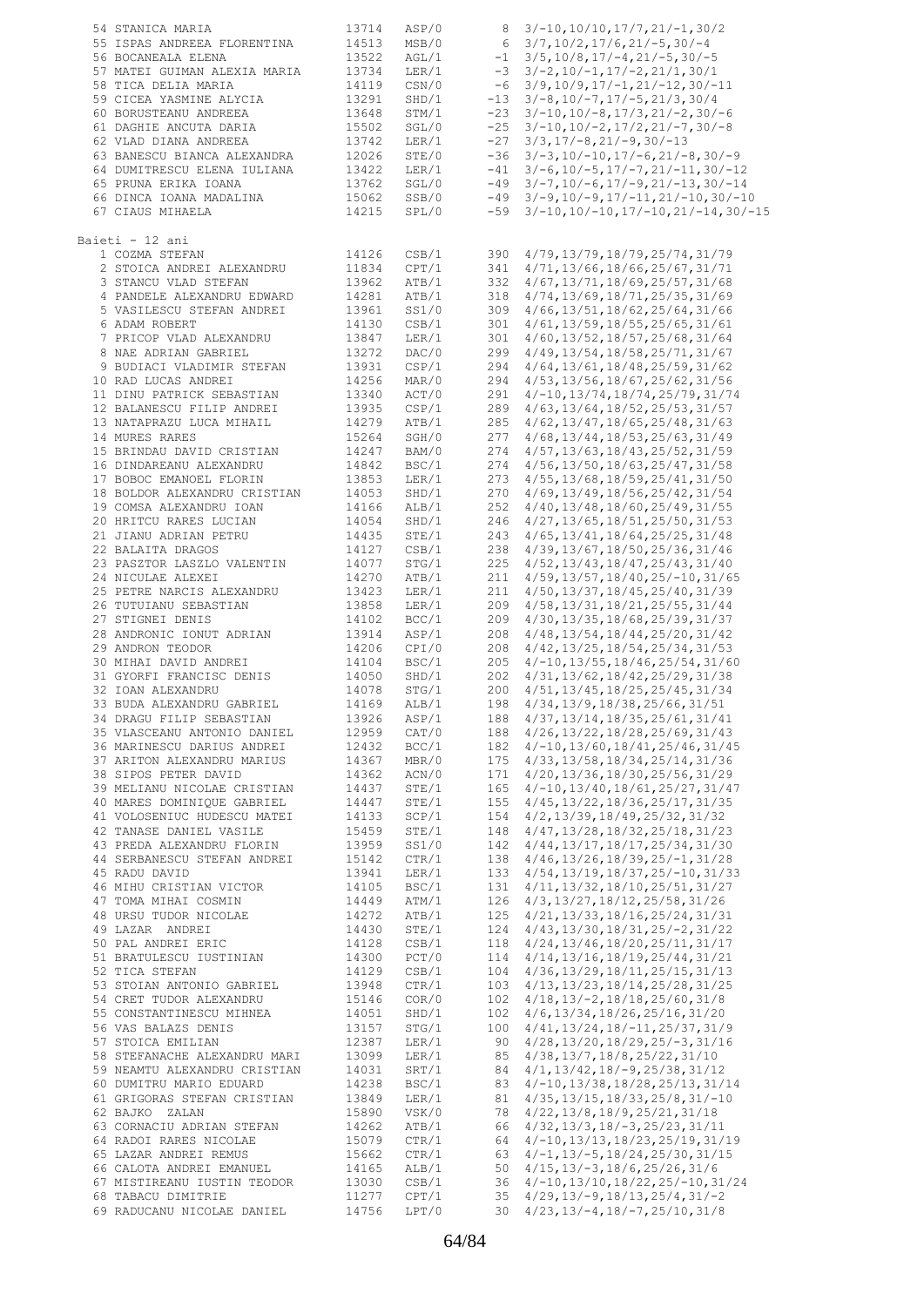| 70 MITRAN DANIEL CRISTIAN    | 16486 | STE/0 | 28             | $4/19, 13/-10, 18/7, 25/9, 31/3$                  |
|------------------------------|-------|-------|----------------|---------------------------------------------------|
| 71 PUIU DRAGOS IOAN          | 14426 | STE/1 |                | 28 4/4, 13/13, 18/16, 25/-6, 31/1                 |
| 72 LIMBASAN ALEXANDER GEORGE | 15713 | AQU/0 |                | 22 4/10, 13/-10, 18/5, 25/12, 31/5                |
| 73 MALUS CRISTIAN IONUT      | 13922 | ASP/1 | 21             | $4/16$ , $13/18$ , $18/-4$ , $25/-4$ , $31/-5$    |
| 74 CANAS ROBERT VALENTIN     | 14028 | SRT/1 | 18             | $4/-3, 13/2, 18/-14, 25/31, 31/2$                 |
| 75 BALACI ALEXANDRU          | 16449 | REN/0 | 16             | $4/9$ , 13/1, 18/3, 25/7, 31/-4                   |
|                              |       |       |                |                                                   |
| 76 MINCU ANDREI ALEX.        | 15274 | STE/0 | 15             | $4/12, 13/-8, 18/1, 25/6, 31/4$                   |
| 77 BUJOR STEFAN              | 14194 | ASP/1 | 11             | $4/17, 13/5, 18/4, 25/-7, 31/-8$                  |
| 78 CEAUSESCU HORIA ALEXANDRU | 14200 | SPL/1 | 8              | $4/8$ , 13/4, 18/2, 31/-6                         |
| 79 VLADAR ENE                | 14538 | VCN/0 | 5              | $4/25$ , 13/-12, 18/-8, 25/3, 31/-3               |
| 80 DUMITRESCU VLADIMIR       | 13917 | ASP/1 | $\overline{2}$ | $4/5$ , 13/-1, 18/-2, 25/1, 31/-1                 |
|                              |       |       |                |                                                   |
| 81 TOMUS SERBAN ANTONIU      | 14162 | ALB/1 |                | $-9$ 4/-4, 13/6, 18/-6, 25/2, 31/-7               |
| 82 CIRILO ALBERTO ANDREI     | 14134 | SCP/1 |                | $-29$ 4/-10, 13/12, 18/-4, 25/-12, 31/-15         |
| 83 ALEXANDRESCU VICTOR       | 14302 | PCT/0 | $-30$          | $4/-2$ , 13/-11, 18/-10, 25/5, 31/-12             |
| 84 PLAMADA TEODOR            | 15095 | SSV/0 | $-40$          | $4/-5$ , $13/-14$ , $18/-1$ , $25/-10$ , $31/-10$ |
| 85 TEREBESI NANDOR LASZLO    | 14536 | VCN/0 | $-44$          | $4/7$ , 13/-13, 18/-15, 25/-10, 31/-13            |
|                              |       |       |                |                                                   |
| 86 BALUTA MIHNEA VIOREL      | 15528 | BSC/0 | $-46$          | $4/-9, 13/-10, 18/-13, 25/-5, 31/-9$              |
| 87 ENCULESEI RAZVAN RARES    | 13960 | SS1/0 | $-46$          | $4/-8, 13/-7, 18/-12, 25/-8, 31/-11$              |
| 88 NOVCIC LUKA               | 14448 | ATM/1 | $-52$          | $4/-6$ , 13/-6, 18/-16, 25/-10, 31/-14            |
| 89 TINTEA DENIS STEFAN       | 15014 | ALB/0 |                | $-66$ 4/-12, 13/-10, 18/-18, 25/-9, 31/-17        |
| 90 SLABU SEBASTIAN CRISTIAN  | 13765 | SGL/0 |                | $-68$ 4/-10, 13/-10, 18/-17, 25/-13, 31/-18       |
|                              |       |       |                |                                                   |
| 91 TOMA MINA ATAL            | 14751 | SPL/1 |                | $-69$ 4/-7, 13/-16, 18/-19, 25/-11, 31/-16        |
| 92 IOSIP MATEI               | 13939 | CSP/1 | $-70$          | 4/-11,13/-15,18/-20,25/-14,31/-10                 |
|                              |       |       |                |                                                   |
| Baieti - 13 ani              |       |       |                |                                                   |
| 1 POPOVICI DAVID             | 13322 | ATB/1 | 460            | 2/93,11/93,16/93,22/88,29/93                      |
|                              |       |       |                |                                                   |
| 2 GHEORGHE LUCAS IOAN        | 13424 | LER/1 | 425            | 2/81, 11/88, 16/88, 22/83, 29/85                  |
| 3 MOSCALIUC CALIN GEORGE     | 13583 | SVU/1 |                | 419 2/83, 11/79, 16/76, 22/93, 29/88              |
| 4 ICHIM LUCA STEFAN          | 12855 | BAR/1 | 410            | 2/88,11/78,16/83,22/81,29/80                      |
| 5 CIRCIUMARESCU DAVID STEFA  | 11301 | CPT/1 | 402            | 2/80,11/85,16/80,22/78,29/79                      |
|                              |       |       |                |                                                   |
| 6 DASCALESCU MIHNEA DUMITRU  | 12330 | POL/1 | 396            | 2/72,11/75,16/81,22/85,29/83                      |
| 7 IACOB MIHAI                | 13244 | CPT/1 |                | 384 2/68, 11/80, 16/85, 22/73, 29/78              |
| 8 GUINEA ALEXANDRU IONUT     | 11289 | CPT/1 | 376            | 2/74,11/69,16/72,22/79,29/82                      |
| 9 LAPADAT CRISTIAN           | 13326 | ATB/1 | 371            | 2/71,11/82,16/82,22/65,29/71                      |
| 10 COSTACHE BOBESCU IOAN     | 13689 | BAR/1 | 366            | 2/74, 11/72, 16/73, 22/70, 29/77                  |
|                              |       |       |                |                                                   |
| 11 BORANGEL EMANUEL GEORGE   | 13140 | LER/1 |                | 359 2/64, 11/81, 16/67, 22/74, 29/73              |
| 12 TURTA ANDREI              | 12686 | STE/1 | 351            | 2/78, 11/66, 16/75, 22/62, 29/70                  |
| 13 FARAGAU BOGDAN            | 13499 | CSW/1 | 346            | 2/70,11/50,16/68,22/77,29/81                      |
| 14 ANGHEL DARIUS COSTIN      | 13319 | BSC/1 | 343            | 2/77, 11/83, 16/77, 22/53, 29/53                  |
| 15 GHILE DRAGOS              | 13264 | STE/1 | 343            | 2/62,11/71,16/71,22/67,29/72                      |
|                              |       |       |                |                                                   |
| 16 MAGDA TEODOR STEFAN       | 13951 | CTR/1 | 342            | 2/53, 11/52, 16/79, 22/82, 29/76                  |
| 17 NICOLA MADALIN IONUT      | 13323 | ATB/1 | 338            | 2/61, 11/65, 16/78, 22/60, 29/74                  |
| 18 CRISAN DAVID              | 13191 | MAR/1 | 328            | 2/69, 11/56, 16/70, 22/64, 29/69                  |
| 19 SOCOLIUC IOAN MARIAN      | 13582 | SVU/1 |                | 328 2/66, 11/45, 16/62, 22/80, 29/75              |
|                              |       |       |                |                                                   |
| 20 PICUI ANDREI JULIAN       | 11549 | CPT/1 |                | 315 2/67, 11/51, 16/65, 22/76, 29/56              |
| 21 CODREAN DACIAN CRISTIAN   | 13184 | MAR/1 |                | 314 2/59, 11/74, 16/45, 22/69, 29/67              |
| 22 DEACONU DENNIS DANIEL     | 13246 | CPT/1 |                | 310 2/79, 11/49, 16/69, 22/47, 29/66              |
| 23 DUMITRESCU CATALIN IONUT  | 13180 | STE/1 |                | 304 2/55, 11/63, 16/64, 22/54, 29/68              |
| 24 VEISS MARIUS GABI         | 13704 |       |                | 2/85, 11/77, 16/74, 22/75, 29/-10                 |
|                              |       | POL/1 | 301            |                                                   |
| 25 VODA VICTOR               | 13199 | STG/1 |                | 292 2/52, 11/54, 16/55, 22/68, 29/63              |
| 26 GHIONU DENIS ANDREI       | 13460 | MBR/1 |                | 287 2/75, 11/60, 16/63, 22/38, 29/51              |
| 27 CHECICHES BOGDAN ALEX.    | 13639 | STM/1 |                | 280 2/45, 11/76, 16/42, 22/67, 29/50              |
| 28 CHELEMEN BOGDAN           | 13286 | SHD/1 | 276            | 2/48, 11/53, 16/53, 22/58, 29/64                  |
|                              |       |       |                |                                                   |
| 29 SATNOIANU ANDREI          | 15130 | LBR/1 | 273            | 2/30, 11/62, 16/57, 22/71, 29/53                  |
| 30 ROSU PATRICK CRISTIAN     | 11362 | STE/1 | 271            | 2/82, 11/36, 16/66, 22/52, 29/35                  |
| 31 ANDREICA DENIS            | 13501 | CSW/1 | 271            | 2/54,11/44,16/56,22/63,29/54                      |
| 32 GIURAN DRAGOS             | 13719 | MSB/0 | 268            | 2/58,11/67,16/52,22/42,29/49                      |
| 33 FOTCIUC TEODOR            | 13755 | SVU/1 | 258            | 2/63, 11/46, 16/49, 22/45, 29/55                  |
|                              |       |       |                |                                                   |
| 34 LUCA MIHAI ALEXANDRU      | 13759 | SVU/1 | 253            | 2/33, 11/64, 16/39, 22/55, 29/62                  |
| 35 MUCEA POPOACA MARIAN      | 13468 | LBR/1 | 251            | 2/26, 11/58, 16/37, 22/73, 29/57                  |
| 36 ROMAS CODRUT FERNANDO     | 13669 | BSC/1 | 245            | 2/42, 11/68, 16/44, 22/50, 29/41                  |
| 37 MIHALOIANIS ALEXIS        | 13281 | SHD/1 | 245            | 2/50, 11/30, 16/58, 22/46, 29/61                  |
| 38 ONEA TIBERIU ALEXANDRU    | 15389 | SHD/1 | 238            | 2/40, 11/20, 16/61, 22/57, 29/60                  |
|                              |       |       |                |                                                   |
| 39 HOTEA ANDREI              | 13209 | ATM/1 | 236            | 2/49, 11/73, 16/41, 22/34, 29/39                  |
| 40 GERGELY FERENC            | 13122 | STG/1 | 231            | 2/61, 11/61, 16/54, 22/25, 29/30                  |
| 41 ROTARU COSMIN             | 12852 | SCP/1 | 230            | 2/76, 11/70, 16/-10, 22/51, 29/43                 |
| 42 COSTACHE SEBASTIAN C-TIN  | 13952 | CTR/1 | 229            | 2/21, 11/38, 16/50, 22/61, 29/59                  |
| 43 GHERGHEL VLAD CRISTIAN    | 13431 | ATB/1 | 220            | 2/48, 11/41, 16/59, 22/35, 29/37                  |
|                              |       |       |                |                                                   |
| 44 DUMITRASCU ANDREI         | 14750 | SPL/1 | 212            | 2/57, 11/40, 16/40, 22/37, 29/38                  |
| 45 PETRACHE DARIUS CATALIN   | 13321 | ATB/1 | 204            | 2/20, 11/57, 16/60, 22/20, 29/47                  |
| 46 CHIRA SERGIU FLORIN       | 13766 | BAM/1 | 201            | 2/43, 11/42, 16/32, 22/40, 29/44                  |
| 47 FEIER SEBASTIAN IOAN      | 13198 | STG/1 | 197            | 2/32, 11/24, 16/51, 22/48, 29/42                  |
|                              |       |       |                |                                                   |
| 48 LUNGU ANDREI              | 13775 | BSC/1 |                | 194 2/65, 11/47, 16/36, 22/56, 29/-10             |
| 49 HODINA RAZVAN             | 13515 | AGL/1 | 191            | 2/51, 11/-10, 16/33, 22/59, 29/58                 |
| 50 GATE ALEXANDRU ROBERT     | 13435 | LER/0 |                | 189 2/46, 11/39, 16/-10, 22/49, 29/65             |
| 51 ROMAN DAVID NICOLAE       | 14182 | ALB/1 |                | 182 2/12, 11/48, 16/31, 22/43, 29/48              |
|                              |       |       |                |                                                   |
| 52 PADURARIU MIHAI DENIS     | 13510 | SCB/0 |                | $177 \quad 2/44, 11/59, 16/38, 22/36$             |
| 53 ULEIA STEFAN OVIDIU       | 13346 | CPI/0 | 173            | 2/56,11/18,16/27,22/32,29/40                      |
| 54 STOIAN ALEXANDRU IONUT    | 13462 | MBR/1 |                | 168 2/35, 11/32, 16/28, 22/44, 29/29              |
| 55 ROMAN PAUL                | 13151 | H2O/0 | 165            | 2/-10, 11/55, 16/46, 22/28, 29/46                 |
|                              | 13649 | ATM/1 |                | 163 2/41, 11/23, 16/48, 22/24, 29/27              |
| 56 DANCANET EMIL             |       |       |                |                                                   |
| 57 MIU EDUARD ANDREI         | 13802 | LPT/0 | 161            | 2/34, 11/16, 16/35, 22/31, 29/45                  |
| 58 ABIT EMRE                 | 13328 | BCC/0 | 140            | 2/-10, 11/31, 16/47, 22/39, 29/33                 |
| 59 BUNGARDEAN RAUL DUMITRU   | 13288 | SHD/1 | 131            | 2/30, 11/28, 16/24, 22/17, 29/32                  |
| 60 BUNGARDEAN RAZVAN ANDREI  | 13287 | SHD/1 | 131            | 2/27, 11/25, 16/29, 22/19, 29/31                  |
|                              |       |       |                |                                                   |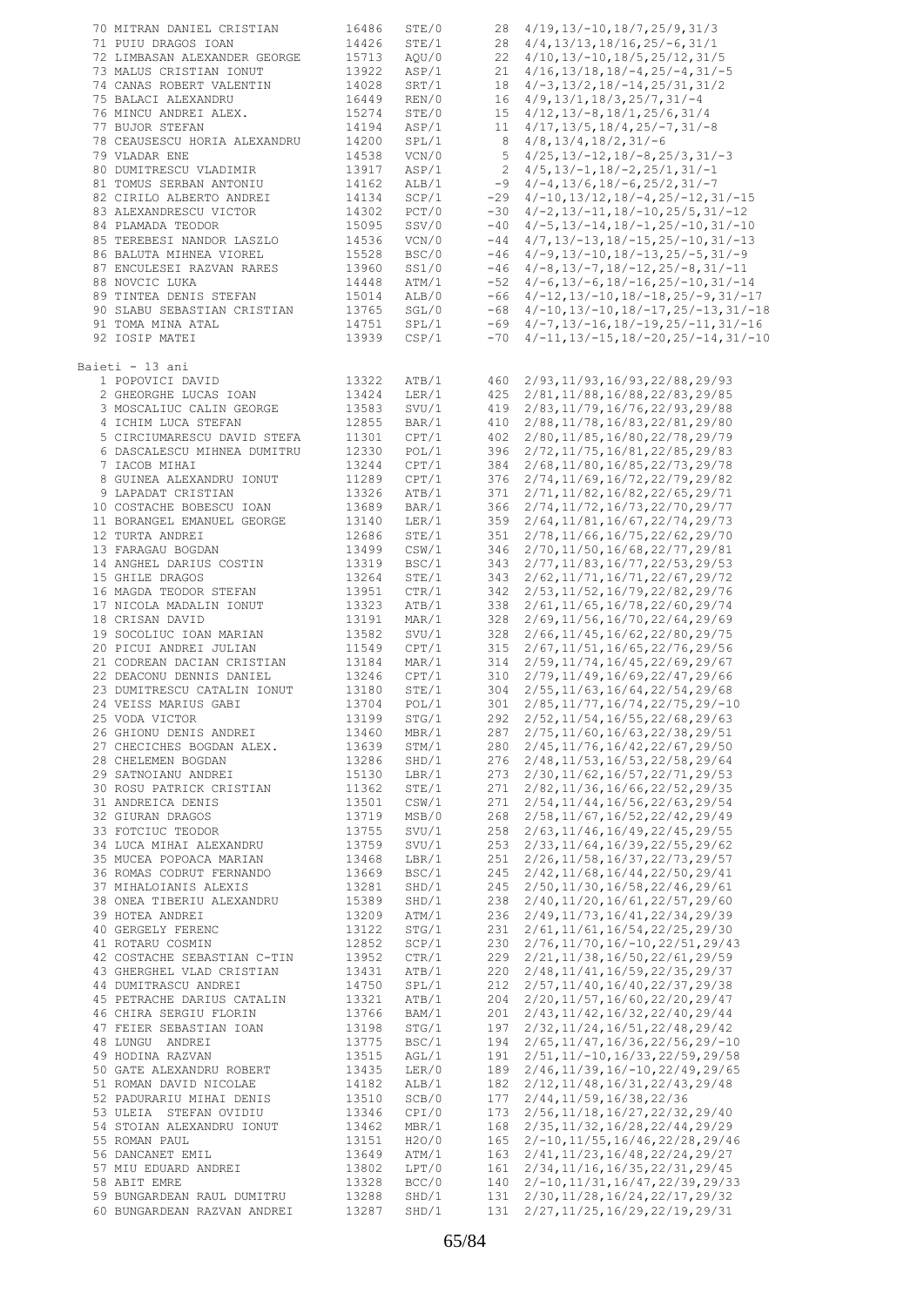| 61 STOIAN ANTONIO STEFAN     | 11295 | WIN/0 | 123   | $2/-10, 11/43, 16/34, 22/30, 29/26$                       |
|------------------------------|-------|-------|-------|-----------------------------------------------------------|
| 62 TENGHER ALEXANDRU         | 13325 | ATB/1 | 118   | 2/23, 11/26, 16/43, 22/9, 29/17                           |
| 63 HARSULESCU MIHAI          | 13318 | ATB/1 | 116   | 2/37, 11/22, 16/12, 22/23, 29/22                          |
| 64 MADARAS IOSIF DOMINIC     | 13302 | SSB/0 | 116   | $2/28$ , 11/-3, 16/22, 22/33, 29/36                       |
|                              |       |       |       |                                                           |
| 65 SANDU CLAUDIU ANDREI      | 13203 | SS1/0 | 112   | 2/36, 11/6, 16/21, 22/26, 29/23                           |
| 66 FARCAS ANDREI ILIE        | 14514 | MSB/0 | 101   | $2/-3, 11/33, 16/8, 22/29, 29/34$                         |
| 67 GABOR ROLAND CRISTIAN     | 14075 | STG/1 | 100   | 2/39,11/9,16/6,22/22,29/24                                |
| 68 BALU VICTOR ANDREI        | 13647 | STM/1 |       | 89 2/19, 11/15, 16/26, 22/13, 29/16                       |
| 69 DAMIAN ION SORIN          | 13470 | LBR/1 |       | 89 2/25, 11/13, 16/30, 22/7, 29/14                        |
|                              |       | SCP/1 |       |                                                           |
| 70 PARASCHIV RARES           | 13481 |       |       | 81  2/38, 11/11, 16/14, 22/14, 29/4                       |
| 71 BAJENARU ANDREI DANIEL    | 13434 | LER/1 | 78    | 2/17, 11/1, 16/21, 22/18, 29/21                           |
| 72 BARABAS ERIK KRISZTIAN    | 13197 | STG/1 |       | 75 2/31, 11/8, 16/13, 22/11, 29/12                        |
| 73 PEPTANARU STEFAN COSMIN   | 13469 | LBR/1 |       | 72   2/18, 11/35, 16/23, 22/-10, 29/6                     |
| 74 ELEFTERIU ALBU OCTAVIAN   | 13516 | AGL/1 |       | $69 \quad 2/24, 11/29, 16/15, 22/-5, 29/6$                |
| 75 NANULESCU ALEXANDRU NICHI | 13774 | BSC/1 | 66    | $2/-1, 11/-2, 16/25, 22/16, 29/28$                        |
|                              |       |       |       |                                                           |
| 76 PAN IONUT CATALIN         | 12405 | CPT/1 |       | 63 2/14, 11/14, 16/7, 22/15, 29/13                        |
| 77 PODEANU ANDREI STEFAN     | 13384 | SPL/1 |       | $63 \quad 2/-13, 11/34, 16/18, 22/6, 29/18$               |
| 78 ANDRONE VLAD ANTONIO      | 15649 | ATM/1 | 60    | 2/10, 11/37, 16/11, 22/1, 29/1                            |
| 79 GEORGESCU MIHAI           | 13248 | CPT/1 | 50    | 2/-4,11/5,16/9,22/21,29/19                                |
| 80 MATIES STEFAN             | 14181 | ALB/1 |       | $43 \quad 2/6, 11/21, 16/16, 22/-16, 29/16$               |
|                              |       |       |       |                                                           |
| 81 PASCA GABRIEL NICOLAE     | 13282 | SHD/1 | 40    | $2/-5, 11/27, 16/1, 22/-3, 29/20$                         |
| 82 BUNEA STEFAN IOAN         | 13472 | LBR/1 |       | $39 \quad 2/-2, 11/2, 16/19, 22/12, 29/8$                 |
| 83 BERTEA ALIN DAN           | 13650 | STM/1 | 24    | $2/5, 11/19, 16/10, 22/-9, 29/-1$                         |
| 84 MAZILU ALEX. STEFAN       | 13517 | MBR/1 |       | $19 \quad 2/15, 11/3, 16/17, 22/-8, 29/-8$                |
| 85 ZAPOROJAN ALEX ANTONIO    | 13425 | LER/1 | 18    | $2/-17, 11/-8, 16/-9, 22/27, 29/25$                       |
| 86 NEAGU ANDREI DANIEL       | 14368 | MBR/1 | 17    |                                                           |
|                              |       |       |       | $2/9, 11/ - 10, 16/ - 1, 22/10, 29/9$                     |
| 87 GHEORGHE DAVIAN           | 13672 | CMB/0 | 16    | $2/13, 11/-1, 16/-7, 22/8, 29/3$                          |
| 88 NEACSU FLORIN CRISTIAN    | 16372 | CTR/1 |       | $10 \quad 2/-15, 11/-14, 16/-12, 22/41, 29/10$            |
| 89 FORTU EDUARD ANDREI       | 13513 | AGL/1 | 6     | $2/1, 11/7, 16/-3, 22/-6, 29/7$                           |
| 90 STOICA EMANOIL MARIO      | 12492 | CPT/1 | 5     | $2/-9, 11/17, 16/4, 22/-2, 29/-5$                         |
| 91 LUPUSOARA MATEI           | 15504 | SGL/0 |       | $-2$ $2/11$ , $11/-10$ , $16/3$ , $22/4$ , $29/-10$       |
|                              |       |       |       |                                                           |
| 92 CIBOTARU MIHAIL VLAD      | 13756 | SVU/1 |       | $-3$ 2/16, 11/-7, 16/-7, 22/5, 29/-10                     |
| 93 GHELBEREU EDUARD GABRIEL  | 13923 | ASP/0 |       | $-5$ 2/2, 11/-8, 16/-6, 22/-4, 29/11                      |
| 94 STAN HORIA                | 13375 | SPL/1 | $-10$ | 2/9,11/-10,16/-2,22/-1,29/-6                              |
| 95 IOSIPESCU CHIOSEAUA VLAD  | 13832 | BSC/1 | $-14$ | $2/-10, 11/-4, 16/5, 22/-7, 29/2$                         |
|                              | 13283 |       | $-18$ |                                                           |
| 96 PASCA CLAUDIU MIHAI       |       | SHD/1 |       | $2/-6$ , 11/11, 16/2, 22/-21, 29/-4                       |
| 97 BUTUC ANDREI MARIUS       | 13097 | LER/1 | $-19$ | $2/4, 11/ - 13, 16/ - 10, 22/3, 29/ - 3$                  |
| 98 BRATU DAVID ANDREI        | 13743 | LER/1 | $-27$ | $2/22$ , 11/-16, 16/-10, 22/-14, 29/-9                    |
| 99 PREDA COSMIN GABRIEL      | 13531 | SRT/0 | $-29$ | $2/3$ , 11/4, 16/-11, 22/-11, 29/-14                      |
| 100 MILOS ROBERT CRISTIAN    | 13461 | MBR/1 | $-36$ | $2/-12$ , 11/-11, 16/-13, 22/2, 29/-2                     |
| 101 ANCERENCU IANIS FLORIN   | 13697 | SGL/0 |       | $-37$ $2/-9$ , $11/-5$ , $16/-4$ , $22/-12$ , $29/-7$     |
|                              |       |       |       |                                                           |
| 102 MICLEA CARLOS VICENTO    | 15012 | ALB/1 | $-47$ | $2/-18$ , $11/12$ , $16/-5$ , $22/-18$ , $29/-18$         |
| 103 SARBULESCU MATEI GABRIEL | 13298 | LER/1 |       | $-51$ $2/7$ , $11/-12$ , $16/-16$ , $22/-17$ , $29/-13$   |
| 104 CADAR ANDREI ALEX.       | 13261 | BAM/1 | -61   | $2/-16$ , $11/-6$ , $16/-15$ , $22/-13$ , $29/-11$        |
| 105 ZAHARIA MARIAN VALENTIN  | 13247 | CPT/0 |       | $-62$ $2/-19$ , $16/-10$ , $22/-23$ , $29/-10$            |
| 106 VISAN IONUT EDUARD       | 13169 | TSP/0 |       | $-71$ $2/-8$ , $11/-17$ , $16/-14$ , $22/-20$ , $29/-12$  |
|                              |       |       |       |                                                           |
| 107 GATE MIHNEA CRISTIAN     | 13427 | LER/1 |       | $-74$ $2/-14$ , $11/-18$ , $16/-10$ , $22/-15$ , $29/-17$ |
| 108 MESTER ALEX. VALENTIN    | 13637 | STM/1 | $-74$ | $2/-7, 11/-15, 16/-17, 22/-19, 29/-16$                    |
| 109 COADA COSMIN THEODOR     | 13950 | CTR/1 | $-85$ | $2/-11$ , $11/-19$ , $16/-18$ , $22/-22$ , $29/-15$       |
| Baieti - 14 ani              |       |       |       |                                                           |
|                              |       |       |       |                                                           |
| 1 GERGELY MIHAI              | 12963 | CMC/0 | 260   | 1/50, 9/55, 20/55, 23/45, 28/55                           |
| 2 DUMITRACHE TOBIAS GEORGE   | 12891 | CSO/1 | 239   | 1/55, 9/50, 20/43, 23/41, 28/50                           |
| 3 MESZAROS BALAZS            | 12547 | H2O/0 | 236   | 1/45, 9/47, 20/47, 23/50, 28/47                           |
| 4 SCHMELAS ERWIN             | 12705 | SRT/1 | 206   | 1/37, 9/45, 20/44, 23/35, 28/45                           |
| 5 ROTARU VLAD                | 12777 | SSB/0 | 192   | 1/47, 9/32, 20/34, 23/40, 28/39                           |
|                              |       |       |       |                                                           |
| 6 NITU MARIUS ADRIAN         | 12935 | LER/1 | 190   | 1/42,9/38,20/19,23/55,28/36                               |
| 7 ROGOVEANU VLAD ANDREI      | 13803 | PCT/1 | 190   | 1/41, 9/42, 20/35, 23/43, 28/29                           |
| 8 TIMOFTE MARIUS GABRIEL     | 12694 | SHD/1 | 182   | 1/38, 9/39, 20/27, 23/38, 28/40                           |
| 9 RUSEN COSTIN ALIN          | 12641 | LER/1 | 179   | 1/40, 9/43, 20/32, 23/29, 28/35                           |
| 10 SUSANU EUGEN FLORIN       |       |       |       |                                                           |
|                              | 11517 | ACT/0 | 176   | 1/15, 9/44, 20/37, 23/37, 28/43                           |
| 11 KUGELMAN PATRICK ALEX.    | 12883 | MAR/0 | 175   | 1/27, 9/37, 20/31, 23/42, 28/38                           |
| 12 KOKKINAKIS VASILEIOS      | 12813 | STE/1 | 168   | 1/34, 9/41, 20/25, 23/27, 28/41                           |
| 13 MORARIU LUCA IOAN         | 12567 | CSO/1 | 166   | 1/32, 9/36, 20/36, 23/30, 28/32                           |
| 14 GAVRILA IONUT MADALIN     | 12824 | MBR/1 | 164   | 1/12, 9/35, 20/42, 23/44, 28/31                           |
|                              |       |       |       |                                                           |
| 15 GANEA CRISTIAN STEFAN     | 12822 | MBR/1 | 163   | 1/6, 9/33, 20/40, 23/47, 28/37                            |
| 16 STOLTZ MARKUS             | 13051 | REN/0 | 160   | 1/31, 9/28, 20/33, 23/34, 28/34                           |
| 17 STOICA IONUT              | 10574 | CPT/1 | 151   | 1/28, 9/34, 20/24, 23/32, 28/33                           |
| 18 POPESCU DENIS LAUREAN     | 12721 | SRT/1 | 150   | $1/43$ , $9/-10$ , $20/50$ , $23/25$ , $28/42$            |
| 19 TOMA EDUARD ANDREI        | 12496 | LPT/1 | 135   | 1/39, 9/40, 20/20, 23/11, 28/25                           |
|                              |       |       | 129   |                                                           |
| 20 ISTRATE BOGDAN CRISTIAN   | 12695 | SHD/1 |       | 1/9, 9/26, 20/38, 23/28, 28/28                            |
| 21 PREDA LUCA IOAN           | 13107 | CSO/1 | 116   | 1/20, 9/21, 20/21, 23/33, 28/21                           |
| 22 DRAGOTA ETIENNE LAURENTIU | 12847 | STM/0 | 115   | $1/44, 9/-10, 20/41, 23/-4, 28/44$                        |
| 23 SCARLAT RAZVAN GABRIEL    | 13075 | CPT/1 | 113   | 1/24, 9/30, 20/26, 23/7, 28/26                            |
| 24 DUTULESCU ANDREI ALEXANDR | 13069 | DAC/1 | 111   | 1/17, 9/14, 20/14, 23/39, 28/27                           |
|                              |       |       |       |                                                           |
| 25 PASCU NICU LAURENTIU      | 12924 | LER/1 | 104   | 1/35, 9/29, 20/7, 23/14, 28/19                            |
| 26 GRIGORE ANDREI            | 12889 | CSO/1 | 104   | 1/10, 9/19, 20/16, 23/36, 28/23                           |
| 27 SIMION MATEI ALEXANDRU    | 13052 | LER/1 | 102   | 1/22, 9/31, 20/30, 23/2, 28/17                            |
| 28 BADULESCU VLAD ALEXANDRU  | 12814 | STE/1 | 94    | 1/33, 9/13, 20/13, 23/15, 28/20                           |
| 29 DOBRE DANIEL GABRIEL      | 12645 | CSO/1 | 93    | 1/13, 9/15, 20/23, 23/18, 28/24                           |
|                              |       |       |       |                                                           |
| 30 SECARIN ROBERT ANDREI     | 12397 | LLP/0 | 91    | 1/25, 9/5, 20/17, 23/22, 28/22                            |
| 31 IONITA RARES              | 12927 | SS1/0 | 86    | 1/11, 9/12, 20/29, 23/24, 28/10                           |
| 32 OLTEANU VLAD ANDREI       | 12869 | SS1/0 | 83    | 1/23, 9/27, 20/-10, 23/13, 28/30                          |
| 33 MARGARIT ALEXANDRU        | 12753 | SPL/1 | 81    | $1/30, 9/25, 20/ -7, 23/26, 28/7$                         |
|                              |       |       |       |                                                           |
| 34 VERMAN CRISTIAN           | 12606 | SCB/0 | 81    | 1/5, 9/9, 20/39, 23/10, 28/18                             |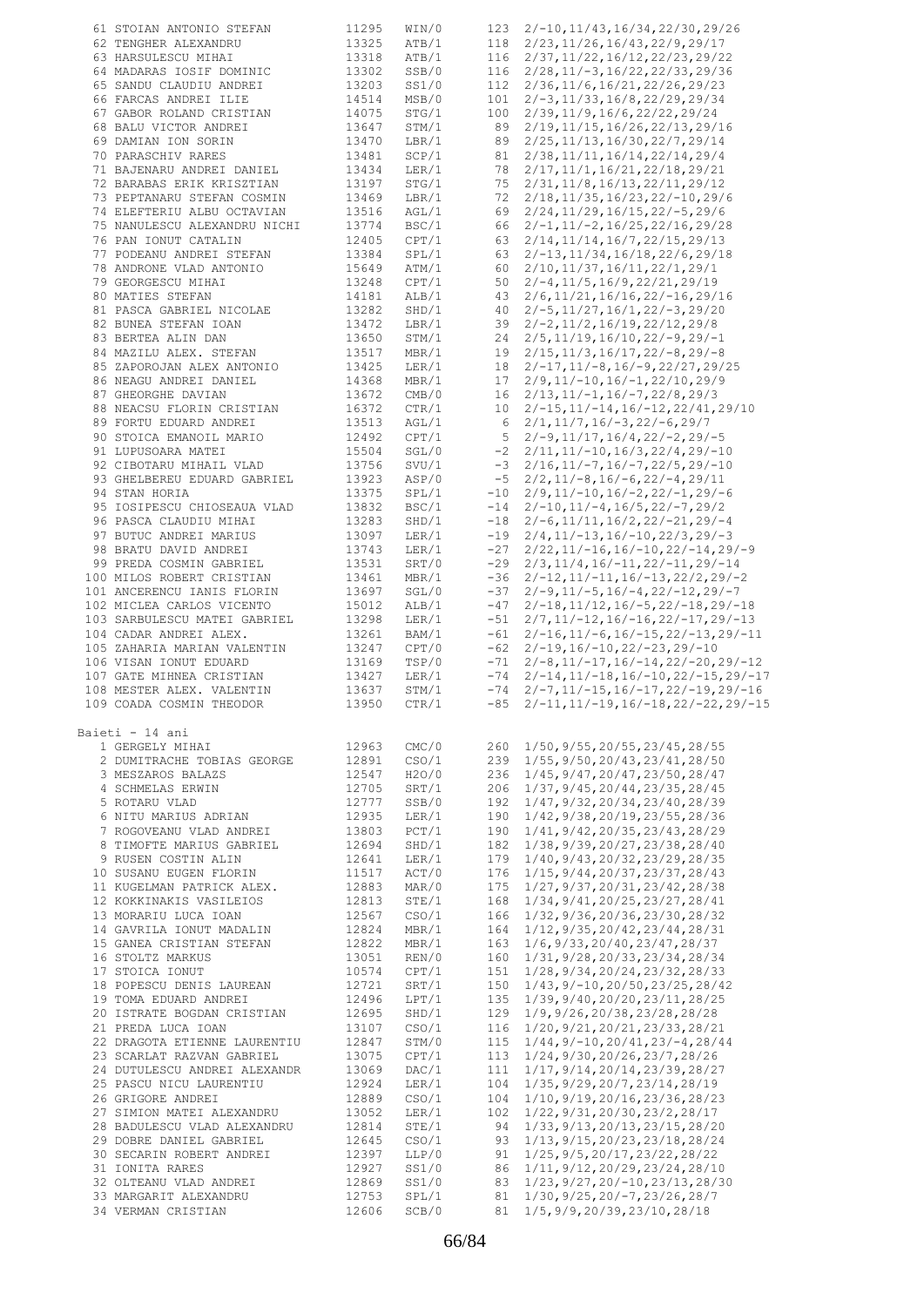|  | 35 CIUTACU ROBERT C-TIN      | 12823 | MBR/1 | 76           | 1/19, 9/23, 20/6, 23/17, 28/11                       |
|--|------------------------------|-------|-------|--------------|------------------------------------------------------|
|  | 36 ADAM TOMA                 | 12865 | CSN/0 | 76           | 1/8, 9/16, 20/18, 23/21, 28/13                       |
|  | 37 NICOLAE ALEXANDRU FLORIN  | 11290 | CPT/1 | 71           | $1/36, 9/-10, 20/45$                                 |
|  | 38 LUNGU SEBASTIAN MIHAI     | 12999 | SGL/0 | 70           | 1/26, 9/18, 20/5, 23/12, 28/9                        |
|  | 39 SIPOTEANU ALEXANDRU IONUT | 13076 | DAC/1 | 68           | $1/16$ , $9/22$ , $20/-5$ , $23/20$ , $28/15$        |
|  | 40 LEOPA DENIS IULIAN        | 12595 | MBR/1 | 64           | $1/29, 9/24, 20/11, 23/-5, 28/5$                     |
|  | 41 TATAR ALEXANDRU           | 12968 | POL/0 | 63           | 1/14, 9/17, 20/12, 23/6, 28/14                       |
|  | 42 BOGDAN OVIDIU MATEI       | 15961 | ATB/1 | 56           | $1/7, 9/20, 20/-3, 23/16, 28/16$                     |
|  | 43 PETER ARTHUR CRISTIAN     | 12564 | ATB/1 | 46           | $1/18, 9/-10, 20/28, 23/8, 28/2$                     |
|  | 44 ALEXANDRU EDMOND FLORIN   | 12731 | SPL/1 | 43           | 1/21, 9/12, 20/3, 23/3, 28/4                         |
|  | 45 POCOL DAVID SAMUEL        | 14251 | BAM/0 | 35           | $1/-2, 9/2, 20/-2, 23/31, 28/6$                      |
|  | 46 BRUMA RAZVAN CRISTIAN     | 12418 | TCB/0 | 33           | $1/-10, 9/8, 20/4, 23/19, 28/12$                     |
|  | 47 BALAN PAUL                | 12578 | MBR/1 | 32           | $1/-1, 9/7, 20/22, 23/1, 28/3$                       |
|  | 48 DUMBRAVA ANDREI IULIAN    | 11516 | PCT/1 | 27           | $1/-5, 9/10, 20/9, 23/5, 28/8$                       |
|  | 49 SALAJAN MARCK STEFAN      | 13048 | BSC/1 | 16           | $1/4$ , 9/-3, 20/-6, 23/23, 28/-2                    |
|  | 50 TURLUIANU VICTOR          | 12681 | SSV/0 | 15           | $1/3, 9/4, 20/10, 23/-1, 28/-1$                      |
|  | 51 FRINCU MIHAI ALEXANDRU    | 13953 | CTR/0 |              | $12 \quad 1/-4, 9/-2, 20/8, 23/9, 28/1$              |
|  | 52 LIGHEZAN DORIN VALENTIN   | 12719 | SRT/1 | 7            | $1/-6$ , 9/-1, 20/15, 23/4, 28/-5                    |
|  | 53 COSTACHE ALEXANDRU GABRIE | 12563 | BSC/1 | $\mathbf{1}$ | $1/2$ , 9/3, 20/1, 23/-2, 28/-3                      |
|  | 54 IACOB SEBASTIAN MIHAI     | 13137 | STE/1 | 0            |                                                      |
|  | 55 GRAEF MIHAI VALENTIN      | 10850 | STE/1 | $\Omega$     |                                                      |
|  | 56 CHIRA DAVID CRISTIAN      | 15643 | CPT/1 | $-6$         | $1/1, 9/1, 20/2, 23/-10$                             |
|  | 57 GHINESCU IULIAN ALEXANDRU | 13394 | SPL/1 | $-10$        | $1/-3, 9/6, 20/-1, 23/-8, 28/-4$                     |
|  | 58 CIOBANU FLAVIUS ANDREI    | 12706 | SRT/1 | $-28$        | $9/-5, 20/-8, 23/-7, 28/-8$                          |
|  | 59 TABACU PETRU              | 11278 | CPT/1 | $-31$        | $1/-7, 9/-4, 20/-4, 23/-10, 28/-6$                   |
|  | 60 VASILE LAURENTIU GABRIEL  | 15644 | CPT/1 |              | $-32$ $1/-9$ , $9/-6$ , $20/-11$ , $23/-6$           |
|  | 61 TUCA DRAGOS ANDREI        | 11265 | CPT/1 |              | $-36$ $1/-8$ , $9/-8$ , $20/-10$ , $23/-3$ , $28/-7$ |
|  | 62 OCTAVIAN LUCIAN GABRIEL   | 15603 | LPT/1 | $-46$        | $1/-10, 9/-7, 20/-9, 23/-10, 28/-10$                 |
|  |                              |       |       |              |                                                      |

#### **CLASAMENT STAFETE CUMULAT - DUPA REUNIUNEA 5**

| Loc Club                       | Total proba/puncte<br>pct. |
|--------------------------------|----------------------------|
| $Fete - 12 ani$                |                            |
| 1 ATB<br>1)                    | 292 15/146, 27/146         |
| 2 ASP<br>1)                    | 272 15/136, 27/136         |
| 3 ACT<br>1)                    | 260 15/130, 27/130         |
| 4 DAC<br>1)                    | 252 15/126, 27/126         |
| 5 LER<br>1)                    | 248 15/124, 27/124         |
| 6 STE<br>1)                    | 244 15/122, 27/122         |
| 7 ALB<br>1)                    | 240 15/120, 27/120         |
| 8 SPL<br>1)                    | 234 15/118, 27/116         |
| 9 SSB<br>1)                    | 98 15/-20, 27/118          |
| $Fete - 13 ani$                |                            |
| 1 ATM<br>1)                    | 226 14/118, 26/108         |
| 2 ATB<br>1)                    | 220 14/102, 26/118         |
| 3 CSO<br>1)                    | 210 14/108, 26/102         |
| 4 STE<br>1)                    | 194 14/96,26/98            |
| 5 STM<br>1)                    | 192 14/98,26/94            |
| 6 LER<br>1)                    | 186 14/94,26/92            |
| 7 ACN<br>1)                    | 76 14/-20,26/96            |
|                                |                            |
| Baieti - 12 ani                |                            |
| 1 CSB<br>1)                    | 158 8/158                  |
| 2 ATB<br>1)                    | 148 8/148                  |
| 3 LER<br>1)                    | 142 8/142                  |
| 4 BSC<br>1)                    | 138 8/138                  |
| 5 SHD<br>1)                    | 136 8/136                  |
| 6 STE<br>1)                    | 134 8/134                  |
| 7 ALB<br>1)                    | 132 8/132                  |
| 8 ASP<br>1)                    | 130 8/130                  |
| 9 CTR<br>1)                    | 128 8/128                  |
| Baieti - 13 ani                |                            |
| 1 CPT<br>1)                    | 186 7/186                  |
| 2 SVU<br>1)                    | 176 7/176                  |
| 3 ATB<br>1)                    | 170 7/170                  |
| 4 LER<br>1)                    | 166 7/166                  |
| 5 LBR<br>1)                    | 164 7/164                  |
| 6 STE<br>1)                    | 162 7/162                  |
| 7 BSC<br>1)                    | 160 7/160                  |
| 8 STG<br>1)                    | 158 7/158                  |
| 9 SHD<br>1)                    | 156 7/156                  |
| 10 MBR                         |                            |
| 1)                             | 154 7/154                  |
| 11 CTR<br>1)<br>12 STM<br>1)   | 152 7/152<br>150 7/150     |
|                                |                            |
| Baieti - 14 ani<br>1 LER<br>1) | 110 6/110                  |
| 2 MBR<br>1)                    | 100 6/100                  |
| 3 CSO<br>1)                    | 94 6/94                    |
| 4 SRT<br>1)                    | 906/90                     |
|                                |                            |
| 5 CPT<br>1)                    | 88 6/88                    |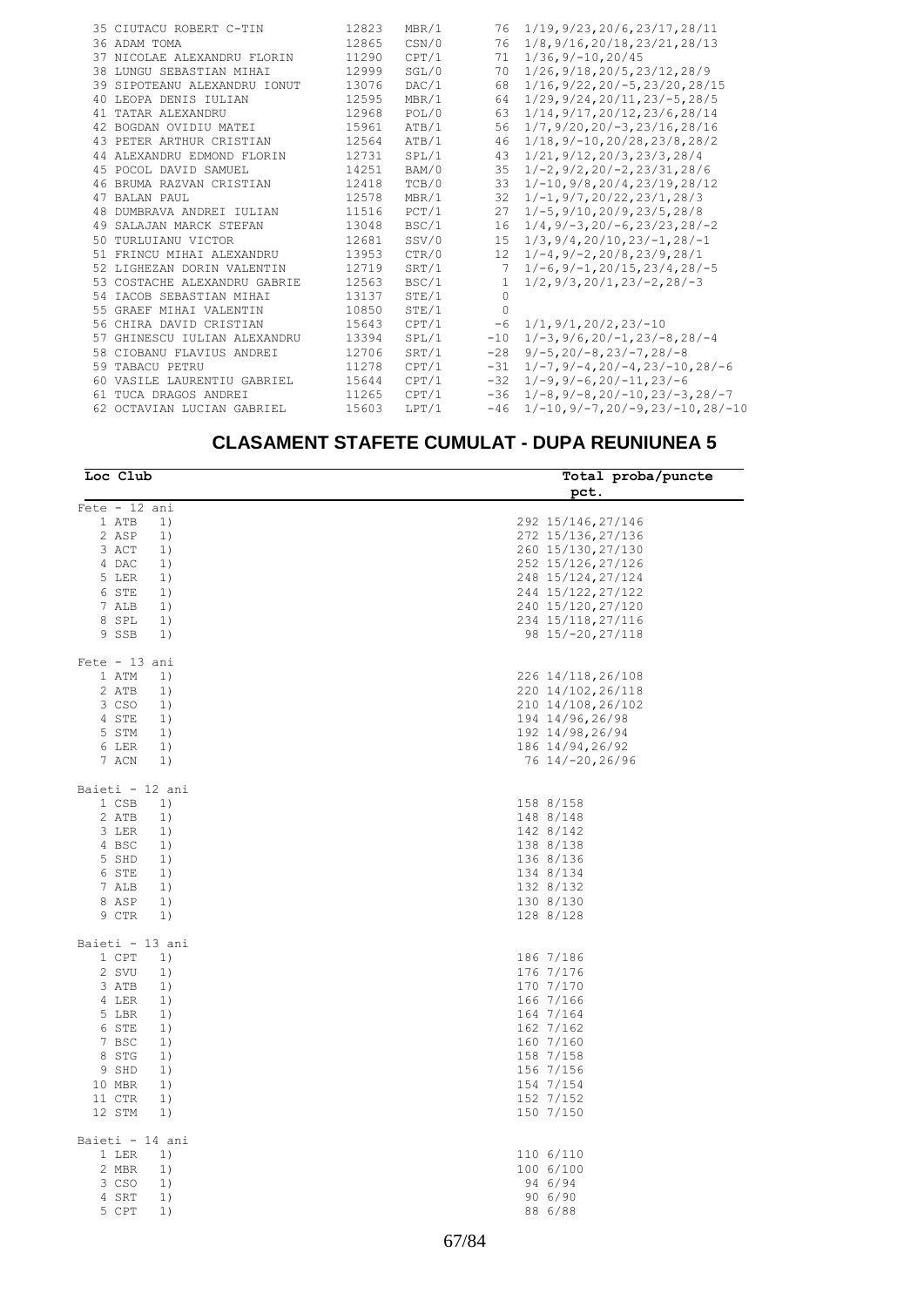## CLASAMENT ECHIPE CUMULAT – DUPA REUNIUNEA 5

|                                |            | Loc Club Ech                 | Total        | proba/puncte                                                                                                     |
|--------------------------------|------------|------------------------------|--------------|------------------------------------------------------------------------------------------------------------------|
|                                |            |                              | pct.         |                                                                                                                  |
| Fete $-12$ ani                 |            |                              |              |                                                                                                                  |
|                                |            |                              |              |                                                                                                                  |
| $\mathbf{1}$                   | ATB        | $\mathbf{1}$                 | 1414         | 5/241, 12/216, 15/146, 19/221, 24/217, 27/146, 32/227                                                            |
| $\mathbf{2}$                   | ACT        | $\mathbf{1}$                 | 1162         | 5/163, 12/179, 15/130, 19/187, 24/191, 27/130, 32/182                                                            |
| 3                              | DAC        | $\mathbf{1}$                 | 1083         | 5/182, 12/192, 15/126, 19/164, 24/115, 27/126, 32/178                                                            |
| 4                              | ASP        | $\mathbf{1}$                 | 977          | 5/138, 12/156, 15/136, 19/142, 24/135, 27/136, 32/134                                                            |
| 5                              | LER        | 1                            |              | 756 5/111, 12/97, 15/124, 19/134, 24/42, 27/124, 32/124                                                          |
| $\epsilon$                     | STG        | $\mathbf{1}$                 |              | 741 5/161, 12/164, 19/119, 24/143, 32/154                                                                        |
| 7                              | STE        | $\mathbf{1}$                 |              | 714 5/79, 12/72, 15/122, 19/96, 24/135, 27/122, 32/88                                                            |
| 8                              | ALB        | $\mathbf{1}$                 |              | 524 5/61, 12/71, 15/120, 19/-15, 24/104, 27/120, 32/63                                                           |
| 9                              | SSV        | $\mathbf{1}$                 |              | 500 5/107, 12/110, 19/111, 24/53, 32/119                                                                         |
| 10                             | REN        | $\mathbf{1}$                 |              | 495 5/108, 12/97, 19/121, 24/79, 32/90                                                                           |
| 11                             | <b>COR</b> | $\mathbf{1}$                 |              | 402 5/28, 12/62, 19/105, 24/111, 32/96                                                                           |
| 12                             | CTR        | $\mathbf{1}$                 |              | 402 5/120, 12/82, 19/80, 24/47, 32/73                                                                            |
| 13                             | SSB        | $\mathbf{1}$                 |              | 369 5/82, 12/74, 15/-20, 19/45, 24/18, 27/118, 32/52                                                             |
| 14                             | STM        | $\mathbf{1}$                 |              | 354 5/83, 12/81, 19/65, 24/53, 32/72                                                                             |
| 15                             | CSW        | $\mathbf{1}$                 |              | 267 5/56, 12/39, 19/44, 24/74, 32/54                                                                             |
| 16                             | BSC        | $\mathbf{1}$                 |              | 252 5/45, 12/70, 19/52, 24/43, 32/42                                                                             |
| 17                             | SPL        | $\mathbf{1}$                 |              | $164$ 5/-6, 12/-6, 15/118, 19/-19, 24/-14, 27/116, 32/-25                                                        |
| 18                             | SRT        | $\mathbf{1}$                 |              | $122 \quad 5/45, 12/26, 19/28, 24/-2, 32/25$                                                                     |
| 19                             | ATM        | $\mathbf{1}$                 |              | $29 \quad 5/20$ , $12/-11$ , $19/17$ , $24/24$ , $32/-21$                                                        |
| 20                             | WIN        | $\mathbf{1}$                 |              | $-7$ 5/-8, 12/-24, 24/30, 32/-5                                                                                  |
|                                |            |                              |              |                                                                                                                  |
| $Fete - 13 ani$                |            |                              |              | 3/141, 10/182, 14/102, 17/194, 21/162, 26/118, 30/183                                                            |
| $\mathbf{1}$<br>$\overline{c}$ | ATB        | $\mathbf{1}$<br>1            | 1082<br>1080 | 3/207, 10/193, 14/118, 17/136, 21/172, 26/108, 30/146                                                            |
|                                | ATM        |                              |              |                                                                                                                  |
| 3                              | STE        | $\mathbf{1}$                 |              | 852 3/132, 10/173, 14/96, 17/130, 21/114, 26/98, 30/109                                                          |
| 4                              | <b>CSO</b> | $\mathbf{1}$                 |              | 688 3/94, 10/79, 14/108, 17/81, 21/131, 26/102, 30/93<br>629 3/104, 10/59, 14/-20, 17/128, 21/120, 26/96, 30/142 |
| 5<br>6                         | ACN        | $\mathbf{1}$                 |              | 437 3/50, 10/24, 14/98, 17/18, 21/87, 26/94, 30/66                                                               |
| 7                              | STM<br>DAC | $\mathbf{1}$<br>$\mathbf{1}$ |              | 395 3/67, 10/87, 17/72, 21/77, 30/92                                                                             |
| 8                              |            | $\mathbf{1}$                 |              | 308 3/57, 10/54, 17/78, 21/57, 30/62                                                                             |
| 9                              | BAM<br>STG | $\mathbf{1}$                 |              | 261 3/68, 10/64, 17/74, 21/29, 30/26                                                                             |
| 10                             | MBR        | 1                            |              | 207 3/21, 10/63, 17/47, 21/36, 30/40                                                                             |
| 11                             | SHD        | $\mathbf{1}$                 |              | 202 3/43, 10/31, 17/34, 21/42, 30/52                                                                             |
| 12 <sup>°</sup>                | ALB        | 1                            |              | 188 3/19, 10/58, 17/56, 21/29, 30/26                                                                             |
| 13                             | LER        | $\mathbf{1}$                 |              | $144$ $3/-10, 10/20, 14/94, 17/-9, 21/-17, 26/92, 30/-26$                                                        |
| 14                             | CSW        | 1                            |              | $100 \quad 3/45, 10/-7, 17/12, 21/3, 30/47$                                                                      |
| 15 <sub>1</sub>                | BSC        | $\mathbf{1}$                 |              | 96 $3/42, 10/4, 17/-6, 21/37, 30/19$                                                                             |
| 16                             | AGL        | $\mathbf{1}$                 |              | 93 3/39, 10/21, 17/20, 30/13                                                                                     |
|                                |            |                              |              |                                                                                                                  |
| Baieti - 12 ani                |            |                              |              |                                                                                                                  |
| $\mathbf{1}$                   | LER        | $\mathbf{1}$                 | 1525         | 4/378, 8/142, 13/249, 18/289, 25/221, 31/246                                                                     |
| $\overline{c}$                 | ATB        | $\mathbf{1}$                 | 1485         | 4/315,8/148,13/280,18/258,25/177,31/307                                                                          |
| 3                              | CSB        | $\mathbf{1}$                 | 1345         | 4/229,8/158,13/290,18/237,25/191,31/240                                                                          |
| $\overline{4}$                 | STE        | $\mathbf{1}$                 | 997          | 4/194, 8/134, 13/174, 18/240, 25/79, 31/176                                                                      |
| 5                              | SHD        | $\mathbf{1}$                 | 956          | 4/133, 8/136, 13/210, 18/175, 25/137, 31/165                                                                     |
| 6                              | <b>BSC</b> | 1                            | 831          | $4/47, 8/138, 13/175, 18/147, 25/165, 31/159$                                                                    |
| $\boldsymbol{7}$               | ALB        | $\mathbf{1}$                 | 623          | $4/85, 8/132, 13/60, 18/98, 25/143, 31/105$                                                                      |
| 8                              | ASP        | $\mathbf{1}$                 | 560          | $4/123, 8/130, 13/90, 18/77, 25/71, 31/69$                                                                       |
| 9                              | STG        | $\mathbf{1}$                 | 525          | 4/144, 13/112, 18/61, 25/125, 31/83                                                                              |
| 10                             | CSP        | $\mathbf{1}$                 | 513          | 4/116, 13/110, 18/80, 25/98, 31/109                                                                              |
| 11                             | CTR        | $\mathbf{1}$                 | 496          | 4/48,8/128,13/57,18/100,25/76,31/87                                                                              |
| 12                             | BCC        | $\mathbf{1}$                 | 391          | 4/20, 13/95, 18/109, 25/85, 31/82                                                                                |
| 13                             | CPT        | $\mathbf 1$                  | 376          | 4/100, 13/57, 18/79, 25/71, 31/69                                                                                |
| 14                             | SCP        | $\mathbf{1}$                 | 125          | $4/-8$ , 13/51, 18/45, 25/20, 31/17                                                                              |
| 15                             | SRT        | $\mathbf{1}$                 | 102          | $4/-2$ , 13/44, 18/-23, 25/69, 31/14                                                                             |
| 16                             | ATM        | $\mathbf 1$<br>$\mathbf{1}$  | 74<br>$-61$  | $4/-3$ , $13/21$ , $18/-4$ , $25/48$ , $31/12$                                                                   |
| 17                             | SPL        |                              |              | $4/1, 13/-12, 18/-17, 25/-11, 31/-22$                                                                            |
| Baieti - 13 ani                |            |                              |              |                                                                                                                  |
| $\mathbf{1}$                   | CPT        | $\mathbf{1}$                 | 2091         | 2/369, 7/186, 11/370, 16/391, 22/387, 29/388                                                                     |
| $\mathbf{2}$                   | ATB        | $\mathbf{1}$                 | 1997         | 2/353, 7/170, 11/386, 16/427, 22/300, 29/361                                                                     |
| 3                              | STE        | $\mathbf 1$                  | 1431         | 2/277, 7/162, 11/236, 16/276, 22/235, 29/245                                                                     |
| $\overline{4}$                 | SVU        | $\mathbf{1}$                 | 1431         | 2/261, 7/176, 11/227, 16/219, 22/278, 29/270                                                                     |
| 5                              | SHD        | $\mathbf 1$                  | 1199         | 2/184, 7/156, 11/194, 16/228, 22/173, 29/264                                                                     |
| 6                              | STG        | $\mathbf{1}$                 | 1053         | 2/215, 7/158, 11/156, 16/179, 22/174, 29/171                                                                     |
| 7                              | BSC        | $\mathbf{1}$                 | 994          | 2/173, 7/160, 11/192, 16/187, 22/168, 29/114                                                                     |
| 8                              | LBR        | $\mathbf{1}$                 | 888          | 2/97, 7/164, 11/170, 16/166, 22/153, 29/138                                                                      |
| 9                              | LER        | $\mathbf{1}$                 | 875          | 2/164, 7/166, 11/103, 16/121, 22/159, 29/162                                                                     |
| 10                             | BAR        | $\mathbf{1}$                 | 776          | 2/162, 11/150, 16/156, 22/151, 29/157                                                                            |
| 11                             | POL        | $\mathbf{1}$                 | 697          | 2/157, 11/152, 16/155, 22/160, 29/73                                                                             |
| 12                             | CTR        | $\mathbf{1}$                 | 648          | 2/48, 7/152, 11/57, 16/99, 22/162, 29/130                                                                        |
| 13                             | MAR        | $\mathbf{1}$                 | 642          | 2/128, 11/130, 16/115, 22/133, 29/136                                                                            |
| 14                             | CSW        | $\mathbf{1}$                 | 617          | 2/124, 11/94, 16/124, 22/140, 29/135                                                                             |
| 15                             | MBR        | $\mathbf{1}$                 | 609          | 2/122, 7/154, 11/74, 16/94, 22/86, 29/79                                                                         |
| 16                             | STM        | $\mathbf{1}$                 | 469          | 2/62, 7/150, 11/95, 16/61, 22/52, 29/49                                                                          |
| 17                             | ATM        | $\mathbf{1}$                 | 459          | 2/100, 11/133, 16/100, 22/59, 29/67                                                                              |
| 18                             | SCP        | $\mathbf{1}$                 | 311          | 2/114, 11/81, 16/4, 22/65, 29/47                                                                                 |
| 19                             | AGL        | $\mathbf{1}$                 |              | 266 2/76, 11/26, 16/45, 22/48, 29/71                                                                             |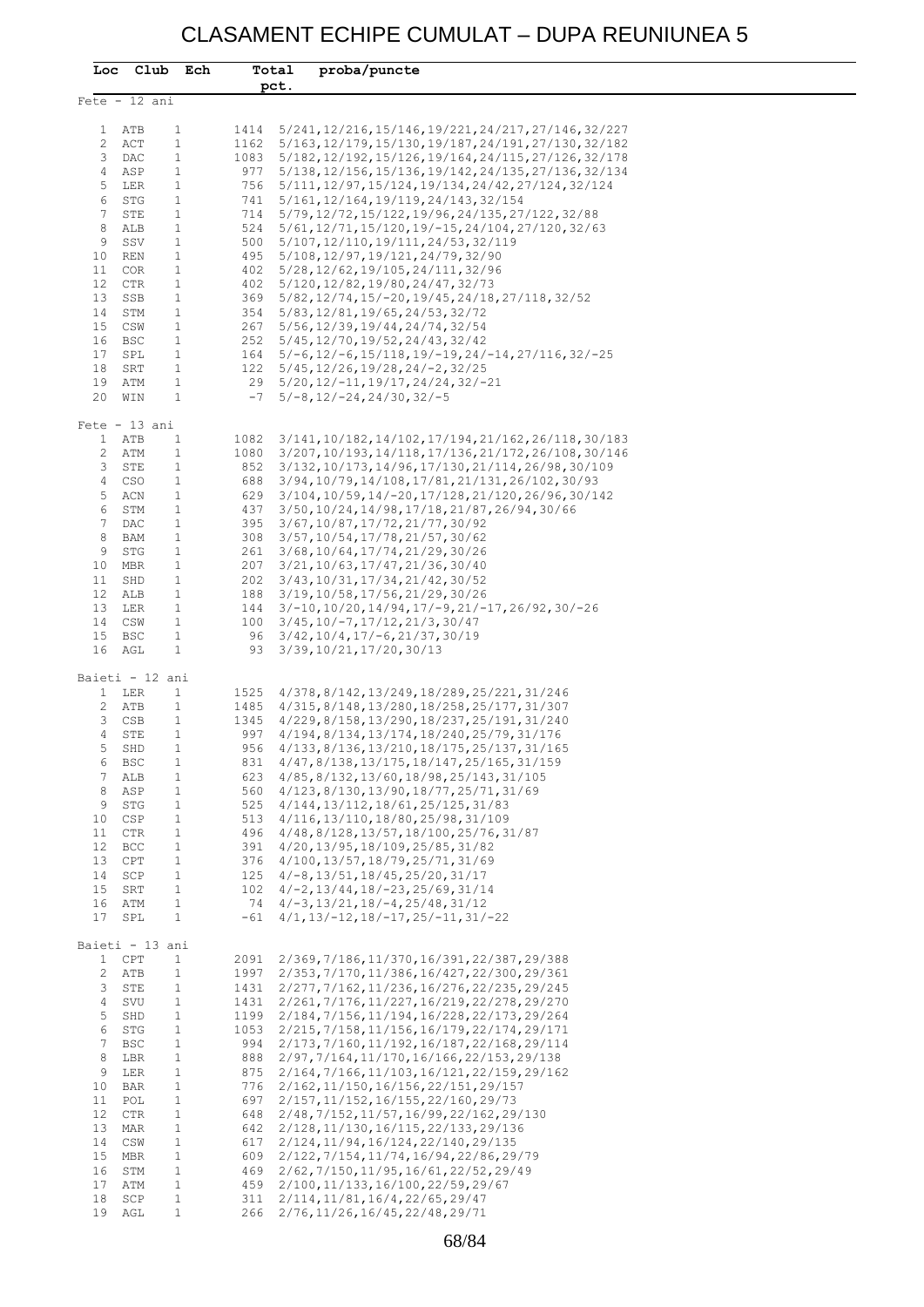| 20            | SPL             | 1            | 265 | 2/53, 11/64, 16/56, 22/42, 29/50           |
|---------------|-----------------|--------------|-----|--------------------------------------------|
| 21            | ALB             | $\mathbf{1}$ | 178 | 11/81, 16/42, 22/9, 29/46                  |
| 22            | BAM             | 1            | 140 | 2/27, 11/36, 16/17, 22/27, 29/33           |
|               | Baieti - 14 ani |              |     |                                            |
| $\mathbf{1}$  | CSO             | 1            | 812 | 1/130, 6/94, 9/141, 20/139, 23/158, 28/150 |
| $\mathcal{L}$ | LER             | 1            | 685 | 1/139,6/110,9/141,20/88,23/100,28/107      |
| 3             | MBR             | 1            | 599 | 1/65,6/100,9/122,20/121,23/104,28/87       |
| 4             | SRT             | 1            | 425 | 1/74,6/90,9/29,20/101,23/57,28/74          |
| 5.            | CPT.            | $\mathbf{1}$ | 318 | 1/65,6/88,9/37,20/72,23/10,28/46           |
| 6             | SHD             | 1            | 311 | 1/47, 9/65, 20/65, 23/66, 28/68            |
| 7             | STE             | 1            | 262 | 1/67, 9/54, 20/38, 23/42, 28/61            |
| 8             | PCT             | 1            | 217 | 1/36, 9/52, 20/44, 23/48, 28/37            |
| 9             | DAC             | 1            | 179 | 1/33, 9/36, 20/9, 23/59, 28/42             |
| 10            | SPL             | $\mathbf{1}$ | 114 | $1/48, 9/43, 20/-5, 23/21, 28/7$           |
| 11            | ATB             | 1            | 102 | 1/25, 9/10, 20/25, 23/24, 28/18            |
| 12            | LPT             | 1            | 89  | 1/29, 9/33, 20/11, 23/1, 28/15             |
| 13            | <b>BSC</b>      | 1            | 17  | $1/6, 20/ - 5, 23/21, 28/ - 5$             |
|               |                 |              |     |                                            |

# CLASAMENT GENERAL ECHIPE DUPA REUNIUNEA 5

| Loc            | Club Ech   |              | Total<br>gen.<br>pct. | Total<br>pct.<br>fete | Total<br>pct.<br>baieti | F12                 | F13            | <b>B12</b>  | <b>B13</b><br>9<br>8<br>$\overline{c}$<br>$\mathbf 0$<br>6<br>11<br>$\mathbf 0$<br>5<br>$\mathbf 0$<br>0<br>$\Omega$<br>$\Omega$<br>4<br>0<br>0<br>7<br>0<br>0<br>$\circ$<br>$\mathbf 0$<br>3<br>$\mathbf 0$<br>$\circ$<br>$\Omega$<br>$\mathbf 0$<br>1 | <b>B14</b>     |
|----------------|------------|--------------|-----------------------|-----------------------|-------------------------|---------------------|----------------|-------------|---------------------------------------------------------------------------------------------------------------------------------------------------------------------------------------------------------------------------------------------------------|----------------|
| $\mathbf{1}$   | ATB        | $\mathbf 1$  | 40                    | 22                    | 18                      | 11                  | 11             | 9           |                                                                                                                                                                                                                                                         | 0              |
| $\overline{c}$ | STE        | $\mathbf{1}$ | 31                    | 12                    | 19                      | $\sqrt{4}$          | $\,8\,$        | 7           |                                                                                                                                                                                                                                                         | 4              |
| 3              | LER        | $1\,$        | 28                    | $\epsilon$            | 22                      | 6                   | $\mathbb O$    | 11          |                                                                                                                                                                                                                                                         | 9              |
| 4              | CSO        | $1\,$        | 18                    | 7                     | 11                      | $\circ$             | 7              | $\mathbf 0$ |                                                                                                                                                                                                                                                         | 11             |
| 5              | SHD        | $1\,$        | 17                    | $\circ$               | 17                      | 0                   | 0              | 6           |                                                                                                                                                                                                                                                         | 5              |
| 6              | CPT        | $\mathbf 1$  | 17                    | $\Omega$              | 17                      | 0                   | 0              | 0           |                                                                                                                                                                                                                                                         | 6              |
| 7              | <b>DAC</b> | $\mathbf 1$  | 14                    | 12                    | $\overline{c}$          | 8                   | 4              | 0           |                                                                                                                                                                                                                                                         | $\overline{c}$ |
| 8              | <b>STG</b> | $\mathbf 1$  | 14                    | 7                     | 7                       | 5                   | $\overline{c}$ | 2           |                                                                                                                                                                                                                                                         | 0              |
| 9              | ASP        | $\mathbf 1$  | 10                    | 7                     | 3                       | 7                   | 0              | 3           |                                                                                                                                                                                                                                                         | 0              |
| 10             | ACT        | $1\,$        | $\mathsf 9$           | 9                     | 0                       | 9                   | $\mathbf{0}$   | 0           |                                                                                                                                                                                                                                                         | 0              |
| 11             | ATM        | $\mathbf{1}$ | $\mathsf 9$           | 9                     | 0                       | 0                   | 9              | 0           |                                                                                                                                                                                                                                                         | 0              |
| 12             | <b>MBR</b> | $1\,$        | 9                     | $\mathbf{1}$          | 8                       | 0                   | 1              | 0           |                                                                                                                                                                                                                                                         | 8              |
| 13             | <b>BSC</b> | $\mathbf{1}$ | 9                     | $\circ$               | 9                       | 0                   | $\circ$        | 5           |                                                                                                                                                                                                                                                         | 0              |
| 14             | CSB        | $1\,$        | 8                     | $\mathbf 0$           | 8                       | 0                   | 0              | 8           |                                                                                                                                                                                                                                                         | 0              |
| 15             | ALB        | $\mathbf{1}$ | $\overline{7}$        | 3                     | 4                       | 3                   | $\circ$        | 4           |                                                                                                                                                                                                                                                         | 0              |
| 16             | SVU        | $\mathbf{1}$ | 7                     | $\mathbf 0$           | 7                       | 0                   | 0              | 0           |                                                                                                                                                                                                                                                         | 0              |
| 17             | SRT        | $\mathbf{1}$ | 7                     | $\mathbf 0$           | 7                       | 0                   | 0              | 0           |                                                                                                                                                                                                                                                         | 7              |
| 18             | ACN        | $\mathbf{1}$ | 6                     | 6                     | 0                       | 0                   | 6              | 0           |                                                                                                                                                                                                                                                         | 0              |
| 19             | STM        | $\mathbf{1}$ | 5                     | 5                     | 0                       | 0                   | 5              | 0           |                                                                                                                                                                                                                                                         | $\circ$        |
| 20             | <b>BAM</b> | $\mathbf{1}$ | 3                     | 3                     | 0                       | $\circ$             | 3              | 0           |                                                                                                                                                                                                                                                         | 0              |
| 21             | LBR        | $1\,$        | 3                     | 0                     | 3                       | 0                   | 0              | 0           |                                                                                                                                                                                                                                                         | 0              |
| 22             | PCT        | $\mathbf{1}$ | 3                     | $\mathbf 0$           | 3                       | 0                   | 0              | 0           |                                                                                                                                                                                                                                                         | 3              |
| 23             | SSV        | $1\,$        | $\overline{c}$        | $\mathbf{2}$          | $\circ$                 | $\mathbf{2}$        | 0              | 0           |                                                                                                                                                                                                                                                         | 0              |
| 24             | <b>REN</b> | $\mathbf{1}$ | $\mathbf{1}$          | $1\,$                 | $\Omega$                | $1\,$               | $\Omega$       | 0           |                                                                                                                                                                                                                                                         | 0              |
| 25             | CSP        | $\mathbf{1}$ | $\mathbf{1}$          | $\mathbf 0$           | 1                       | $\mathbf 0$         | 0              | 1           |                                                                                                                                                                                                                                                         | 0              |
| 26             | <b>BAR</b> | $\mathbf{1}$ | $\mathbf{1}$          | 0                     | $\mathbf{1}$            | 0                   | 0              | 0           |                                                                                                                                                                                                                                                         | 0              |
| 27             | SPL        | $\mathbf{1}$ | $\mathbf{1}$          | 0                     | 1                       | 0                   | 0              | 0           | 0                                                                                                                                                                                                                                                       | 1              |
| 28             | COR        | $\mathbf{1}$ | $\circ$               | $\circ$               | 0                       | $\circ$             | 0              | 0           | $\circ$                                                                                                                                                                                                                                                 | 0              |
| 29             | <b>CTR</b> | $1\,$        | $\mathbf 0$           | $\mathbf{0}$          | 0                       | $\mathsf{O}\xspace$ | 0              | 0           | $\circ$                                                                                                                                                                                                                                                 | 0              |
| 30             | POL        | $\mathbf{1}$ | $\Omega$              | $\Omega$              | $\Omega$                | $\Omega$            | $\Omega$       | $\circ$     | $\Omega$                                                                                                                                                                                                                                                | $\Omega$       |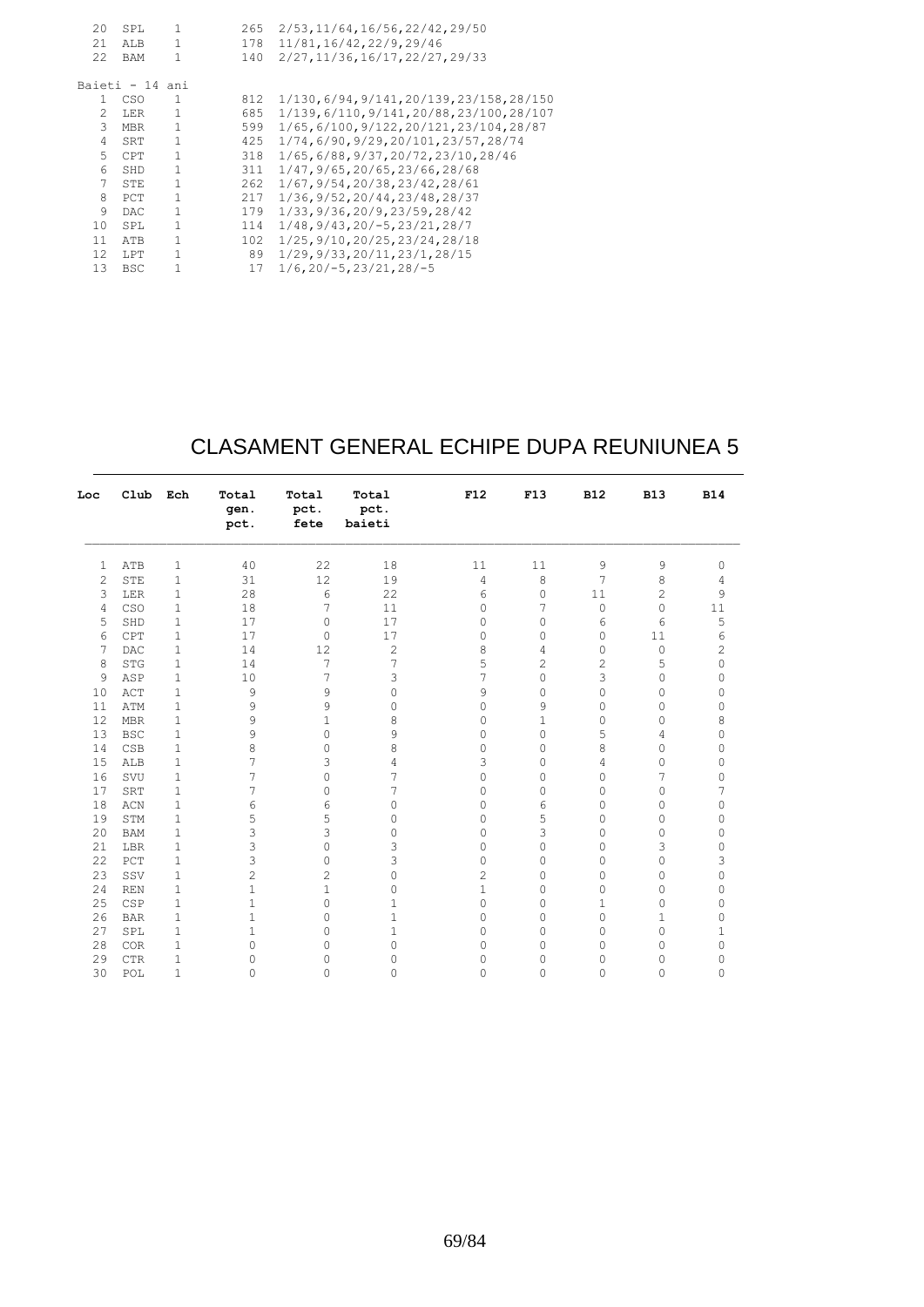# CAMPIONATUL NATIONAL DE POLIATLON CADETI 12-14 ani PITESTI \* 14.12.2017 - 17.12.2017 \* Bazin: 50m 8 culoare LISTA DE START

Reuniunea: 6 17.12.2017 Ora 10:00

|                          |                 |              | Ser. Cul. Loc Nume si prenume<br>Stafeta(Sch.1,Sch.2,Sch.3,Sch.4) |                | Cod  | An                               | Club                 | Rezultat Puncte |
|--------------------------|-----------------|--------------|-------------------------------------------------------------------|----------------|------|----------------------------------|----------------------|-----------------|
|                          |                 |              |                                                                   |                |      |                                  |                      |                 |
| $\mathtt{Id.}$ :<br>9    | 33<br>5         | $\mathbf{1}$ | Proba:<br>100 m liber masc. 14 ani<br>GERGELY MIHAI               | 12963          | 2003 | CMC                              |                      | 55              |
| 9                        | 7               | 2            | DUMITRACHE TOBIAS GEORGE                                          |                | 2003 | CSO                              | 00:55:46<br>00:55:86 | 50              |
| 9                        | 4               | 3            | SUSANU EUGEN FLORIN                                               | 12891<br>11517 | 2003 | $\mathop{\rm ACT}$               | 00:56:03             | 47              |
| 9                        | 3               | 4            | DRAGOTA ETIENNE LAURENTIU                                         | 12847          | 2003 | STM                              | 00:56:09             | 45              |
| 9                        | $\epsilon$      | 5            | SCHMELAS ERWIN                                                    | 12705          | 2003 | SRT                              | 00:56:14             | 44              |
|                          | $\mathbf{2}$    | 6            |                                                                   |                | 2003 |                                  |                      | 43              |
| 9                        | $\mathbf{1}$    |              | NITU MARIUS ADRIAN                                                | 12935          |      | LER                              | 00:56:30             |                 |
| 9<br>8                   |                 | 7            | MESZAROS BALAZS                                                   | 12547          | 2003 | H <sub>2</sub> O                 | 00:57:14             | 42              |
|                          | 3               | 8            | POPESCU DENIS LAUREAN                                             | 12721          | 2003 | SRT                              | 00:57:22             | 41              |
| 8                        | 5               | 9            | ROGOVEANU VLAD ANDREI                                             | 13803          | 2003 | $_{\rm PCT}$                     | 00:57:98             | 40              |
| 8                        | 6               | 10           | RUSEN COSTIN ALIN                                                 | 12641          | 2003 | LER                              | 00:58:44             | 39              |
| 8                        | 2               | 11           | TIMOFTE MARIUS GABRIEL                                            | 12694          | 2003 | $_{\rm SHD}$                     | 00:58:46             | 38              |
| 9<br>8                   | 8               | 12           | GAVRILA IONUT MADALIN                                             | 12824          | 2003 | $\operatorname{\mathsf{MBR}}$    | 00:58:61             | 37              |
|                          | $\overline{4}$  |              | 13 NICOLAE ALEXANDRU FLORIN                                       | 11290          | 2003 | $\mathtt{CPT}$                   | 00:58:80             | 36              |
| 8                        | 7               | 14           | TOMA EDUARD ANDREI                                                | 12496          | 2003 | LPT                              | 00:59:43             | 35              |
| 6                        | $\mathbf{1}$    | 15           | OLTEANU VLAD ANDREI                                               | 12869          | 2003 | SS1                              | 00:59:45             | 34              |
| 8                        | $\mathbf{1}$    | 16           | ROTARU VLAD                                                       | 12777          | 2003 | $_{\footnotesize{\texttt{SSB}}}$ | 00:59:55             | 33              |
| $\overline{7}$           | 6               | 17           | KOKKINAKIS VASILEIOS                                              | 12813          | 2003 | ${\tt STE}$                      | 01:00:13             | 32              |
| 7                        | $7\phantom{.0}$ | 18           | VERMAN CRISTIAN                                                   | 12606          | 2003 | $_{\rm SCB}$                     | 01:00:58             | 31              |
| 7                        | 3               | 19           | MORARIU LUCA IOAN                                                 | 12567          | 2003 | $_{\tiny{\mbox{\texttt{CSO}}}}$  | 01:00:84             | 30              |
| 7                        | 8               | 20           | STOICA IONUT                                                      | 10574          | 2003 | CPT                              | 01:01:15             | 29              |
| $\overline{\phantom{a}}$ | 4               | 21           | ISTRATE BOGDAN CRISTIAN                                           | 12695          | 2003 | $_{\rm SHD}$                     | 01:01:23             | 28              |
| 6                        | 4               | 22           | SIMION MATEI ALEXANDRU                                            | 13052          | 2003 | LER                              | 01:01:42             | 27              |
| 5                        | 3               | 23           | IONITA RARES                                                      | 12927          | 2003 | SS1                              | 01:01:66             | 26              |
| 6                        | 8               |              | 24 MARGARIT ALEXANDRU                                             | 12753          | 2003 | SPL                              | 01:01:86             | 25              |
| $\sqrt{4}$               | $\mathbf{1}$    | 25           | SCARLAT RAZVAN GABRIEL                                            | 13075          | 2003 | CPT                              | 01:02:18             | 24              |
| 5                        | 4               |              | 26 PREDA LUCA IOAN                                                | 13107          | 2003 | CSO                              | 01:02:28             | 23              |
| $\epsilon$               | 3               |              | 27 LEOPA DENIS IULIAN                                             | 12595          | 2003 | MBR                              | 01:02:30             | 22              |
| 5                        | 5               |              | 28 ALEXANDRU EDMOND FLORIN                                        | 12731          | 2003 | SPL                              | 01:02:44             | 21              |
| 6                        | 6               |              | 29 BADULESCU VLAD ALEXANDRU                                       | 12814          | 2003 | STE                              | 01:02:66             | 20              |
| $\overline{\mathbf{c}}$  | $\mathbf{1}$    |              | 30 BOGDAN OVIDIU MATEI                                            | 15961          | 2003 | ATB                              | 01:02:68             | 19              |
| 5                        | 7               | 31           | GANEA CRISTIAN STEFAN                                             | 12822          | 2003 | MBR                              | 01:02:77             | 18              |
|                          | 2               |              | 32 LUNGU SEBASTIAN MIHAI                                          | 12999          | 2003 | SGL                              | 01:02:89             | 17              |
| 5<br>5                   | 8               |              | 33 CIUTACU ROBERT C-TIN                                           | 12823          | 2003 | MBR                              | 01:03:06             | 16              |
| 7                        | 2               |              | 33 PETER ARTHUR CRISTIAN                                          | 12564          | 2003 | ATB                              | 01:03:06             | 16              |
| 5                        | 6               | 35           | ADAM TOMA                                                         | 12865          | 2003 | CSN                              | 01:03:34             | 14              |
| 6                        | $\mathbf{2}$    | 36           | DUMBRAVA ANDREI IULIAN                                            | 11516          | 2003 | $_{\rm PCT}$                     | 01:03:35             | 13              |
| 6                        | 7               | 37           | TATAR ALEXANDRU                                                   | 12968          | 2003 | $\ensuremath{\text{POL}}\xspace$ | 01:03:84             | 12              |
| 4                        | 6               | 38           | DOBRE DANIEL GABRIEL                                              | 12645          | 2003 | $_{\tiny{\mbox{\texttt{CSO}}}}$  | 01:03:87             | 11              |
| 4                        | 5               | 39           | SECARIN ROBERT ANDREI                                             | 12397          | 2003 | LLP                              | 01:04:40             | 10              |
| $\overline{4}$           | 4               | 40           | <b>BALAN PAUL</b>                                                 | 12578          | 2003 |                                  | 01:05:07             | 9               |
|                          |                 |              |                                                                   |                |      | MBR                              |                      |                 |
| 5                        | 1               | 41           | SIPOTEANU ALEXANDRU IONUT                                         | 13076          | 2003 | DAC                              | 01:05:08             | 8               |
| $\overline{4}$           | 2               |              | 42 GRIGORE ANDREI                                                 | 12889          | 2003 | CSO                              | 01:05:22             | 7               |
| 4                        | 8               | 43           | GHINESCU IULIAN ALEXANDRU                                         | 13394          | 2003 | SPL                              | 01:05:33             | 6               |
| $\overline{c}$           | 2               |              | 44 BRUMA RAZVAN CRISTIAN                                          | 12418          | 2003 | TCB                              | 01:06:07             | 5               |
| 3                        | 5               | 45           | DUTULESCU ANDREI ALEXANDR                                         | 13069          | 2003 | DAC                              | 01:06:12             | $\overline{4}$  |
| 4                        | 7               | 46           | COSTACHE ALEXANDRU GABRIE                                         | 12563          | 2003 | <b>BSC</b>                       | 01:06:14             | 3               |
| 3                        | 3               | 47           | LIGHEZAN DORIN VALENTIN                                           | 12719          | 2003 | SRT                              | 01:06:51             | $\overline{c}$  |
| 3                        | 4               | 48           | FRINCU MIHAI ALEXANDRU                                            | 13953          | 2003 | CTR                              | 01:06:54             | $\mathbf{1}$    |
| $\sqrt{2}$               | 3               | 49           | SALAJAN MARCK STEFAN                                              | 13048          | 2003 | <b>BSC</b>                       | 01:06:68             | $-1$            |
| $\sqrt{2}$               | 8               | 50           | CHIRA DAVID CRISTIAN                                              | 15643          | 2003 | CPT                              | 01:06:71             | $-2$            |
| 3                        | 2               | 51           | TURLUIANU VICTOR                                                  | 12681          | 2003 | SSV                              | 01:07:27             | $-3$            |
| 3                        | 8               | 52           | POCOL DAVID SAMUEL                                                | 14251          | 2003 | BAM                              | 01:08:64             | $-4$            |
| 3                        | 6               | 53           | TABACU PETRU                                                      | 11278          | 2003 | CPT                              | 01:09:79             | $-5$            |
| $\sqrt{2}$               | 4               | 54           | TUCA DRAGOS ANDREI                                                | 11265          | 2003 | CPT                              | 01:13:05             | $-6$            |
| $\sqrt{2}$               | 6               | 55           | CIOBANU FLAVIUS ANDREI                                            | 12706          | 2003 | SRT                              | 01:14:21             | $-7$            |
| $\sqrt{2}$               | 5               | 56           | VASILE LAURENTIU GABRIEL                                          | 15644          | 2003 | CPT                              | 01:14:26             | $-8$            |
| $\sqrt{2}$               | 7               | 57           | OCTAVIAN LUCIAN GABRIEL                                           | 15603          | 2003 | LPT                              | 01:14:38             | $-9$            |
| 3                        | $\mathbf{1}$    | 58           | GRAEF MIHAI VALENTIN                                              | 10850          | 2003 | STE                              | Retras.              | $\circ$         |
| 8                        | 8               | 58           | IACOB SEBASTIAN MIHAI                                             | 13137          | 2003 | STE                              | Retras.              | $\circ$         |
| 6                        | 5               | 60           | STOLTZ MARKUS                                                     | 13051          | 2003 | REN                              | Descalif.            | $-10$           |
| $\overline{7}$           | 5               | 60           | KUGELMAN PATRICK ALEX.                                            | 12883          | 2003 | MAR                              | Descalif.            | $-10$           |
| $\overline{7}$           | $\mathbf{1}$    | 61           | PASCU NICU LAURENTIU                                              | 12924          | 2003 | LER                              | Descalif.            | $-10$           |
|                          |                 |              |                                                                   |                |      |                                  |                      |                 |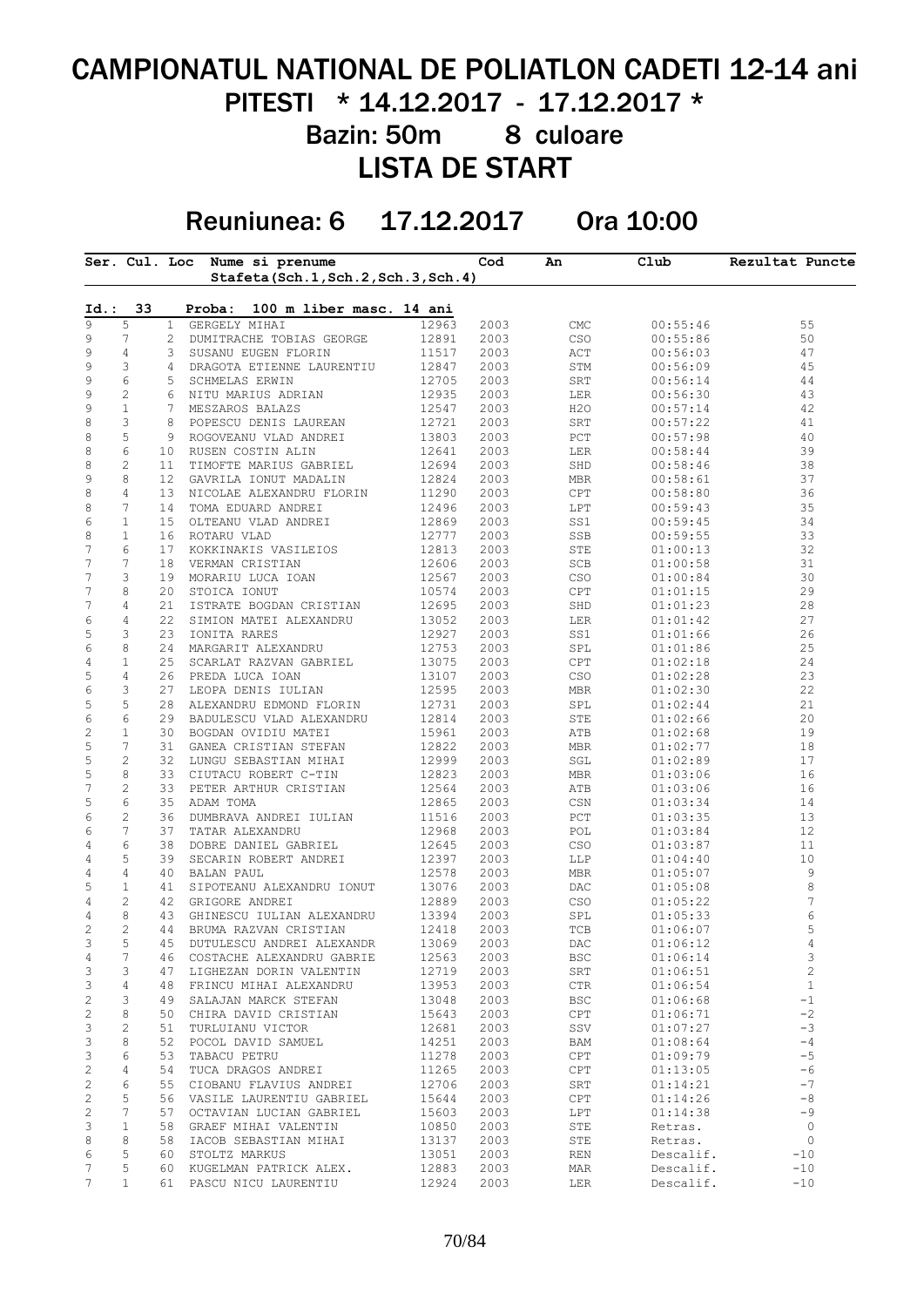| Id.:                             | 34                  |                 | Proba:<br>100 m bras masc. 13 ani                   |                |              |                   |                      |                           |
|----------------------------------|---------------------|-----------------|-----------------------------------------------------|----------------|--------------|-------------------|----------------------|---------------------------|
| 14                               | $\overline{4}$      | $\mathbf{1}$    | IACOB MIHAI                                         | 13244          | 2004         | CPT               | 01:11:54             | 93                        |
| 14                               | 5                   | 2               | DASCALESCU MIHNEA DUMITRU                           | 12330          | 2004         | POL               | 01:12:91             | 88                        |
| 14                               | 3                   | 3               | MAGDA TEODOR STEFAN                                 | 13951          | 2004         | $_{\rm CTR}$      | 01:15:18             | $8\,5$                    |
| 13                               | 5                   | 4               | GHEORGHE LUCAS IOAN                                 | 13424          | 2004         | LER               | 01:15:67             | 83                        |
| 12                               | 6                   | 5               | DANCANET EMIL                                       | 13649          | 2004         | ATM               | 01:16:94             | 82                        |
| 14<br>14                         | $\mathbf{1}$<br>8   | 6<br>7          | NICOLA MADALIN IONUT<br>ICHIM LUCA STEFAN           | 13323<br>12855 | 2004<br>2004 | ATB<br>BAR        | 01:17:38<br>01:17:39 | 81<br>80                  |
| 14                               | 7                   | 8               | PETRACHE DARIUS CATALIN                             | 13321          | 2004         | ATB               | 01:17:77             | 79                        |
| 10                               | $\mathbf{2}$        | 9               | MIHALOIANIS ALEXIS                                  | 13281          | 2004         | SHD               | 01:18:13             | 78                        |
| 13                               | 4                   | 10              | LAPADAT CRISTIAN                                    | 13326          | 2004         | ATB               | 01:18:24             | 77                        |
| 13                               | 7                   | 11              | POPOVICI DAVID                                      | 13322          | 2004         | ATB               | 01:18:47             | 76                        |
| 14                               | 6                   | 12 <sup>°</sup> | VEISS MARIUS GABI                                   | 13704          | 2004         | POL               | 01:18:63             | 75                        |
| 14                               | $\mathbf{2}$        | 13              | ROTARU COSMIN                                       | 12852          | 2004         | SCP               | 01:19:51             | 74                        |
| 11                               | 4                   | 14              | GUINEA ALEXANDRU IONUT                              | 11289          | 2004         | CPT               | 01:19:70             | 73                        |
| 13                               | $\mathbf{2}$        | 15              | COSTACHE SEBASTIAN C-TIN                            | 13952          | 2004         | CTR               | 01:19:81             | 72                        |
| 11                               | 6                   | 16              | GHERGHEL VLAD CRISTIAN                              | 13431          | 2004         | ATB               | 01:19:95             | 71                        |
| 9<br>9                           | $\mathbf{2}$<br>8   | 17<br>18        | ONEA TIBERIU ALEXANDRU<br>DUMITRESCU CATALIN IONUT  | 15389<br>13180 | 2004<br>2004 | SHD<br>STE        | 01:20:47<br>01:20:75 | 70<br>69                  |
| 11                               | 1                   | 19              | TURTA ANDREI                                        | 12686          | 2004         | STE               | 01:20:77             | 68                        |
| 12                               | 5                   | 20              | BALU VICTOR ANDREI                                  | 13647          | 2004         | STM               | 01:20:82             | 67                        |
| 9                                | 4                   | 21              | ROSU PATRICK CRISTIAN                               | 11362          | 2004         | STE               | 01:20:83             | 66                        |
| 10                               | 1                   | 22              | ABIT EMRE                                           | 13328          | 2004         | BCC               | 01:21:15             | 65                        |
| 12                               | 1                   | 23              | ANGHEL DARIUS COSTIN                                | 13319          | 2004         | <b>BSC</b>        | 01:21:17             | 64                        |
| 13                               | $\mathbf{1}$        | 24              | FEIER SEBASTIAN IOAN                                | 13198          | 2004         | STG               | 01:21:29             | 63                        |
| 12                               | 7                   | 25              | PADURARIU MIHAI DENIS                               | 13510          | 2004         | SCB               | 01:21:61             | 62                        |
| 12                               | 3                   | 26              | CRISAN DAVID                                        | 13191          | 2004         | MAR               | 01:21:64             | 61                        |
| 10                               | 5                   | 27              | GHIONU DENIS ANDREI                                 | 13460          | 2004         | MBR               | 01:21:74             | 60                        |
| 11                               | 3                   | 28              | GHILE DRAGOS                                        | 13264          | 2004         | STE               | 01:21:78             | 59                        |
| 13<br>13                         | 8<br>6              | 29<br>30        | PICUI ANDREI JULIAN<br>SOCOLIUC IOAN MARIAN         | 11549<br>13582 | 2004<br>2004 | CPT<br>SVU        | 01:22:24<br>01:22:56 | 58<br>57                  |
| 11                               | 5                   | 31              | TENGHER ALEXANDRU                                   | 13325          | 2004         | ATB               | 01:23:15             | 56                        |
| 12                               | 8                   | 32              | ROMAS CODRUT FERNANDO                               | 13669          | 2004         | <b>BSC</b>        | 01:23:88             | 55                        |
| 13                               | 3                   | 33              | GATE ALEXANDRU ROBERT                               | 13435          | 2004         | LER               | 01:23:90             | 54                        |
| 11                               | $\mathbf{2}$        | 34              | GERGELY FERENC                                      | 13122          | 2004         | STG               | 01:24:22             | 53                        |
| 12                               | $\mathbf{2}$        | 35              | CIRCIUMARESCU DAVID STEFA                           | 11301          | 2004         | CPT               | 01:24:43             | 52                        |
| 9                                | $6\,$               | 36              | MAZILU ALEX. STEFAN                                 | 13517          | 2004         | MBR               | 01:24:68             | 51                        |
| 10                               | 3                   | 37              | HOTEA ANDREI                                        | 13209          | 2004         | ATM               | 01:24:71             | 50                        |
| 10                               | 7                   | 38              | BAJENARU ANDREI DANIEL                              | 13434          | 2004         | LER               | 01:24:78             | 49                        |
| 10                               | 8                   | 39              | SATNOIANU ANDREI                                    | 15130          | 2004         | LBR               | 01:24:98             | 48                        |
| 9                                | 5<br>8              | 40<br>41        | MIU EDUARD ANDREI                                   | 13802          | 2004<br>2004 | LPT               | 01:25:05<br>01:25:10 | 47<br>46                  |
| 11<br>11                         | 7                   | 42              | CHIRA SERGIU FLORIN<br>VODA VICTOR                  | 13766<br>13199 | 2004         | BAM<br>STG        | 01:25:26             | 45                        |
| 8                                | 6                   | 43              | BUNEA STEFAN IOAN                                   | 13472          | 2004         | LBR               | 01:25:39             | 44                        |
| 9                                | 1                   | 44              | SANDU CLAUDIU ANDREI                                | 13203          | 2004         | SS1               | 01:25:79             | 43                        |
| 12                               | 4                   | 45              | COSTACHE BOBESCU IOAN                               | 13689          | 2004         | BAR               | 01:25:97             | 42                        |
| 7                                | 4                   | 46              | FARAGAU BOGDAN                                      | 13499          | 2004         | $_{\tt CSW}$      | 01:26:33             | 41                        |
| 10                               | 6                   | 47              | HARSULESCU MIHAI                                    | 13318          | 2004         | ATB               | 01:26:35             | 40                        |
| 8                                | 3                   | 48              | DEACONU DENNIS DANIEL                               | 13246          | 2004         | CPT               | 01:26:41             | 39                        |
| 8                                | 4                   | 49              | BORANGEL EMANUEL GEORGE                             | 13140          | 2004         | $_{\rm LER}$      | 01:26:57             | 38                        |
| $\overline{7}$                   | 3                   | 50              | ULEIA STEFAN OVIDIU                                 | 13346          | 2004         | CPI               | 01:26:66             | 37                        |
| 9                                | 7                   | 51              | CHECICHES BOGDAN ALEX.                              | 13639          | 2004         | STM               | 01:26:69             | 36                        |
| 5<br>$\boldsymbol{7}$            | 4<br>$\overline{c}$ | 52<br>53        | DAMIAN ION SORIN<br>CHELEMEN BOGDAN                 | 13470<br>13286 | 2004<br>2004 | LBR<br>SHD        | 01:26:73<br>01:26:83 | 35<br>34                  |
| 9                                | 3                   | 54              | MOSCALIUC CALIN GEORGE                              | 13583          | 2004         | SVU               | 01:27:14             | 33                        |
| $\overline{7}$                   | 5                   | 55              | MICLEA CARLOS VICENTO                               | 15012          | 2004         | ALB               | 01:27:26             | 32                        |
| 8                                | 7                   | 56              | GIURAN DRAGOS                                       | 13719          | 2004         | MSB               | 01:27:27             | 31                        |
| 8                                | $\overline{c}$      | 57              | ANDREICA DENIS                                      | 13501          | 2004         | CSW               | 01:27:51             | 30                        |
| 6                                | 6                   | 58              | ROMAN DAVID NICOLAE                                 | 14182          | 2004         | ALB               | 01:27:59             | 29                        |
| 8                                | 8                   | 59              | FOTCIUC TEODOR                                      | 13755          | 2004         | SVU               | 01:27:62             | 28                        |
| 6                                | $\mathbf{1}$        | 60              | CODREAN DACIAN CRISTIAN                             | 13184          | 2004         | MAR               | 01:27:71             | 27                        |
| $\overline{7}$                   | 8                   | 61              | DUMITRASCU ANDREI                                   | 14750          | 2004         | SPL               | 01:27:95             | 26                        |
| $\boldsymbol{7}$                 | $\mathbf{1}$        | 62              | BUNGARDEAN RAZVAN ANDREI                            | 13287          | 2004         | SHD               | 01:28:06             | 25                        |
| 5                                | 5                   | 63              | GEORGESCU MIHAI                                     | 13248          | 2004         | CPT               | 01:29:06             | 24                        |
| 3                                | 7                   | 64              | GABOR ROLAND CRISTIAN                               | 14075          | 2004         | STG               | 01:30:00             | 23                        |
| 8<br>6                           | 5<br>3              | 65<br>66        | STOIAN ALEXANDRU IONUT<br>NANULESCU ALEXANDRU NICHI | 13462<br>13774 | 2004<br>2004 | MBR<br><b>BSC</b> | 01:30:28<br>01:30:34 | 22<br>21                  |
| 8                                | $\mathbf{1}$        | 67              | CADAR ANDREI ALEX.                                  | 13261          | 2004         | BAM               | 01:30:37             | 20                        |
| 5                                | $\mathbf{2}$        | 68              | LUPUSOARA MATEI                                     | 15504          | 2004         | SGL               | 01:30:42             | 19                        |
| $\overline{4}$                   | 5                   | 69              | HODINA RAZVAN                                       | 13515          | 2004         | AGL               | 01:30:60             | 18                        |
| 7                                | 7                   | 70              | LUNGU ANDREI                                        | 13775          | 2004         | <b>BSC</b>        | 01:31:72             | 17                        |
| 6                                | 8                   | 71              | STOICA EMANOIL MARIO                                | 12492          | 2004         | CPT               | 01:32:05             | 16                        |
| $\overline{4}$                   | $\mathbf{2}$        | 72              | MADARAS IOSIF DOMINIC                               | 13302          | 2004         | SSB               | 01:32:12             | 15                        |
| 3                                | 6                   | 73              | BUTUC ANDREI MARIUS                                 | 13097          | 2004         | LER               | 01:32:30             | 14                        |
| $\epsilon$                       | 5                   | 74              | PARASCHIV RARES                                     | 13481          | 2004         | SCP               | 01:32:50             | 13                        |
| 5                                | $\mathbf{1}$        | 75              | BERTEA ALIN DAN                                     | 13650          | 2004         | STM               | 01:32:81             | 12                        |
| 5                                | 7                   | 76              | STAN HORIA                                          | 13375          | 2004         | SPL               | 01:33:28             | 11                        |
| $\epsilon$                       | $\mathbf{2}$        | 77              | MUCEA POPOACA MARIAN                                | 13468          | 2004         | LBR               | 01:33:52             | $10$                      |
| 3                                | 8<br>6              | 78              | PAN IONUT CATALIN                                   | 12405          | 2004         | CPT               | 01:33:70             | $\overline{9}$<br>$\,8\,$ |
| $\overline{7}$<br>$\overline{4}$ | 6                   | 79<br>80        | ROMAN PAUL<br>PODEANU ANDREI STEFAN                 | 13151<br>13384 | 2004<br>2004 | H2O<br>SPL        | 01:33:77<br>01:34:17 | $7\phantom{.0}$           |
| $\overline{4}$                   | $\mathbf{1}$        | 81              | MESTER ALEX. VALENTIN                               | 13637          | 2004         | STM               | 01:34:63             | $\epsilon$                |
| 5                                | 6                   | 82              | PASCA CLAUDIU MIHAI                                 | 13283          | 2004         | SHD               | 01:35:02             | $\overline{5}$            |
| $\overline{c}$                   | 3                   | 83              | MATIES STEFAN                                       | 14181          | 2004         | ALB               | 01:35:06             | $\overline{4}$            |
| 4                                | 3                   | 84              | BRATU DAVID ANDREI                                  | 13743          | 2004         | LER               | 01:35:13             | 3                         |
|                                  |                     |                 |                                                     |                |              |                   |                      |                           |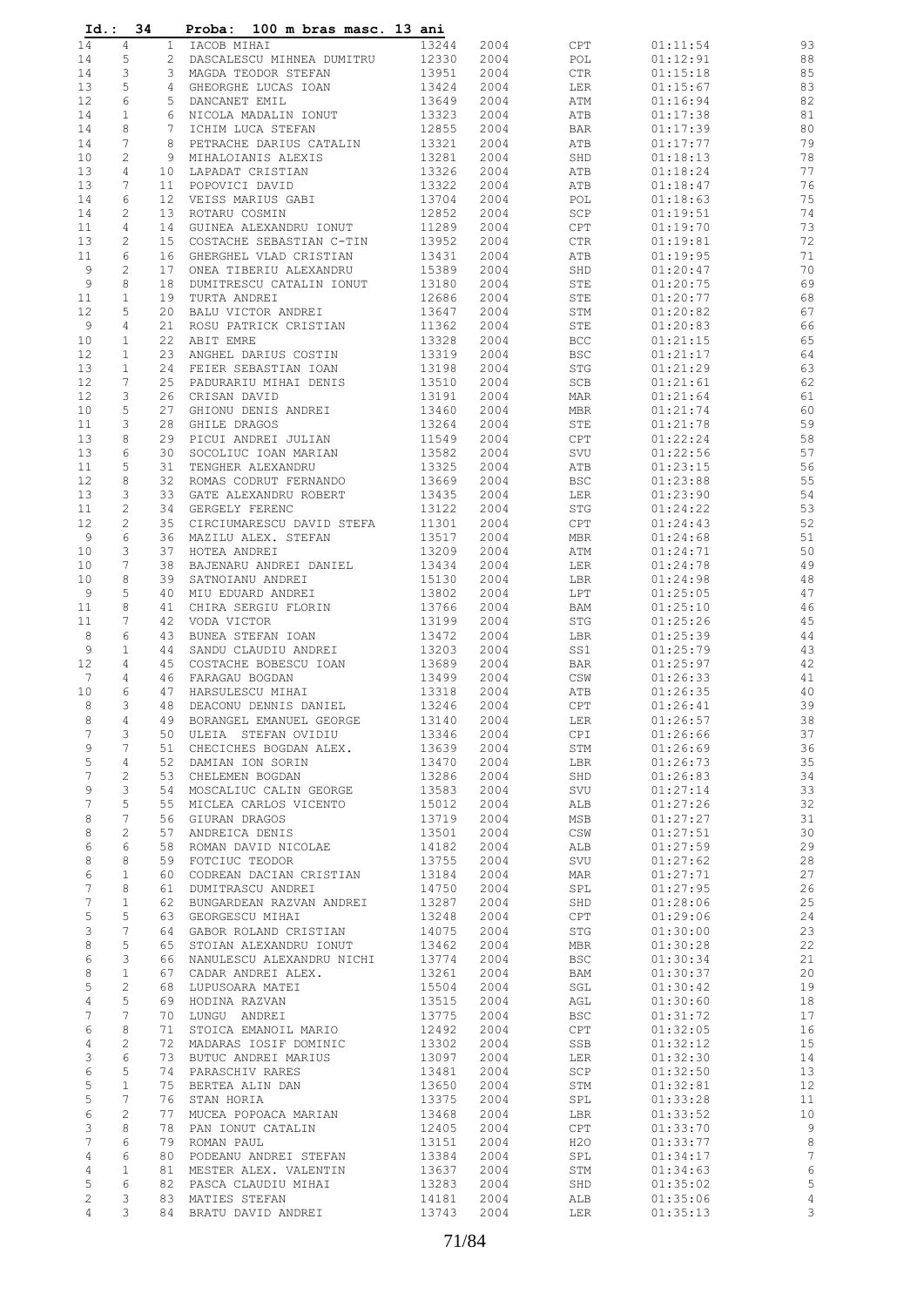| $\overline{4}$                 | 4                   | 85              | LUCA MIHAI ALEXANDRU                    | 13759          | 2004         | SVU                                | 01:35:17             | $\sqrt{2}$      |
|--------------------------------|---------------------|-----------------|-----------------------------------------|----------------|--------------|------------------------------------|----------------------|-----------------|
| $\sqrt{2}$                     | 6                   | 86              | ANCERENCU IANIS FLORIN                  | 13697          | 2004         | SGL                                | 01:35:19             | $\mathbf{1}$    |
| $\epsilon$                     | $\overline{4}$      | 87              | IOSIPESCU CHIOSEAUA VLAD                | 13832          | 2004         | <b>BSC</b>                         | 01:35:43             | $-1$            |
| 5                              | 3                   | 88              | ZAPOROJAN ALEX ANTONIO                  | 13425          | 2004         | LER                                | 01:35:69             | $^{\rm -2}$     |
| 3                              | 5                   | 89              | BUNGARDEAN RAUL DUMITRU                 | 13288          | 2004         | SHD                                | 01:36:16             | $-3$            |
| $\mathbf{1}$                   | 2                   | 90              | PASCA GABRIEL NICOLAE                   | 13282          | 2004         | SHD                                | 01:36:48             | $-4$            |
| $\mathbf{1}$                   | $\overline{4}$      | 91              | ANDRONE VLAD ANTONIO                    | 15649          | 2004         | ATM                                | 01:36:51             | $-5$            |
| 3                              | $\mathbf{1}$        | 92              | BARABAS ERIK KRISZTIAN                  | 13197          | 2004         | STG                                | 01:36:52             | $-6$            |
| $\overline{4}$                 | 8                   | 93              | GATE MIHNEA CRISTIAN                    | 13427          | 2004         | LER                                | 01:37:08             | $-7$            |
| $\sqrt{2}$                     | 5                   | 94              | STOIAN ANTONIO STEFAN                   | 11295          | 2004         | WIN                                | 01:37:22             | $^{\rm -8}$     |
| $\sqrt{2}$                     | 4                   | 95              | PEPTANARU STEFAN COSMIN                 | 13469          | 2004         | LBR                                | 01:37:73             | $-9$            |
| 2                              | 7                   | 96              | GHEORGHE DAVIAN                         | 13672          | 2004         | $\mathop{\rm CMB}\nolimits$        | 01:38:25             | $-10$           |
| $\mathbf{1}$                   | 6                   | 97              | NEACSU FLORIN CRISTIAN                  | 16372          | 2004         | CTR                                | 01:39:19             | $-11$           |
| $\overline{c}$                 | 8                   | 98              | FARCAS ANDREI ILIE                      | 14514          | 2004         | MSB                                | 01:39:38             | $-12$           |
| 3                              | $\overline{4}$      | 99              | COADA COSMIN THEODOR                    | 13950          | 2004         | CTR                                | 01:39:52             | $-13$           |
| 2                              | 2                   | 100             | FORTU EDUARD ANDREI                     | 13513          | 2004         | AGL                                | 01:39:84             | $-14$           |
| 3                              | 3                   | 101             | MILOS ROBERT CRISTIAN                   | 13461          | 2004         | MBR                                | 01:39:98             | $-15$           |
| $\mathbf{1}$                   | 5                   | 102             | GHELBEREU EDUARD GABRIEL                | 13923          | 2004         | ASP                                | 01:40:13             | $-16$           |
| $\mathbf{1}$                   | 8                   | 103             | PREDA COSMIN GABRIEL                    | 13531          | 2004         | SRT                                | 01:41:81             | $-17$           |
| $\mathbf{1}$                   | 7                   | 104             | ZAHARIA MARIAN VALENTIN                 | 13247          | 2004         | CPT                                | 01:41:94             | $-18$           |
| 5                              | 8                   | 105             | NEAGU ANDREI DANIEL                     | 14368          | 2004         | <b>MBR</b>                         | 01:42:06             | $-19$           |
| $\mathbf{1}$                   | 3                   | 106             | VISAN IONUT EDUARD                      | 13169          | 2004         | TSP                                | 01:45:79             | $-20$           |
| $\mathbf{1}$                   | $\mathbf{1}$        | 107             | CIBOTARU MIHAIL VLAD                    | 13756          | 2004         | SVU                                | Descalif.            | $-10$           |
| $\overline{c}$                 | $\mathbf{1}$        | 107             | ELEFTERIU ALBU OCTAVIAN                 | 13516          | 2004         | AGL                                | Descalif.            | $-10$           |
| 3                              | $\overline{2}$      | 108             | SARBULESCU MATEI GABRIEL                | 13298          | 2004         | LER                                | Descalif.            | $-10$           |
|                                |                     |                 |                                         |                |              |                                    |                      |                 |
| Id.: 35                        |                     |                 | Proba:<br>100 m bras fem. 13 ani        |                |              |                                    |                      |                 |
| 9                              | 4                   |                 | 1 ILIE BIANCA MARIA                     | 13311          | 2004         | ATB                                | 01:18:37             | 59              |
| 9                              | 7                   | 2               | POPESCU ANDREEA IOANA                   | 13190          | 2004         | MAR                                | 01:18:73             | 54              |
| 9                              | 3                   | 3               | MARTON JANKA                            | 13680          | 2004         | STG                                | 01:18:81             | 51              |
| 9                              | 6                   | 4               | DRAGUSI ALINA MARIA                     | 13709          | 2004         | CSO                                | 01:20:43             | 49              |
| 9                              | $\mathbf 1$         | 5               | CRISAN DENISA                           | 14727          | 2004         | ALB                                | 01:21:83             | 48              |
| 9                              | $\overline{c}$      | 6               | OLTEANU ALEXIA IOANA                    | 13314          | 2004         | ATB                                | 01:21:89             | 47              |
| 9                              | 5                   | 7               | POPA LEONA                              | 13256          | 2004         | BAM                                | 01:22:40             | 46              |
| 8                              | 8                   | 8               | CEACA MOCAN DIANA STEF.                 | 13706          | 2004         | ACN                                | 01:23:86             | 45              |
| 8                              | 5                   | 9               | TRANDAFIR IRIS ELENA                    | 13712          | 2004         | CSO                                | 01:24:19             | 44              |
| 8                              | 2                   | 10 <sup>°</sup> | RADU MARIA GEORGIANA                    | 13703          | 2004         | ACN                                | 01:24:31             | 43              |
| 8                              | $\overline{4}$      | 11              | TILA VANESSA MARIA                      | 11864          | 2004         | WIN                                | 01:24:60             | 42              |
| 8                              | 3                   | 12 <sup>7</sup> | HORGA IOANA AMELIA                      | 13153          | 2004         | STG                                | 01:25:36             | 41              |
| 9                              | 8                   | 13              | IOANA DARIA MARIA                       | 13316          | 2004         | ATB                                | 01:25:97             | 40              |
| $\overline{7}$                 | 6                   | 14              | DICULESCU IULIA ALEXANDRA               | 13068          | 2004         | DAC                                | 01:27:05             | 39              |
| 8                              | 6                   | 15              | ORZA EMILIA MARIA                       | 13207          | 2004         | ATM                                | 01:27:34             | 38              |
| 7                              | 5                   | 16              | NAIDIN ALEXANDRA PATRICIA               | 13315          | 2004         | ATB                                | 01:27:54             | 37              |
| 6                              | 7                   | 17              | HARABAGIU IOANA                         | 13521          | 2004         | MBR                                | 01:27:55             | 36              |
| $\mathbf{1}$                   | 3<br>7              | 18<br>19        | VISAN NICOLE<br>CRISTOCEA IOANA ATENA   | 15650          | 2004         | ATM                                | 01:27:62             | 35<br>34        |
| 8<br>5                         | 5                   | 20              | MALUTAN MARA GABRIELA                   | 13345<br>13354 | 2004<br>2004 | PCT<br>$\mathop{\rm CMB}\nolimits$ | 01:27:72<br>01:28:57 | 33              |
| 8                              | $\mathbf{1}$        | 21              | DUMITRESCU CRISTINA                     | 13058          | 2004         | STE                                | 01:28:67             | 32              |
| 6                              | 8                   | 22              | SALAVASTRU ELENA                        | 13519          | 2004         | AGL                                | 01:28:87             | 31              |
| 6                              | 5                   | 23              | STEFURA ANA-MARIA ALEXAND               | 13798          | 2004         | DEL                                | 01:28:99             | 30              |
| 7                              | 8                   | 24              | MOTOS LETITIA ANDREEA                   | 13208          | 2004         | ATM                                | 01:29:19             | 29              |
| 6                              | 3                   | 25              | RADU NOEMI MARIA                        | 13252          | 2004         | BAM                                | 01:29:36             | 28              |
| 5                              | $\mathbf{1}$        | 26              | IVAN SARA NATALIE                       | 14334          | 2004         | SS7                                | 01:29:82             | 27              |
| 7                              | 7                   | 27              | RAPOLTI ESZTER                          | 13773          | 2004         | ACN                                | 01:30:53             | 26              |
| 6                              | 4                   | 28              | CONSTANTINESCU SARA MARIA               | 13716          | 2004         | CSO                                | 01:30:56             | 25              |
| $\overline{7}$                 | $\overline{c}$      | 29              | AHMAD SAMIRA ALEXANDRA                  | 13210          | 2004         | ATM                                | 01:30:59             | 24              |
| 7                              | $\mathbf{1}$        | 30              | ISPAS ANDREEA FLORENTINA                | 14513          | 2004         | MSB                                | 01:30:89             | 23              |
| 7                              | 4                   | 31              | SERMAN IOANA ALEXANDRA                  | 13432          | 2004         | CSO                                | 01:30:96             | 22              |
| 6                              | $\overline{c}$      | 32              | PRECOB CRETU ANISIA                     | 13206          | 2004         | ATM                                | 01:31:63             | 21              |
| 5                              | 8                   | 33              | TUDORESCU IOANA                         | 15450          | 2004         | STE                                | 01:31:82             | 20              |
| 5                              | $\overline{c}$      | 34              | HAULICA ANCA ELENA                      | 13290          | 2004         | SHD                                | 01:32:53             | 19              |
| 5                              | 3                   | 35              | NAGY DOROTTYA                           | 13294          | 2004         | SHD                                | 01:32:74             | 18              |
| 6                              | 6                   | 36              | CIOBANU CRISTIANA IOANA                 | 13201          | 2004         | STE                                | 01:32:77             | 17              |
| $\overline{4}$                 | 7                   | 37              | DAGHIE ANCUTA DARIA                     | 15502          | 2004         | SGL                                | 01:32:89             | 16              |
| $\overline{c}$                 | 8                   | 38              | MARUSCIAC ANGELA MIHAELA                | 16487          | 2004         | ACN                                | 01:32:98             | 15              |
| 6                              | $\mathbf{1}$        | 39              | COMAN CORINA IOANA                      | 13263          | 2004         | STE                                | 01:33:07             | 14              |
| 5                              | $\overline{4}$      | 40              | STANICA MARIA                           | 13714          | 2004         | ASP                                | 01:33:57             | 13              |
| 3                              | 3                   | 41              | TICA DELIA MARIA                        | 14119          | 2004         | CSN                                | 01:33:72             | 12              |
| $\overline{4}$                 | 3                   | 42              | ALFOLDY BOGLARKA                        | 13726          | 2004         | COR                                | 01:35:03             | 11              |
| $\overline{4}$                 | $\overline{c}$      | 43              | IACOB DIANA MARIA                       | 13485          | 2004         | ALB                                | 01:35:32             | 10              |
| $\overline{4}$                 | 5                   | 44              | TRUSCA CARINA MARIA                     | 13644          | 2004         | STM                                | 01:35:62             | $\overline{9}$  |
| 5                              | 6                   | 45              | BORUSTEANU ANDREEA                      | 13648          | 2004         | STM                                | 01:36:72             | $\,8\,$         |
| 5                              | 7                   | 46              | TARABEGA ANCA MARIA                     | 13312          | 2004         | <b>BSC</b>                         | 01:36:86             | $7\phantom{.0}$ |
| 3                              | 6                   | 47              | POP RALUCA FLORINA                      | 13503          | 2004         | CSW                                | 01:36:89             | $\sqrt{6}$      |
| $\overline{4}$                 | 4                   | 48              | CONSTANTIN DIANA                        | 13400          | 2004         | STE                                | 01:37:13             | $\mathbf 5$     |
| $\overline{4}$                 | 6                   | 49              | ILISEI ERICA                            | 14421          | 2004         | STE                                | 01:37:41             | $\overline{4}$  |
| 3                              | 4                   | 50              | DUMITRU ANA MARIA BIANCA                | 13428          | 2004         | LER                                | 01:37:68             | $\mathfrak{Z}$  |
| $\overline{4}$                 | 8                   | 51              | TICIU DIANA MARIA                       | 13645          | 2004         | STM                                | 01:39:28             | $\overline{c}$  |
| 3                              | 5                   | 52              | BANESCU BIANCA ALEXANDRA                | 12026          | 2004         | STE                                | 01:40:33             | $\mathbf{1}$    |
| 3                              | $\mathbf{1}$        | 53              | MINDRUTA BIANCA MARIA                   | 13073          | 2004         | DAC                                | 01:41:27             | $-1$            |
| $\overline{c}$                 | 4                   | 54              | EFREM ISABELA ARIANA                    | 12977          | 2004         | SRT                                | 01:41:91             | $-2$            |
| 3                              | $\overline{c}$      | 55              | DUMITRESCU ELENA IULIANA                | 13422          | 2004         | LER                                | 01:42:54             | $-3$            |
|                                |                     |                 |                                         |                |              |                                    |                      |                 |
| $\mathbf{2}$                   | 6                   | 56              | CIAUS MIHAELA                           | 14215          | 2004         | SPL                                | 01:43:82             | $-4$            |
| $\overline{c}$<br>$\mathbf{1}$ | 7<br>$\overline{4}$ | 57<br>58        | BOCANEALA ELENA<br>DINCA IOANA MADALINA | 13522<br>15062 | 2004<br>2004 | AGL<br>SSB                         | 01:46:29<br>01:47:05 | $-5$<br>$-6$    |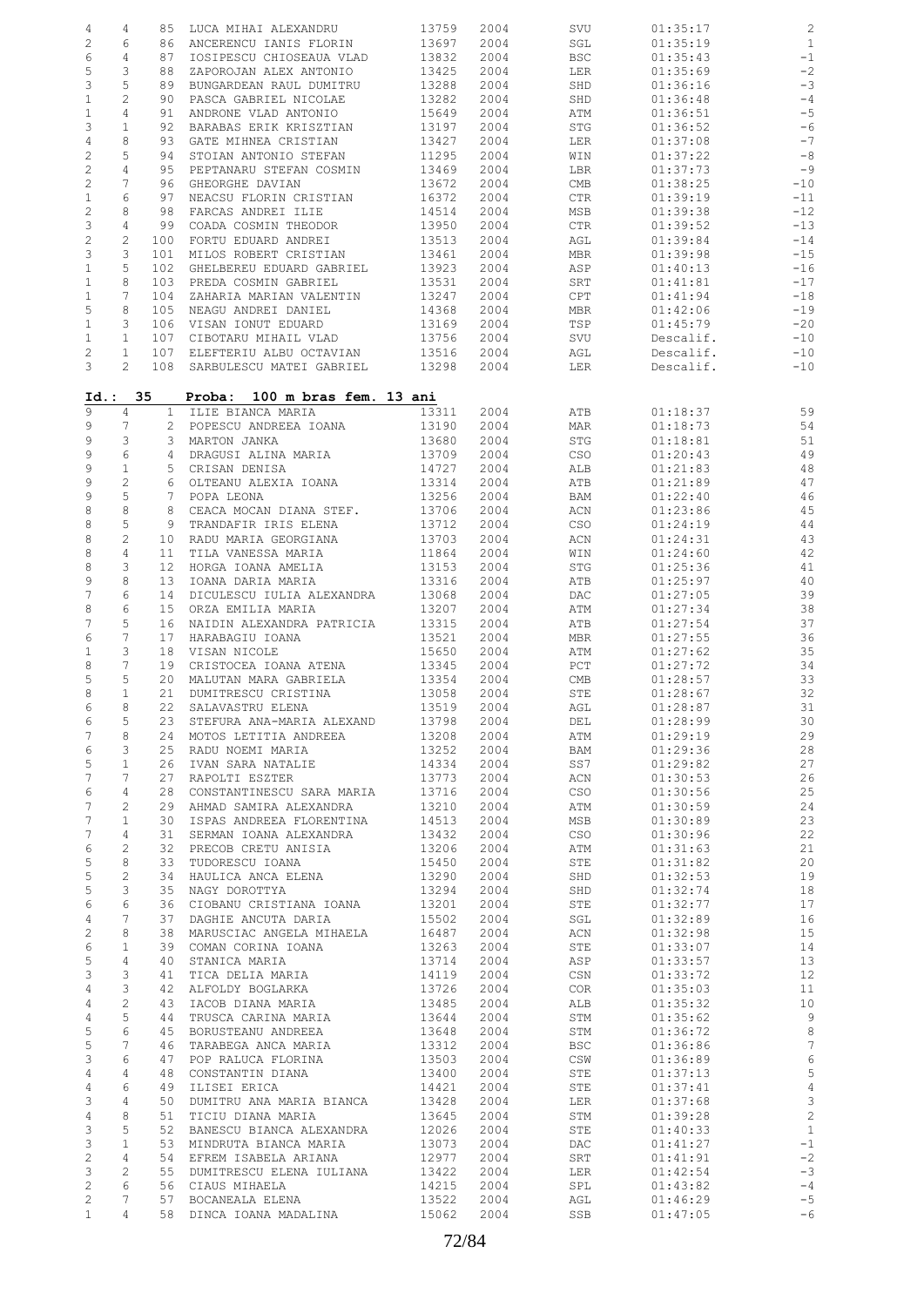| 2                | $\mathbf{1}$   | 59                    | BESENYEI ANNA MARIA                | 15561 | 2004 | <b>BSC</b>   | 01:48:53  | $-7$           |
|------------------|----------------|-----------------------|------------------------------------|-------|------|--------------|-----------|----------------|
| $\overline{c}$   | $\mathbf{2}$   | 60                    | CALA IASMINA MARIA                 | 13642 | 2004 | STM          | 01:48:73  | $^{\rm -8}$    |
|                  |                |                       |                                    |       |      |              |           |                |
| 3                | 8              | 61                    | PRUNA ERIKA IOANA                  | 13762 | 2004 | SGL          | 01:49:30  | $-9$           |
| $\mathbf{1}$     | 5              | 62                    | CICEA YASMINE ALYCIA               | 13291 | 2004 | SHD          | 01:52:21  | $-10$          |
| $\overline{c}$   | 5              | 63                    | BACAN KARINA ELENA                 | 13797 | 2004 | LPT          | 01:52:40  | $-11$          |
| $\overline{c}$   | 3              | 64                    | VLAD DIANA ANDREEA                 | 13742 | 2004 | LER          | 01:52:90  | $-12$          |
| $\overline{4}$   | $\mathbf{1}$   | 65                    | VINCZE BRIGITTA                    | 13505 | 2004 | CSW          | Scut.med. | $\overline{0}$ |
|                  |                |                       |                                    |       |      |              |           |                |
| 3                | 7              | 66                    | MATEI GUIMAN ALEXIA MARIA          | 13734 | 2004 | LER          | Descalif. | $-10$          |
| 7                | 3              | 66                    | PINZARIU TEODORA IOANA             | 15153 | 2004 | MBR          | Descalif. | $-10$          |
| Id.:             |                | 36                    | Proba:<br>100 m liber masc. 12 ani |       |      |              |           |                |
| 12               | 4              | $\mathbf{1}$          | COZMA STEFAN                       | 14126 | 2005 | CSB          | 00:57:76  | 79             |
| $\mathbf{1}$     | 3              | $\mathbf{2}^{\prime}$ | DINU PATRICK SEBASTIAN             | 13340 | 2005 | ACT          | 00:59:55  | 74             |
| 12               | 7              | 3                     | STANCU VLAD STEFAN                 | 13962 | 2005 | ATB          | 01:01:13  | 71             |
| 12               | 5              | 4                     | RAD LUCAS ANDREI                   | 14256 | 2005 | MAR          | 01:01:26  | 69             |
| 12               | 3              | 5                     | STIGNEI DENIS                      | 14102 | 2005 | <b>BCC</b>   | 01:01:55  | 68             |
| 12               | 6              | 6                     | JIANU ADRIAN PETRU                 | 14435 | 2005 | STE          | 01:01:62  | 67             |
|                  |                | 7                     |                                    |       |      |              |           | 66             |
| 11               | 2              |                       | COMSA ALEXANDRU IOAN               | 14166 | 2005 | ALB          | 01:02:50  |                |
| 11               | 6              | 8                     | NAE ADRIAN GABRIEL                 | 13272 | 2005 | DAC          | 01:03:09  | 65             |
| 12               | 8              | 9                     | DINDAREANU ALEXANDRU               | 14842 | 2005 | <b>BSC</b>   | 01:03:45  | 64             |
| 12               | $\mathbf{1}$   | 10                    | BOLDOR ALEXANDRU CRISTIAN          | 14053 | 2005 | SHD          | 01:03:58  | 63             |
| 9                | 6              | 11                    | ADAM ROBERT                        | 14130 | 2005 | CSB          | 01:03:65  | 62             |
| 12               | 2              | 12                    | PANDELE ALEXANDRU EDWARD           | 14281 | 2005 | ATB          | 01:03:75  | 61             |
| 11               | 7              | 13                    | VASILESCU STEFAN ANDREI            | 13961 | 2005 | SS1          | 01:04:03  | 60             |
| 11               | 4              | 14                    | ANDRON TEODOR                      |       | 2005 | CPI          |           | 59             |
|                  |                |                       |                                    | 14206 |      |              | 01:04:27  |                |
| 11               | 3              | 15 <sub>1</sub>       | NATAPRAZU LUCA MIHAIL              | 14279 | 2005 | ATB          | 01:04:31  | 58             |
| 10               | 7              | 16                    | PRICOP VLAD ALEXANDRU              | 13847 | 2005 | LER          | 01:04:50  | 57             |
| 11               | 8              | 17                    | MELIANU NICOLAE CRISTIAN           | 14437 | 2005 | STE          | 01:04:57  | 56             |
| 10               | $\overline{c}$ | 18                    | BOBOC EMANOEL FLORIN               | 13853 | 2005 | LER          | 01:04:63  | 55             |
| 8                | $\mathbf{1}$   | 19                    | VOLOSENIUC HUDESCU MATEI           | 14133 | 2005 | SCP          | 01:04:81  | 54             |
| 9                | 5              | 20                    | BALAITA DRAGOS                     | 14127 | 2005 | $_{\tt CSB}$ | 01:04:88  | 53             |
|                  |                |                       |                                    |       |      |              |           |                |
| 9                | 3              | 21                    | MIHAI DAVID ANDREI                 | 14104 | 2005 | <b>BSC</b>   | 01:04:90  | 52             |
| $\,8\,$          | 5              | 22                    | MURES RARES                        | 15264 | 2005 | SGH          | 01:05:04  | 51             |
| 10               | 5              | 23                    | MARINESCU DARIUS ANDREI            | 12432 | 2005 | <b>BCC</b>   | 01:05:53  | 50             |
| 8                | $\overline{c}$ | 24                    | BALANESCU FILIP ANDREI             | 13935 | 2005 | CSP          | 01:05:61  | 49             |
| $\boldsymbol{7}$ | 7              | 25                    | SERBANESCU STEFAN ANDREI           | 15142 | 2005 | CTR          | 01:05:65  | $4\,8$         |
| 9                | 4              | 26                    | GYORFI FRANCISC DENIS              | 14050 | 2005 | SHD          | 01:05:77  | 47             |
| 10               | 6              | 27                    | BUDIACI VLADIMIR STEFAN            | 13931 | 2005 | CSP          | 01:05:84  | 46             |
|                  |                |                       |                                    |       |      |              |           |                |
| 10               | 3              | 28                    | SIPOS PETER DAVID                  | 14362 | 2005 | ACN          | 01:05:88  | 45             |
| 11               | $\mathbf{1}$   | 29                    | PETRE NARCIS ALEXANDRU             | 13423 | 2005 | LER          | 01:05:89  | $4\,4$         |
| 10               | 4              | 30                    | MARES DOMINIQUE GABRIEL            | 14447 | 2005 | STE          | 01:05:98  | 43             |
| 8                | 3              | 31                    | ARITON ALEXANDRU MARIUS            | 14367 | 2005 | MBR          | 01:06:36  | 42             |
| 8                | 4              | 32                    | BUDA ALEXANDRU GABRIEL             | 14169 | 2005 | ALB          | 01:06:51  | 41             |
| 9                | 7              | 33                    | PASZTOR LASZLO VALENTIN            | 14077 | 2005 | STG          | 01:06:58  | 40             |
| 8                | 6              | 34                    | HRITCU RARES LUCIAN                | 14054 | 2005 | SHD          | 01:06:63  | 39             |
|                  |                |                       |                                    |       |      |              |           |                |
| 8                | 8              | 35                    | MIHU CRISTIAN VICTOR               | 14105 | 2005 | <b>BSC</b>   | 01:06:69  | 38             |
| 9                | 8              | 36                    | NICULAE ALEXEI                     | 14270 | 2005 | ATB          | 01:07:04  | 37             |
| 9                | $\mathbf{1}$   | 37                    | BRINDAU DAVID CRISTIAN             | 14247 | 2005 | BAM          | 01:07:15  | 36             |
| 10               | $\mathbf{1}$   | 38                    | ANDRONIC IONUT ADRIAN              | 13914 | 2005 | ASP          | 01:07:17  | 35             |
| 9                | 2              | 39                    | DUMITRU MARIO EDUARD               | 14238 | 2005 | BSC          | 01:07:47  | 34             |
| 8                | 7              | 40                    | RADU DAVID                         | 13941 | 2005 | LER          | 01:07:60  | 33             |
| 6                | $\overline{c}$ | 41                    | BRATULESCU IUSTINIAN               | 14300 | 2005 | PCT          | 01:08:07  | 32             |
|                  | 5              |                       |                                    |       |      |              |           |                |
| 6                |                | 42                    | MISTIREANU IUSTIN TEODOR           | 13030 | 2005 | <b>CSB</b>   | 01:08:26  | 31             |
| 7                | 5              | 43                    | TANASE DANIEL VASILE               | 15459 | 2005 | STE          | 01:08:27  | 30             |
| 10               | 8              | 44                    | IOAN ALEXANDRU                     | 14078 | 2005 | STG          | 01:08:45  | 29             |
| $\overline{4}$   | 3              | 45                    | VLASCEANU ANTONIO DANIEL           | 12959 | 2005 | CAT          | 01:08:46  | 28             |
| $\overline{7}$   | $\mathbf{1}$   | 46                    | LAZAR ANDREI                       | 14430 | 2005 | STE          | 01:08:56  | 27             |
| $\overline{4}$   | 4              | 47                    | LAZAR ANDREI REMUS                 | 15662 | 2005 | CTR          | 01:08:61  | 26             |
| $\overline{7}$   | 6              | 48                    | TUTUIANU SEBASTIAN                 | 13858 | 2005 | LER          | 01:08:74  | 25             |
| $\overline{7}$   | 3              |                       |                                    |       |      |              |           |                |
|                  |                | 49                    | STOICA EMILIAN                     | 12387 | 2005 | LER          | 01:08:89  | 24             |
| 6                | 4              | 50                    | PAL ANDREI ERIC                    | 14128 | 2005 | CSB          | 01:09:11  | 23             |
| 5                | $1\,$          | 51                    | RADOI RARES NICOLAE                | 15079 | 2005 | CTR          | 01:09:18  | 22             |
| $\overline{4}$   | 7              | 52                    | GRIGORAS STEFAN CRISTIAN           | 13849 | 2005 | LER          | 01:09:20  | 21             |
| 5                | $\overline{4}$ | 53                    | STEFANACHE ALEXANDRU MARI          | 13099 | 2005 | LER          | 01:09:86  | 20             |
| 6                | 3              | 54                    | CRET TUDOR ALEXANDRU               | 15146 | 2005 | COR          | 01:10:16  | 19             |
| 6                | 8              | 55                    | DRAGU FILIP SEBASTIAN              | 13926 | 2005 | ASP          | 01:10:26  | 18             |
|                  |                |                       |                                    |       |      |              |           |                |
| 3                | $\overline{4}$ | 56                    | BAJKO ZALAN                        | 15890 | 2005 | VSK          | 01:10:41  | 17             |
| $\overline{7}$   | 8              | 57                    | TOMA MIHAI COSMIN                  | 14449 | 2005 | ATM          | 01:10:98  | 16             |
| 5                | 5              | 58                    | URSU TUDOR NICOLAE                 | 14272 | 2005 | ATB          | 01:10:99  | 15             |
| 6                | $\overline{7}$ | 59                    | CONSTANTINESCU MIHNEA              | 14051 | 2005 | SHD          | 01:11:12  | 14             |
| 2                | $\overline{4}$ | 60                    | RADUCANU NICOLAE DANIEL            | 14756 | 2005 | LPT          | 01:11:29  | 13             |
| $\overline{7}$   | $\overline{c}$ | 61                    | NEAMTU ALEXANDRU CRISTIAN          | 14031 | 2005 | SRT          | 01:11:43  | 12             |
| $\overline{4}$   | 5              | 62                    | LIMBASAN ALEXANDER GEORGE          | 15713 | 2005 | AQU          | 01:11:55  | 11             |
|                  |                |                       |                                    |       |      |              |           |                |
| $\overline{4}$   | 6              | 62                    | BUJOR STEFAN                       | 14194 | 2005 | ASP          | 01:11:55  | 11             |
| 5                | 6              | 64                    | PREDA ALEXANDRU FLORIN             | 13959 | 2005 | SS1          | 01:11:62  | 9              |
| 5                | $\mathbf{2}$   | 65                    | CALOTA ANDREI EMANUEL              | 14165 | 2005 | ALB          | 01:11:88  | 8              |
| $\mathbf 1$      | $\overline{c}$ | 66                    | CEAUSESCU HORIA ALEXANDRU          | 14200 | 2005 | SPL          | 01:11:90  | $\overline{7}$ |
| $\overline{4}$   | $\mathbf{1}$   | 67                    | PUIU DRAGOS IOAN                   | 14426 | 2005 | STE          | 01:12:38  | $\sqrt{6}$     |
| 5                | 3              | 68                    | TICA STEFAN                        | 14129 | 2005 | CSB          | 01:12:49  | $\mathsf S$    |
|                  |                |                       |                                    |       |      |              |           |                |
| $\mathbf{1}$     | 8              | 69                    | DUMITRESCU VLADIMIR                | 13917 | 2005 | ASP          | 01:12:54  | $\sqrt{4}$     |
| $\mathbf{1}$     | 4              | 70                    | MITRAN DANIEL CRISTIAN             | 16486 | 2005 | STE          | 01:12:71  | $\mathfrak{Z}$ |
| 3                | 5              | 71                    | MALUS CRISTIAN IONUT               | 13922 | 2005 | ASP          | 01:12:72  | $\sqrt{2}$     |
| $\overline{4}$   | 8              | 72                    | STOIAN ANTONIO GABRIEL             | 13948 | 2005 | CTR          | 01:13:15  | $\mathbf{1}$   |
| 3                | $\mathbf{1}$   | 73                    | MINCU ANDREI ALEX.                 | 15274 | 2005 | STE          | 01:13:29  | $-1$           |
| 6                | 6              | 73                    | CORNACIU ADRIAN STEFAN             | 14262 | 2005 | ATB          | 01:13:29  | $-1$           |
|                  |                |                       |                                    |       |      |              |           |                |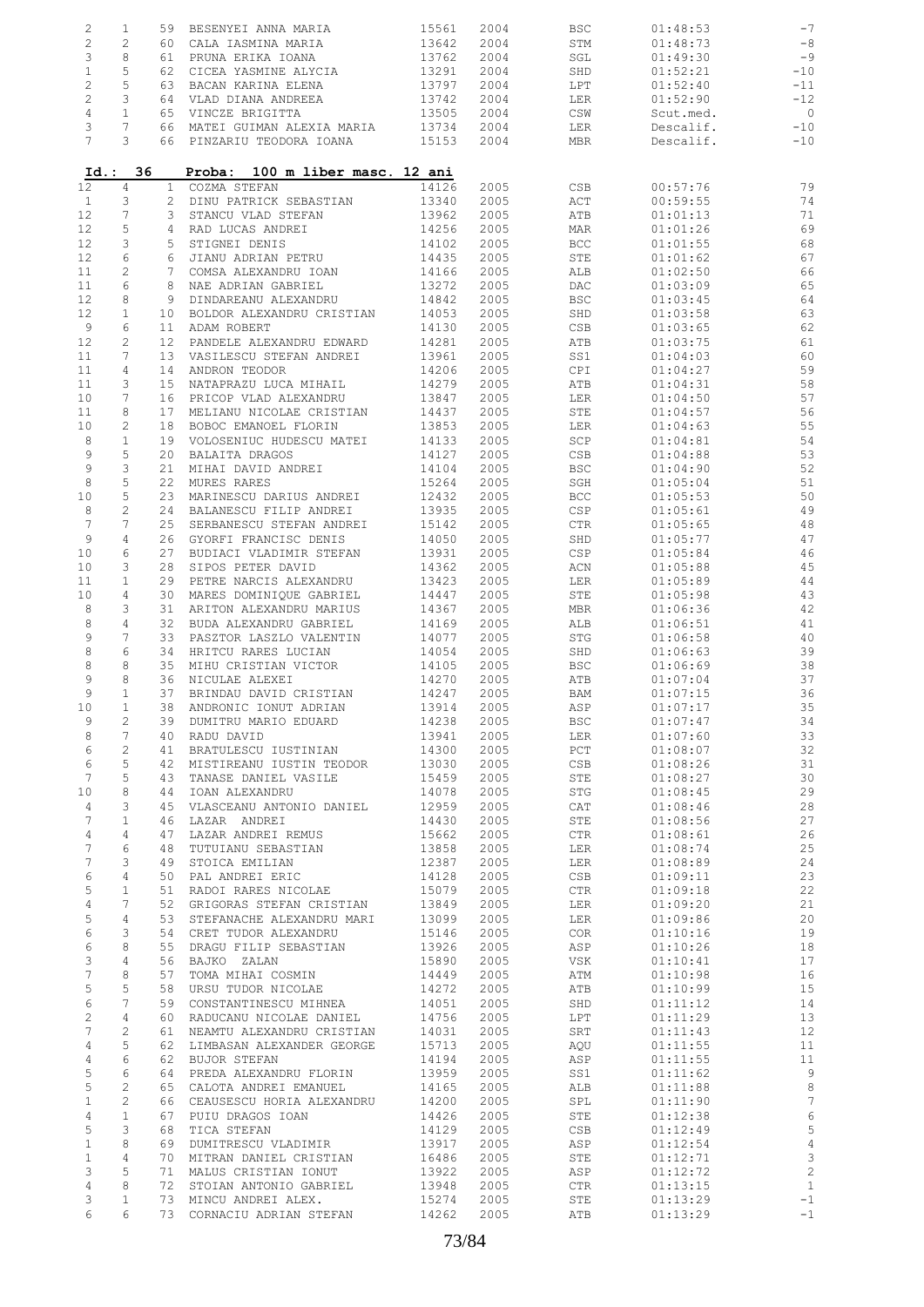| 5                                                                                                                  | $\overline{7}$ | 75                    | TABACU DIMITRIE                   | 11277 | 2005 | CPT        | 01:13:77  | $-3$            |
|--------------------------------------------------------------------------------------------------------------------|----------------|-----------------------|-----------------------------------|-------|------|------------|-----------|-----------------|
| 3                                                                                                                  | 3              | 76                    | ENCULESEI RAZVAN RARES            | 13960 | 2005 | SS1        | 01:13:87  | $-4$            |
| 3                                                                                                                  | $\overline{c}$ | 77                    | VLADAR ENE                        | 14538 | 2005 | VCN        | 01:14:33  | $-5$            |
|                                                                                                                    |                |                       |                                   |       |      |            |           |                 |
| $\mathbf 1$                                                                                                        | 5              | 78                    | BALACI ALEXANDRU                  | 16449 | 2005 | REN        | 01:14:82  | $-6$            |
| 5                                                                                                                  | 8              | 79                    | CANAS ROBERT VALENTIN             | 14028 | 2005 | SRT        | 01:15:06  | $-7$            |
| $\overline{4}$                                                                                                     | 2              | 80                    | VAS BALAZS DENIS                  | 13157 | 2005 | STG        | 01:15:09  | $^{\rm -8}$     |
| 3                                                                                                                  | 8              | 81                    | CIRILO ALBERTO ANDREI             | 14134 | 2005 | SCP        | 01:15:13  | $-9$            |
| $\mathfrak{2}% _{T}=\mathfrak{2}_{T}\!\left( a,b\right) ,\ \mathfrak{2}_{T}=\mathfrak{2}_{T}\!\left( a,b\right) ,$ | 5              | 82                    | PLAMADA TEODOR                    | 15095 | 2005 | SSV        | 01:15:46  | $-10$           |
|                                                                                                                    |                |                       |                                   |       |      |            |           |                 |
| $\overline{c}$                                                                                                     | 8              | 83                    | TOMUS SERBAN ANTONIU              | 14162 | 2005 | ALB        | 01:15:64  | $-11$           |
| 3                                                                                                                  | 7              | 84                    | ALEXANDRESCU VICTOR               | 14302 | 2005 | PCT        | 01:15:66  | $-12$           |
| $\mathbf{2}$                                                                                                       | 6              | 85                    | BALUTA MIHNEA VIOREL              | 15528 | 2005 | <b>BSC</b> | 01:18:40  | $-13$           |
| $\overline{c}$                                                                                                     | 3              | 86                    | TEREBESI NANDOR LASZLO            | 14536 | 2005 | VCN        | 01:19:76  | $-14$           |
|                                                                                                                    |                |                       |                                   |       |      |            |           |                 |
| $\overline{c}$                                                                                                     | 7              | 87                    | TINTEA DENIS STEFAN               | 15014 | 2005 | ALB        | 01:20:90  | $-15$           |
| $\mathbf{1}$                                                                                                       | 7              | 88                    | NOVCIC LUKA                       | 14448 | 2005 | ATM        | 01:21:03  | $-16$           |
| $\mathbf{1}$                                                                                                       | 6              | 89                    | TOMA MINA ATAL                    | 14751 | 2005 | SPL        | 01:25:36  | $-17$           |
| $1\,$                                                                                                              | $\mathbf{1}$   | 90                    | IOSIP MATEI                       | 13939 | 2005 | CSP        | Scut.med. | $\overline{0}$  |
| $\mathbf{2}$                                                                                                       | 2              | 91                    | SLABU SEBASTIAN CRISTIAN          | 13765 | 2005 | SGL        |           | $-10$           |
|                                                                                                                    |                |                       |                                   |       |      |            | Descalif. |                 |
| 11                                                                                                                 | 5              | 91                    | STOICA ANDREI ALEXANDRU           | 11834 | 2005 | CPT        | Descalif. | $-10$           |
| Id.:                                                                                                               | 37             |                       | Proba:<br>100 m liber fem. 12 ani |       |      |            |           |                 |
| 11                                                                                                                 | $\overline{4}$ | $\mathbf{1}$          | COSTEA BIANCA ANDREEA             | 14500 | 2005 | DIN        | 00:59:98  | 73              |
| 11                                                                                                                 | 5              | $\mathbf{2}^{\prime}$ | VERCIUC MARIA                     | 13965 | 2005 | SSV        | 01:01:73  | 68              |
| 11                                                                                                                 | 2              | 3                     | CHIRU SIMONA ANDREEA              | 13958 | 2005 | SS1        | 01:03:94  | 65              |
| 11                                                                                                                 | 7              | 4                     | MARIN IOANA                       | 14267 | 2005 | ATB        | 01:04:02  | 63              |
|                                                                                                                    |                |                       |                                   |       |      |            |           |                 |
| 10                                                                                                                 | $\overline{4}$ | 5                     | ZORZOLIU MIRUNA                   | 13022 | 2005 | REN        | 01:04:17  | 62              |
| 11                                                                                                                 | 3              | 6                     | DUTA JASSMINE ANDREEA             | 13844 | 2005 | LER        | 01:04:34  | 61              |
| 11                                                                                                                 | 6              | 7                     | GORECKI ANDRA DENISA              | 13101 | 2005 | ATB        | 01:04:64  | 60              |
| 10                                                                                                                 | $\mathbf{1}$   | 8                     | MARTON PANNA REKA                 | 13721 | 2005 | COR        | 01:05:57  | 59              |
| 10                                                                                                                 | $\overline{c}$ | 9                     | IORGA ANDREEA DENISA              | 14840 | 2005 | STE        | 01:05:93  | 58              |
|                                                                                                                    |                |                       |                                   |       |      |            |           |                 |
| 10                                                                                                                 | 6              | 10                    | GHERMAN AMALIA ARIANA             | 13809 | 2005 | ACT        | 01:06:18  | 57              |
| 10                                                                                                                 | 5              | 11                    | LUCAN DARIA STEFANIA              | 14234 | 2005 | SSV        | 01:06:23  | 56              |
| 11                                                                                                                 | 8              | 12 <sup>°</sup>       | CURCAN ALEXANDRA ROXANA           | 13918 | 2005 | ATB        | 01:06:68  | 55              |
| 11                                                                                                                 | $\mathbf{1}$   | 13                    | MEZEI MELITA BLANKA               | 14534 | 2005 | $\rm VCN$  | 01:06:86  | 54              |
| 9                                                                                                                  | 2              | 14                    | PETRACHE MARIA                    | 14277 | 2005 | ATB        | 01:07:14  | 53              |
|                                                                                                                    |                |                       |                                   |       |      |            |           |                 |
| 7                                                                                                                  | $\overline{c}$ | 15 <sub>1</sub>       | PASCU ANA MARIA                   | 14506 | 2005 | ACT        | 01:07:22  | 52              |
| 10                                                                                                                 | 7              | 16                    | DROG MARIA BIANCA                 | 14108 | 2005 | <b>BSC</b> | 01:07:35  | 51              |
| 10                                                                                                                 | 8              | 17                    | HUMA DARIA ELENA                  | 14088 | 2005 | STM        | 01:07:40  | 50              |
| 9                                                                                                                  | 7              | 18                    | NAE RAISA GABRIELA                | 13273 | 2005 | DAC        | 01:07:44  | 49              |
| 8                                                                                                                  | 5              | 19                    |                                   |       | 2005 |            |           | 48              |
|                                                                                                                    |                |                       | RAFA TANIA MADALINA               | 14365 |      | CSW        | 01:07:54  |                 |
| 9                                                                                                                  | 8              | 20                    | DIACONESCU CARBUNESCU MAD         | 12762 | 2005 | ACT        | 01:07:78  | 47              |
| 9                                                                                                                  | 6              | 21                    | BADEA BIANCA MARIA                | 13913 | 2005 | ASP        | 01:07:79  | 46              |
| 8                                                                                                                  | 2              | 22                    | IONITA ALEXIA                     | 14244 | 2005 | MTM        | 01:07:82  | 45              |
| 8                                                                                                                  | $\overline{4}$ | 23                    | ELLERSDORFER MIHAELA              | 13685 | 2005 | CTR        | 01:07:84  | 44              |
|                                                                                                                    |                |                       |                                   |       |      |            |           |                 |
| 10                                                                                                                 | 3              | 24                    | KACSO NOEMI                       | 14080 | 2005 | STG        | 01:07:87  | 43              |
| 9                                                                                                                  | 5              | 25                    | JUGUREANU IOANA IRIS              | 13838 | 2005 | LER        | 01:07:93  | 42              |
| 9                                                                                                                  | 3              | 26                    | LEAH IOANA SILVIA                 | 14069 | 2005 | SSB        | 01:08:47  | 41              |
| 7                                                                                                                  | $\mathbf{1}$   | 27                    | CONSTANTIN DENISA                 | 14443 | 2005 | ASP        | 01:08:69  | 40              |
| 9                                                                                                                  | 4              | 28                    | OPREA ANA MARIA                   | 14336 | 2005 | ASP        | 01:08:73  | 39              |
|                                                                                                                    |                |                       |                                   |       |      |            |           |                 |
| 8                                                                                                                  | 7              | 29                    | SAFCENCU DELIA GIORGIANA          | 13275 | 2005 | DAC        | 01:08:78  | 38              |
| 6                                                                                                                  | 4              | 30                    | DUMITRU ANDREEA ANISIA            | 13750 | 2005 | REN        | 01:08:96  | 37              |
| 6                                                                                                                  | 3              | 31                    | FILA BARBARA ERZSEBET             | 13731 | 2005 | COR        | 01:09:40  | 36              |
| 7                                                                                                                  | 7              | 32                    | STOICA GEORGIANA DANIELA          | 12408 | 2005 | <b>LLP</b> | 01:09:52  | 35              |
| 6                                                                                                                  | $\mathbf{1}$   | 33                    | ANDERSON CHLOE RUTH               | 14510 | 2005 | ACT        | 01:09:54  | 34              |
|                                                                                                                    |                |                       |                                   |       |      |            |           |                 |
| $\overline{7}$                                                                                                     | 5              | 34                    | KEMECSEI CSENGE                   | 12994 | 2005 | COR        | 01:10:09  | 33              |
| $\overline{7}$                                                                                                     | 6              | 35                    | ORBAN KIS ORSOLYA                 | 13160 | 2005 | STG        | 01:10:14  | 32              |
| 7                                                                                                                  | 8              | 36                    | TEIANU IOANA CLAUDIA              | 13276 | 2005 | DAC        | 01:10:15  | 31              |
| 6                                                                                                                  | 8              | 37                    | IONITA CARMEN ANA MARIA           | 14214 | 2005 | CPI        | 01:10:29  | 30              |
|                                                                                                                    |                |                       |                                   |       |      |            |           |                 |
| 6                                                                                                                  | 6              | 38                    | GUBAVU ALESSIA MIHAELA            | 13268 | 2005 | DAC        | 01:10:33  | 29              |
| 8                                                                                                                  | $\mathbf{1}$   | 39                    | PAN-KE LAURA ANA-MARIA            | 15679 | 2005 | LER        | 01:10:55  | 28              |
| 6                                                                                                                  | 7              | 40                    | GRIGORESCU DIANA ELENA            | 14438 | 2005 | STE        | 01:10:70  | 27              |
| 9                                                                                                                  | $\mathbf 1$    | 41                    | SARB ALECSANDRA IOANA             | 14178 | 2005 | ALB        | 01:10:82  | 26              |
| 6                                                                                                                  | 5              | 42                    | TEODORESCU ANASTASIA              | 14516 | 2005 | MSB        | 01:10:83  | 25              |
|                                                                                                                    |                |                       |                                   |       |      |            |           |                 |
| 7                                                                                                                  | 3              | 43                    | GOMOI IOANA TEODORA               | 14106 | 2005 | STE        | 01:10:92  | 24              |
| 8                                                                                                                  | 3              | 44                    | CHIS ARIANA ROXANA                | 14539 | 2005 | VCN        | 01:11:22  | 23              |
| 8                                                                                                                  | 8              | 45                    | MORAR CARLA DELIA                 | 14055 | 2005 | SHD        | 01:11:39  | 22              |
| 4                                                                                                                  | 2              | 46                    | IANA SARA CEZARA                  | 14019 | 2005 | SRT        | 01:11:49  | 21              |
| 8                                                                                                                  | 6              | 47                    | ALEXANDRU ROXANA ELENA            | 14389 | 2005 | LBR        | 01:11:51  | 20              |
|                                                                                                                    |                |                       |                                   |       |      |            |           |                 |
| 7                                                                                                                  | 4              | 48                    | SIKLODI NOEMI                     | 13161 | 2005 | STG        | 01:11:86  | 19              |
| 5                                                                                                                  | 5              | 49                    | VACARU ANDREEA IULIANA            | 13949 | 2005 | CTR        | 01:11:93  | 18              |
| $\overline{4}$                                                                                                     | 8              | 50                    | DINCA STEFANIA ALEXANDRA          | 14515 | 2005 | SSB        | 01:11:94  | 17              |
| 5                                                                                                                  | 8              | 51                    | GHEORGHE ANA MARIA                | 15926 | 2005 | ACT        | 01:11:98  | 16              |
| 5                                                                                                                  | 7              | 52                    | DUTA IAZABELA MARIA               | 13916 | 2005 | ASP        | 01:12:22  | 15              |
|                                                                                                                    |                |                       |                                   |       |      |            |           |                 |
| 2                                                                                                                  | $\mathbf{1}$   | 53                    | MOCANU ALEXANDRA STEFANIA         | 14703 | 2005 | ASP        | 01:12:54  | 14              |
| 6                                                                                                                  | $\overline{c}$ | 54                    | PAPP ANNEMARIE                    | 14086 | 2005 | STM        | 01:12:57  | 13              |
| 5                                                                                                                  | 4              | 55                    | MIU ALESIA STEFANIA               | 14229 | 2005 | WIN        | 01:12:69  | 12              |
| $\overline{4}$                                                                                                     | 4              | 56                    | NITU SARA MIHAELA                 | 14825 | 2005 | SPL        | 01:13:00  | 11              |
|                                                                                                                    |                |                       |                                   |       |      |            |           |                 |
| 5                                                                                                                  | 3              | 57                    | FAGADAR GHISA MARINA              | 14450 | 2005 | ATM        | 01:13:27  | 10              |
| $\overline{4}$                                                                                                     | 5              | 58                    | GALUSCA BRIANA IOANA              | 14308 | 2005 | PCT        | 01:13:50  | 9               |
| 5                                                                                                                  | $\overline{c}$ | 59                    | TALPOS PETRA ANTONIA              | 15060 | 2005 | SSB        | 01:13:71  | $\,8\,$         |
| 3                                                                                                                  | 6              | 60                    | PASCAL MIRUNA ANDREEA             | 13843 | 2005 | LER        | 01:13:92  | $7\phantom{.0}$ |
| 5                                                                                                                  | 6              | 61                    | VASILE MARIA CLAUDIA              | 13940 | 2005 | LER        | 01:13:99  | $\epsilon$      |
|                                                                                                                    |                |                       |                                   |       |      |            |           |                 |
|                                                                                                                    |                |                       |                                   |       |      |            |           | 5               |
| $\overline{4}$                                                                                                     | $\mathbf{1}$   | 62                    | MIHOC LAVINIA GEORGIANA           | 12980 | 2005 | SRT        | 01:14:17  |                 |
| $\mathbf{1}$                                                                                                       | 4              | 63                    | MEZEI FLAVIA MARIA                | 15020 | 2005 | ALB        | 01:14:86  | $\overline{4}$  |
| 4                                                                                                                  | 3              | 64                    | COTRUTA MARIA SMARANDA            | 14994 | 2005 | CPI        | 01:15:02  | 3               |
| 3                                                                                                                  | 3              | 65                    | LASZLO NOEMI                      | 14551 | 2005 | <b>VCN</b> | 01:15:03  | $\overline{2}$  |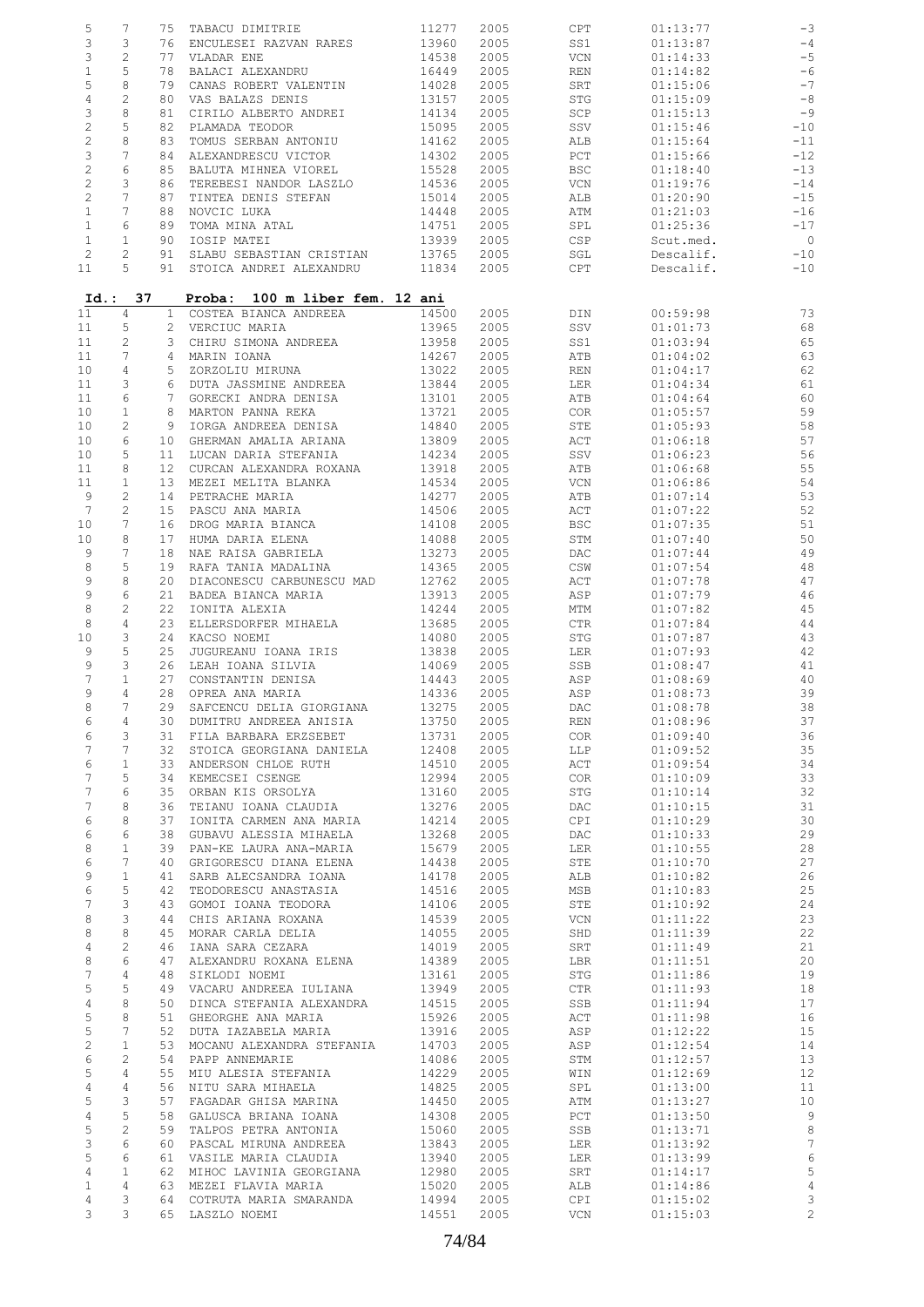| $\overline{c}$<br>7<br>01:15:36<br>66 ZAYADNA IASMINA MARIA<br>14175<br>2005<br>ALB                                                             | $\mathbf{1}$   |
|-------------------------------------------------------------------------------------------------------------------------------------------------|----------------|
| $\overline{c}$<br>6<br>67 ANGHEL ALICE EUGENIA<br>13840<br>2005<br>LER<br>01:15:52                                                              | $-1$           |
| $\overline{c}$<br>5<br>2005<br>68 HIRCEAGA MIRUNA<br>14728<br>ALB<br>01:15:63                                                                   | $-2$           |
| $\mathbf{1}$<br>5<br>69 CANCIU DARIA<br>15058<br>2005<br>SSB<br>01:16:03                                                                        | $-3$           |
| 3<br>$\mathbf{1}$<br>70 POPESCU MARIA TEODORA<br>12489<br>2005<br>CPT<br>01:16:11                                                               | $-4$           |
| 3<br>$\overline{4}$<br>2005<br>71 BALAN ALEXANDRA<br>14306<br>PCT<br>01:16:43                                                                   | $-5$           |
| 3<br>$1\,$<br>2005<br>72 EROSS NORA<br>14462<br>VSK<br>01:17:38                                                                                 | $-6$           |
| $1\,$<br>8<br>73 ILIE BIANCA IOANA<br>15109<br>2005<br>01:17:40<br>ATM                                                                          | $-7$           |
| $1\,$<br>$\overline{c}$<br>2005<br>74 DOBRE IDORA TEODORA<br>14749<br>01:17:60<br>SPL                                                           | $-8$           |
| $\mathbf{2}$<br>$\overline{4}$<br>75 DUMITRU AMALIA ANDREEA<br>14203<br>2005<br>01:17:64<br>SPL                                                 | $-9$           |
| 3<br>$\overline{7}$<br>76 GRIGORESCU THEA IOANA<br>2005<br>STE<br>12689<br>01:17:75                                                             | $-10$          |
| $\overline{c}$<br>8<br>BUDIU PATRICIA<br>16280<br>2005<br>CSW<br>01:17:96<br>77                                                                 | $-11$          |
| $\overline{c}$<br>$\mathbf{2}$<br>78 SARBU ELENA ALEXANDRA<br>14176<br>2005<br>01:19:15<br>ALB                                                  | $-12$          |
| $\mathbf{1}$<br>79 MARINESCU ANDREEA<br>6<br>14228<br>2005<br>01:20:51<br>WIN                                                                   | $-13$          |
| $\mathbf{1}$<br>7<br>80 SIRBU MARIA ALEXANDRA<br>14224<br>2005<br>SPL<br>01:20:73                                                               | $-14$          |
| 3<br>2<br>81 SOLOMON IOANA ALEXANDRA<br>14282<br>2005<br>01:20:79<br>ATB                                                                        | $-15$          |
| $\mathbf{1}$<br>$\mathbf{1}$<br>82 GIURGIU ALEXIA<br>2005<br>SSB<br>01:26:47<br>15066                                                           | $-16$          |
| $\overline{4}$<br>$7\phantom{.0}$<br>83 IANCU ANA MARIA<br>13839<br>2005<br>LER<br>Descalif.                                                    | $-10$          |
| 3<br>5<br>84 BELGHIRU ALEXIA LORENA<br>14492<br>2005<br><b>BSC</b><br>Neprez.                                                                   | $\overline{0}$ |
|                                                                                                                                                 |                |
| Id.: 38<br>Proba: 4 X 50 m mixt masc. 14 ani<br>1 1) SIMION, NITU, RUSEN, PASCU<br>$\mathbf{1}$<br>$\overline{4}$<br>LER<br>01:58:04            | 110            |
| $\mathbf{1}$<br>2<br>MBR<br>02:01:47<br>2 1) BALAN, GANEA, LEOPA, GAVRILA                                                                       | 100            |
| 5<br>3 1) MORARIU, GRIGORE, DUMITRACHE, PREDA<br>$\mathbf{1}$<br>02:02:32                                                                       | 94             |
| CSO<br>CPT<br>$\mathbf{1}$<br>3<br>02:07:32<br>4 1) NICOLAE, STOICA, SCARLAT, TUCA                                                              | 90             |
| 5 1) POPESCU, CIOBANU, LIGHEZAN, SCHMELAS<br>$\mathbf{1}$<br>$7^{\circ}$<br>SRT<br>02:08:90                                                     | 88             |
|                                                                                                                                                 |                |
| $\mathbf{1}$<br>4<br>LER<br>13052 2003<br>1<br>SIMION MATEI ALEXANDRU                                                                           |                |
| 12935<br>NITU MARIUS ADRIAN<br>2003                                                                                                             | 01:03:48       |
| 12641<br>RUSEN COSTIN ALIN<br>2003                                                                                                              |                |
| 12924<br>2003<br>PASCU NICU LAURENTIU                                                                                                           | 01:58:04       |
|                                                                                                                                                 |                |
| $\mathbf{1}$<br>2<br>$\overline{2}$<br>MBR<br>12578<br>2003<br>BALAN PAUL                                                                       |                |
| 12822<br>GANEA CRISTIAN STEFAN<br>2003                                                                                                          | 01:05:34       |
| LEOPA DENIS IULIAN<br>12595<br>2003                                                                                                             |                |
| 2003<br>GAVRILA IONUT MADALIN<br>12824                                                                                                          | 02:01:47       |
|                                                                                                                                                 |                |
| 5<br>$\mathbf{1}$<br>3 CSO<br>12567<br>2003<br>MORARIU LUCA IOAN                                                                                |                |
| 12889<br>GRIGORE ANDREI<br>2003                                                                                                                 | 01:06:92       |
| DUMITRACHE TOBIAS GEORGE<br>12891<br>2003                                                                                                       |                |
| 2003<br>PREDA LUCA IOAN<br>13107                                                                                                                | 02:02:32       |
|                                                                                                                                                 |                |
| NICOLAE ALEXANDRU FLORIN<br>$\mathbf{1}$<br>3                                                                                                   |                |
| 4 CPT<br>11290<br>2003                                                                                                                          |                |
| STOICA IONUT<br>10574<br>2003                                                                                                                   | 01:05:96       |
| 2003<br>SCARLAT RAZVAN GABRIEL<br>13075                                                                                                         |                |
| 2003<br>TUCA DRAGOS ANDREI<br>11265                                                                                                             | 02:07:32       |
|                                                                                                                                                 |                |
| $\mathbf{1}$<br>$7\phantom{.0}$<br>5 SRT<br>POPESCU DENIS LAUREAN<br>12721<br>2003                                                              |                |
| 12706 2003<br>CIOBANU FLAVIUS ANDREI                                                                                                            | 01:10:74       |
| 12719 2003<br>LIGHEZAN DORIN VALENTIN                                                                                                           |                |
| 12705 2003<br>SCHMELAS ERWIN                                                                                                                    | 02:08:90       |
|                                                                                                                                                 |                |
| Id.: 39<br>Proba: 4 X 50 m mixt masc. 13 ani<br>1 1) DEACONU, IACOB, CIRCIUMARESCU, GUINEA<br>$\mathtt{CPT}$<br>01:59:88<br>$\mathbf{2}^-$<br>4 | 186            |
| V.R. POPA, RATH, HLIBAN, RUSU LER<br>NOU R.N. 13 ANI<br>02:01:25<br>20.12.2015                                                                  | PITESTI        |
|                                                                                                                                                 |                |
| $\overline{c}$<br>2 1) POPOVICI, NICOLA, LAPADAT, GHERGHEL<br>02:01:70<br>5<br>ATB                                                              | 176            |
| $\overline{2}$<br>6<br>02:04:56<br>3 1) GHEORGHE, GATE, BORANGEL, ZAPOROJAN<br>LER                                                              | 170            |
| $\mathbf{2}$<br>$\mathfrak{Z}$<br>4 1) MOSCALIUC, SOCOLIUC, LUCA, FOTCIUC<br>02:04:70<br>SVU                                                    | 166            |
| $\overline{c}$<br>$\mathbf{2}$<br>5 1) ROSU, DUMITRESCU, GHILE, TURTA<br>02:06:24<br>STE                                                        | 164            |
| $\overline{7}$<br>$\mathbf{2}$<br>6 1) GABOR, FEIER, GERGELY, VODA<br>STG<br>02:09:33                                                           | 162            |
| $\mathbf{1}$<br>6<br>7 1) DAMIAN, BUNEA, SATNOIANU, MUCEA<br>02:10:03<br>LBR                                                                    |                |
|                                                                                                                                                 | 160            |
| $\overline{2}$<br>8<br>8 1) LUNGU, ROMAS, ANGHEL, NANULESCU<br>BSC<br>02:10:73                                                                  | 158            |
| $\mathbf{1}$<br>$\overline{4}$<br>9 1) GHIONU, MAZILU, NEAGU, STOIAN<br>MBR<br>02:12:11                                                         | 156            |
| $\mathbf{1}$<br>3<br>10 1) COADA, COSTACHE, MAGDA, NEACSU<br><b>CTR</b><br>02:13:06                                                             | 154            |
| $\overline{2}$<br>$\mathbf{1}$<br>11 1) CHECICHES, BALU, BERTEA, MESTER<br>STM<br>02:13:43                                                      | 152            |
| $\mathbf{1}$<br>5<br>12 1) ONEA, MIHALOIANIS, CHELEMEN, BUNGARDEAN<br>SHD<br>02:14:16                                                           | 150            |
| 4                                                                                                                                               |                |
| $\overline{2}$<br>1 CPT<br>DEACONU DENNIS DANIEL<br>13246 2004<br>13244 2004<br>01:04:80<br>IACOB MIHAI                                         |                |
| CIRCIUMARESCU DAVID STEFA<br>11301 2004                                                                                                         |                |
| 11289 2004<br>GUINEA ALEXANDRU IONUT<br>01:59:88                                                                                                |                |
|                                                                                                                                                 |                |
| 5<br>$\overline{c}$<br>13322 2004<br>2 ATB<br>POPOVICI DAVID                                                                                    |                |
| 13323 2004<br>01:04:32<br>NICOLA MADALIN IONUT                                                                                                  |                |
| 13326 2004<br>LAPADAT CRISTIAN                                                                                                                  |                |
| 13431 2004<br>GHERGHEL VLAD CRISTIAN<br>02:01:70                                                                                                |                |
| 6                                                                                                                                               |                |
| $\overline{2}$<br>13424 2004<br>3 LER<br>GHEORGHE LUCAS IOAN<br>13435 2004<br>01:07:32<br>GATE ALEXANDRU ROBERT                                 |                |
| 13140 2004<br>BORANGEL EMANUEL GEORGE                                                                                                           |                |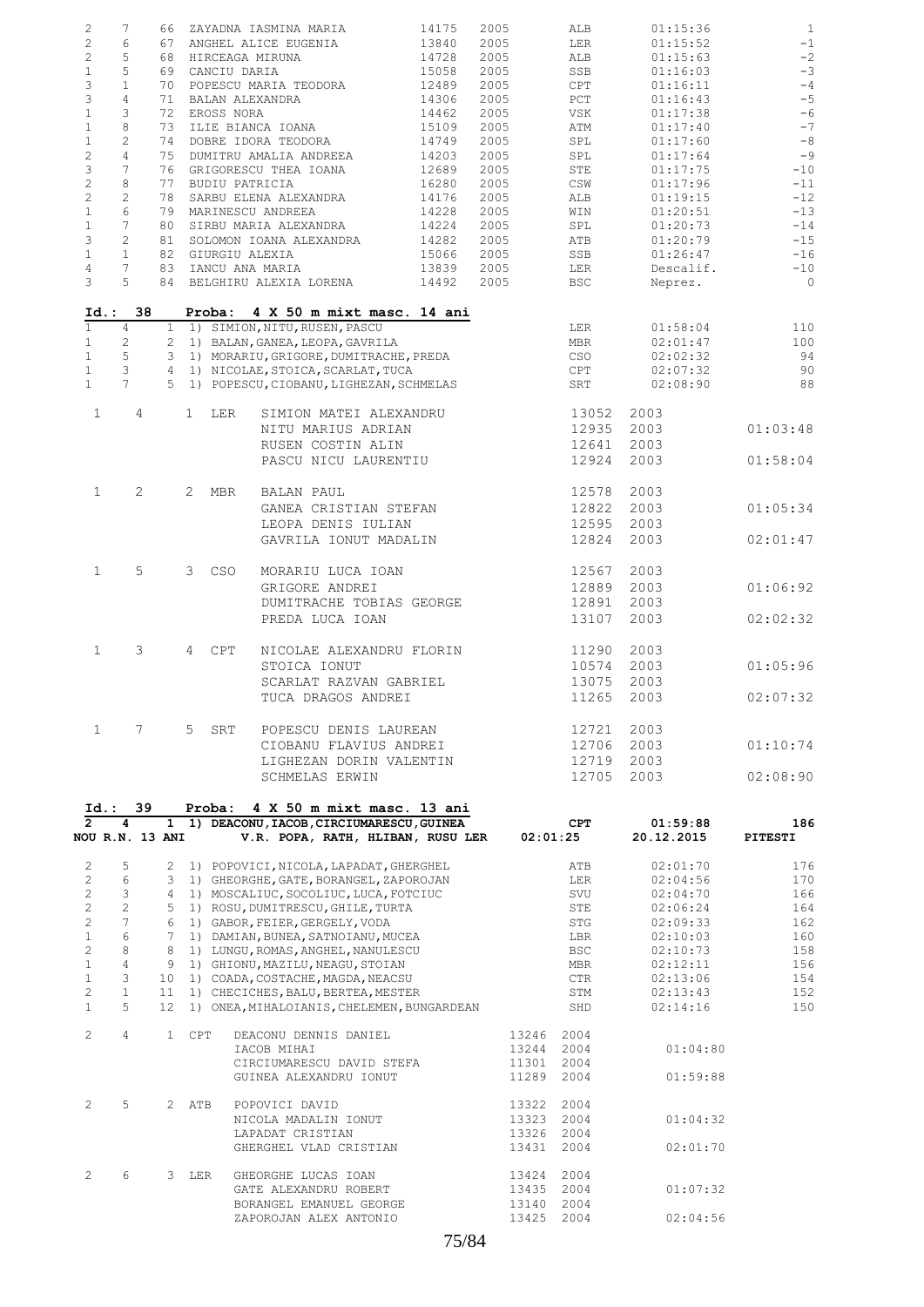| $2^{\circ}$                    | $3^{\circ}$           | 4 SVU  | MOSCALIUC CALIN GEORGE 13583 2004<br>SOCOLIUC IOAN MARIAN 13582 2004                              | 13582 2004                             |                          | 01:05:87             |            |
|--------------------------------|-----------------------|--------|---------------------------------------------------------------------------------------------------|----------------------------------------|--------------------------|----------------------|------------|
|                                |                       |        | LUCA MIHAI ALEXANDRU<br>FOTCIUC TEODOR                                                            | 13759 2004                             | 13755 2004               | 02:04:70             |            |
| $2 \left( \frac{1}{2} \right)$ |                       |        | 2 5 STE ROSU PATRICK CRISTIAN<br>DUMITRESCU CATALIN IONUT 13180 2004                              | 11362 2004                             |                          | 01:08:71             |            |
|                                |                       |        | GHILE DRAGOS<br>TURTA ANDREI                                                                      | 13264 2004                             |                          | 12686 2004 02:06:24  |            |
| $2^{\circ}$                    | $7$ and $7$           |        | 6 STG GABOR ROLAND CRISTIAN<br>FEIER SEBASTIAN IOAN                                               | 14075 2004<br>13198 2004               |                          | 01:10:82             |            |
|                                |                       |        | GERGELY FERENC<br>VODA VICTOR                                                                     |                                        | 13122 2004<br>13199 2004 | 02:09:33             |            |
| $1 \quad \blacksquare$         | 6                     | 7 T.BR | DAMIAN ION SORIN<br>BUNEA STEFAN IOAN<br>SATNOIANU ANDREI<br>DAMIAN ION SORIN<br>SATNOIANU ANDREI | 13470 2004<br>13472 2004<br>15130 2004 |                          | 01:12:74             |            |
|                                |                       |        | MUCEA POPOACA MARIAN                                                                              |                                        | 13468 2004               | 02:10:03             |            |
| $2^{\circ}$                    | $8 - 1$               | 8 BSC  | LUNGU ANDREI<br>ROMAS CODRUT FERNANDO<br>ANGHEL DARIUS COSTIN                                     | 13775 2004<br>13319 2004               | 13669 2004               | 01:11:96             |            |
|                                |                       |        | NANULESCU ALEXANDRU NICHI                                                                         | 13774 2004                             |                          | 02:10:73             |            |
|                                |                       |        | 1 4 9 MBR GHIONU DENIS ANDREI<br>MAZILU ALEX. STEFAN                                              | 13460 2004<br>13517 2004               |                          | 01:10:74             |            |
|                                |                       |        | NEAGU ANDREI DANIEL<br>STOIAN ALEXANDRU IONUT                                                     | 14368 2004<br>13462 2004               |                          | 02:12:11             |            |
|                                | $1 \quad 3$           |        | 10 CTR COADA COSMIN THEODOR<br>COSTACHE SEBASTIAN C-TIN                                           | 13950 2004                             |                          | 01:13:60             |            |
|                                |                       |        | MAGDA TEODOR STEFAN<br>NEACSU FLORIN CRISTIAN                                                     | 13952 2004<br>13951 2004<br>16372 2004 |                          | 02:13:06             |            |
| $\overline{2}$                 | $\mathbf{1}$          |        | 11 STM CHECICHES BOGDAN ALEX.<br>BALU VICTOR ANDREI                                               | 13639 2004                             | 13647 2004               | 01:09:00             |            |
|                                |                       |        | BERTEA ALIN DAN<br>MESTER ALEX. VALENTIN                                                          | 13650 2004                             | 13637 2004               | 02:13:43             |            |
| $1 \quad$                      | 5                     | 12 SHD | ONEA TIBERIU ALEXANDRU<br>MIHALOIANIS ALEXIS<br>CHELEMEN BOGDAN                                   | 15389 2004                             | 13281 2004               | 01:11:24             |            |
|                                |                       |        | CHELEMEN BOGDAN<br>BUNGARDEAN RAZVAN ANDREI 13287 2004                                            | 13286 2004                             |                          | 02:14:16             |            |
|                                | Id.: 40               |        | Proba: 4 X 50 m mixt masc. 12 ani                                                                 |                                        |                          |                      |            |
| 1                              | 5                     |        | 1 1) BALAITA, ADAM, COZMA, MISTIREANU                                                             |                                        | CSB<br>ATB               | 02:06:91             | 158        |
| $\overline{2}$<br>2            | 5<br>6                |        | 2 1) STANCU, NICULAE, PANDELE, NATAPRAZU<br>3 1) BOBOC, PRICOP, TUTUIANU, PETRE                   |                                        | LER                      | 02:08:56<br>02:10:23 | 148<br>142 |
| 2                              | 3                     |        | 4 1) DINDAREANU, MIHU, MIHAI, DUMITRU                                                             |                                        | BSC                      | 02:13:73             | 138        |
| $\mathbf{1}$                   | 3                     |        | 5 1) GYORFI, HRITCU, BOLDOR, CONSTANTINESCU                                                       |                                        | SHD                      | 02:15:34             | 136        |
| $\overline{2}$                 | $\mathbf{1}$          |        | 6 1) TOMUS, BUDA, CALOTA, COMSA                                                                   |                                        | ALB                      | 02:18:83             | 134        |
| $\overline{2}$                 | $\mathbf{2}^{\prime}$ |        | 7 1) MELIANU, TANASE, MARES, JIANU                                                                |                                        | STE                      | 02:19:64             | 132        |
| $\overline{2}$                 | 7                     |        | 8 1) MALUS, DRAGU, ANDRONIC, BUJOR                                                                |                                        | ASP                      | 02:20:53             | 130        |
| $\mathbf{1}$                   | $\overline{4}$        |        | 9 1) STOIAN, LAZAR, SERBANESCU, RADOI                                                             |                                        | CTR                      | Descalif.            | $-20$      |
| $\mathbf{1}$                   | 5                     | 1 CSB  | BALAITA DRAGOS                                                                                    | 14127 2005                             |                          |                      |            |
|                                |                       |        | ADAM ROBERT<br>COZMA STEFAN                                                                       | 14130 2005<br>14126 2005               |                          | 01:09:56             |            |
|                                |                       |        | MISTIREANU IUSTIN TEODOR                                                                          | 13030 2005                             |                          | 02:06:91             |            |
| $\overline{2}$                 | 5                     | 2 ATB  | STANCU VLAD STEFAN                                                                                | 13962 2005                             |                          |                      |            |
|                                |                       |        | NICULAE ALEXEI                                                                                    | 14270 2005                             |                          | 01:09:13             |            |
|                                |                       |        | PANDELE ALEXANDRU EDWARD<br>NATAPRAZU LUCA MIHAIL                                                 | 14281 2005<br>14279 2005               |                          | 02:08:56             |            |
| $\overline{2}$                 | 6                     | 3 LER  | BOBOC EMANOEL FLORIN                                                                              | 13853 2005                             |                          |                      |            |
|                                |                       |        | PRICOP VLAD ALEXANDRU<br>TUTUIANU SEBASTIAN                                                       | 13847 2005<br>13858 2005               |                          | 01:08:55             |            |
|                                |                       |        | PETRE NARCIS ALEXANDRU                                                                            | 13423 2005                             |                          | 02:10:23             |            |
| $\overline{2}$                 | 3                     | 4 BSC  | DINDAREANU ALEXANDRU                                                                              | 14842 2005                             |                          |                      |            |
|                                |                       |        | MIHU CRISTIAN VICTOR                                                                              | 14105 2005                             |                          | 01:13:22             |            |
|                                |                       |        | MIHAI DAVID ANDREI<br>DUMITRU MARIO EDUARD                                                        | 14104 2005<br>14238 2005               |                          | 02:13:73             |            |
| $\mathbf{1}$                   | 3                     | 5 SHD  | GYORFI FRANCISC DENIS                                                                             | 14050 2005                             |                          |                      |            |
|                                |                       |        | HRITCU RARES LUCIAN                                                                               | 14054 2005                             |                          | 01:14:13             |            |
|                                |                       |        | BOLDOR ALEXANDRU CRISTIAN                                                                         | 14053 2005                             |                          |                      |            |
|                                |                       |        | CONSTANTINESCU MIHNEA                                                                             | 14051 2005                             |                          | 02:15:34             |            |
| 2                              | $\mathbf{1}$          | 6 ALB  | TOMUS SERBAN ANTONIU<br>BUDA ALEXANDRU GABRIEL                                                    | 14162 2005<br>14169 2005               |                          | 01:14:24             |            |
|                                |                       |        | CALOTA ANDREI EMANUEL                                                                             | 14165 2005                             |                          |                      |            |
|                                |                       |        |                                                                                                   | 14166 2005                             |                          | 02:18:83             |            |
|                                |                       |        | COMSA ALEXANDRU IOAN                                                                              |                                        |                          |                      |            |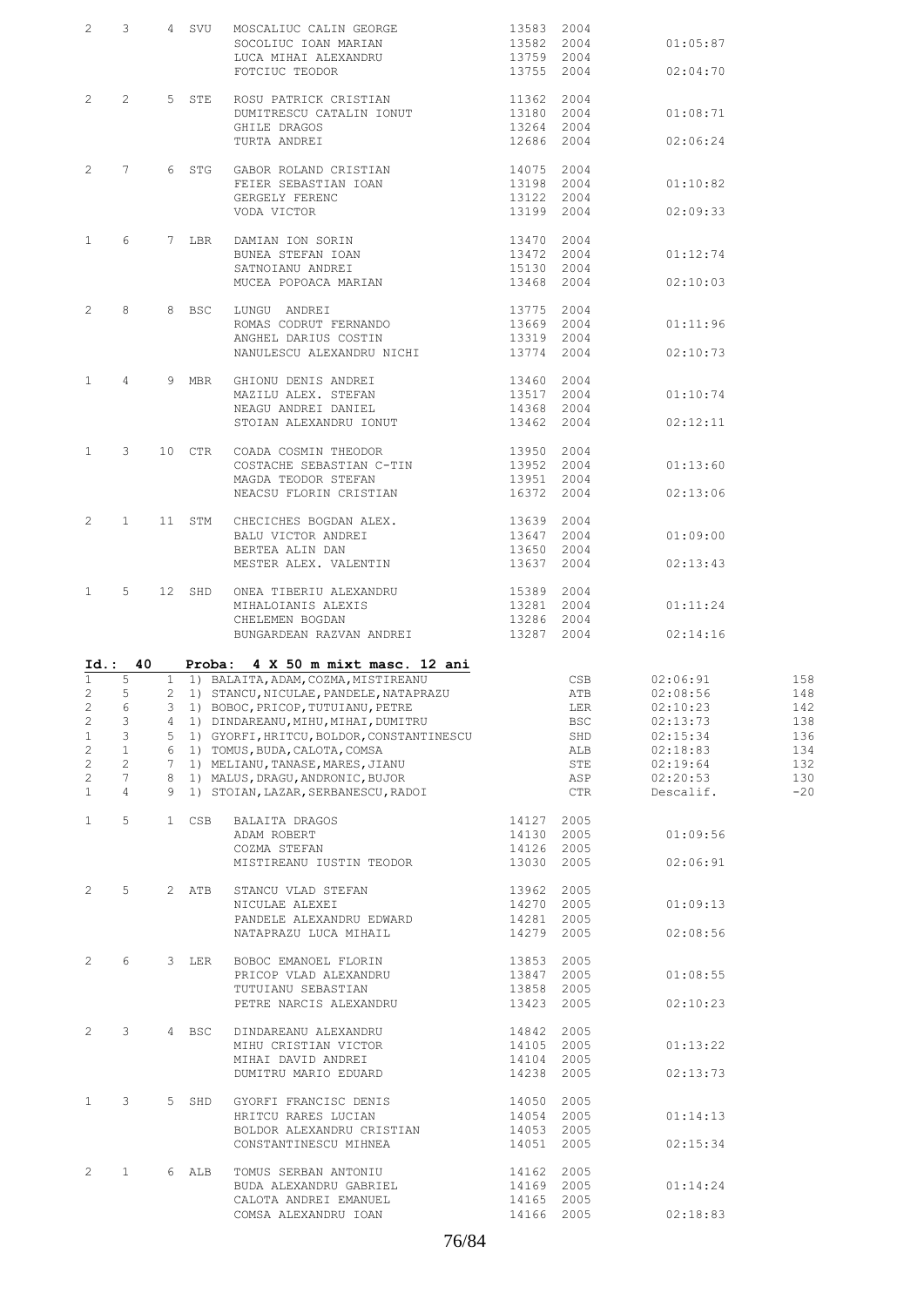| 2             |   |    | STE.       | MELIANU NICOLAE CRISTIAN<br>TANASE DANIEL VASILE<br>MARES DOMINIOUE GABRIEL<br>JIANU ADRIAN PETRU | 14437<br>15459<br>14447<br>14435 | 2005<br>2005<br>2005<br>2005 | 01:17:80<br>02:19:64 |
|---------------|---|----|------------|---------------------------------------------------------------------------------------------------|----------------------------------|------------------------------|----------------------|
| $\mathcal{L}$ |   | 8  | ASP        | MALUS CRISTIAN IONUT<br>DRAGU FILIP SEBASTIAN<br>ANDRONIC TONUT ADRIAN<br>BUJOR STEFAN            | 13922<br>13926<br>13914<br>14194 | 2005<br>2005<br>2005<br>2005 | 01:14:18<br>02:20:53 |
|               | 4 | 9. | <b>CTR</b> | STOIAN ANTONIO GABRIEL<br>LAZAR ANDRET REMUS<br>SERBANESCU STEFAN ANDREI<br>RADOI RARES NICOLAE   | 13948<br>15662<br>15142<br>15079 | 2005<br>2005<br>2005<br>2005 | 01:20:11<br>02:25:82 |

## CLASAMENT INDIVIDUAL CUMULAT - DUPA REUNIUNEA 6

| Loc Nume si prenume          |       | Cod   | Club    | Total proba/puncte                                              |
|------------------------------|-------|-------|---------|-----------------------------------------------------------------|
|                              |       |       | $/$ Ech | pct.                                                            |
| $Fete - 12 ani$              |       |       |         |                                                                 |
| 1 MARIN IOANA                | 14267 | ATB/1 | 408     | $5/68$ , 12/68, 19/63, 24/73, 32/73, 37/63                      |
| 2 ZORZOLIU MIRUNA            | 13022 | REN/1 |         | 390 5/65, 12/65, 19/68, 24/62, 32/68, 37/62                     |
| 3 GORECKI ANDRA DENISA       | 13101 | ATB/1 |         | 373 5/73, 12/56, 19/62, 24/61, 32/61, 37/60                     |
| 4 CHIRU SIMONA ANDREEA       | 13958 | SS1/0 |         | 346 5/46, 12/55, 19/61, 24/60, 32/59, 37/65                     |
| 5 COSTEA BIANCA ANDREEA      | 14500 | DIN/0 |         | 342 5/-10, 12/73, 19/73, 24/68, 32/65, 37/73                    |
| 6 DUTA JASSMINE ANDREEA      | 13844 | LER/1 |         | 340 5/62, 12/57, 19/58, 24/47, 32/55, 37/61                     |
| 7 IORGA ANDREEA DENISA       | 14840 | STE/1 |         | 338 5/52, 12/49, 19/57, 24/65, 32/57, 37/58                     |
| 8 NAE RAISA GABRIELA         | 13273 | DAC/1 |         | 326 5/59, 12/53, 19/56, 24/49, 32/60, 37/49                     |
| 9 KACSO NOEMI                | 14080 | STG/1 |         | 326 5/61, 12/59, 19/51, 24/50, 32/62, 37/43                     |
| 10 LUCAN DARIA STEFANIA      | 14234 | SSV/1 |         | 325 5/56, 12/48, 19/46, 24/63, 32/56, 37/56                     |
| 11 PASCU ANA MARIA           | 14506 | ACT/1 |         | 314 5/54, 12/61, 19/49, 24/44, 32/54, 37/52                     |
| 12 SAFCENCU DELIA GIORGIANA  | 13275 | DAC/1 | 307     | $5/60$ , $12/58$ , $19/48$ , $24/45$ , $32/58$ , $37/38$        |
| 13 VERCIUC MARIA             | 13965 | SSV/1 |         | 299 5/51, 12/62, 19/65, 24/-10, 32/63, 37/68                    |
| 14 GHERMAN AMALIA ARIANA     | 13809 | ACT/1 | 299     | $5/49$ , $12/51$ , $19/55$ , $24/35$ , $32/52$ , $37/57$        |
| 15 CURCAN ALEXANDRA ROXANA   | 13918 | ATB/1 |         | 294 5/42, 12/54, 19/52, 24/41, 32/50, 37/55                     |
| 16 MEZEI MELITA BLANKA       | 14534 | VCN/0 |         | 294 5/44, 12/63, 19/60, 24/20, 32/53, 37/54                     |
| 17 HUMA DARIA ELENA          | 14088 | STM/1 |         | 286 5/53, 12/39, 19/43, 24/55, 32/46, 37/50                     |
| 18 PETRACHE MARIA            | 14277 | ATB/1 |         | 278 5/58, 12/38, 19/44, 24/42, 32/43, 37/53                     |
| 19 DROG MARIA BIANCA         | 14108 | BSC/1 | 277     | $5/47, 12/50, 19/39, 24/48, 32/42, 37/51$                       |
| 20 DIACONESCU CARBUNESCU MAD | 12762 | ACT/1 | 274     | $5/39, 12/47, 19/47, 24/46, 32/48, 37/47$                       |
| 21 BADEA BIANCA MARIA        | 13913 | ASP/1 | 262     | 5/41, 12/29, 19/38, 24/59, 32/49, 37/46                         |
| 22 IONITA ALEXIA             | 14244 | MTM/0 | 261     | 5/34, 12/52, 19/35, 24/51, 32/44, 37/45                         |
| 23 ELLERSDORFER MIHAELA      | 13685 | CTR/1 | 260     | $5/57$ , 12/46, 19/50, 24/26, 32/37, 37/44                      |
| 24 ORBAN KIS ORSOLYA         | 13160 | STG/1 | 258     | 5/55, 12/45, 19/32, 24/53, 32/41, 37/32                         |
| 25 SIKLODI NOEMI             | 13161 | STG/1 | 251     | 5/45, 12/60, 19/36, 24/40, 32/51, 37/19                         |
| 26 MARTON PANNA REKA         | 13721 | COR/1 | 245     | $5/20$ , $12/10$ , $19/59$ , $24/52$ , $32/45$ , $37/59$        |
| 27 RAFA TANIA MADALINA       | 14365 | CSW/1 | 235     | $5/48$ , $12/33$ , $19/54$ , $24/18$ , $32/34$ , $37/48$        |
| 28 FILA BARBARA ERZSEBET     | 13731 | COR/1 |         | 220 5/18, 12/37, 19/25, 24/57, 32/47, 37/36                     |
| 29 LEAH IOANA SILVIA         | 14069 | SSB/1 | 217     | $5/50$ , $12/19$ , $19/41$ , $24/28$ , $32/38$ , $37/41$        |
| 30 CONSTANTIN DENISA         | 14443 | ASP/1 |         | 210 5/28, 12/35, 19/37, 24/38, 32/32, 37/40                     |
| 31 VACARU ANDREEA IULIANA    | 13949 | CTR/1 | 204     | $5/63, 12/36, 19/30, 24/21, 32/36, 37/18$                       |
| 32 DUMITRU ANDREEA ANISIA    | 13750 | REN/1 |         | 204 5/43, 12/32, 19/53, 24/17, 32/22, 37/37                     |
| 33 JUGUREANU IOANA IRIS      | 13838 | LER/1 |         | 201 5/29, 12/34, 19/45, 24/11, 32/40, 37/42                     |
| 34 GUBAVU ALESSIA MIHAELA    | 13268 | DAC/1 |         | 195 5/38, 12/41, 19/26, 24/22, 32/39, 37/29                     |
| 35 OPREA ANA MARIA           | 14336 | ASP/1 |         | 186 5/24, 12/44, 19/40, 24/15, 32/24, 37/39                     |
| 36 STOICA GEORGIANA DANIELA  | 12408 | LLP/0 |         | 176 5/32, 12/16, 19/27, 24/39, 32/27, 37/35                     |
| 37 IONITA CARMEN ANA MARIA   | 14214 | CPI/0 |         | 175 5/19, 12/30, 19/31, 24/32, 32/33, 37/30                     |
| 38 MORAR CARLA DELIA         | 14055 | SHD/0 |         | 164 5/14, 12/17, 19/23, 24/58, 32/30, 37/22                     |
| 39 CHIS ARIANA ROXANA        | 14539 | VCN/0 |         | 163 5/35, 12/8, 19/42, 24/24, 32/31, 37/23                      |
| 40 GRIGORESCU DIANA ELENA    | 14438 | STE/1 |         | 157 5/31, 12/26, 19/17, 24/31, 32/25, 37/27                     |
| 41 TEIANU IOANA CLAUDIA      | 13276 | DAC/1 |         | 150 5/25, 12/40, 19/34, 24/-1, 32/21, 37/31                     |
| 42 DUTA IAZABELA MARIA       | 13916 | ASP/1 | 141     | $5/23$ , $12/43$ , $19/15$ , $24/27$ , $32/18$ , $37/15$        |
| 43 TEODORESCU ANASTASIA      | 14516 | MSB/0 |         | $135$ $5/37$ , $12/-10$ , $19/29$ , $24/19$ , $32/35$ , $37/25$ |
| 44 PAPP ANNEMARIE            | 14086 | STM/1 | 131     | $5/30$ , $12/42$ , $19/22$ , $24/-2$ , $32/26$ , $37/13$        |
| 45 PASCAL MIRUNA ANDREEA     | 13843 | LER/0 |         | $129$ 5/40, $12/11$ , $19/19$ , $24/23$ , $32/29$ , $37/7$      |
| 46 ANDERSON CHLOE RUTH       | 14510 | ACT/1 |         | 126 12/27, 19/20, 24/36, 32/9, 37/34                            |
| 47 IANA SARA CEZARA          | 14019 | SRT/1 | 118     | 5/34, 12/1, 19/33, 24/6, 32/23, 37/21                           |
| 48 SARB ALECSANDRA IOANA     | 14178 | ALB/1 | 113     | $5/36, 12/21, 19/-10, 24/12, 32/28, 37/26$                      |
| 49 GOMOI IOANA TEODORA       | 14106 | STE/1 | 112     | 5/6, 12/9, 19/28, 24/29, 32/16, 37/24                           |
| 50 GHEORGHE ANA MARIA        | 15926 | ACT/1 | 95      | $5/21$ , $12/-7$ , $19/16$ , $24/30$ , $32/19$ , $37/16$        |
| 51 FAGADAR GHISA MARINA      | 14450 | ATM/1 | 87      | $5/26$ , $12/3$ , $19/24$ , $24/34$ , $32/-10$ , $37/10$        |
| 52 ALEXANDRU ROXANA ELENA    | 14389 | LBR/0 | 85      | 5/13, 12/28, 19/5, 24/16, 32/3, 37/20                           |
| 53 TALPOS PETRA ANTONIA      | 15060 | SSB/1 | 78      | $5/27, 12/31, 19/11, 24/-11, 32/12, 37/8$                       |
| 54 EROSS NORA                | 14462 | VSK/0 | 75      | $5/10$ , $12/4$ , $19/-4$ , $24/54$ , $32/17$ , $37/-6$         |
| 55 MEZEI FLAVIA MARIA        | 15020 | ALB/1 | 73      | $5/12$ , $12/18$ , $19/-12$ , $24/43$ , $32/8$ , $37/4$         |
| 56 BUDIU PATRICIA            | 16280 | CSW/1 | 69      | $5/8$ , $12/6$ , $19/-10$ , $24/56$ , $32/20$ , $37/-11$        |
| 57 KEMECSEI CSENGE           | 12994 | COR/1 | 65      | $5/-10$ , $12/15$ , $19/21$ , $24/2$ , $32/4$ , $37/33$         |
| 58 HIRCEAGA MIRUNA           | 14728 | ALB/1 | 65      | $5/-7$ , 12/24, 19/2, 24/33, 32/15, 37/-2                       |
| 59 MIU ALESIA STEFANIA       | 14229 | WIN/1 | 64      | $5/5$ , $12/-11$ , $19/14$ , $24/37$ , $32/7$ , $37/12$         |
| 60 MOCANU ALEXANDRA STEFANIA | 14703 | ASP/1 | 60      | $5/22$ , $12/5$ , $19/12$ , $24/-4$ , $32/11$ , $37/14$         |
| 61 DINCA STEFANIA ALEXANDRA  | 14515 | SSB/1 | 53      | 5/1, 12/22, 19/3, 24/4, 32/6, 37/17                             |
| 62 PAN-KE LAURA ANA-MARIA    | 15679 | LER/1 | 52      | $5/-10, 12/12, 19/18, 24/-10, 32/14, 37/28$                     |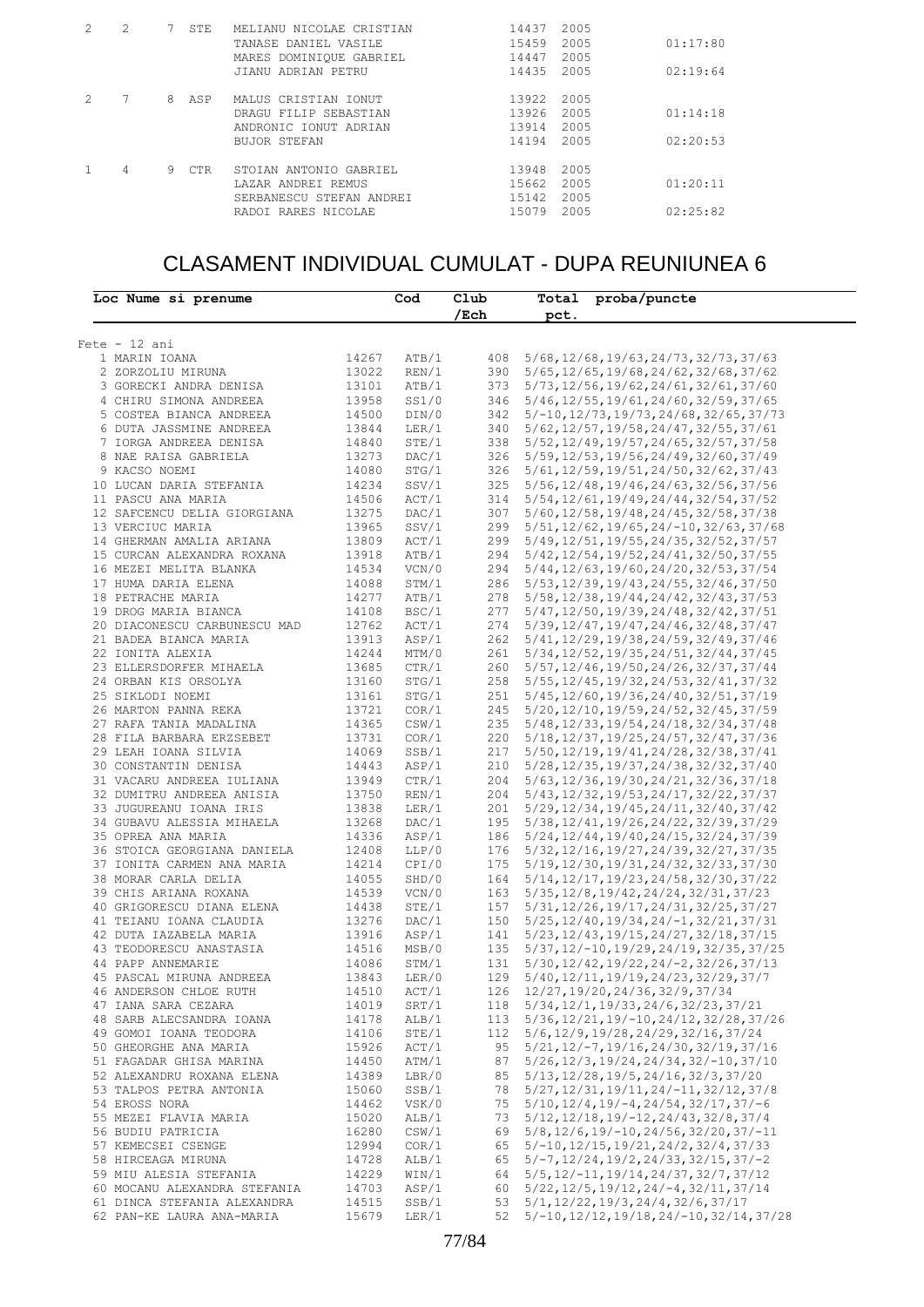| 63 COTRUTA MARIA SMARANDA    | 14994       | CPI/0 |              | $32 \quad 5/7, 12/-8, 19/7, 24/25, 32/-2, 37/3$                  |
|------------------------------|-------------|-------|--------------|------------------------------------------------------------------|
|                              |             |       |              |                                                                  |
| 64 ANGHEL ALICE EUGENIA      | 13840       | LER/1 |              | $31 \quad 5/15$ , $12/-10$ , $19/9$ , $24/13$ , $32/5$ , $37/-1$ |
| 65 MIHOC LAVINIA GEORGIANA   | 12980       | SRT/1 |              | $30 \quad 5/11, 12/25, 19/-5, 24/-8, 32/2, 37/5$                 |
| 66 SARBU ELENA ALEXANDRA     | 14176       | ALB/1 |              | $29 \quad 5/3, 12/14, 19/4, 24/7, 32/13, 37/-12$                 |
| 67 NITU SARA MIHAELA         | 14825       | SPL/1 |              | $28$ 5/2, 12/-1, 19/8, 24/14, 32/-6, 37/11                       |
|                              |             |       |              |                                                                  |
| 68 BELGHIRU ALEXIA LORENA    | 14492       | BSC/1 |              | $26 \quad 5/-2, 12/20, 19/13, 24/-5$                             |
| 69 ZAYADNA IASMINA MARIA     | 14175       | ALB/1 |              | $21 \quad 5/17, 12/-6, 19/1, 24/9, 32/-1, 37/1$                  |
| 70 VASILE MARIA CLAUDIA      | 13940       | LER/1 |              | $10\quad 5/16$ , $12/-9$ , $19/6$ , $24/-9$ , $37/6$             |
|                              |             |       |              |                                                                  |
| 71 LASZLO NOEMI              | 14551       | VCN/0 | $\mathbf{1}$ | $5/-4$ , $12/-5$ , $19/10$ , $24/8$ , $32/-10$ , $37/2$          |
| 72 IANCU ANA MARIA           | 13839       | LER/1 | 0            | $5/-1, 12/13, 19/-2, 24/-10, 32/10, 37/-10$                      |
| 73 CANCIU DARIA              | 15058       | SSB/1 |              | $-14$ 5/4, 12/2, 19/-10, 24/-3, 32/-4, 37/-3                     |
|                              |             |       |              |                                                                  |
| 74 GALUSCA BRIANA IOANA      | 14308       | PCT/0 |              | $-14$ 5/-3, 12/-10, 19/-9, 24/1, 32/-2, 37/9                     |
| 75 DOBRE IDORA TEODORA       | 14749       | SPL/1 | $-17$        | $5/9$ , $12/-2$ , $19/-11$ , $24/-6$ , $32/1$ , $37/-8$          |
| 76 SOLOMON IOANA ALEXANDRA   | 14282       | ATB/0 | $-20$        | $5/-12$ , $12/23$ , $19/-13$ , $24/5$ , $32/-8$ , $37/-15$       |
| 77 DUMITRU AMALIA ANDREEA    | 14203       | SPL/1 | $-29$        | $5/-9$ , $12/7$ , $19/-1$ , $24/-10$ , $32/-7$ , $37/-9$         |
|                              |             |       |              |                                                                  |
| 78 POPESCU MARIA TEODORA     | 12489       | CPT/0 | $-31$        | $5/-5$ , 12/-4, 19/-3, 24/-10, 32/-5, 37/-4                      |
| 79 BALAN ALEXANDRA           | 14306       | PCT/0 | $-33$        | $5/-11$ , $12/-3$ , $19/-8$ , $24/3$ , $32/-9$ , $37/-5$         |
| 80 GRIGORESCU THEA IOANA     | 12689       | STE/1 |              | $-38$ 5/-10, 12/-12, 19/-6, 24/10, 32/-10, 37/-10                |
|                              |             |       |              |                                                                  |
| 81 ILIE BIANCA IOANA         | 15109       | ATM/1 |              | $-55$ 5/-6, 12/-14, 19/-7, 24/-10, 32/-11, 37/-7                 |
| 82 GIURGIU ALEXIA            | 15066       | SSB/0 |              | $-71$ 5/-10, 12/-15, 19/-16, 32/-14, 37/-16                      |
| 83 SIRBU MARIA ALEXANDRA     | 14224       | SPL/1 |              | $-72$ 5/-8, 12/-10, 19/-15, 24/-12, 32/-13, 37/-14               |
| 84 MARINESCU ANDREEA         | 14228       | WIN/1 |              | $-72$ 5/-13, 12/-13, 19/-14, 24/-7, 32/-12, 37/-13               |
| $Fete - 13 ani$              |             |       |              |                                                                  |
| 1 IOANA DARIA MARIA          | 13316       | ATB/1 | 318          | 3/47,10/59,17/54,21/59,30/59,35/40                               |
|                              |             |       |              |                                                                  |
| 2 NAIDIN ALEXANDRA PATRICIA  | 13315       | ATB/1 |              | 304 3/59, 10/54, 17/59, 21/44, 30/51, 35/37                      |
| 3 ILIE BIANCA MARIA          | 13311       | ATB/1 |              | 275 3/18, 10/45, 17/51, 21/48, 30/54, 35/59                      |
| 4 VISAN NICOLE               | 15650       | ATM/1 |              | 268 3/36, 10/51, 17/43, 21/54, 30/49, 35/35                      |
|                              |             |       |              |                                                                  |
| 5 DICULESCU IULIA ALEXANDRA  | 13068       | DAC/1 | 263          | 3/40, 10/49, 17/48, 21/43, 30/44, 35/39                          |
| 6 TILA VANESSA MARIA         | 11864       | WIN/0 |              | 256 3/46, 10/47, 17/45, 21/42, 30/34, 35/42                      |
| 7 AHMAD SAMIRA ALEXANDRA     | 13210       | ATM/1 |              | 239 3/51, 10/27, 17/46, 21/46, 30/45, 35/24                      |
|                              |             |       |              |                                                                  |
| 8 ORZA EMILIA MARIA          | 13207       | ATM/1 |              | 237 3/44, 10/41, 17/41, 21/38, 30/35, 35/38                      |
| 9 HARABAGIU IOANA            | 13521       | MBR/1 |              | 225 3/20, 10/48, 17/38, 21/40, 30/43, 35/36                      |
| 10 IVAN SARA NATALIE         | 14334       | SS7/0 |              | 221 3/39, 10/35, 17/44, 21/36, 30/40, 35/27                      |
|                              |             |       |              |                                                                  |
| 11 RADU MARIA GEORGIANA      | 13703       | ACN/1 | 221          | 3/31, 10/31, 17/37, 21/37, 30/42, 35/43                          |
| 12 CEACA MOCAN DIANA STEF.   | 13706       | ACN/1 |              | 218 3/49, 10/-10, 17/49, 21/39, 30/46, 35/45                     |
| 13 POPA LEONA                | 13256       | BAM/1 |              | 217 3/42, 10/20, 17/42, 21/35, 30/32, 35/46                      |
|                              |             |       |              |                                                                  |
| 14 TRUSCA CARINA MARIA       | 13644       | STM/1 |              | 211 3/54, 10/36, 17/28, 21/47, 30/37, 35/9                       |
| 15 CONSTANTIN DIANA          | 13400       | STE/1 |              | 203 3/48, 10/37, 17/35, 21/49, 30/29, 35/5                       |
| 16 MARTON JANKA              | 13680       | STG/1 |              | 199 3/38, 10/25, 17/40, 21/25, 30/20, 35/51                      |
|                              |             |       |              |                                                                  |
| 17 CRISAN DENISA             | 14727       | ALB/1 | 198          | 3/29, 10/46, 17/39, 21/21, 30/15, 35/48                          |
| 18 CRISTOCEA IOANA ATENA     | 13345       | PCT/0 |              | 195 3/26, 10/17, 17/32, 21/45, 30/41, 35/34                      |
| 19 STEFURA ANA-MARIA ALEXAND | 13798       | DEL/0 | 195          | $3/-10, 10/40, 17/47, 21/41, 30/47, 35/30$                       |
|                              |             |       |              |                                                                  |
| 20 HAULICA ANCA ELENA        | 13290       | SHD/1 |              | 194 3/45, 10/33, 17/29, 21/32, 30/36, 35/19                      |
| 21 MINDRUTA BIANCA MARIA     | 13073       | DAC/1 |              | 170 3/27, 10/38, 17/24, 21/34, 30/48, 35/-1                      |
| 22 COMAN CORINA IOANA        | 13263       | STE/1 |              | 169 3/37, 10/29, 17/33, 21/23, 30/33, 35/14                      |
|                              |             |       |              |                                                                  |
| 23 TRANDAFIR IRIS ELENA      | 13712       | CSO/1 |              | 168 3/21, 10/14, 17/31, 21/27, 30/31, 35/44                      |
| 24 RADU NOEMI MARIA          | 13252       | BAM/1 |              | 165 3/15, 10/34, 17/36, 21/22, 30/30, 35/28                      |
| 25 CONSTANTINESCU SARA MARIA | 13716       | CSO/1 |              | 158 3/25, 10/28, 17/19, 21/51, 30/10, 35/25                      |
|                              | 13709 CSO/1 |       |              | 157 3/16, 10/18, 17/18, 21/29, 30/27, 35/49                      |
| 26 DRAGUSI ALINA MARIA       |             |       |              |                                                                  |
| 27 HORGA IOANA AMELIA        | 13153       | STG/1 |              | 154 3/30, 10/39, 17/34, 21/4, 30/6, 35/41                        |
| 28 OLTEANU ALEXIA IOANA      | 13314       | ATB/1 |              | 148 3/17, 10/24, 17/30, 21/11, 30/19, 35/47                      |
| 29 MALUTAN MARA GABRIELA     | 13354       |       |              |                                                                  |
|                              |             | CMB/0 | 148          | $3/12$ , $10/7$ , $17/26$ , $21/31$ , $30/39$ , $35/33$          |
| 30 RAPOLTI ESZTER            | 13773       | ACN/1 | 147          | 3/11, 10/22, 17/22, 21/28, 30/38, 35/26                          |
| 31 POPESCU ANDREEA IOANA     | 13190       | MAR/0 | 147          | 3/10, 10/23, 17/27, 21/26, 30/7, 35/54                           |
| 32 MOTOS LETITIA ANDREEA     | 13208       | ATM/1 | 146          | $3/35$ , $10/44$ , $17/16$ , $21/14$ , $30/8$ , $35/29$          |
|                              |             |       |              |                                                                  |
| 33 BACAN KARINA ELENA        | 13797       | LPT/0 | 145          | $3/43, 10/42, 17/14, 21/33, 30/24, 35/-11$                       |
| 34 DUMITRESCU CRISTINA       | 13058       | STE/1 | 138          | 3/19, 10/21, 17/21, 21/17, 30/28, 35/32                          |
| 35 TUDORESCU IOANA           | 15450       | STE/1 |              | 137 3/33, 10/32, 17/25, 21/10, 30/17, 35/20                      |
|                              |             |       |              |                                                                  |
| 36 SERMAN IOANA ALEXANDRA    | 13432       | CSO/1 |              | 135 3/32, 10/19, 17/13, 21/24, 30/25, 35/22                      |
| 37 SALAVASTRU ELENA          | 13519       | AGL/1 |              | 125 3/34, 10/13, 17/24, 21/5, 30/18, 35/31                       |
| 38 PRECOB CRETU ANISIA       | 13206       | ATM/1 |              | 111 3/41, 10/30, 17/-10, 21/20, 30/9, 35/21                      |
| 39 MARUSCIAC ANGELA MIHAELA  | 16487       | ACN/1 |              | 96 3/13, 10/16, 17/20, 21/16, 30/16, 35/15                       |
|                              |             |       |              |                                                                  |
| 40 CIOBANU CRISTIANA IOANA   | 13201       | STE/1 |              | $75 \quad 3/-4, 10/43, 17/11, 21/9, 30/-1, 35/17$                |
| 41 POP RALUCA FLORINA        | 13503       | CSW/1 |              | $71 \quad 3/23, 10/-4, 17/12, 21/13, 30/21, 35/6$                |
| 42 TARABEGA ANCA MARIA       | 13312       | BSC/1 |              | 64 3/28, 10/1, 17/4, 21/19, 30/5, 35/7                           |
|                              |             |       |              |                                                                  |
| 43 ALFOLDY BOGLARKA          | 13726       | COR/0 |              | 62 3/8, 10/-10, 17/15, 21/15, 30/23, 35/11                       |
| 44 NAGY DOROTTYA             | 13294       | SHD/1 |              | 58 3/6, 10/5, 17/10, 21/7, 30/12, 35/18                          |
| 45 IACOB DIANA MARIA         | 13485       | ALB/1 |              | 48 3/-10, 10/12, 17/17, 21/8, 30/11, 35/10                       |
|                              |             |       |              |                                                                  |
| 46 VINCZE BRIGITTA           | 13505       | CSW/1 |              | $35 \quad 3/22, 10/-3, 21/-10, 30/26$                            |
| 47 TICIU DIANA MARIA         | 13645       | STM/1 |              | $32 \quad 3/2, 10/6, 17/-3, 21/12, 30/13, 35/2$                  |
| 48 BESENYEI ANNA MARIA       | 15561       | BSC/1 |              | $32 \quad 3/14, 10/3, 17/-10, 21/18, 30/14, 35/-7$               |
|                              |             |       |              |                                                                  |
| 49 DUMITRU ANA MARIA BIANCA  | 13428       | LER/1 |              | $32 \quad 3/-5, 10/26, 17/8, 21/2, 30/-2, 35/3$                  |
| 50 ISPAS ANDREEA FLORENTINA  | 14513       | MSB/0 |              | $29 \quad 3/7, 10/2, 17/6, 21/-5, 30/-4, 35/23$                  |
| 51 CALA IASMINA MARIA        | 13642       |       |              | $28$ $3/4$ , $10/-10$ , $17/-10$ , $21/30$ , $30/22$ , $35/-8$   |
|                              |             | STM/1 |              |                                                                  |
| 52 ILISEI ERICA              | 14421       | STE/1 |              | $28 \quad 3/-1, 10/11, 17/5, 21/6, 30/3, 35/4$                   |
| 53 STANICA MARIA             | 13714       | ASP/0 |              | $21 \quad 3/-10, 10/10, 17/7, 21/-1, 30/2, 35/13$                |
| 54 EFREM ISABELA ARIANA      | 12977       | SRT/0 | 17           | $3/24, 10/4, 17/1, 21/-3, 30/-7, 35/-2$                          |
|                              |             |       |              |                                                                  |
| 55 PINZARIU TEODORA IOANA    | 15153       | MBR/1 | 8            | $3/1, 10/15, 17/9, 21/-4, 30/-3, 35/-10$                         |
| 56 TICA DELIA MARIA          | 14119       | CSN/0 |              | $6$ $3/9$ , $10/9$ , $17/-1$ , $21/-12$ , $30/-11$ , $35/12$     |
| 57 BOCANEALA ELENA           | 13522       | AGL/1 |              | $-6$ 3/5, 10/8, 17/-4, 21/-5, 30/-5, 35/-5                       |
|                              |             |       |              |                                                                  |
| 58 DAGHIE ANCUTA DARIA       | 15502       | SGL/0 |              | $-9$ 3/-10, 10/-2, 17/2, 21/-7, 30/-8, 35/16                     |
| 59 MATEI GUIMAN ALEXIA MARIA | 13734       | LER/1 |              | $-13$ $3/-2$ , $10/-1$ , $17/-2$ , $21/1$ , $30/1$ , $35/-10$    |
| 60 BORUSTEANU ANDREEA        | 13648       | STM/1 |              | $-15$ $3/-10$ , $10/-8$ , $17/3$ , $21/-2$ , $30/-6$ , $35/8$    |
| 61 CICEA YASMINE ALYCIA      | 13291       | SHD/1 |              | $-23$ $3/-8$ , $10/-7$ , $17/-5$ , $21/3$ , $30/4$ , $35/-10$    |
|                              |             |       |              |                                                                  |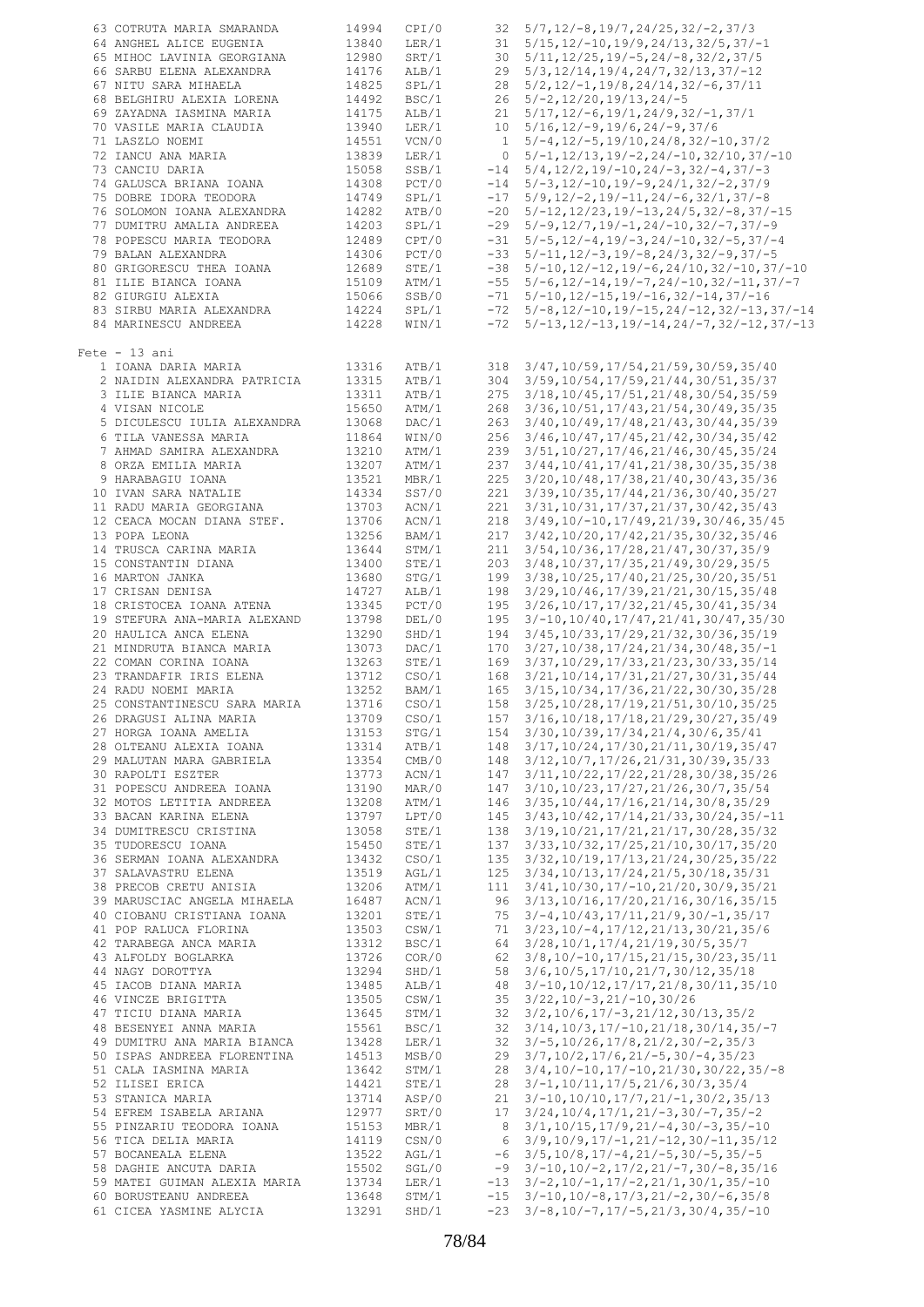| 62 BANESCU BIANCA ALEXANDRA                                 | 12026          | STE/0          |            | $-35$ $3/-3$ , 10/-10, 17/-6, 21/-8, 30/-9, 35/1                                      |
|-------------------------------------------------------------|----------------|----------------|------------|---------------------------------------------------------------------------------------|
| 63 VLAD DIANA ANDREEA                                       | 13742          | LER/1          | $-39$      | $3/3$ , $17/-8$ , $21/-9$ , $30/-13$ , $35/-12$                                       |
| 64 DUMITRESCU ELENA IULIANA                                 | 13422          | LER/1          | $-44$      | $3/-6$ , $10/-5$ , $17/-7$ , $21/-11$ , $30/-12$ , $35/-3$                            |
| 65 DINCA IOANA MADALINA                                     | 15062          | SSB/0          | $-55$      | $3/-9, 10/-9, 17/-11, 21/-10, 30/-10, 35/-6$                                          |
| 66 PRUNA ERIKA IOANA                                        | 13762          | SGL/0          | $-58$      | $3/-7, 10/-6, 17/-9, 21/-13, 30/-14, 35/-9$                                           |
| 67 CIAUS MIHAELA                                            | 14215          | SPL/0          | $-63$      | $3/-10$ , $10/-10$ , $17/-10$ , $21/-14$ , $30/-15$ , $35/-4$                         |
|                                                             |                |                |            |                                                                                       |
| Baieti - 12 ani                                             |                |                |            |                                                                                       |
| 1 COZMA STEFAN                                              | 14126          | CSB/1          | 469        | 4/79, 13/79, 18/79, 25/74, 31/79, 36/79                                               |
| 2 STANCU VLAD STEFAN                                        | 13962          | ATB/1          | 403        | $4/67, 13/71, 18/69, 25/57, 31/68, 36/71$                                             |
| 3 PANDELE ALEXANDRU EDWARD<br>4 VASILESCU STEFAN ANDREI     | 14281          | ATB/1          | 379        | 4/74, 13/69, 18/71, 25/35, 31/69, 36/61                                               |
| 5 DINU PATRICK SEBASTIAN                                    | 13961<br>13340 | SS1/0          | 369<br>365 | 4/66, 13/51, 18/62, 25/64, 31/66, 36/60                                               |
| 6 NAE ADRIAN GABRIEL                                        | 13272          | ACT/0<br>DAC/0 | 364        | $4/-10, 13/74, 18/74, 25/79, 31/74, 36/74$<br>4/49, 13/54, 18/58, 25/71, 31/67, 36/65 |
| 7 ADAM ROBERT                                               | 14130          | CSB/1          | 363        | 4/61, 13/59, 18/55, 25/65, 31/61, 36/62                                               |
| 8 RAD LUCAS ANDREI                                          | 14256          | MAR/0          | 363        | 4/53, 13/56, 18/67, 25/62, 31/56, 36/69                                               |
| 9 PRICOP VLAD ALEXANDRU                                     | 13847          | LER/1          | 358        | 4/60, 13/52, 18/57, 25/68, 31/64, 36/57                                               |
| 10 NATAPRAZU LUCA MIHAIL                                    | 14279          | ATB/1          | 343        | 4/62, 13/47, 18/65, 25/48, 31/63, 36/58                                               |
| 11 BUDIACI VLADIMIR STEFAN                                  | 13931          | CSP/1          | 340        | 4/64, 13/61, 18/48, 25/59, 31/62, 36/46                                               |
| 12 BALANESCU FILIP ANDREI                                   | 13935          | CSP/1          | 338        | 4/63, 13/64, 18/52, 25/53, 31/57, 36/49                                               |
| 13 DINDAREANU ALEXANDRU                                     | 14842          | BSC/1          | 338        | 4/56, 13/50, 18/63, 25/47, 31/58, 36/64                                               |
| 14 BOLDOR ALEXANDRU CRISTIAN                                | 14053          | SHD/1          | 333        | 4/69, 13/49, 18/56, 25/42, 31/54, 36/63                                               |
| 15 STOICA ANDREI ALEXANDRU                                  | 11834          | CPT/1          | 331        | $4/71, 13/66, 18/66, 25/67, 31/71, 36/-10$                                            |
| 16 MURES RARES                                              | 15264          | SGH/0          | 328        | 4/68, 13/44, 18/53, 25/63, 31/49, 36/51                                               |
| 17 BOBOC EMANOEL FLORIN                                     | 13853          | LER/1          | 328        | 4/55, 13/68, 18/59, 25/41, 31/50, 36/55                                               |
| 18 COMSA ALEXANDRU IOAN                                     | 14166          | ALB/1          | 318        | 4/40, 13/48, 18/60, 25/49, 31/55, 36/66                                               |
| 19 JIANU ADRIAN PETRU                                       | 14435          | STE/1          | 310        | $4/65, 13/41, 18/64, 25/25, 31/48, 36/67$                                             |
| 20 BRINDAU DAVID CRISTIAN                                   | 14247          | BAM/0          | 310        | 4/57, 13/63, 18/43, 25/52, 31/59, 36/36                                               |
| 21 BALAITA DRAGOS                                           | 14127          | CSB/1          | 291        | 4/39, 13/67, 18/50, 25/36, 31/46, 36/53                                               |
| 22 HRITCU RARES LUCIAN                                      | 14054          | SHD/1          | 285        | 4/27, 13/65, 18/51, 25/50, 31/53, 36/39                                               |
| 23 STIGNEI DENIS                                            | 14102          | BCC/1          | 277        | 4/30, 13/35, 18/68, 25/39, 31/37, 36/68                                               |
| 24 ANDRON TEODOR                                            | 14206          | CPI/0          | 267        | $4/42, 13/25, 18/54, 25/34, 31/53, 36/59$                                             |
| 25 PASZTOR LASZLO VALENTIN                                  | 14077          | STG/1          | 265        | 4/52, 13/43, 18/47, 25/43, 31/40, 36/40                                               |
| 26 MIHAI DAVID ANDREI                                       | 14104          | BSC/1          | 257        | $4/-10$ , $13/55$ , $18/46$ , $25/54$ , $31/60$ , $36/52$                             |
| 27 PETRE NARCIS ALEXANDRU                                   | 13423          | LER/1          | 255        | 4/50, 13/37, 18/45, 25/40, 31/39, 36/44                                               |
| 28 GYORFI FRANCISC DENIS                                    | 14050          | SHD/1          | 249        | 4/31, 13/62, 18/42, 25/29, 31/38, 36/47                                               |
| 29 NICULAE ALEXEI                                           | 14270          | ATB/1          | 248        | 4/59, 13/57, 18/40, 25/-10, 31/65, 36/37                                              |
| 30 ANDRONIC IONUT ADRIAN                                    | 13914          | ASP/1          | 243        | 4/48, 13/54, 18/44, 25/20, 31/42, 36/35                                               |
| 31 BUDA ALEXANDRU GABRIEL                                   | 14169          | ALB/1          | 239        | 4/34, 13/9, 18/38, 25/66, 31/51, 36/41                                                |
| 32 TUTUIANU SEBASTIAN                                       | 13858          | LER/1          | 234        | 4/58, 13/31, 18/21, 25/55, 31/44, 36/25                                               |
| 33 MARINESCU DARIUS ANDREI<br>34 IOAN ALEXANDRU             | 12432<br>14078 | BCC/1<br>STG/1 | 232<br>229 | $4/-10, 13/60, 18/41, 25/46, 31/45, 36/50$<br>4/51, 13/45, 18/25, 25/45, 31/34, 36/29 |
| 35 MELIANU NICOLAE CRISTIAN                                 | 14437          | STE/1          | 221        | $4/-10, 13/40, 18/61, 25/27, 31/47, 36/56$                                            |
| 36 ARITON ALEXANDRU MARIUS                                  | 14367          | MBR/0          | 217        | 4/33, 13/58, 18/34, 25/14, 31/36, 36/42                                               |
| 37 SIPOS PETER DAVID                                        | 14362          | ACN/0          | 216        | 4/20, 13/36, 18/30, 25/56, 31/29, 36/45                                               |
| 38 VLASCEANU ANTONIO DANIEL                                 | 12959          | CAT/0          | 216        | 4/26, 13/22, 18/28, 25/69, 31/43, 36/28                                               |
| 39 VOLOSENIUC HUDESCU MATEI                                 | 14133          | SCP/1          | 208        | 4/2, 13/39, 18/49, 25/32, 31/32, 36/54                                                |
| 40 DRAGU FILIP SEBASTIAN                                    | 13926          | ASP/1          | 206        | 4/37, 13/14, 18/35, 25/61, 31/41, 36/18                                               |
| 41 MARES DOMINIQUE GABRIEL                                  | 14447          | STE/1          | 198        | 4/45, 13/22, 18/36, 25/17, 31/35, 36/43                                               |
| 42 SERBANESCU STEFAN ANDREI                                 | 15142          | CTR/1          |            | 186 4/46, 13/26, 18/39, 25/-1, 31/28, 36/48                                           |
| 43 TANASE DANIEL VASILE                                     | 15459          | STE/1          |            | 178 4/47, 13/28, 18/32, 25/18, 31/23, 36/30                                           |
| 44 MIHU CRISTIAN VICTOR                                     | 14105          | BSC/1          |            | 169 $4/11, 13/32, 18/10, 25/51, 31/27, 36/38$                                         |
| 45 RADU DAVID                                               | 13941          | LER/1          | 166        | $4/54, 13/19, 18/37, 25/-10, 31/33, 36/33$                                            |
| 46 LAZAR ANDREI                                             | 14430          | STE/1          | 151        | $4/43, 13/30, 18/31, 25/-2, 31/22, 36/27$                                             |
| 47 PREDA ALEXANDRU FLORIN                                   | 13959          | SS1/0          | 151        | $4/44, 13/17, 18/17, 25/34, 31/30, 36/9$                                              |
| 48 BRATULESCU IUSTINIAN                                     | 14300          | PCT/0          | 146        | $4/14, 13/16, 18/19, 25/44, 31/21, 36/32$                                             |
| 49 TOMA MIHAI COSMIN                                        | 14449          | ATM/1          | 142        | $4/3$ , $13/27$ , $18/12$ , $25/58$ , $31/26$ , $36/16$                               |
| 50 PAL ANDREI ERIC                                          | 14128          | CSB/1          | 141        | 4/24, 13/46, 18/20, 25/11, 31/17, 36/23                                               |
| 51 URSU TUDOR NICOLAE                                       | 14272          | ATB/1          | 140        | 4/21, 13/33, 18/16, 25/24, 31/31, 36/15                                               |
| 52 CRET TUDOR ALEXANDRU                                     | 15146          | COR/0          | 121        | $4/18$ , $13/-2$ , $18/18$ , $25/60$ , $31/8$ , $36/19$                               |
| 53 DUMITRU MARIO EDUARD                                     | 14238          | BSC/1          | 117        | $4/-10, 13/38, 18/28, 25/13, 31/14, 36/34$                                            |
| 54 CONSTANTINESCU MIHNEA                                    | 14051          | SHD/1          | 116        | 4/6, 13/34, 18/26, 25/16, 31/20, 36/14                                                |
| 55 STOICA EMILIAN                                           | 12387          | LER/1          | 114        | $4/28$ , 13/20, 18/29, 25/-3, 31/16, 36/24                                            |
| 56 TICA STEFAN                                              | 14129          | CSB/1          | 109        | 4/36, 13/29, 18/11, 25/15, 31/13, 36/5                                                |
| 57 STEFANACHE ALEXANDRU MARI                                | 13099          | LER/1          | 105        | 4/38, 13/7, 18/8, 25/22, 31/10, 36/20                                                 |
| 58 STOIAN ANTONIO GABRIEL                                   | 13948          | CTR/1          | 104        | 4/13, 13/23, 18/14, 25/28, 31/25, 36/1                                                |
| 59 GRIGORAS STEFAN CRISTIAN<br>60 NEAMTU ALEXANDRU CRISTIAN | 13849<br>14031 | LER/1<br>SRT/1 | 102<br>96  | $4/35, 13/15, 18/33, 25/8, 31/-10, 36/21$<br>$4/1, 13/42, 18/-9, 25/38, 31/12, 36/12$ |
| 61 BAJKO ZALAN                                              | 15890          | VSK/0          | 95         | $4/22$ , $13/8$ , $18/9$ , $25/21$ , $31/18$ , $36/17$                                |
| 62 VAS BALAZS DENIS                                         | 13157          | STG/1          | 92         | $4/41, 13/24, 18/-11, 25/37, 31/9, 36/-8$                                             |
| 63 LAZAR ANDREI REMUS                                       | 15662          | CTR/1          | 89         | $4/-1, 13/-5, 18/24, 25/30, 31/15, 36/26$                                             |
| 64 RADOI RARES NICOLAE                                      | 15079          | CTR/1          | 86         | $4/-10, 13/13, 18/23, 25/19, 31/19, 36/22$                                            |
| 65 MISTIREANU IUSTIN TEODOR                                 | 13030          | CSB/1          | 67         | $4/-10, 13/10, 18/22, 25/-10, 31/24, 36/31$                                           |
| 66 CORNACIU ADRIAN STEFAN                                   | 14262          | ATB/1          | 65         | $4/32$ , $13/3$ , $18/-3$ , $25/23$ , $31/11$ , $36/-1$                               |
| 67 CALOTA ANDREI EMANUEL                                    | 14165          | ALB/1          | 58         | $4/15$ , $13/-3$ , $18/6$ , $25/26$ , $31/6$ , $36/8$                                 |
| 68 RADUCANU NICOLAE DANIEL                                  | 14756          | LPT/0          | 43         | $4/23$ , $13/-4$ , $18/-7$ , $25/10$ , $31/8$ , $36/13$                               |
| 69 PUIU DRAGOS IOAN                                         | 14426          | STE/1          | 34         | $4/4, 13/13, 18/16, 25/-6, 31/1, 36/6$                                                |
| 70 LIMBASAN ALEXANDER GEORGE                                | 15713          | AQU/0          | 33         | $4/10$ , $13/-10$ , $18/5$ , $25/12$ , $31/5$ , $36/11$                               |
| 71 TABACU DIMITRIE                                          | 11277          | CPT/1          | 32         | $4/29$ , $13/-9$ , $18/13$ , $25/4$ , $31/-2$ , $36/-3$                               |
| 72 MITRAN DANIEL CRISTIAN                                   | 16486          | STE/0          | 31         | $4/19, 13/-10, 18/7, 25/9, 31/3, 36/3$                                                |
| 73 MALUS CRISTIAN IONUT                                     | 13922          | ASP/1          | 23         | $4/16$ , $13/18$ , $18/-4$ , $25/-4$ , $31/-5$ , $36/2$                               |
| 74 BUJOR STEFAN                                             | 14194          | ASP/1          | 22         | $4/17, 13/5, 18/4, 25/-7, 31/-8, 36/11$                                               |
| 75 CEAUSESCU HORIA ALEXANDRU                                | 14200          | SPL/1          | 15         | $4/8$ , 13/4, 18/2, 31/-6, 36/7                                                       |
| 76 MINCU ANDREI ALEX.                                       | 15274          | STE/0          | 14         | $4/12$ , $13/-8$ , $18/1$ , $25/6$ , $31/4$ , $36/-1$                                 |
| 77 CANAS ROBERT VALENTIN                                    | 14028          | SRT/1          | 11         | $4/-3, 13/2, 18/-14, 25/31, 31/2, 36/-7$                                              |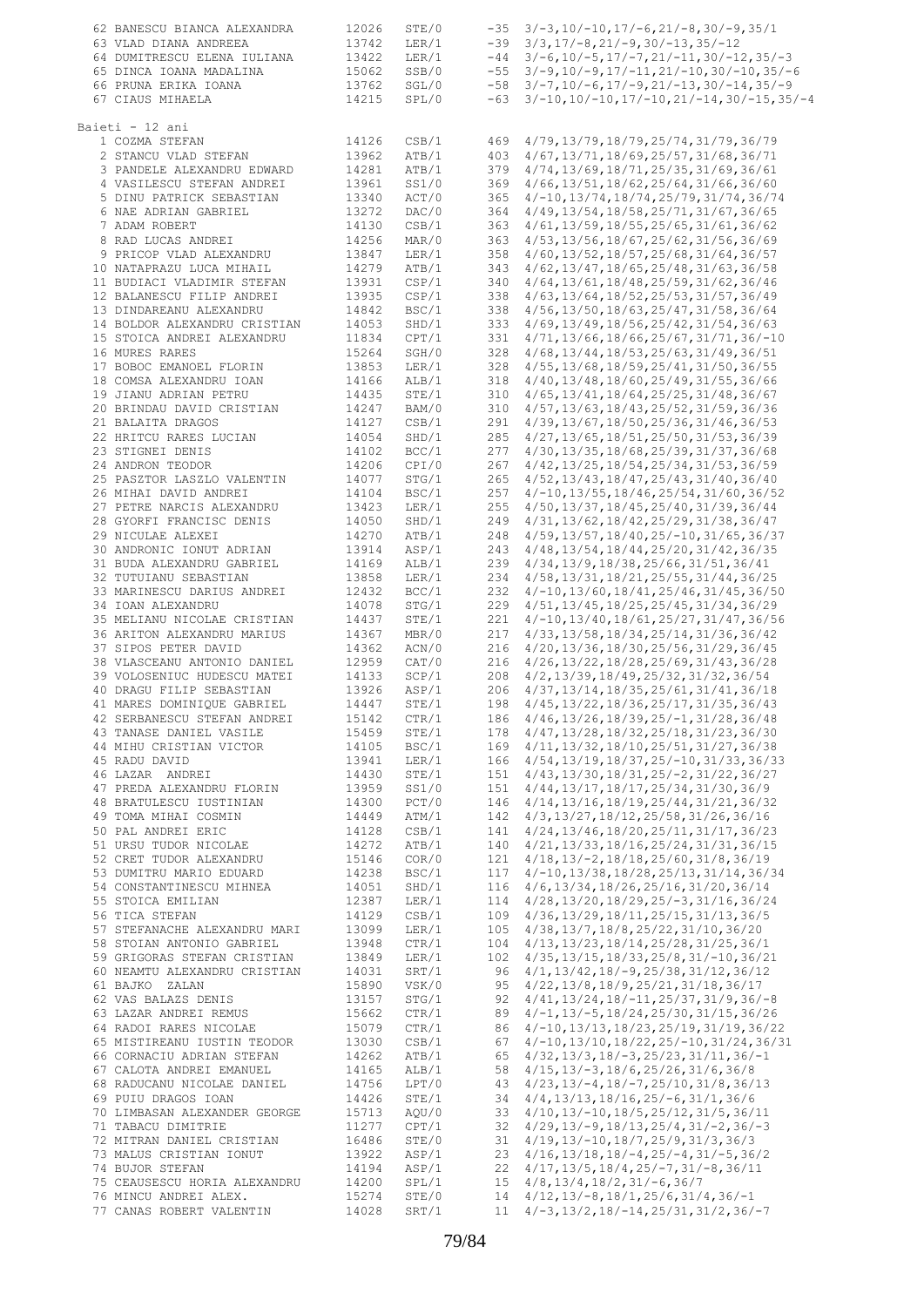| 78 BALACI ALEXANDRU                          | 16449          | REN/0          |     | $10 \quad 4/9, 13/1, 18/3, 25/7, 31/-4, 36/-6$                                             |
|----------------------------------------------|----------------|----------------|-----|--------------------------------------------------------------------------------------------|
| 79 DUMITRESCU VLADIMIR                       | 13917          | ASP/1          |     | $6$ $4/5$ , $13/-1$ , $18/-2$ , $25/1$ , $31/-1$ , $36/4$                                  |
| 80 VLADAR ENE                                | 14538          | VCN/0          |     | $0$ 4/25, 13/-12, 18/-8, 25/3, 31/-3, 36/-5                                                |
| 81 TOMUS SERBAN ANTONIU                      | 14162          | ALB/1          |     | $-20$ $4/-4$ , 13/6, 18/-6, 25/2, 31/-7, 36/-11                                            |
| 82 CIRILO ALBERTO ANDREI                     | 14134          | SCP/1          |     | $-38$ 4/-10, 13/12, 18/-4, 25/-12, 31/-15, 36/-9                                           |
| 83 ALEXANDRESCU VICTOR                       | 14302          | PCT/0          |     | $-42$ $4/-2$ , $13/-11$ , $18/-10$ , $25/5$ , $31/-12$ , $36/-12$                          |
| 84 PLAMADA TEODOR                            | 15095          | SSV/0          |     | $-50$ 4/-5, 13/-14, 18/-1, 25/-10, 31/-10, 36/-10                                          |
| 85 ENCULESEI RAZVAN RARES                    | 13960          | SS1/0          |     | $-50$ 4/-8, 13/-7, 18/-12, 25/-8, 31/-11, 36/-4                                            |
| 86 TEREBESI NANDOR LASZLO                    | 14536          | VCN/0          |     | $-58$ 4/7, 13/-13, 18/-15, 25/-10, 31/-13, 36/-14                                          |
| 87 BALUTA MIHNEA VIOREL                      | 15528          | BSC/0          |     | $-59$ 4/-9, 13/-10, 18/-13, 25/-5, 31/-9, 36/-13                                           |
| 88 NOVCIC LUKA                               | 14448          | ATM/1          |     | $-68$ 4/-6, 13/-6, 18/-16, 25/-10, 31/-14, 36/-16                                          |
| 89 IOSIP MATEI                               | 13939          | CSP/1          |     | $-70$ $4/-11$ , $13/-15$ , $18/-20$ , $25/-14$ , $31/-10$                                  |
| 90 SLABU SEBASTIAN CRISTIAN                  | 13765          | SGL/0          |     | $-78$ 4/-10, 13/-10, 18/-17, 25/-13, 31/-18, 36/-10                                        |
| 91 TINTEA DENIS STEFAN                       | 15014          | ALB/0          |     | $-81$ 4/-12, 13/-10, 18/-18, 25/-9, 31/-17, 36/-15                                         |
| 92 TOMA MINA ATAL                            | 14751          | SPL/1          |     | $-86$ 4/-7, 13/-16, 18/-19, 25/-11, 31/-16, 36/-17                                         |
|                                              |                |                |     |                                                                                            |
| Baieti - 13 ani                              |                |                |     |                                                                                            |
| 1 POPOVICI DAVID                             | 13322          | ATB/1          |     | 536 2/93, 11/93, 16/93, 22/88, 29/93, 34/76                                                |
| 2 GHEORGHE LUCAS IOAN<br>3 ICHIM LUCA STEFAN | 13424<br>12855 | LER/1          |     | 508 2/81, 11/88, 16/88, 22/83, 29/85, 34/83<br>490 2/88, 11/78, 16/83, 22/81, 29/80, 34/80 |
| 4 DASCALESCU MIHNEA DUMITRU                  | 12330          | BAR/1<br>POL/1 |     | 484 2/72, 11/75, 16/81, 22/85, 29/83, 34/88                                                |
| 5 IACOB MIHAI                                | 13244          | CPT/1          |     | 477 2/68, 11/80, 16/85, 22/73, 29/78, 34/93                                                |
| 6 CIRCIUMARESCU DAVID STEFA                  | 11301          | CPT/1          |     | 454 2/80, 11/85, 16/80, 22/78, 29/79, 34/52                                                |
| 7 MOSCALIUC CALIN GEORGE                     | 13583          | SVU/1          |     | 452 2/83, 11/79, 16/76, 22/93, 29/88, 34/33                                                |
| 8 GUINEA ALEXANDRU IONUT                     | 11289          | CPT/1          |     | 449 2/74, 11/69, 16/72, 22/79, 29/82, 34/73                                                |
| 9 LAPADAT CRISTIAN                           | 13326          | ATB/1          |     | 448 2/71, 11/82, 16/82, 22/65, 29/71, 34/77                                                |
| 10 MAGDA TEODOR STEFAN                       | 13951          | CTR/1          |     | 427 2/53, 11/52, 16/79, 22/82, 29/76, 34/85                                                |
| 11 TURTA ANDREI                              | 12686          | STE/1          |     | 419 2/78, 11/66, 16/75, 22/62, 29/70, 34/68                                                |
| 12 NICOLA MADALIN IONUT                      | 13323          | ATB/1          |     | 419 2/61, 11/65, 16/78, 22/60, 29/74, 34/81                                                |
| 13 COSTACHE BOBESCU IOAN                     | 13689          | BAR/1          |     | 408 2/74, 11/72, 16/73, 22/70, 29/77, 34/42                                                |
| 14 ANGHEL DARIUS COSTIN                      | 13319          | BSC/1          |     | 407 2/77, 11/83, 16/77, 22/53, 29/53, 34/64                                                |
| 15 GHILE DRAGOS                              | 13264          | STE/1          |     | 402 2/62, 11/71, 16/71, 22/67, 29/72, 34/59                                                |
| 16 BORANGEL EMANUEL GEORGE                   | 13140          | LER/1          |     | 397 2/64, 11/81, 16/67, 22/74, 29/73, 34/38                                                |
| 17 CRISAN DAVID                              | 13191          | MAR/1          |     | 389 2/69, 11/56, 16/70, 22/64, 29/69, 34/61                                                |
| 18 FARAGAU BOGDAN                            | 13499          | CSW/1          |     | 387 2/70, 11/50, 16/68, 22/77, 29/81, 34/41                                                |
| 19 SOCOLIUC IOAN MARIAN                      | 13582          | SVU/1          |     | 385 2/66, 11/45, 16/62, 22/80, 29/75, 34/57                                                |
| 20 VEISS MARIUS GABI                         | 13704          | POL/1          |     | 376 2/85, 11/77, 16/74, 22/75, 29/-10, 34/75                                               |
| 21 PICUI ANDREI JULIAN                       | 11549          | CPT/1          |     | 373 2/67, 11/51, 16/65, 22/76, 29/56, 34/58                                                |
| 22 DUMITRESCU CATALIN IONUT                  | 13180          | STE/1          |     | 373 2/55, 11/63, 16/64, 22/54, 29/68, 34/69                                                |
| 23 DEACONU DENNIS DANIEL                     | 13246          | CPT/1          |     | 349 2/79, 11/49, 16/69, 22/47, 29/66, 34/39                                                |
| 24 GHIONU DENIS ANDREI                       | 13460          | MBR/1          |     | 347 2/75, 11/60, 16/63, 22/38, 29/51, 34/60                                                |
| 25 CODREAN DACIAN CRISTIAN                   | 13184          | MAR/1          |     | 341 2/59, 11/74, 16/45, 22/69, 29/67, 34/27                                                |
| 26 ROSU PATRICK CRISTIAN                     | 11362          | STE/1          |     | 337 2/82, 11/36, 16/66, 22/52, 29/35, 34/66                                                |
| 27 VODA VICTOR                               | 13199          | STG/1          |     | 337 2/52, 11/54, 16/55, 22/68, 29/63, 34/45                                                |
| 28 MIHALOIANIS ALEXIS                        | 13281          | SHD/1          |     | 323 2/50, 11/30, 16/58, 22/46, 29/61, 34/78                                                |
| 29 SATNOIANU ANDREI                          | 15130          | LBR/1          |     | 321 2/30, 11/62, 16/57, 22/71, 29/53, 34/48                                                |
| 30 CHECICHES BOGDAN ALEX.                    | 13639          | STM/1          |     | 316 2/45, 11/76, 16/42, 22/67, 29/50, 34/36                                                |
| 31 CHELEMEN BOGDAN                           | 13286          | SHD/1          |     | 310 2/48, 11/53, 16/53, 22/58, 29/64, 34/34                                                |
| 32 ONEA TIBERIU ALEXANDRU                    | 15389          | SHD/1          |     | 308 2/40, 11/20, 16/61, 22/57, 29/60, 34/70                                                |
| 33 ROTARU COSMIN                             | 12852 SCP/1    |                |     | 304 2/76, 11/70, 16/-10, 22/51, 29/43, 34/74                                               |
| 34 ANDREICA DENIS                            | 13501          | CSW/1          |     | 301 2/54, 11/44, 16/56, 22/63, 29/54, 34/30                                                |
| 35 COSTACHE SEBASTIAN C-TIN                  | 13952          | CTR/1          |     | 301 2/21, 11/38, 16/50, 22/61, 29/59, 34/72                                                |
| 36 ROMAS CODRUT FERNANDO                     | 13669          | BSC/1          |     | 300 2/42, 11/68, 16/44, 22/50, 29/41, 34/55                                                |
| 37 GIURAN DRAGOS                             | 13719          | MSB/0          |     | 299 2/58, 11/67, 16/52, 22/42, 29/49, 34/31                                                |
| 38 GHERGHEL VLAD CRISTIAN                    | 13431          | ATB/1          |     | 291 2/48, 11/41, 16/59, 22/35, 29/37, 34/71                                                |
| 39 HOTEA ANDREI                              | 13209          | ATM/1          |     | 286 2/49, 11/73, 16/41, 22/34, 29/39, 34/50                                                |
| 40 FOTCIUC TEODOR                            | 13755          | SVU/1          |     | 286 2/63, 11/46, 16/49, 22/45, 29/55, 34/28                                                |
| 41 GERGELY FERENC                            | 13122          | STG/1          |     | 284 2/61, 11/61, 16/54, 22/25, 29/30, 34/53                                                |
| 42 PETRACHE DARIUS CATALIN                   | 13321          | ATB/1          |     | 283 2/20, 11/57, 16/60, 22/20, 29/47, 34/79                                                |
| 43 MUCEA POPOACA MARIAN                      | 13468          | LBR/1          |     | 261 2/26, 11/58, 16/37, 22/73, 29/57, 34/10                                                |
| 44 FEIER SEBASTIAN IOAN                      | 13198          | STG/1          |     | 260 2/32, 11/24, 16/51, 22/48, 29/42, 34/63                                                |
| 45 LUCA MIHAI ALEXANDRU                      | 13759          | SVU/1          |     | 255 2/33, 11/64, 16/39, 22/55, 29/62, 34/2                                                 |
| 46 CHIRA SERGIU FLORIN                       | 13766          | BAM/1          | 247 | 2/43, 11/42, 16/32, 22/40, 29/44, 34/46                                                    |
| 47 DANCANET EMIL                             | 13649          | ATM/1          |     | 245 2/41, 11/23, 16/48, 22/24, 29/27, 34/82                                                |
| 48 GATE ALEXANDRU ROBERT                     | 13435          | LER/0          |     | 243 2/46, 11/39, 16/-10, 22/49, 29/65, 34/54                                               |
| 49 PADURARIU MIHAI DENIS                     | 13510          | SCB/0          |     | 239 2/44, 11/59, 16/38, 22/36, 34/62                                                       |
| 50 DUMITRASCU ANDREI                         | 14750          | SPL/1          |     | 238 2/57, 11/40, 16/40, 22/37, 29/38, 34/26                                                |
| 51 LUNGU ANDREI                              | 13775          | BSC/1          |     | $211 \quad 2/65, 11/47, 16/36, 22/56, 29/-10, 34/17$                                       |
| 52 ROMAN DAVID NICOLAE                       | 14182          | ALB/1          |     | 211 2/12, 11/48, 16/31, 22/43, 29/48, 34/29                                                |
| 53 ULEIA STEFAN OVIDIU                       | 13346          | CPI/0          |     | 210 2/56, 11/18, 16/27, 22/32, 29/40, 34/37                                                |
| 54 HODINA RAZVAN                             | 13515          | AGL/1          |     | 209 2/51, 11/-10, 16/33, 22/59, 29/58, 34/18                                               |
| 55 MIU EDUARD ANDREI                         | 13802          | LPT/0          |     | 208 2/34, 11/16, 16/35, 22/31, 29/45, 34/47                                                |
| 56 ABIT EMRE                                 | 13328          | BCC/0          |     | 205 2/-10, 11/31, 16/47, 22/39, 29/33, 34/65                                               |
| 57 STOIAN ALEXANDRU IONUT                    | 13462          | MBR/1          |     | 190 2/35, 11/32, 16/28, 22/44, 29/29, 34/22                                                |
| 58 TENGHER ALEXANDRU                         | 13325          | ATB/1          |     | 174 2/23, 11/26, 16/43, 22/9, 29/17, 34/56                                                 |
| 59 ROMAN PAUL                                | 13151          | H2O/0          |     | 173 2/-10, 11/55, 16/46, 22/28, 29/46, 34/8                                                |
| 60 HARSULESCU MIHAI                          | 13318          | ATB/1          |     | 156 2/37, 11/22, 16/12, 22/23, 29/22, 34/40                                                |
| 61 BALU VICTOR ANDREI                        | 13647          | STM/1          |     | 156 2/19, 11/15, 16/26, 22/13, 29/16, 34/67                                                |
| 62 BUNGARDEAN RAZVAN ANDREI                  | 13287          | SHD/1          |     | 156 2/27, 11/25, 16/29, 22/19, 29/31, 34/25                                                |
| 63 SANDU CLAUDIU ANDREI                      | 13203          | SS1/0          |     | 155 2/36, 11/6, 16/21, 22/26, 29/23, 34/43                                                 |
| 64 MADARAS IOSIF DOMINIC                     | 13302          | SSB/0          |     | 131 2/28, 11/-3, 16/22, 22/33, 29/36, 34/15                                                |
| 65 BUNGARDEAN RAUL DUMITRU                   | 13288          | SHD/1          |     | 128 2/30, 11/28, 16/24, 22/17, 29/32, 34/-3                                                |
| 66 BAJENARU ANDREI DANIEL                    | 13434          | LER/1          |     | 127 2/17, 11/1, 16/21, 22/18, 29/21, 34/49                                                 |
| 67 DAMIAN ION SORIN                          | 13470          | LBR/1          |     | 124 2/25, 11/13, 16/30, 22/7, 29/14, 34/35                                                 |
| 68 GABOR ROLAND CRISTIAN                     | 14075          | STG/1          |     | 123 2/39, 11/9, 16/6, 22/22, 29/24, 34/23                                                  |
|                                              |                |                |     |                                                                                            |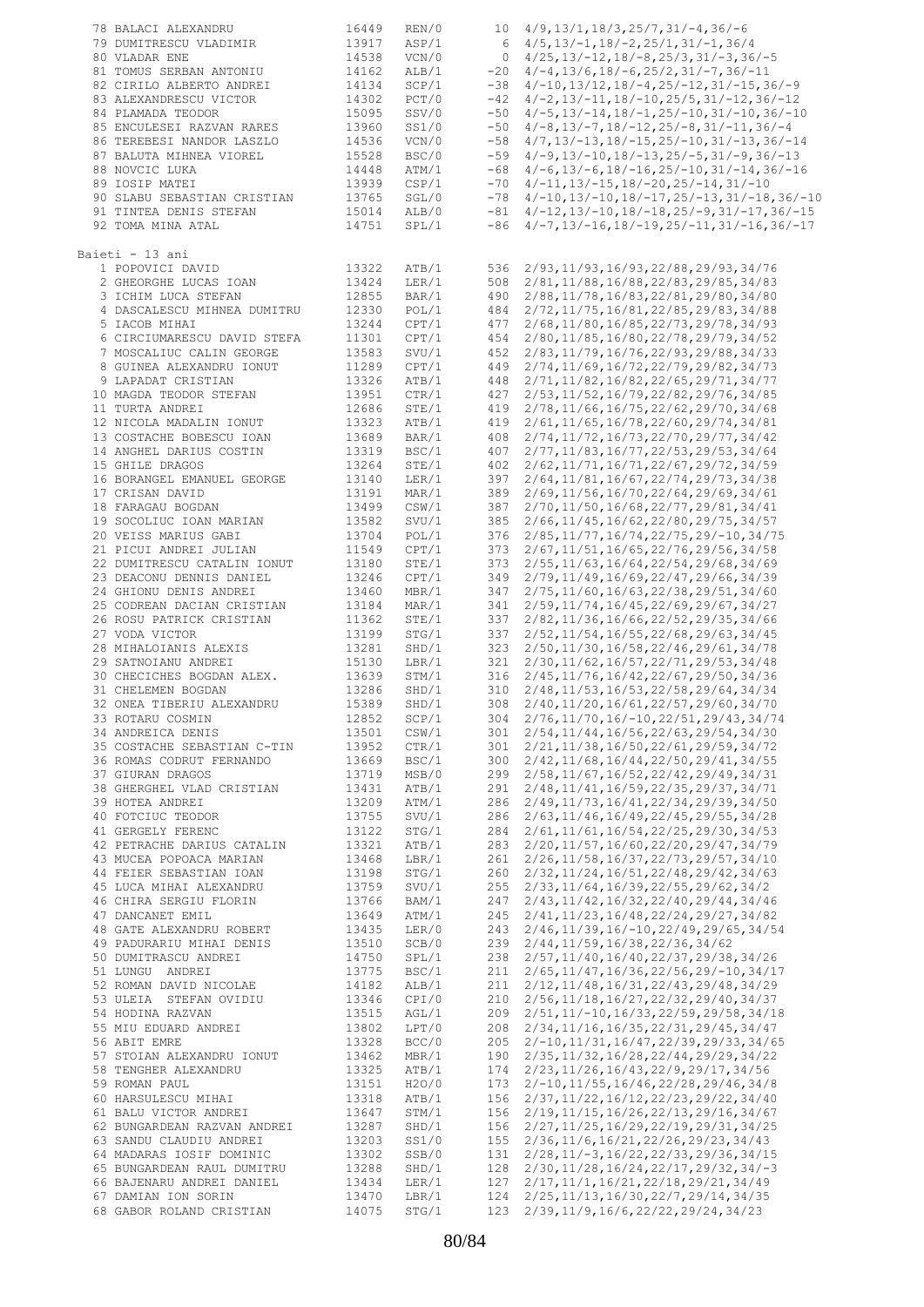| 69 STOIAN ANTONIO STEFAN                     | 11295          | WIN/0          | 115 $2/-10, 11/43, 16/34, 22/30, 29/26, 34/-8$                                                            |
|----------------------------------------------|----------------|----------------|-----------------------------------------------------------------------------------------------------------|
| 70 PARASCHIV RARES                           | 13481          | SCP/1          | 94 2/38, 11/11, 16/14, 22/14, 29/4, 34/13                                                                 |
| 71 FARCAS ANDREI ILIE                        | 14514          | MSB/0          | 89 2/-3, 11/33, 16/8, 22/29, 29/34, 34/-12                                                                |
| 72 NANULESCU ALEXANDRU NICHI                 | 13774          | BSC/1          | $87 \quad 2/-1, 11/-2, 16/25, 22/16, 29/28, 34/21$                                                        |
|                                              |                |                |                                                                                                           |
| 73 BUNEA STEFAN IOAN                         | 13472          | LBR/1          | 83 2/-2, 11/2, 16/19, 22/12, 29/8, 34/44                                                                  |
| 74 GEORGESCU MIHAI                           | 13248          | CPT/1          | 74   2/-4, 11/5, 16/9, 22/21, 29/19, 34/24                                                                |
| 75 PAN IONUT CATALIN                         | 12405          | CPT/1          | 72 2/14, 11/14, 16/7, 22/15, 29/13, 34/9                                                                  |
| 76 MAZILU ALEX. STEFAN                       | 13517          | MBR/1          | 70 2/15, 11/3, 16/17, 22/-8, 29/-8, 34/51                                                                 |
| 77 PODEANU ANDREI STEFAN                     | 13384          | SPL/1          | 70 2/-13, 11/34, 16/18, 22/6, 29/18, 34/7                                                                 |
| 78 BARABAS ERIK KRISZTIAN                    | 13197          | STG/1          | 69 2/31, 11/8, 16/13, 22/11, 29/12, 34/-6                                                                 |
| 79 PEPTANARU STEFAN COSMIN                   | 13469          | LBR/1          | 63 $2/18$ , 11/35, 16/23, 22/-10, 29/6, 34/-9                                                             |
| 80 ELEFTERIU ALBU OCTAVIAN                   | 13516          | AGL/1          | $59 \quad 2/24, 11/29, 16/15, 22/-5, 29/6, 34/-10$                                                        |
| 81 ANDRONE VLAD ANTONIO                      | 15649          | ATM/1          | $55 \quad 2/10, 11/37, 16/11, 22/1, 29/1, 34/-5$                                                          |
| 82 MATIES STEFAN                             | 14181          | ALB/1          | $47 \quad 2/6, 11/21, 16/16, 22/-16, 29/16, 34/4$                                                         |
| 83 BERTEA ALIN DAN                           | 13650          | STM/1          | $36 \quad 2/5, 11/19, 16/10, 22/-9, 29/-1, 34/12$                                                         |
|                                              |                |                |                                                                                                           |
| 84 PASCA GABRIEL NICOLAE                     | 13282          | SHD/1          | $36 \quad 2/-5, 11/27, 16/1, 22/-3, 29/20, 34/-4$                                                         |
| 85 STOICA EMANOIL MARIO                      | 12492          | CPT/1          | $21 \quad 2/-9, 11/17, 16/4, 22/-2, 29/-5, 34/16$                                                         |
| 86 LUPUSOARA MATEI                           | 15504          | SGL/0          | $17 \quad 2/11, 11/-10, 16/3, 22/4, 29/-10, 34/19$                                                        |
| 87 ZAPOROJAN ALEX ANTONIO                    | 13425          | LER/1          | $16$ $2/-17$ , $11/-8$ , $16/-9$ , $22/27$ , $29/25$ , $34/-2$                                            |
| 88 GHEORGHE DAVIAN                           | 13672          | CMB/0          | 6 $2/13$ , $11/-1$ , $16/-7$ , $22/8$ , $29/3$ , $34/-10$                                                 |
| 89 STAN HORIA                                | 13375          | SPL/1          | $1 \quad 2/9, 11/-10, 16/-2, 22/-1, 29/-6, 34/11$                                                         |
| 90 NEACSU FLORIN CRISTIAN                    | 16372          | CTR/1          | $-1$ 2/-15, 11/-14, 16/-12, 22/41, 29/10, 34/-11                                                          |
| 91 NEAGU ANDREI DANIEL                       | 14368          | MBR/1          | $-2$ 2/9, 11/-10, 16/-1, 22/10, 29/9, 34/-19                                                              |
| 92 BUTUC ANDREI MARIUS                       | 13097          | LER/1          | $-5$ 2/4, 11/-13, 16/-10, 22/3, 29/-3, 34/14                                                              |
| 93 FORTU EDUARD ANDREI                       | 13513          | AGL/1          | $-8$ 2/1, 11/7, 16/-3, 22/-6, 29/7, 34/-14                                                                |
| 94 CIBOTARU MIHAIL VLAD                      | 13756          | SVU/1          | $-13$ $2/16$ , $11/-7$ , $16/-7$ , $22/5$ , $29/-10$ , $34/-10$                                           |
|                                              |                |                |                                                                                                           |
| 95 PASCA CLAUDIU MIHAI                       | 13283          | SHD/1          | $-13$ $2/-6$ , $11/11$ , $16/2$ , $22/-21$ , $29/-4$ , $34/5$                                             |
| 96 IOSIPESCU CHIOSEAUA VLAD                  | 13832          | BSC/1          | $-15$ $2/-10$ , $11/-4$ , $16/5$ , $22/-7$ , $29/2$ , $34/-1$                                             |
| 97 MICLEA CARLOS VICENTO                     | 15012          | ALB/1          | $-15$ $2/-18$ , $11/12$ , $16/-5$ , $22/-18$ , $29/-18$ , $34/32$                                         |
| 98 GHELBEREU EDUARD GABRIEL                  | 13923          | ASP/0          | $-21$ $2/2$ , $11/-8$ , $16/-6$ , $22/-4$ , $29/11$ , $34/-16$                                            |
| 99 BRATU DAVID ANDREI                        | 13743          | LER/1          | $-24$ 2/22, 11/-16, 16/-10, 22/-14, 29/-9, 34/3                                                           |
| 100 ANCERENCU IANIS FLORIN                   | 13697          | SGL/0          | $-36$ 2/-9, 11/-5, 16/-4, 22/-12, 29/-7, 34/1                                                             |
| 101 CADAR ANDREI ALEX.                       | 13261          | BAM/1          | $-41$ 2/-16, 11/-6, 16/-15, 22/-13, 29/-11, 34/20                                                         |
| 102 PREDA COSMIN GABRIEL                     | 13531          | SRT/0          | $-46$ 2/3, 11/4, 16/-11, 22/-11, 29/-14, 34/-17                                                           |
| 103 MILOS ROBERT CRISTIAN                    | 13461          | MBR/1          | $-51$ $2/-12$ , $11/-11$ , $16/-13$ , $22/2$ , $29/-2$ , $34/-15$                                         |
| 104 SARBULESCU MATEI GABRIEL                 | 13298          | LER/1          | $-61$ 2/7, 11/-12, 16/-16, 22/-17, 29/-13, 34/-10                                                         |
| 105 MESTER ALEX. VALENTIN                    | 13637          | STM/1          | $-68$ 2/-7, 11/-15, 16/-17, 22/-19, 29/-16, 34/6                                                          |
| 106 ZAHARIA MARIAN VALENTIN                  | 13247          | CPT/0          | $-80$ 2/-19, 16/-10, 22/-23, 29/-10, 34/-18                                                               |
| 107 GATE MIHNEA CRISTIAN                     | 13427          | LER/1          | $-81$ 2/-14, 11/-18, 16/-10, 22/-15, 29/-17, 34/-7                                                        |
| 108 VISAN IONUT EDUARD                       | 13169          | TSP/0          |                                                                                                           |
| 109 COADA COSMIN THEODOR                     | 13950          | CTR/1          | $-91$ 2/-8, 11/-17, 16/-14, 22/-20, 29/-12, 34/-20<br>$-98$ 2/-11, 11/-19, 16/-18, 22/-22, 29/-15, 34/-13 |
|                                              |                |                |                                                                                                           |
| Baieti - 14 ani                              |                |                |                                                                                                           |
| 1 GERGELY MIHAI                              | 12963          | CMC/0          | 315 1/50, 9/55, 20/55, 23/45, 28/55, 33/55                                                                |
|                                              |                |                |                                                                                                           |
| 2 DUMITRACHE TOBIAS GEORGE                   | 12891          | CSO/1          | 289 1/55, 9/50, 20/43, 23/41, 28/50, 33/50                                                                |
| 3 MESZAROS BALAZS                            | 12547          | H2O/0          | 278 1/45, 9/47, 20/47, 23/50, 28/47, 33/42                                                                |
|                                              |                | SRT/1          | 250 1/37, 9/45, 20/44, 23/35, 28/45, 33/44                                                                |
| 4 SCHMELAS ERWIN                             | 12705          |                |                                                                                                           |
| 5 NITU MARIUS ADRIAN                         | 12935          | LER/1          | 233 1/42, 9/38, 20/19, 23/55, 28/36, 33/43                                                                |
| 6 ROGOVEANU VLAD ANDREI                      | 13803          | PCT/1          | 230 1/41, 9/42, 20/35, 23/43, 28/29, 33/40                                                                |
| 7 ROTARU VLAD                                |                | 12777 SSB/0    | 225 1/47, 9/32, 20/34, 23/40, 28/39, 33/33                                                                |
| 8 SUSANU EUGEN FLORIN                        | 11517          | ACT/0          | 223 1/15, 9/44, 20/37, 23/37, 28/43, 33/47                                                                |
| 9 TIMOFTE MARIUS GABRIEL                     | 12694          | SHD/1          | 220 1/38, 9/39, 20/27, 23/38, 28/40, 33/38                                                                |
|                                              |                |                |                                                                                                           |
| 10 RUSEN COSTIN ALIN                         | 12641          | LER/1          | 218 1/40, 9/43, 20/32, 23/29, 28/35, 33/39                                                                |
| 11 GAVRILA IONUT MADALIN                     | 12824          | MBR/1          | 201 1/12, 9/35, 20/42, 23/44, 28/31, 33/37                                                                |
| 12 KOKKINAKIS VASILEIOS                      | 12813          | STE/1          | 200 1/34, 9/41, 20/25, 23/27, 28/41, 33/32                                                                |
| 13 MORARIU LUCA IOAN                         | 12567          | CSO/1          | 196 1/32, 9/36, 20/36, 23/30, 28/32, 33/30                                                                |
| 14 POPESCU DENIS LAUREAN                     | 12721          | SRT/1          | 191 1/43, 9/-10, 20/50, 23/25, 28/42, 33/41                                                               |
| 15 GANEA CRISTIAN STEFAN                     | 12822          | MBR/1          | 181 1/6, 9/33, 20/40, 23/47, 28/37, 33/18                                                                 |
| 16 STOICA IONUT                              | 10574          | CPT/1          | 180 1/28, 9/34, 20/24, 23/32, 28/33, 33/29                                                                |
| 17 TOMA EDUARD ANDREI                        | 12496          | LPT/1          | 170 1/39, 9/40, 20/20, 23/11, 28/25, 33/35                                                                |
| 18 KUGELMAN PATRICK ALEX.                    | 12883          | MAR/0          | 165 1/27, 9/37, 20/31, 23/42, 28/38, 33/-10                                                               |
| 19 DRAGOTA ETIENNE LAURENTIU                 | 12847          | STM/0          | $160 \quad 1/44, 9/-10, 20/41, 23/-4, 28/44, 33/45$                                                       |
| 20 ISTRATE BOGDAN CRISTIAN                   | 12695          | SHD/1          | $157 \quad 1/9, 9/26, 20/38, 23/28, 28/28, 33/28$                                                         |
| 21 STOLTZ MARKUS                             |                |                | 150 1/31, 9/28, 20/33, 23/34, 28/34, 33/-10                                                               |
|                                              | 13051          | REN/0          |                                                                                                           |
| 22 PREDA LUCA IOAN                           | 13107          | CSO/1          | 139 1/20, 9/21, 20/21, 23/33, 28/21, 33/23                                                                |
| 23 SCARLAT RAZVAN GABRIEL                    | 13075          | CPT/1          | 137 1/24, 9/30, 20/26, 23/7, 28/26, 33/24                                                                 |
| 24 SIMION MATEI ALEXANDRU                    | 13052          | LER/1          | 129 1/22, 9/31, 20/30, 23/2, 28/17, 33/27                                                                 |
| 25 OLTEANU VLAD ANDREI                       | 12869          | SS1/0          | 117 1/23, 9/27, 20/-10, 23/13, 28/30, 33/34                                                               |
| 26 DUTULESCU ANDREI ALEXANDR                 | 13069          | DAC/1          | 115 1/17, 9/14, 20/14, 23/39, 28/27, 33/4                                                                 |
| 27 BADULESCU VLAD ALEXANDRU                  | 12814          | STE/1          | 114 1/33, 9/13, 20/13, 23/15, 28/20, 33/20                                                                |
| 28 VERMAN CRISTIAN                           | 12606          | SCB/0          | 112 1/5, 9/9, 20/39, 23/10, 28/18, 33/31                                                                  |
| 29 IONITA RARES                              | 12927          | SS1/0          | 112 1/11, 9/12, 20/29, 23/24, 28/10, 33/26                                                                |
| 30 GRIGORE ANDREI                            | 12889          | CSO/1          | 111 1/10, 9/19, 20/16, 23/36, 28/23, 33/7                                                                 |
| 31 NICOLAE ALEXANDRU FLORIN                  | 11290          | CPT/1          | $107 \quad 1/36, 9/-10, 20/45, 33/36$                                                                     |
| 32 MARGARIT ALEXANDRU                        | 12753          | SPL/1          | 106 1/30, 9/25, 20/-7, 23/26, 28/7, 33/25                                                                 |
| 33 DOBRE DANIEL GABRIEL                      | 12645          | CSO/1          |                                                                                                           |
|                                              |                |                | 104 1/13, 9/15, 20/23, 23/18, 28/24, 33/11                                                                |
| 34 SECARIN ROBERT ANDREI                     | 12397          | LLP/0          | 101 1/25, 9/5, 20/17, 23/22, 28/22, 33/10                                                                 |
| 35 PASCU NICU LAURENTIU                      | 12924          | LER/1          | $94 \quad 1/35, 9/29, 20/7, 23/14, 28/19, 33/-10$                                                         |
| 36 CIUTACU ROBERT C-TIN                      | 12823          | MBR/1          | 92 1/19, 9/23, 20/6, 23/17, 28/11, 33/16                                                                  |
| 37 ADAM TOMA                                 | 12865          | CSN/0          | 90 1/8, 9/16, 20/18, 23/21, 28/13, 33/14                                                                  |
| 38 LUNGU SEBASTIAN MIHAI                     | 12999          | SGL/0          | $87 \quad 1/26$ , $9/18$ , $20/5$ , $23/12$ , $28/9$ , $33/17$                                            |
| 39 LEOPA DENIS IULIAN                        | 12595          | MBR/1          | $86 \quad 1/29$ , $9/24$ , $20/11$ , $23/-5$ , $28/5$ , $33/22$                                           |
| 40 SIPOTEANU ALEXANDRU IONUT                 | 13076          | DAC/1          | 76 1/16, 9/22, 20/-5, 23/20, 28/15, 33/8                                                                  |
| 41 TATAR ALEXANDRU<br>42 BOGDAN OVIDIU MATEI | 12968<br>15961 | POL/0<br>ATB/1 | 75 1/14, 9/17, 20/12, 23/6, 28/14, 33/12<br>75 1/7, 9/20, 20/-3, 23/16, 28/16, 33/19                      |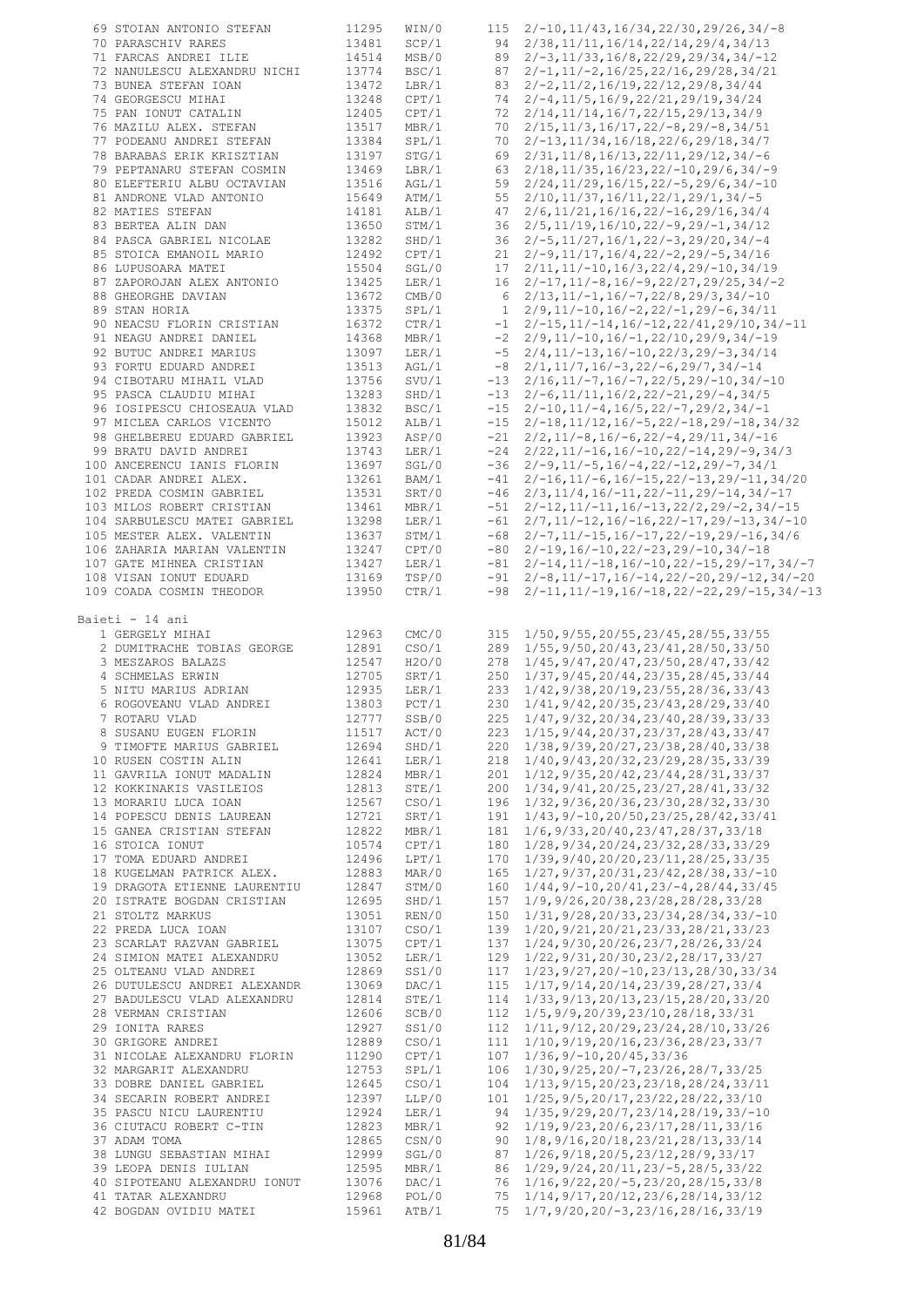| 43 ALEXANDRU EDMOND FLORIN     | 12731 | SPL/1 | 64       | 1/21, 9/12, 20/3, 23/3, 28/4, 33/21             |
|--------------------------------|-------|-------|----------|-------------------------------------------------|
| 44 PETER ARTHUR CRISTIAN       | 12564 | ATB/1 | 62       | $1/18, 9/-10, 20/28, 23/8, 28/2, 33/16$         |
| 45 BALAN PAUL                  | 12578 | MBR/1 | 41       | $1/-1, 9/7, 20/22, 23/1, 28/3, 33/9$            |
| 46<br>DUMBRAVA ANDREI IULIAN   | 11516 | PCT/1 | 40       | $1/-5, 9/10, 20/9, 23/5, 28/8, 33/13$           |
| BRUMA RAZVAN CRISTIAN<br>47    | 12418 | TCB/0 | 38       | $1/-10, 9/8, 20/4, 23/19, 28/12, 33/5$          |
| 48 POCOL DAVID SAMUEL          | 14251 | BAM/0 | 31       | $1/-2, 9/2, 20/-2, 23/31, 28/6, 33/-4$          |
| 49 SALAJAN MARCK STEFAN        | 13048 | BSC/1 | 15       | $1/4, 9/-3, 20/-6, 23/23, 28/-2, 33/-1$         |
| 50 FRINCU MIHAI ALEXANDRU      | 13953 | CTR/0 | 13       | $1/-4, 9/-2, 20/8, 23/9, 28/1, 33/1$            |
| 51 TURLUIANU VICTOR            | 12681 | SSV/0 |          | $12 \quad 1/3, 9/4, 20/10, 23/-1, 28/-1, 33/-3$ |
| 52 LIGHEZAN DORIN VALENTIN     | 12719 | SRT/1 | 9        | $1/-6, 9/-1, 20/15, 23/4, 28/-5, 33/2$          |
| 53 COSTACHE ALEXANDRU GABRIE   | 12563 | BSC/1 |          | $1/2, 9/3, 20/1, 23/-2, 28/-3, 33/3$            |
| 54 TACOB SEBASTIAN MIHAT       | 13137 | STE/1 | $\Omega$ |                                                 |
| 55<br>GRAEF MIHAI VALENTIN     | 10850 | STE/1 |          |                                                 |
| 56 GHINESCU IULIAN ALEXANDRU   | 13394 | SPL/1 |          | $-4$ 1/-3, 9/6, 20/-1, 23/-8, 28/-4, 33/6       |
| 57 CHIRA DAVID CRISTIAN        | 15643 | CPT/1 | $-8$     | $1/1, 9/1, 20/2, 23/-10, 33/-2$                 |
| 58 CIOBANU FLAVIUS ANDREI      | 12706 | SRT/1 | $-35$    | $9/-5, 20/-8, 23/-7, 28/-8, 33/-7$              |
| 59 TABACU PETRU                | 11278 | CPT/1 | -36      | $1/-7, 9/-4, 20/-4, 23/-10, 28/-6, 33/-5$       |
| 60<br>VASTLE LAURENTIU GABRIEL | 15644 | CPT/1 | $-40$    | $1/-9, 9/-6, 20/-11, 23/-6, 33/-8$              |
| TUCA DRAGOS ANDREI<br>61       | 11265 | CPT/1 | $-42$    | $1/-8$ , 9/-8, 20/-10, 23/-3, 28/-7, 33/-6      |
| OCTAVIAN LUCIAN GABRIEL<br>62. | 15603 | LPT/1 | $-55$    | $1/-10, 9/-7, 20/-9, 23/-10, 28/-10, 33/-9$     |
|                                |       |       |          |                                                 |

## **CLASAMENT STAFETE CUMULAT - DUPA REUNIUNEA 6**

| Loc Club        | Total proba/puncte<br>pct. |
|-----------------|----------------------------|
| Fete - 12 ani   |                            |
| 1 ATB<br>1)     | 292 15/146, 27/146         |
| 2 ASP<br>1)     | 272 15/136, 27/136         |
| 3 ACT<br>1)     | 260 15/130, 27/130         |
| 4 DAC<br>1)     | 252 15/126, 27/126         |
| 5 LER<br>1)     | 248 15/124, 27/124         |
| 6 STE<br>1)     | 244 15/122, 27/122         |
| 7 ALB<br>1)     | 240 15/120, 27/120         |
| 8 SPL<br>1)     | 234 15/118, 27/116         |
| 9 SSB<br>1)     | 98 15/-20, 27/118          |
| $Fete - 13 ani$ |                            |
| 1 ATM<br>1)     | 226 14/118, 26/108         |
| 2 ATB<br>1)     | 220 14/102, 26/118         |
| 3 CSO<br>1)     | 210 14/108, 26/102         |
| 4 STE<br>1)     | 194 14/96,26/98            |
| 5 STM<br>1)     | 192 14/98,26/94            |
| 6 LER<br>1)     | 186 14/94,26/92            |
| 7 ACN<br>1)     | 76 14/-20,26/96            |
| Baieti - 12 ani |                            |
| 1 CSB<br>1)     | 316 8/158, 40/158          |
| 2 ATB<br>1)     | 296 8/148, 40/148          |
| 3 LER<br>1)     | 284 8/142, 40/142          |
| 4 BSC<br>1)     | 276 8/138, 40/138          |
| 5 SHD<br>1)     | 272 8/136, 40/136          |
| 6 STE<br>1)     | 266 8/134, 40/132          |
| 7 ALB<br>1)     | 266 8/132, 40/134          |
| 8 ASP<br>1)     | 260 8/130, 40/130          |
| 9 CTR<br>1)     | 108 8/128, 40/-20          |
| Baieti - 13 ani |                            |
| 1 CPT<br>1)     | 372 7/186,39/186           |
| 2 ATB<br>1)     | 346 7/170, 39/176          |
| 3 SVU<br>1)     | 342 7/176, 39/166          |
| 4 LER<br>1)     | 336 7/166,39/170           |
| 5 STE<br>1)     | 326 7/162, 39/164          |
| 6 LBR<br>1)     | 324 7/164, 39/160          |
| 7 STG<br>1)     | 320 7/158,39/162           |
| 8 BSC<br>1)     | 318 7/160, 39/158          |
| 9 MBR<br>1)     | 310 7/154, 39/156          |
| 10 CTR<br>1)    | 306 7/152,39/154           |
| 11 SHD<br>1)    | 306 7/156, 39/150          |
| 12 STM<br>1)    | 302 7/150, 39/152          |
| Baieti - 14 ani |                            |
| 1 LER<br>1)     | 220 6/110, 38/110          |
| 2 MBR<br>1)     | 200 6/100, 38/100          |
| 3 CSO<br>1)     | 188 6/94,38/94             |
| 4 CPT<br>1)     | 178 6/88, 38/90            |
| 5 SRT<br>1)     | 178 6/90,38/88             |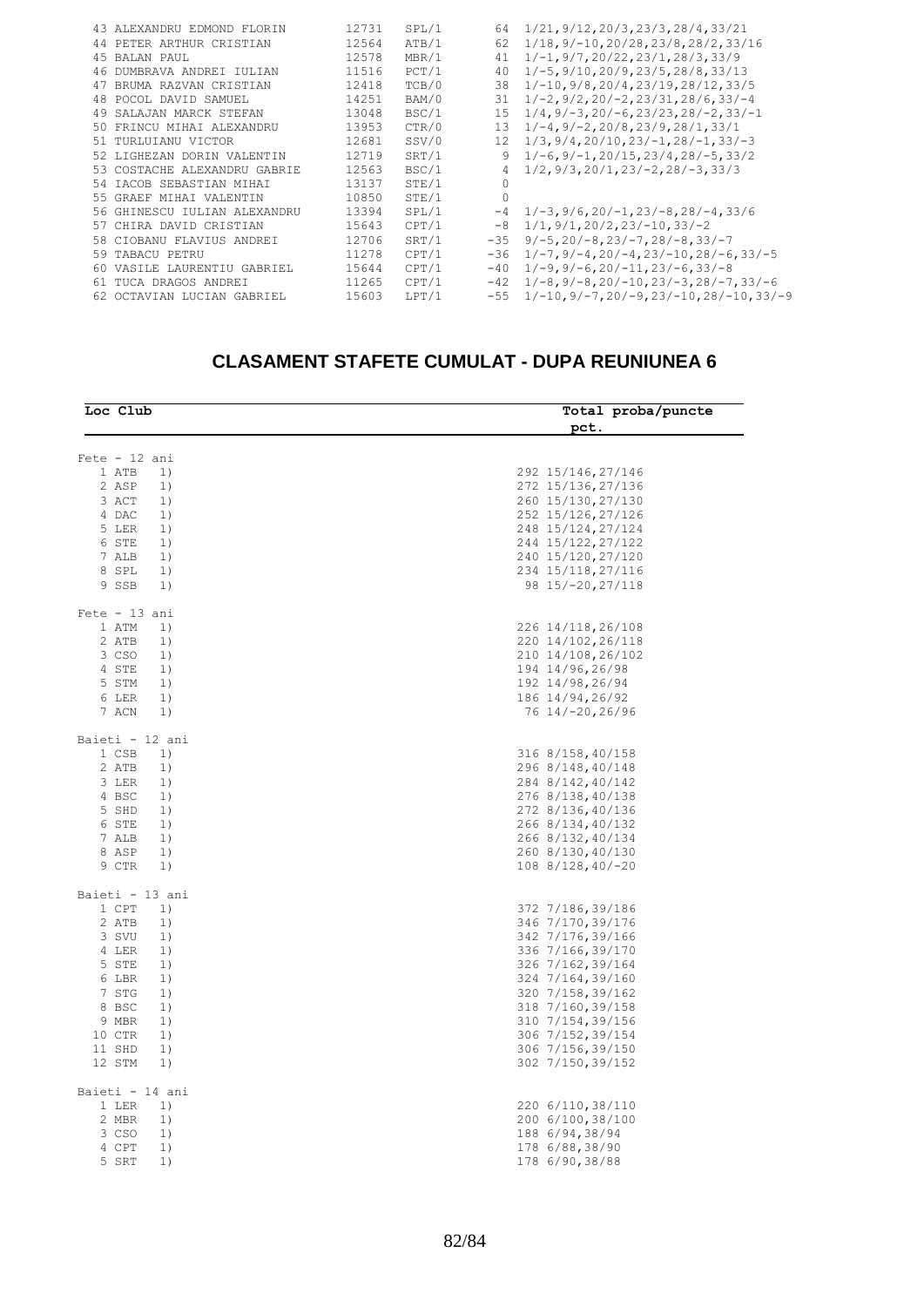## CLASAMENT ECHIPE CUMULAT – DUPA REUNIUNEA 6

|                                 |                   | Loc Club Ech                 |              | proba/puncte<br>Total                                                                                                    |
|---------------------------------|-------------------|------------------------------|--------------|--------------------------------------------------------------------------------------------------------------------------|
|                                 |                   |                              |              | pct.                                                                                                                     |
|                                 |                   |                              |              |                                                                                                                          |
| $Fete - 12 ani$<br>$\mathbf{1}$ | ATB               | $\mathbf{1}$                 | 1645         | 5/241, 12/216, 15/146, 19/221, 24/217, 27/146, 32/227, 37/231                                                            |
| $\overline{2}$                  | ACT               | $\mathbf{1}$                 | 1368         | 5/163, 12/179, 15/130, 19/187, 24/191, 27/130, 32/182, 37/206                                                            |
|                                 | 3 DAC             | $\mathbf{1}$                 | 1230         | 5/182, 12/192, 15/126, 19/164, 24/115, 27/126, 32/178, 37/147                                                            |
|                                 | 4 ASP             | $\mathbf{1}$                 | 1131         | 5/138, 12/156, 15/136, 19/142, 24/135, 27/136, 32/134, 37/154                                                            |
| 5                               | LER               | $\mathbf{1}$                 | 882          | 5/111, 12/97, 15/124, 19/134, 24/42, 27/124, 32/124, 37/126                                                              |
| 6                               | STG               | $\mathbf{1}$                 | 835          | 5/161, 12/164, 19/119, 24/143, 32/154, 37/94                                                                             |
| $7\phantom{.0}$<br>8            | STE<br>SSV        | $\mathbf{1}$<br>$\mathbf{1}$ | 813<br>624   | 5/79, 12/72, 15/122, 19/96, 24/135, 27/122, 32/88, 37/99<br>5/107, 12/110, 19/111, 24/53, 32/119, 37/124                 |
| 9                               | REN               | $\mathbf{1}$                 | 594          | 5/108, 12/97, 19/121, 24/79, 32/90, 37/99                                                                                |
| 10 ALB                          |                   | $\mathbf{1}$                 | 541          | 5/61, 12/71, 15/120, 19/-15, 24/104, 27/120, 32/63, 37/17                                                                |
| 11 COR                          |                   | $\mathbf{1}$                 | 530          | 5/28, 12/62, 19/105, 24/111, 32/96, 37/128                                                                               |
| 12 CTR                          |                   | $\mathbf{1}$                 | 464          | 5/120, 12/82, 19/80, 24/47, 32/73, 37/62                                                                                 |
| 13<br>14                        | SSB               | $\mathbf{1}$                 | 432          | 5/82, 12/74, 15/-20, 19/45, 24/18, 27/118, 32/52, 37/63                                                                  |
| 15                              | STM<br>CSW        | $\mathbf{1}$<br>$\mathbf{1}$ | 417          | 5/83, 12/81, 19/65, 24/53, 32/72, 37/63<br>304 5/56, 12/39, 19/44, 24/74, 32/54, 37/37                                   |
| 16 BSC                          |                   | $\mathbf{1}$                 |              | 303 5/45, 12/70, 19/52, 24/43, 32/42, 37/51                                                                              |
| 17                              | SRT               | $\mathbf{1}$                 |              | $148$ 5/45, 12/26, 19/28, 24/-2, 32/25, 37/26                                                                            |
| 18                              | SPL               | $\mathbf{1}$                 |              | $144$ $5/-6$ , $12/-6$ , $15/118$ , $19/-19$ , $24/-14$ , $27/116$ , $32/-25$ , $37/-20$                                 |
| 19                              | ATM               | $\mathbf{1}$                 |              | $32\quad 5/20$ , $12/-11$ , $19/17$ , $24/24$ , $32/-21$ , $37/3$                                                        |
| 20                              | WIN               | $\mathbf{1}$                 |              | $-8$ 5/-8, 12/-24, 24/30, 32/-5, 37/-1                                                                                   |
| $Fete - 13 ani$                 |                   |                              |              |                                                                                                                          |
|                                 | 1 ATB             | 1                            | 1265         | 3/141, 10/182, 14/102, 17/194, 21/162, 26/118, 30/183, 35/183                                                            |
|                                 | 2 ATM             | $\mathbf{1}$                 | 1227         | 3/207, 10/193, 14/118, 17/136, 21/172, 26/108, 30/146, 35/147                                                            |
| $\mathcal{S}$                   | STE               | $\mathbf{1}$                 | 944          | 3/132, 10/173, 14/96, 17/130, 21/114, 26/98, 30/109, 35/92                                                               |
| $4\overline{ }$<br>5            | CSO<br>ACN        | $\mathbf{1}$<br>$\mathbf{1}$ | 828<br>758   | 3/94, 10/79, 14/108, 17/81, 21/131, 26/102, 30/93, 35/140<br>3/104, 10/59, 14/-20, 17/128, 21/120, 26/96, 30/142, 35/129 |
| 6                               | STM               | $\mathbf{1}$                 | 448          | 3/50, 10/24, 14/98, 17/18, 21/87, 26/94, 30/66, 35/11                                                                    |
| $7\phantom{.0}$                 | DAC               | $\mathbf{1}$                 |              | 433 3/67, 10/87, 17/72, 21/77, 30/92, 35/38                                                                              |
| 8                               | BAM               | $\mathbf{1}$                 | 382          | 3/57, 10/54, 17/78, 21/57, 30/62, 35/74                                                                                  |
| 9                               | STG               | $\mathbf{1}$                 | 353          | 3/68, 10/64, 17/74, 21/29, 30/26, 35/92                                                                                  |
| 10 ALB                          |                   | $\mathbf{1}$                 | 246          | 3/19, 10/58, 17/56, 21/29, 30/26, 35/58                                                                                  |
| 11 MBR<br>12                    | SHD               | $\mathbf{1}$<br>$\mathbf{1}$ |              | 233 3/21, 10/63, 17/47, 21/36, 30/40, 35/26<br>229 3/43, 10/31, 17/34, 21/42, 30/52, 35/27                               |
| 13 LER                          |                   | $\mathbf{1}$                 |              | $122 \quad 3/-10, 10/20, 14/94, 17/-9, 21/-17, 26/92, 30/-26, 35/-22$                                                    |
| 14 AGL                          |                   | $\mathbf{1}$                 | 119          | 3/39, 10/21, 17/20, 30/13, 35/26                                                                                         |
| 15                              | CSW               | $\mathbf{1}$                 | 106          | 3/45, 10/-7, 17/12, 21/3, 30/47, 35/6                                                                                    |
| 16 BSC                          |                   | $\mathbf{1}$                 | 96           | 3/42,10/4,17/-6,21/37,30/19                                                                                              |
| Baieti - 12 ani                 |                   |                              |              |                                                                                                                          |
|                                 | 1 LER             | $\mathbf{1}$                 |              | 1946 $4/378, 8/142, 13/249, 18/289, 25/221, 31/246, 36/279, 40/142$                                                      |
|                                 | 2 ATB             | $\mathbf{1}$                 | 1874         | 4/315,8/148,13/280,18/258,25/177,31/307,36/241,40/148                                                                    |
| 3                               | CSB               | $\mathbf{1}$                 | 1756         | 4/229,8/158,13/290,18/237,25/191,31/240,36/253,40/158                                                                    |
| $\overline{4}$<br>5             | STE<br>SHD        | $\mathbf{1}$<br>$\mathbf{1}$ | 1358<br>1255 | 4/194,8/134,13/174,18/240,25/79,31/176,36/229,40/132<br>4/133, 8/136, 13/210, 18/175, 25/137, 31/165, 36/163, 40/136     |
| 6                               | BSC               | $\mathbf{1}$                 | 1157         | 4/47, 8/138, 13/175, 18/147, 25/165, 31/159, 36/188, 40/138                                                              |
| $7\phantom{.0}$                 | ALB               | $\mathbf{1}$                 | 861          | 4/85, 8/132, 13/60, 18/98, 25/143, 31/105, 36/104, 40/134                                                                |
| 8                               | ASP               | $\mathbf{1}$                 | 760          | 4/123, 8/130, 13/90, 18/77, 25/71, 31/69, 36/70, 40/130                                                                  |
| 9                               | CSP               | $\mathbf{1}$                 | 608          | 4/116, 13/110, 18/80, 25/98, 31/109, 36/95                                                                               |
| 10 <sub>1</sub>                 | STG               | $\mathbf{1}$                 | 586          | 4/144, 13/112, 18/61, 25/125, 31/83, 36/61                                                                               |
| 11<br>12 <sup>°</sup>           | CTR<br>BCC        | $\mathbf{1}$<br>$\mathbf{1}$ | 573<br>509   | $4/48, 8/128, 13/57, 18/100, 25/76, 31/87, 36/97, 40/-20$<br>4/20, 13/95, 18/109, 25/85, 31/82, 36/118                   |
| 13                              | <b>CPT</b>        | $\mathbf{1}$                 | 363          | $4/100$ , $13/57$ , $18/79$ , $25/71$ , $31/69$ , $36/-13$                                                               |
| 14                              | SCP               | $\mathbf{1}$                 | 170          | $4/-8, 13/51, 18/45, 25/20, 31/17, 36/45$                                                                                |
| 15                              | SRT               | $\mathbf{1}$                 | 107          | $4/-2, 13/44, 18/-23, 25/69, 31/14, 36/5$                                                                                |
| 16                              | ATM               | $\mathbf{1}$                 | 74           | $4/-3, 13/21, 18/-4, 25/48, 31/12$                                                                                       |
| 17                              | SPL               | $\mathbf{1}$                 | $-71$        | $4/1, 13/-12, 18/-17, 25/-11, 31/-22, 36/-10$                                                                            |
| Baieti - 13 ani                 |                   |                              |              |                                                                                                                          |
| $\mathbf{1}$                    | ATB               | 1                            | 2653         | 2/353, 7/170, 11/386, 16/427, 22/300, 29/361, 34/480, 39/176                                                             |
| $\overline{2}$                  | CPT               | $\mathbf{1}$                 | 2641         | 2/369, 7/186, 11/370, 16/391, 22/387, 29/388, 34/364, 39/186                                                             |
| 3                               | STE               | $\mathbf{1}$                 | 1857         | 2/277, 7/162, 11/236, 16/276, 22/235, 29/245, 34/262, 39/164                                                             |
| 4<br>5                          | SVU<br>SHD        | $\mathbf{1}$<br>$\mathbf{1}$ | 1707<br>1554 | 2/261, 7/176, 11/227, 16/219, 22/278, 29/270, 34/110, 39/166<br>2/184,7/156,11/194,16/228,22/173,29/264,34/205,39/150    |
| 6                               | STG               | $\mathbf{1}$                 | 1393         | $2/215, 7/158, 11/156, 16/179, 22/174, 29/171, 34/178, 39/162$                                                           |
| $7\phantom{.0}$                 | BSC               | $\mathbf{1}$                 | 1308         | 2/173,7/160,11/192,16/187,22/168,29/114,34/156,39/158                                                                    |
| 8                               | LER               | $\mathbf{1}$                 | 1213         | 2/164,7/166,11/103,16/121,22/159,29/162,34/168,39/170                                                                    |
| 9                               | LBR               | $\mathbf{1}$                 | 1176         | 2/97,7/164,11/170,16/166,22/153,29/138,34/128,39/160                                                                     |
| 10 <sup>°</sup>                 | <b>CTR</b>        | $\mathbf{1}$                 | 935          | 2/48, 7/152, 11/57, 16/99, 22/162, 29/130, 34/133, 39/154                                                                |
| 11<br>12                        | <b>BAR</b><br>MBR | $\mathbf{1}$<br>$\mathbf{1}$ | 898<br>864   | 2/162, 11/150, 16/156, 22/151, 29/157, 34/122<br>2/122, 7/154, 11/74, 16/94, 22/86, 29/79, 34/99, 39/156                 |
| 13                              | POL               | $\mathbf{1}$                 | 860          | 2/157, 11/152, 16/155, 22/160, 29/73, 34/163                                                                             |
| 14                              | STM               | $\mathbf{1}$                 | 742          | 2/62, 7/150, 11/95, 16/61, 22/52, 29/49, 34/121, 39/152                                                                  |
| 15                              | MAR               | $\mathbf{1}$                 | 730          | 2/128, 11/130, 16/115, 22/133, 29/136, 34/88                                                                             |
| 16                              | CSW               | $\mathbf{1}$                 | 688          | 2/124, 11/94, 16/124, 22/140, 29/135, 34/71                                                                              |
| 17                              | ATM               | $\mathbf{1}$                 | 586          | 2/100, 11/133, 16/100, 22/59, 29/67, 34/127                                                                              |
| 18                              | SCP               | $\mathbf{1}$                 | 398          | 2/114, 11/81, 16/4, 22/65, 29/47, 34/87                                                                                  |
| 19                              | SPL               | $\mathbf{1}$                 | 309          | 2/53, 11/64, 16/56, 22/42, 29/50, 34/44                                                                                  |